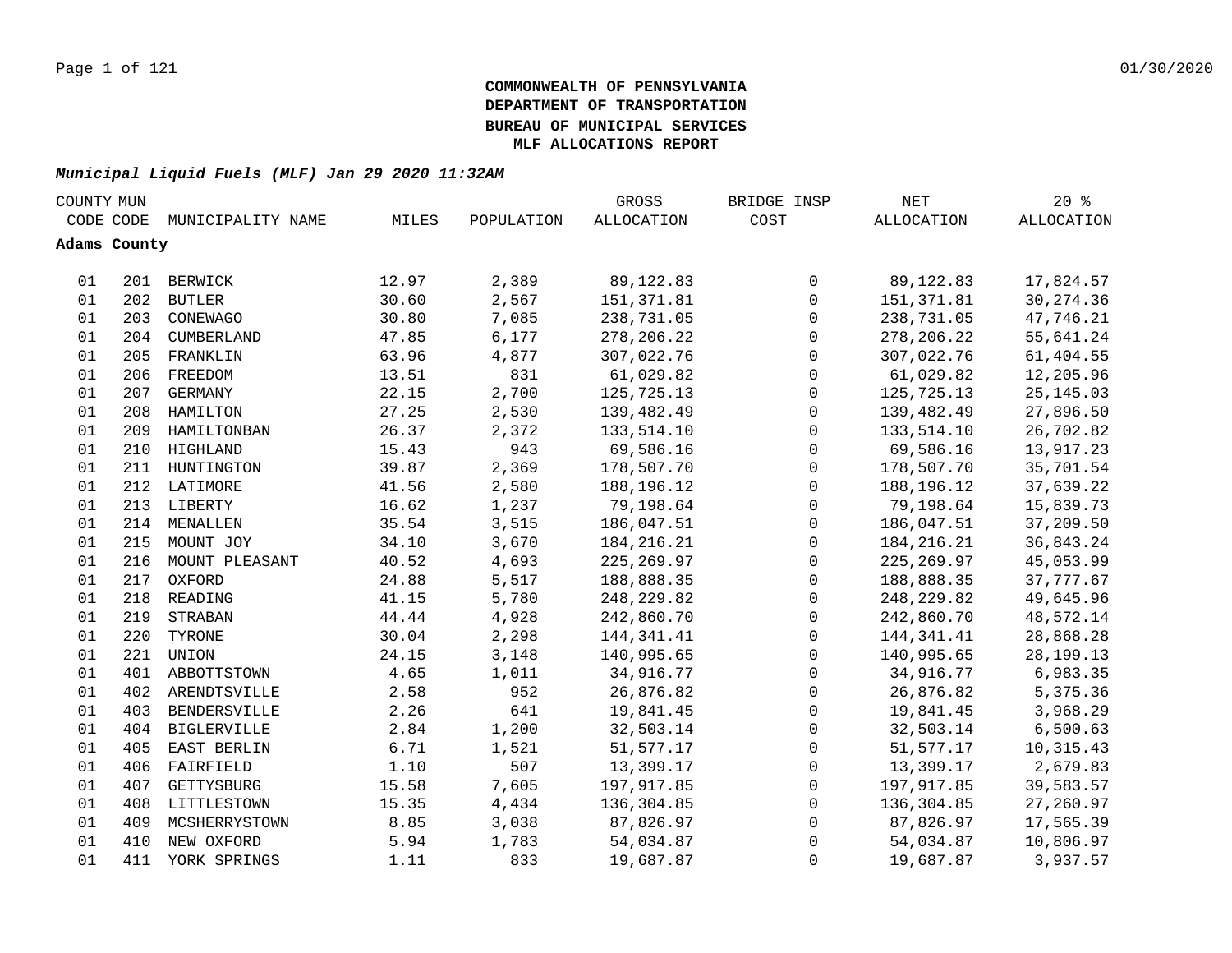| COUNTY MUN |     |                   |        |            | GROSS        | BRIDGE INSP | NET          | $20*$      |  |
|------------|-----|-------------------|--------|------------|--------------|-------------|--------------|------------|--|
| CODE CODE  |     | MUNICIPALITY NAME | MILES  | POPULATION | ALLOCATION   | COST        | ALLOCATION   | ALLOCATION |  |
|            | 412 | BONNEAUVILLE      | 3.71   | 1,800      | 46,919.28    |             | 46,919.28    | 9,383.86   |  |
|            | 411 | CARROLL VALLEY    | 52.52  | 3,876      | 249,638.78   |             | 249,638.78   | 49,927.76  |  |
|            |     | County Totals:    | 786.96 | 101,407    | 4,571,989.44 |             | 4,571,989.44 | 914,397.89 |  |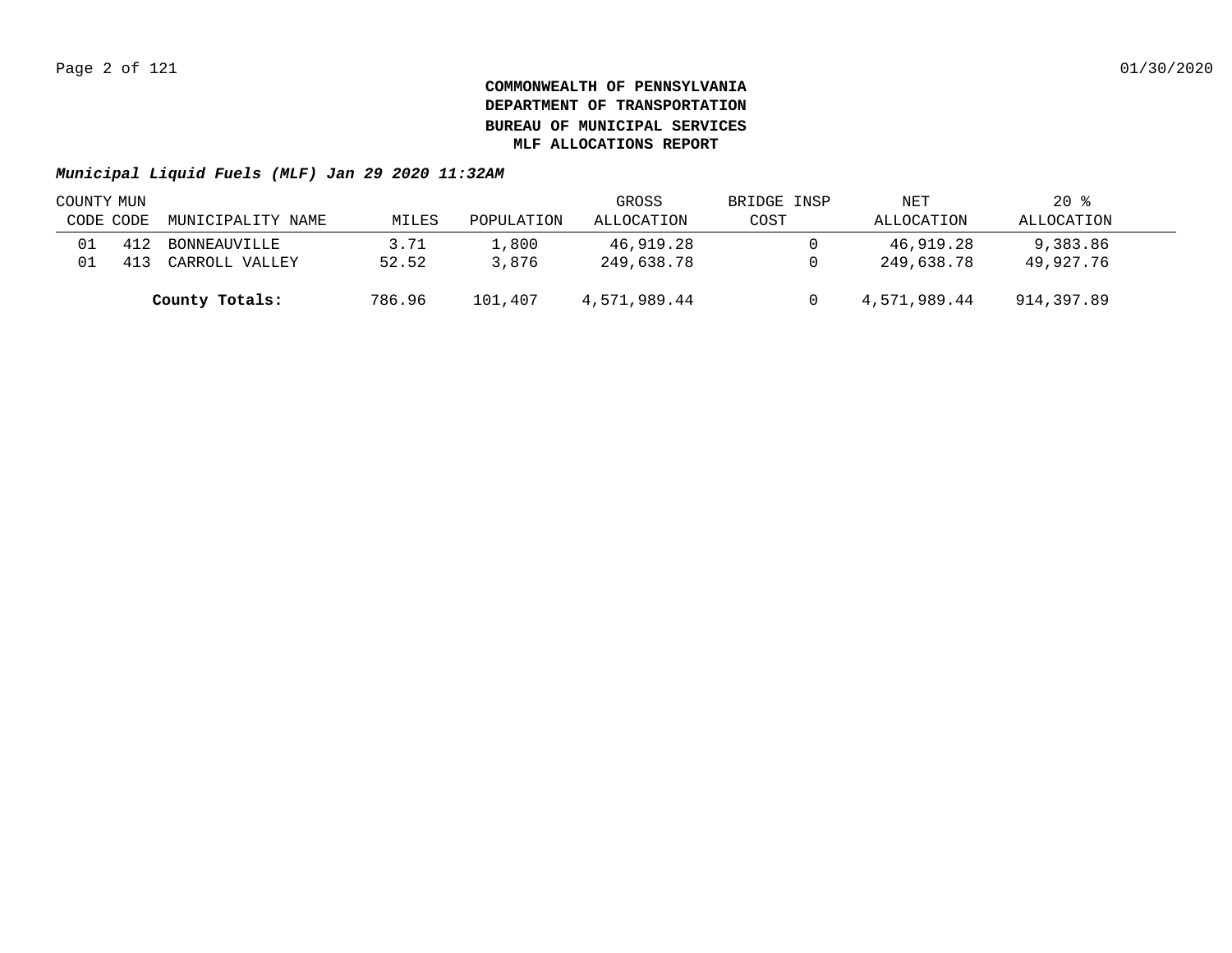| COUNTY MUN       |     |                    |        |            | GROSS        | BRIDGE INSP  | <b>NET</b>     | 20%               |  |
|------------------|-----|--------------------|--------|------------|--------------|--------------|----------------|-------------------|--|
| CODE CODE        |     | MUNICIPALITY NAME  | MILES  | POPULATION | ALLOCATION   | COST         | ALLOCATION     | <b>ALLOCATION</b> |  |
| Allegheny County |     |                    |        |            |              |              |                |                   |  |
| 02               |     | 101 BALDWIN        | 6.09   | 1,992      | 58,545.74    | $\mathbf 0$  | 58,545.74      | 11,709.15         |  |
| 02               |     | 102 COLLIER        | 30.98  | 7,080      | 239,235.84   | 3,836.40     | 235,399.44     | 47,079.89         |  |
| 02               | 103 | CRESCENT           | 10.12  | 2,640      | 84,428.28    | 679.60       | 83,748.68      | 16,749.74         |  |
| 02               |     | 104 EAST DEER      | 4.91   | 1,500      | 45,167.40    | 0            | 45,167.40      | 9,033.48          |  |
| 02               | 105 | ELIZABETH          | 53.81  | 13,271     | 434,215.87   | 806.40       | 433,409.47     | 86,681.89         |  |
| 02               |     | 106 HARRISON       | 40.75  | 10,461     | 336,714.46   | 0            | 336,714.46     | 67,342.89         |  |
| 02               |     | 107 LEET           | 5.13   | 1,634      | 48,472.77    | $\mathbf 0$  | 48,472.77      | 9,694.55          |  |
| 02               | 108 | MCCANDLESS         | 101.69 | 28,457     | 885,387.80   | 1,171.60     | 884,216.20     | 176,843.24        |  |
| 02               |     | 109 MT LEBANON     | 85.47  | 33,137     | 921,059.94   | $\mathbf 0$  | 921,059.94     | 184, 211.99       |  |
| 02               | 110 | NEVILLE            | 3.63   | 1,084      | 32,913.64    | $\mathbf 0$  | 32,913.64      | 6,582.73          |  |
| 02               |     | 111 NORTH          | 42.46  | 10,229     | 337,969.30   | $\Omega$     | 337,969.30     | 67,593.86         |  |
|                  |     | VERSAILLES         |        |            |              |              |                |                   |  |
| 02               |     | 112 OHARA          | 39.87  | 8,407      | 294, 365.43  | 0            | 294,365.43     | 58,873.09         |  |
| 02               |     | 113 PENN HILLS     | 126.30 | 42,329     | 1,233,691.73 | 266.20       | 1, 233, 425.53 | 246,685.11        |  |
| 02               |     | 114 RESERVE        | 9.15   | 3,333      | 94,488.59    | $\mathbf 0$  | 94,488.59      | 18,897.72         |  |
| 02               |     | 115 ROBINSON       | 45.83  | 13,354     | 409,178.25   | 1,738.20     | 407,440.05     | 81,488.01         |  |
| 02               |     | 116 ROSS           | 103.00 | 31,105     | 940,569.54   | 1,437.80     | 939,131.74     | 187,826.35        |  |
| 02               |     | 117 SCOTT          | 38.97  | 17,024     | 456,705.91   | 4,143.40     | 452,562.51     | 90,512.50         |  |
| 02               | 118 | SHALER             | 100.70 | 28,757     | 887,840.51   | 1,817.00     | 886,023.51     | 177,204.70        |  |
| 02               |     | 119 SOUTH FAYETTE  | 51.91  | 14,416     | 449,845.69   | 0            | 449,845.69     | 89,969.14         |  |
| 02               |     | 120 SOUTH          | 4.84   | 351        | 22,886.68    | 0            | 22,886.68      | 4,577.34          |  |
|                  |     | VERSAILLES         |        |            |              |              |                |                   |  |
| 02               |     | 121 SPRINGDALE     | 5.50   | 1,636      | 49,745.89    | $\mathsf{O}$ | 49,745.89      | 9,949.18          |  |
| 02               |     | 122 STOWE          | 19.35  | 6,362      | 186,648.01   | 0            | 186,648.01     | 37,329.60         |  |
| 02               |     | 123 UPPER ST CLAIR | 79.22  | 19,229     | 633, 334.87  | 585.80       | 632,749.07     | 126,549.81        |  |
| 02               |     | 124 WILKINS        | 24.97  | 6,357      | 205,306.70   | $\mathbf 0$  | 205,306.70     | 41,061.34         |  |
| 02               |     | 125 ALEPPO         | 4.07   | 1,916      | 50,346.46    | 0            | 50,346.46      | 10,069.29         |  |
| 02               |     | 126 KENNEDY        | 27.43  | 7,672      | 238,748.37   | $\mathbf 0$  | 238,748.37     | 47,749.67         |  |
| 02               |     | 202 FAWN           | 9.97   | 2,376      | 78,862.03    | 585.80       | 78,276.23      | 15,655.25         |  |
| 02               |     | 203 FINDLAY        | 40.99  | 5,060      | 233,880.47   | 1,036.80     | 232,843.67     | 46,568.73         |  |
| 02               |     | 204 FORWARD        | 25.88  | 3,376      | 151, 143. 75 | $\mathbf 0$  | 151,143.75     | 30,228.75         |  |
| 02               |     | 206 FRAZER         | 7.06   | 1,157      | 45,760.70    | 0            | 45,760.70      | 9,152.14          |  |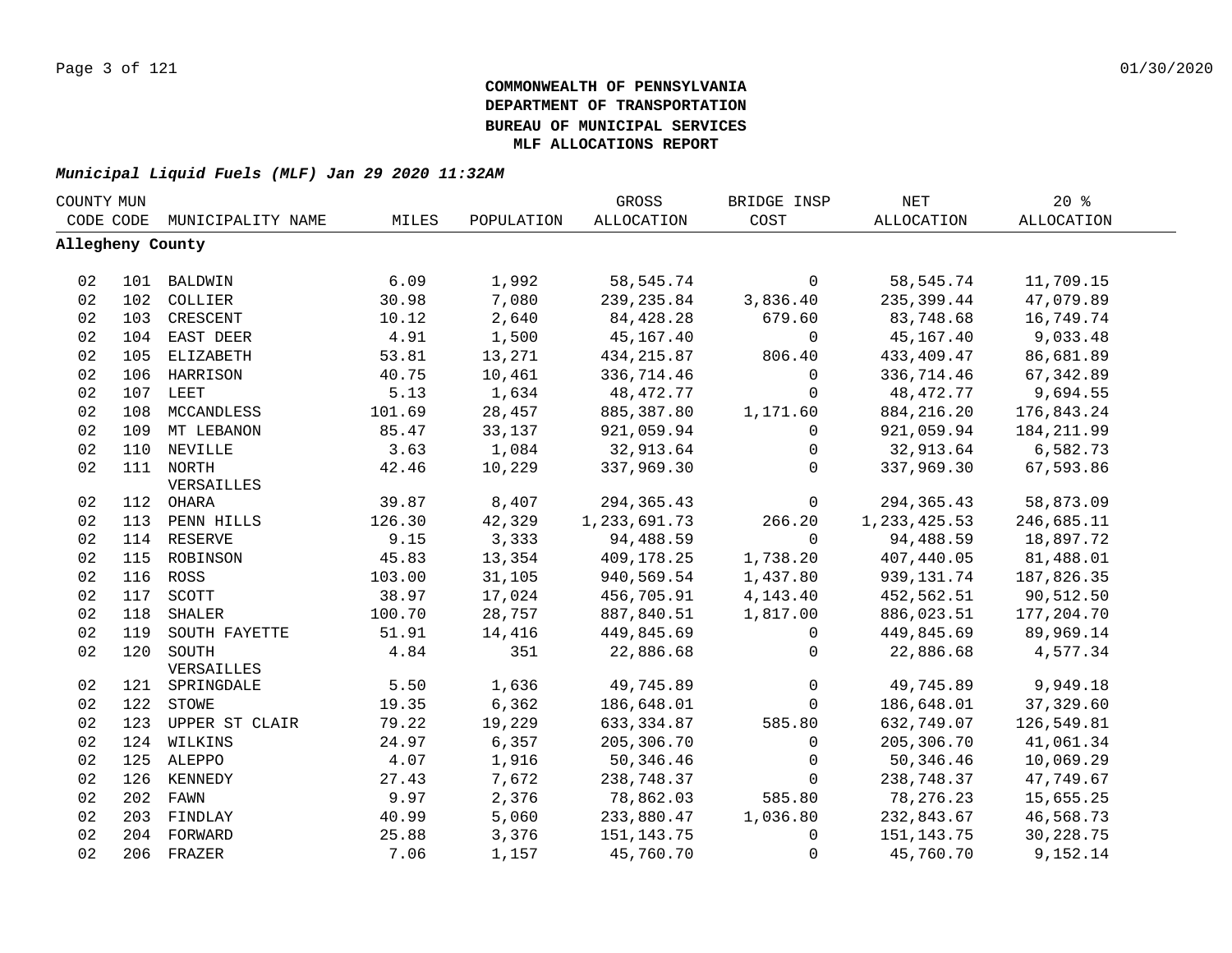| COUNTY MUN |     |                         |        |            | GROSS        | BRIDGE INSP  | NET          | $20*$        |  |
|------------|-----|-------------------------|--------|------------|--------------|--------------|--------------|--------------|--|
| CODE CODE  |     | MUNICIPALITY NAME       | MILES  | POPULATION | ALLOCATION   | COST         | ALLOCATION   | ALLOCATION   |  |
| 02         |     | 207 HAMPTON             | 80.94  | 18,363     | 622, 457.83  | 266.20       | 622,191.63   | 124,438.33   |  |
| 02         |     | 208 HARMAR              | 12.79  | 2,921      | 98,730.25    | 1,447.80     | 97,282.45    | 19,456.49    |  |
| 02         |     | 209 INDIANA             | 31.58  | 7,253      | 244,557.62   | $\mathbf 0$  | 244,557.62   | 48,911.52    |  |
| 02         |     | 211 KILBUCK             | 6.32   | 697        | 34,464.71    | $\Omega$     | 34,464.71    | 6,892.94     |  |
| 02         |     | 212 MARSHALL            | 47.90  | 6,915      | 292,533.92   | 1,311.60     | 291, 222.32  | 58, 244.46   |  |
| 02         |     | 213 MOON                | 72.70  | 24,185     | 706,673.03   | 585.80       | 706,087.23   | 141, 217.45  |  |
| 02         |     | 214 NORTH FAYETTE       | 46.00  | 13,934     | 420,874.65   | 2,718.40     | 418,156.25   | 83,631.25    |  |
| 02         |     | 215 OHIO                | 22.20  | 4,757      | 165,361.90   | $\mathsf{O}$ | 165,361.90   | 33,072.38    |  |
| 02         |     | 216 PINE                | 71.74  | 11,497     | 460,010.80   | 459.60       | 459,551.20   | 91,910.24    |  |
| 02         | 217 | RICHLAND                | 65.53  | 11,100     | 431,669.60   | 1,171.60     | 430,498.00   | 86,099.60    |  |
| 02         | 219 | SOUTH PARK              | 44.90  | 13,416     | 407,264.37   | 972.20       | 406,292.17   | 81,258.43    |  |
| 02         | 220 | WEST DEER               | 65.35  | 11,771     | 443,944.11   | $\Omega$     | 443,944.11   | 88,788.82    |  |
| 02         |     | 301 PITTSBURGH          | 890.49 | 305,704    | 8,837,553.96 | 119,566.80   | 8,717,987.16 | 1,743,597.43 |  |
| 02         |     | 302 CLAIRTON            | 28.42  | 6,796      | 225, 243.34  | $\mathbf{0}$ | 225, 243.34  | 45,048.67    |  |
| 02         | 303 | DUQUESNE                | 20.74  | 5,565      | 175,993.68   | $\mathbf{0}$ | 175,993.68   | 35, 198. 74  |  |
| 02         |     | 304 MCKEESPORT          | 81.21  | 19,731     | 649,608.17   | $\mathbf 0$  | 649,608.17   | 129,921.63   |  |
| 02         |     | 401 ASPINWALL           | 7.09   | 2,801      | 77,406.05    | $\mathbf 0$  | 77,406.05    | 15,481.21    |  |
| 02         |     | 402 AVALON              | 11.45  | 4,705      | 128,490.04   | $\mathbf 0$  | 128,490.04   | 25,698.01    |  |
| 02         |     | 403 BALDWIN             | 57.15  | 19,767     | 570,007.74   | $\mathbf 0$  | 570,007.74   | 114,001.55   |  |
| 02         |     | 404 BELLEVUE            | 18.74  | 8,370      | 223, 142.06  | $\mathbf 0$  | 223, 142.06  | 44,628.41    |  |
| 02         |     | 405 BEN AVON            | 7.09   | 1,781      | 57,834.18    | $\mathbf 0$  | 57,834.18    | 11,566.84    |  |
| 02         |     | 406 BEN AVON<br>HEIGHTS | 2.25   | 371        | 14,627.29    | $\Omega$     | 14,627.29    | 2,925.46     |  |
| 02         |     | 407 BETHEL PARK         | 108.66 | 32,313     | 982,636.87   | 477.60       | 982,159.27   | 196,431.85   |  |
| 02         |     | 408 BLAWNOX             | 4.28   | 1,432      | 41,760.22    | $\mathsf{O}$ | 41,760.22    | 8,352.04     |  |
| 02         |     | 409 BRACKENRIDGE        | 12.55  | 3,260      | 104,434.07   | $\mathbf{0}$ | 104,434.07   | 20,886.81    |  |
| 02         |     | 410 BRADDOCK            | 11.47  | 2,159      | 79,703.88    | $\mathbf{0}$ | 79,703.88    | 15,940.78    |  |
| 02         |     | 411 BRADDOCK HILLS      | 6.52   | 1,880      | 57,831.64    | $\mathbf 0$  | 57,831.64    | 11,566.33    |  |
| 02         | 412 | <b>BRADFORDWOODS</b>    | 8.69   | 1,171      | 51,468.83    | $\Omega$     | 51,468.83    | 10,293.77    |  |
| 02         |     | 413 BRENTWOOD           | 24.53  | 9,643      | 266,890.46   | $\mathbf{0}$ | 266,890.46   | 53,378.09    |  |
| 02         |     | 414 BRIDGEVILLE         | 15.41  | 5,148      | 150,205.38   | $\Omega$     | 150,205.38   | 30,041.08    |  |
| 02         |     | 415 CARNEGIE            | 25.65  | 7,972      | 238,564.74   | 1,400.00     | 237,164.74   | 47,432.95    |  |
| 02         |     | 416 CASTLE SHANNON      | 25.58  | 8,316      | 244,931.84   | 1,354.20     | 243,577.64   | 48,715.53    |  |
| 02         |     | 417 CHALFANT            | 3.78   | 800        | 27,964.79    | $\mathbf{0}$ | 27,964.79    | 5,592.96     |  |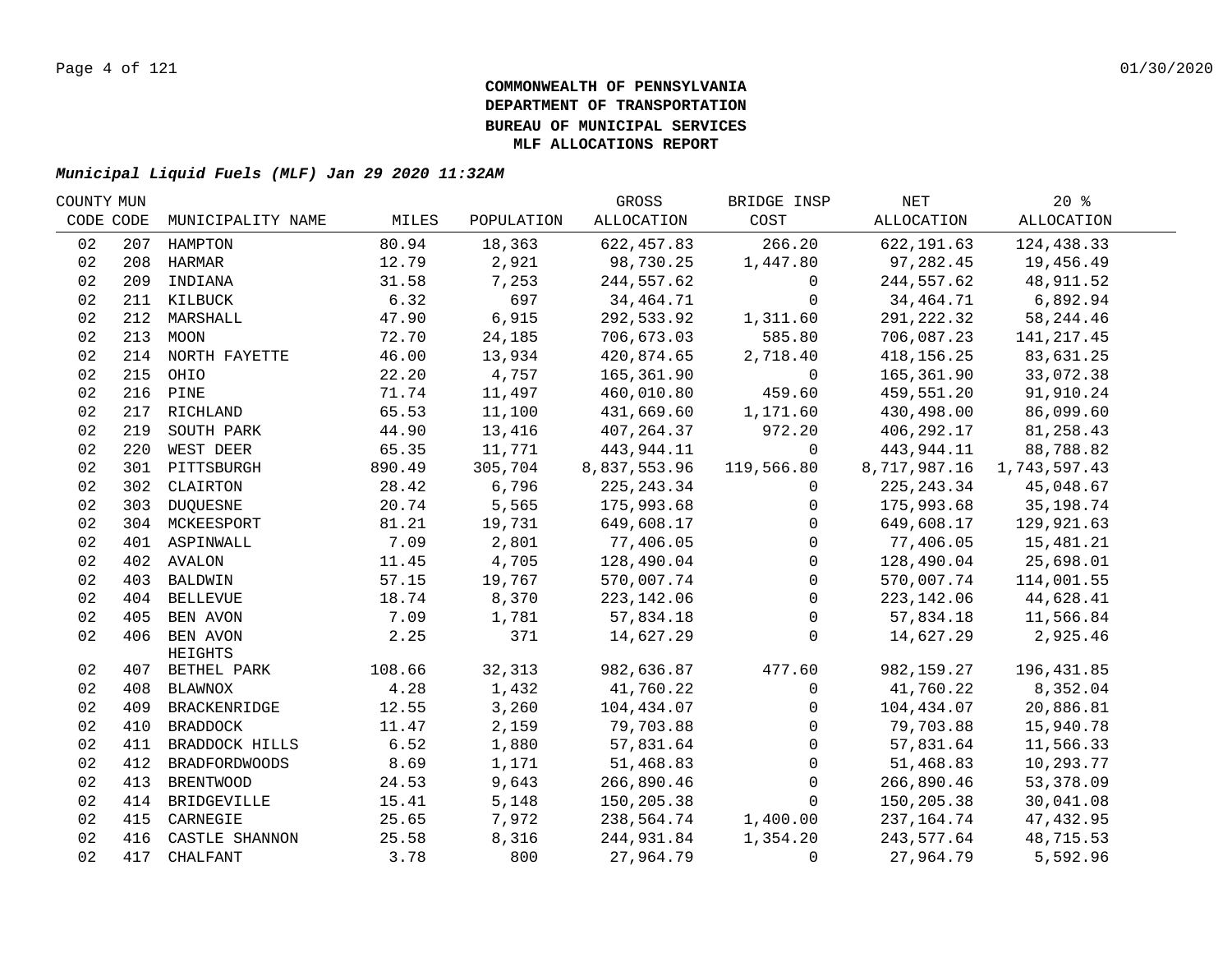| COUNTY MUN |           |                                   |        |            | GROSS       | BRIDGE INSP    | NET          | 20%         |  |
|------------|-----------|-----------------------------------|--------|------------|-------------|----------------|--------------|-------------|--|
|            | CODE CODE | MUNICIPALITY NAME                 | MILES  | POPULATION | ALLOCATION  | COST           | ALLOCATION   | ALLOCATION  |  |
| 02         | 418       | CHESWICK                          | 6.43   | 1,746      | 54,960.09   | $\Omega$       | 54,960.09    | 10,992.02   |  |
| 02         | 419       | CHURCHILL                         | 13.63  | 3,011      | 103,260.34  | $\mathbf 0$    | 103,260.34   | 20,652.07   |  |
| 02         | 420       | CORAOPOLIS                        | 16.70  | 5,677      | 164,660.77  | $\mathbf 0$    | 164,660.77   | 32,932.15   |  |
| 02         |           | 421 CRAFTON                       | 18.81  | 5,951      | 176,959.64  | $\mathbf 0$    | 176,959.64   | 35, 391.93  |  |
| 02         |           | 422 DORMONT                       | 17.83  | 8,593      | 224,384.22  | $\mathbf 0$    | 224,384.22   | 44,876.84   |  |
| 02         | 423       | DRAVOSBURG                        | 6.24   | 1,792      | 55,208.68   | $\mathbf 0$    | 55,208.68    | 11,041.74   |  |
| 02         |           | 424 EAST<br>MCKEESPORT            | 7.24   | 2,126      | 64,954.65   | $\overline{0}$ | 64,954.65    | 12,990.93   |  |
| 02         |           | 425 EAST<br>PITTSBURGH            | 4.96   | 1,822      | 51, 512.83  | $\mathsf{O}$   | 51,512.83    | 10,302.57   |  |
| 02         |           | 426 EDGEWOOD                      | 10.08  | 3,118      | 93,466.67   | $\mathbf 0$    | 93,466.67    | 18,693.33   |  |
| 02         |           | 427 EDGEWORTH                     | 9.74   | 1,680      | 64,739.57   | 585.80         | 64, 153. 77  | 12,830.75   |  |
| 02         |           | 428 ELIZABETH                     | 6.89   | 1,493      | 51,640.59   | $\mathsf{O}$   | 51,640.59    | 10,328.12   |  |
| 02         | 429       | EMSWORTH                          | $8.44$ | 2,449      | 75,156.95   | $\overline{0}$ | 75,156.95    | 15,031.39   |  |
| 02         | 430       | ETNA BOROUGH                      | 11.33  | 3,451      | 104,027.71  | $\mathbf{0}$   | 104,027.71   | 20,805.54   |  |
| 02         | 431       | FOREST HILLS                      | 22.70  | 6,518      | 200,820.71  | $\Omega$       | 200,820.71   | 40,164.14   |  |
| 02         | 432       | FOX CHAPEL                        | 40.81  | 5,388      | 239,573.50  | 1,248.00       | 238,325.50   | 47,665.10   |  |
| 02         | 433       | GLASSPORT                         | 15.82  | 4,483      | 138,813.51  | $\Omega$       | 138,813.51   | 27,762.70   |  |
| 02         |           | 434 GLENFIELD                     | 1.80   | 205        | 9,940.35    | $\Omega$       | 9,940.35     | 1,988.07    |  |
| 02         |           | 435 GREENTREE                     | 17.72  | 4,432      | 144, 175.46 | $\Omega$       | 144, 175. 46 | 28,835.09   |  |
| 02         |           | 436 HAYSVILLE                     | 0.60   | 70         | 3,345.42    | $\mathbf 0$    | 3,345.42     | 669.08      |  |
| 02         |           | 437 HEIDELBERG                    | 6.70   | 1,244      | 46,228.70   | $\mathbf 0$    | 46,228.70    | 9,245.74    |  |
| 02         |           | 438 HOMESTEAD                     | 9.84   | 3,165      | 93,567.59   | $\mathbf 0$    | 93,567.59    | 18,713.52   |  |
| 02         |           | 439 INGRAM                        | 9.85   | 3,330      | 96,767.03   | 898.40         | 95,868.63    | 19, 173. 73 |  |
| 02         | 440       | <b>JEFFERSON</b><br>${\tt HILLS}$ | 47.23  | 10,619     | 361,370.75  | 585.80         | 360,784.95   | 72,156.99   |  |
| 02         |           | 441 LEETSDALE                     | 7.69   | 1,218      | 49,033.57   | $\mathsf{O}$   | 49,033.57    | 9,806.71    |  |
| 02         |           | 442 LIBERTY                       | 10.83  | 2,551      | 85,089.87   | $\overline{0}$ | 85,089.87    | 17,017.97   |  |
| 02         |           | 443 LINCOLN                       | 4.74   | 1,072      | 36,387.58   | $\overline{0}$ | 36, 387.58   | 7,277.52    |  |
| 02         |           | 444 MCKEES ROCKS                  | 19.01  | 6,104      | 180,562.85  | $\Omega$       | 180,562.85   | 36, 112.57  |  |
| 02         | 445       | MILLVALE                          | 9.16   | 3,744      | 102,408.26  | $\mathbf{0}$   | 102,408.26   | 20,481.65   |  |
| 02         | 446       | MONROEVILLE                       | 98.35  | 28,386     | 872,879.48  | 1,548.80       | 871,330.68   | 174,266.14  |  |
| 02         | 447       | MT OLIVER                         | 8.42   | 3,403      | 93,395.66   | $\mathbf 0$    | 93,395.66    | 18,679.13   |  |
| 02         |           | 448 MUNHALL                       | 32.03  | 11,406     | 325,747.51  | 3,030.00       | 322,717.51   | 64,543.50   |  |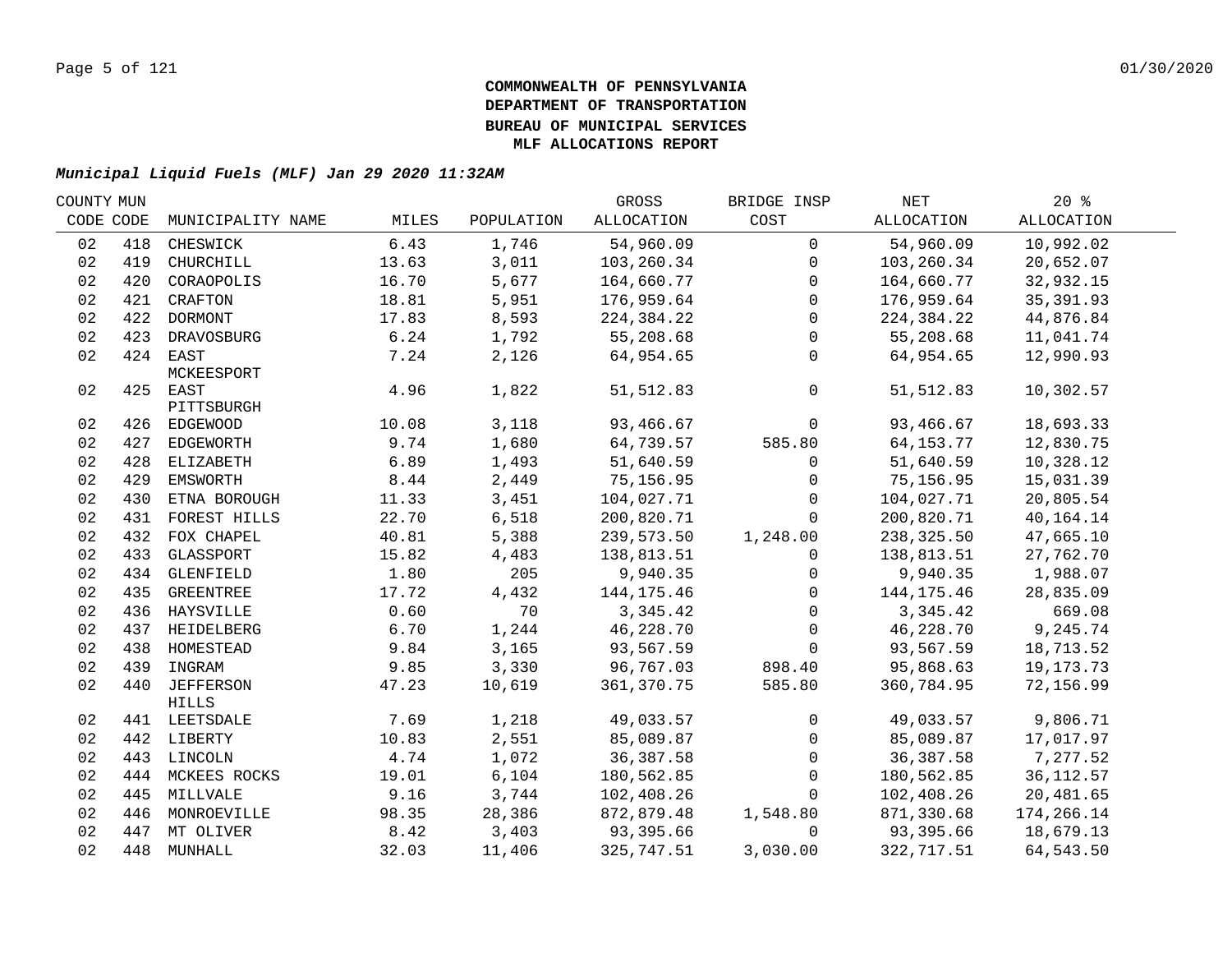| COUNTY MUN |     |                    |       |            | GROSS        | BRIDGE INSP    | NET          | $20*$             |  |
|------------|-----|--------------------|-------|------------|--------------|----------------|--------------|-------------------|--|
| CODE CODE  |     | MUNICIPALITY NAME  | MILES | POPULATION | ALLOCATION   | COST           | ALLOCATION   | <b>ALLOCATION</b> |  |
| 02         | 449 | NORTH BRADDOCK     | 24.71 | 4,857      | 175,656.91   | 1,067.20       | 174,589.71   | 34, 917.94        |  |
| 02         | 450 | OAKDALE            | 5.56  | 1,459      | 46,549.82    | $\mathbf 0$    | 46,549.82    | 9,309.96          |  |
| 02         | 451 | OAKMONT            | 22.05 | 6,303      | 194,526.13   | $\mathbf 0$    | 194,526.13   | 38,905.23         |  |
| 02         |     | 452 GLEN OSBORNE   | 3.23  | 547        | 21, 274.78   | $\Omega$       | 21, 274.78   | 4,254.96          |  |
| 02         |     | 453 PITCAIRN       | 9.22  | 3,294      | 93,973.87    | 1,174.80       | 92,799.07    | 18,559.81         |  |
| 02         |     | 454 PLEASANT HILLS | 24.46 | 8,268      | 240, 273. 22 | 0              | 240, 273. 22 | 48,054.64         |  |
| 02         |     | 455 PORT VUE       | 15.50 | 3,798      | 124,601.79   | $\mathsf{O}$   | 124,601.79   | 24,920.36         |  |
| 02         |     | 456 RANKIN         | 5.71  | 2,122      | 59,772.09    | $\overline{0}$ | 59,772.09    | 11,954.42         |  |
| 02         | 457 | ROSSLYN FARMS      | 4.78  | 427        | 24, 144. 75  | $\overline{0}$ | 24, 144. 75  | 4,828.95          |  |
| 02         | 458 | SEWICKLEY          | 15.15 | 3,827      | 123,990.24   | $\mathsf{O}$   | 123,990.24   | 24,798.05         |  |
| 02         | 459 | SEWICKLEY          | 6.60  | 810        | 37,567.35    | $\Omega$       | 37,567.35    | 7,513.47          |  |
|            |     | HEIGHTS            |       |            |              |                |              |                   |  |
| 02         |     | 460 SEWICKLEY      | 2.51  | 639        | 20,637.35    | $\mathsf{O}$   | 20,637.35    | 4,127.47          |  |
|            |     | HILLS              |       |            |              |                |              |                   |  |
| 02         |     | 461 SHARPSBURG     | 7.60  | 3,446      | 91,484.31    | $\mathbf 0$    | 91,484.31    | 18,296.86         |  |
| 02         |     | 462 SPRINGDALE     | 14.32 | 3,405      | 113, 123.07  | $\overline{0}$ | 113,123.07   | 22,624.61         |  |
| 02         | 463 | SWISSVALE          | 23.78 | 8,983      | 251,723.47   | $\mathbf{0}$   | 251,723.47   | 50, 344.69        |  |
| 02         | 464 | TARENTUM           | 17.61 | 4,530      | 145,688.83   | 1,784.00       | 143,904.83   | 28,780.97         |  |
| 02         | 465 | THORNBURG          | 3.42  | 455        | 20, 143.53   | $\mathbf 0$    | 20,143.53    | 4,028.71          |  |
| 02         |     | 466 PLUM BOROUGH   | 99.48 | 27,126     | 852,473.41   | 1,522.60       | 850,950.81   | 170,190.16        |  |
| 02         | 467 | TURTLE CREEK       | 17.87 | 5,349      | 162, 271.52  | 621.40         | 161,650.12   | 32,330.02         |  |
| 02         |     | 468 VERONA         | 8.53  | 2,474      | 75,937.00    | $\mathbf 0$    | 75,937.00    | 15,187.40         |  |
| 02         |     | 469 VERSAILLES     | 5.81  | 1,515      | 48,458.64    | 0              | 48,458.64    | 9,691.73          |  |
| 02         |     | 470 WALL BOROUGH   | 3.66  | 580        | 23, 342.95   | $\mathsf{O}$   | 23, 342.95   | 4,668.59          |  |
| 02         |     | 471 WEST ELIZABETH | 3.92  | 518        | 23,020.93    | $\mathsf{O}$   | 23,020.93    | 4,604.19          |  |
| 02         |     | 472 WEST HOMESTEAD | 8.82  | 1,929      | 66, 447.25   | $\mathsf{O}$   | 66,447.25    | 13,289.45         |  |
| 02         |     | 473 WEST MIFFLIN   | 68.08 | 20,313     | 616,959.19   | $\mathbf 0$    | 616,959.19   | 123,391.84        |  |
| 02         |     | 474 WEST VIEW      | 18.73 | 6,771      | 192,426.95   | 987.20         | 191,439.75   | 38,287.95         |  |
| 02         |     | 475 WHITAKER       | 4.50  | 1,271      | 39,405.11    | $\mathbf 0$    | 39,405.11    | 7,881.02          |  |
| 02         |     | 476 WHITEHALL      | 37.71 | 13,944     | 393,401.75   | $\mathsf{O}$   | 393,401.75   | 78,680.35         |  |
| 02         |     | 477 WHITE OAK      | 34.43 | 7,862      | 265,753.97   | $\mathsf{O}$   | 265,753.97   | 53,150.79         |  |
| 02         |     | 478 WILKINSBURG    | 41.14 | 15,930     | 442,955.64   | $\overline{0}$ | 442,955.64   | 88,591.13         |  |
| 02         |     | 479 WILMERDING     | 8.26  | 2,190      | 69,586.56    | $\Omega$       | 69,586.56    | 13,917.31         |  |
| 02         |     | 480 BELL ACRES     | 11.86 | 1,388      | 66, 211.34   | $\mathbf 0$    | 66,211.34    | 13, 242. 27       |  |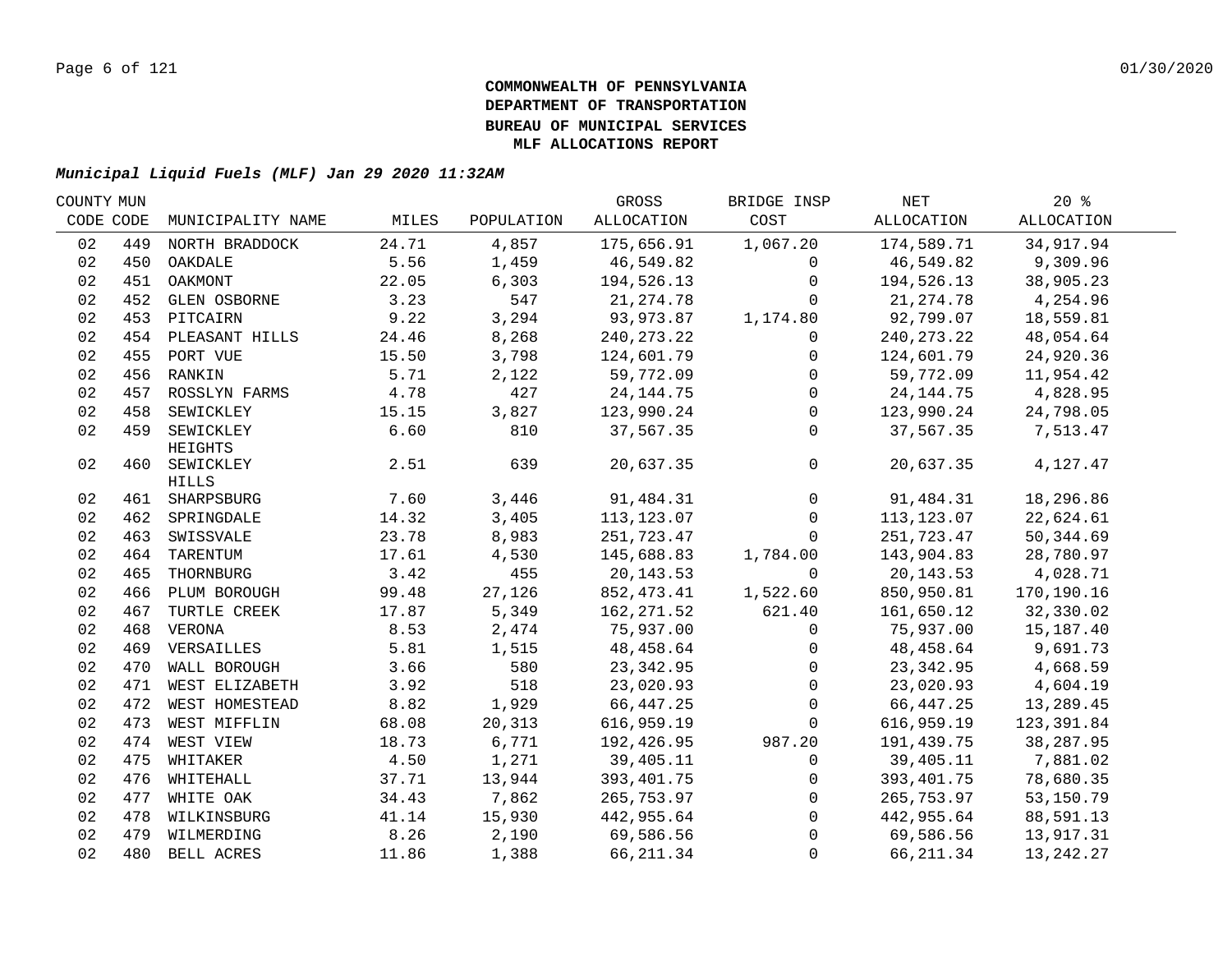|           | COUNTY MUN |                      |         |            | GROSS         | BRIDGE INSP | NET           | $20*$        |  |
|-----------|------------|----------------------|---------|------------|---------------|-------------|---------------|--------------|--|
| CODE CODE |            | MUNICIPALITY NAME    | MILES   | POPULATION | ALLOCATION    | COST        | ALLOCATION    | ALLOCATION   |  |
| 02        | 481        | FRANKLIN PARK        | 53.45   | 13,470     | 436,832.94    | 459.60      | 436,373.34    | 87,274.67    |  |
| 02        | 482        | PENNSBURY<br>VILLAGE | 1.62    | 661        | 18,089.45     |             | 18,089.45     | 3,617.89     |  |
|           |            | County Totals:       | 4225.45 | 1,222,904  | 37,566,049.26 | 165,350.40  | 37,400,698.86 | 7,480,139.77 |  |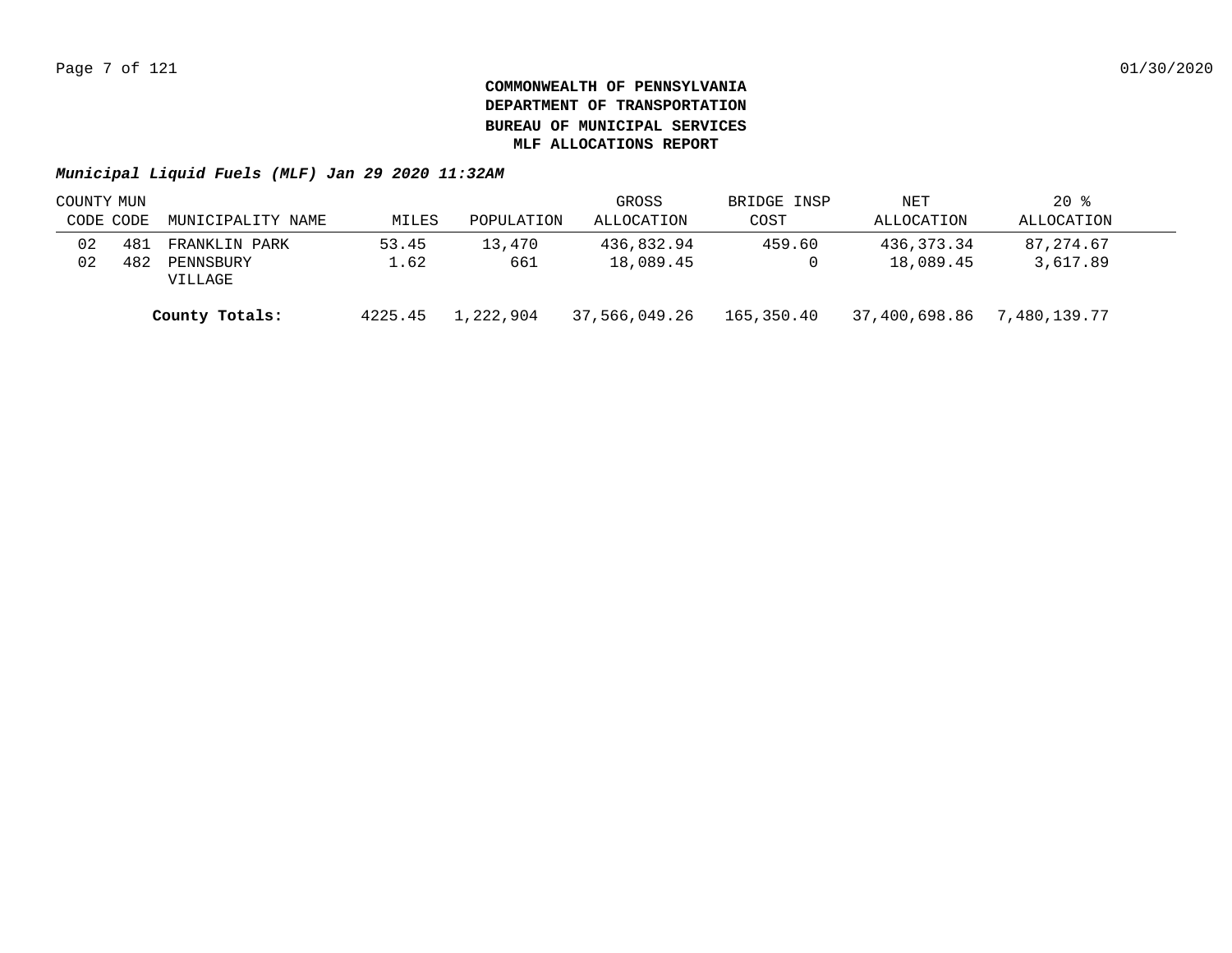| COUNTY MUN       |     |                   |       |            | GROSS             | BRIDGE INSP         | <b>NET</b>        | $20*$             |  |
|------------------|-----|-------------------|-------|------------|-------------------|---------------------|-------------------|-------------------|--|
| CODE CODE        |     | MUNICIPALITY NAME | MILES | POPULATION | <b>ALLOCATION</b> | COST                | <b>ALLOCATION</b> | <b>ALLOCATION</b> |  |
| Armstrong County |     |                   |       |            |                   |                     |                   |                   |  |
|                  |     |                   |       |            |                   |                     |                   |                   |  |
| 03               |     | 201 BETHEL        | 19.45 | 1,183      | 87,606.55         | 0                   | 87,606.55         | 17,521.31         |  |
| 03               | 202 | <b>BOGGS</b>      | 26.52 | 936        | 106,460.55        | $\mathsf{O}$        | 106,460.55        | 21, 292.11        |  |
| 03               |     | 203 BRADYS BEND   | 13.60 | 773        | 60, 217.26        | $\mathsf{O}$        | 60, 217.26        | 12,043.45         |  |
| 03               |     | 204 BURRELL       | 25.68 | 689        | 98,917.90         | $\mathsf{O}\xspace$ | 98,917.90         | 19,783.58         |  |
| 03               | 205 | CADOGAN           | 1.91  | 344        | 12,974.59         | 0                   | 12,974.59         | 2,594.92          |  |
| 03               | 206 | COWANSHANNOCK     | 79.22 | 2,899      | 319,993.21        | 0                   | 319,993.21        | 63,998.64         |  |
| 03               | 207 | EAST FRANKLIN     | 44.52 | 4,082      | 226,894.55        | $\mathsf{O}$        | 226,894.55        | 45, 378.91        |  |
| 03               | 208 | GILPIN            | 28.31 | 2,496      | 142,367.45        | $\mathbf 0$         | 142,367.45        | 28, 473. 49       |  |
| 03               | 209 | HOVEY             | 2.85  | 97         | 11,372.03         | $\mathbf 0$         | 11,372.03         | 2, 274.41         |  |
| 03               | 210 | KISKIMINETAS      | 53.60 | 4,800      | 270,972.68        | $\mathsf{O}\xspace$ | 270,972.68        | 54, 194. 54       |  |
| 03               |     | 211 KITTANNING    | 48.41 | 2,265      | 205,011.18        | $\mathbf 0$         | 205,011.18        | 41,002.24         |  |
| 03               | 212 | MADISON           | 34.79 | 820        | 131,832.75        | $\mathsf{O}\xspace$ | 131,832.75        | 26, 366.55        |  |
| 03               | 213 | MAHONING          | 31.08 | 1,425      | 131,060.81        | $\mathbf 0$         | 131,060.81        | 26, 212.16        |  |
| 03               |     | 214 MANOR         | 36.72 | 4,227      | 203,647.24        | $\mathsf 0$         | 203,647.24        | 40,729.45         |  |
| 03               |     | 215 NORTH BUFFALO | 26.93 | 3,011      | 147,644.08        | $\mathbf 0$         | 147,644.08        | 29,528.82         |  |
| 03               |     | 216 PARKS         | 22.38 | 2,744      | 127,336.94        | $\mathbf 0$         | 127,336.94        | 25, 467.39        |  |
| 03               |     | 217 PERRY         | 21.64 | 352        | 78,969.54         | 0                   | 78,969.54         | 15,793.91         |  |
| 03               |     | 218 PINE          | 6.59  | 412        | 29,897.12         | $\mathbf 0$         | 29,897.12         | 5,979.42          |  |
| 03               |     | 219 PLUMCREEK     | 65.52 | 2,375      | 264, 220.07       | $\mathsf{O}\xspace$ | 264, 220.07       | 52,844.01         |  |
| 03               |     | 220 RAYBURN       | 16.75 | 1,907      | 92,488.51         | $\mathbf 0$         | 92,488.51         | 18,497.70         |  |
| 03               |     | 221 REDBANK       | 44.67 | 1,064      | 169,485.42        | $\mathsf{O}$        | 169,485.42        | 33,897.08         |  |
| 03               | 222 | SOUTH BEND        | 30.63 | 1,167      | 124,608.58        | $\mathsf{O}$        | 124,608.58        | 24,921.72         |  |
| 03               | 223 | SOUTH BUFFALO     | 43.25 | 2,636      | 194,910.40        | $\mathbf 0$         | 194,910.40        | 38,982.08         |  |
| 03               | 224 | SUGARCREEK        | 40.55 | 1,539      | 164,850.83        | $\mathsf{O}$        | 164,850.83        | 32,970.17         |  |
| 03               |     | 225 VALLEY        | 18.01 | 656        | 72,688.97         | $\mathsf{O}$        | 72,688.97         | 14,537.79         |  |
| 03               | 226 | WASHINGTON        | 37.43 | 923        | 142,619.13        | $\mathsf{O}$        | 142,619.13        | 28,523.83         |  |
| 03               | 227 | WAYNE             | 65.58 | 1,200      | 241,874.26        | $\mathsf{O}$        | 241,874.26        | 48, 374.85        |  |
| 03               | 228 | WEST FRANKLIN     | 32.01 | 1,853      | 142,376.85        | $\mathsf{O}$        | 142,376.85        | 28, 475.37        |  |
| 03               | 301 | PARKER CITY       | 4.24  | 840        | 30,267.38         | $\mathsf{O}$        | 30,267.38         | 6,053.48          |  |
| 03               |     | 401 APOLLO        | 6.71  | 1,647      | 53,994.88         | $\mathsf 0$         | 53,994.88         | 10,798.98         |  |
| 03               | 402 | APPLEWOLD         | 1.26  | 310        | 10,153.07         | 0                   | 10,153.07         | 2,030.61          |  |
| 03               |     | 403 ATWOOD        | 4.40  | 107        | 16,736.45         | $\mathbf 0$         | 16,736.45         | 3,347.29          |  |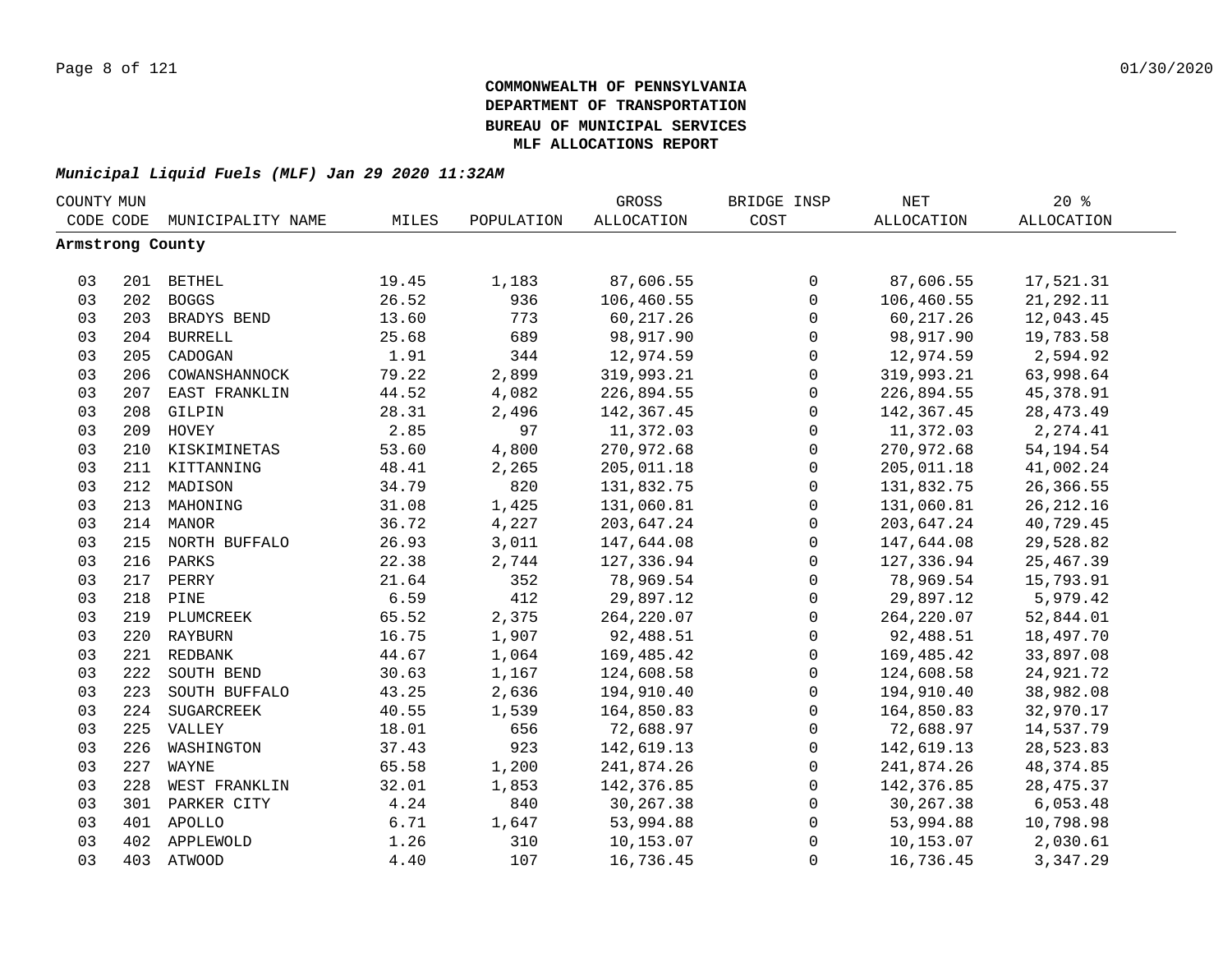| COUNTY MUN |           |                           |         |            | GROSS        | BRIDGE INSP  | NET          | $20*$      |  |
|------------|-----------|---------------------------|---------|------------|--------------|--------------|--------------|------------|--|
|            | CODE CODE | MUNICIPALITY NAME         | MILES   | POPULATION | ALLOCATION   | COST         | ALLOCATION   | ALLOCATION |  |
| 03         | 404       | DAYTON                    | 3.33    | 553        | 21,723.62    | $\Omega$     | 21,723.62    | 4,344.72   |  |
| 03         | 405       | ELDERTON                  | 3.23    | 356        | 17,609.85    |              | 17,609.85    | 3,521.97   |  |
| 03         | 406       | FORD CITY                 | 13.41   | 2,991      | 102,142.41   |              | 102,142.41   | 20,428.48  |  |
| 03         | 407       | FORD CLIFF                | 2.14    | 371        | 14,260.20    |              | 14,260.20    | 2,852.04   |  |
| 03         | 408       | FREEPORT                  | 5.67    | 1,813      | 53,709.50    |              | 53,709.50    | 10,741.90  |  |
| 03         | 409       | KITTANNING                | 12.21   | 4,044      | 118,342.93   |              | 118,342.93   | 23,668.59  |  |
| 03         | 410       | LEECHBURG                 | 10.04   | 2,156      | 74,874.23    |              | 74,874.23    | 14,974.85  |  |
| 03         | 411       | MANORVILLE                | 1.73    | 410        | 13,640.31    |              | 13,640.31    | 2,728.06   |  |
| 03         | 412       | NORTH APOLLO              | 6.81    | 1,297      | 47,612.76    |              | 47,612.76    | 9,522.55   |  |
| 03         | 414       | RURAL VALLEY              | 5.99    | 876        | 36,798.12    |              | 36,798.12    | 7,359.62   |  |
| 03         | 415       | SOUTH<br><b>BETHLEHEM</b> | 2.11    | 481        | 16,270.79    | $\Omega$     | 16,270.79    | 3,254.16   |  |
| 03         | 416       | WEST<br>KITTANNING        | 5.13    | 1,175      | 39,665.44    | $\Omega$     | 39,665.44    | 7,933.09   |  |
| 03         | 417       | WORTHINGTON               | 3.32    | 639        | 23,340.42    | 0            | 23,340.42    | 4,668.08   |  |
|            |           | County Totals:            | 1010.33 | 68,941     | 4,694,441.81 | $\mathbf{0}$ | 4,694,441.81 | 938,888.36 |  |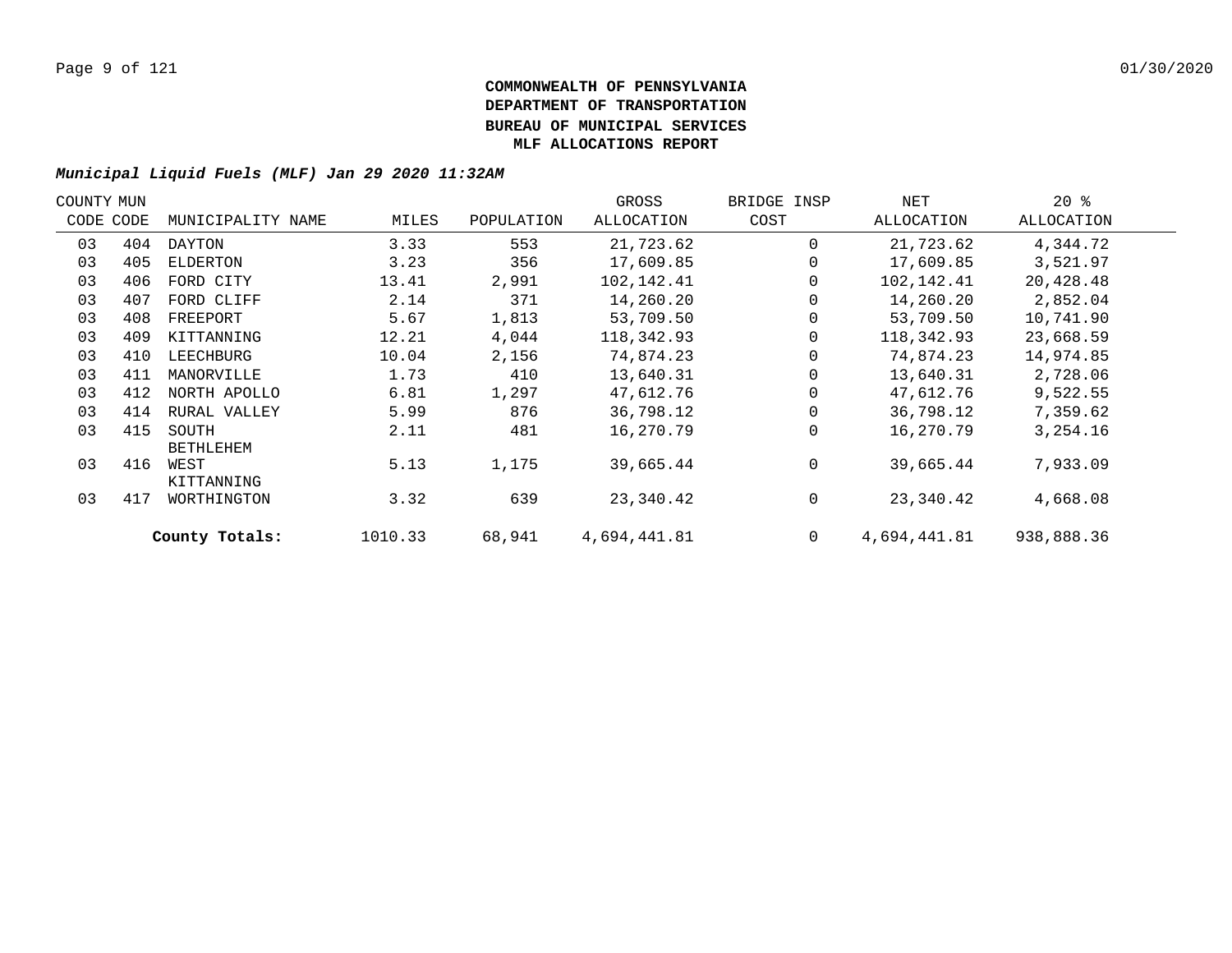| CODE CODE<br><b>ALLOCATION</b><br>COST<br>ALLOCATION<br>ALLOCATION<br>MUNICIPALITY NAME<br>MILES<br>POPULATION<br>Beaver County<br>5.78<br>1,321<br>44,636.03<br>0<br>44,636.03<br>8,927.21<br>101 VANPORT<br>04<br>3,197<br>115,005.26<br>04<br>102 HARMONY<br>16.08<br>$\mathbf 0$<br>115,005.26<br>23,001.05<br>04<br>57.11<br>12,593<br>432, 218.83<br>432, 218.83<br>86, 443. 77<br>103 HOPEWELL<br>$\mathbf 0$<br>12.74<br>3,029<br>100,635.68<br>04<br>104 PATTERSON<br>100,635.68<br>20, 127. 14<br>$\mathbf 0$<br>04<br>ROCHESTER<br>17.35<br>2,802<br>111,664.12<br>111,664.12<br>22,332.82<br>105<br>$\Omega$<br>8,227<br>04<br>41.39<br>1,148.00<br>294,836.04<br>58,967.21<br>201<br><b>BRIGHTON</b><br>295,984.04<br>04<br>48.98<br>202<br>CENTER<br>11,795<br>389,775.91<br>389,775.91<br>77,955.18<br>$\mathbf 0$<br>7,620<br>04<br>203<br>CHIPPEWA<br>37.35<br>270,854.86<br>270,854.86<br>54,170.97<br>$\mathbf 0$<br>04<br>DARLINGTON<br>32.23<br>1,962<br>145,202.52<br>29,040.50<br>204<br>145,202.52<br>$\mathbf 0$<br>04<br>17.43<br>3,187<br>205<br>DAUGHERTY<br>119,318.50<br>$\mathbf 0$<br>119,318.50<br>23,863.70<br>4,052<br>04<br>206 FRANKLIN<br>36.19<br>198,520.65<br>$\mathbf 0$<br>198,520.65<br>39,704.13<br>04<br>36.72<br>2,356<br>167,746.31<br>167,746.31<br>33,549.26<br>207 GREENE<br>$\mathbf 0$<br>04<br>3,690<br>48, 493. 14<br>208 HANOVER<br>51.44<br>242,465.70<br>0<br>242,465.70<br>04<br>32.99<br>2,503<br>158,119.51<br>158, 119.51<br>31,623.90<br>209<br>INDEPENDENCE<br>$\mathbf 0$<br>04<br>6.06<br>913<br>37,741.67<br>37,741.67<br>7,548.33<br>210 MARION<br>$\Omega$<br>04<br>7,360<br>211<br>NEW SEWICKLEY<br>49.94<br>307,880.35<br>459.60<br>307,420.75<br>61,484.15<br>04<br>212 NORTH<br>38.52<br>5,488<br>233,850.27<br>$\Omega$<br>233,850.27<br>46,770.05<br>SEWICKLEY<br>214 POTTER |    |  |      |     |             | BRIDGE INSP |             | 20%      |  |
|---------------------------------------------------------------------------------------------------------------------------------------------------------------------------------------------------------------------------------------------------------------------------------------------------------------------------------------------------------------------------------------------------------------------------------------------------------------------------------------------------------------------------------------------------------------------------------------------------------------------------------------------------------------------------------------------------------------------------------------------------------------------------------------------------------------------------------------------------------------------------------------------------------------------------------------------------------------------------------------------------------------------------------------------------------------------------------------------------------------------------------------------------------------------------------------------------------------------------------------------------------------------------------------------------------------------------------------------------------------------------------------------------------------------------------------------------------------------------------------------------------------------------------------------------------------------------------------------------------------------------------------------------------------------------------------------------------------------------------------------------------------------------------------------------------------------------------------------------------|----|--|------|-----|-------------|-------------|-------------|----------|--|
|                                                                                                                                                                                                                                                                                                                                                                                                                                                                                                                                                                                                                                                                                                                                                                                                                                                                                                                                                                                                                                                                                                                                                                                                                                                                                                                                                                                                                                                                                                                                                                                                                                                                                                                                                                                                                                                         |    |  |      |     |             |             |             |          |  |
|                                                                                                                                                                                                                                                                                                                                                                                                                                                                                                                                                                                                                                                                                                                                                                                                                                                                                                                                                                                                                                                                                                                                                                                                                                                                                                                                                                                                                                                                                                                                                                                                                                                                                                                                                                                                                                                         |    |  |      |     |             |             |             |          |  |
|                                                                                                                                                                                                                                                                                                                                                                                                                                                                                                                                                                                                                                                                                                                                                                                                                                                                                                                                                                                                                                                                                                                                                                                                                                                                                                                                                                                                                                                                                                                                                                                                                                                                                                                                                                                                                                                         |    |  |      |     |             |             |             |          |  |
|                                                                                                                                                                                                                                                                                                                                                                                                                                                                                                                                                                                                                                                                                                                                                                                                                                                                                                                                                                                                                                                                                                                                                                                                                                                                                                                                                                                                                                                                                                                                                                                                                                                                                                                                                                                                                                                         |    |  |      |     |             |             |             |          |  |
|                                                                                                                                                                                                                                                                                                                                                                                                                                                                                                                                                                                                                                                                                                                                                                                                                                                                                                                                                                                                                                                                                                                                                                                                                                                                                                                                                                                                                                                                                                                                                                                                                                                                                                                                                                                                                                                         |    |  |      |     |             |             |             |          |  |
|                                                                                                                                                                                                                                                                                                                                                                                                                                                                                                                                                                                                                                                                                                                                                                                                                                                                                                                                                                                                                                                                                                                                                                                                                                                                                                                                                                                                                                                                                                                                                                                                                                                                                                                                                                                                                                                         |    |  |      |     |             |             |             |          |  |
|                                                                                                                                                                                                                                                                                                                                                                                                                                                                                                                                                                                                                                                                                                                                                                                                                                                                                                                                                                                                                                                                                                                                                                                                                                                                                                                                                                                                                                                                                                                                                                                                                                                                                                                                                                                                                                                         |    |  |      |     |             |             |             |          |  |
|                                                                                                                                                                                                                                                                                                                                                                                                                                                                                                                                                                                                                                                                                                                                                                                                                                                                                                                                                                                                                                                                                                                                                                                                                                                                                                                                                                                                                                                                                                                                                                                                                                                                                                                                                                                                                                                         |    |  |      |     |             |             |             |          |  |
|                                                                                                                                                                                                                                                                                                                                                                                                                                                                                                                                                                                                                                                                                                                                                                                                                                                                                                                                                                                                                                                                                                                                                                                                                                                                                                                                                                                                                                                                                                                                                                                                                                                                                                                                                                                                                                                         |    |  |      |     |             |             |             |          |  |
|                                                                                                                                                                                                                                                                                                                                                                                                                                                                                                                                                                                                                                                                                                                                                                                                                                                                                                                                                                                                                                                                                                                                                                                                                                                                                                                                                                                                                                                                                                                                                                                                                                                                                                                                                                                                                                                         |    |  |      |     |             |             |             |          |  |
|                                                                                                                                                                                                                                                                                                                                                                                                                                                                                                                                                                                                                                                                                                                                                                                                                                                                                                                                                                                                                                                                                                                                                                                                                                                                                                                                                                                                                                                                                                                                                                                                                                                                                                                                                                                                                                                         |    |  |      |     |             |             |             |          |  |
|                                                                                                                                                                                                                                                                                                                                                                                                                                                                                                                                                                                                                                                                                                                                                                                                                                                                                                                                                                                                                                                                                                                                                                                                                                                                                                                                                                                                                                                                                                                                                                                                                                                                                                                                                                                                                                                         |    |  |      |     |             |             |             |          |  |
|                                                                                                                                                                                                                                                                                                                                                                                                                                                                                                                                                                                                                                                                                                                                                                                                                                                                                                                                                                                                                                                                                                                                                                                                                                                                                                                                                                                                                                                                                                                                                                                                                                                                                                                                                                                                                                                         |    |  |      |     |             |             |             |          |  |
|                                                                                                                                                                                                                                                                                                                                                                                                                                                                                                                                                                                                                                                                                                                                                                                                                                                                                                                                                                                                                                                                                                                                                                                                                                                                                                                                                                                                                                                                                                                                                                                                                                                                                                                                                                                                                                                         |    |  |      |     |             |             |             |          |  |
|                                                                                                                                                                                                                                                                                                                                                                                                                                                                                                                                                                                                                                                                                                                                                                                                                                                                                                                                                                                                                                                                                                                                                                                                                                                                                                                                                                                                                                                                                                                                                                                                                                                                                                                                                                                                                                                         |    |  |      |     |             |             |             |          |  |
|                                                                                                                                                                                                                                                                                                                                                                                                                                                                                                                                                                                                                                                                                                                                                                                                                                                                                                                                                                                                                                                                                                                                                                                                                                                                                                                                                                                                                                                                                                                                                                                                                                                                                                                                                                                                                                                         |    |  |      |     |             |             |             |          |  |
|                                                                                                                                                                                                                                                                                                                                                                                                                                                                                                                                                                                                                                                                                                                                                                                                                                                                                                                                                                                                                                                                                                                                                                                                                                                                                                                                                                                                                                                                                                                                                                                                                                                                                                                                                                                                                                                         |    |  |      |     |             |             |             |          |  |
|                                                                                                                                                                                                                                                                                                                                                                                                                                                                                                                                                                                                                                                                                                                                                                                                                                                                                                                                                                                                                                                                                                                                                                                                                                                                                                                                                                                                                                                                                                                                                                                                                                                                                                                                                                                                                                                         |    |  |      |     |             |             |             |          |  |
|                                                                                                                                                                                                                                                                                                                                                                                                                                                                                                                                                                                                                                                                                                                                                                                                                                                                                                                                                                                                                                                                                                                                                                                                                                                                                                                                                                                                                                                                                                                                                                                                                                                                                                                                                                                                                                                         |    |  |      |     |             |             |             |          |  |
|                                                                                                                                                                                                                                                                                                                                                                                                                                                                                                                                                                                                                                                                                                                                                                                                                                                                                                                                                                                                                                                                                                                                                                                                                                                                                                                                                                                                                                                                                                                                                                                                                                                                                                                                                                                                                                                         |    |  |      |     |             |             |             |          |  |
|                                                                                                                                                                                                                                                                                                                                                                                                                                                                                                                                                                                                                                                                                                                                                                                                                                                                                                                                                                                                                                                                                                                                                                                                                                                                                                                                                                                                                                                                                                                                                                                                                                                                                                                                                                                                                                                         |    |  |      |     |             |             |             |          |  |
|                                                                                                                                                                                                                                                                                                                                                                                                                                                                                                                                                                                                                                                                                                                                                                                                                                                                                                                                                                                                                                                                                                                                                                                                                                                                                                                                                                                                                                                                                                                                                                                                                                                                                                                                                                                                                                                         | 04 |  | 4.45 | 548 | 25, 365. 25 | $\mathbf 0$ | 25, 365. 25 | 5,073.05 |  |
| 6.82<br>04<br>1,500<br>51,541.33<br>51, 183.93<br>10,236.79<br>215 PULASKI<br>357.40                                                                                                                                                                                                                                                                                                                                                                                                                                                                                                                                                                                                                                                                                                                                                                                                                                                                                                                                                                                                                                                                                                                                                                                                                                                                                                                                                                                                                                                                                                                                                                                                                                                                                                                                                                    |    |  |      |     |             |             |             |          |  |
| 29.25<br>156,403.18<br>04<br>216 RACCOON<br>3,064<br>156,403.18<br>31,280.64<br>$\Omega$                                                                                                                                                                                                                                                                                                                                                                                                                                                                                                                                                                                                                                                                                                                                                                                                                                                                                                                                                                                                                                                                                                                                                                                                                                                                                                                                                                                                                                                                                                                                                                                                                                                                                                                                                                |    |  |      |     |             |             |             |          |  |
| 04<br>33.62<br>2,717<br>478.00<br>32,770.03<br>217<br>SOUTH BEAVER<br>164,328.15<br>163,850.15                                                                                                                                                                                                                                                                                                                                                                                                                                                                                                                                                                                                                                                                                                                                                                                                                                                                                                                                                                                                                                                                                                                                                                                                                                                                                                                                                                                                                                                                                                                                                                                                                                                                                                                                                          |    |  |      |     |             |             |             |          |  |
| 04<br>218 WHITE<br>7.05<br>50,274.91<br>50,274.91<br>1,394<br>$\mathbf 0$<br>10,054.98                                                                                                                                                                                                                                                                                                                                                                                                                                                                                                                                                                                                                                                                                                                                                                                                                                                                                                                                                                                                                                                                                                                                                                                                                                                                                                                                                                                                                                                                                                                                                                                                                                                                                                                                                                  |    |  |      |     |             |             |             |          |  |
| 04<br>301 BEAVER FALLS<br>28.77<br>8,987<br>268,452.47<br>267,900.67<br>53,580.13<br>551.80                                                                                                                                                                                                                                                                                                                                                                                                                                                                                                                                                                                                                                                                                                                                                                                                                                                                                                                                                                                                                                                                                                                                                                                                                                                                                                                                                                                                                                                                                                                                                                                                                                                                                                                                                             |    |  |      |     |             |             |             |          |  |
| 04<br>302 ALIQUIPPA CITY<br>9,438<br>4,281.60<br>42.59<br>323, 225.38<br>318,943.78<br>63,788.76                                                                                                                                                                                                                                                                                                                                                                                                                                                                                                                                                                                                                                                                                                                                                                                                                                                                                                                                                                                                                                                                                                                                                                                                                                                                                                                                                                                                                                                                                                                                                                                                                                                                                                                                                        |    |  |      |     |             |             |             |          |  |
| 21.82<br>7,050<br>208,092.14<br>552.00<br>207,540.14<br>41,508.03<br>04<br>402 AMBRIDGE                                                                                                                                                                                                                                                                                                                                                                                                                                                                                                                                                                                                                                                                                                                                                                                                                                                                                                                                                                                                                                                                                                                                                                                                                                                                                                                                                                                                                                                                                                                                                                                                                                                                                                                                                                 |    |  |      |     |             |             |             |          |  |
| 04<br>16.68<br>4,135<br>135,005.99<br>135,005.99<br>27,001.20<br>403<br><b>BADEN</b><br>$\mathbf 0$                                                                                                                                                                                                                                                                                                                                                                                                                                                                                                                                                                                                                                                                                                                                                                                                                                                                                                                                                                                                                                                                                                                                                                                                                                                                                                                                                                                                                                                                                                                                                                                                                                                                                                                                                     |    |  |      |     |             |             |             |          |  |
| 04<br>4,531<br>404<br><b>BEAVER</b><br>17.50<br>145,340.91<br>145,340.91<br>29,068.18<br>$\mathbf 0$                                                                                                                                                                                                                                                                                                                                                                                                                                                                                                                                                                                                                                                                                                                                                                                                                                                                                                                                                                                                                                                                                                                                                                                                                                                                                                                                                                                                                                                                                                                                                                                                                                                                                                                                                    |    |  |      |     |             |             |             |          |  |
| 04<br>27.13<br>1,970<br>128,336.68<br>128,336.68<br>25,667.34<br>405<br>BIG BEAVER<br>$\mathbf 0$                                                                                                                                                                                                                                                                                                                                                                                                                                                                                                                                                                                                                                                                                                                                                                                                                                                                                                                                                                                                                                                                                                                                                                                                                                                                                                                                                                                                                                                                                                                                                                                                                                                                                                                                                       |    |  |      |     |             |             |             |          |  |
| 04<br>3.91<br>704<br>26,556.55<br>5, 311.31<br>406<br><b>BRIDGEWATER</b><br>$\Omega$<br>26,556.55                                                                                                                                                                                                                                                                                                                                                                                                                                                                                                                                                                                                                                                                                                                                                                                                                                                                                                                                                                                                                                                                                                                                                                                                                                                                                                                                                                                                                                                                                                                                                                                                                                                                                                                                                       |    |  |      |     |             |             |             |          |  |
| 04<br>407 CONWAY<br>8.64<br>2,176<br>70,586.02<br>$\mathbf 0$<br>70,586.02<br>14, 117. 20                                                                                                                                                                                                                                                                                                                                                                                                                                                                                                                                                                                                                                                                                                                                                                                                                                                                                                                                                                                                                                                                                                                                                                                                                                                                                                                                                                                                                                                                                                                                                                                                                                                                                                                                                               |    |  |      |     |             |             |             |          |  |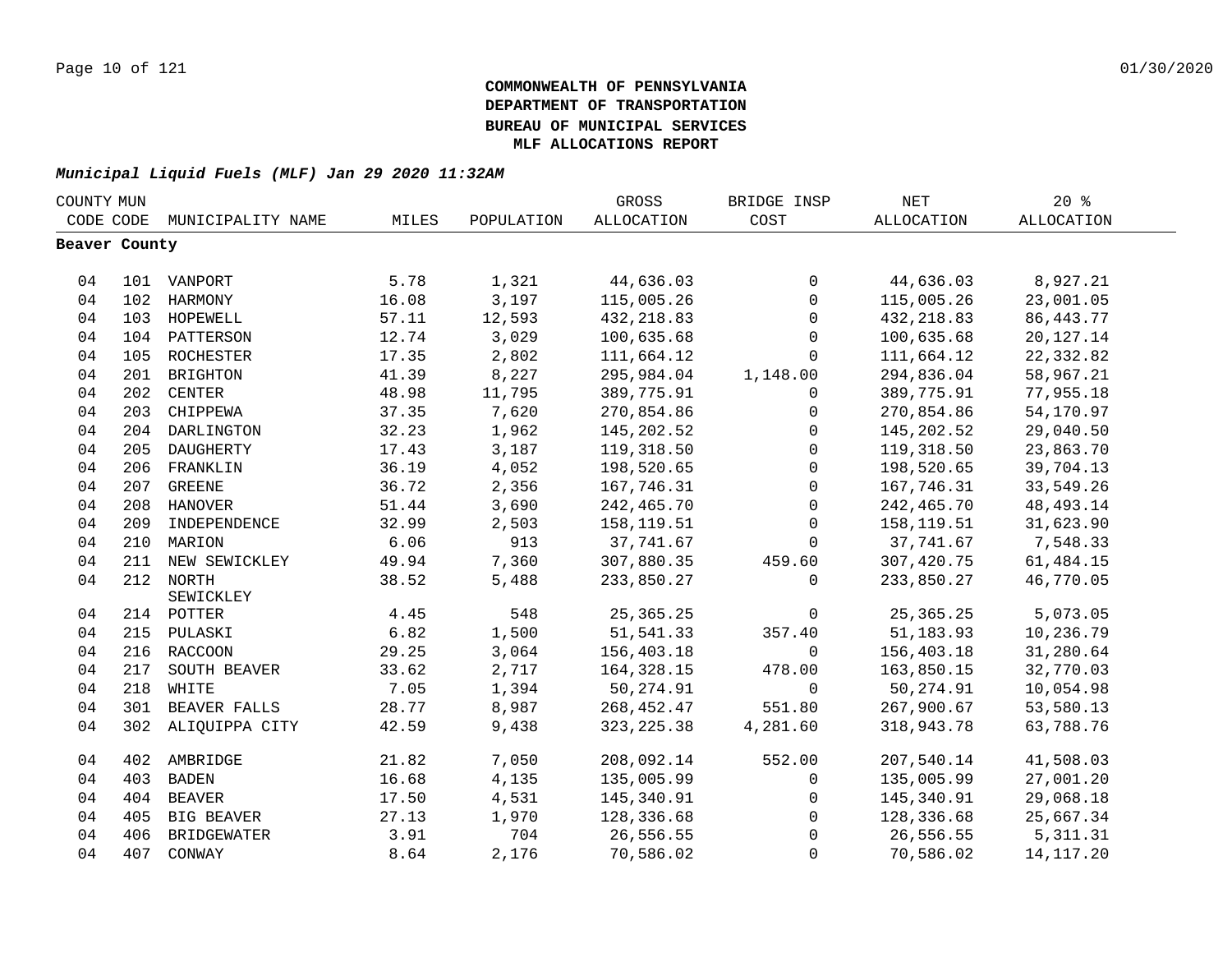| COUNTY MUN |           |                   |        |            | GROSS        | BRIDGE INSP | NET        | $20*$                     |  |
|------------|-----------|-------------------|--------|------------|--------------|-------------|------------|---------------------------|--|
|            | CODE CODE | MUNICIPALITY NAME | MILES  | POPULATION | ALLOCATION   | COST        | ALLOCATION | ALLOCATION                |  |
| 04         | 408       | DARLINGTON        | 1.60   | 254        | 10,213.15    | $\Omega$    | 10,213.15  | 2,042.63                  |  |
| 04         | 409       | EAST ROCHESTER    | 3.31   | 567        | 21,925.50    | $\Omega$    | 21,925.50  | 4,385.10                  |  |
| 04         | 410       | EASTVALE          | 1.70   | 225        | 9,990.41     | $\Omega$    | 9,990.41   | 1,998.08                  |  |
| 04         | 411       | ECONOMY           | 53.80  | 8,970      | 351,654.48   | 551.80      | 351,102.68 | 70,220.54                 |  |
| 04         | 412       | FALLSTON          | 2.28   | 266        | 12,712.65    | $\Omega$    | 12,712.65  | 2,542.53                  |  |
| 04         | 413       | FRANKFORT         | 0.25   | 130        | 3,328.71     | $\mathbf 0$ | 3,328.71   | 665.74                    |  |
|            |           | SPRINGS           |        |            |              |             |            |                           |  |
| 04         |           | 414 FREEDOM       | 7.18   | 1,569      | 54,066.65    | $\mathbf 0$ | 54,066.65  | 10,813.33                 |  |
| 04         | 415       | GEORGETOWN        | 1.93   | 174        | 9,779.35     | $\Omega$    | 9,779.35   | 1,955.87                  |  |
| 04         | 416       | GLASGOW           | 0.99   | 60         | 4,455.02     | $\mathbf 0$ | 4,455.02   | 891.00                    |  |
| 04         | 417       | HOMEWOOD          | 1.75   | 109        | 7,931.45     | $\mathsf 0$ | 7,931.45   | 1,586.29                  |  |
| 04         | 418       | HOOKSTOWN         | 1.18   | 147        | 6,758.44     | $\mathbf 0$ | 6,758.44   | 1,351.69                  |  |
| 04         | 419       | INDUSTRY          | 11.79  | 1,835      | 74,554.83    | $\mathbf 0$ | 74,554.83  | 14,910.97                 |  |
| 04         | 420       | KOPPEL            | 3.69   | 762        | 26,935.29    | $\mathbf 0$ | 26,935.29  | 5,387.06                  |  |
| 04         | 421       | MIDLAND           | 9.82   | 2,635      | 83,331.16    | $\Omega$    | 83,331.16  | 16,666.23                 |  |
| 04         | 422       | MONACA            | 22.88  | 5,737      | 186,435.49   | $\Omega$    | 186,435.49 | 37,287.10                 |  |
| 04         | 423       | NEW BRIGHTON      | 20.94  | 6,025      | 185,487.66   | 1,602.80    | 183,884.86 | 36,776.97                 |  |
| 04         | 424       | NEW GALILEE       | 2.52   | 379        | 15,681.81    | $\Omega$    | 15,681.81  | 3,136.36                  |  |
| 04         | 425       | PATTERSON         | 2.97   | 636        | 22, 114.87   | $\Omega$    | 22,114.87  | 4,422.97                  |  |
|            |           | HEIGHTS           |        |            |              |             |            |                           |  |
| 04         |           | 426 ROCHESTER     | 12.46  | 3,657      | 111,751.41   | $\Omega$    | 111,751.41 | 22,350.28                 |  |
| 04         | 427       | SHIPPINGPORT      | 4.64   | 214        | 19,590.48    | $\Omega$    | 19,590.48  | 3,918.10                  |  |
| 04         | 428       | SOUTH HEIGHTS     | 3.44   | 475        | 20,594.02    | $\mathbf 0$ | 20,594.02  | 4,118.80                  |  |
| 04         | 429       | WEST MAYFIELD     | 9.08   | 1,239      | 54,075.13    | $\mathbf 0$ | 54,075.13  | 10,815.03                 |  |
| 04         | 430       | OHIOVILLE         | 25.82  | 3,533      | 153,956.05   | $\mathbf 0$ | 153,956.05 | 30,791.21                 |  |
|            |           | County Totals:    | 992.55 | 169,907    | 6,572,453.18 | 9,983.00    |            | 6,562,470.18 1,312,494.04 |  |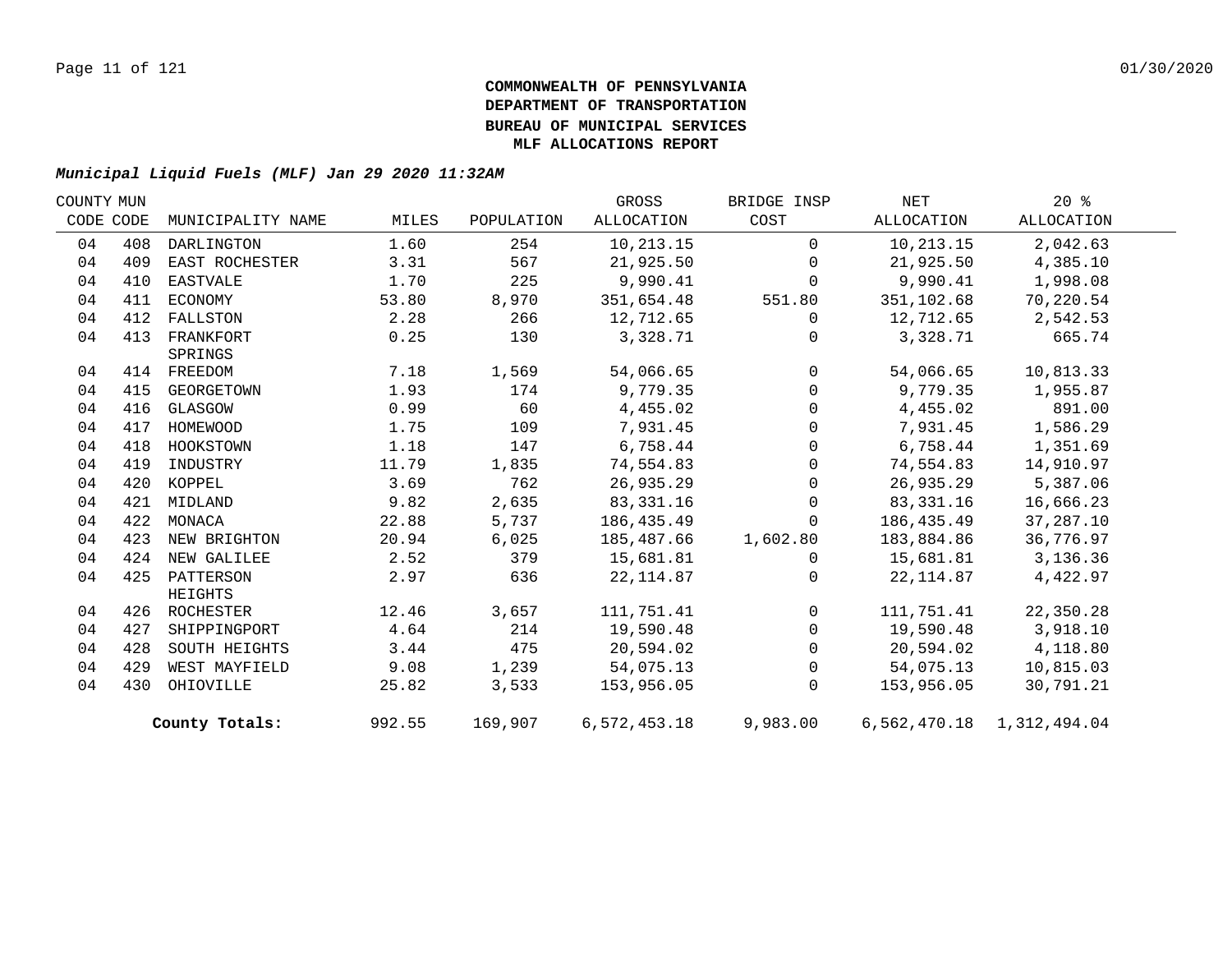| COUNTY MUN     |     |                             |       |            | GROSS       | BRIDGE INSP    | <b>NET</b>  | 20%         |  |
|----------------|-----|-----------------------------|-------|------------|-------------|----------------|-------------|-------------|--|
|                |     | CODE CODE MUNICIPALITY NAME | MILES | POPULATION | ALLOCATION  | COST           | ALLOCATION  | ALLOCATION  |  |
| Bedford County |     |                             |       |            |             |                |             |             |  |
|                |     |                             |       |            |             |                |             |             |  |
| 05             |     | 201 BEDFORD                 | 56.73 | 5,395      | 292,834.82  | 537.80         | 292,297.02  | 58,459.40   |  |
| 05             |     | 202 BLOOMFIELD              | 10.40 | 1,016      | 54,201.17   | $\overline{0}$ | 54,201.17   | 10,840.23   |  |
| 05             |     | 203 BROADTOP                | 33.25 | 1,687      | 143,329.67  | 2,151.20       | 141,178.47  | 28, 235.69  |  |
| 05             |     | 204 COLERAIN                | 21.16 | 1,195      | 93,543.31   | 510.40         | 93,032.91   | 18,606.58   |  |
| 05             | 205 | CUMBERLAND                  | 19.76 | 1,597      | 96,584.93   | 660.80         | 95,924.13   | 19,184.83   |  |
|                |     | VALLEY                      |       |            |             |                |             |             |  |
| 05             |     | 206 EAST                    | 55.99 | 1,854      | 222,420.28  | 732.00         | 221,688.28  | 44,337.66   |  |
|                |     | PROVIDENCE                  |       |            |             |                |             |             |  |
| 05             |     | 207 EAST ST CLAIR           | 47.82 | 3,048      | 218,066.57  | 2,195.20       | 215,871.37  | 43, 174. 27 |  |
| 05             |     | 208 HARRISON                | 20.87 | 972        | 88,296.57   | $\overline{0}$ | 88,296.57   | 17,659.31   |  |
| 05             |     | 209 HOPEWELL                | 23.43 | 2,010      | 116,756.86  | $\mathbf 0$    | 116,756.86  | 23, 351.37  |  |
| 05             | 210 | JUNIATA                     | 61.12 | 954        | 222, 270.46 | 795.00         | 221, 475.46 | 44,295.09   |  |
| 05             |     | 211 KIMMEL                  | 12.95 | 1,616      | 74,223.69   | $\Omega$       | 74,223.69   | 14,844.74   |  |
| 05             |     | 212 KING                    | 11.77 | 1,238      | 63,032.81   | 537.80         | 62,495.01   | 12,499.00   |  |
| 05             |     | 213 LIBERTY                 | 22.96 | 1,368      | 102,869.68  | 537.80         | 102,331.88  | 20,466.38   |  |
| 05             |     | 214 LINCOLN                 | 17.45 | 425        | 66,387.72   | $\mathbf 0$    | 66,387.72   | 13, 277.54  |  |
| 05             |     | 215 LONDONDERRY             | 19.85 | 1,856      | 101,854.99  | $\Omega$       | 101,854.99  | 20,371.00   |  |
| 05             |     | 216 MANN                    | 44.11 | 500        | 156,794.57  | 1,613.40       | 155,181.17  | 31,036.23   |  |
| 05             |     | 217 MONROE                  | 77.03 | 1,336      | 282,693.91  | 1,866.80       | 280,827.11  | 56,165.42   |  |
| 05             |     | 218 NAPIER                  | 75.83 | 2,198      | 295, 229.52 | 1,531.20       | 293,698.32  | 58,739.66   |  |
| 05             | 219 | SNAKE SPRING                | 17.12 | 1,639      | 88,580.82   | $\overline{0}$ | 88,580.82   | 17,716.16   |  |
| 05             | 220 | SOUTHAMPTON                 | 37.40 | 976        | 143,536.00  | 2,263.20       | 141,272.80  | 28, 254.56  |  |
| 05             | 221 | SOUTH WOODBURY              | 20.65 | 2,155      | 110,261.96  | 2,041.60       | 108,220.36  | 21,644.07   |  |
| 05             | 222 | PAVIA                       | 8.45  | 295        | 33,859.16   | $\Omega$       | 33,859.16   | 6,771.83    |  |
| 05             | 226 | WEST                        | 42.97 | 3,210      | 204,989.98  | $\mathbf 0$    | 204,989.98  | 40,998.00   |  |
|                |     | PROVIDENCE                  |       |            |             |                |             |             |  |
| 05             |     | 227 WEST ST CLAIR           | 33.28 | 1,730      | 144,254.88  | 2,689.60       | 141,565.28  | 28, 313.06  |  |
| 05             | 228 | WOODBURY                    | 20.61 | 1,263      | 93,012.66   | $\overline{0}$ | 93,012.66   | 18,602.53   |  |
| 05             | 401 | <b>BEDFORD</b>              | 15.32 | 2,841      | 105,638.11  | 537.80         | 105,100.31  | 21,020.06   |  |
| 05             | 402 | COALDALE                    | 0.49  | 161        | 4,724.44    | $\mathbf 0$    | 4,724.44    | 944.89      |  |
| 05             | 403 | <b>EVERETT</b>              | 10.55 | 1,834      | 70,397.62   | 590.80         | 69,806.82   | 13,961.36   |  |
| 0 <sub>5</sub> |     | 404 HOPEWELL                | 2.06  | 230        | 11,287.71   | $\Omega$       | 11,287.71   | 2,257.54    |  |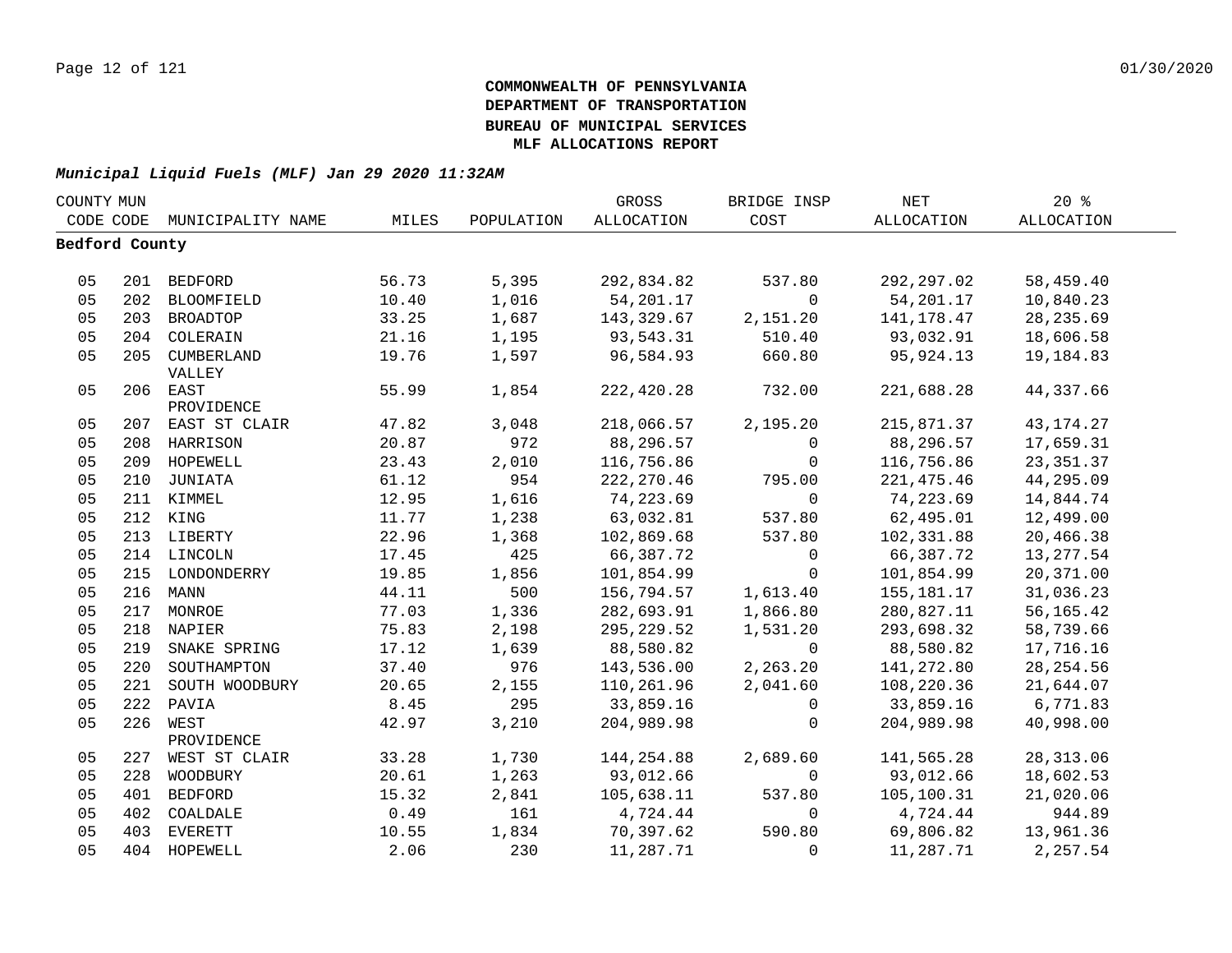| COUNTY MUN |           |                      |        |            | GROSS        | BRIDGE INSP | NET          | $20*$      |  |
|------------|-----------|----------------------|--------|------------|--------------|-------------|--------------|------------|--|
|            | CODE CODE | MUNICIPALITY NAME    | MILES  | POPULATION | ALLOCATION   | COST        | ALLOCATION   | ALLOCATION |  |
| 05         | 405       | HYNDMAN              | 6.46   | 910        | 39,018.97    | 0           | 39,018.97    | 7,803.79   |  |
| 05         | 406       | MANNS CHOICE         | 1.59   | 300        | 11,062.42    | 0           | 11,062.42    | 2,212.48   |  |
| 05         | 407       | NEW PARIS            | 0.21   | 186        | 4,269.76     | 0           | 4,269.76     | 853.95     |  |
| 05         | 408       | PLEASANTVILLE        | 0.69   | 198        | 6,101.83     | 0           | 6,101.83     | 1,220.37   |  |
| 05         | 409       | RAINSBURG            | 0.66   | 133        | 4,754.49     | 0           | 4,754.49     | 950.90     |  |
| 05         | 410       | SAINT<br>CLAIRSVILLE | 0.43   | 78         | 2,931.61     | 0           | 2,931.61     | 586.32     |  |
| 05         | 411       | SAXTON BOROUGH       | 4.76   | 736        | 30,007.13    | 0           | 30,007.13    | 6,001.43   |  |
| 05         | 412       | SCHELLSBURG          | 1.62   | 338        | 11,891.70    | 0           | 11,891.70    | 2,378.34   |  |
| 05         | 413       | WOODBURY             | 0.84   | 284        | 8,252.58     | 0           | 8,252.58     | 1,650.52   |  |
|            |           | County Totals:       | 858.64 | 49,762     | 3,820,225.36 | 21,792.40   | 3,798,432.96 | 759,686.59 |  |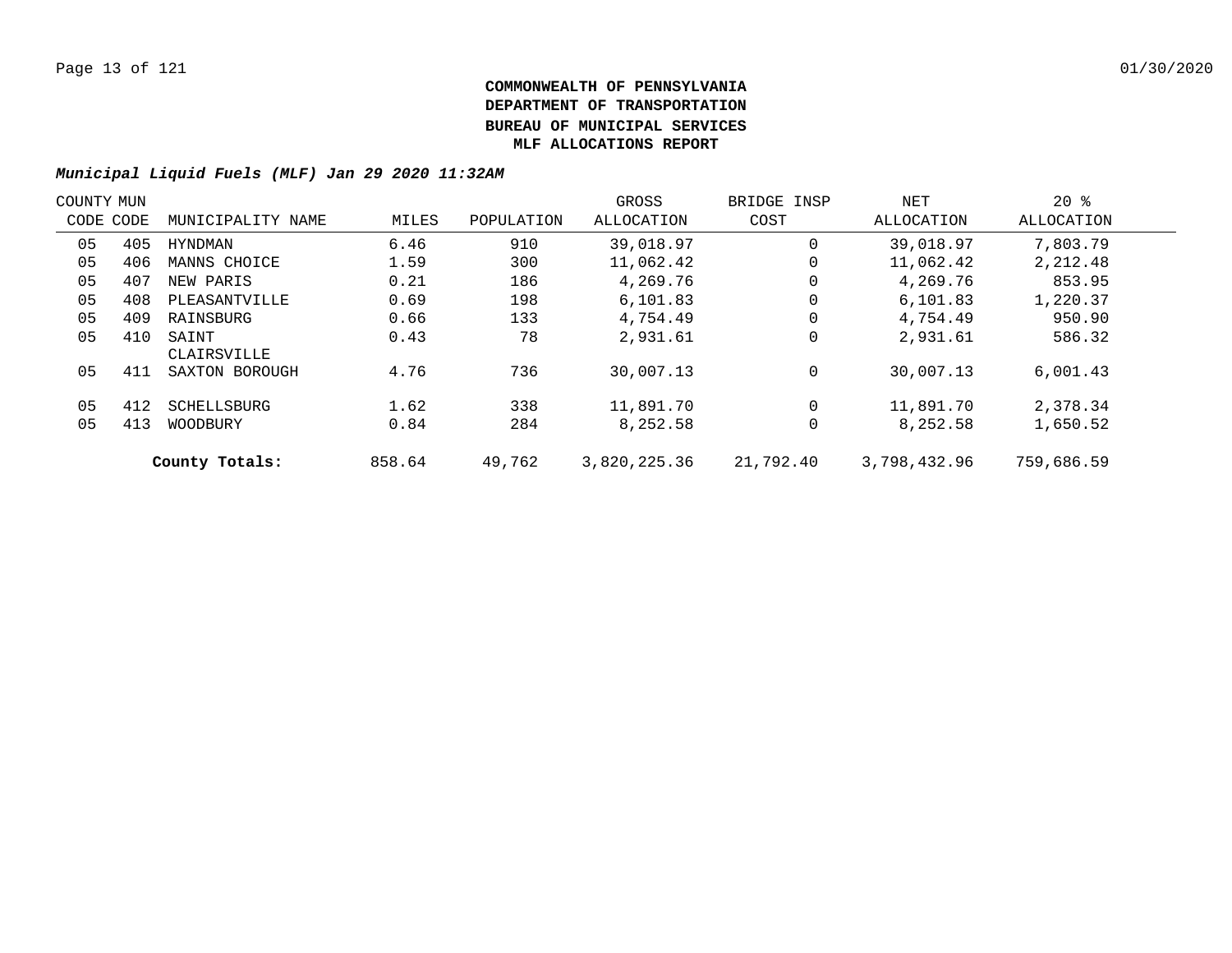| COUNTY MUN   |     |                                |                 |            | GROSS                     | BRIDGE INSP                | NET                      | 20%         |  |
|--------------|-----|--------------------------------|-----------------|------------|---------------------------|----------------------------|--------------------------|-------------|--|
|              |     | CODE CODE MUNICIPALITY NAME    | MILES           | POPULATION | ALLOCATION                | COST                       | ALLOCATION               | ALLOCATION  |  |
| Berks County |     |                                |                 |            |                           |                            |                          |             |  |
|              |     |                                |                 |            |                           |                            |                          |             |  |
| 06           |     | 101 COLEBROOKDALE              | 33.51           | 5,078      | 209,264.16                | 1,292.60                   | 207,971.56               | 41,594.31   |  |
| 06           | 102 | MUHLENBERG                     | 74.91           | 19,628     | 626,607.92                | 3,336.20                   | 623, 271.72              | 124,654.34  |  |
| 06           |     | 103 CUMRU                      | 67.24           | 15,147     | 515,030.32                | 5,449.20                   | 509,581.12               | 101,916.22  |  |
| 06           |     | 201 ALBANY                     | 39.92           | 1,724      | 166,298.26                | 635.80                     | 165,662.46               | 33, 132.49  |  |
|              |     | TOWNSHIP                       |                 |            |                           |                            |                          |             |  |
| 06           |     | 202 ALSACE                     | 27.37           | 3,751      | 163, 311.60               | $\Omega$                   | 163,311.60               | 32,662.32   |  |
|              |     | TOWNSHIP                       |                 |            |                           |                            |                          |             |  |
| 06           |     | 203 AMITY TOWNSHIP             | 61.61           | 12,583     | 447,044.04                | 1,199.00                   | 445,845.04               | 89,169.01   |  |
| 06           |     | 204 BERN TOWNSHIP              | 43.98           | 6,797      | 277,188.17                | $\overline{0}$             | 277,188.17               | 55,437.63   |  |
|              |     |                                |                 |            |                           |                            |                          |             |  |
| 06           |     | 205 BETHEL                     | 52.34           | 4,112      | 253,566.51                | 1,658.80                   | 251,907.71               | 50,381.54   |  |
|              |     | TOWNSHIP                       |                 |            |                           |                            |                          |             |  |
| 06           |     | 206 BRECKNOCK                  | 38.63           | 4,585      | 216,890.50                | 769.60                     | 216,120.90               | 43, 224. 18 |  |
|              |     | TOWNSHIP                       |                 |            |                           |                            |                          |             |  |
| 06           |     | 207 CAERNARVON                 | 25.59           | 4,006      | 162,264.50                | $\mathsf{O}$               | 162,264.50               | 32,452.90   |  |
| 06           |     | 208 CENTRE                     | 42.43           | 4,036      | 219,037.31                | 1,456.80                   | 217,580.51               | 43,516.10   |  |
| 06<br>06     |     | 211 DISTRICT                   | 12.58           | 1,337      | 67,635.48<br>146,863.92   | $\Omega$<br>$\overline{0}$ | 67,635.48                | 13,527.10   |  |
|              | 212 | DOUGLASS TWP<br>213 EARL       | 25.00           | 3,306      |                           |                            | 146,863.92               | 29, 372. 78 |  |
| 06<br>06     |     |                                | 34.77           | 3,195      | 177,337.73                | $\Omega$<br>742.40         | 177,337.73<br>836,941.45 | 35,467.55   |  |
| 06           |     | 214 EXETER<br>215 GREENWICH    | 104.11<br>72.44 | 25,550     | 837,683.85<br>313, 216.89 |                            | 313,216.89               | 167,388.29  |  |
| 06           |     |                                | 23.55           | 3,725      |                           | $\mathbf 0$<br>$\Omega$    | 111,669.52               | 62,643.38   |  |
|              |     | 216 HEIDELBERG                 |                 | 1,724      | 111,669.52                |                            |                          | 22,333.90   |  |
| 06<br>06     |     | 217 HEREFORD                   | 30.08           | 2,997      | 157,887.42                | 1,457.40                   | 156,430.02               | 31,286.00   |  |
|              |     | 218 JEFFERSON                  | 27.92           | 1,977      | 131,107.35                | 635.80                     | 130, 471.55              | 26,094.31   |  |
| 06           |     | 219 LONGSWAMP                  | 43.35           | 5,679      | 253,633.49                | $\overline{0}$             | 253,633.49               | 50,726.70   |  |
| 06           |     | 220 LOWER ALSACE               | 23.68           | 4,475      | 164,889.81                | $\mathbf 0$                | 164,889.81               | 32,977.96   |  |
| 06           |     | 221 LOWER<br><b>HEIDELBERG</b> | 33.22           | 5,513      | 216,643.24                | 2,328.60                   | 214,314.64               | 42,862.93   |  |
| 06           |     | 222 MAIDEN CREEK               | 41.39           | 9,126      | 313, 234.14               | 1,485.20                   | 311,748.94               | 62,349.79   |  |
| 06           |     | 223 MARION                     | 20.50           | 1,688      | 100,800.52                | $\Omega$                   | 100,800.52               | 20,160.10   |  |
| 06           |     | 224 MAXATAWNY                  | 49.63           | 7,906      | 317, 322.55               | 1,046.40                   | 316, 276. 15             | 63, 255. 23 |  |
|              |     |                                |                 |            |                           |                            |                          |             |  |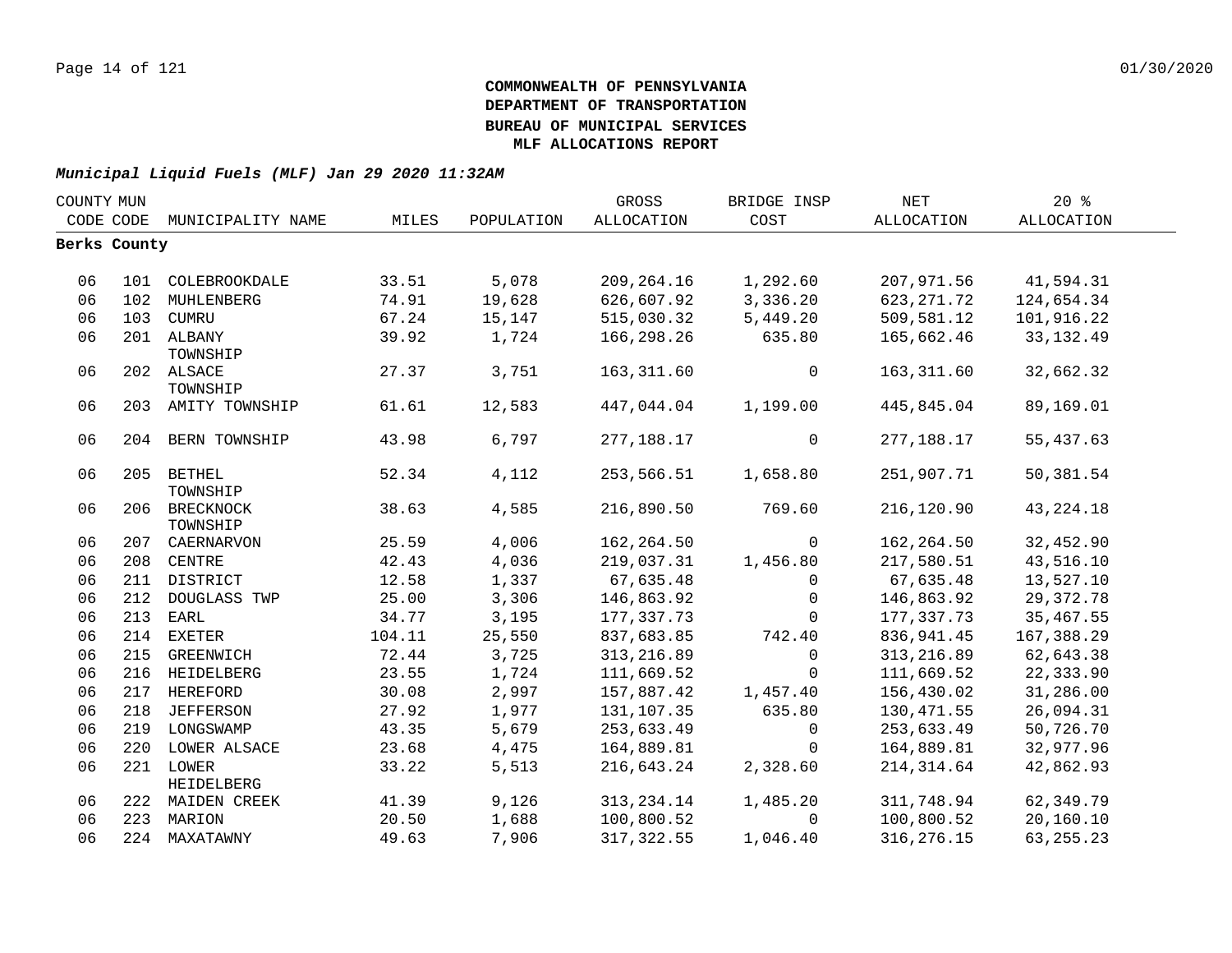| COUNTY MUN |           |                                     |        |            | GROSS          | BRIDGE INSP    | NET          | 20%        |  |
|------------|-----------|-------------------------------------|--------|------------|----------------|----------------|--------------|------------|--|
|            | CODE CODE | MUNICIPALITY NAME                   | MILES  | POPULATION | ALLOCATION     | COST           | ALLOCATION   | ALLOCATION |  |
| 06         |           | 226 NORTH                           | 27.57  | 1,214      | 115,298.83     | $\Omega$       | 115,298.83   | 23,059.77  |  |
| 06         |           | HEIDELBERG<br>227 OLEY              | 46.23  | 3,620      | 223,736.15     | 1,178.20       | 222,557.95   | 44,511.59  |  |
| 06         | 228       | ONTELAUNEE                          | 18.65  | 1,646      | 93,820.97      | 1,015.60       | 92,805.37    | 18,561.07  |  |
| 06         |           | 229 PENN                            | 29.37  | 1,949      | 135,408.90     | $\overline{0}$ | 135,408.90   | 27,081.78  |  |
| 06         |           | 230 PERRY                           | 41.05  | 2,417      | 183,366.56     | 492.80         | 182,873.76   | 36,574.75  |  |
| 06         |           | 231 PIKE                            | 28.23  | 1,723      | 127,268.06     | $\Omega$       | 127,268.06   | 25, 453.61 |  |
| 06         |           | 232 RICHMOND                        | 43.79  | 3,397      | 211,314.59     | $\Omega$       | 211, 314.59  | 42,262.92  |  |
| 06         |           | 233 ROBESON                         | 62.88  | 7,216      | 348,299.67     | 1,680.00       | 346,619.67   | 69,323.93  |  |
| 06         |           |                                     | 34.04  | 3,778      | 186,088.29     | $\mathbf 0$    | 186,088.29   | 37, 217.66 |  |
|            |           | 234 ROCKLAND                        |        |            |                |                |              |            |  |
| 06<br>06   |           | 235 RUSCOMBMANOR                    | 36.66  | 4,112      | 201,240.39     | $\mathbf 0$    | 201,240.39   | 40,248.08  |  |
|            |           | 236 SOUTH<br>HEIDELBERG             | 48.95  | 7,271      | 302,868.86     | 1,492.80       | 301,376.06   | 60,275.21  |  |
| 06         |           | 237 SPRING                          | 99.58  | 27,119     | 852,672.82     | 934.00         | 851,738.82   | 170,347.76 |  |
| 06         |           | 238 TILDEN                          | 34.95  | 3,597      | 185,652.04     | $\overline{0}$ | 185,652.04   | 37,130.41  |  |
| 06         | 239       | TULPEHOCKEN                         | 36.04  | 3,274      | 183,091.78     | 940.40         | 182, 151.38  | 36,430.28  |  |
| 06         | 240       | UNION                               | 20.74  | 3,503      | 136,427.85     | 246.40         | 136, 181.45  | 27, 236.29 |  |
| 06         | 241       | UPPER BERN                          | 25.52  | 1,734      | 118,435.56     | 635.80         | 117,799.76   | 23,559.95  |  |
| 06         | 242       | <b>UPPER</b>                        | 33.75  | 1,917      | 149,411.50     | 769.40         | 148,642.10   | 29,728.42  |  |
|            |           | TULPEHOCKEN                         |        |            |                |                |              |            |  |
| 06         |           | 243 WASHINGTON                      | 33.04  | 3,810      | 183,365.19     | $\overline{0}$ | 183,365.19   | 36,673.04  |  |
| 06         |           | 244 WINDSOR                         | 29.71  | 2,279      | 142,875.62     | 635.80         | 142,239.82   | 28,447.96  |  |
| 06         |           | 301 READING CITY                    | 132.15 | 88,082     | 2, 131, 126.99 | 1,910.40       | 2,129,216.59 | 425,843.32 |  |
| 06         |           | 401 BALLY BOROUGH                   | 4.56   | 1,090      | 36, 132. 29    | $\Omega$       | 36,132.29    | 7,226.46   |  |
| 06         |           | 402 BECHTELSVILLE<br><b>BOROUGH</b> | 2.25   | 942        | 25,583.69      | $\overline{0}$ | 25,583.69    | 5,116.74   |  |
| 06         | 403       | <b>BERNVILLE</b><br><b>BOROUGH</b>  | 4.77   | 955        | 34, 242.68     | $\overline{0}$ | 34, 242.68   | 6,848.54   |  |
| 06         |           | 404 BIRDSBORO<br><b>BOROUGH</b>     | 16.03  | 5,163      | 152,562.22     | $\overline{0}$ | 152,562.22   | 30,512.44  |  |
| 06         |           | 405 BOYERTOWN<br><b>BOROUGH</b>     | 10.91  | 4,055      | 114,215.74     | 1,089.00       | 113,126.74   | 22,625.35  |  |
| 06         |           | 406 CENTERPORT                      | 1.14   | 387        | 11,230.09      | $\Omega$       | 11,230.09    | 2,246.02   |  |
| 06         |           | 407 FLEETWOOD                       | 16.85  | 4,085      | 134,613.90     | $\mathbf 0$    | 134,613.90   | 26,922.78  |  |
|            |           |                                     |        |            |                |                |              |            |  |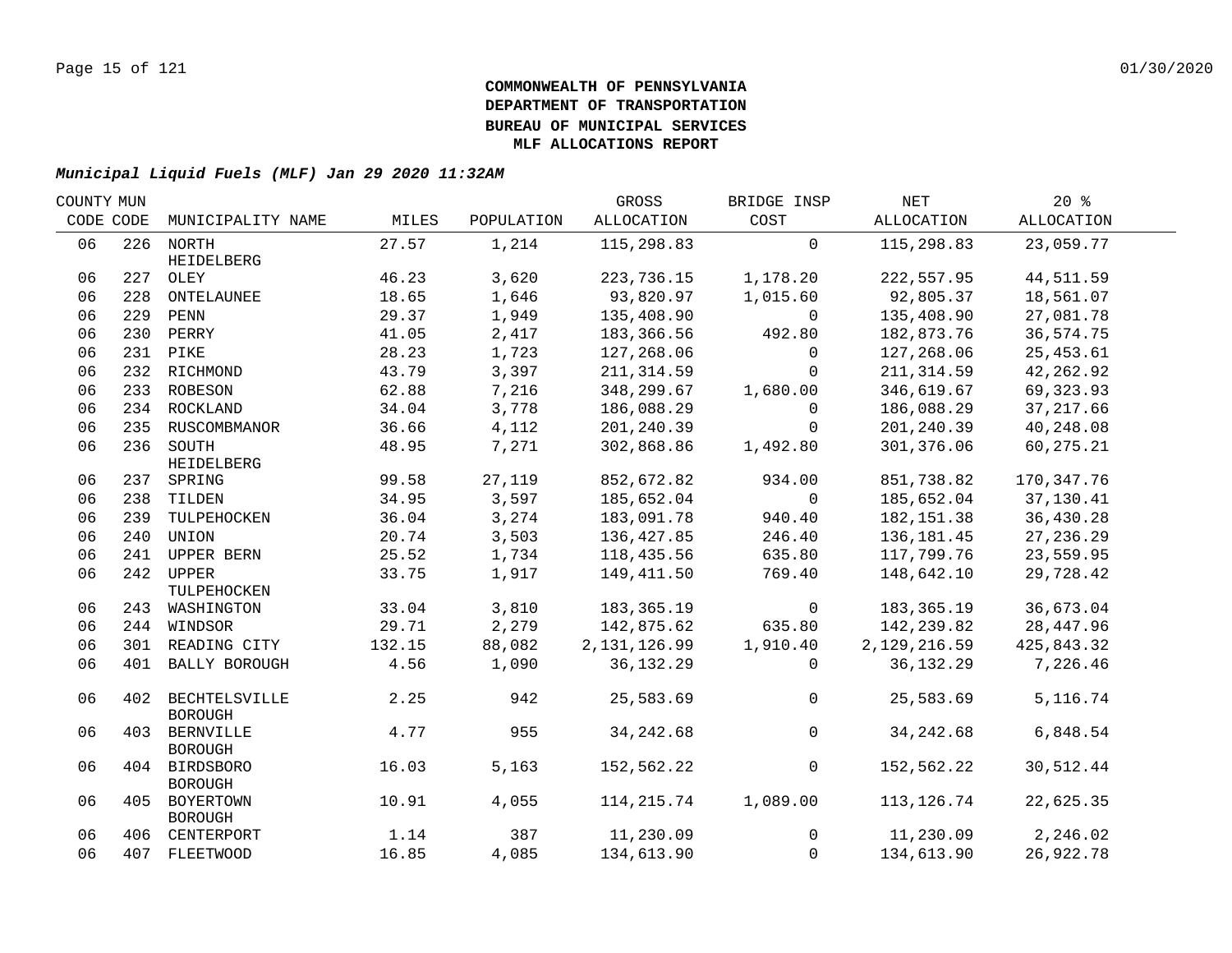| COUNTY MUN |           |                   |         |            | GROSS         | BRIDGE INSP    | NET                                    | $20*$      |  |
|------------|-----------|-------------------|---------|------------|---------------|----------------|----------------------------------------|------------|--|
|            | CODE CODE | MUNICIPALITY NAME | MILES   | POPULATION | ALLOCATION    | COST           | ALLOCATION                             | ALLOCATION |  |
| 06         | 408       | HAMBURG           | 18.16   | 4,289      | 142,899.90    | $\Omega$       | 142,899.90                             | 28,579.98  |  |
| 06         | 409       | KENHORST          | 9.13    | 2,877      | 85,672.08     | $\overline{0}$ | 85,672.08                              | 17,134.42  |  |
| 06         | 410       | KUTZTOWN          | 15.36   | 5,012      | 147,428.94    | $\overline{0}$ | 147,428.94                             | 29,485.79  |  |
| 06         | 411       | LAURELDALE        | 13.17   | 3,911      | 118,994.54    | $\mathbf{0}$   | 118,994.54                             | 23,798.91  |  |
| 06         | 412       | LENHARTSVILLE     | 0.48    | 165        | 4,767.83      | $\mathbf{0}$   | 4,767.83                               | 953.57     |  |
| 06         | 413       | LYONS             | 2.27    | 478        | 16,747.16     | $\mathbf{0}$   | 16,747.16                              | 3,349.43   |  |
| 06         | 414       | MOHNTON           | 10.88   | 3,043      | 94,697.26     | $\mathbf 0$    | 94,697.26                              | 18,939.45  |  |
| 06         | 415       | MT PENN           | 7.74    | 3,106      | 85, 427.55    | $\mathbf 0$    | 85,427.55                              | 17,085.51  |  |
| 06         | 416       | ROBESONIA         | 8.17    | 2,061      | 66,810.98     | 1,078.40       | 65,732.58                              | 13,146.52  |  |
| 06         | 417       | ST LAWRENCE       | 5.19    | 1,809      | 52,030.94     | 873.20         | 51,157.74                              | 10,231.55  |  |
| 06         | 418       | SHILLINGTON       | 17.52   | 5,273      | 159,645.23    | $\overline{0}$ | 159,645.23                             | 31,929.05  |  |
| 06         | 419       |                   | 5.10    | 1,378      | 43,460.52     | 635.80         | 42,824.72                              | 8,564.94   |  |
|            |           | SHOEMAKERSVILLE   |         |            |               |                |                                        |            |  |
| 06         | 420       | SINKING SPRING    | 9.91    | 4,008      | 109,976.76    | $\Omega$       | 109,976.76                             | 21,995.35  |  |
| 06         |           | 423 TOPTON        | 7.88    | 2,069      | 65,996.69     | $\Omega$       | 65,996.69                              | 13,199.34  |  |
| 06         | 424       | WERNERSVILLE      | 8.70    | 2,494      | 76,888.07     | $\Omega$       | 76,888.07                              | 15,377.61  |  |
| 06         | 426       | LEESPORT          | 7.22    | 1,918      | 60,896.78     | $\Omega$       | 60,896.78                              | 12,179.36  |  |
| 06         | 427       | WEST READING      | 11.08   | 4,212      | 117,795.58    | $\Omega$       | 117,795.58                             | 23,559.12  |  |
| 06         | 428       | WOMELSDORF        | 7.60    | 2,810      | 79,280.67     | $\Omega$       | 79,280.67                              | 15,856.13  |  |
| 06         | 429       | WYOMISSING        | 50.89   | 10,461     | 370,552.89    | $\Omega$       | 370,552.89                             | 74,110.58  |  |
| 06         | 431       | NEW MORGAN        | 0.00    | 71         | 1,362.33      | $\Omega$       | 1,362.33                               | 272.47     |  |
|            |           | County Totals:    | 2185.61 | 411,425    | 15,188,113.13 |                | 39,101.80  15,149,011.33  3,029,802.27 |            |  |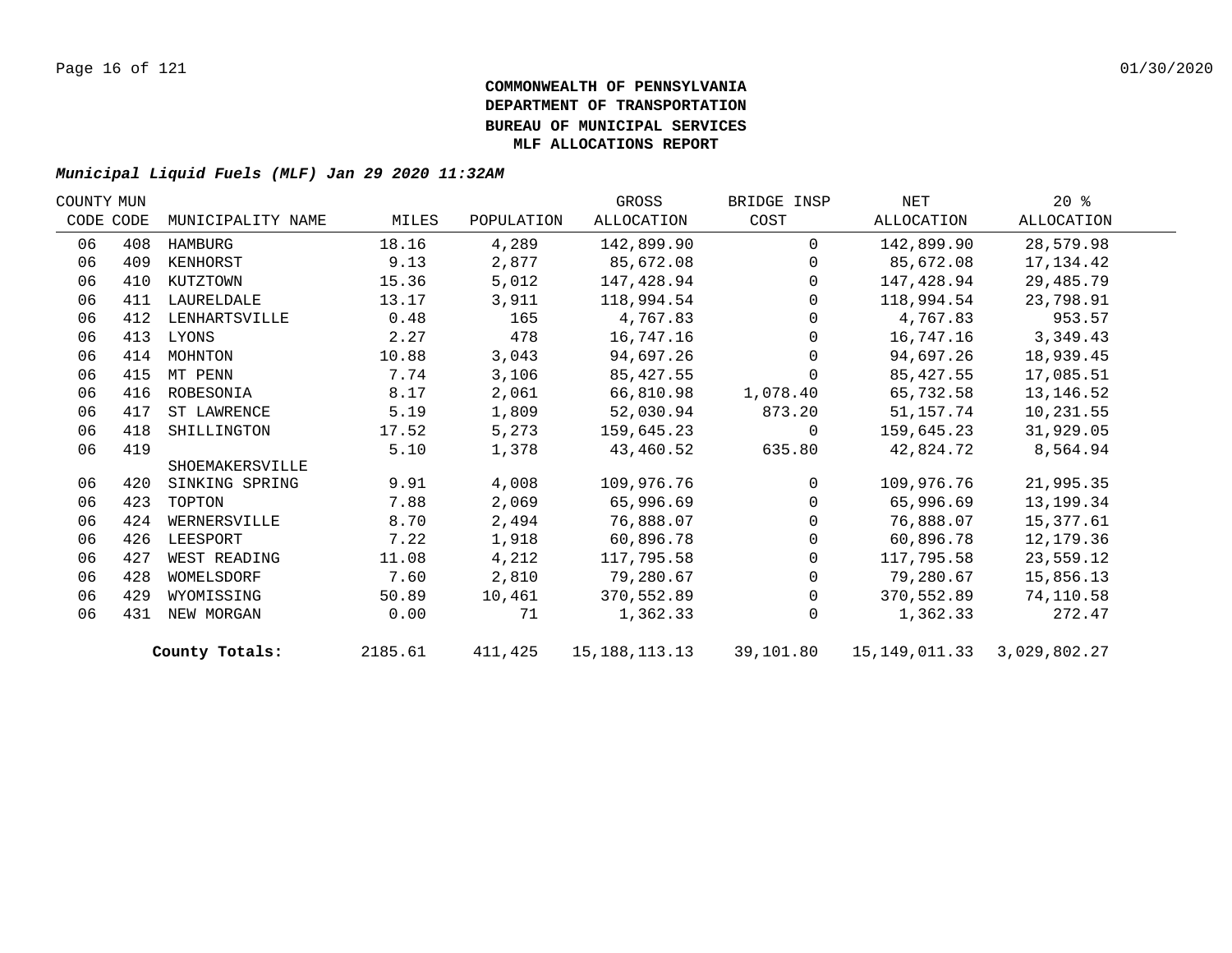| COUNTY MUN |              |                   |        |            | GROSS             | BRIDGE INSP | NET               | $20*$       |  |
|------------|--------------|-------------------|--------|------------|-------------------|-------------|-------------------|-------------|--|
|            | CODE CODE    | MUNICIPALITY NAME | MILES  | POPULATION | <b>ALLOCATION</b> | COST        | <b>ALLOCATION</b> | ALLOCATION  |  |
|            | Blair County |                   |        |            |                   |             |                   |             |  |
|            |              |                   |        |            |                   |             |                   |             |  |
| 07         |              | 201 ALLEGHENY     | 41.19  | 6,738      | 266,745.53        | 537.80      | 266, 207.73       | 53, 241.55  |  |
| 07         |              | 202 ANTIS         | 47.15  | 6,499      | 282,048.81        | $\Omega$    | 282,048.81        | 56,409.76   |  |
| 07         |              | 203 BLAIR         | 22.01  | 4,494      | 159,681.38        | $\mathbf 0$ | 159,681.38        | 31,936.28   |  |
| 07         |              | 204 CATHARINE     | 10.12  | 724        | 47,663.85         | $\Omega$    | 47,663.85         | 9,532.77    |  |
| 07         | 205          | FRANKSTOWN        | 58.25  | 7,381      | 336,014.81        | 2,689.00    | 333, 325.81       | 66,665.16   |  |
| 07         | 206          | FREEDOM           | 24.41  | 3,458      | 147,811.61        | 0           | 147,811.61        | 29,562.32   |  |
| 07         | 207          | GREENFIELD        | 23.03  | 4,173      | 156,925.90        | 2,465.80    | 154,460.10        | 30,892.02   |  |
| 07         |              | 208 HUSTON        | 17.00  | 1,336      | 82,366.41         | 543.60      | 81,822.81         | 16,364.56   |  |
| 07         | 209          | JUNIATA           | 12.11  | 1,112      | 61,749.71         | $\mathbf 0$ | 61,749.71         | 12,349.94   |  |
| 07         |              | 210 LOGAN         | 77.37  | 12,289     | 493,995.80        | 510.40      | 493,485.40        | 98,697.08   |  |
| 07         | 211          | NORTH WOODBURY    | 20.67  | 2,644      | 119,711.67        | $\mathbf 0$ | 119,711.67        | 23,942.33   |  |
| 07         | 212          | SNYDER            | 27.94  | 3,364      | 157,787.99        | 1,811.20    | 155,976.79        | 31, 195. 36 |  |
| 07         |              | 213 TAYLOR        | 21.11  | 2,465      | 117,745.34        | 1,075.60    | 116,669.74        | 23, 333.95  |  |
| 07         | 214          | TYRONE            | 18.52  | 1,885      | 97,973.09         | 1,613.40    | 96,359.69         | 19,271.94   |  |
| 07         | 215          | WOODBURY          | 30.74  | 1,693      | 135,068.62        | 2,313.20    | 132,755.42        | 26,551.08   |  |
| 07         |              | 301 ALTOONA CITY  | 181.59 | 46,320     | 1,494,780.99      | $\Omega$    | 1,494,780.99      | 298,956.20  |  |
| 07         | 401          | <b>BELLWOOD</b>   | 8.38   | 1,828      | 63,040.92         | $\Omega$    | 63,040.92         | 12,608.18   |  |
| 07         | 402          | DUNCANSVILLE      | 6.46   | 1,233      | 45,216.75         | 1,075.60    | 44, 141. 15       | 8,828.23    |  |
| 07         | 403          | HOLLIDAYSBURG     | 22.23  | 5,791      | 185,302.51        | $\Omega$    | 185,302.51        | 37,060.50   |  |
| 07         | 404          | MARTINSBURG       | 7.57   | 1,958      | 62,832.30         | $\mathbf 0$ | 62,832.30         | 12,566.46   |  |
| 07         | 405          | NEWRY             | 1.04   | 270        | 8,651.37          | $\Omega$    | 8,651.37          | 1,730.27    |  |
| 07         | 406          | ROARING SPRING    | 9.42   | 2,585      | 81,036.92         | 0           | 81,036.92         | 16,207.38   |  |
| 07         | 407          | TYRONE            | 19.42  | 5,477      | 169,900.15        | 1,816.80    | 168,083.35        | 33,616.67   |  |
| 07         | 408          | WILLIAMSBURG      | 4.56   | 1,254      | 39, 279. 13       | $\Omega$    | 39,279.13         | 7,855.83    |  |
|            |              | County Totals:    | 712.29 | 126,971    | 4,813,331.56      | 16,452.40   | 4,796,879.16      | 959, 375.83 |  |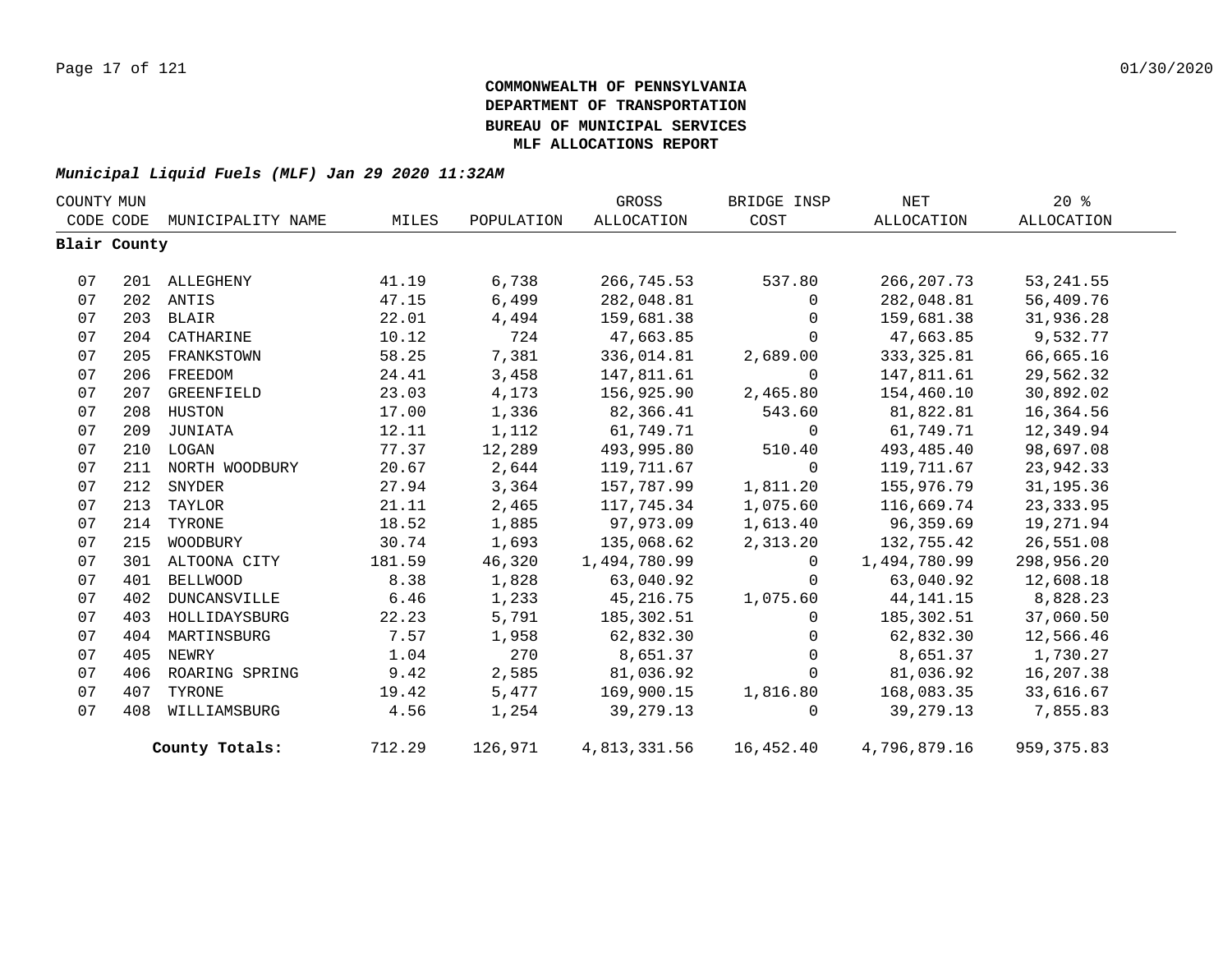| COUNTY MUN      |     |                   |       | GROSS      | BRIDGE INSP  | $\operatorname{NET}$ | $20*$        |                   |  |
|-----------------|-----|-------------------|-------|------------|--------------|----------------------|--------------|-------------------|--|
| CODE CODE       |     | MUNICIPALITY NAME | MILES | POPULATION | ALLOCATION   | COST                 | ALLOCATION   | <b>ALLOCATION</b> |  |
| Bradford County |     |                   |       |            |              |                      |              |                   |  |
|                 |     |                   |       |            |              |                      |              |                   |  |
| 08              |     | 201 ALBANY        | 44.14 | 911        | 164,780.96   | 0                    | 164,780.96   | 32,956.19         |  |
| 08              |     | 202 ARMENIA       | 25.96 | 180        | 90,085.56    | $\mathbf 0$          | 90,085.56    | 18,017.11         |  |
| 08              |     | 203 ASYLUM        | 24.01 | 1,058      | 100,425.33   | 586.60               | 99,838.73    | 19,967.75         |  |
| 08              |     | 204 ATHENS        | 73.38 | 5,251      | 345,634.84   | 3,595.00             | 342,039.84   | 68,407.97         |  |
| 08              |     | 206 BURLINGTON    | 32.56 | 791        | 123,834.50   | $\mathbf 0$          | 123,834.50   | 24,766.90         |  |
| 08              | 207 | CANTON            | 38.55 | 2,143      | 169,766.19   | $\mathbf 0$          | 169,766.19   | 33,953.24         |  |
| 08              | 208 | COLUMBIA          | 42.73 | 1,196      | 165,544.26   | 566.80               | 164,977.46   | 32,995.49         |  |
| 08              | 209 | FRANKLIN          | 32.02 | 723        | 120,727.67   | $\mathbf 0$          | 120,727.67   | 24, 145. 53       |  |
| 08              | 210 | GRANVILLE         | 41.09 | 950        | 155,351.11   | 1,180.60             | 154,170.51   | 30,834.10         |  |
| 08              |     | 211 HERRICK       | 39.48 | 754        | 146, 217.45  | $\mathbf{0}$         | 146,217.45   | 29, 243.49        |  |
| 08              |     | 212 LEROY         | 15.03 | 718        | 63,934.00    | 0                    | 63,934.00    | 12,786.80         |  |
| 08              |     | 213 LITCHFIELD    | 44.37 | 1,320      | 173,396.47   | 484.60               | 172,911.87   | 34,582.37         |  |
| 08              |     | 214 MONROE        | 25.17 | 1,250      | 107,980.53   | 2,303.40             | 105,677.13   | 21, 135.43        |  |
| 08              |     | 215 NORTH TOWANDA | 13.11 | 1,132      | 65,470.59    | $\mathsf{O}$         | 65,470.59    | 13,094.12         |  |
| 08              |     | 216 ORWELL        | 45.03 | 1,159      | 172,509.68   | 396.20               | 172, 113.48  | 34,422.70         |  |
| 08              |     | 217 OVERTON       | 38.18 | 247        | 132,150.83   | 1,416.00             | 130,734.83   | 26, 146.97        |  |
| 08              |     | 218 PIKE          | 38.41 | 671        | 141,054.13   | 679.40               | 140, 374. 73 | 28,074.95         |  |
| 08              |     | 219 RIDGEBURY     | 60.04 | 1,978      | 238, 314.94  | $\mathbf 0$          | 238, 314.94  | 47,662.99         |  |
| 08              |     | 220 ROME          | 36.65 | 1,191      | 145,158.59   | 1,188.60             | 143,969.99   | 28,794.00         |  |
| 08              | 221 | SHESHEQUIN        | 49.38 | 1,348      | 190,652.72   | 792.40               | 189,860.32   | 37,972.06         |  |
| 08              | 222 | SMITHFIELD        | 58.45 | 1,498      | 223,798.64   | 1,739.60             | 222,059.04   | 44, 411.81        |  |
| 08              | 223 | SOUTH CREEK       | 36.00 | 1,128      | 141,780.60   | $\mathbf 0$          | 141,780.60   | 28, 356.12        |  |
| 08              | 224 | SPRINGFIELD       | 58.34 | 1,124      | 216, 255. 21 | 283.20               | 215,972.01   | 43, 194. 40       |  |
| 08              | 225 | STANDING STONE    | 27.46 | 642        | 103,956.15   | $\mathbf 0$          | 103,956.15   | 20,791.23         |  |
| 08              | 226 | <b>STEVENS</b>    | 11.15 | 437        | 45,594.12    | $\mathbf 0$          | 45,594.12    | 9,118.82          |  |
| 08              | 227 | TERRY             | 41.50 | 992        | 157,525.20   | $\mathbf 0$          | 157,525.20   | 31,505.04         |  |
| 08              | 228 | TOWANDA           | 13.91 | 1,149      | 68,466.49    | $\mathbf 0$          | 68,466.49    | 13,693.30         |  |
| 08              | 229 | TROY              | 35.29 | 1,645      | 149,331.49   | $\mathbf 0$          | 149,331.49   | 29,866.30         |  |
| 08              | 230 | TUSCARORA         | 36.11 | 1,131      | 142, 205. 25 | $\Omega$             | 142,205.25   | 28, 441.05        |  |
| 08              |     | 231 ULSTER        | 20.11 | 1,337      | 92,764.04    | 484.60               | 92,279.44    | 18,455.89         |  |
| 08              |     | 232 WARREN        | 42.76 | 959        | 161,096.78   | 396.20               | 160,700.58   | 32,140.12         |  |
| 08              | 233 | WELLS             | 43.38 | 814        | 160,383.53   | 336.20               | 160,047.33   | 32,009.47         |  |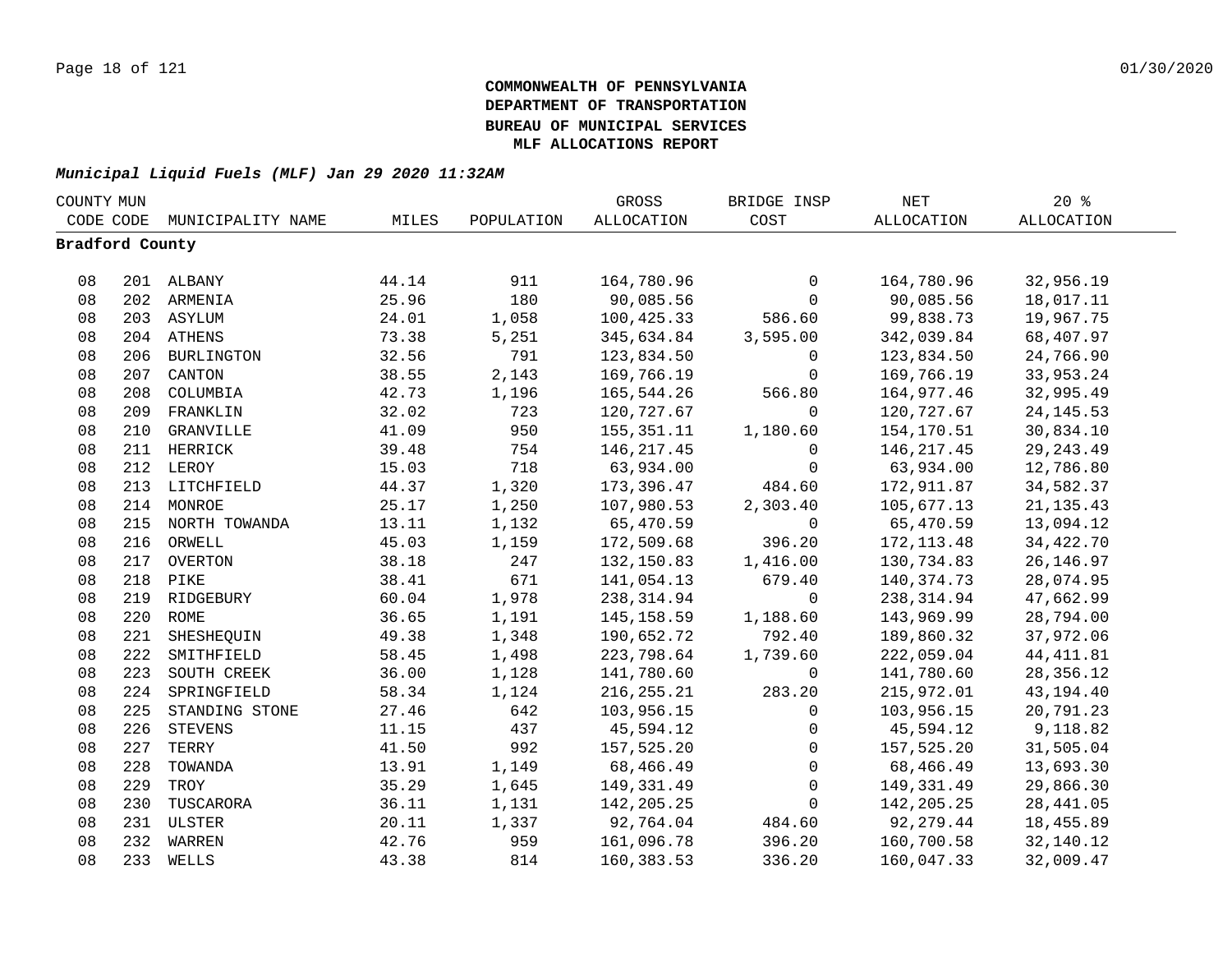| COUNTY MUN |     |                   |         |            | GROSS        | BRIDGE INSP    | NET        | $20*$                     |  |
|------------|-----|-------------------|---------|------------|--------------|----------------|------------|---------------------------|--|
| CODE CODE  |     | MUNICIPALITY NAME | MILES   | POPULATION | ALLOCATION   | COST           | ALLOCATION | ALLOCATION                |  |
| 08         |     | 234 WEST          | 19.24   | 696        | 77,561.16    | 283.20         | 77,277.96  | 15,455.59                 |  |
|            |     | <b>BURLINGTON</b> |         |            |              |                |            |                           |  |
| 08         | 235 | WILMOT            | 56.90   | 1,204      | 212,984.78   | $\overline{0}$ | 212,984.78 | 42,596.96                 |  |
| 08         | 236 | WINDHAM           | 33.17   | 933        | 128,594.88   | 692.80         | 127,902.08 | 25,580.42                 |  |
| 08         | 237 | WYALUSING         | 36.84   | 1,242      | 146,771.23   | $\mathbf{0}$   | 146,771.23 | 29,354.25                 |  |
| 08         | 238 | WYSOX             | 23.11   | 1,721      | 110,143.64   | 850.80         | 109,292.84 | 21,858.57                 |  |
| 08         |     | 401 ALBA BOROUGH  | 0.77    | 157        | 5,582.09     | $\Omega$       | 5,582.09   | 1,116.42                  |  |
| 08         |     | 402 ATHENS        | 13.18   | 3,367      | 108,589.60   | $\Omega$       | 108,589.60 | 21,717.92                 |  |
| 08         | 403 | BURLINGTON        | 0.16    | 156        | 3,527.25     | $\Omega$       | 3,527.25   | 705.45                    |  |
| 08         | 404 | CANTON            | 5.83    | 1,976      | 57,371.09    | 0              | 57,371.09  | 11,474.22                 |  |
| 08         | 405 | LERAYSVILLE       | 2.13    | 290        | 12,672.60    | $\mathbf 0$    | 12,672.60  | 2,534.52                  |  |
| 08         | 406 | MONROE            | 2.60    | 554        | 19,306.71    | $\Omega$       | 19,306.71  | 3,861.34                  |  |
| 08         | 407 | NEW ALBANY        | 1.51    | 356        | 11,869.99    | $\Omega$       | 11,869.99  | 2,374.00                  |  |
| 08         | 408 | ROME BOROUGH      | 0.60    | 441        | 10,464.22    | 396.20         | 10,068.02  | 2,013.60                  |  |
| 08         | 409 | SAYRE             | 24.91   | 5,587      | 190,331.67   | 1,461.20       | 188,870.47 | 37,774.09                 |  |
| 08         | 410 | SOUTH WAVERLY     | 6.76    | 1,027      | 42,265.11    | $\Omega$       | 42,265.11  | 8,453.02                  |  |
| 08         | 411 | SYLVANIA          | 0.81    | 219        | 6,905.26     | 566.60         | 6,338.66   | 1,267.73                  |  |
| 08         | 412 | TOWANDA           | 12.43   | 2,919      | 97,490.47    | $\Omega$       | 97,490.47  | 19,498.09                 |  |
| 08         | 413 | TROY BOROUGH      | 5.50    | 1,354      | 44,334.86    | 1,456.40       | 42,878.46  | 8,575.69                  |  |
| 08         | 414 | WYALUSING         | 3.88    | 596        | 24,384.12    | $\Omega$       | 24,384.12  | 4,876.82                  |  |
|            |     | County Totals:    | 1434.08 | 62,622     | 5,987,298.58 | 22,136.60      |            | 5,965,161.98 1,193,032.40 |  |
|            |     |                   |         |            |              |                |            |                           |  |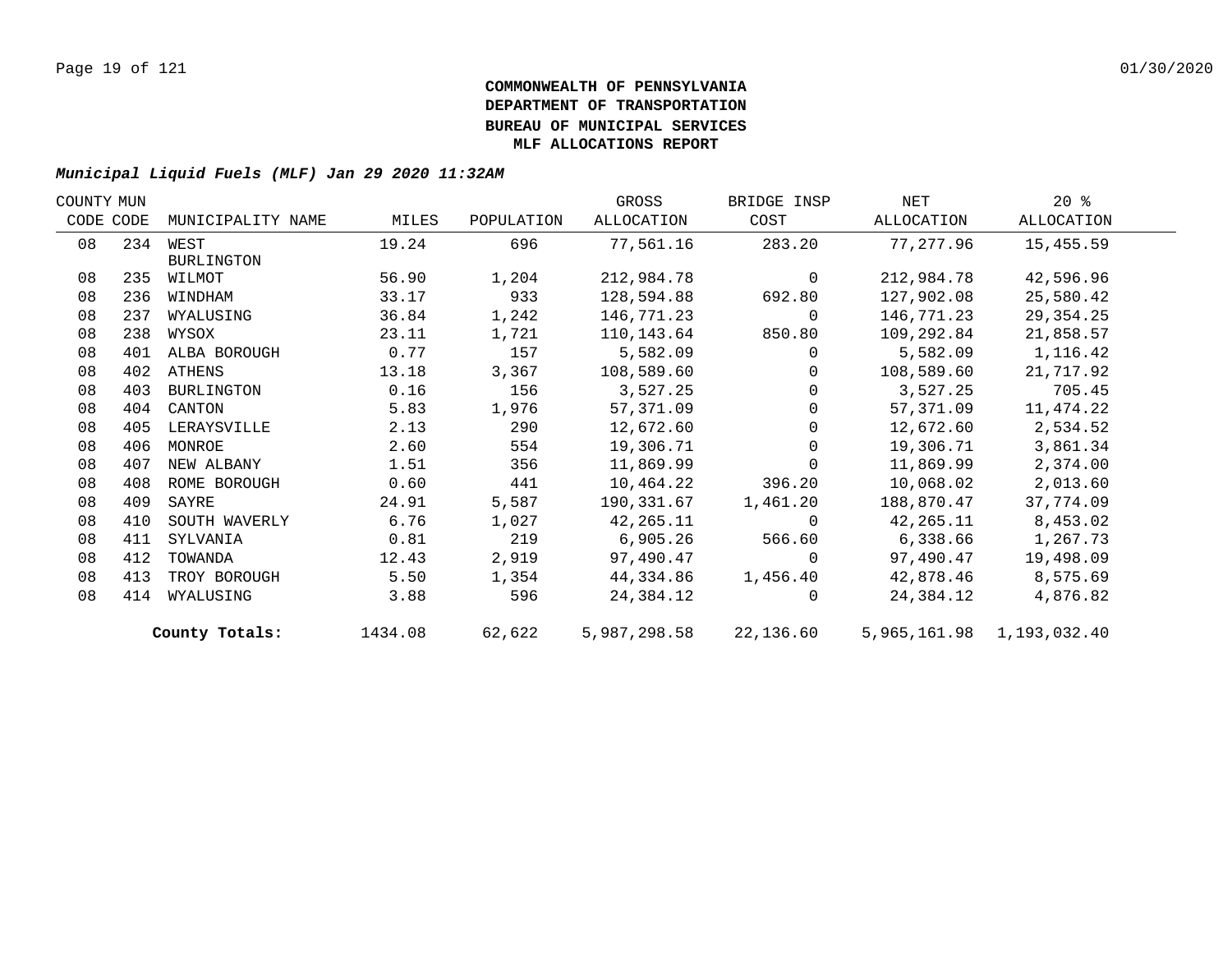| COUNTY MUN |              |                               |        |            | GROSS             | BRIDGE INSP  | <b>NET</b>        | $20*$             |  |
|------------|--------------|-------------------------------|--------|------------|-------------------|--------------|-------------------|-------------------|--|
|            | CODE CODE    | MUNICIPALITY NAME             | MILES  | POPULATION | <b>ALLOCATION</b> | COST         | <b>ALLOCATION</b> | <b>ALLOCATION</b> |  |
|            | Bucks County |                               |        |            |                   |              |                   |                   |  |
|            |              |                               |        |            |                   |              |                   |                   |  |
| 09         |              | 101 BRISTOL                   | 171.59 | 54,582     | 1,619,941.84      | 6, 270.80    | 1,613,671.04      | 322,734.21        |  |
| 09         |              | 201 BEDMINSTER                | 60.60  | 6,574      | 328, 372. 23      | $\mathbf{0}$ | 328, 372. 23      | 65,674.45         |  |
| 09         |              | 202 BENSALEM                  | 142.69 | 60,427     | 1,635,653.37      | $\mathbf{0}$ | 1,635,653.37      | 327,130.67        |  |
| 09         |              | 203 BRIDGETON                 | 8.55   | 1,277      | 53,035.58         | $\Omega$     | 53,035.58         | 10,607.12         |  |
| 09         |              | 204 BUCKINGHAM                | 103.58 | 20,075     | 730,860.35        | 862.00       | 729,998.35        | 145,999.67        |  |
| 09         | 205          | DOYLESTOWN                    | 77.12  | 17,680     | 596,604.56        | 734.60       | 595,869.96        | 119, 173.99       |  |
| 09         | 206          | <b>DURHAM</b>                 | 17.90  | 1,144      | 81,685.67         | $\Omega$     | 81,685.67         | 16,337.13         |  |
| 09         |              | 207 EAST ROCKHILL             | 23.58  | 5,706      | 188,176.65        | 582.20       | 187,594.45        | 37,518.89         |  |
| 09         |              | 208 FALLS                     | 85.88  | 34,300     | 944,743.96        | 1,178.00     | 943,565.96        | 188,713.19        |  |
| 09         |              | 209 HAYCOCK                   | 20.88  | 2,225      | 112,372.64        | $\mathbf 0$  | 112,372.64        | 22, 474.53        |  |
| 09         |              | 210 HILLTOWN                  | 84.08  | 15,029     | 568,963.30        | 2,747.80     | 566,215.50        | 113, 243. 10      |  |
| 09         |              | 211 LOWER                     | 134.03 | 32,559     | 1,072,019.95      | $\Omega$     | 1,072,019.95      | 214,403.99        |  |
|            |              | MAKEFIELD                     |        |            |                   |              |                   |                   |  |
| 09         |              | 212 LOWER                     | 67.41  | 18,909     | 587,783.23        | $\mathbf 0$  | 587,783.23        | 117,556.65        |  |
|            |              | SOUTHAMPTON                   |        |            |                   |              |                   |                   |  |
| 09         |              | 213 MIDDLETOWN                | 138.57 | 45,436     | 1,334,255.66      | 500.60       | 1,333,755.06      | 266,751.01        |  |
| 09         |              | 214 MILFORD                   | 73.74  | 9,902      | 436,080.05        | 1,746.60     | 434, 333.45       | 86,866.69         |  |
| 09         |              | 215 NEW BRITAIN               | 59.11  | 11,070     | 409,669.60        | $\mathsf{O}$ | 409,669.60        | 81,933.92         |  |
| 09         |              | 216 NEWTOWN                   | 67.29  | 19,299     | 594,866.14        | 0            | 594,866.14        | 118,973.23        |  |
| 09         |              | 217 NOCKAMIXON                | 38.13  | 3,441      | 193, 270. 78      | 582.20       | 192,688.58        | 38,537.72         |  |
| 09         |              | 218 NORTHAMPTON               | 162.15 | 39,726     | 1,303,381.00      | 981.20       | 1,302,399.80      | 260,479.96        |  |
| 09         |              | 219 PLUMSTEAD                 | 70.48  | 12,442     | 473,938.76        | $\Omega$     | 473,938.76        | 94,787.75         |  |
| 09         |              | 220 RICHLAND                  | 51.01  | 13,052     | 420,669.74        | 1,746.60     | 418,923.14        | 83,784.63         |  |
| 09         | 221          | SOLEBURY                      | 67.35  | 8,692      | 391,538.22        | $\mathbf 0$  | 391,538.22        | 78,307.64         |  |
| 09         | 222          | SPRINGFIELD                   | 59.67  | 5,035      | 295,738.24        | 500.60       | 295, 237.64       | 59,047.53         |  |
| 09         |              | 223 TINICUM                   | 62.19  | 3,995      | 284, 192. 17      | 956.80       | 283, 235.37       | 56,647.07         |  |
| 09         |              | 224 UPPER                     | 53.88  | 8,190      | 336,954.72        | 0            | 336,954.72        | 67,390.94         |  |
|            |              | MAKEFIELD                     |        |            |                   |              |                   |                   |  |
| 09         |              | 225 UPPER                     | 55.45  | 15,152     | 475,781.55        | $\mathsf{O}$ | 475,781.55        | 95,156.31         |  |
| 09         |              | SOUTHAMPTON<br>226 WARMINSTER | 100.83 | 32,682     | 963,587.59        | $\mathbf 0$  | 963,587.59        | 192,717.52        |  |
| 09         |              | 227 WARRINGTON                | 83.51  | 23,418     | 728,030.09        | 1,214.00     | 726,816.09        | 145, 363. 22      |  |
|            |              |                               |        |            |                   |              |                   |                   |  |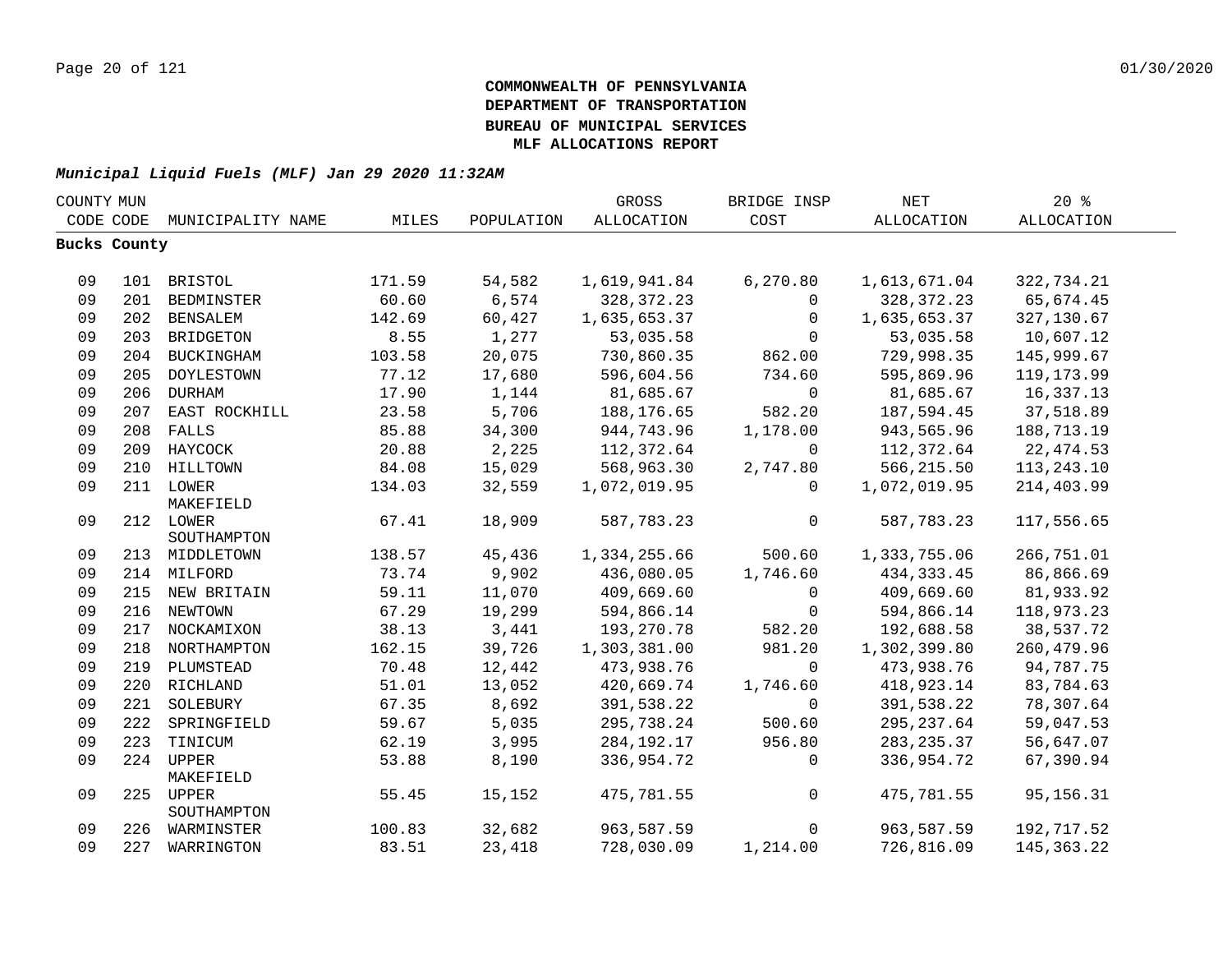| COUNTY MUN |           |                   |         |            | GROSS           | BRIDGE INSP  | NET                              | 20%         |  |
|------------|-----------|-------------------|---------|------------|-----------------|--------------|----------------------------------|-------------|--|
|            | CODE CODE | MUNICIPALITY NAME | MILES   | POPULATION | ALLOCATION      | COST         | ALLOCATION                       | ALLOCATION  |  |
| 09         | 228       | WARWICK           | 56.97   | 14,437     | 467, 134.51     | 406.20       | 466,728.31                       | 93,345.66   |  |
| 09         | 229       | WEST ROCKHILL     | 38.04   | 5,256      | 227,796.79      | $\mathbf{0}$ | 227,796.79                       | 45,559.36   |  |
| 09         | 230       | WRIGHTSTOWN       | 20.81   | 2,995      | 126,913.88      | $\Omega$     | 126,913.88                       | 25, 382. 78 |  |
| 09         | 401       | BRISTOL           | 20.65   | 9,726      | 255,535.02      | $\Omega$     | 255,535.02                       | 51,107.00   |  |
| 09         | 402       | CHALFONT          | 15.35   | 4,009      | 128,149.92      | $\mathbf 0$  | 128,149.92                       | 25,629.98   |  |
| 09         | 403       | DOYLESTOWN        | 27.95   | 8,380      | 254,068.86      | $\Omega$     | 254,068.86                       | 50,813.77   |  |
| 09         | 404       | DUBLIN            | 3.97    | 2,158      | 54,656.28       | $\Omega$     | 54,656.28                        | 10,931.26   |  |
| 09         | 405       | HULMEVILLE        | 2.16    | 1,003      | 26,453.83       | $\Omega$     | 26,453.83                        | 5,290.77    |  |
| 09         | 406       | IVYLAND           | 3.87    | 1,041      | 32,889.45       | $\Omega$     | 32,889.45                        | 6,577.89    |  |
| 09         | 407       | LANGHORNE         | 2.69    | 1,622      | 40,099.93       | $\mathbf 0$  | 40,099.93                        | 8,019.99    |  |
| 09         | 408       | LANGHORNE         | 6.26    | 1,442      | 48,559.61       | $\Omega$     | 48,559.61                        | 9,711.92    |  |
|            |           | MANOR             |         |            |                 |              |                                  |             |  |
| 09         |           | 409 MORRISVILLE   | 25.91   | 8,728      | 253,938.57      | $\mathbf 0$  | 253,938.57                       | 50,787.71   |  |
| 09         |           | 410 NEW BRITAIN   | 9.07    | 3,037      | 88,541.95       | $\Omega$     | 88,541.95                        | 17,708.39   |  |
| 09         |           | 411 NEW HOPE      | 5.41    | 2,528      | 66,561.35       | 582.20       | 65,979.15                        | 13, 195.83  |  |
| 09         | 412       | NEWTOWN           | 8.54    | 2,248      | 71,633.85       | $\Omega$     | 71,633.85                        | 14,326.77   |  |
| 09         | 413       | PENNDEL           | 5.20    | 2,328      | 62,022.90       | $\Omega$     | 62,022.90                        | 12,404.58   |  |
| 09         |           | 414 PERKASIE      | 25.84   | 8,511      | 249,541.16      | $\Omega$     | 249,541.16                       | 49,908.23   |  |
| 09         | 415       | QUAKERTOWN        | 20.06   | 8,979      | 239,232.64      | 399.00       | 238,833.64                       | 47,766.73   |  |
| 09         | 416       | RICHLANDTOWN      | 2.16    | 1,327      | 32,670.76       | $\mathbf 0$  | 32,670.76                        | 6,534.15    |  |
| 09         | 417       | RIEGELSVILLE      | 5.22    | 868        | 34,075.02       | $\Omega$     | 34,075.02                        | 6,815.00    |  |
| 09         | 418       | SELLERSVILLE      | 9.65    | 4,249      | 113,733.44      | $\mathbf 0$  | 113,733.44                       | 22,746.69   |  |
| 09         | 419       | SILVERDALE        | 2.31    | 871        | 24, 421.58      | $\mathbf 0$  | 24,421.58                        | 4,884.32    |  |
| 09         | 420       |                   | 1.18    | 974        | 22,627.00       | $\mathbf{0}$ | 22,627.00                        | 4,525.40    |  |
|            |           | TRUMBAUERSVILLE   |         |            |                 |              |                                  |             |  |
| 09         | 421       | TULLYTOWN         | 6.52    | 1,872      | 57,678.14       | $\mathsf{O}$ | 57,678.14                        | 11,535.63   |  |
| 09         |           | 422 YARDLEY       | 6.90    | 2,434      | 69,729.95       | $\mathbf 0$  | 69,729.95                        | 13,945.99   |  |
|            |           | County Totals:    | 2473.94 | 623,042    | 20, 210, 834.03 | 21,991.40    | 20, 188, 842. 63 4, 037, 768. 53 |             |  |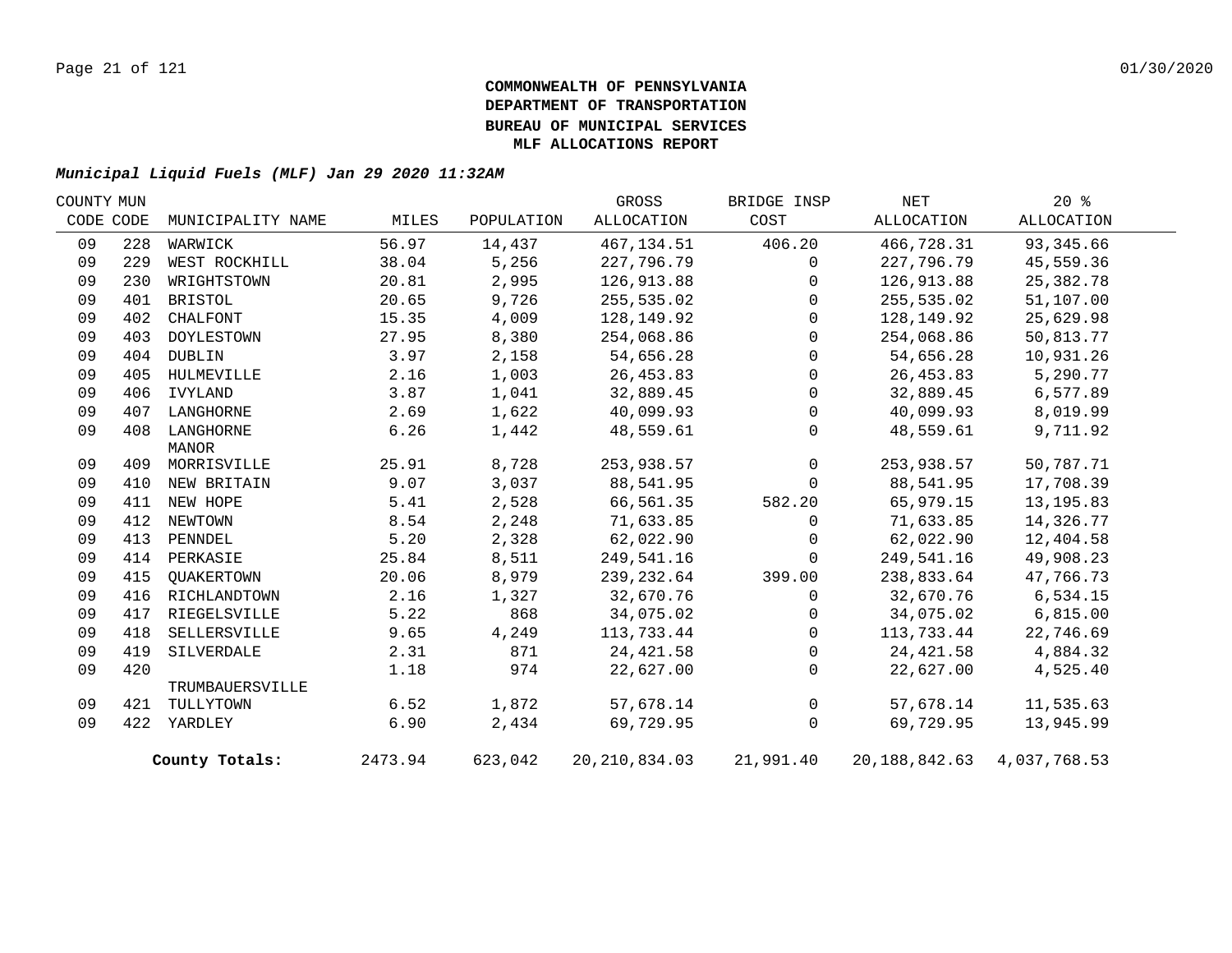| COUNTY MUN    |     |                   |        |            | <b>GROSS</b>      | BRIDGE INSP         | NET         | 20%               |  |
|---------------|-----|-------------------|--------|------------|-------------------|---------------------|-------------|-------------------|--|
| CODE CODE     |     | MUNICIPALITY NAME | MILES  | POPULATION | <b>ALLOCATION</b> | COST                | ALLOCATION  | <b>ALLOCATION</b> |  |
| Butler County |     |                   |        |            |                   |                     |             |                   |  |
|               |     |                   |        |            |                   |                     |             |                   |  |
| 10            |     | 101 BUTLER        | 91.29  | 17,248     | 635,602.31        | $\mathbf 0$         | 635,602.31  | 127, 120.46       |  |
| 10            |     | 201 ADAMS         | 70.89  | 11,652     | 460,148.39        | $\mathsf{O}$        | 460,148.39  | 92,029.68         |  |
| 10            |     | 202 ALLEGHENY     | 19.88  | 641        | 78,641.57         | $\mathsf{O}$        | 78,641.57   | 15,728.31         |  |
| 10            | 203 | BRADY             | 17.60  | 1,310      | 83,869.75         | $\mathsf{O}$        | 83,869.75   | 16,773.95         |  |
| 10            | 204 | <b>BUFFALO</b>    | 48.17  | 7,307      | 300,956.66        | $\mathsf{O}\xspace$ | 300,956.66  | 60,191.33         |  |
| 10            | 205 | <b>CENTER</b>     | 59.88  | 7,898      | 351, 374.55       | $\mathsf{O}$        | 351, 374.55 | 70,274.91         |  |
| 10            | 206 | CHERRY            | 38.52  | 1,106      | 149,768.03        | $\mathsf{O}$        | 149,768.03  | 29,953.61         |  |
| 10            | 207 | <b>CLAY</b>       | 39.77  | 2,703      | 184,582.81        | $\mathsf{O}$        | 184,582.81  | 36,916.56         |  |
| 10            | 208 | CLEARFIELD        | 38.85  | 2,645      | 180,399.75        | $\mathsf{O}$        | 180,399.75  | 36,079.95         |  |
| 10            | 209 | CLINTON           | 35.55  | 2,864      | 173,589.43        | $\mathsf{O}$        | 173,589.43  | 34,717.89         |  |
| $10$          | 210 | CONCORD           | 43.60  | 1,505      | 174,376.65        | $\mathsf{O}$        | 174,376.65  | 34,875.33         |  |
| 10            | 211 |                   | 36.65  | 4,170      | 202, 319.92       | $\mathbf 0$         | 202,319.92  | 40,463.98         |  |
|               |     | CONNOQUENESSING   |        |            |                   |                     |             |                   |  |
| 10            | 212 | CRANBERRY         | 124.04 | 28,098     | 953,083.99        | $\mathsf{O}$        | 953,083.99  | 190,616.80        |  |
| 10            | 213 | DONEGAL           | 28.34  | 1,864      | 130,340.68        | $\mathsf{O}$        | 130,340.68  | 26,068.14         |  |
| 10            | 214 | FAIRVIEW          | 35.82  | 2,080      | 159,446.98        | $\mathsf{O}$        | 159,446.98  | 31,889.40         |  |
| 10            | 215 | FORWARD           | 34.41  | 2,531      | 163, 395.47       | $\mathsf{O}\xspace$ | 163, 395.47 | 32,679.09         |  |
| 10            | 216 | FRANKLIN          | 24.18  | 2,620      | 130,964.45        | $\mathsf{O}$        | 130,964.45  | 26, 192.89        |  |
| 10            | 217 | <b>JACKSON</b>    | 36.78  | 3,657      | 192,910.26        | $\mathsf{O}$        | 192,910.26  | 38,582.05         |  |
| 10            |     | 218 JEFFERSON     | 32.49  | 5,504      | 214,034.41        | $\mathsf{O}$        | 214,034.41  | 42,806.88         |  |
| 10            |     | 219 LANCASTER     | 27.52  | 2,532      | 140,421.88        | $\mathsf{O}$        | 140, 421.88 | 28,084.38         |  |
| 10            |     | 220 MARION        | 38.45  | 1,239      | 152,086.44        | $\mathsf{O}$        | 152,086.44  | 30, 417.29        |  |
| $10$          |     | 221 MERCER        | 11.55  | 1,100      | 59,650.66         | $\mathsf{O}$        | 59,650.66   | 11,930.13         |  |
| 10            |     | 222 MIDDLESEX     | 50.75  | 5,390      | 272,782.85        | 0                   | 272,782.85  | 54,556.57         |  |
| 10            | 223 | MUDDY CREEK       | 26.46  | 2,254      | 131,550.23        | 0                   | 131,550.23  | 26, 310.05        |  |
| 10            | 224 | OAKLAND           | 32.80  | 2,987      | 166,772.48        | 0                   | 166,772.48  | 33, 354.50        |  |
| 10            | 225 | PARKER            | 20.41  | 632        | 80,237.56         | $\mathsf{O}$        | 80,237.56   | 16,047.51         |  |
| 10            | 226 | ${\tt PENN}$      | 47.18  | 5,071      | 254,748.30        | $\mathsf{O}$        | 254,748.30  | 50,949.66         |  |
| 10            | 227 | SLIPPERY ROCK     | 29.07  | 5,614      | 204,732.15        | $\mathbf 0$         | 204,732.15  | 40,946.43         |  |
| 10            | 228 | SUMMIT            | 37.99  | 4,884      | 220,491.98        | 0                   | 220,491.98  | 44,098.40         |  |
| 10            | 229 | VENANGO           | 25.43  | 868        | 101,518.30        | $\mathbf 0$         | 101,518.30  | 20,303.66         |  |
| 10            | 230 | WASHINGTON        | 30.50  | 1,300      | 126,726.77        | $\mathbf 0$         | 126,726.77  | 25, 345. 35       |  |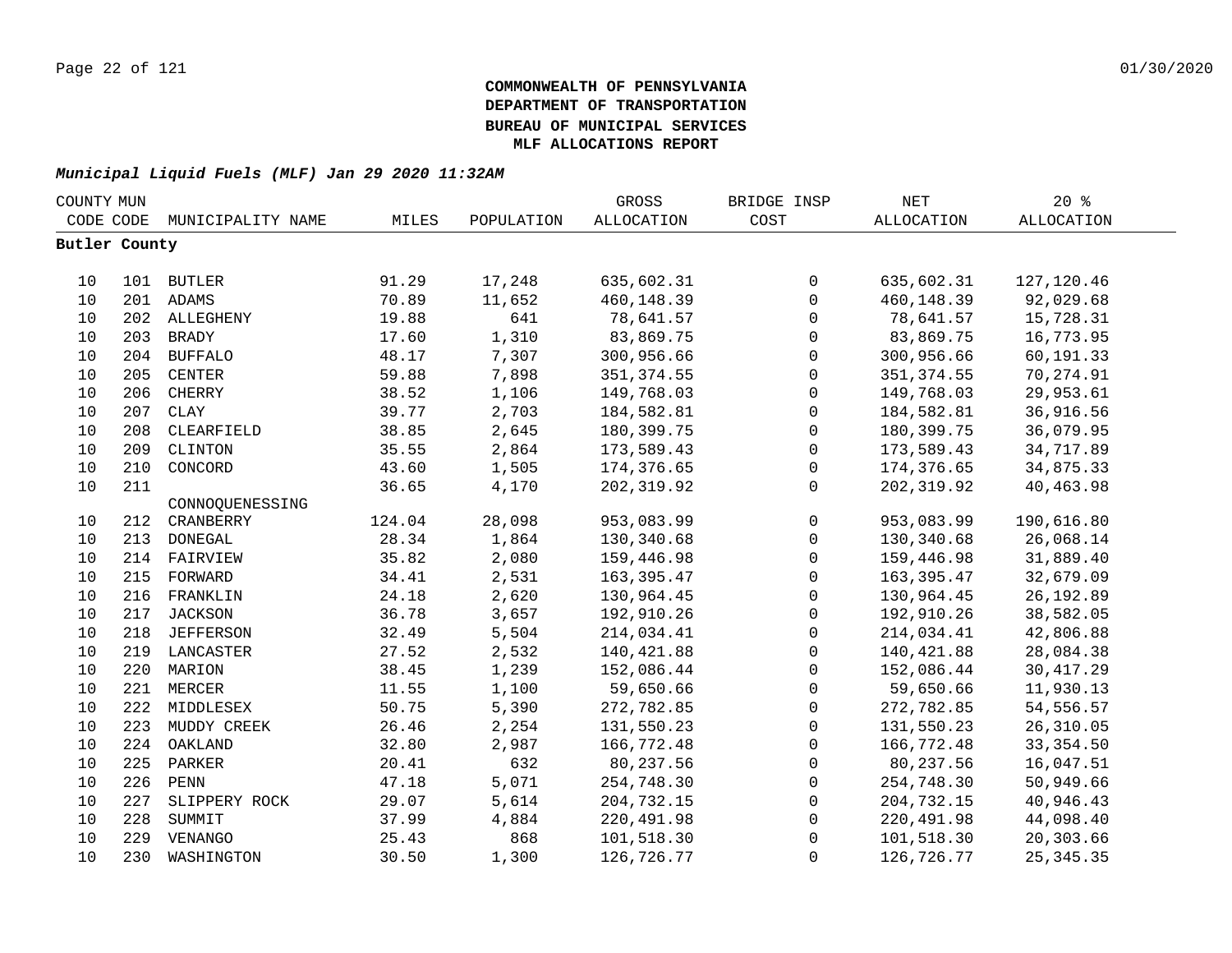| COUNTY MUN |     |                   |         |            | GROSS        | BRIDGE INSP  | NET        | 20%                             |  |
|------------|-----|-------------------|---------|------------|--------------|--------------|------------|---------------------------------|--|
| CODE CODE  |     | MUNICIPALITY NAME | MILES   | POPULATION | ALLOCATION   | COST         | ALLOCATION | ALLOCATION                      |  |
| 10         | 231 | WINFIELD          | 27.34   | 3,535      | 159,066.86   | $\mathbf 0$  | 159,066.86 | 31,813.37                       |  |
| 10         | 232 | WORTH             | 28.62   | 1,416      | 122,678.80   | $\Omega$     | 122,678.80 | 24,535.76                       |  |
| 10         |     | 301 BUTLER CITY   | 51.25   | 13,757     | 434,998.22   | $\Omega$     | 434,998.22 | 86,999.64                       |  |
| 10         | 401 | BRUIN             | 3.28    | 524        | 21,000.31    | $\Omega$     | 21,000.31  | 4,200.06                        |  |
| 10         | 402 | CALLERY           | 2.50    | 394        | 15,902.90    | $\mathbf 0$  | 15,902.90  | 3,180.58                        |  |
| 10         | 403 | CHERRY VALLEY     | 2.27    | 66         | 8,841.65     | $\Omega$     | 8,841.65   | 1,768.33                        |  |
| 10         | 404 |                   | 1.84    | 528        | 16,271.59    | $\mathbf 0$  | 16,271.59  | 3, 254.32                       |  |
|            |     | CONNOQUENESSING   |         |            |              |              |            |                                 |  |
| 10         |     | 405 EAST BUTLER   | 6.11    | 732        | 34, 435. 49  | $\mathbf 0$  | 34,435.49  | 6,887.10                        |  |
| 10         | 406 | EAU CLAIRE        | 2.42    | 316        | 14,139.25    | $\Omega$     | 14,139.25  | 2,827.85                        |  |
| 10         | 407 | EVANS CITY        | 6.22    | 1,833      | 55,928.67    | $\mathbf 0$  | 55,928.67  | 11,185.73                       |  |
| 10         | 408 | FAIRVIEW          | 0.98    | 198        | 7,069.61     | $\mathbf 0$  | 7,069.61   | 1,413.92                        |  |
| 10         | 409 | HARMONY           | 5.89    | 890        | 36,733.04    | $\mathbf{0}$ | 36,733.04  | 7,346.61                        |  |
| 10         | 410 | HARRISVILLE       | 4.30    | 897        | 31,561.33    | $\mathbf 0$  | 31,561.33  | 6,312.27                        |  |
| 10         |     | 411 KARNS CITY    | 0.65    | 209        | 6, 179.42    | $\Omega$     | 6,179.42   | 1,235.88                        |  |
| 10         | 412 | MARS              | 7.23    | 1,699      | 56,727.97    | $\mathbf 0$  | 56,727.97  | 11,345.59                       |  |
| 10         | 413 | CHICORA           | 4.43    | 1,043      | 34,796.62    | $\Omega$     | 34,796.62  | 6,959.32                        |  |
| 10         | 414 | PETROLIA          | 1.96    | 212        | 10,608.62    | $\mathbf 0$  | 10,608.62  | 2,121.72                        |  |
| 10         | 415 | PORTERSVILLE      | 2.08    | 235        | 11,450.39    | $\Omega$     | 11,450.39  | 2,290.08                        |  |
| 10         | 416 | PROSPECT          | 5.64    | 1,169      | 41,252.24    | $\Omega$     | 41,252.24  | 8,250.45                        |  |
| 10         | 417 | SAXONBURG         | 4.45    | 1,525      | 44,112.04    | $\mathbf 0$  | 44,112.04  | 8,822.41                        |  |
| 10         | 418 | SLIPPERY ROCK     | 9.18    | 3,625      | 100,191.63   | $\Omega$     | 100,191.63 | 20,038.33                       |  |
| 10         | 419 | VALENCIA          | 1.76    | 551        | 16,445.95    | $\mathbf{0}$ | 16,445.95  | 3,289.19                        |  |
| 10         | 420 | WEST LIBERTY      | 7.61    | 343        | 31,977.01    | $\mathbf 0$  | 31,977.01  | 6, 395.40                       |  |
| 10         | 421 | WEST SUNBURY      | 0.61    | 192        | 5,719.73     | $\Omega$     | 5,719.73   | 1,143.95                        |  |
| 10         | 422 | ZELIENOPLE        | 15.83   | 3,812      | 125,971.66   | $\mathbf 0$  | 125,971.66 | 25, 194. 33                     |  |
| 10         |     | 423 SEVEN FIELDS  | 10.12   | 2,887      | 89,167.71    | $\Omega$     | 89,167.71  | 17,833.54                       |  |
|            |     | County Totals:    | 1449.39 | 183,862    | 8,364,754.37 | 0            |            | 8, 364, 754. 37 1, 672, 950. 87 |  |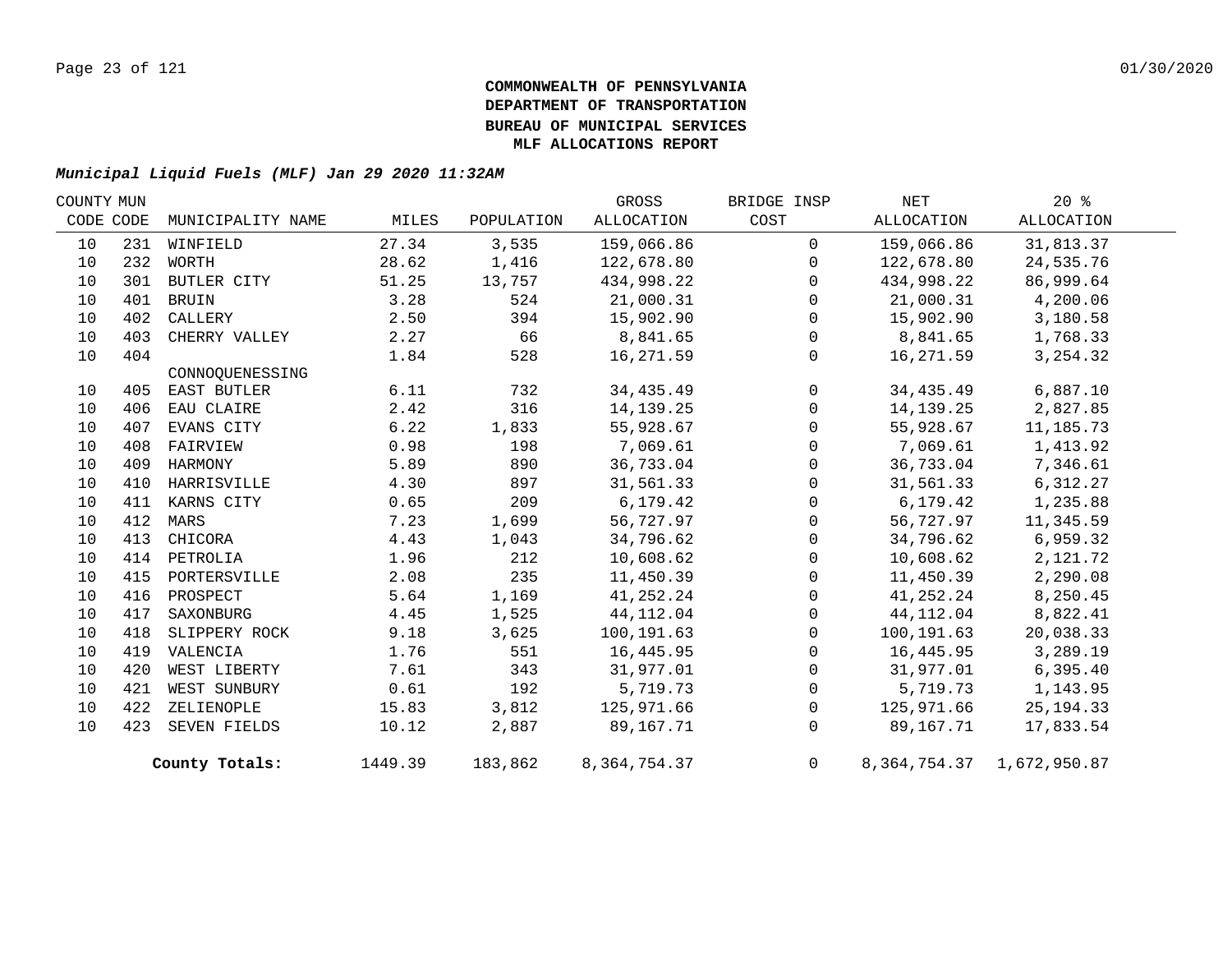| COUNTY MUN     |     |                    |       |            | GROSS        | BRIDGE INSP    | NET         | 20%         |  |
|----------------|-----|--------------------|-------|------------|--------------|----------------|-------------|-------------|--|
| CODE CODE      |     | MUNICIPALITY NAME  | MILES | POPULATION | ALLOCATION   | COST           | ALLOCATION  | ALLOCATION  |  |
| Cambria County |     |                    |       |            |              |                |             |             |  |
|                |     |                    |       |            |              |                |             |             |  |
| 11             |     | 101 STONYCREEK     | 17.84 | 2,844      | 114,105.21   | $\mathbf 0$    | 114,105.21  | 22,821.04   |  |
| 11             |     | 201 ADAMS TOWNSHIP | 56.81 | 5,972      | 304, 173. 32 | 3,361.20       | 300,812.12  | 60,162.42   |  |
| 11             |     | 202 ALLEGHENY      | 34.84 | 2,851      | 170,970.64   | 0              | 170,970.64  | 34, 194. 13 |  |
| 11             |     | 203 BARR           | 39.54 | 2,056      | 171,400.59   | 2,291.20       | 169,109.39  | 33,821.88   |  |
| 11             |     | 204 BLACKLICK      | 18.17 | 2,013      | 99,261.18    | 1,150.00       | 98, 111. 18 | 19,622.24   |  |
| 11             | 205 | CAMBRIA            | 58.49 | 6,099      | 312, 216.55  | $\overline{0}$ | 312, 216.55 | 62,443.31   |  |
| 11             | 206 | CHEST              | 9.58  | 349        | 38,666.27    | $\mathbf 0$    | 38,666.27   | 7,733.25    |  |
| 11             | 207 | CLEARFIELD         | 18.42 | 1,604      | 92,247.50    | $\overline{0}$ | 92,247.50   | 18,449.50   |  |
| 11             | 208 | CONEMAUGH          | 15.29 | 2,012      | 89,631.04    | $\mathbf 0$    | 89,631.04   | 17,926.21   |  |
| 11             | 209 | CRESSON            | 18.50 | 4,336      | 144,936.36   | $\mathbf 0$    | 144,936.36  | 28,987.27   |  |
| 11             | 210 | CROYLE             | 27.53 | 2,339      | 136,751.99   | 578.00         | 136,173.99  | 27, 234.80  |  |
| 11             | 211 | $\rm DEAN$         | 8.67  | 391        | 36,435.40    | 216.60         | 36,218.80   | 7,243.76    |  |
| 11             | 212 | EAST CARROLL       | 23.58 | 1,654      | 110,426.47   | 0              | 110,426.47  | 22,085.29   |  |
| 11             | 213 | EAST TAYLOR        | 22.08 | 2,726      | 125,990.43   | 0              | 125,990.43  | 25,198.09   |  |
| 11             |     | 214 ELDER          | 11.30 | 1,038      | 57,626.72    | $\mathbf 0$    | 57,626.72   | 11,525.34   |  |
| 11             |     | 215 GALLITZIN      | 10.84 | 1,324      | 61,579.43    | $\mathbf 0$    | 61,579.43   | 12,315.89   |  |
| 11             |     | 216 JACKSON        | 42.79 | 4,392      | 227,069.62   | $\mathbf 0$    | 227,069.62  | 45, 413.92  |  |
| 11             |     | 217 LOWER YODER    | 15.25 | 2,699      | 102,679.80   | 579.60         | 102,100.20  | 20,420.04   |  |
| 11             |     | 218 MIDDLE TAYLOR  | 10.65 | 727        | 49,490.12    | 1,150.00       | 48,340.12   | 9,668.02    |  |
| 11             |     | 219 MUNSTER        | 12.21 | 690        | 53,986.04    | $\mathbf{0}$   | 53,986.04   | 10,797.21   |  |
| 11             |     | 220 PORTAGE        | 26.12 | 3,640      | 157,010.35   | 1,891.60       | 155,118.75  | 31,023.75   |  |
| 11             |     | 221 READE          | 12.64 | 1,619      | 73, 246.76   | $\mathbf 0$    | 73, 246.76  | 14,649.35   |  |
| 11             |     | 222 RICHLAND       | 71.61 | 12,814     | 484,847.70   | $\mathsf{O}$   | 484,847.70  | 96,969.54   |  |
| 11             | 223 | SUMMERHILL         | 26.01 | 2,467      | 134,135.60   | $\mathbf 0$    | 134,135.60  | 26,827.12   |  |
| 11             | 224 | SUSQUEHANNA        | 34.00 | 2,007      | 151,972.70   | $\Omega$       | 151,972.70  | 30,394.54   |  |
| 11             | 225 | UPPER YODER        | 24.89 | 5,449      | 187,616.94   | $\Omega$       | 187,616.94  | 37,523.39   |  |
| 11             | 226 | WASHINGTON         | 15.08 | 875        | 67, 113.38   | $\Omega$       | 67, 113.38  | 13,422.68   |  |
| 11             | 227 | WEST CARROLL       | 14.18 | 1,296      | 72,188.20    | 513.60         | 71,674.60   | 14,334.92   |  |
| 11             | 228 | WEST TAYLOR        | 8.16  | 795        | 42,485.44    | 0              | 42,485.44   | 8,497.09    |  |
| 11             | 229 | WHITE              | 4.67  | 836        | 31,625.58    | 0              | 31,625.58   | 6,325.12    |  |
| 11             |     | 301 JOHNSTOWN      | 80.57 | 20,978     | 671,400.00   | 7,070.60       | 664,329.40  | 132,865.88  |  |
| 11             |     | 401 ASHVILLE       | 2.29  | 227        | 11,997.69    | $\Omega$       | 11,997.69   | 2,399.54    |  |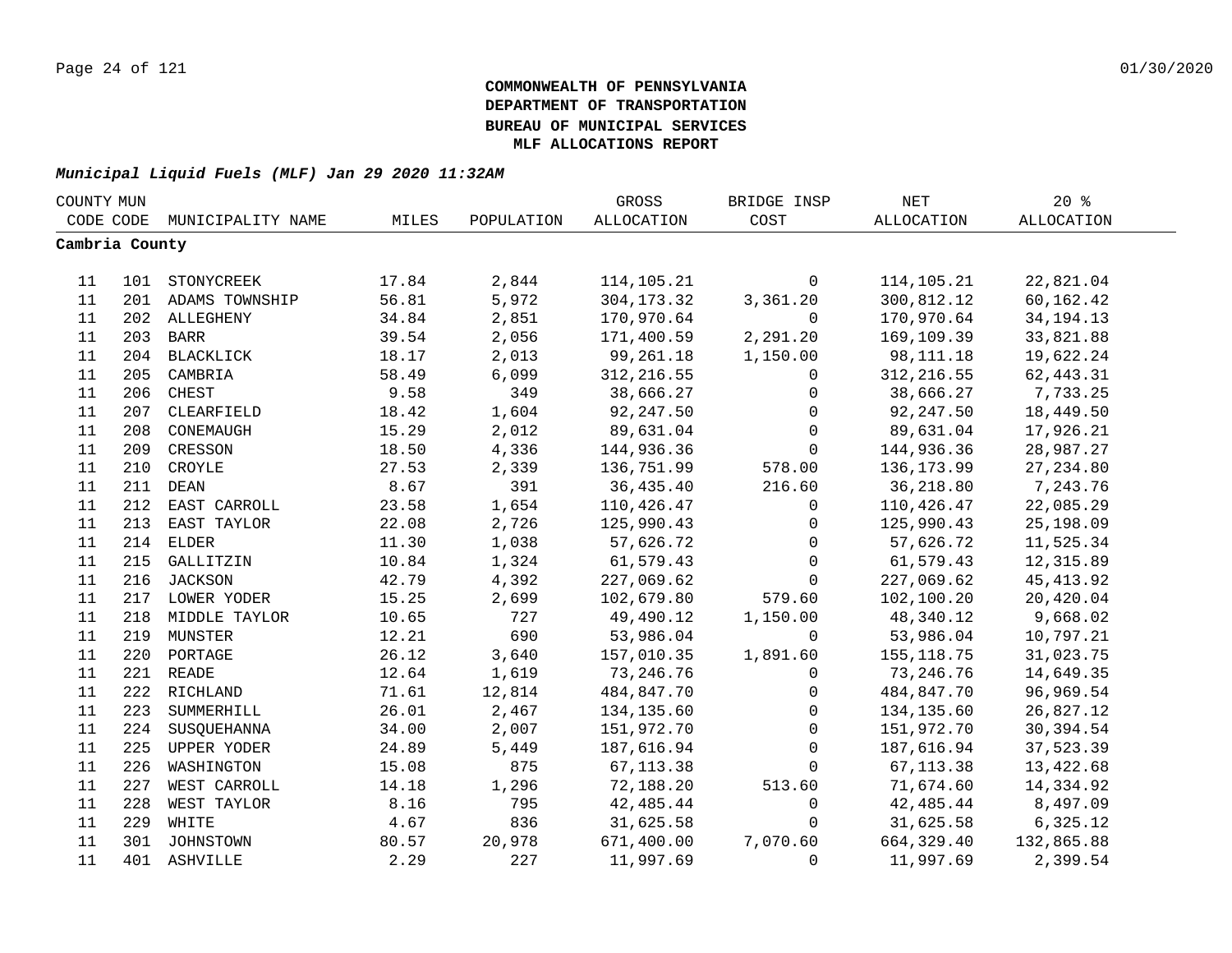|     |                         |                                                                                                                                                                                                                                  |            | GROSS        | BRIDGE INSP | NET        | $20*$      |                                                                                                                                                                                                                                                |
|-----|-------------------------|----------------------------------------------------------------------------------------------------------------------------------------------------------------------------------------------------------------------------------|------------|--------------|-------------|------------|------------|------------------------------------------------------------------------------------------------------------------------------------------------------------------------------------------------------------------------------------------------|
|     | MUNICIPALITY NAME       | MILES                                                                                                                                                                                                                            | POPULATION | ALLOCATION   | COST        | ALLOCATION | ALLOCATION |                                                                                                                                                                                                                                                |
| 403 | BROWNSTOWN              | 3.72                                                                                                                                                                                                                             | 744        | 26,690.02    | $\mathbf 0$ | 26,690.02  | 5,338.00   |                                                                                                                                                                                                                                                |
|     | CARROLLTOWN             | 7.63                                                                                                                                                                                                                             | 853        | 41,829.66    | $\mathbf 0$ | 41,829.66  | 8,365.93   |                                                                                                                                                                                                                                                |
| 405 | CASSANDRA               | 0.97                                                                                                                                                                                                                             | 147        | 6,057.63     | 0           |            | 1,211.53   |                                                                                                                                                                                                                                                |
| 406 | CHEST SPRINGS           | 0.68                                                                                                                                                                                                                             | 149        | 5,128.24     | 0           |            | 1,025.65   |                                                                                                                                                                                                                                                |
| 407 | CRESSON                 | 8.32                                                                                                                                                                                                                             | 1,711      | 60,595.68    | $\mathbf 0$ |            | 12,119.14  |                                                                                                                                                                                                                                                |
| 408 | DAISYTOWN               | 3.24                                                                                                                                                                                                                             | 326        | 17,067.58    | 0           | 17,067.58  | 3, 413.52  |                                                                                                                                                                                                                                                |
| 409 | DALE BOROUGH            | 3.81                                                                                                                                                                                                                             | 1,234      | 36,392.54    | 433.20      |            | 7,191.87   |                                                                                                                                                                                                                                                |
| 410 | EAST CONEMAUGH          | 5.02                                                                                                                                                                                                                             | 1,220      | 40,161.82    | 0           | 40,161.82  | 8,032.36   |                                                                                                                                                                                                                                                |
| 411 | EBENSBURG               | 15.20                                                                                                                                                                                                                            | 3,351      | 115,023.57   | 0           |            | 23,004.71  |                                                                                                                                                                                                                                                |
| 412 | <b>EHRENFELD</b>        | 2.52                                                                                                                                                                                                                             | 228        | 12,784.42    | 0           | 12,784.42  | 2,556.88   |                                                                                                                                                                                                                                                |
| 413 | FERNDALE                | 5.79                                                                                                                                                                                                                             | 1,636      | 50,713.66    | $\mathbf 0$ |            | 10,142.73  |                                                                                                                                                                                                                                                |
|     |                         | 1.52                                                                                                                                                                                                                             | 323        | 11,270.16    | $\mathbf 0$ | 11,270.16  | 2,254.03   |                                                                                                                                                                                                                                                |
| 415 | GALLITZIN               | 10.90                                                                                                                                                                                                                            | 1,668      | 68,380.38    | 0           | 68,380.38  | 13,676.08  |                                                                                                                                                                                                                                                |
| 416 | GEISTOWN                | 12.43                                                                                                                                                                                                                            | 2,467      | 88,817.48    | 510.40      | 88,307.08  | 17,661.42  |                                                                                                                                                                                                                                                |
|     |                         | 7.92                                                                                                                                                                                                                             | 1,278      | 50,952.40    | $\Omega$    | 50,952.40  | 10,190.48  |                                                                                                                                                                                                                                                |
|     |                         | 6.15                                                                                                                                                                                                                             | 968        | 39,097.40    | 1,938.80    | 37,158.60  | 7,431.72   |                                                                                                                                                                                                                                                |
|     |                         | 3.69                                                                                                                                                                                                                             | 759        | 26,877.73    | 0           | 26,877.73  | 5,375.55   |                                                                                                                                                                                                                                                |
|     |                         | 2.30                                                                                                                                                                                                                             | 1,302      | 32,658.26    | 0           | 32,658.26  | 6,531.65   |                                                                                                                                                                                                                                                |
|     |                         | 14.65                                                                                                                                                                                                                            | 2,734      | 101,349.09   | $\Omega$    | 101,349.09 | 20,269.82  |                                                                                                                                                                                                                                                |
|     |                         | 7.26                                                                                                                                                                                                                             | 1,769      | 58,171.27    | 1,668.80    | 56,502.47  | 11,300.49  |                                                                                                                                                                                                                                                |
|     |                         | 11.79                                                                                                                                                                                                                            | 2,638      | 89,962.89    | 946.80      | 89,016.09  | 17,803.22  |                                                                                                                                                                                                                                                |
|     |                         | 4.00                                                                                                                                                                                                                             | 675        | 26,300.43    | $\Omega$    | 26,300.43  | 5,260.09   |                                                                                                                                                                                                                                                |
| 425 | SCALP LEVEL             | 4.26                                                                                                                                                                                                                             | 778        | 29,144.50    | 1,027.20    |            | 5,623.46   |                                                                                                                                                                                                                                                |
| 426 | SOUTH FORK              | 4.02                                                                                                                                                                                                                             | 928        | 31,221.77    | $\mathbf 0$ |            | 6,244.35   |                                                                                                                                                                                                                                                |
| 427 | SOUTHMONT               | 11.91                                                                                                                                                                                                                            | 2,284      | 83,570.74    | $\mathbf 0$ |            | 16,714.15  |                                                                                                                                                                                                                                                |
| 429 | SUMMERHILL              | 2.23                                                                                                                                                                                                                             | 490        | 16,843.91    | 0           |            | 3,368.78   |                                                                                                                                                                                                                                                |
| 430 | TUNNEL HILL             | 1.15                                                                                                                                                                                                                             | 363        | 10,802.95    | 0           |            | 2,160.59   |                                                                                                                                                                                                                                                |
|     |                         | 2.61                                                                                                                                                                                                                             | 414        | 16,653.74    | $\mathbf 0$ |            | 3,330.75   |                                                                                                                                                                                                                                                |
|     |                         |                                                                                                                                                                                                                                  |            |              | $\mathbf 0$ |            |            |                                                                                                                                                                                                                                                |
|     |                         | 2.45                                                                                                                                                                                                                             |            | 12,493.25    | $\mathbf 0$ |            | 2,498.65   |                                                                                                                                                                                                                                                |
|     |                         | 30.85                                                                                                                                                                                                                            | 3,835      | 176,536.63   | 5,181.60    |            | 34, 271.01 |                                                                                                                                                                                                                                                |
|     | CAMBRIA                 |                                                                                                                                                                                                                                  |            |              |             |            |            |                                                                                                                                                                                                                                                |
|     |                         | 1016.77                                                                                                                                                                                                                          | 143,797    | 6,152,277.09 | 30,509.20   |            |            |                                                                                                                                                                                                                                                |
|     | COUNTY MUN<br>CODE CODE | 404<br>414 FRANKLIN<br>417 HASTINGS<br>418 LILLY<br>419 LORAIN<br>420 LORETTO<br>421 NANTY GLO<br>422 PATTON<br>423 PORTAGE<br>424 SANKERTOWN<br>431 VINTONDALE<br>432 WESTMONT<br>433 WILMORE<br>434 NORTHERN<br>County Totals: | 25.18      | 5,181<br>225 | 183,442.27  |            |            | 6,057.63<br>5,128.24<br>60,595.68<br>35,959.34<br>115,023.57<br>50,713.66<br>28,117.30<br>31,221.77<br>83,570.74<br>16,843.91<br>10,802.95<br>16,653.74<br>183,442.27<br>36,688.45<br>12,493.25<br>171,355.03<br>6, 121, 767.89 1, 224, 353.58 |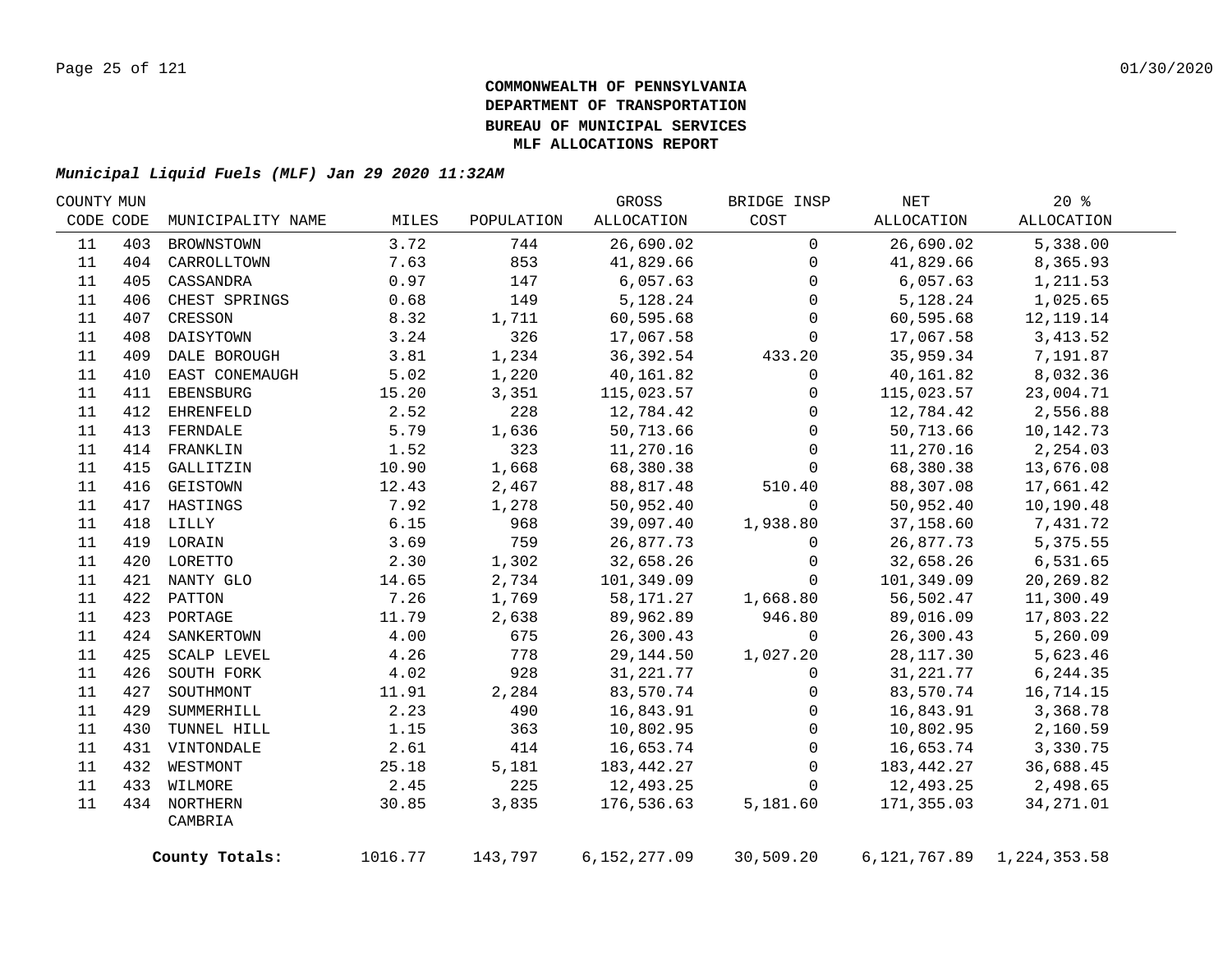| COUNTY MUN     |     |                   |        |            | GROSS       | BRIDGE INSP | NET         | $20*$      |  |
|----------------|-----|-------------------|--------|------------|-------------|-------------|-------------|------------|--|
| CODE CODE      |     | MUNICIPALITY NAME | MILES  | POPULATION | ALLOCATION  | COST        | ALLOCATION  | ALLOCATION |  |
| Cameron County |     |                   |        |            |             |             |             |            |  |
| 12             | 201 | GIBSON            | 36.58  | 164        | 125, 218.81 |             | 125, 218.81 | 25,043.76  |  |
| 12             | 202 | GROVE             | 9.40   | 183        | 34,880.39   | 1,614.00    | 33,266.39   | 6,653.28   |  |
| 12             | 203 | LUMBER            | 19.84  | 195        | 69,950.22   | 1,540.40    | 68,409.82   | 13,681.96  |  |
| 12             | 204 | PORTAGE           | 4.78   | 171        | 19,232.60   | 0           | 19,232.60   | 3,846.52   |  |
| 12             | 205 | SHIPPEN           | 32.41  | 2,232      | 150,983.98  | 0           | 150,983.98  | 30,196.80  |  |
| 12             | 401 | DRIFTWOOD         | 2.53   | 67         | 9,728.50    | 0           | 9,728.50    | 1,945.70   |  |
| 12             | 402 | EMPORIUM          | 8.09   | 2,073      | 66,774.24   | 0           | 66,774.24   | 13,354.85  |  |
|                |     | County Totals:    | 113.63 | 5,085      | 476,768.74  | 3,154.40    | 473,614.34  | 94,722.87  |  |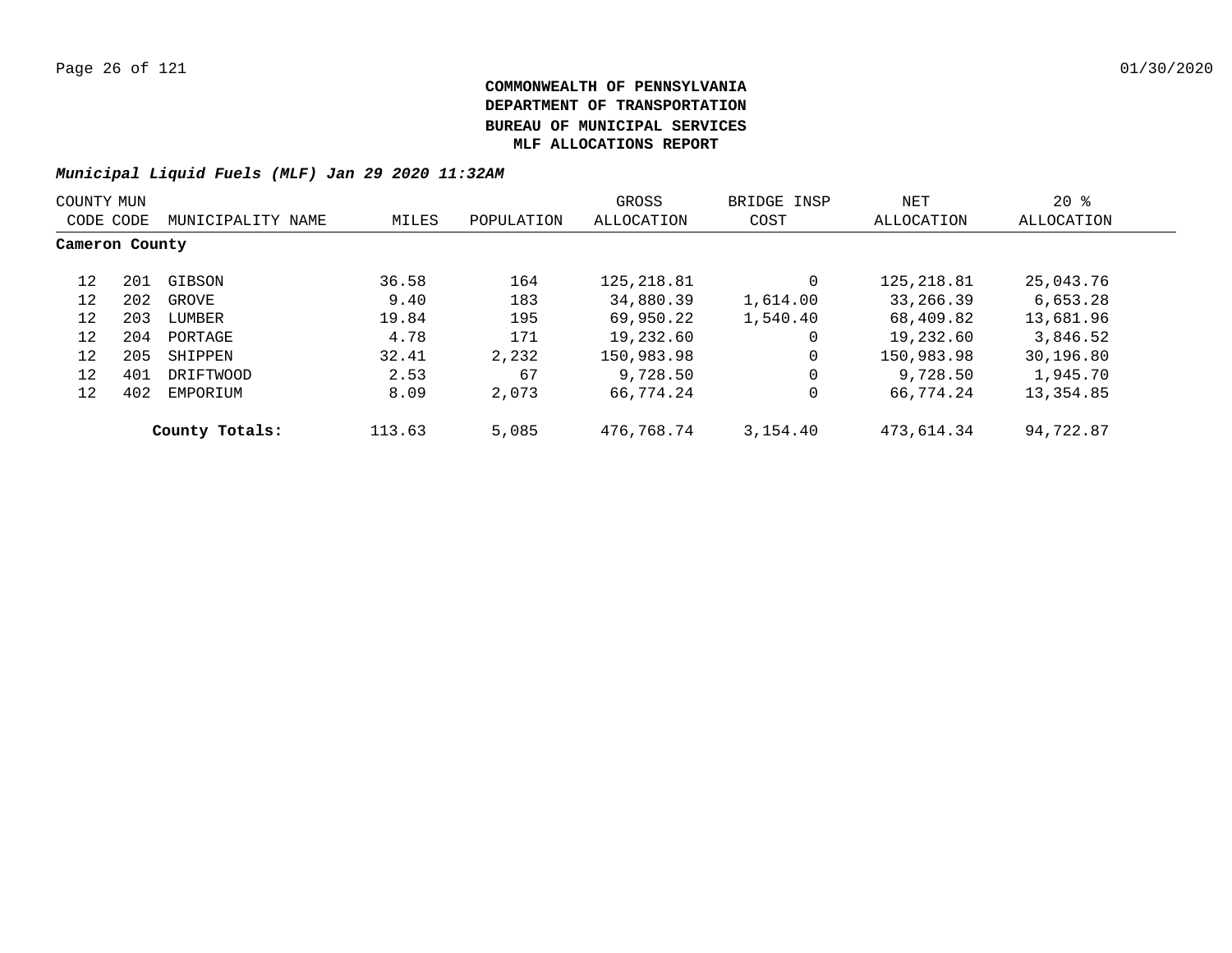| COUNTY MUN    |     |                       |        |            | GROSS             | BRIDGE INSP | NET          | 20%         |  |
|---------------|-----|-----------------------|--------|------------|-------------------|-------------|--------------|-------------|--|
| CODE CODE     |     | MUNICIPALITY NAME     | MILES  | POPULATION | <b>ALLOCATION</b> | COST        | ALLOCATION   | ALLOCATION  |  |
| Carbon County |     |                       |        |            |                   |             |              |             |  |
|               |     |                       |        |            |                   |             |              |             |  |
| 13            | 201 | <b>BANKS TOWNSHIP</b> | 4.45   | 1,262      | 39,065.55         | $\mathbf 0$ | 39,065.55    | 7,813.11    |  |
| 13            | 202 | EAST PENN             | 40.07  | 2,881      | 188,999.43        | $\mathbf 0$ | 188,999.43   | 37,799.89   |  |
| 13            | 203 | FRANKLIN              | 46.01  | 4,262      | 235,320.71        | $\Omega$    | 235,320.71   | 47,064.14   |  |
| 13            |     | 204 KIDDER            | 5.19   | 1,935      | 54,448.62         | 374.60      | 54,074.02    | 10,814.80   |  |
| 13            |     | 205 LAUSANNE          | 1.41   | 237        | 9,252.89          | $\mathbf 0$ | 9,252.89     | 1,850.58    |  |
| 13            | 206 | LEHIGH                | 5.09   | 479        | 26, 177.03        | $\mathbf 0$ | 26,177.03    | 5,235.41    |  |
| 13            |     | 207 LOWER             | 28.65  | 3,228      | 157,547.76        | 972.80      | 156,574.96   | 31, 314.99  |  |
|               |     | TOWAMENSING           |        |            |                   |             |              |             |  |
| 13            | 208 | MAHONING              | 43.69  | 4,305      | 228,403.68        | $\mathbf 0$ | 228,403.68   | 45,680.74   |  |
| 13            | 210 | PACKER                | 9.38   | 998        | 50,451.92         | $\Omega$    | 50,451.92    | 10,090.38   |  |
| 13            | 211 | PENN FOREST           | 30.35  | 9,581      | 285, 122.86       | 486.40      | 284,636.46   | 56,927.29   |  |
| 13            | 212 | TOWAMENSING           | 67.04  | 4,477      | 309,625.87        | 0           | 309,625.87   | 61,925.17   |  |
| 13            | 401 | BEAVER MEADOWS        | 2.60   | 869        | 25,350.94         | 0           | 25,350.94    | 5,070.19    |  |
| 13            | 402 | BOWMANSTOWN           | 5.29   | 937        | 35,632.60         | $\Omega$    | 35,632.60    | 7,126.52    |  |
|               |     | <b>BOROUGH</b>        |        |            |                   |             |              |             |  |
| 13            | 403 | EAST SIDE             | 0.76   | 317        | 8,618.82          | $\mathbf 0$ | 8,618.82     | 1,723.76    |  |
| 13            | 404 | JIM THORPE            | 19.13  | 4,781      | 155,577.44        | $\Omega$    | 155,577.44   | 31, 115.49  |  |
| 13            | 405 | LANSFORD              | 13.30  | 3,941      | 120,004.00        | 0           | 120,004.00   | 24,000.80   |  |
| 13            | 406 | LEHIGHTON             | 17.23  | 5,500      | 163,033.17        | 421.40      | 162,611.77   | 32,522.35   |  |
| 13            | 407 | PALMERTON             | 17.49  | 5,414      | 162,250.63        | $\Omega$    | 162,250.63   | 32,450.13   |  |
| 13            | 408 | PARRYVILLE            | 4.20   | 525        | 24,089.64         | 0           | 24,089.64    | 4,817.93    |  |
| 13            | 409 | SUMMIT HILL           | 14.27  | 3,034      | 105,837.42        | $\Omega$    | 105,837.42   | 21, 167.48  |  |
| 13            | 410 | WEATHERLY             | 10.25  | 2,525      | 82,655.44         | $\mathbf 0$ | 82,655.44    | 16,531.09   |  |
| 13            | 411 | WEISSPORT             | 1.53   | 412        | 13,011.27         | $\mathbf 0$ | 13,011.27    | 2,602.25    |  |
| 13            | 412 | NESOUEHONING          | 14.65  | 3,349      | 113,149.78        | $\Omega$    | 113,149.78   | 22,629.96   |  |
|               |     | County Totals:        | 402.03 | 65,249     | 2,593,627.47      | 2,255.20    | 2,591,372.27 | 518, 274.45 |  |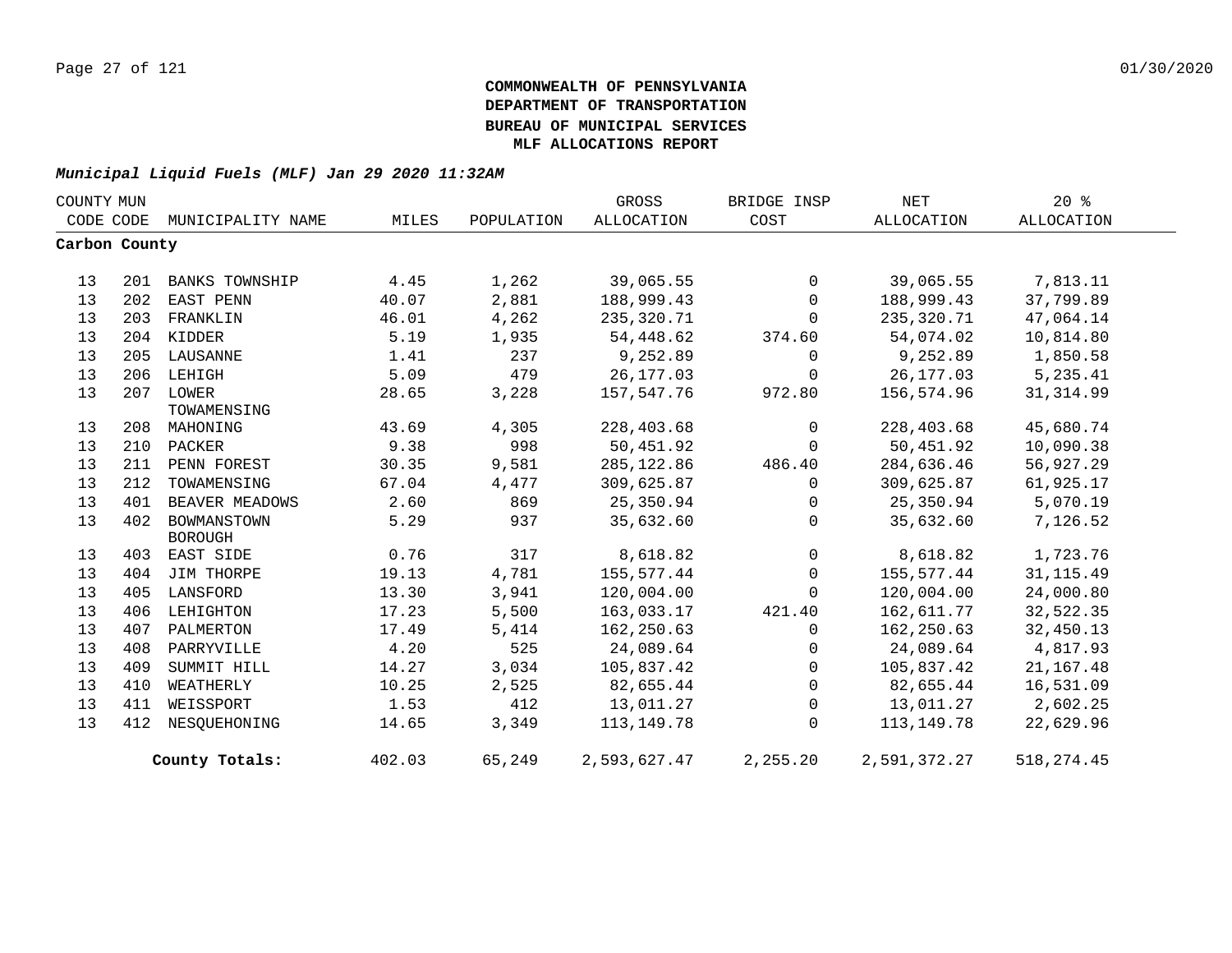| COUNTY MUN    |     |                             |       |            | GROSS       | BRIDGE INSP    | NET         | 20%         |  |
|---------------|-----|-----------------------------|-------|------------|-------------|----------------|-------------|-------------|--|
|               |     | CODE CODE MUNICIPALITY NAME | MILES | POPULATION | ALLOCATION  | COST           | ALLOCATION  | ALLOCATION  |  |
| Centre County |     |                             |       |            |             |                |             |             |  |
|               |     |                             |       |            |             |                |             |             |  |
| 14            |     | 201 BENNER                  | 31.95 | 6,188      | 225, 357.05 | 431.20         | 224,925.85  | 44,985.17   |  |
| 14            |     | 202 BOGGS                   | 36.85 | 2,985      | 180,249.50  | 2,599.80       | 177,649.70  | 35,529.94   |  |
| 14            |     | 203 BURNSIDE                | 7.44  | 439        | 33, 251. 75 | $\mathbf 0$    | 33, 251. 75 | 6,650.35    |  |
| 14            |     | 204 COLLEGE                 | 47.25 | 9,521      | 340,368.99  | 1,896.60       | 338,472.39  | 67,694.48   |  |
| 14            |     | 205 CURTIN                  | 21.03 | 618        | 82,037.94   | 777.80         | 81,260.14   | 16,252.03   |  |
| 14            | 206 | FERGUSON                    | 83.41 | 17,690     | 617,786.93  | 988.00         | 616,798.93  | 123,359.79  |  |
| 14            | 207 | GREGG                       | 35.21 | 2,405      | 163,647.50  | 2,156.00       | 161,491.50  | 32,298.30   |  |
| 14            | 208 | HAINES                      | 23.90 | 1,564      | 109,767.43  | 2,134.20       | 107,633.23  | 21,526.65   |  |
| 14            | 209 | HALF MOON                   | 20.53 | 2,667      | 119,685.77  | 0              | 119,685.77  | 23,937.15   |  |
| 14            | 210 | HARRIS                      | 31.39 | 4,873      | 198,255.91  | 862.40         | 197,393.51  | 39,478.70   |  |
| 14            | 211 | HOWARD                      | 17.42 | 964        | 76,630.00   | $\Omega$       | 76,630.00   | 15,326.00   |  |
| 14            | 212 | HUSTON                      | 13.13 | 1,360      | 69,912.23   | $\mathbf 0$    | 69,912.23   | 13,982.45   |  |
| 14            |     | 213 LIBERTY                 | 23.50 | 2,118      | 119,062.80  | 1,953.20       | 117,109.60  | 23, 421.92  |  |
| 14            |     | 214 MARION                  | 7.06  | 1,224      | 47,046.30   | $\Omega$       | 47,046.30   | 9,409.26    |  |
| 14            |     | 215 MILES                   | 9.87  | 1,983      | 70,987.40   | 1,724.80       | 69,262.60   | 13,852.52   |  |
| 14            |     | 216 PATTON                  | 58.49 | 15,311     | 488,977.32  | $\mathbf 0$    | 488,977.32  | 97,795.46   |  |
| 14            |     | 217 PENN                    | 14.01 | 1,181      | 69,414.24   | 1,514.60       | 67,899.64   | 13,579.93   |  |
| 14            |     | 218 POTTER                  | 49.97 | 3,517      | 234,240.62  | 2,587.20       | 231,653.42  | 46,330.68   |  |
| 14            | 219 | RUSH                        | 41.21 | 4,008      | 214, 428.73 | $\overline{0}$ | 214,428.73  | 42,885.75   |  |
| 14            | 220 | SNOW SHOE                   | 37.24 | 1,746      | 157,776.91  | 1,773.20       | 156,003.71  | 31,200.74   |  |
| 14            | 221 | SPRING                      | 41.56 | 7,470      | 282,025.96  | 2,259.00       | 279,766.96  | 55,953.39   |  |
| 14            | 222 | TAYLOR                      | 21.83 | 853        | 89,216.83   | $\mathbf 0$    | 89,216.83   | 17,843.37   |  |
| 14            | 223 | UNION                       | 20.45 | 1,383      | 94,781.31   | 542.00         | 94,239.31   | 18,847.86   |  |
| 14            | 224 | WALKER                      | 32.09 | 4,433      | 192,149.14  | 957.80         | 191,191.34  | 38, 238. 27 |  |
| 14            | 225 | WORTH                       | 16.87 | 824        | 72,108.26   | 431.20         | 71,677.06   | 14,335.41   |  |
| 14            | 401 | <b>BELLEFONTE</b>           | 19.77 | 6,187      | 184,691.69  | 925.20         | 183,766.49  | 36,753.30   |  |
| 14            | 402 | CENTRE HALL                 | 5.45  | 1,265      | 42,460.24   | $\mathsf{O}$   | 42,460.24   | 8,492.05    |  |
| 14            | 403 | HOWARD                      | 3.36  | 720        | 25,028.16   | 431.20         | 24,596.96   | 4,919.39    |  |
| 14            |     | 404 MILESBURG               | 6.29  | 1,123      | 42,538.75   | 494.00         | 42,044.75   | 8,408.95    |  |
| 14            | 405 | MILLHEIM                    | 5.56  | 904        | 35,900.43   | 1,169.60       | 34,730.83   | 6,946.17    |  |
| 14            |     | 406 PHILIPSBURG             | 11.97 | 2,770      | 93,096.38   | $\mathsf{O}$   | 93,096.38   | 18,619.28   |  |
| 14            | 407 | PORT MATILDA                | 3.39  | 606        | 22,940.82   | $\mathbf 0$    | 22,940.82   | 4,588.16    |  |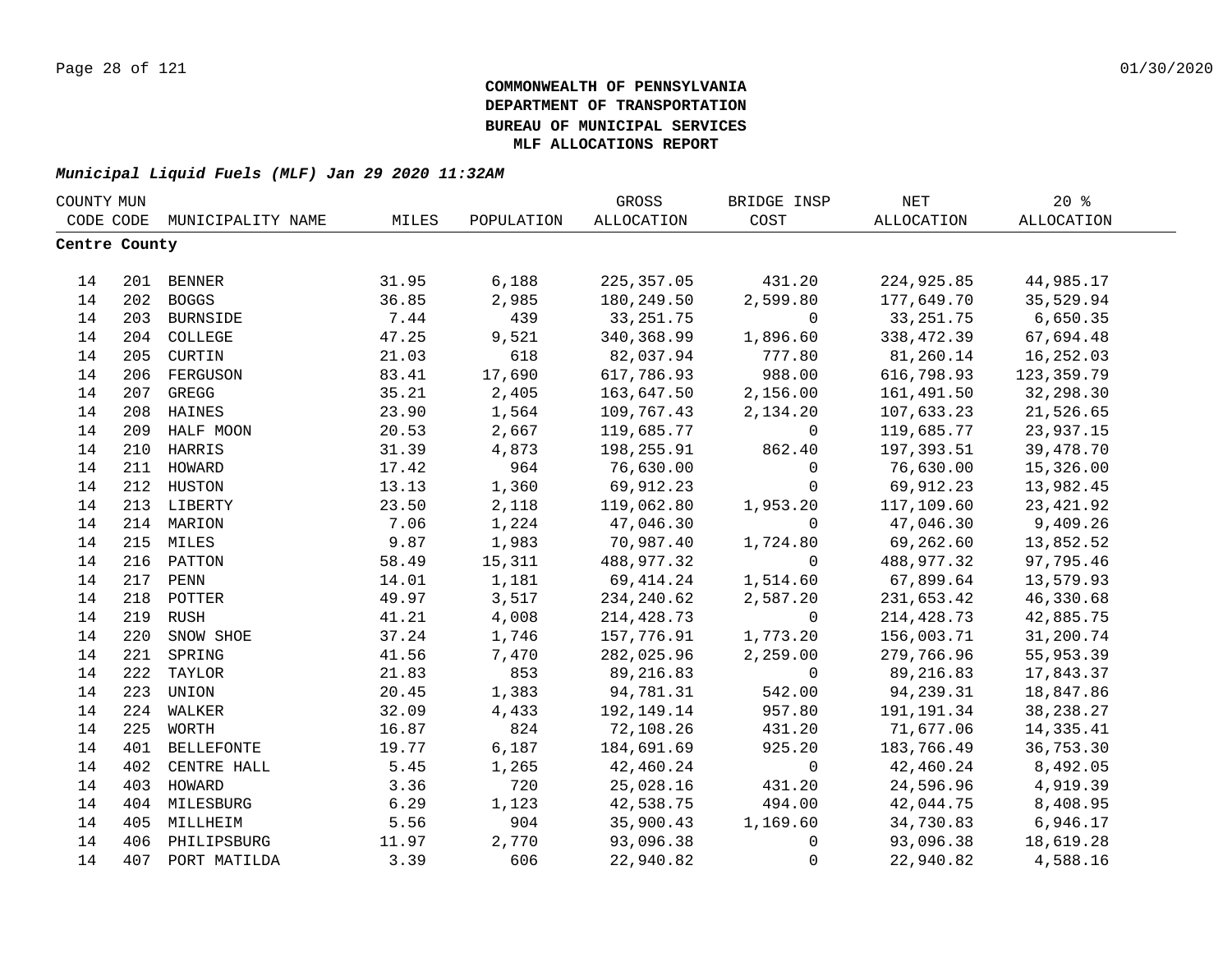| COUNTY MUN |     |                   |        |            | GROSS        | BRIDGE INSP | NET          | $20$ %       |  |
|------------|-----|-------------------|--------|------------|--------------|-------------|--------------|--------------|--|
| CODE CODE  |     | MUNICIPALITY NAME | MILES  | POPULATION | ALLOCATION   | COST        | ALLOCATION   | ALLOCATION   |  |
| 14         | 408 | SNOW SHOE         | 6.32   | 765        | 35,769.50    |             | 35,769.50    | 7,153.90     |  |
| 14         |     | STATE COLLEGE     | 48.23  | 42,034     | 967,501.98   |             | 967,501.98   | 193,500.40   |  |
| 14         |     | UNIONVILLE        | 2.52   | 291        | 13,993.28    |             | 13,993.28    | 2,798.66     |  |
|            |     | County Totals:    | 856.52 | 153,990    | 5,813,088.05 | 28,609.00   | 5,784,479.05 | 1,156,895.81 |  |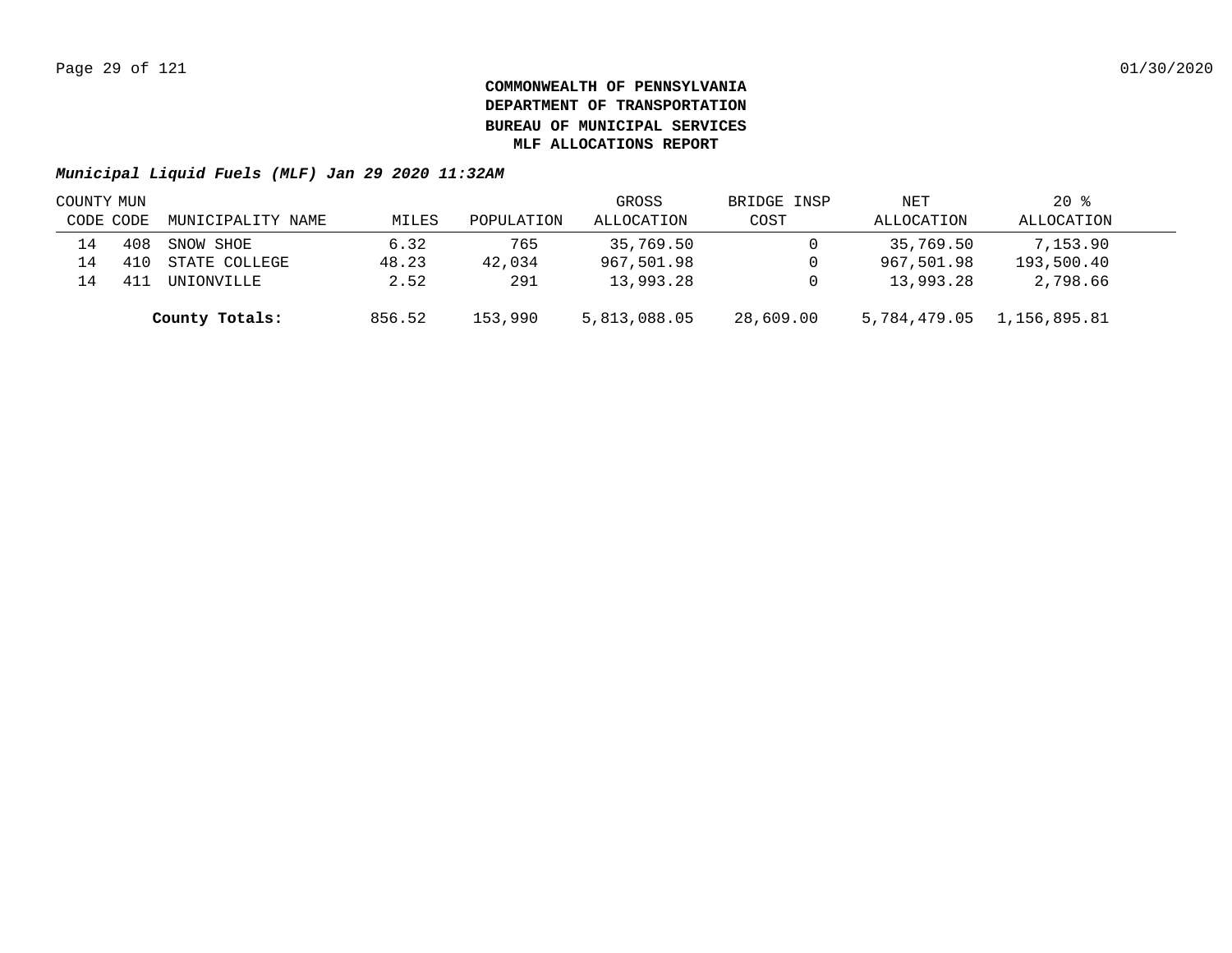| COUNTY MUN     |     |                        |       |            | GROSS             | BRIDGE INSP | <b>NET</b>   | 20%         |  |
|----------------|-----|------------------------|-------|------------|-------------------|-------------|--------------|-------------|--|
| CODE CODE      |     | MUNICIPALITY NAME      | MILES | POPULATION | <b>ALLOCATION</b> | COST        | ALLOCATION   | ALLOCATION  |  |
| Chester County |     |                        |       |            |                   |             |              |             |  |
|                |     |                        |       |            |                   |             |              |             |  |
| 15             |     | 101 CALN               | 48.53 | 13,817     | 427,072.58        | 2,392.20    | 424,680.38   | 84,936.08   |  |
| 15             | 201 | BIRMINGHAM             | 25.40 | 4,208      | 165,506.47        | 1,038.00    | 164,468.47   | 32,893.69   |  |
| 15             | 202 | CHARLESTOWN            | 26.50 | 5,671      | 197,249.47        | $\mathbf 0$ | 197,249.47   | 39,449.89   |  |
| 15             | 203 | EAST BRADFORD          | 50.18 | 9,942      | 358, 224.93       | 1,638.00    | 356,586.93   | 71,317.39   |  |
| 15             |     | 204 EAST               | 36.81 | 6,742      | 252, 205.67       | 582.20      | 251,623.47   | 50,324.69   |  |
|                |     | BRANDYWINE             |       |            |                   |             |              |             |  |
| 15             |     | 205 EAST CALN          | 13.83 | 4,838      | 138,984.45        | 1,329.40    | 137,655.05   | 27,531.01   |  |
| 15             | 206 | EAST COVENTRY          | 43.49 | 6,636      | 272,463.72        | 1,810.20    | 270,653.52   | 54,130.70   |  |
| 15             |     | 207 EAST               | 47.48 | 7,449      | 301, 378.77       | 399.00      | 300,979.77   | 60,195.95   |  |
|                |     | FALLOWFIELD            |       |            |                   |             |              |             |  |
| 15             | 208 | EAST GOSHEN            | 61.25 | 18,026     | 550,283.49        | 1,108.00    | 549,175.49   | 109,835.10  |  |
| 15             |     | 209 EAST               | 47.82 | 7,026      | 294,396.83        | 1,854.80    | 292,542.03   | 58,508.41   |  |
|                |     | MARLBOROUGH            |       |            |                   |             |              |             |  |
| 15             |     | 210 EAST NANTMEAL      | 28.95 | 1,803      | 131,205.87        | 582.20      | 130,623.67   | 26, 124. 73 |  |
| 15             |     | 211 EAST<br>NOTTINGHAM | 59.38 | 8,650      | 364, 135.46       | 1,164.40    | 362,971.06   | 72,594.21   |  |
| 15             |     | 212 EAST PIKELAND      | 37.73 | 7,079      | 261,742.21        | 1,390.00    | 260, 352. 21 | 52,070.44   |  |
| 15             | 213 | EAST VINCENT           | 40.92 | 6,821      | 267, 437.11       | 1,069.40    | 266, 367.71  | 53, 273. 54 |  |
| 15             | 214 | EAST WHITELAND         | 43.31 | 10,650     | 348,884.04        | 0           | 348,884.04   | 69,776.81   |  |
| 15             | 215 | EASTTOWN               | 48.00 | 10,477     | 361, 215.63       | 493.60      | 360,722.03   | 72, 144. 41 |  |
| 15             | 216 | ELK TOWNSHIP           | 15.84 | 1,681      | 85, 115. 21       | $\Omega$    | 85, 115. 21  | 17,023.04   |  |
| 15             | 217 | FRANKLIN               | 37.97 | 4,352      | 210, 217.18       | 1,583.40    | 208,633.78   | 41,726.76   |  |
| 15             | 218 | HIGHLAND               | 27.71 | 1,272      | 116,878.93        | $\Omega$    | 116,878.93   | 23, 375. 79 |  |
| 15             |     | 219 HONEY BROOK        | 48.42 | 7,647      | 308, 314.92       | 1,525.60    | 306,789.32   | 61,357.86   |  |
| 15             |     | 220 KENNETT            | 49.51 | 7,565      | 310, 378.96       | 1,399.00    | 308,979.96   | 61,795.99   |  |
| 15             |     | 221 LONDON BRITAIN     | 26.64 | 3,139      | 149, 132. 41      | 575.80      | 148,556.61   | 29,711.32   |  |
| 15             |     | 222 LONDON GROVE       | 57.18 | 7,475      | 334, 247. 77      | 4,539.40    | 329,708.37   | 65,941.67   |  |
| 15             |     | 223 LONDONDERRY        | 16.83 | 2,149      | 97,398.98         | 0           | 97,398.98    | 19,479.80   |  |
| 15             |     | 224 LOWER OXFORD       | 36.18 | 5,200      | 220,515.24        | 1,218.60    | 219,296.64   | 43,859.33   |  |
| 15             |     | 225 NEW GARDEN         | 60.45 | 11,984     | 431,679.30        | 2,378.40    | 429,300.90   | 85,860.18   |  |
| 15             |     | 226 NEW LONDON         | 34.75 | 5,631      | 224,013.22        | 3,937.80    | 220,075.42   | 44,015.08   |  |
| 15             |     | 227 NEWLIN             | 18.72 | 1,285      | 87, 127.63        | 0           | 87, 127.63   | 17,425.53   |  |
|                |     |                        |       |            |                   |             |              |             |  |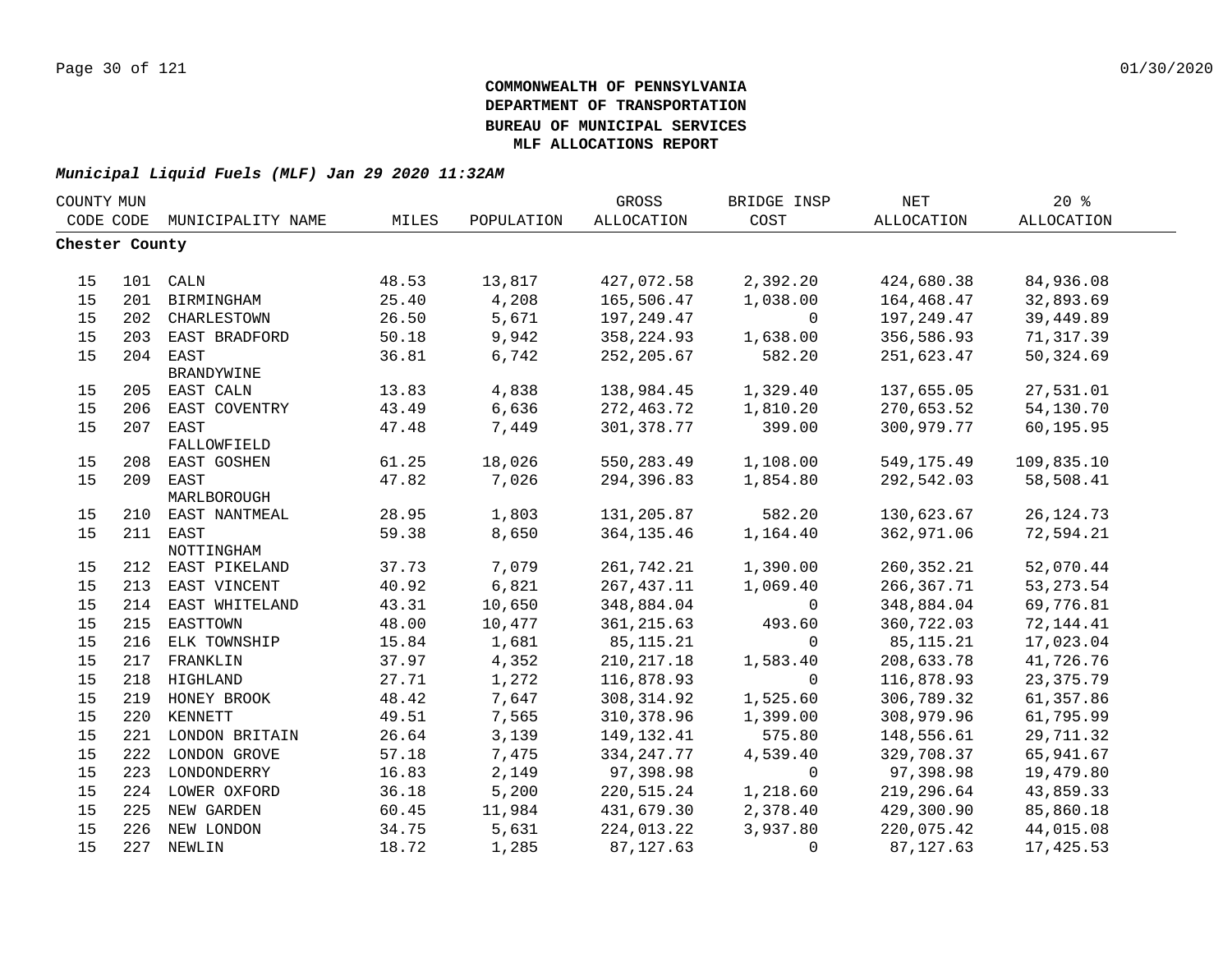| COUNTY MUN |     |                         |                |                | GROSS                     | BRIDGE INSP  | NET         | $20*$       |  |
|------------|-----|-------------------------|----------------|----------------|---------------------------|--------------|-------------|-------------|--|
| CODE CODE  |     | MUNICIPALITY NAME       | MILES          | POPULATION     | ALLOCATION                | COST         | ALLOCATION  | ALLOCATION  |  |
| 15         | 228 | NORTH COVENTRY          | 43.65          | 7,866          | 296,599.02                | 582.20       | 296,016.82  | 59,203.36   |  |
| 15         | 229 | PENN                    | 24.39          | 5,364          | 184,317.40                | 509.20       | 183,808.20  | 36,761.64   |  |
| 15         | 230 | PENNSBURY               | 23.52          | 3,604          | 147,643.03                | $\mathbf 0$  | 147,643.03  | 29,528.61   |  |
| 15         |     | 231 POCOPSON            | 24.67          | 4,582          | 170,246.71                | 582.20       | 169,664.51  | 33,932.90   |  |
| 15         | 232 | SADSBURY                | 21.07          | 3,570          | 138,814.70                | 988.40       | 137,826.30  | 27,565.26   |  |
| 15         | 233 | SCHUYLKILL              | 41.19          | 8,516          | 300,861.96                | $\mathbf 0$  | 300,861.96  | 60,172.39   |  |
| 15         | 234 | SOUTH COVENTRY          | 17.31          | 2,604          | 107,731.41                | 943.20       | 106,788.21  | 21,357.64   |  |
| 15         | 235 | THORNBURY               | 18.07          | 3,017          | 118,192.30                | $\Omega$     | 118,192.30  | 23,638.46   |  |
| 15         | 236 | TREDYFFRIN              | 106.72         | 29,332         | 918,963.16                | 7,693.80     | 911,269.36  | 182, 253.87 |  |
| 15         |     | 237 UPPER OXFORD        | 25.60          | 2,484          | 133,093.59                | 582.20       | 132,511.39  | 26,502.28   |  |
| 15         | 238 | UPPER UWCHLAN           | 55.90          | 11,227         | 401,970.00                | 2,012.60     | 399,957.40  | 79,991.48   |  |
| 15         | 239 | UWCHLAN                 | 74.95          | 18,088         | 597,191.74                | 2,646.40     | 594,545.34  | 118,909.07  |  |
| 15         |     | 240 VALLEY              | 28.83          | 6,794          | 226,573.22                | 1,164.40     | 225,408.82  | 45,081.76   |  |
| 15         |     | 241 WALLACE             | 19.21          | 3,458          | 130,458.58                | $\mathsf{O}$ | 130,458.58  | 26,091.72   |  |
| 15         |     | 242 WARWICK             | 28.45          | 2,507          | 143,045.73                | 582.20       | 142,463.53  | 28,492.71   |  |
| 15         |     | 243 WEST BRADFORD       | 71.76          | 12,223         | 474,008.12                | 1,085.00     | 472,923.12  | 94,584.62   |  |
| 15         |     | 244 WEST                | 37.62          | 7,394          | 267, 419.36               | $\Omega$     | 267, 419.36 | 53,483.87   |  |
|            |     | BRANDYWINE              |                |                |                           | $\mathbf 0$  |             |             |  |
| 15<br>15   |     | 245 WEST CALN           | 59.68<br>36.10 | 9,014<br>2,566 | 372, 121.03<br>169,706.83 |              | 372,121.03  | 74,424.21   |  |
|            |     | 246 WEST<br>FALLOWFIELD |                |                |                           | 2,328.80     | 167,378.03  | 33, 475.61  |  |
| 15         |     | 247 WEST GOSHEN         | 88.28          | 21,866         | 714,168.24                | 1,594.20     | 712,574.04  | 142,514.81  |  |
| 15         |     | 248 WEST                | 19.18          | 814            | 79,625.13                 | $\Omega$     | 79,625.13   | 15,925.03   |  |
|            |     | MARLBOROUGH             |                |                |                           |              |             |             |  |
| 15         |     | 249 WEST NANTMEAL       | 15.51          | 2,170          | 93,396.96                 | 1,227.80     | 92,169.16   | 18,433.83   |  |
| 15         |     | 250 WEST                | 21.56          | 2,722          | 124, 178.37               | $\mathbf 0$  | 124,178.37  | 24,835.67   |  |
|            |     | NOTTINGHAM              |                |                |                           |              |             |             |  |
| 15         |     | 251 WEST PIKELAND       | 26.44          | 4,024          | 165,446.46                | 1,164.40     | 164,282.06  | 32,856.41   |  |
| 15         |     | 252 WEST SADSBURY       | 18.37          | 2,444          | 108,198.65                | 0            | 108,198.65  | 21,639.73   |  |
| 15         |     | 253 WEST VINCENT        | 47.93          | 4,567          | 247,580.35                | $\Omega$     | 247,580.35  | 49,516.07   |  |
| 15         | 254 | WEST WHITELAND          | 66.38          | 18,274         | 572,161.58                | 1,442.20     | 570,719.38  | 114, 143.88 |  |
| 15         | 255 | WESTTOWN                | 52.83          | 10,827         | 384,049.76                | 0            | 384,049.76  | 76,809.95   |  |
| 15         |     | 256 WILLISTOWN          | 51.50          | 10,497         | 373, 279.33               | 1,173.40     | 372,105.93  | 74,421.19   |  |
| 15         |     | 301 COATESVILLE         | 24.65          | 13,100         | 333,624.17                | 0            | 333,624.17  | 66,724.83   |  |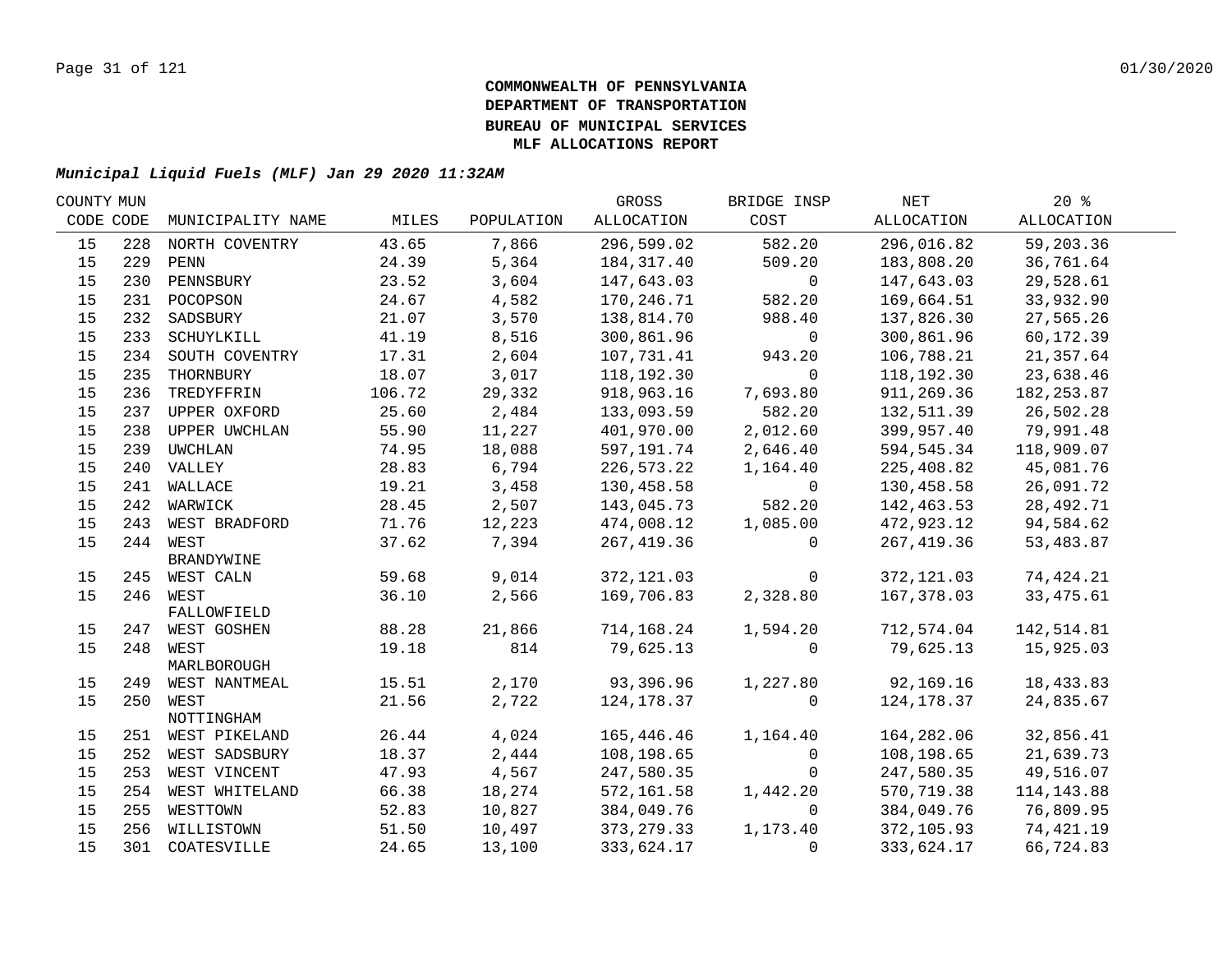| COUNTY MUN |           |                   |         |            | GROSS             | BRIDGE INSP | NET           | $20*$        |  |
|------------|-----------|-------------------|---------|------------|-------------------|-------------|---------------|--------------|--|
|            | CODE CODE | MUNICIPALITY NAME | MILES   | POPULATION | <b>ALLOCATION</b> | COST        | ALLOCATION    | ALLOCATION   |  |
| 15         | 401       | ATGLEN            | 6.08    | 1,406      | 47,268.17         | 582.20      | 46,685.97     | 9,337.19     |  |
| 15         | 402       | AVONDALE          | 4.25    | 1,265      | 38,455.70         | $\Omega$    | 38,455.70     | 7,691.14     |  |
| 15         | 403       | DOWNINGTOWN       | 15.63   | 7,891      | 203,572.52        | 2,324.20    | 201,248.32    | 40,249.66    |  |
| 15         | 404       | ELVERSON          | 2.56    | 1,225      | 32,048.43         | 0           | 32,048.43     | 6,409.69     |  |
| 15         | 405       | HONEY BROOK       | 4.40    | 1,713      | 47,552.52         | $\Omega$    | 47,552.52     | 9,510.50     |  |
| 15         | 406       | KENNETT SQUARE    | 14.05   | 6,072      | 163,396.70        | $\Omega$    | 163,396.70    | 32,679.34    |  |
| 15         | 407       | MALVERN           | 10.50   | 2,998      | 92,565.71         | 582.20      | 91,983.51     | 18,396.70    |  |
| 15         | 408       | MODENA            | 1.98    | 535        | 16,873.11         | $\Omega$    | 16,873.11     | 3,374.62     |  |
| 15         | 409       | OXFORD            | 11.13   | 5,077      | 134,560.17        | 1,092.20    | 133,467.97    | 26,693.59    |  |
| 15         | 410       | PARKESBURG        | 10.57   | 3,593      | 104,216.24        | 993.20      | 103,223.04    | 20,644.61    |  |
| 15         | 411       | PHOENIXVILLE      | 46.46   | 16,440     | 470,495.08        | $\Omega$    | 470,495.08    | 94,099.02    |  |
| 15         | 412       | SOUTH             | 5.74    | 1,303      | 44,157.16         | $\Omega$    | 44,157.16     | 8,831.43     |  |
|            |           | COATESVILLE       |         |            |                   |             |               |              |  |
| 15         | 413       | SPRING CITY       | 9.43    | 3,323      | 95,231.10         | $\Omega$    | 95,231.10     | 19,046.22    |  |
| 15         | 414       | WEST CHESTER      | 28.46   | 18,461     | 449,206.00        | $\Omega$    | 449,206.00    | 89,841.20    |  |
| 15         | 415       | WEST GROVE        | 7.42    | 2,854      | 79,524.26         | $\Omega$    | 79,524.26     | 15,904.85    |  |
|            |           | County Totals:    | 2459.76 | 498,886    | 17,781,196.21     | 67,886.00   | 17,713,310.21 | 3,542,662.04 |  |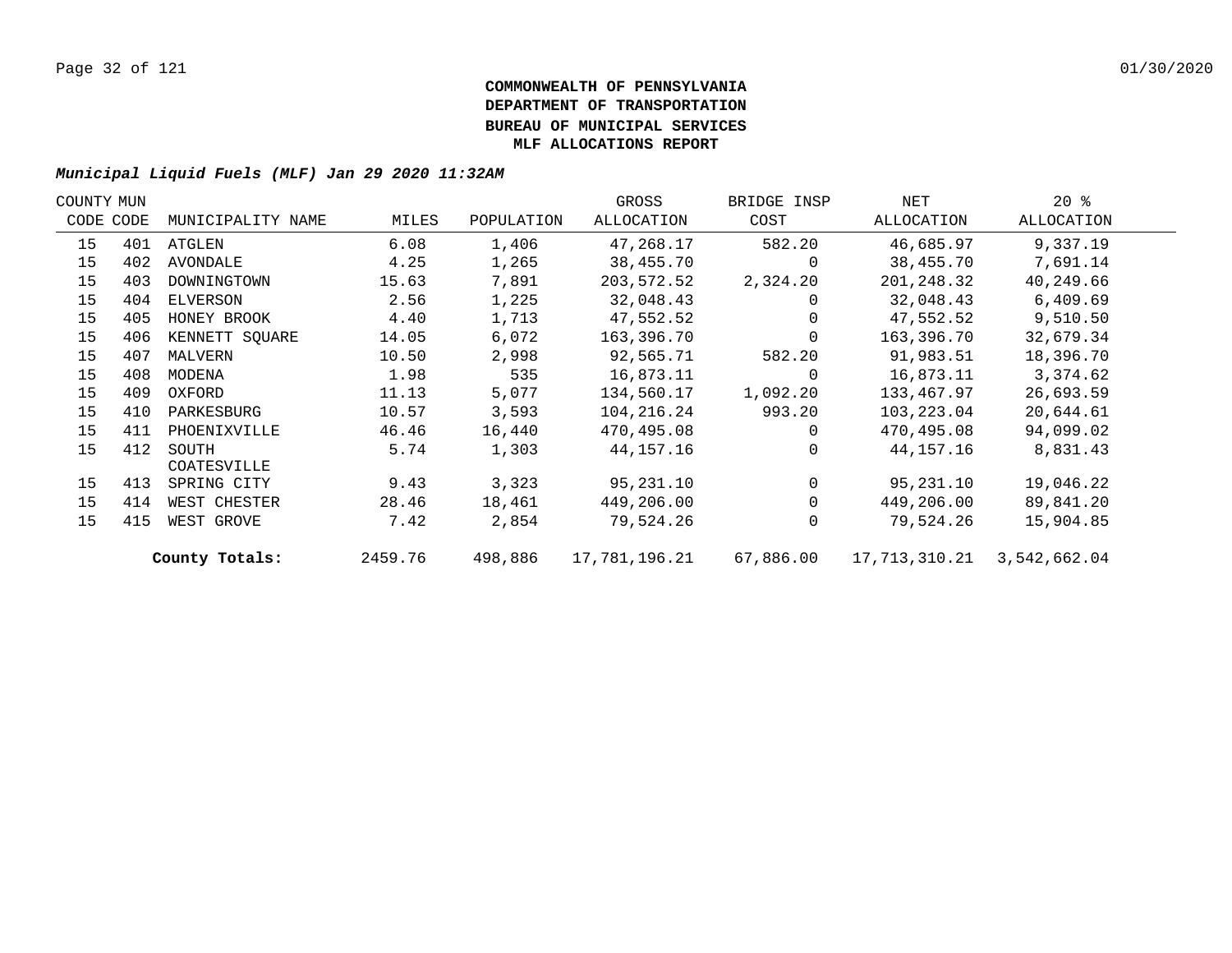| COUNTY MUN     |     |                     |       |            | GROSS             | BRIDGE INSP  | <b>NET</b>        | $20*$             |  |
|----------------|-----|---------------------|-------|------------|-------------------|--------------|-------------------|-------------------|--|
| CODE CODE      |     | MUNICIPALITY NAME   | MILES | POPULATION | <b>ALLOCATION</b> | COST         | <b>ALLOCATION</b> | <b>ALLOCATION</b> |  |
| Clarion County |     |                     |       |            |                   |              |                   |                   |  |
| 16             |     | 201 ASHLAND         | 21.54 | 1,114      | 93, 257. 16       | 0            | 93, 257. 16       | 18,651.43         |  |
| 16             |     | 202 BEAVER          | 51.10 | 1,761      | 204, 317.23       | $\mathsf{O}$ | 204, 317.23       | 40,863.45         |  |
| 16             |     | 203 BRADY           | 0.45  | 55         | 2,557.02          | $\Omega$     | 2,557.02          | 511.40            |  |
| 16             | 204 | CLARION             | 40.19 | 4,116      | 213,097.19        | $\mathbf 0$  | 213,097.19        | 42,619.44         |  |
| 16             | 205 | ELK                 | 27.71 | 1,490      | 121,061.94        | $\mathbf 0$  | 121,061.94        | 24, 212.39        |  |
| 16             | 206 | FARMINGTON          | 53.33 | 1,934      | 215,078.56        | $\mathbf 0$  | 215,078.56        | 43,015.71         |  |
| 16             | 207 | HIGHLAND            | 17.27 | 525        | 67,705.86         | $\Omega$     | 67,705.86         | 13,541.17         |  |
| 16             | 208 | KNOX                | 15.20 | 1,036      | 70,603.14         | 0            | 70,603.14         | 14,120.63         |  |
| 16             |     | 209 LICKING         | 21.86 | 536        | 83, 234.30        | 0            | 83, 234.30        | 16,646.86         |  |
| 16             |     | 210 LIMESTONE       | 67.77 | 1,858      | 261,808.33        | $\mathbf{0}$ | 261,808.33        | 52,361.67         |  |
| 16             |     | 211 MADISON         | 35.21 | 1,207      | 140,660.14        | $\mathbf{0}$ | 140,660.14        | 28, 132.03        |  |
| 16             |     | 212 MILLCREEK       | 36.26 | 396        | 128,602.56        | 0            | 128,602.56        | 25,720.51         |  |
| 16             |     | 213 MONROE          | 47.00 | 1,544      | 186, 471.21       | $\mathsf 0$  | 186, 471.21       | 37, 294. 24       |  |
| 16             |     | 214 PAINT           | 19.17 | 1,699      | 96,573.21         | $\mathsf 0$  | 96,573.21         | 19, 314.64        |  |
| 16             |     | 215 PERRY           | 40.58 | 947        | 153,591.59        | 0            | 153,591.59        | 30,718.32         |  |
| 16             |     | 216 PINEY           | 18.46 | 453        | 70,295.48         | 0            | 70,295.48         | 14,059.10         |  |
| 16             |     | 217 PORTER          | 63.07 | 1,348      | 236, 337.92       | $\mathsf{O}$ | 236, 337.92       | 47,267.58         |  |
| 16             |     | 218 REDBANK         | 40.71 | 1,370      | 162,141.99        | $\mathbf{0}$ | 162,141.99        | 32,428.40         |  |
| 16             |     | 219 RICHLAND        | 19.79 | 494        | 75,520.57         | $\mathbf 0$  | 75,520.57         | 15,104.11         |  |
| 16             | 220 | SALEM               | 27.73 | 881        | 109,443.13        | $\mathbf 0$  | 109,443.13        | 21,888.63         |  |
| 16             | 221 | TOBY                | 50.28 | 991        | 186,805.96        | $\Omega$     | 186,805.96        | 37, 361. 19       |  |
| 16             | 222 | WASHINGTON          | 29.55 | 1,887      | 134,819.91        | $\Omega$     | 134,819.91        | 26,963.98         |  |
| 16             | 401 | CALLENSBURG         | 1.65  | 207        | 9,478.17          | $\mathbf 0$  | 9,478.17          | 1,895.63          |  |
| 16             | 402 | CLARION             | 17.85 | 5,276      | 160,804.04        | $\mathsf 0$  | 160,804.04        | 32,160.81         |  |
| 16             | 403 | EAST BRADY          | 7.79  | 942        | 44,071.36         | $\mathsf 0$  | 44,071.36         | 8,814.27          |  |
| 16             |     | 404 FOXBURG         | 2.25  | 183        | 11,019.92         | 0            | 11,019.92         | 2,203.98          |  |
| 16             | 405 | HAWTHORN            | 4.05  | 494        | 22,994.25         | 0            | 22,994.25         | 4,598.85          |  |
| 16             | 406 | KNOX                | 5.84  | 1,146      | 41, 478.33        | 0            | 41, 478.33        | 8,295.67          |  |
| 16             | 407 | NEW BETHLEHEM       | 6.08  | 989        | 39,266.72         | $\mathbf 0$  | 39,266.72         | 7,853.34          |  |
| 16             | 408 | RIMERSBURG          | 3.90  | 951        | 31,262.63         | $\mathbf 0$  | 31,262.63         | 6,252.53          |  |
| 16             | 409 | SAINT<br>PETERSBURG | 2.18  | 400        | 14,950.14         | $\mathbf 0$  | 14,950.14         | 2,990.03          |  |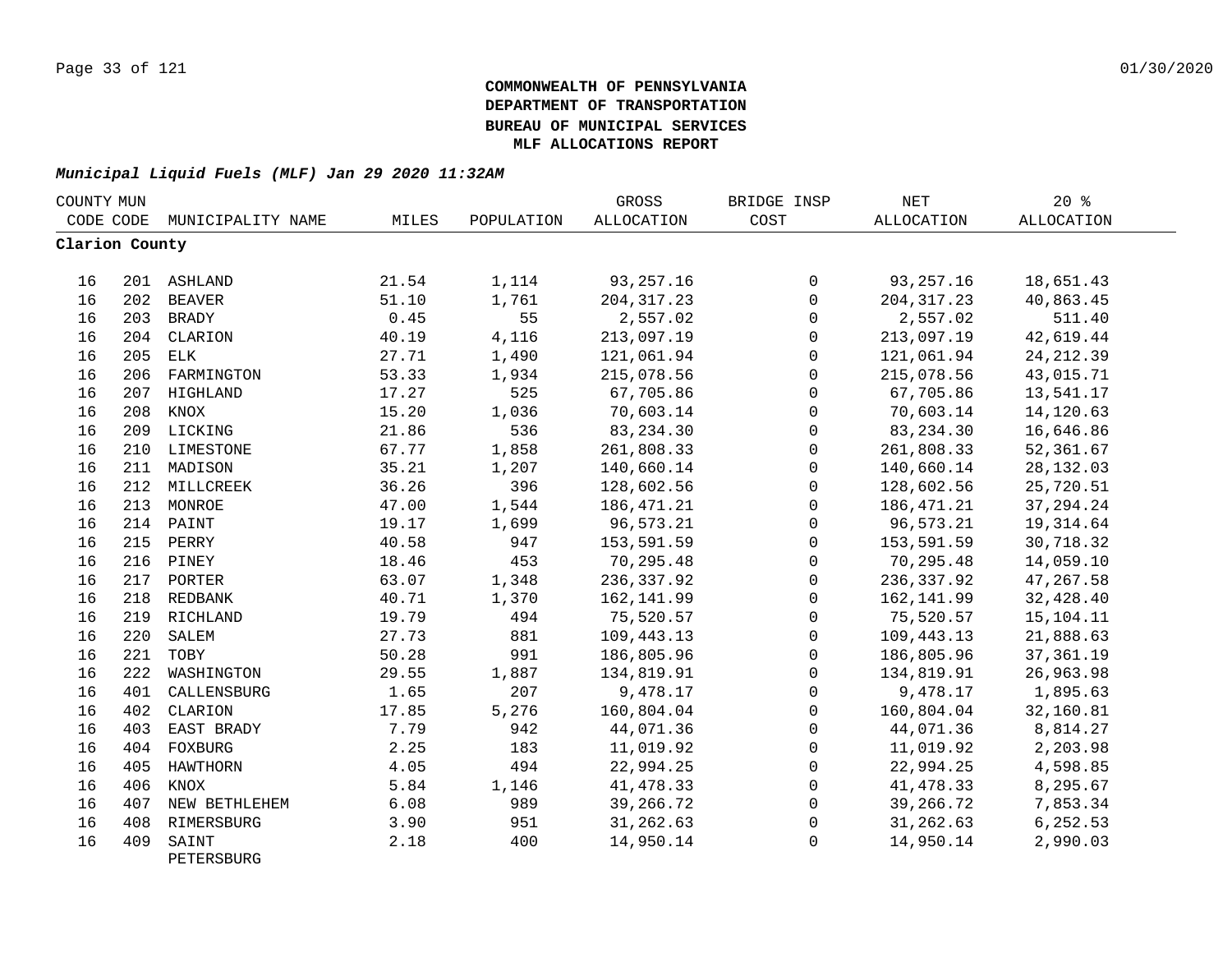| COUNTY MUN |           |                   |        |            | GROSS        | BRIDGE INSP | NET          | $20*$      |  |
|------------|-----------|-------------------|--------|------------|--------------|-------------|--------------|------------|--|
|            | CODE CODE | MUNICIPALITY NAME | MILES  | POPULATION | ALLOCATION   | COST        | ALLOCATION   | ALLOCATION |  |
| 16         |           | SHIPPENVILLE      | 2.49   | 480        | 17,519.70    |             | 17,519.70    | 3,503.94   |  |
| 16         |           | SLIGO             | 4.82   | 720        | 29,900.34    |             | 29,900.34    | 5,980.07   |  |
| 16         |           | STRATTANVILLE     | 3.39   | 550        | 21,866.27    |             | 21,866.27    | 4,373.25   |  |
|            |           | County Totals:    | 806.52 | 39,980     | 3,458,596.27 |             | 3,458,596.27 | 691,719.25 |  |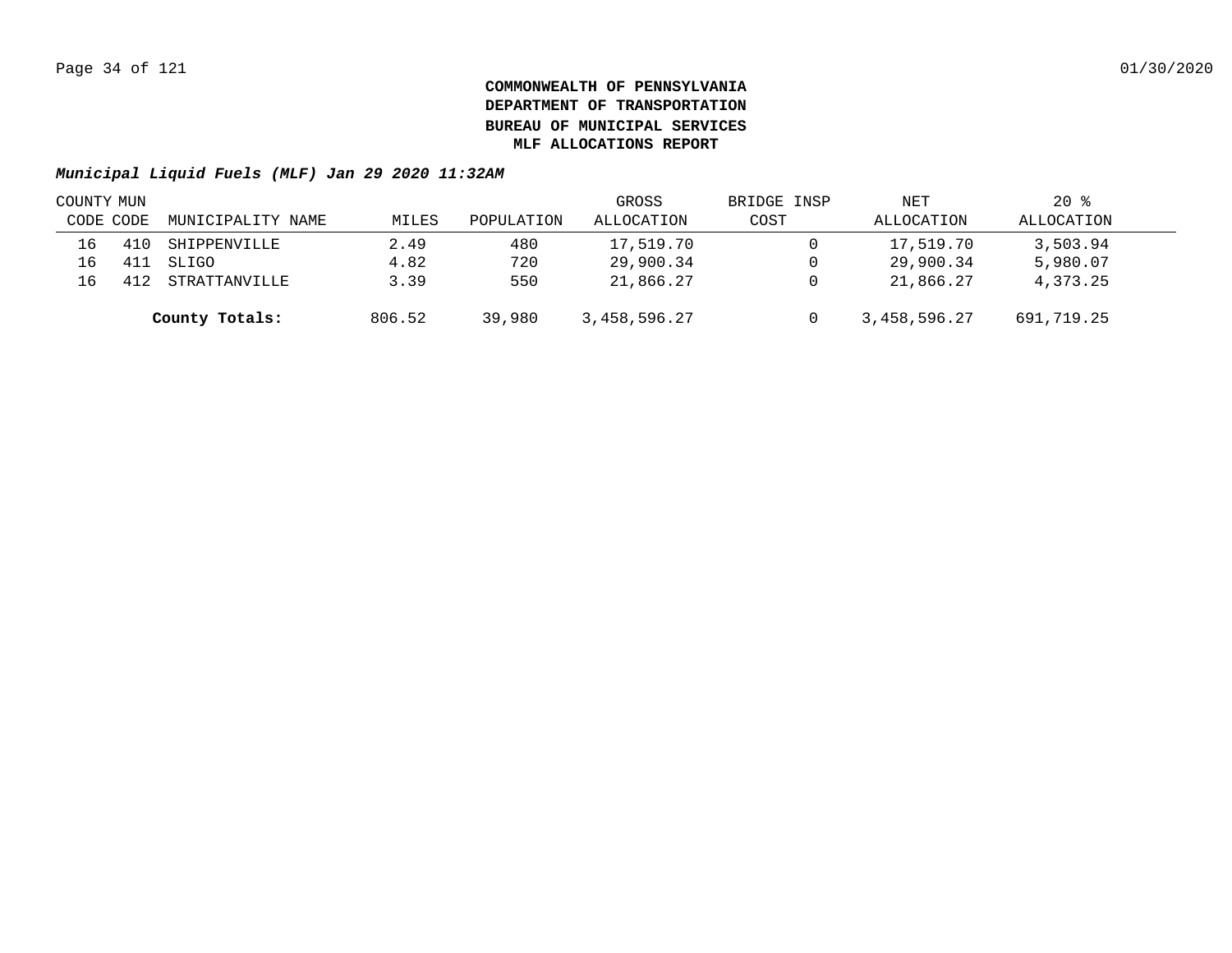| COUNTY MUN |     |                   |       |            | GROSS      | BRIDGE INSP  | NET               | 20%               |  |
|------------|-----|-------------------|-------|------------|------------|--------------|-------------------|-------------------|--|
| CODE CODE  |     | MUNICIPALITY NAME | MILES | POPULATION | ALLOCATION | COST         | <b>ALLOCATION</b> | <b>ALLOCATION</b> |  |
|            |     | Clearfield County |       |            |            |              |                   |                   |  |
|            |     |                   |       |            |            |              |                   |                   |  |
| 17         |     | 201 BECCARIA      | 25.51 | 1,782      | 119,323.19 | $\mathbf 0$  | 119,323.19        | 23,864.64         |  |
| 17         |     | 202 BELL          | 42.56 | 760        | 156,610.93 | 534.00       | 156,076.93        | 31, 215.39        |  |
| 17         |     | 203 BIGLER        | 15.86 | 1,289      | 77,660.25  | 534.00       | 77,126.25         | 15,425.25         |  |
| 17         | 204 | <b>BLOOM</b>      | 15.49 | 414        | 59,635.92  | 528.80       | 59,107.12         | 11,821.42         |  |
| 17         | 205 | <b>BOGGS</b>      | 26.68 | 1,751      | 122,632.80 | 0            | 122,632.80        | 24,526.56         |  |
| 17         | 206 | <b>BRADFORD</b>   | 40.93 | 3,034      | 194,805.13 | 0            | 194,805.13        | 38,961.03         |  |
| $17$       | 207 | <b>BRADY</b>      | 52.73 | 2,000      | 214,342.72 | 1,404.60     | 212,938.12        | 42,587.62         |  |
| 17         | 208 | <b>BURNSIDE</b>   | 35.39 | 1,076      | 138,747.19 | 1,445.20     | 137,301.99        | 27,460.40         |  |
| 17         | 209 | CHEST             | 17.56 | 515        | 68,481.74  | $\mathbf 0$  | 68,481.74         | 13,696.35         |  |
| 17         | 210 | COOPER            | 38.93 | 2,704      | 181,798.82 | $\mathbf 0$  | 181,798.82        | 36, 359. 76       |  |
| 17         | 211 | COVINGTON         | 25.58 | 526        | 95,456.57  | 906.40       | 94,550.17         | 18,910.03         |  |
| 17         | 212 | <b>DECATUR</b>    | 27.89 | 4,548      | 180,339.83 | $\mathbf 0$  | 180,339.83        | 36,067.97         |  |
| 17         | 213 | FERGUSON          | 29.22 | 520        | 107,488.54 | 0            | 107,488.54        | 21,497.71         |  |
| $17$       |     | 214 GIRARD        | 28.65 | 534        | 105,855.02 | 0            | 105,855.02        | 21,171.00         |  |
| 17         |     | 215 GOSHEN        | 20.65 | 435        | 77,258.40  | 0            | 77,258.40         | 15,451.68         |  |
| $17$       |     | 216 GRAHAM        | 16.14 | 1,383      | 80,398.29  | 0            | 80,398.29         | 16,079.66         |  |
| 17         |     | 217 GREENWOOD     | 27.43 | 372        | 98,675.26  | 974.20       | 97,701.06         | 19,540.21         |  |
| $17$       |     | 218 GULICH        | 12.88 | 1,235      | 66,679.45  | 1,342.20     | 65, 337.25        | 13,067.45         |  |
| 17         |     | 219 HUSTON        | 21.95 | 1,433      | 100,746.41 | 1,633.40     | 99,113.01         | 19,822.60         |  |
| 17         |     | 220 JORDAN        | 30.00 | 461        | 108,959.41 | $\mathsf{O}$ | 108,959.41        | 21,791.88         |  |
| 17         |     | 221 KARTHAUS      | 19.85 | 811        | 81,803.46  | 950.60       | 80,852.86         | 16,170.57         |  |
| 17         | 222 | KNOX              | 22.05 | 647        | 85,998.27  | 2,138.80     | 83,859.47         | 16,771.89         |  |
| 17         | 223 | LAWRENCE          | 78.95 | 7,681      | 410,849.69 | 377.20       | 410,472.49        | 82,094.50         |  |
| 17         | 224 | MORRIS            | 18.47 | 2,938      | 118,011.28 | $\mathbf 0$  | 118,011.28        | 23,602.26         |  |
| 17         | 225 | PENN              | 38.31 | 1,264      | 152,098.96 | 871.00       | 151,227.96        | 30, 245.59        |  |
| 17         | 226 | PIKE              | 48.66 | 2,311      | 206,728.13 | 871.00       | 205,857.13        | 41, 171. 43       |  |
| 17         | 227 | PINE              | 2.39  | 60         | 9,126.98   | $\mathbf 0$  | 9,126.98          | 1,825.40          |  |
| 17         | 228 | SANDY             | 70.66 | 10,625     | 439,674.71 | 1,469.20     | 438,205.51        | 87,641.10         |  |
| 17         | 229 | UNION             | 27.69 | 892        | 109,520.74 | 372.40       | 109,148.34        | 21,829.67         |  |
| 17         | 230 | WOODWARD          | 26.59 | 3,992      | 165,332.98 | $\mathsf{O}$ | 165,332.98        | 33,066.60         |  |
| 17         | 301 | DUBOIS CITY       | 40.30 | 7,794      | 284,038.12 | 2,779.00     | 281, 259.12       | 56, 251.82        |  |
| 17         | 401 | BRISBIN           | 4.78  | 411        | 23,837.73  | $\Omega$     | 23,837.73         | 4,767.55          |  |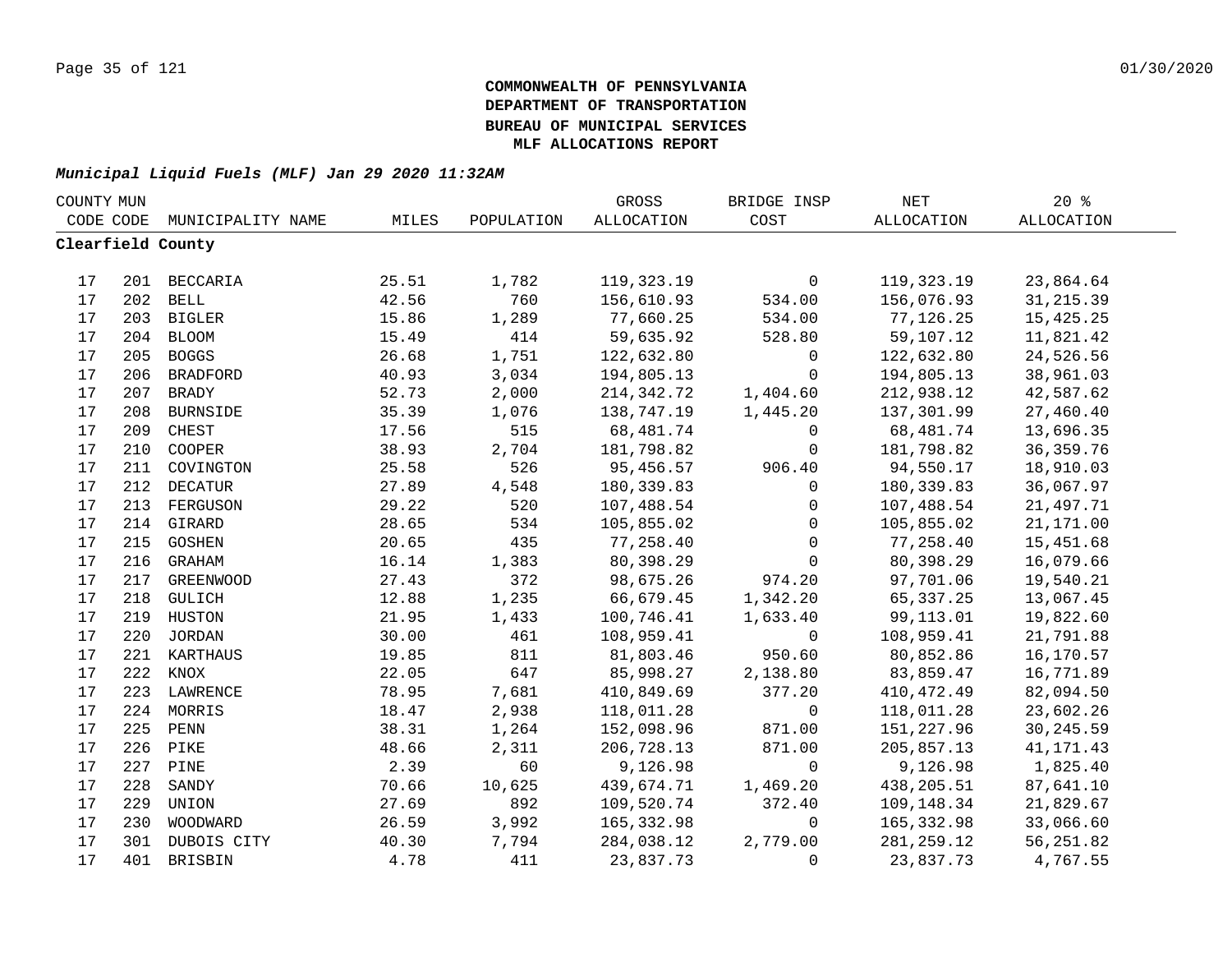| COUNTY MUN |           |                   |         |            | GROSS        | BRIDGE INSP | NET          | $20*$        |  |
|------------|-----------|-------------------|---------|------------|--------------|-------------|--------------|--------------|--|
|            | CODE CODE | MUNICIPALITY NAME | MILES   | POPULATION | ALLOCATION   | COST        | ALLOCATION   | ALLOCATION   |  |
| 17         | 402       | BURNSIDE          | 3.96    | 234        | 17,705.00    | $\Omega$    | 17,705.00    | 3,541.00     |  |
| 17         | 403       | CHESTER HILL      | 4.56    | 883        | 32,160.35    | 0           | 32,160.35    | 6,432.07     |  |
| 17         | 404       | CLEARFIELD        | 37.27   | 6,215      | 243,628.61   | 0           | 243,628.61   | 48,725.72    |  |
| 17         | 405       | COALPORT          | 4.83    | 523        | 26, 153.65   |             | 26,153.65    | 5,230.73     |  |
| 17         | 406       | CURWENSVILLE      | 16.82   | 2,542      | 104,906.54   | $\Omega$    | 104,906.54   | 20,981.31    |  |
| 17         | 407       | GLEN HOPE         | 2.48    | 142        | 11,000.75    | $\Omega$    | 11,000.75    | 2,200.15     |  |
| 17         | 408       | GRAMPIAN          | 3.24    | 356        | 17,643.22    | $\Omega$    | 17,643.22    | 3,528.64     |  |
| 17         | 409       | HOUTZDALE         | 6.72    | 797        | 37,718.38    | 1,243.40    | 36,474.98    | 7,295.00     |  |
| 17         | 410       | IRVONA            | 4.59    | 647        | 27,732.09    | 871.00      | 26,861.09    | 5,372.22     |  |
| 17         | 412       | MAHAFFEY          | 1.81    | 368        | 13,101.40    | $\Omega$    | 13,101.40    | 2,620.28     |  |
| 17         | 413       | NEWBURG           | 1.35    | 92         | 6,270.39     |             | 6,270.39     | 1,254.08     |  |
| 17         | 414       | NEW WASHINGTON    | 1.97    | 59         | 7,706.20     |             | 7,706.20     | 1,541.24     |  |
| 17         | 415       | OSCEOLA MILLS     | 5.20    | 1,141      | 39,246.65    |             | 39,246.65    | 7,849.33     |  |
| 17         | 416       | RAMEY             | 5.45    | 451        | 26,841.13    |             | 26,841.13    | 5,368.23     |  |
| 17         | 417       | TROUTVILLE        | 1.79    | 243        | 10,636.13    | 0           | 10,636.13    | 2,127.23     |  |
| 17         | 418       | WALLACETON        | 3.07    | 313        | 16,250.82    |             | 16,250.82    | 3,250.16     |  |
| 17         | 419       | WESTOVER          | 4.39    | 390        | 22, 133. 31  | $\Omega$    | 22, 133. 31  | 4,426.66     |  |
|            |           | County Totals:    | 1060.23 | 81,594     | 5,103,751.54 | 21,246.40   | 5,082,505.14 | 1,016,501.03 |  |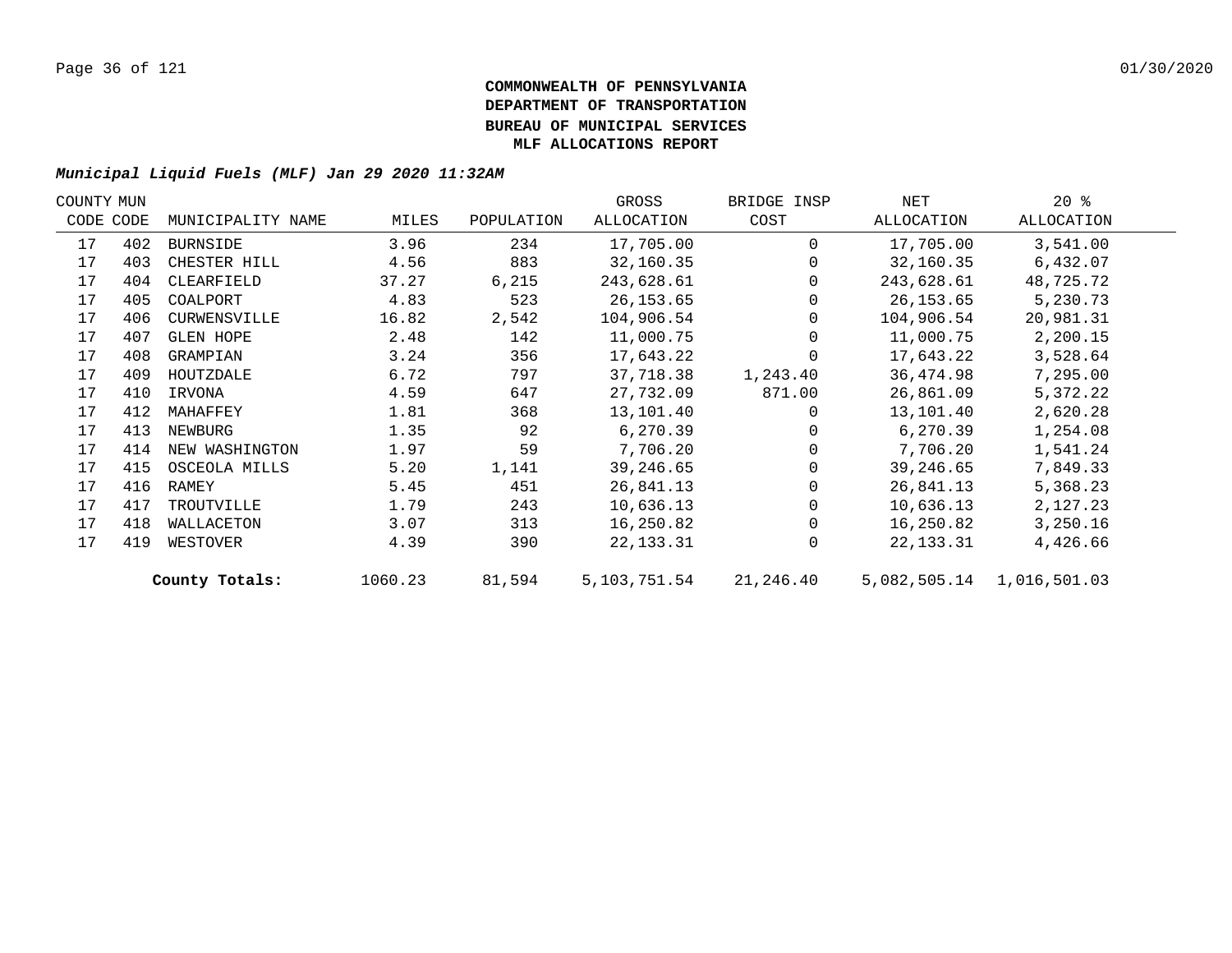| COUNTY MUN     |     |                   |        |            | GROSS        | BRIDGE INSP | NET               | 20%         |  |
|----------------|-----|-------------------|--------|------------|--------------|-------------|-------------------|-------------|--|
| CODE CODE      |     | MUNICIPALITY NAME | MILES  | POPULATION | ALLOCATION   | COST        | <b>ALLOCATION</b> | ALLOCATION  |  |
| Clinton County |     |                   |        |            |              |             |                   |             |  |
|                |     |                   |        |            |              |             |                   |             |  |
| 18             |     | 201 ALLISON       | 1.93   | 193        | 10,143.93    | 0           | 10,143.93         | 2,028.79    |  |
| 18             | 202 | BALD EAGLE        | 19.25  | 2,065      | 103,863.02   | 0           | 103,863.02        | 20,772.60   |  |
| 18             | 203 | BEECH CREEK       | 27.17  | 1,015      | 110, 145.55  | $\Omega$    | 110,145.55        | 22,029.11   |  |
| 18             | 204 | CASTANEA          | 9.05   | 1,185      | 52,938.84    | $\mathbf 0$ | 52,938.84         | 10,587.77   |  |
| 18             | 205 | CHAPMAN           | 11.90  | 848        | 55,983.26    | 0           | 55,983.26         | 11,196.65   |  |
| 18             | 206 | COLEBROOK         | 0.00   | 199        | 3,818.41     | 0           | 3,818.41          | 763.68      |  |
| 18             |     | 207 CRAWFORD      | 13.64  | 939        | 63,535.97    | 0           | 63,535.97         | 12,707.19   |  |
| 18             |     | 208 DUNNSTABLE    | 8.79   | 1,008      | 48,674.90    | 0           | 48,674.90         | 9,734.98    |  |
| 18             |     | 209 EAST KEATING  | 2.94   | 11         | 10,022.19    | 0           | 10,022.19         | 2,004.44    |  |
| 18             |     | 210 GALLAGHER     | 10.82  | 381        | 43, 418.32   | 0           | 43, 418.32        | 8,683.66    |  |
| 18             |     | 211 GREENE        | 18.99  | 1,695      | 95,895.81    | 1,196.20    | 94,699.61         | 18,939.92   |  |
| 18             |     | 212 GRUGAN        | 8.00   | 51         | 27,675.57    | $\Omega$    | 27,675.57         | 5,535.11    |  |
| 18             |     | 213 LAMAR         | 27.09  | 2,517      | 138,699.12   | 1,239.60    | 137,459.52        | 27,491.90   |  |
| 18             |     | 214 LEIDY         | 10.68  | 180        | 39,094.31    | $\mathbf 0$ | 39,094.31         | 7,818.86    |  |
| 18             |     | 215 LOGAN         | 5.23   | 817        | 33, 129.83   | 311.80      | 32,818.03         | 6, 563.61   |  |
| 18             |     | 216 NOYES         | 5.13   | 357        | 23,969.57    | 0           | 23,969.57         | 4,793.91    |  |
| 18             |     | 217 PINE CREEK    | 27.29  | 3,215      | 152,759.81   | 0           | 152,759.81        | 30,551.96   |  |
| 18             | 218 | PORTER            | 11.85  | 1,460      | 67,559.52    | $\mathbf 0$ | 67,559.52         | 13,511.90   |  |
| 18             | 219 | WAYNE             | 16.88  | 1,666      | 88,297.99    | 465.20      | 87,832.79         | 17,566.56   |  |
| 18             | 220 | WEST KEATING      | 9.24   | 29         | 31,391.46    | 0           | 31,391.46         | 6,278.29    |  |
| 18             | 221 | WOODWARD          | 21.14  | 2,372      | 116,060.94   | $\mathbf 0$ | 116,060.94        | 23, 212. 19 |  |
| 18             |     | 301 LOCK HAVEN    | 25.32  | 9,772      | 272,002.05   | 0           | 272,002.05        | 54,400.41   |  |
| 18             | 401 | AVIS BOROUGH      | 9.47   | 1,484      | 60,077.68    | 0           | 60,077.68         | 12,015.54   |  |
| 18             |     | 402 BEECH CREEK   | 3.74   | 701        | 25,931.68    | 0           | 25,931.68         | 5,186.34    |  |
| 18             |     | 403 FLEMINGTON    | 5.90   | 1,330      | 45,209.18    | $\mathsf 0$ | 45,209.18         | 9,041.84    |  |
| 18             |     | 404 LOGANTON      | 1.92   | 468        | 15,387.28    | 0           | 15,387.28         | 3,077.46    |  |
| 18             |     | 405 MILL HALL     | 6.92   | 1,613      | 54,043.29    | 619.80      | 53, 423. 49       | 10,684.70   |  |
| 18             |     | 406 RENOVO        | 6.65   | 1,228      | 45,754.84    | $\mathbf 0$ | 45,754.84         | 9,150.97    |  |
| 18             | 407 | SOUTH RENOVO      | 2.72   | 439        | 17,500.53    | 0           | 17,500.53         | 3,500.11    |  |
|                |     | County Totals:    | 329.65 | 39,238     | 1,852,984.85 | 3,832.60    | 1,849,152.25      | 369,830.45  |  |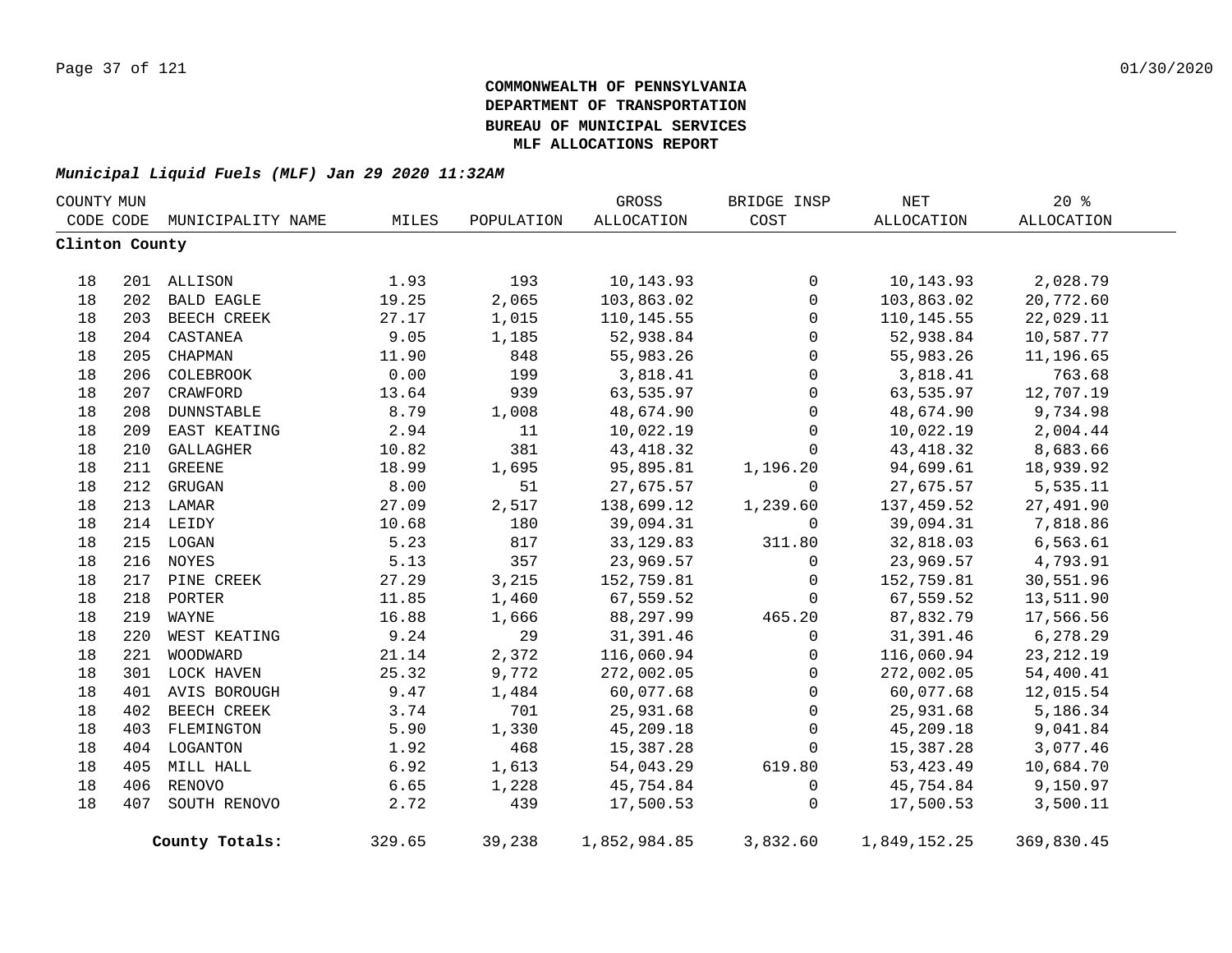| COUNTY MUN      |     |                   |       |            | GROSS             | BRIDGE INSP         | NET         | $20*$             |  |
|-----------------|-----|-------------------|-------|------------|-------------------|---------------------|-------------|-------------------|--|
| CODE CODE       |     | MUNICIPALITY NAME | MILES | POPULATION | <b>ALLOCATION</b> | COST                | ALLOCATION  | <b>ALLOCATION</b> |  |
| Columbia County |     |                   |       |            |                   |                     |             |                   |  |
|                 |     |                   |       |            |                   |                     |             |                   |  |
| 19              |     | 201 BEAVER        | 16.65 | 917        | 73,158.57         | 0                   | 73,158.57   | 14,631.71         |  |
| 19              | 202 | <b>BENTON</b>     | 45.52 | 1,245      | 175,795.02        | $\mathsf{O}\xspace$ | 175,795.02  | 35,159.00         |  |
| 19              |     | 203 BRIAR CREEK   | 23.82 | 3,016      | 137, 361.56       | $\mathsf{O}\xspace$ | 137,361.56  | 27, 472.31        |  |
| 19              | 204 | CATAWISSA         | 13.33 | 932        | 62,367.15         | 0                   | 62,367.15   | 12, 473. 43       |  |
| 19              | 205 | CLEVELAND         | 44.90 | 1,110      | 171,135.61        | $\mathsf{O}$        | 171, 135.61 | 34, 227. 12       |  |
| 19              | 206 | CONYNGHAM         | 6.38  | 758        | 35,835.40         | $\mathbf 0$         | 35,835.40   | 7,167.08          |  |
| 19              | 207 | FISHING CREEK     | 49.23 | 1,416      | 191,456.93        | $\mathbf 0$         | 191,456.93  | 38, 291.39        |  |
| 19              | 208 | FRANKLIN          | 19.92 | 595        | 77,892.39         | $\mathbf 0$         | 77,892.39   | 15,578.48         |  |
| 19              | 209 | <b>GREENWOOD</b>  | 62.52 | 1,952      | 246,092.11        | $\mathsf{O}$        | 246,092.11  | 49, 218.42        |  |
| 19              | 210 | HEMLOCK           | 35.47 | 2,249      | 161,521.78        | $\mathsf{O}$        | 161,521.78  | 32,304.36         |  |
| 19              | 211 | JACKSON           | 35.52 | 626        | 130,546.35        | $\mathbf 0$         | 130,546.35  | 26,109.27         |  |
| 19              |     | 212 LOCUST        | 29.69 | 1,404      | 126,019.26        | $\mathbf 0$         | 126,019.26  | 25, 203.85        |  |
| 19              | 213 | MADISON           | 48.02 | 1,605      | 191,045.55        | $\mathsf 0$         | 191,045.55  | 38,209.11         |  |
| 19              |     | 214 MAIN          | 14.84 | 1,236      | 73,239.38         | $\mathbf 0$         | 73, 239.38  | 14,647.88         |  |
| 19              |     | 215 MIFFLIN       | 25.82 | 2,322      | 130,719.27        | $\mathbf 0$         | 130,719.27  | 26, 143.85        |  |
| 19              |     | 216 MONTOUR       | 13.05 | 1,344      | 69,338.24         | 0                   | 69,338.24   | 13,867.65         |  |
| 19              |     | 217 MT PLEASANT   | 39.88 | 1,609      | 163,958.11        | $\mathbf 0$         | 163,958.11  | 32,791.62         |  |
| 19              |     | 218 NORTH CENTRE  | 23.42 | 2,105      | 118,546.36        | $\mathsf{O}\xspace$ | 118,546.36  | 23,709.27         |  |
| 19              | 219 | ORANGE            | 21.34 | 1,257      | 95, 333.63        | $\mathsf{O}$        | 95, 333.63  | 19,066.73         |  |
| 19              | 220 | PINE              | 41.07 | 1,046      | 157,126.40        | $\mathsf{O}$        | 157,126.40  | 31, 425.28        |  |
| 19              | 221 | ROARING CREEK     | 15.04 | 545        | 60,647.83         | $\mathbf 0$         | 60,647.83   | 12, 129.57        |  |
| 19              | 222 | SCOTT             | 30.03 | 5,113      | 198,322.55        | $\mathbf 0$         | 198,322.55  | 39,664.51         |  |
| 19              | 223 | SOUTH CENTRE      | 14.01 | 1,937      | 83,920.43         | $\mathbf 0$         | 83,920.43   | 16,784.09         |  |
| 19              | 224 | <b>SUGARLOAF</b>  | 34.80 | 913        | 133,650.61        | $\mathsf{O}$        | 133,650.61  | 26,730.12         |  |
| 19              | 401 | <b>BENTON</b>     | 5.14  | 824        | 32,963.79         | $\mathbf 0$         | 32,963.79   | 6,592.76          |  |
| 19              | 402 | <b>BERWICK</b>    | 42.57 | 10,477     | 343,095.03        | $\mathsf{O}$        | 343,095.03  | 68,619.01         |  |
| 19              | 404 | BRIAR CREEK       | 4.34  | 660        | 27, 147. 23       | $\mathbf 0$         | 27, 147. 23 | 5,429.45          |  |
| 19              | 405 | CATAWISSA         | 7.62  | 1,552      | 55,208.80         | 0                   | 55,208.80   | 11,041.76         |  |
| 19              | 406 | CENTRALIA         | 2.20  | 10         | 7,533.54          | 0                   | 7,533.54    | 1,506.71          |  |
| 19              | 407 | MILLVILLE         | 4.49  | 948        | 33, 173.98        | 0                   | 33, 173.98  | 6,634.80          |  |
| 19              | 408 | ORANGEVILLE       | 1.39  | 508        | 14,386.11         | 0                   | 14,386.11   | 2,877.22          |  |
| 19              | 409 | STILLWATER        | 7.05  | 209        | 27,537.01         | $\mathbf 0$         | 27,537.01   | 5,507.40          |  |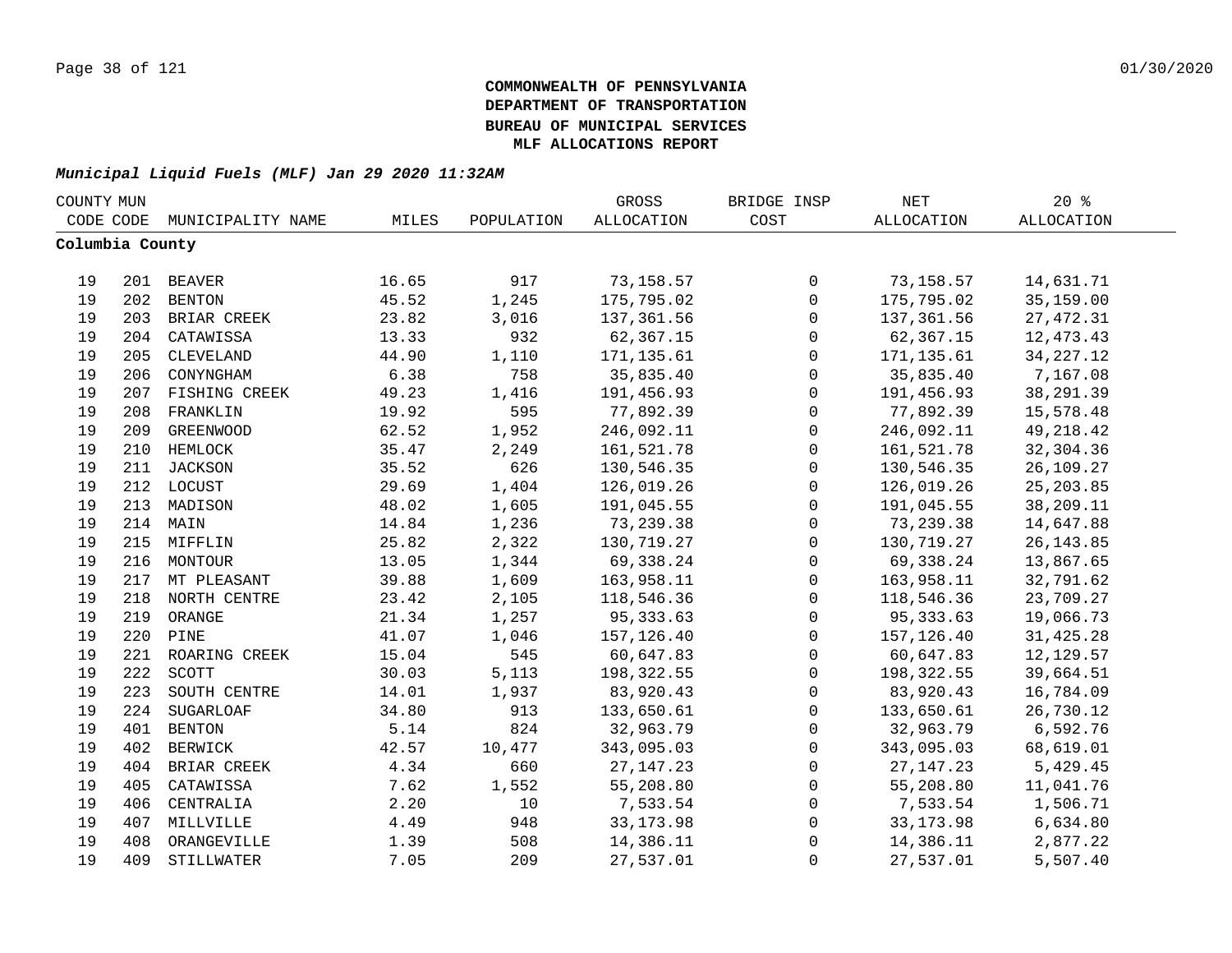| COUNTY MUN |     |                   |        |            | GROSS        | BRIDGE INSP | NET          | $20$ %     |  |
|------------|-----|-------------------|--------|------------|--------------|-------------|--------------|------------|--|
| CODE CODE  |     | MUNICIPALITY NAME | MILES  | POPULATION | ALLOCATION   | COST        | ALLOCATION   | ALLOCATION |  |
| 19         | 501 | BLOOMSBURG        | 33.42  | 14,855     | 396,565.85   |             | 396,565.85   | 79,313.17  |  |
|            |     | County Totals:    | 812.49 | 67,295     | 4,002,641.83 |             | 4,002,641.83 | 800,528.37 |  |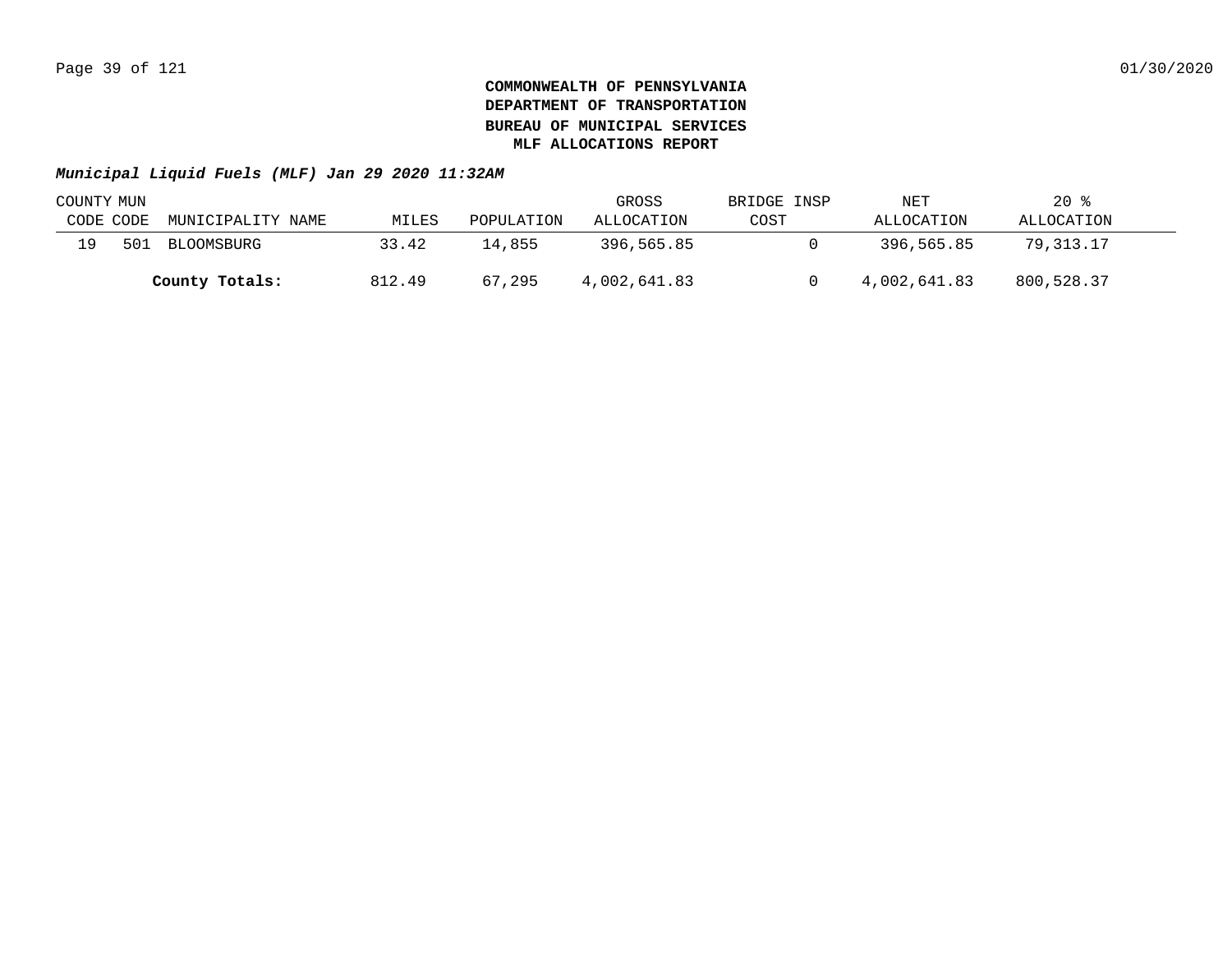| COUNTY MUN      |     |                    |       |            | GROSS             | BRIDGE INSP  | NET               | 20%               |  |
|-----------------|-----|--------------------|-------|------------|-------------------|--------------|-------------------|-------------------|--|
| CODE CODE       |     | MUNICIPALITY NAME  | MILES | POPULATION | <b>ALLOCATION</b> | COST         | <b>ALLOCATION</b> | <b>ALLOCATION</b> |  |
| Crawford County |     |                    |       |            |                   |              |                   |                   |  |
|                 |     |                    |       |            |                   |              |                   |                   |  |
| 20              |     | 201 ATHENS         | 31.03 | 734        | 117,634.98        | $\mathbf 0$  | 117,634.98        | 23,527.00         |  |
| 20              |     | 202 BEAVER         | 38.13 | 902        | 144,552.17        | $\mathsf{O}$ | 144,552.17        | 28,910.43         |  |
| 20              |     | 203 BLOOMFIELD     | 50.21 | 1,919      | 204, 378.92       | 0            | 204, 378.92       | 40,875.78         |  |
| 20              |     | 204 CAMBRIDGE      | 22.85 | 1,563      | 106, 244. 25      | 0            | 106, 244. 25      | 21, 248.85        |  |
| 20              | 205 | CONNEAUT           | 44.29 | 1,476      | 176, 122.83       | 420.80       | 175,702.03        | 35,140.41         |  |
| 20              | 206 | CUSSEWAGO          | 45.81 | 1,559      | 182,787.85        | 0            | 182,787.85        | 36,557.57         |  |
| 20              | 207 | EAST FAIRFIELD     | 10.80 | 922        | 53,732.33         | 0            | 53,732.33         | 10,746.47         |  |
| 20              | 208 | EAST               | 37.16 | 1,620      | 155,092.22        | $\Omega$     | 155,092.22        | 31,018.44         |  |
|                 |     | FALLOWFIELD        |       |            |                   |              |                   |                   |  |
| 20              |     | 209 EAST MEAD      | 28.16 | 1,493      | 122,621.22        | 0            | 122,621.22        | 24,524.24         |  |
| 20              | 210 | FAIRFIELD          | 21.62 | 1,023      | 91,778.01         | 0            | 91,778.01         | 18,355.60         |  |
| 20              | 211 | <b>GREENWOOD</b>   | 37.73 | 1,454      | 153,809.15        | $\mathsf{O}$ | 153,809.15        | 30,761.83         |  |
| 20              | 212 | HAYFIELD           | 62.70 | 2,940      | 265,650.64        | $\mathbf 0$  | 265,650.64        | 53, 130. 13       |  |
| 20              | 213 | NORTH SHENANGO     | 47.65 | 1,410      | 186,069.13        | $\mathbf 0$  | 186,069.13        | 37, 213.83        |  |
| 20              | 214 | OIL CREEK          | 43.40 | 1,877      | 180,847.20        | $\mathbf 0$  | 180,847.20        | 36, 169. 44       |  |
| 20              | 215 | PINE               | 8.52  | 462        | 37, 297. 16       | 0            | 37, 297. 16       | 7,459.43          |  |
| 20              | 216 | RANDOLPH           | 49.89 | 1,782      | 200,682.27        | $\mathsf{O}$ | 200,682.27        | 40,136.45         |  |
| 20              | 217 | RICHMOND           | 33.54 | 1,475      | 140,229.55        | $\mathbf 0$  | 140,229.55        | 28,045.91         |  |
| 20              |     | 218 ROCKDALE       | 40.19 | 1,506      | 163,016.24        | $\mathsf 0$  | 163,016.24        | 32,603.25         |  |
| 20              |     | 219 ROME           | 51.80 | 1,840      | 208,169.08        | 0            | 208,169.08        | 41,633.82         |  |
| 20              |     | 220 SADSBURY       | 36.77 | 2,933      | 178,984.70        | 0            | 178,984.70        | 35,796.94         |  |
| 20              |     | 221 SOUTH SHENANGO | 55.99 | 2,037      | 225,931.69        | $\mathsf 0$  | 225,931.69        | 45,186.34         |  |
| 20              |     | 222 SPARTA         | 44.85 | 1,832      | 184,822.56        | $\mathsf 0$  | 184,822.56        | 36,964.51         |  |
| 20              | 223 | SPRING             | 58.19 | 1,548      | 223,890.36        | 0            | 223,890.36        | 44,778.07         |  |
| 20              |     | 224 STEUBEN        | 20.72 | 804        | 84,572.40         | $\mathbf 0$  | 84,572.40         | 16,914.48         |  |
| 20              | 225 | SUMMERHILL         | 34.24 | 1,236      | 137,979.58        | 0            | 137,979.58        | 27,595.92         |  |
| 20              | 226 | SUMMIT             | 37.69 | 2,027      | 164,670.45        | $\mathsf{O}$ | 164,670.45        | 32,934.09         |  |
| 20              | 227 | TROY               | 33.19 | 1,235      | 134,456.41        | $\mathsf{O}$ | 134,456.41        | 26,891.28         |  |
| 20              | 228 | UNION              | 22.56 | 1,010      | 94,665.46         | $\mathbf 0$  | 94,665.46         | 18,933.09         |  |
| 20              |     | 229 VENANGO        | 21.93 | 997        | 92, 313.63        | 0            | 92, 313.63        | 18,462.73         |  |
| 20              |     | 230 VERNON         | 46.16 | 5,630      | 262,070.59        | $\mathbf 0$  | 262,070.59        | 52, 414.12        |  |
| 20              |     | 231 WAYNE          | 52.64 | 1,539      | 205,196.65        | $\mathbf 0$  | 205, 196.65       | 41,039.33         |  |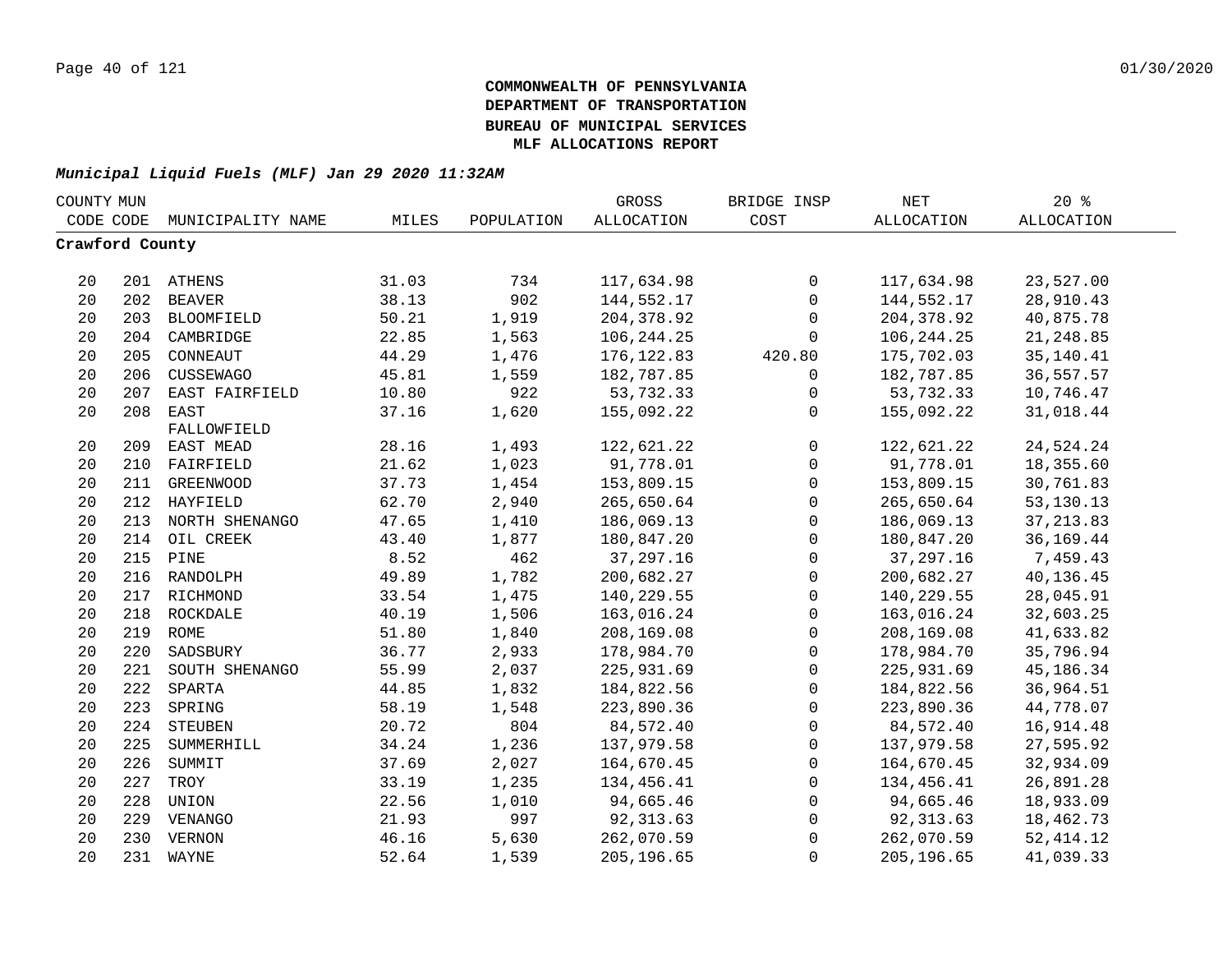| ALLOCATION<br>33,900.76 | ALLOCATION<br>6,780.15              |
|-------------------------|-------------------------------------|
|                         |                                     |
|                         |                                     |
|                         |                                     |
| 239,108.82              | 47,821.76                           |
| 43,642.69               | 8,728.54                            |
| 216,017.62              | 43, 203.52                          |
| 428,284.92              | 85,656.98                           |
| 203,948.75              | 40,789.75                           |
| 14,809.18               | 2,961.84                            |
|                         |                                     |
| 69,849.20               | 13,969.84                           |
|                         |                                     |
| 13,259.96               | 2,651.99                            |
| 39,384.29               | 7,876.86                            |
|                         | 5,602.81                            |
| 38,678.62               | 7,735.72                            |
| 18,535.85               | 3,707.17                            |
| 32,503.18               | 6,500.64                            |
| 30,977.29               | 6,195.46                            |
|                         |                                     |
|                         | 2,798.98                            |
|                         | 3,005.21                            |
| 9,668.34                | 1,933.67                            |
| 7,956.41                | 1,591.28                            |
| 3,880.15                | 776.03                              |
|                         |                                     |
|                         | 28,014.06<br>13,994.92<br>15,026.03 |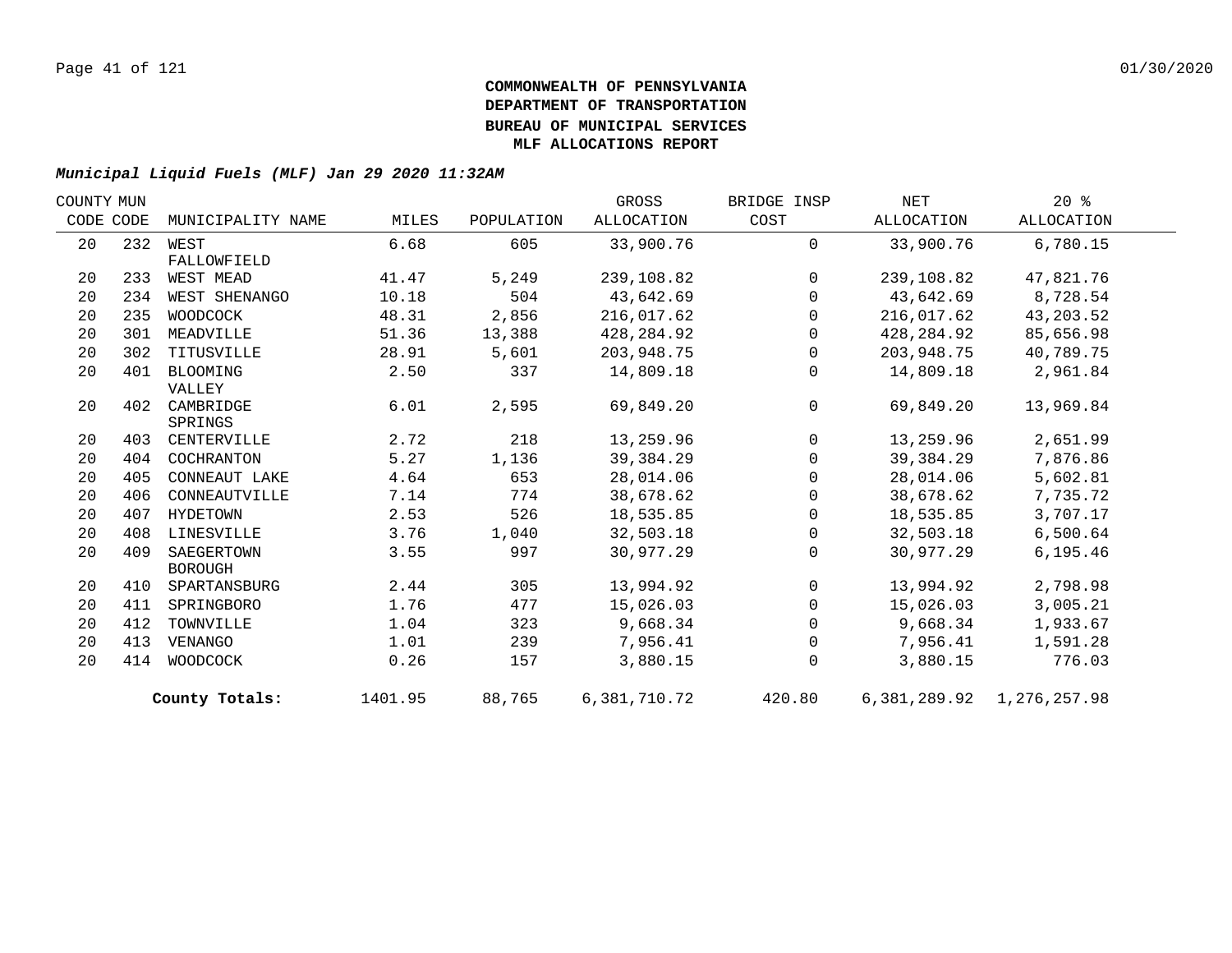| COUNTY MUN |     |                        |        |            | GROSS             | BRIDGE INSP  | $\operatorname{NET}$ | 20%               |  |
|------------|-----|------------------------|--------|------------|-------------------|--------------|----------------------|-------------------|--|
| CODE CODE  |     | MUNICIPALITY NAME      | MILES  | POPULATION | <b>ALLOCATION</b> | COST         | <b>ALLOCATION</b>    | <b>ALLOCATION</b> |  |
|            |     | Cumberland County      |        |            |                   |              |                      |                   |  |
|            |     |                        |        |            |                   |              |                      |                   |  |
| 21         |     | 101 EAST PENNSBORO     | 82.07  | 20,228     | 662,014.57        | 0            | 662,014.57           | 132,402.91        |  |
| 21         |     | 102 LOWER ALLEN        | 62.40  | 17,980     | 553,238.50        | $\mathbf 0$  | 553,238.50           | 110,647.70        |  |
| 21         | 103 | HAMPDEN                | 119.34 | 28,044     | 936, 363. 34      | $\mathbf 0$  | 936, 363. 34         | 187, 272.67       |  |
| 21         | 104 | <b>UPPER ALLEN</b>     | 76.54  | 18,059     | 601,941.28        | $\Omega$     | 601,941.28           | 120,388.26        |  |
| 21         | 201 | COOKE                  | 22.58  | 179        | 78,786.89         | $\mathbf 0$  | 78,786.89            | 15,757.38         |  |
| 21         | 202 | DICKINSON              | 45.91  | 5,223      | 253, 426.75       | $\mathbf 0$  | 253, 426.75          | 50,685.35         |  |
| 21         |     | 203 HOPEWELL           | 36.44  | 2,329      | 166, 293.84       | 0            | 166,293.84           | 33, 258.77        |  |
| 21         |     | 204 LOWER              | 25.96  | 1,732      | 119,865.49        | 0            | 119,865.49           | 23,973.10         |  |
|            |     | FRANKFORD              |        |            |                   |              |                      |                   |  |
| 21         |     | 205 LOWER MIFFLIN      | 24.87  | 1,783      | 117,206.62        | 0            | 117,206.62           | 23, 441.32        |  |
| 21         |     | 206 MIDDLESEX          | 40.39  | 7,040      | 269,870.62        | $\mathbf 0$  | 269,870.62           | 53,974.12         |  |
| 21         |     | 207 MONROE             | 53.16  | 5,823      | 289, 133. 78      | 0            | 289, 133. 78         | 57,826.76         |  |
| 21         |     | 208 NORTH              | 53.44  | 11,143     | 392,148.85        | $\mathbf 0$  | 392,148.85           | 78,429.77         |  |
|            |     | MIDDLETON              |        |            |                   |              |                      |                   |  |
| 21         |     | 209 NORTH NEWTON       | 31.28  | 2,430      | 151,012.28        | 0            | 151,012.28           | 30,202.46         |  |
| 21         |     | 210 PENN               | 30.84  | 2,924      | 159,022.87        | $\mathbf 0$  | 159,022.87           | 31,804.57         |  |
| 21         | 211 | SHIPPENSBURG           | 4.45   | 5,429      | 119,022.38        | $\mathbf 0$  | 119,022.38           | 23,804.48         |  |
| 21         | 212 | SILVER SPRING          | 91.82  | 13,657     | 568,466.53        | $\mathbf 0$  | 568,466.53           | 113,693.31        |  |
| 21         | 213 | SOUTH                  | 104.61 | 14,663     | 630, 451.57       | 0            | 630, 451.57          | 126,090.31        |  |
|            |     | MIDDLETON              |        |            |                   |              |                      |                   |  |
| 21         |     | 214 SOUTH NEWTON       | 12.59  | 1,383      | 68,551.50         | $\mathbf{0}$ | 68,551.50            | 13,710.30         |  |
| 21         | 215 | SOUTHAMPTON            | 42.86  | 6,359      | 265,046.21        | $\mathsf{O}$ | 265,046.21           | 53,009.24         |  |
| 21         | 217 | UPPER                  | 25.23  | 2,005      | 122,667.75        | 0            | 122,667.75           | 24,533.55         |  |
|            |     | FRANKFORD              |        |            |                   |              |                      |                   |  |
| 21         |     | 218 UPPER MIFFLIN      | 25.04  | 1,304      | 108,582.84        | $\mathbf 0$  | 108,582.84           | 21,716.57         |  |
| 21         | 219 | WEST PENNSBORO         | 51.11  | 5,561      | 277, 265.38       | $\mathbf 0$  | 277, 265.38          | 55,453.08         |  |
| 21         | 401 | CAMP HILL              | 32.35  | 7,888      | 259, 311.65       | $\mathbf 0$  | 259, 311.65          | 51,862.33         |  |
| 21         | 402 | CARLISLE               | 57.83  | 18,682     | 551,457.88        | $\mathbf 0$  | 551,457.88           | 110,291.58        |  |
| 21         |     | 403 LEMOYNE            | 19.88  | 4,553      | 153,705.41        | 0            | 153,705.41           | 30,741.08         |  |
| 21         | 404 | MECHANICSBURG          | 26.99  | 8,981      | 262,397.26        | 0            | 262,397.26           | 52,479.45         |  |
| 21         | 405 | MOUNT HOLLY<br>SPRINGS | 7.54   | 2,030      | 64, 113. 72       | $\Omega$     | 64, 113. 72          | 12,822.74         |  |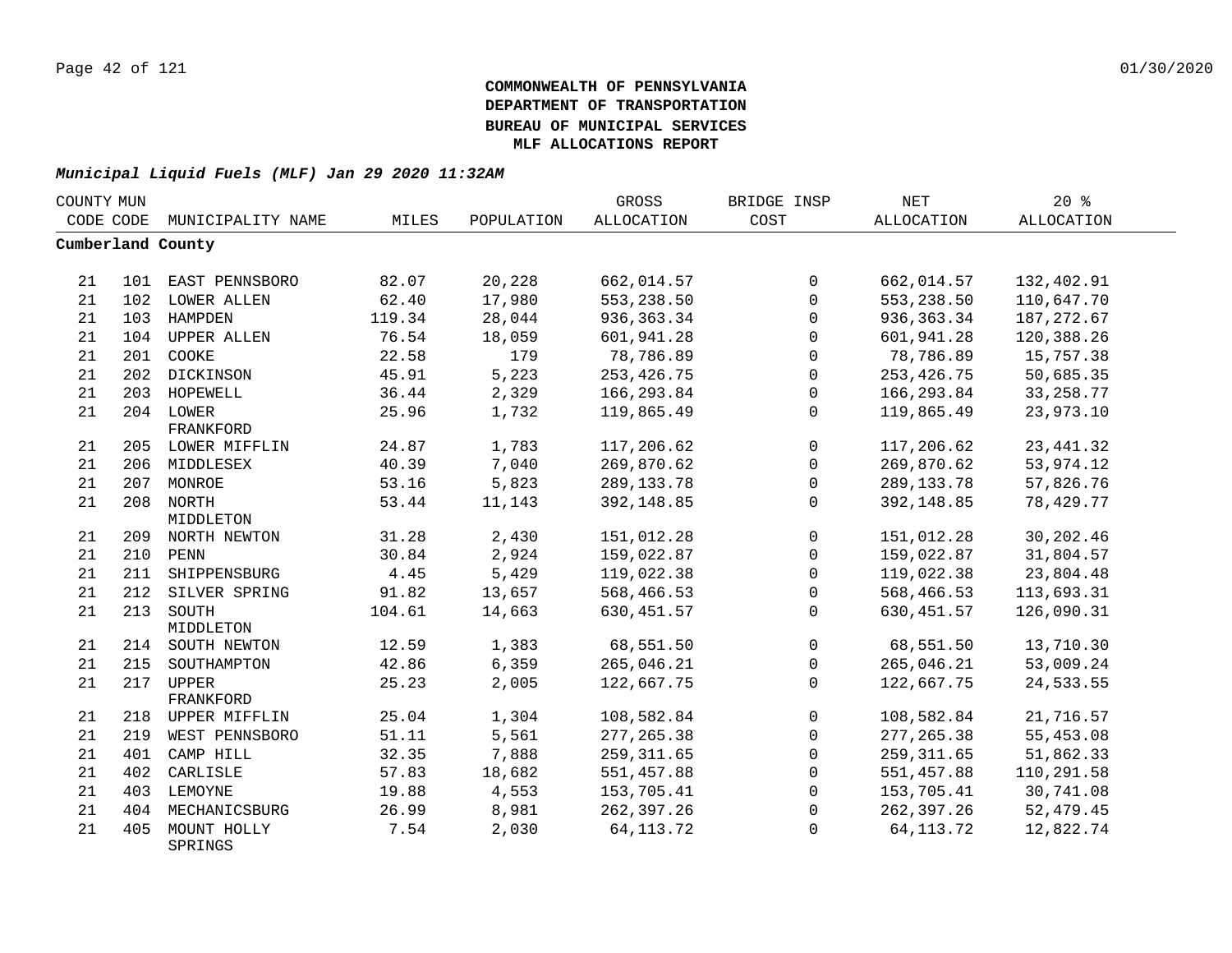| COUNTY MUN |     |                   |         |            | GROSS        | BRIDGE INSP | NET          | $20*$        |  |
|------------|-----|-------------------|---------|------------|--------------|-------------|--------------|--------------|--|
| CODE CODE  |     | MUNICIPALITY NAME | MILES   | POPULATION | ALLOCATION   | COST        | ALLOCATION   | ALLOCATION   |  |
| 21         | 406 | NEWBURG           | 0.91    | 336        | 9,483.95     | 0           | 9,483.95     | 1,896.79     |  |
| 21         | 407 | NEW CUMBERLAND    | 24.83   | 7,277      | 222,492.56   | 0           | 222,492.56   | 44,498.51    |  |
| 21         | 408 | NEWVILLE          | 3.44    | 1,326      | 36,923.10    | 0           | 36,923.10    | 7,384.62     |  |
| 21         | 409 | SHIPPENSBURG      | 17.23   | 5,492      | 162,879.66   | 0           | 162,879.66   | 32,575.93    |  |
| 21         |     | SHIREMANSTOWN     | 4.58    | 1,569      | 45,390.12    | 0           | 45,390.12    | 9,078.02     |  |
| 21         | 412 | WORMLEYSBURG      | 9.47    | 3,070      | 90,510.00    | 0           | 90,510.00    | 18,102.00    |  |
|            |     | County Totals:    | 1267.98 | 236,482    | 8,769,045.15 | 0           | 8,769,045.15 | 1,753,809.03 |  |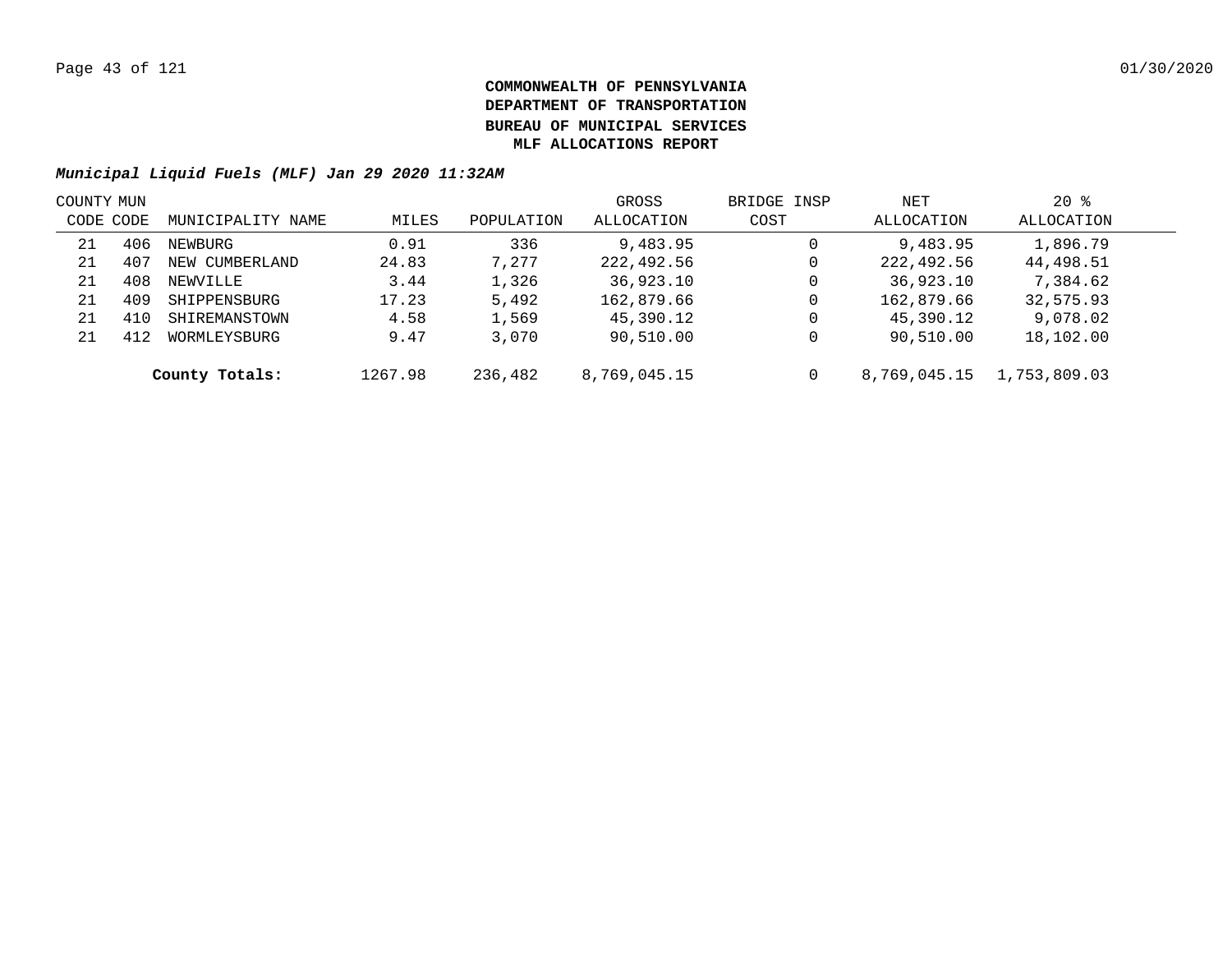| COUNTY MUN     |     |                    |        |            | GROSS             | BRIDGE INSP         | NET          | 20%               |  |
|----------------|-----|--------------------|--------|------------|-------------------|---------------------|--------------|-------------------|--|
| CODE CODE      |     | MUNICIPALITY NAME  | MILES  | POPULATION | <b>ALLOCATION</b> | COST                | ALLOCATION   | <b>ALLOCATION</b> |  |
| Dauphin County |     |                    |        |            |                   |                     |              |                   |  |
|                |     |                    |        |            |                   |                     |              |                   |  |
| 22             |     | 101 SUSQUEHANNA    | 108.68 | 24,036     | 823,883.71        | $\mathsf{O}$        | 823,883.71   | 164,776.74        |  |
| 22             |     | 102 SWATARA        | 96.39  | 23,362     | 769,937.67        | $\mathbf 0$         | 769,937.67   | 153,987.53        |  |
| 22             |     | 103 LOWER SWATARA  | 42.18  | 8,236      | 298,793.03        | $\mathbf 0$         | 298,793.03   | 59,758.61         |  |
| 22             |     | 201 CONEWAGO       | 33.18  | 2,997      | 168, 232.47       | $\mathbf 0$         | 168,232.47   | 33,646.49         |  |
| 22             |     | 202 DERRY          | 105.98 | 24,679     | 827, 211.42       | $\mathsf{O}$        | 827, 211.42  | 165,442.28        |  |
| 22             |     | 203 EAST HANOVER   | 54.48  | 5,718      | 291,524.03        | $\mathsf{O}$        | 291,524.03   | 58,304.81         |  |
| 22             |     | 204 HALIFAX        | 39.49  | 3,483      | 198,615.12        | $\mathsf{O}$        | 198,615.12   | 39,723.02         |  |
| 22             | 205 | JACKSON            | 24.75  | 1,941      | 119,837.87        | $\mathbf 0$         | 119,837.87   | 23,967.57         |  |
| 22             |     | 206 JEFFERSON      | 10.08  | 362        | 40,584.28         | $\mathbf 0$         | 40,584.28    | 8,116.86          |  |
| 22             |     | 207 LONDONDERRY    | 43.10  | 5,235      | 244, 279. 70      | 0                   | 244, 279. 70 | 48,855.94         |  |
| 22             |     | 208 LOWER PAXTON   | 207.83 | 47,360     | 1,602,302.72      | $\mathbf 0$         | 1,602,302.72 | 320,460.54        |  |
| 22             |     | 210 LYKENS         | 33.68  | 1,618      | 143,440.63        | $\mathbf 0$         | 143,440.63   | 28,688.13         |  |
| 22             |     | 211 MIDDLE PAXTON  | 35.84  | 4,976      | 215,082.46        | 0                   | 215,082.46   | 43,016.49         |  |
| 22             |     | 212 MIFFLIN        | 22.94  | 784        | 91,597.06         | 0                   | 91,597.06    | 18, 319. 41       |  |
| 22             |     | 213 REED           | 4.33   | 239        | 19,035.68         | 0                   | 19,035.68    | 3,807.14          |  |
| 22             |     | 214 RUSH           | 2.88   | 231        | 14,043.35         | $\mathsf 0$         | 14,043.35    | 2,808.67          |  |
| 22             |     | 215 SOUTH HANOVER  | 36.96  | 6,248      | 243, 227. 29      | $\mathsf{O}\xspace$ | 243, 227. 29 | 48,645.46         |  |
| 22             |     | 216 UPPER PAXTON   | 49.45  | 4,161      | 244,862.41        | $\mathbf 0$         | 244,862.41   | 48,972.48         |  |
| 22             |     | 217 WASHINGTON     | 27.91  | 2,268      | 136,657.70        | $\mathbf 0$         | 136,657.70   | 27, 331.54        |  |
| 22             |     | 218 WAYNE          | 18.87  | 1,341      | 88,702.73         | $\mathsf{O}$        | 88,702.73    | 17,740.55         |  |
| 22             |     | 219 WEST HANOVER   | 61.38  | 9,343      | 384,107.04        | $\mathsf{O}$        | 384,107.04   | 76,821.41         |  |
| 22             |     | 220 WICONISCO      | 5.71   | 1,210      | 42, 272.55        | $\mathbf 0$         | 42, 272.55   | 8,454.51          |  |
| 22             |     | 221 WILLIAMS       | 7.47   | 1,112      | 46, 265. 45       | 0                   | 46,265.45    | 9,253.09          |  |
| 22             |     | 301 HARRISBURG     | 129.92 | 49,528     | 1,383,907.23      | $\mathbf 0$         | 1,383,907.23 | 276,781.45        |  |
| 22             |     | 401 BERRYSBURG     | 4.00   | 368        | 20,409.69         | $\mathsf{O}$        | 20,409.69    | 4,081.94          |  |
| 22             |     | 402 DAUPHIN        | 5.89   | 791        | 34,833.42         | $\mathsf{O}$        | 34,833.42    | 6,966.68          |  |
| 22             |     | 403 ELIZABETHVILLE | 6.69   | 1,510      | 51,299.36         | 0                   | 51,299.36    | 10,259.87         |  |
| 22             |     | 404 GRATZ          | 6.04   | 765        | 34,835.09         | 0                   | 34,835.09    | 6,967.02          |  |
| 22             |     | 405 HALIFAX        | 2.82   | 841        | 25,547.85         | 0                   | 25,547.85    | 5,109.57          |  |
| 22             |     | 406 HIGHSPIRE      | 9.44   | 2,399      | 77,534.67         | 0                   | 77,534.67    | 15,506.93         |  |
| 22             |     | 407 HUMMELSTOWN    | 15.02  | 4,538      | 137,199.16        | $\mathsf 0$         | 137,199.16   | 27,439.83         |  |
| 22             |     | 408 LYKENS         | 9.59   | 1,779      | 66,138.62         | $\mathbf 0$         | 66,138.62    | 13, 227. 72       |  |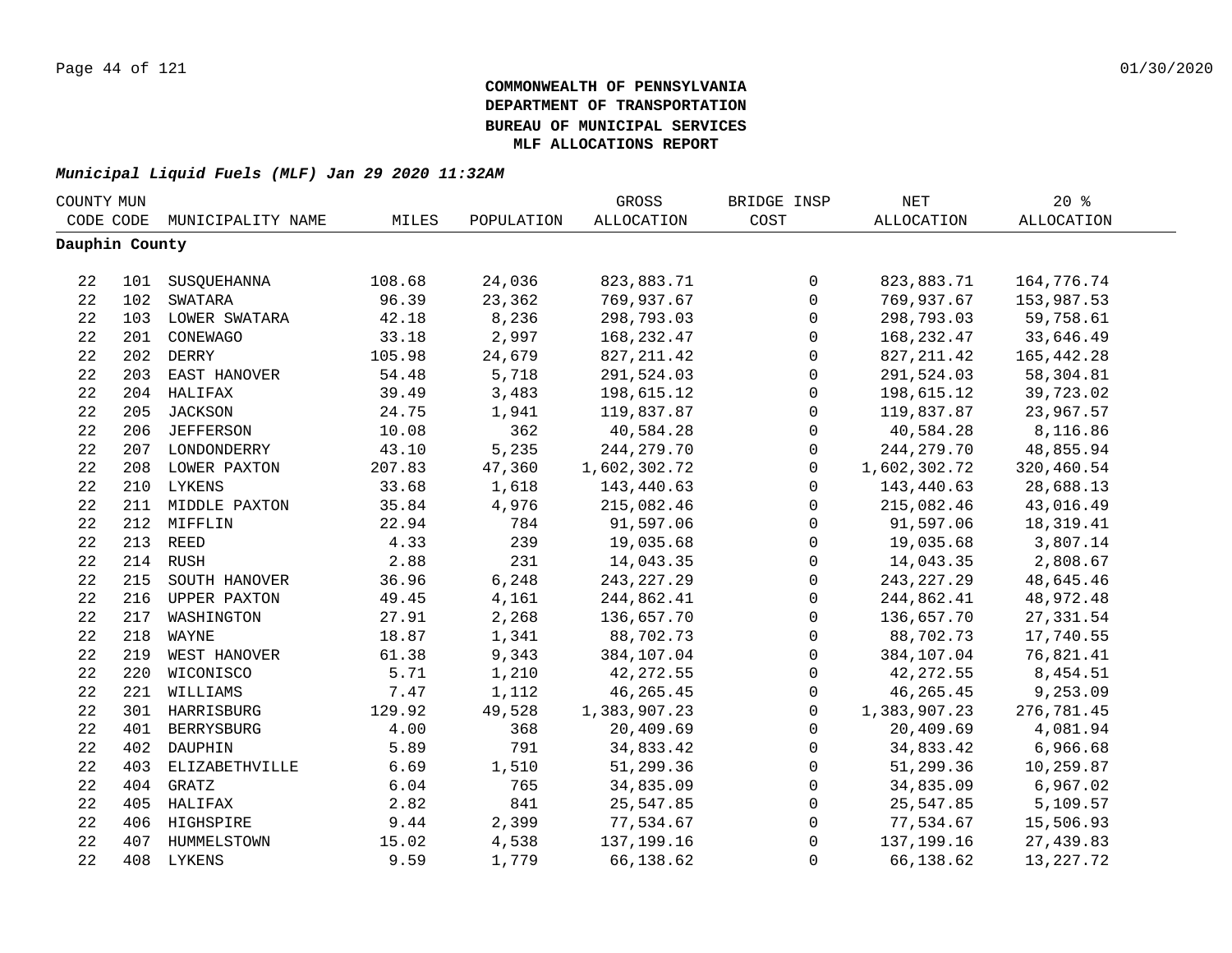| COUNTY MUN |     |                   |         |            | GROSS        | BRIDGE INSP | NET          | $20*$        |  |
|------------|-----|-------------------|---------|------------|--------------|-------------|--------------|--------------|--|
| CODE CODE  |     | MUNICIPALITY NAME | MILES   | POPULATION | ALLOCATION   | COST        | ALLOCATION   | ALLOCATION   |  |
| 22         | 409 | MIDDLETOWN        | 21.37   | 8,933      | 242,721.59   | 0           | 242,721.59   | 48,544.32    |  |
| 22         | 410 | MILLERSBURG       | 13.51   | 2,557      | 94,148.49    | 0           | 94,148.49    | 18,829.70    |  |
| 22         | 411 | PAXTANG           | 7.65    | 1,561      | 55,481.59    | 0           | 55,481.59    | 11,096.32    |  |
| 22         | 412 | PENBROOK          | 8.59    | 3,008      | 86,383.67    | 0           | 86,383.67    | 17,276.73    |  |
| 22         | 413 | ROYALTON          | 5.46    | 907        | 35,624.28    | 0           | 35,624.28    | 7,124.86     |  |
| 22         | 414 | STEELTON          | 13.01   | 5,990      | 158,352.67   | $\mathbf 0$ | 158,352.67   | 31,670.53    |  |
| 22         | 415 | PILLOW            | 2.50    | 298        | 14,060.83    | $\mathbf 0$ | 14,060.83    | 2,812.17     |  |
| 22         | 416 | WILLIAMSTOWN      | 4.39    | 1,387      | 41,263.83    | 0           | 41,263.83    | 8,252.77     |  |
|            |     | County Totals:    | 1339.45 | 268,100    | 9,614,238.41 | 0           | 9,614,238.41 | 1,922,847.68 |  |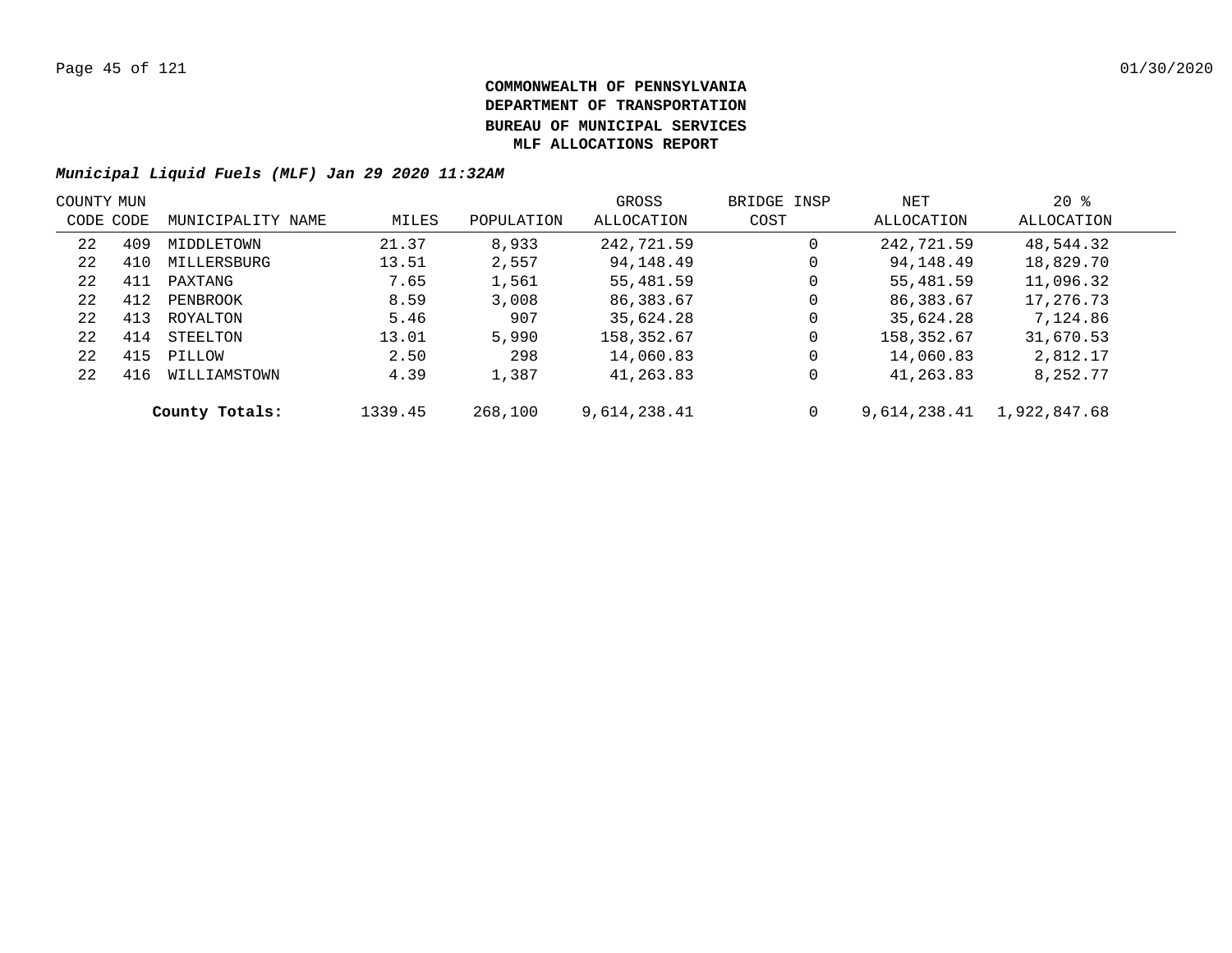|                 | COUNTY MUN |                          |        |            | GROSS        | BRIDGE INSP  | <b>NET</b>   | 20%          |  |
|-----------------|------------|--------------------------|--------|------------|--------------|--------------|--------------|--------------|--|
| CODE CODE       |            | MUNICIPALITY NAME        | MILES  | POPULATION | ALLOCATION   | COST         | ALLOCATION   | ALLOCATION   |  |
| Delaware County |            |                          |        |            |              |              |              |              |  |
|                 |            |                          |        |            |              |              |              |              |  |
| 23              |            | 101 ASTON                | 53.39  | 16,592     | 496,537.94   | $\Omega$     | 496,537.94   | 99,307.59    |  |
| 23              |            | 102 DARBY                | 14.32  | 9,264      | 225,546.14   | $\Omega$     | 225,546.14   | 45,109.23    |  |
| 23              |            | 103 HAVERFORD            | 123.78 | 48,491     | 1,343,519.26 | 2,292.80     | 1,341,226.46 | 268, 245. 29 |  |
| 23              |            | 104 LOWER<br>CHICHESTER  | 5.43   | 3,469      | 84,684.09    | $\mathbf 0$  | 84,684.09    | 16,936.82    |  |
| 23              |            | 105 NETHER<br>PROVIDENCE | 45.44  | 13,706     | 414,630.95   | $\mathsf{O}$ | 414,630.95   | 82,926.19    |  |
| 23              |            | 106 RADNOR               | 83.93  | 31,531     | 885, 104. 72 | 5,009.40     | 880,095.32   | 176,019.06   |  |
| 23              |            | 107 RIDLEY               | 70.12  | 30,768     | 824, 378.55  | 4,279.40     | 820,099.15   | 164,019.83   |  |
| 23              |            | 108 SPRINGFIELD          | 67.54  | 24,211     | 689,952.38   | 981.20       | 688,971.18   | 137,794.24   |  |
| 23              |            | 109 TINICUM              | 18.90  | 4,091      | 141,570.13   | $\mathbf 0$  | 141,570.13   | 28, 314.03   |  |
| 23              |            | 110 UPPER<br>CHICHESTER  | 46.04  | 16,738     | 474,811.58   | 1,972.20     | 472,839.38   | 94,567.88    |  |
| 23              |            | 111 UPPER DARBY          | 126.62 | 82,795     | 2,011,225.22 | 2,780.00     | 2,008,445.22 | 401,689.04   |  |
| 23              |            | 112 MARPLE<br>TOWNSHIP   | 79.89  | 23,428     | 716, 141.57  | 582.20       | 715,559.37   | 143, 111.87  |  |
| 23              |            | 201 BETHEL               | 27.22  | 8,791      | 259,519.08   | 1,390.00     | 258,129.08   | 51,625.82    |  |
| 23              |            | 202 CHADDS FORD          | 13.35  | 3,640      | 114,395.25   | $\mathbf 0$  | 114,395.25   | 22,879.05    |  |
| 23              |            | 203 CHESTER              | 9.85   | 3,940      | 108,471.76   | $\Omega$     | 108,471.76   | 21,694.35    |  |
| 23              |            | 204 CONCORD              | 55.39  | 17,231     | 515, 473. 41 | 695.00       | 514,778.41   | 102,955.68   |  |
| 23              |            | 205 EDGMONT              | 17.49  | 3,987      | 134,869.25   | 695.00       | 134, 174. 25 | 26,834.85    |  |
| 23              |            | 207 MIDDLETOWN           | 57.90  | 15,807     | 496,525.72   | $\Omega$     | 496,525.72   | 99,305.14    |  |
| 23              | 208        | NEWTOWN                  | 51.70  | 12,216     | 406,931.09   | 1,390.00     | 405,541.09   | 81,108.22    |  |
| 23              | 209        | THORNBURY                | 29.51  | 8,028      | 252,520.54   | $\mathbf 0$  | 252,520.54   | 50,504.11    |  |
| 23              | 210        | UPPER<br>PROVIDENCE      | 38.03  | 10,142     | 321, 516.48  | $\mathbf 0$  | 321,516.48   | 64,303.30    |  |
| 23              | 301        | CHESTER CITY             | 79.60  | 33,972     | 917, 493.13  | 6,689.80     | 910,803.33   | 182,160.67   |  |
| 23              | 401        | ALDAN                    | 10.05  | 4,152      | 113,207.06   | $\mathbf 0$  | 113,207.06   | 22,641.41    |  |
| 23              | 402        | <b>BROOKHAVEN</b>        | 20.67  | 8,006      | 222,598.24   | $\mathbf 0$  | 222,598.24   | 44,519.65    |  |
| 23              | 403        | CHESTER<br>HEIGHTS       | 2.52   | 2,531      | 56,974.61    | $\Omega$     | 56,974.61    | 11,394.92    |  |
| 23              | 404        | CLIFTON<br>HEIGHTS       | 10.14  | 6,652      | 161, 477.64  | $\mathsf{O}$ | 161,477.64   | 32, 295.53   |  |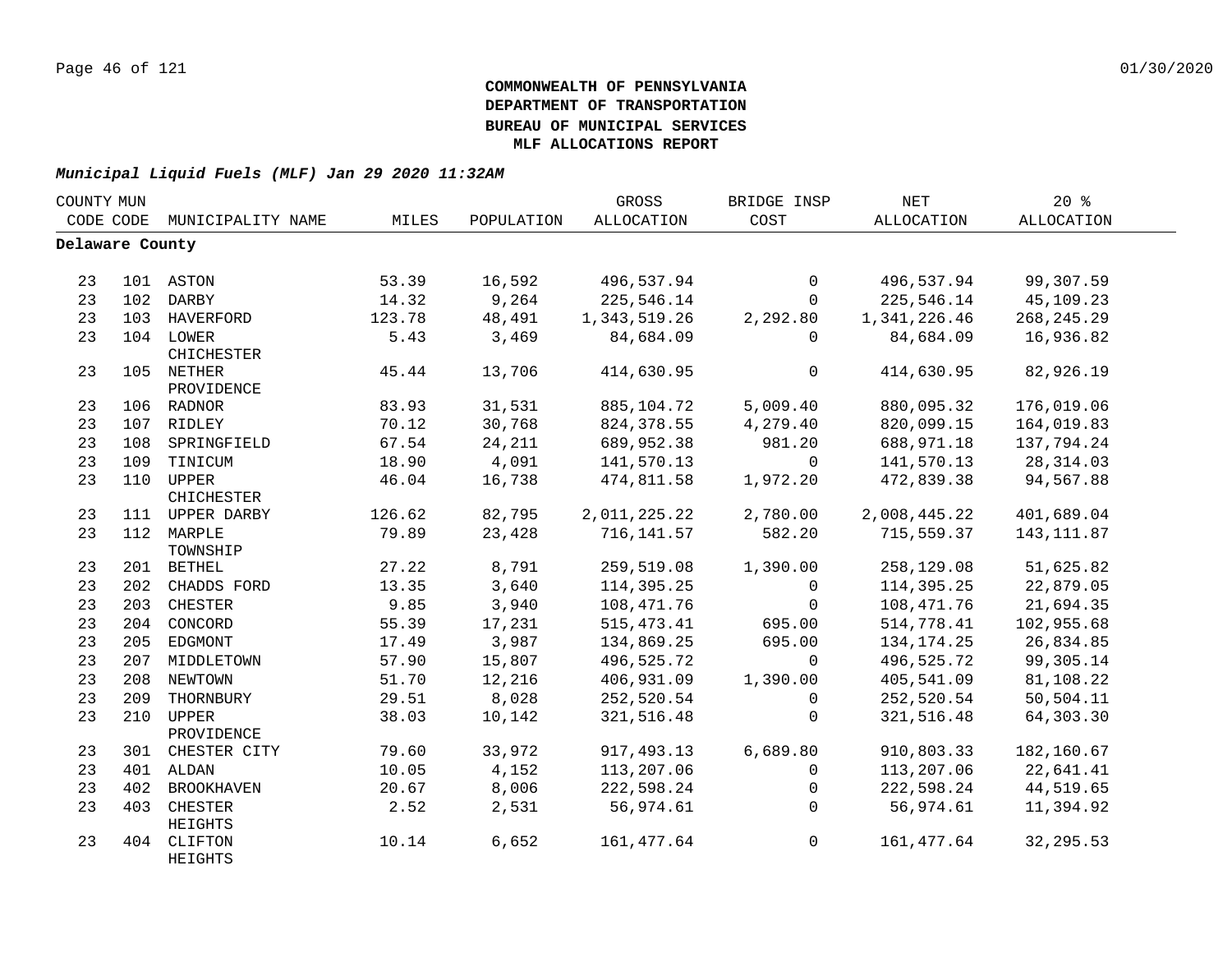| COUNTY MUN |           |                               |         |            | GROSS         | BRIDGE INSP    | NET                              | $20*$       |  |
|------------|-----------|-------------------------------|---------|------------|---------------|----------------|----------------------------------|-------------|--|
|            | CODE CODE | MUNICIPALITY NAME             | MILES   | POPULATION | ALLOCATION    | COST           | ALLOCATION                       | ALLOCATION  |  |
| 23         | 405       | COLLINGDALE                   | 13.06   | 8,786      | 212,169.44    | $\mathbf 0$    | 212,169.44                       | 42, 433.89  |  |
| 23         | 406       | COLWYN                        | 3.96    | 2,546      | 62,067.92     | 893.80         | 61, 174. 12                      | 12,234.82   |  |
| 23         | 407       | DARBY                         | 11.95   | 10,687     | 244,941.81    | $\Omega$       | 244,941.81                       | 48,988.36   |  |
| 23         | 408       | EAST LANSDOWNE                | 4.37    | 2,668      | 65,777.05     | $\Omega$       | 65,777.05                        | 13, 155. 41 |  |
| 23         | 409       | EDDYSTONE                     | 4.86    | 2,410      | 62,461.72     | $\Omega$       | 62,461.72                        | 12,492.34   |  |
| 23         | 410       | FOLCROFT                      | 9.57    | 6,606      | 158,692.85    | 1,412.80       | 157,280.05                       | 31,456.01   |  |
| 23         | 411       | GLENOLDEN                     | 13.81   | 7,153      | 183, 338. 15  | 399.00         | 182,939.15                       | 36,587.83   |  |
| 23         | 412       | LANSDOWNE                     | 21.67   | 10,620     | 276,093.06    | $\mathbf{0}$   | 276,093.06                       | 55,218.61   |  |
| 23         | 413       | MARCUS HOOK                   | 5.35    | 2,397      | 63,847.45     | $\mathbf 0$    | 63,847.45                        | 12,769.49   |  |
| 23         | 414       | MEDIA                         | 14.22   | 5,327      | 149,668.88    | $\overline{0}$ | 149,668.88                       | 29,933.78   |  |
| 23         | 415       | MILLBOURNE                    | 1.00    | 1,159      | 25,576.10     | $\mathbf 0$    | 25,576.10                        | 5, 115. 22  |  |
| 23         |           | 416 MORTON                    | 6.95    | 2,669      | 74,406.02     | $\mathbf 0$    | 74,406.02                        | 14,881.20   |  |
| 23         | 417       | NORWOOD                       | 12.92   | 5,890      | 156,133.51    | $\mathbf 0$    | 156,133.51                       | 31,226.70   |  |
| 23         | 418       | PARKSIDE                      | 4.06    | 2,328      | 58,218.60     | $\Omega$       | 58,218.60                        | 11,643.72   |  |
| 23         | 419       | PROSPECT PARK                 | 12.47   | $6,454$    | 165,453.90    | $\mathbf{0}$   | 165,453.90                       | 33,090.78   |  |
| 23         | 420       | RIDLEY PARK                   | 16.45   | 7,002      | 189,250.75    | 406.20         | 188,844.55                       | 37,768.91   |  |
| 23         | 421       | ROSE VALLEY                   | 3.72    | 913        | 29,932.81     | $\Omega$       | 29,932.81                        | 5,986.56    |  |
| 23         | 422       | RUTLEDGE                      | 2.90    | 784        | 24,721.10     | 0              | 24,721.10                        | 4,944.22    |  |
| 23         | 423       | SHARON HILL<br><b>BOROUGH</b> | 9.03    | 5,697      | 139,448.81    | $\Omega$       | 139,448.81                       | 27,889.76   |  |
| 23         |           | 424 SWARTHMORE                | 15.86   | 6,194      | 171,777.85    | 656.20         | 171,121.65                       | 34, 224. 33 |  |
| 23         | 425       | TRAINER                       | 4.97    | 1,828      | 51,661.33     | $\mathbf{0}$   | 51,661.33                        | 10,332.27   |  |
| 23         | 426       | UPLAND BOROUGH                | 7.50    | 3,239      | 87,178.65     | $\Omega$       | 87,178.65                        | 17,435.73   |  |
| 23         |           | 427 YEADON                    | 19.39   | 11,443     | 284, 276. 24  | 695.00         | 283,581.24                       | 56,716.25   |  |
|            |           | County Totals:                | 1378.86 | 558,979    | 15,327,169.79 | 33,220.00      | 15, 293, 949. 79 3, 058, 789. 96 |             |  |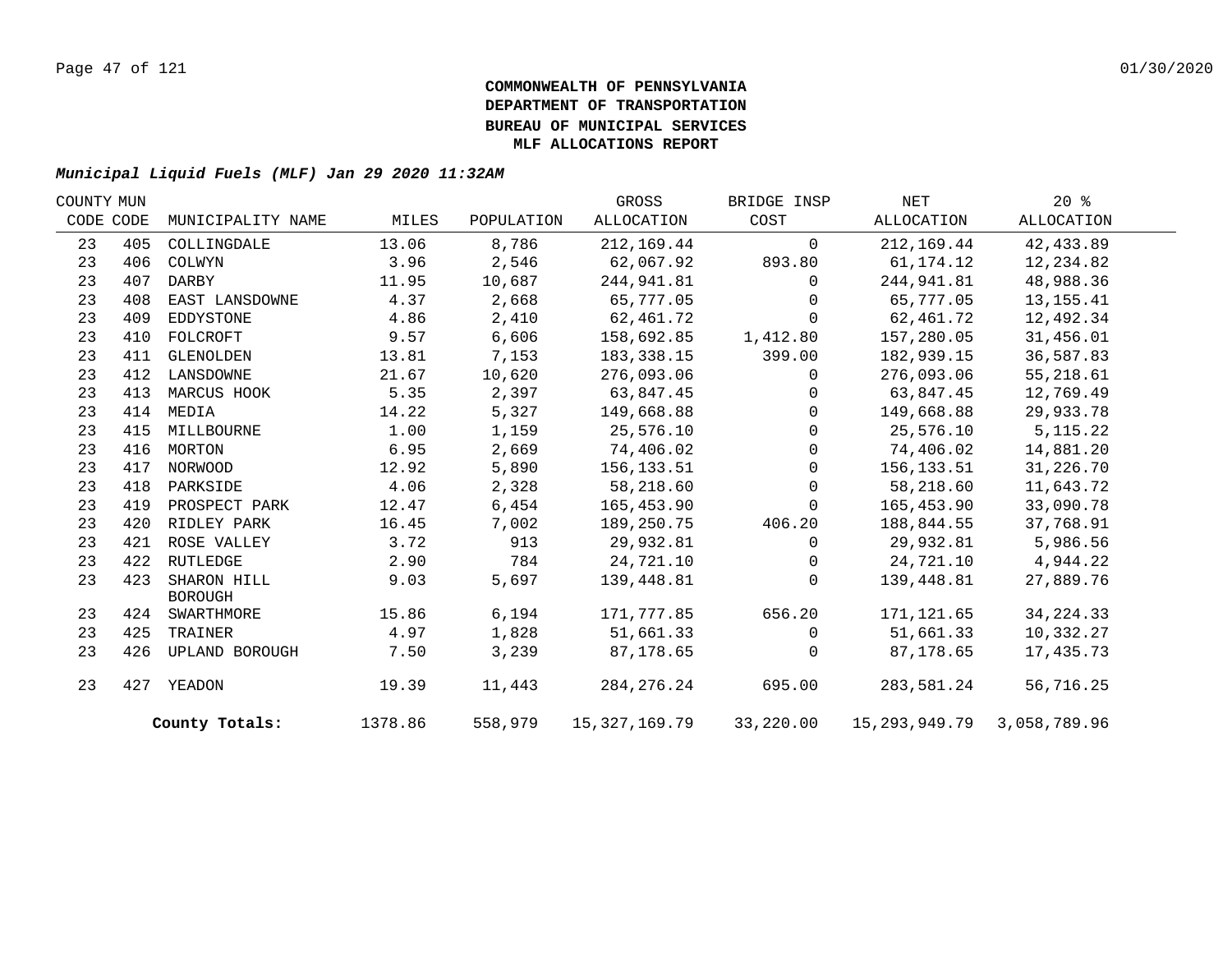| COUNTY MUN |     |                          |        |            | GROSS        | BRIDGE INSP | NET          | $20*$      |  |
|------------|-----|--------------------------|--------|------------|--------------|-------------|--------------|------------|--|
| CODE CODE  |     | MUNICIPALITY NAME        | MILES  | POPULATION | ALLOCATION   | COST        | ALLOCATION   | ALLOCATION |  |
| Elk County |     |                          |        |            |              |             |              |            |  |
| 24         | 201 | BENEZETTE                | 11.92  | 207        | 43,750.44    | 0           | 43,750.44    | 8,750.09   |  |
| 24         | 203 | FOX TOWNSHIP             | 47.68  | 3,630      | 228,766.83   | $\mathbf 0$ | 228,766.83   | 45,753.37  |  |
| 24         | 204 | HIGHLAND                 | 26.45  | 492        | 97,707.46    | 240.20      | 97,467.26    | 19,493.45  |  |
| 24         | 205 | HORTON                   | 29.31  | 1,452      | 125,672.18   | 0           | 125,672.18   | 25, 134.44 |  |
| 24         | 206 | JAY TOWNSHIP             | 41.41  | 2,072      | 177,948.01   | 0           | 177,948.01   | 35,589.60  |  |
| 24         | 207 | JONES                    | 41.94  | 1,624      | 171,120.43   | 240.20      | 170,880.23   | 34,176.05  |  |
| 24         | 208 | MILLSTONE                | 19.09  | 82         | 65,279.11    | 240.20      | 65,038.91    | 13,007.78  |  |
| 24         | 209 | RIDGWAY                  | 18.74  | 2,523      | 110,949.27   | 670.00      | 110,279.27   | 22,055.85  |  |
| 24         | 210 | SPRING CREEK<br>TOWNSHIP | 20.90  | 233        | 74,216.71    | 720.60      | 73,496.11    | 14,699.22  |  |
| 24         | 301 | SAINT MARYS              | 74.42  | 13,070     | 499,137.17   | $\mathbf 0$ | 499,137.17   | 99,827.43  |  |
| 24         | 401 | JOHNSONBURG              | 11.62  | 2,483      | 86,421.41    | 0           | 86,421.41    | 17,284.28  |  |
| 24         | 402 | RIDGWAY                  | 17.57  | 4,078      | 136,882.30   | 0           | 136,882.30   | 27,376.46  |  |
|            |     | County Totals:           | 361.05 | 31,946     | 1,817,851.32 | 2,111.20    | 1,815,740.12 | 363,148.02 |  |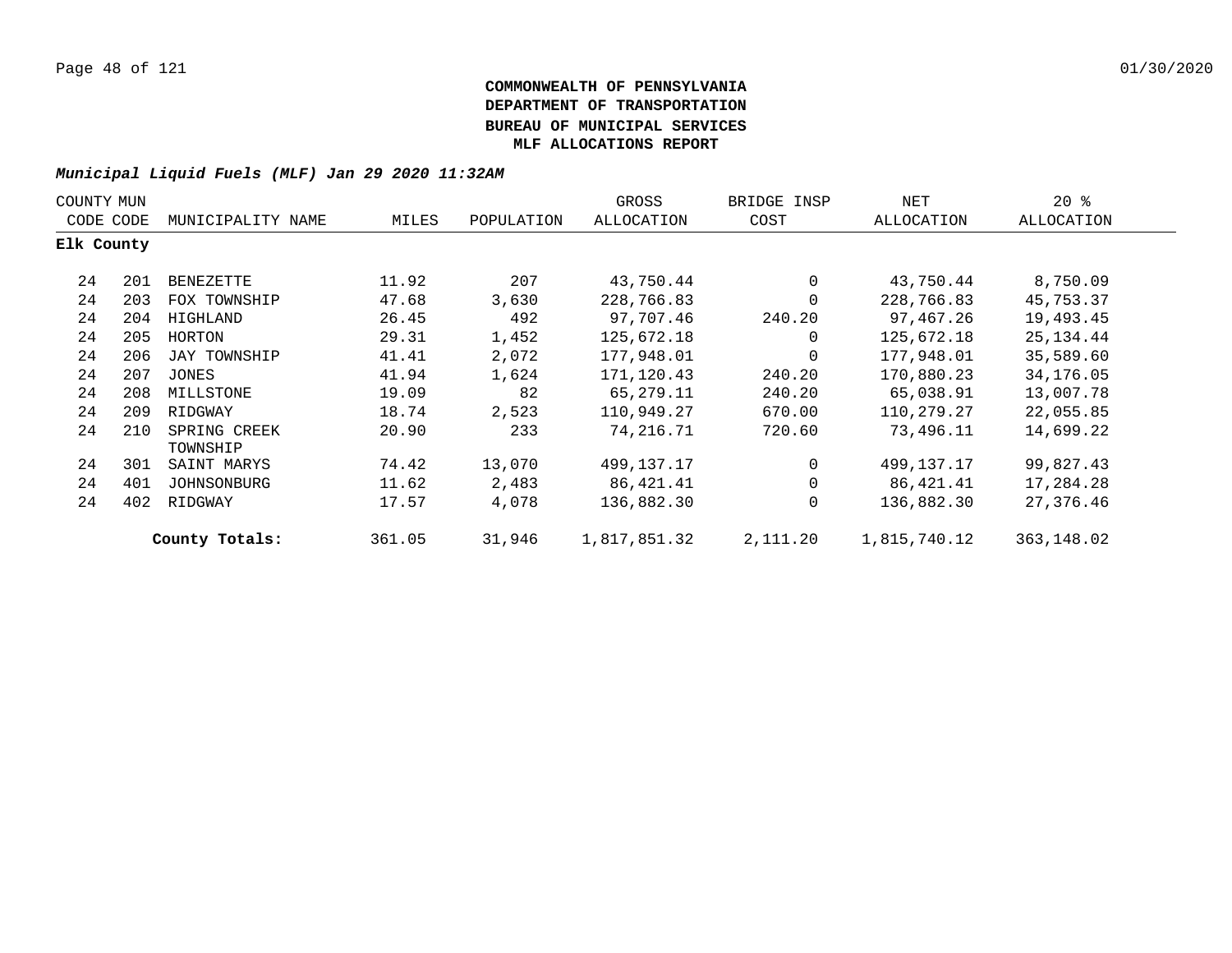| COUNTY MUN |             |                   |        |            | GROSS        | BRIDGE INSP         | $\operatorname{NET}$ | 20%         |  |
|------------|-------------|-------------------|--------|------------|--------------|---------------------|----------------------|-------------|--|
|            | CODE CODE   | MUNICIPALITY NAME | MILES  | POPULATION | ALLOCATION   | COST                | ALLOCATION           | ALLOCATION  |  |
|            | Erie County |                   |        |            |              |                     |                      |             |  |
|            |             |                   |        |            |              |                     |                      |             |  |
| 25         |             | 101 LAWRENCE PARK | 10.97  | 3,982      | 113,015.22   | $\mathbf 0$         | 113,015.22           | 22,603.04   |  |
| 25         |             | 201 AMITY         | 27.81  | 1,073      | 113,394.25   | 613.20              | 112,781.05           | 22,556.21   |  |
| 25         |             | 202 CONCORD       | 19.91  | 1,344      | 92,230.91    | $\mathsf{O}$        | 92,230.91            | 18,446.18   |  |
| 25         | 203         | CONNEAUT          | 38.07  | 4,290      | 209, 361. 23 | 734.00              | 208,627.23           | 41,725.45   |  |
| 25         |             | 204 ELK CREEK     | 42.98  | 1,798      | 177,929.76   | 530.74              | 177,399.02           | 35,479.80   |  |
| 25         | 205         | FAIRVIEW          | 76.30  | 10,102     | 448,460.69   | 264.80              | 448,195.89           | 89,639.18   |  |
| 25         | 206         | FRANKLIN          | 31.88  | 1,633      | 137,721.67   | 319.20              | 137,402.47           | 27,480.49   |  |
| 25         | 207         | GIRARD            | 55.42  | 5,102      | 282,841.07   | 328.20              | 282,512.87           | 56,502.57   |  |
| 25         | 208         | <b>GREENE</b>     | 58.05  | 4,706      | 284,019.21   | 1,488.00            | 282,531.21           | 56,506.24   |  |
| 25         | 209         | GREENFIELD        | 40.20  | 1,933      | 171,242.97   | 818.20              | 170,424.77           | 34,084.95   |  |
| 25         |             | 210 HARBORCREEK   | 89.60  | 17,234     | 629,693.98   | 2,216.20            | 627, 477.78          | 125,495.56  |  |
| 25         |             | 211 LE BOEUF      | 36.37  | 1,698      | 153,952.56   | $\mathbf 0$         | 153,952.56           | 30,790.51   |  |
| 25         |             | 212 MCKEAN        | 63.66  | 4,409      | 297,041.61   | 922.40              | 296, 119. 21         | 59, 223.84  |  |
| 25         |             | 213 MILLCREEK     | 212.62 | 53,515     | 1,736,390.31 | 567.60              | 1,735,822.71         | 347, 164.54 |  |
| 25         |             | 214 NORTH EAST    | 64.67  | 6,315      | 336,984.61   | 353.40              | 336,631.21           | 67,326.24   |  |
| 25         |             | 215 SPRINGFIELD   | 61.93  | 3,425      | 272,387.29   | $\mathsf{O}\xspace$ | 272,387.29           | 54, 477. 46 |  |
| 25         |             | 216 SUMMIT        | 49.84  | 6,603      | 293,021.23   | $\mathbf 0$         | 293,021.23           | 58,604.25   |  |
| 25         |             | 217 UNION         | 33.47  | 1,655      | 143,449.83   | 995.08              | 142,454.75           | 28,490.95   |  |
| 25         |             | 218 VENANGO       | 66.33  | 2,297      | 265, 426.47  | 674.40              | 264,752.07           | 52,950.41   |  |
| 25         |             | 219 WASHINGTON    | 69.45  | 4,432      | 316,804.89   | 900.40              | 315,904.49           | 63,180.90   |  |
| 25         |             | 220 WATERFORD     | 65.49  | 3,920      | 293,765.58   | 648.20              | 293, 117.38          | 58,623.48   |  |
| 25         |             | 221 WAYNE         | 29.80  | 1,659      | 131,279.32   | $\overline{0}$      | 131,279.32           | 26, 255.86  |  |
| 25         |             | 301 CORRY CITY    | 34.31  | 6,605      | 241,234.11   | 319.20              | 240,914.91           | 48,182.98   |  |
| 25         |             | 302 ERIE CITY     | 297.19 | 101,786    | 2,944,839.57 | 648.20              | 2,944,191.37         | 588,838.27  |  |
| 25         |             | 401 ALBION        | 6.95   | 1,516      | 52, 282.14   | 0                   | 52,282.14            | 10,456.43   |  |
| 25         | 402         | CRANESVILLE       | 2.04   | 638        | 19,049.71    | $\mathbf 0$         | 19,049.71            | 3,809.94    |  |
| 25         | 404         | EDINBORO          | 18.15  | 6,438      | 184, 101. 76 | $\mathsf{O}$        | 184,101.76           | 36,820.35   |  |
| 25         | 405         | ELGIN             | 0.66   | 218        | 6,385.48     | $\mathsf{O}$        | 6,385.48             | 1,277.10    |  |
| 25         |             | 407 GIRARD        | 15.69  | 3,104      | 111,919.32   | $\mathsf{O}$        | 111,919.32           | 22,383.86   |  |
| 25         |             | 408 LAKE CITY     | 12.24  | 3,031      | 99,005.50    | $\mathsf{O}\xspace$ | 99,005.50            | 19,801.10   |  |
| 25         |             | 409 MCKEAN        | 1.80   | 388        | 13, 451. 78  | $\mathsf{O}$        | 13,451.78            | 2,690.36    |  |
| 25         | 410         | MILL VILLAGE      | 2.29   | 412        | 15,547.49    | $\mathsf{O}$        | 15,547.49            | 3,109.50    |  |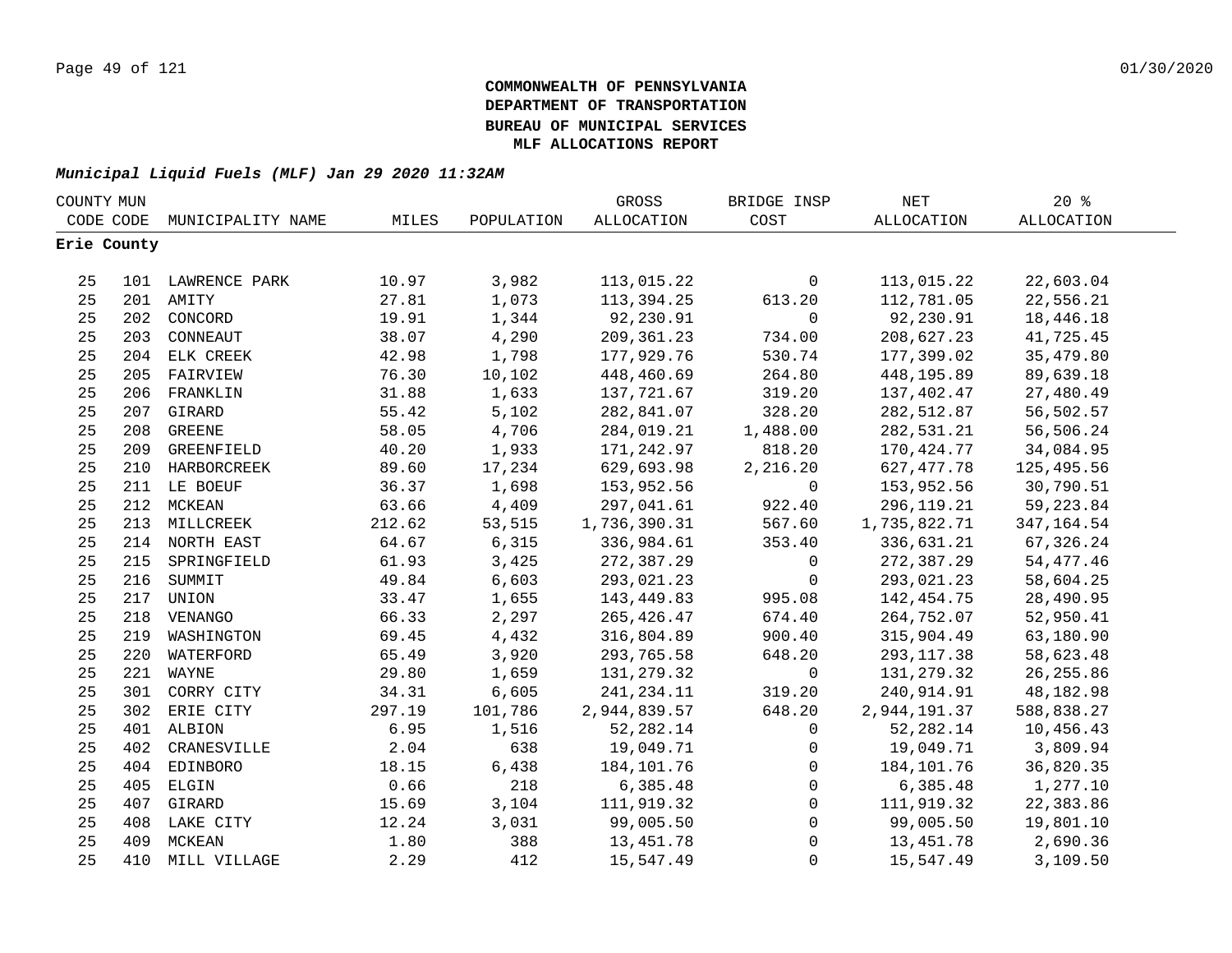| COUNTY MUN |     |                   |         |            | GROSS         | BRIDGE INSP | NET           | $20*$        |  |
|------------|-----|-------------------|---------|------------|---------------|-------------|---------------|--------------|--|
| CODE CODE  |     | MUNICIPALITY NAME | MILES   | POPULATION | ALLOCATION    | COST        | ALLOCATION    | ALLOCATION   |  |
| 25         | 411 | NORTH EAST        | 13.40   | 4,294      | 127, 111. 12  | 0           | 127,111.12    | 25,422.22    |  |
| 25         | 412 | PLATEA            | 4.93    | 430        | 24,702.87     | 0           | 24,702.87     | 4,940.57     |  |
| 25         | 413 | UNION CITY        | 12.02   | 3,320      | 103,816.68    | 0           | 103,816.68    | 20,763.34    |  |
| 25         | 414 | WATERFORD         | 11.15   | 1,517      | 66,317.28     | 942.20      | 65,375.08     | 13,075.02    |  |
| 25         | 415 | WATTSBURG         | 1.93    | 403        | 14, 173. 43   | 0           | 14, 173. 43   | 2,834.69     |  |
| 25         | 416 | WESLEYVILLE       | 10.02   | 3,341      | 97,545.39     | 0           | 97,545.39     | 19,509.08    |  |
|            |     | County Totals:    | 1689.59 | 280,566    | 11,021,898.29 | 14,283.62   | 11,007,614.67 | 2,201,522.93 |  |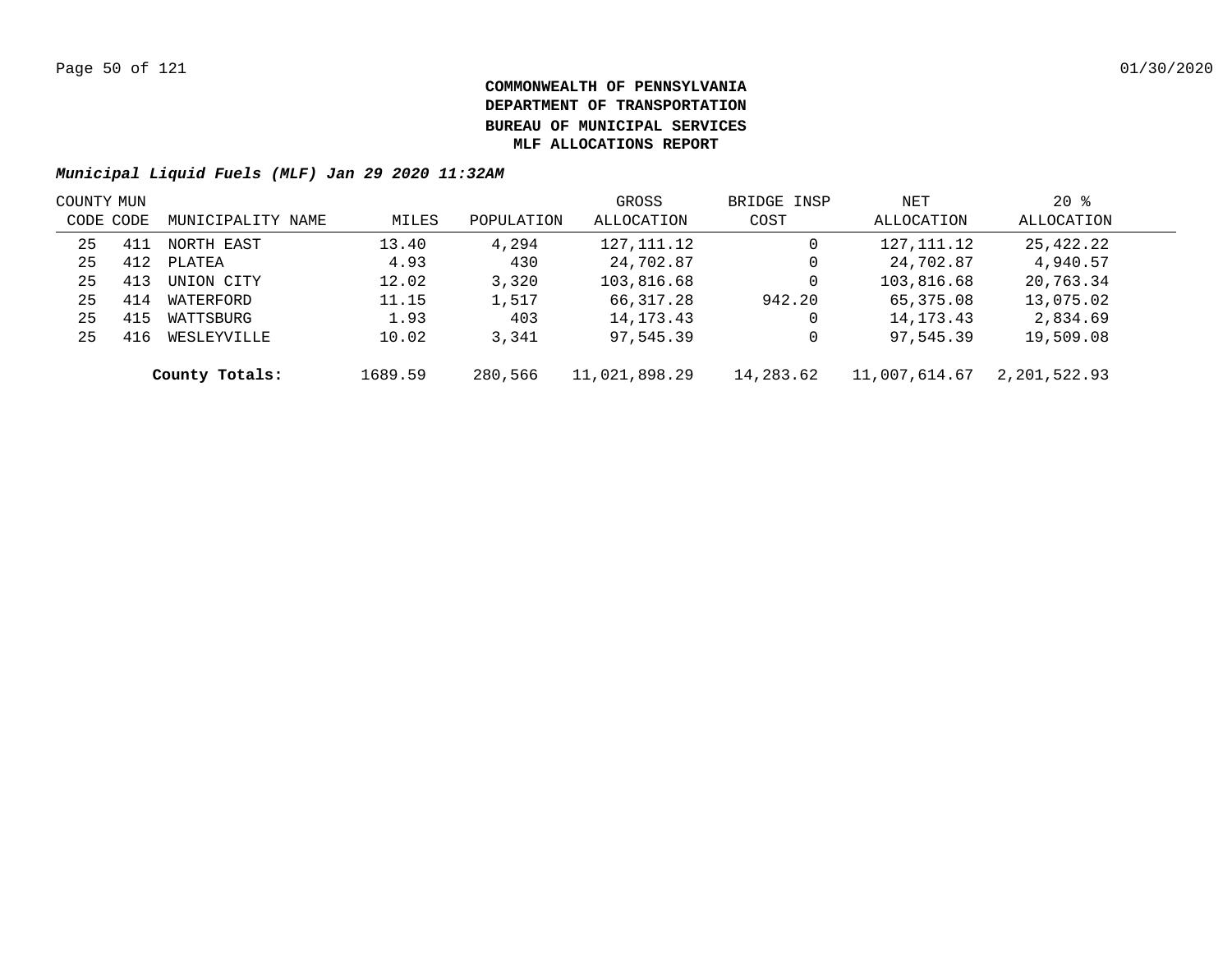| COUNTY MUN |                |                   |       |            | GROSS             | BRIDGE INSP | NET          | 20%               |  |
|------------|----------------|-------------------|-------|------------|-------------------|-------------|--------------|-------------------|--|
|            | CODE CODE      | MUNICIPALITY NAME | MILES | POPULATION | <b>ALLOCATION</b> | COST        | ALLOCATION   | <b>ALLOCATION</b> |  |
|            | Fayette County |                   |       |            |                   |             |              |                   |  |
|            |                |                   |       |            |                   |             |              |                   |  |
| 26         |                | 201 BROWNSVILLE   | 6.02  | 683        | 33, 194.95        | 272.60      | 32,922.35    | 6,584.47          |  |
| 26         |                | 202 BULLSKIN      | 75.54 | 6,966      | 385,750.61        | 1,959.80    | 383,790.81   | 76,758.16         |  |
| 26         |                | 203 CONNELLSVILLE | 19.23 | 2,391      | 110,051.61        | 0           | 110,051.61   | 22,010.32         |  |
| 26         |                | 204 DUNBAR        | 66.72 | 7,126      | 359, 387. 26      | 0           | 359, 387.26  | 71,877.45         |  |
| 26         |                | 205 FRANKLIN      | 27.28 | 2,528      | 139,544.21        | 0           | 139,544.21   | 27,908.84         |  |
| 26         | 206            | <b>GEORGES</b>    | 63.35 | 6,612      | 338,278.49        | 596.20      | 337,682.29   | 67,536.46         |  |
| 26         | 207            | <b>GERMAN</b>     | 68.77 | 5,097      | 327, 295.71       | $\mathbf 0$ | 327, 295. 71 | 65,459.14         |  |
| 26         | 208            | HENRY CLAY        | 52.55 | 2,066      | 215,008.44        | $\mathbf 0$ | 215,008.44   | 43,001.69         |  |
| 26         | 209            | <b>JEFFERSON</b>  | 29.85 | 2,015      | 138, 277. 13      | $\mathbf 0$ | 138,277.13   | 27,655.43         |  |
| 26         |                | 210 LOWER TYRONE  | 24.22 | 1,123      | 102,373.35        | $\mathbf 0$ | 102,373.35   | 20,474.67         |  |
| 26         |                | 211 LUZERNE       | 50.73 | 5,965      | 283,749.27        | $\mathbf 0$ | 283,749.27   | 56,749.85         |  |
| 26         |                | 212 MENALLEN      | 29.96 | 4,205      | 180,666.16        | $\mathbf 0$ | 180,666.16   | 36, 133. 23       |  |
| 26         |                | 213 NICHOLSON     | 33.57 | 1,805      | 146,661.72        | $\Omega$    | 146,661.72   | 29, 332.34        |  |
| 26         |                | 214 NORTH UNION   | 75.80 | 12,728     | 497,180.08        | 595.80      | 496,584.28   | 99, 316.86        |  |
| 26         |                | 215 PERRY         | 28.32 | 2,552      | 143, 475.35       | 0           | 143, 475.35  | 28,695.07         |  |
| 26         |                | 216 REDSTONE      | 50.77 | 5,566      | 276, 226.70       | $\mathbf 0$ | 276, 226.70  | 55, 245. 34       |  |
| 26         | 217            | SALTLICK          | 45.42 | 3,461      | 217,982.16        | 969.00      | 217,013.16   | 43, 402.63        |  |
| 26         | 218            | SOUTH UNION       | 57.86 | 10,681     | 398,034.06        | 274.20      | 397,759.86   | 79,551.97         |  |
| 26         | 219            | SPRINGFIELD       | 71.21 | 3,043      | 296,025.96        | 1,203.80    | 294,822.16   | 58,964.43         |  |
| 26         | 220            | SPRINGHILL        | 36.43 | 2,907      | 177, 351.22       | 1,703.80    | 175,647.42   | 35, 129. 48       |  |
| 26         | 221            | STEWART           | 37.37 | 731        | 138,734.78        | 0           | 138,734.78   | 27,746.96         |  |
| 26         |                | 222 UPPER TYRONE  | 12.54 | 2,059      | 81,355.81         | $\mathbf 0$ | 81,355.81    | 16, 271. 16       |  |
| 26         | 223            | WASHINGTON        | 20.54 | 3,902      | 143, 416.49       | 383.20      | 143,033.29   | 28,606.66         |  |
| 26         |                | 224 WHARTON       | 74.23 | 3,575      | 316, 312.14       | 921.20      | 315,390.94   | 63,078.19         |  |
| 26         | 301            | CONNELLSVILLE     | 32.83 | 7,637      | 256,097.25        | $\Omega$    | 256,097.25   | 51, 219.45        |  |
| 26         | 302            | UNIONTOWN         | 36.66 | 10,372     | 321,357.91        | 1,370.60    | 319,987.31   | 63,997.46         |  |
| 26         | 401            | BELLE VERNON      | 3.73  | 1,093      | 33,420.04         | 0           | 33,420.04    | 6,684.01          |  |
| 26         | 402            | BROWNSVILLE       | 16.90 | 2,331      | 101,124.85        | 547.40      | 100,577.45   | 20, 115.49        |  |
| 26         | 403            | DAWSON            | 3.03  | 367        | 17,153.49         | 0           | 17,153.49    | 3,430.70          |  |
| 26         | 404            | DUNBAR            | 7.96  | 1,042      | 46,557.47         | 0           | 46,557.47    | 9,311.49          |  |
| 26         | 405            | EVERSON           | 3.13  | 793        | 25,661.35         | 0           | 25,661.35    | 5,132.27          |  |
| 26         | 406            | FAIRCHANCE        | 9.99  | 1,975      | 71,234.33         | $\mathbf 0$ | 71,234.33    | 14,246.87         |  |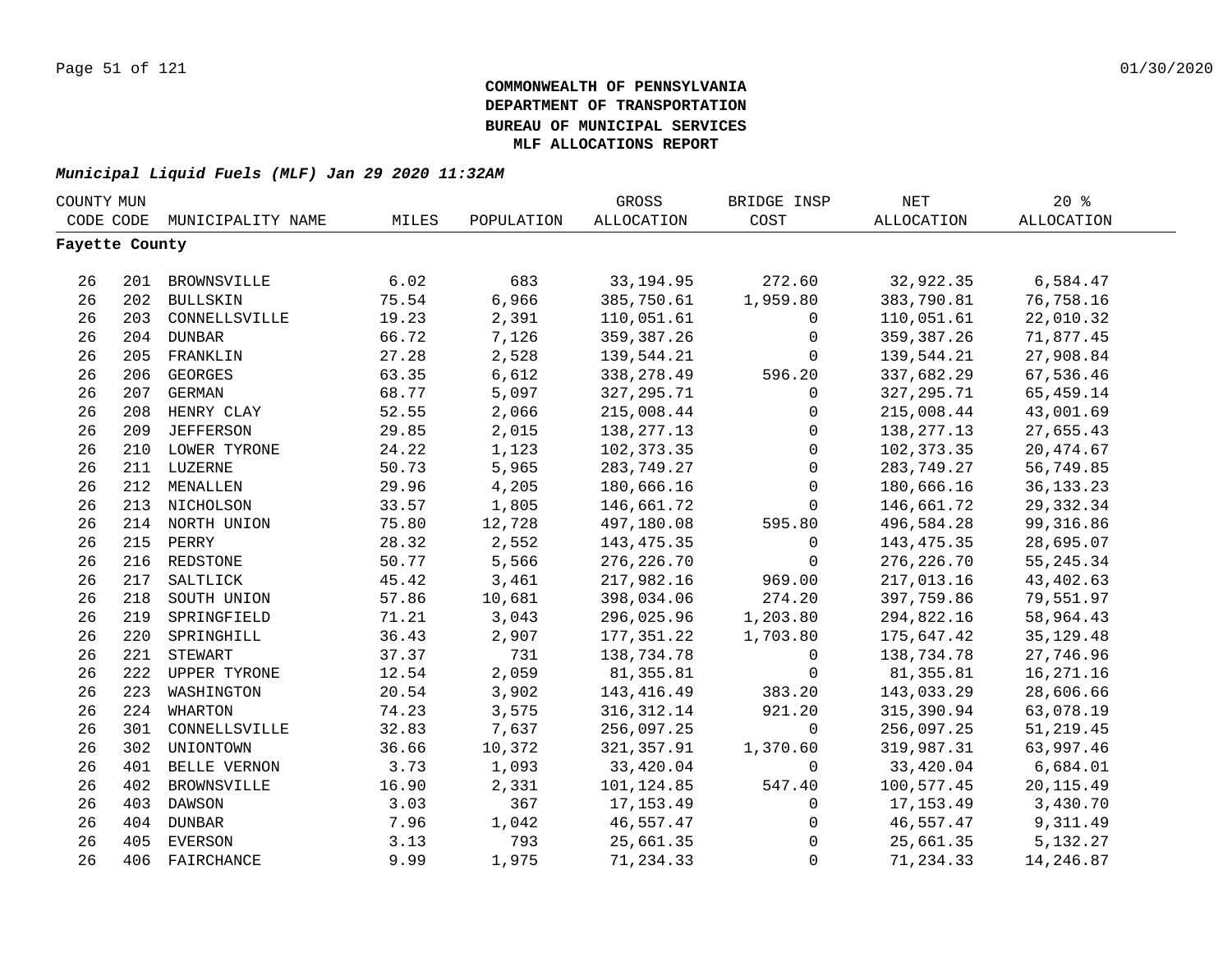| COUNTY MUN |           |                        |         |            | GROSS        | BRIDGE INSP | NET          | $20*$        |  |
|------------|-----------|------------------------|---------|------------|--------------|-------------|--------------|--------------|--|
|            | CODE CODE | MUNICIPALITY NAME      | MILES   | POPULATION | ALLOCATION   | COST        | ALLOCATION   | ALLOCATION   |  |
| 26         | 407       | FAYETTE CITY           | 3.17    | 596        | 22,014.77    | 0           | 22,014.77    | 4,402.95     |  |
| 26         | 408       | MARKLEYSBURG           | 1.06    | 284        | 8,986.74     | 0           | 8,986.74     | 1,797.35     |  |
| 26         | 409       | MASONTOWN              | 18.82   | 3,450      | 129,003.58   |             | 129,003.58   | 25,800.72    |  |
| 26         | 410       | NEWELL                 | 4.23    | 541        | 24,496.78    | 0           | 24,496.78    | 4,899.36     |  |
| 26         | 411       | OHIOPYLE               | 1.35    | 59         | 5,637.19     |             | 5,637.19     | 1,127.44     |  |
| 26         | 412       | PERRYOPOLIS            | 11.24   | 1,784      | 71,740.82    | 0           | 71,740.82    | 14,348.16    |  |
| 26         | 413       | POINT MARION           | 6.65    | 1,159      | 44,430.86    |             | 44,430.86    | 8,886.17     |  |
| 26         | 414       | SMITHFIELD             | 3.53    | 875        | 28,569.61    | $\Omega$    | 28,569.61    | 5,713.92     |  |
| 26         | 415       | SOUTH<br>CONNELLSVILLE | 11.55   | 1,970      | 76,344.31    | 0           | 76,344.31    | 15,268.86    |  |
| 26         | 416       | VANDERBILT             | 3.00    | 476        | 19,144.88    | 0           | 19,144.88    | 3,828.98     |  |
|            |           | County Totals:         | 1237.11 | 136,591    | 6,749,309.89 | 10,797.60   | 6,738,512.29 | 1,347,702.46 |  |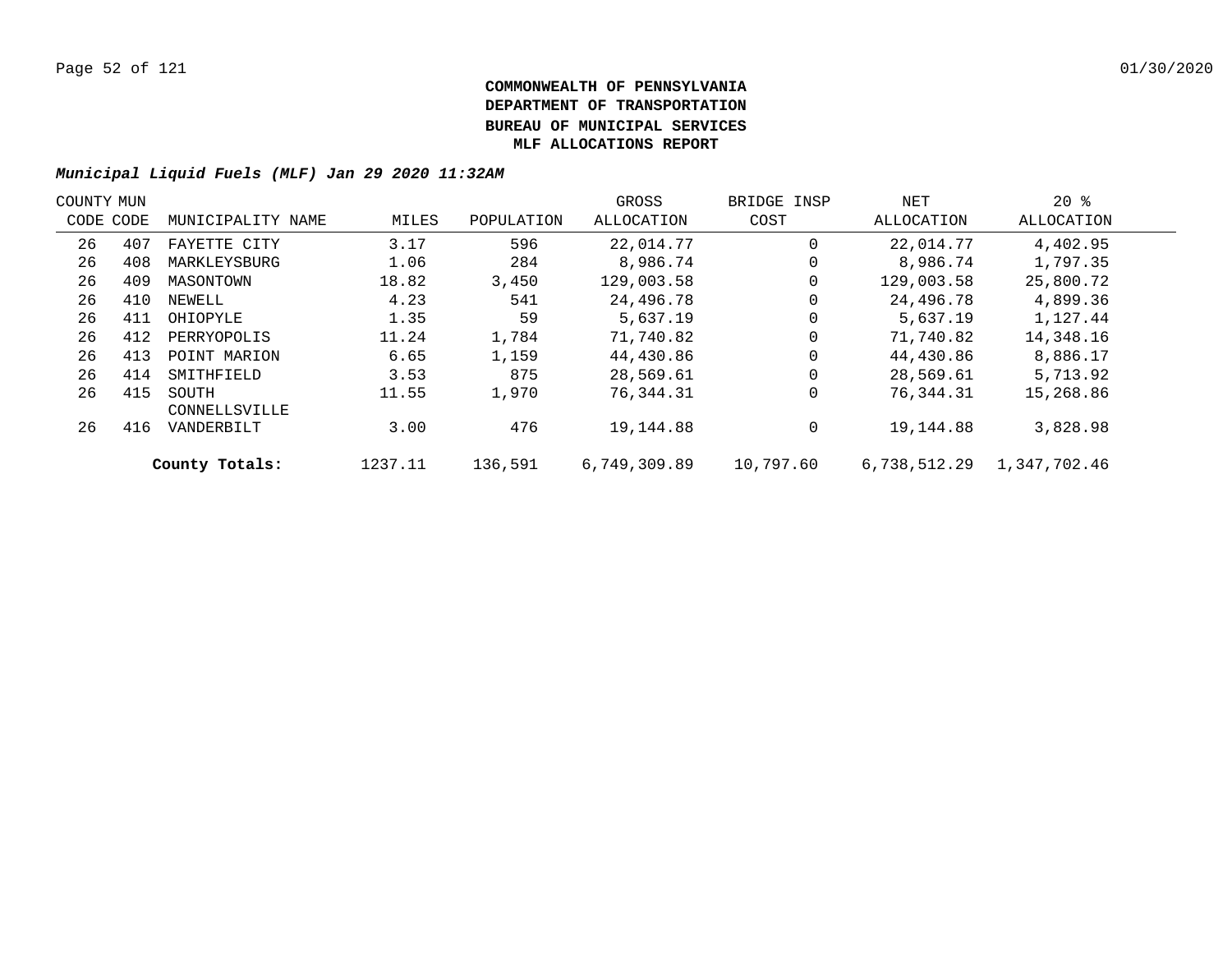| COUNTY MUN    |     |                   |        |            | GROSS      | BRIDGE INSP | NET         | $20*$       |
|---------------|-----|-------------------|--------|------------|------------|-------------|-------------|-------------|
| CODE CODE     |     | MUNICIPALITY NAME | MILES  | POPULATION | ALLOCATION | COST        | ALLOCATION  | ALLOCATION  |
| Forest County |     |                   |        |            |            |             |             |             |
| 27            | 201 | BARNETT           | 21.45  | 361        | 78,508.19  | $\Omega$    | 78,508.19   | 15,701.64   |
| 27            | 202 | GREEN             | 8.51   | 522        | 38,415.08  | $\Omega$    | 38,415.08   | 7,683.02    |
| 27            | 203 | HARMONY           | 24.74  | 666        | 95,339.70  | 456.40      | 94,883.30   | 18,976.66   |
| 27            | 204 | HICKORY           | 12.14  | 558        | 51,219.65  | 966.20      | 50,253.45   | 10,050.69   |
| 27            | 205 | HOWE              | 19.70  | 405        | 73,512.53  | 966.20      | 72,546.33   | 14,509.27   |
| 27            | 206 | JENKS             | 27.54  | 3,629      | 161,537.99 | 419.40      | 161, 118.59 | 32, 223. 72 |
| 27            | 207 | KINGSLEY          | 18.04  | 363        | 67,166.98  | 1,585.60    | 65,581.38   | 13, 116. 28 |
| 27            | 208 | TIONESTA          | 19.08  | 729        | 77,660.43  | 419.40      | 77,241.03   | 15,448.21   |
| 27            | 401 | TIONESTA          | 4.10   | 483        | 22,950.04  | $\Omega$    | 22,950.04   | 4,590.01    |
|               |     | County Totals:    | 155.30 | 7,716      | 666,310.59 | 4,813.20    | 661,497.39  | 132,299.48  |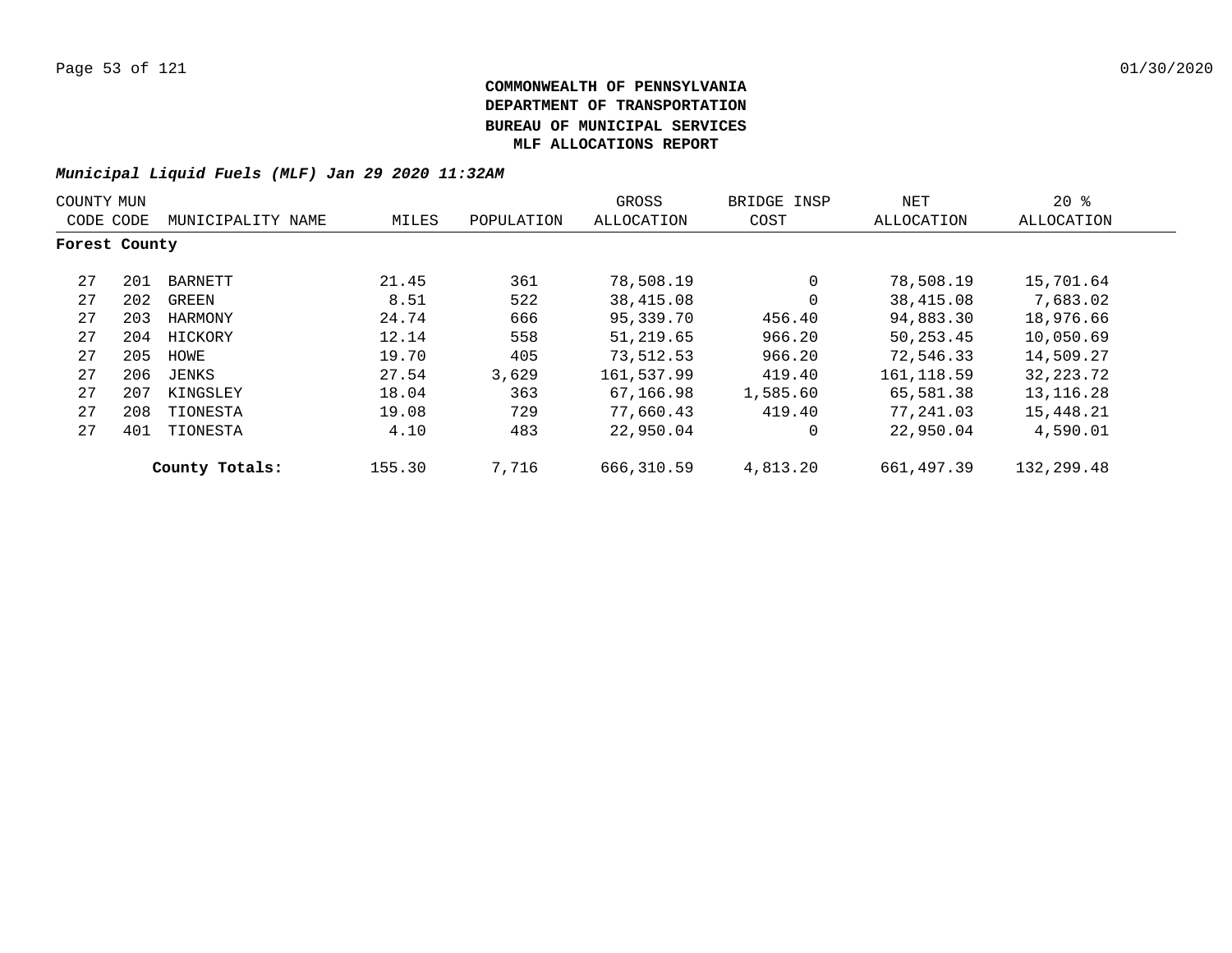| COUNTY MUN      |     |                   |         |            | GROSS             | BRIDGE INSP    | NET          | $20*$                           |  |
|-----------------|-----|-------------------|---------|------------|-------------------|----------------|--------------|---------------------------------|--|
| CODE CODE       |     | MUNICIPALITY NAME | MILES   | POPULATION | <b>ALLOCATION</b> | COST           | ALLOCATION   | ALLOCATION                      |  |
| Franklin County |     |                   |         |            |                   |                |              |                                 |  |
| 28              | 201 | ANTRIM            | 110.46  | 14,893     | 654,387.00        | $\overline{0}$ | 654,387.00   | 130,877.40                      |  |
| 28              | 202 | FANNETT           | 29.74   | 2,548      | 148,137.31        | $\mathbf{0}$   | 148, 137. 31 | 29,627.46                       |  |
| 28              | 203 | GREENE            | 105.62  | 16,700     | 672,908.23        | $\overline{0}$ | 672,908.23   | 134,581.65                      |  |
| 28              | 204 | GUILFORD          | 123.50  | 14,531     | 690,957.00        | $\Omega$       | 690,957.00   | 138,191.40                      |  |
| 28              | 205 | HAMILTON          | 69.54   | 10,788     | 439,064.76        | $\mathbf{0}$   | 439,064.76   | 87,812.95                       |  |
| 28              | 206 | LETTERKENNY       | 40.02   | 2,318      | 178,029.68        | $\mathbf{0}$   | 178,029.68   | 35,605.94                       |  |
| 28              | 207 | LURGAN            | 34.99   | 2,151      | 158,039.53        | $\mathbf 0$    | 158,039.53   | 31,607.91                       |  |
| 28              | 208 | METAL             | 25.04   | 1,866      | 119,366.55        | $\mathbf{0}$   | 119,366.55   | 23,873.31                       |  |
| 28              | 209 | MONTGOMERY        | 77.11   | 6,116      | 374,679.99        | $\mathbf{0}$   | 374,679.99   | 74,936.00                       |  |
| 28              | 210 | PETERS            | 38.23   | 4,430      | 212,581.49        | $\mathsf{O}$   | 212,581.49   | 42,516.30                       |  |
| 28              | 211 | OUINCY            | 39.48   | 5,541      | 238,070.86        | $\mathbf 0$    | 238,070.86   | 47,614.17                       |  |
| 28              | 212 | SAINT THOMAS      | 55.23   | 5,935      | 298,190.68        | $\Omega$       | 298,190.68   | 59,638.14                       |  |
| 28              | 213 | SOUTHAMPTON       | 56.34   | 7,987      | 341,268.86        | $\Omega$       | 341,268.86   | 68, 253. 77                     |  |
| 28              | 214 | WARREN            | 12.23   | 369        | 47,893.40         | $\Omega$       | 47,893.40    | 9,578.68                        |  |
| 28              | 215 | WASHINGTON        | 87.43   | 14,009     | 560,570.76        | $\mathbf 0$    | 560,570.76   | 112, 114. 15                    |  |
| 28              | 401 | CHAMBERSBURG      | 68.28   | 20,268     | 616,763.16        | 1,925.20       | 614,837.96   | 122,967.59                      |  |
| 28              | 402 | GREENCASTLE       | 15.52   | 3,996      | 128,467.79        | $\Omega$       | 128,467.79   | 25,693.56                       |  |
| 28              | 403 | MERCERSBURG       | 5.60    | 1,561      | 48,640.48         | $\mathbf 0$    | 48,640.48    | 9,728.10                        |  |
| 28              | 404 | MONT ALTO         | 5.59    | 1,705      | 51,370.19         | 0              | 51,370.19    | 10,274.04                       |  |
| 28              | 405 | ORRSTOWN          | 0.04    | 262        | 5,160.74          | $\Omega$       | 5,160.74     | 1,032.15                        |  |
| 28              | 406 | WAYNESBORO        | 30.82   | 10,568     | 305,629.95        | $\Omega$       | 305,629.95   | 61,125.99                       |  |
|                 |     | County Totals:    | 1030.81 | 148,542    | 6.290.178.41      | 1,925.20       |              | 6, 288, 253. 21 1, 257, 650. 64 |  |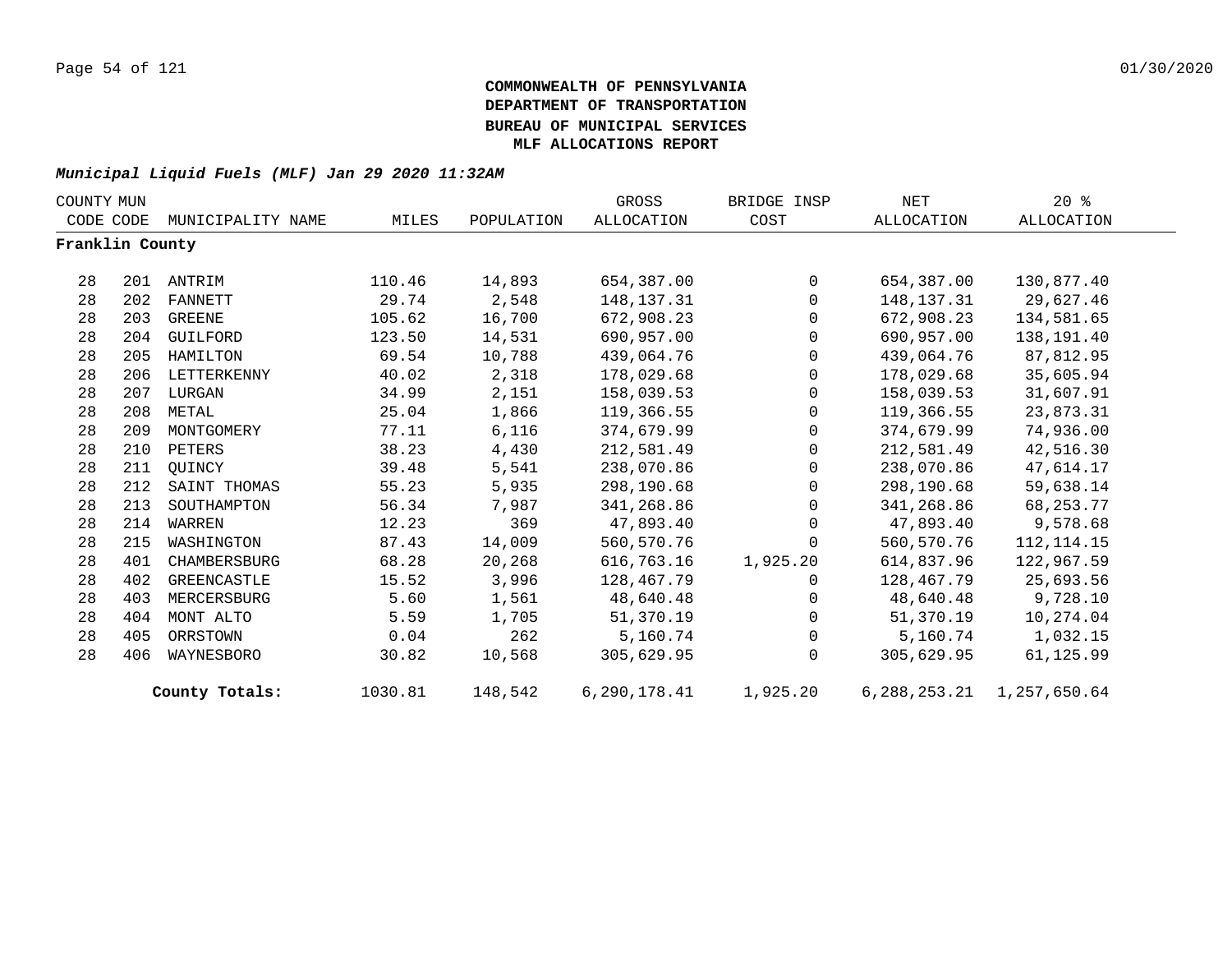| COUNTY MUN    |     |                   |        |            | GROSS        | BRIDGE INSP | NET          | $20*$       |
|---------------|-----|-------------------|--------|------------|--------------|-------------|--------------|-------------|
| CODE CODE     |     | MUNICIPALITY NAME | MILES  | POPULATION | ALLOCATION   | COST        | ALLOCATION   | ALLOCATION  |
| Fulton County |     |                   |        |            |              |             |              |             |
| 29            | 201 | AYR               | 24.13  | 1,942      | 117,788.08   | 1,531.20    | 116,256.88   | 23, 251.38  |
| 29            | 202 | BELFAST           | 34.55  | 1,448      | 143,081.99   | 1,020.80    | 142,061.19   | 28,412.24   |
| 29            | 203 | BETHEL            | 28.93  | 1,508      | 125,478.63   | 731.80      | 124,746.83   | 24,949.37   |
| 29            | 204 | BRUSH CREEK       | 30.18  | 819        | 116,429.44   | 221.60      | 116,207.84   | 23, 241.57  |
| 29            | 205 | DUBLIN            | 17.70  | 1,264      | 83,320.84    | 1,608.00    | 81,712.84    | 16,342.57   |
| 29            | 206 | LICKING CREEK     | 40.11  | 1,703      | 166,529.36   | 1,204.20    | 165,325.16   | 33,065.03   |
| 29            | 207 | TAYLOR            | 28.84  | 1,118      | 117,694.93   | 1,204.20    | 116,490.73   | 23, 298. 15 |
| 29            | 208 | THOMPSON          | 30.28  | 1,098      | 122, 116.63  | 1,868.20    | 120,248.43   | 24,049.69   |
| 29            | 209 | TODD              | 13.48  | 1,527      | 74,284.63    | $\mathbf 0$ | 74,284.63    | 14,856.93   |
| 29            | 210 | UNION             | 37.32  | 706        | 138,088.25   | 1,729.20    | 136,359.05   | 27,271.81   |
| 29            | 211 | WELLS             | 8.74   | 477        | 38, 319. 16  | $\Omega$    | 38,319.16    | 7,663.83    |
| 29            | 401 | MCCONNELLSBURG    | 4.10   | 1,220      | 37,091.67    | 0           | 37,091.67    | 7,418.33    |
| 29            | 402 | VALLEY HI         | 0.00   | 15         | 287.80       | $\mathbf 0$ | 287.80       | 57.56       |
|               |     | County Totals:    | 298.36 | 14,845     | 1,280,511.41 | 11,119.20   | 1,269,392.21 | 253,878.44  |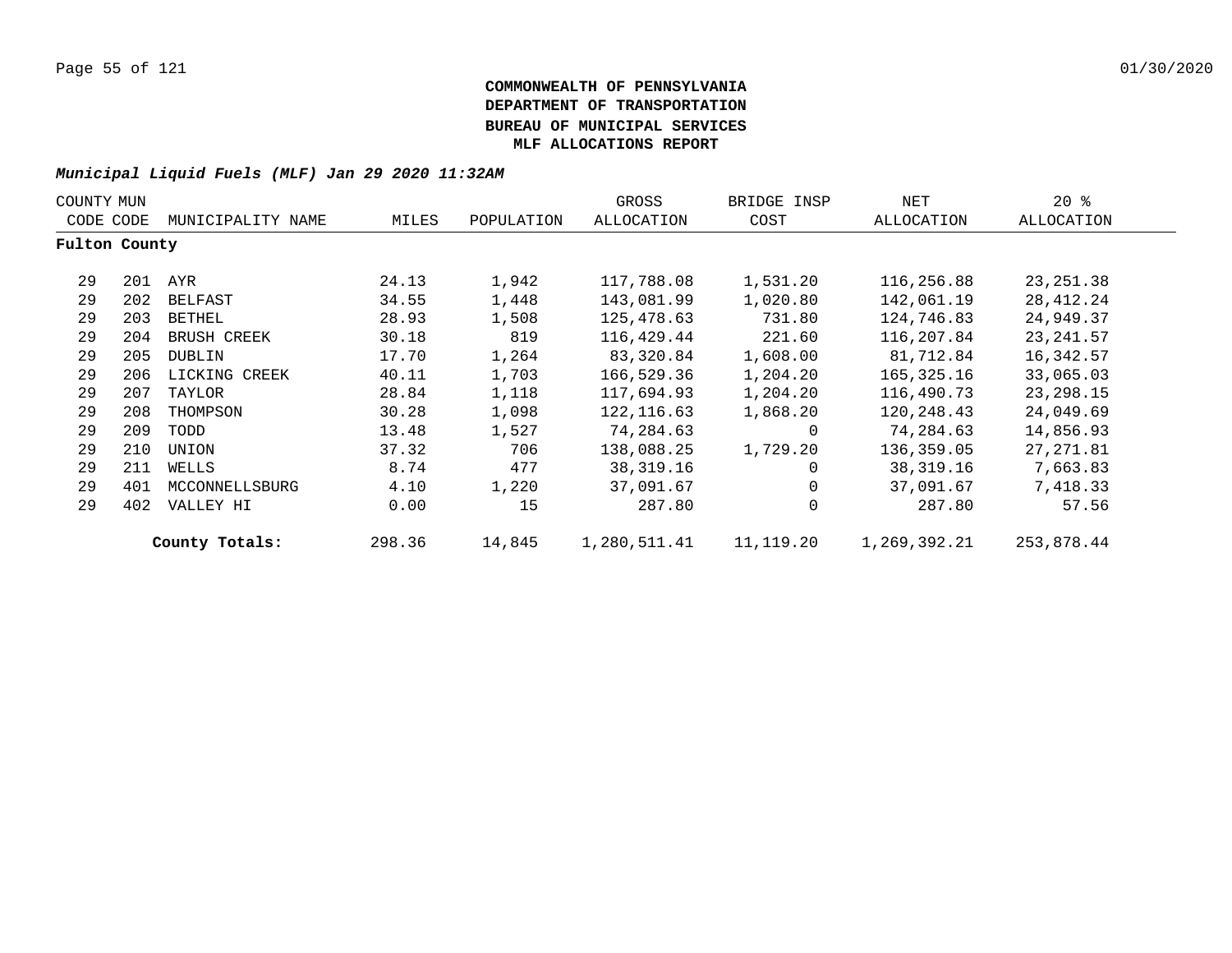| COUNTY MUN    |           |                      |        |            | GROSS        | BRIDGE INSP    | NET          | $20*$      |  |
|---------------|-----------|----------------------|--------|------------|--------------|----------------|--------------|------------|--|
|               | CODE CODE | MUNICIPALITY NAME    | MILES  | POPULATION | ALLOCATION   | COST           | ALLOCATION   | ALLOCATION |  |
| Greene County |           |                      |        |            |              |                |              |            |  |
| 30            |           | 201 ALEPPO           | 44.83  | 502        | 159,235.66   | $\mathbf 0$    | 159,235.66   | 31,847.13  |  |
| 30            |           | 202 CENTER           | 78.55  | 1,267      | 286, 442.35  | $\mathbf 0$    | 286, 442.35  | 57,288.47  |  |
| 30            | 203       | CUMBERLAND           | 66.19  | 6,623      | 347,966.97   | $\mathbf 0$    | 347,966.97   | 69,593.39  |  |
| 30            |           | 204 DUNKARD          | 38.55  | 2,372      | 174,160.28   | 382.60         | 173,777.68   | 34,755.54  |  |
| 30            | 205       | FRANKLIN             | 72.02  | 7,280      | 380,028.98   | $\mathbf 0$    | 380,028.98   | 76,005.80  |  |
| 30            | 206       | FREEPORT<br>TOWNSHIP | 8.77   | 310        | 35, 214.86   | 0              | 35, 214.86   | 7,042.97   |  |
| 30            |           | 207 GILMORE          | 28.87  | 260        | 101,331.64   | $\overline{0}$ | 101,331.64   | 20,266.33  |  |
| 30            | 208       | GRAY                 | 2.03   | 219        | 10,976.54    | $\overline{0}$ | 10,976.54    | 2,195.31   |  |
| 30            | 209       | GREENE               | 21.50  | 445        | 80,286.84    | $\mathsf{O}$   | 80,286.84    | 16,057.37  |  |
| 30            | 210       | JACKSON              | 41.90  | 487        | 149,170.07   | $\mathbf 0$    | 149,170.07   | 29,834.01  |  |
| 30            | 211       | JEFFERSON            | 40.49  | 2,352      | 180,250.52   | $\mathbf 0$    | 180,250.52   | 36,050.10  |  |
| 30            | 212       | MONONGAHELA          | 20.25  | 1,572      | 97,740.42    | $\mathbf 0$    | 97,740.42    | 19,548.08  |  |
| 30            | 213       | MORGAN               | 44.11  | 2,587      | 196,840.11   | $\mathbf 0$    | 196,840.11   | 39,368.02  |  |
| 30            | 214       | MORRIS               | 55.40  | 818        | 200,572.49   | $\mathbf 0$    | 200,572.49   | 40,114.50  |  |
| 30            | 215       | PERRY                | 48.40  | 1,521      | 190,701.87   | 2,006.00       | 188,695.87   | 37,739.17  |  |
| 30            | 216       | RICHHILL             | 51.37  | 896        | 188,620.55   | $\Omega$       | 188,620.55   | 37,724.11  |  |
| 30            | 217       | SPRINGHILL           | 36.80  | 349        | 129,502.76   | $\mathsf{O}$   | 129,502.76   | 25,900.55  |  |
| 30            | 218       | WASHINGTON           | 37.00  | 1,098      | 144,542.08   | $\mathsf{O}$   | 144,542.08   | 28,908.42  |  |
| 30            | 219       | WAYNE                | 69.08  | 1,197      | 253,496.63   | $\mathsf{O}$   | 253,496.63   | 50,699.33  |  |
| 30            | 220       | WHITELEY             | 34.62  | 649        | 127,984.28   | $\mathbf 0$    | 127,984.28   | 25,596.86  |  |
| 30            | 401       | CARMICHAELS          | 1.85   | 483        | 15,441.51    | $\mathsf{O}$   | 15,441.51    | 3,088.30   |  |
| 30            | 402       | CLARKSVILLE          | 1.78   | 230        | 10,353.31    | $\mathsf{O}$   | 10,353.31    | 2,070.66   |  |
| 30            | 403       | <b>GREENSBORO</b>    | 2.23   | 260        | 12,430.66    | $\overline{0}$ | 12,430.66    | 2,486.13   |  |
| 30            | 404       | <b>JEFFERSON</b>     | 1.51   | 270        | 10,219.82    | $\mathbf 0$    | 10,219.82    | 2,043.96   |  |
| 30            | 405       | RICES LANDING        | 3.31   | 463        | 19,929.94    | $\mathbf 0$    | 19,929.94    | 3,985.99   |  |
| 30            | 406       | WAYNESBURG           | 15.75  | 4,176      | 132,689.17   | $\Omega$       | 132,689.17   | 26,537.83  |  |
|               |           | County Totals:       | 867.16 | 38,686     | 3,636,130.31 | 2,388.60       | 3,633,741.71 | 726,748.34 |  |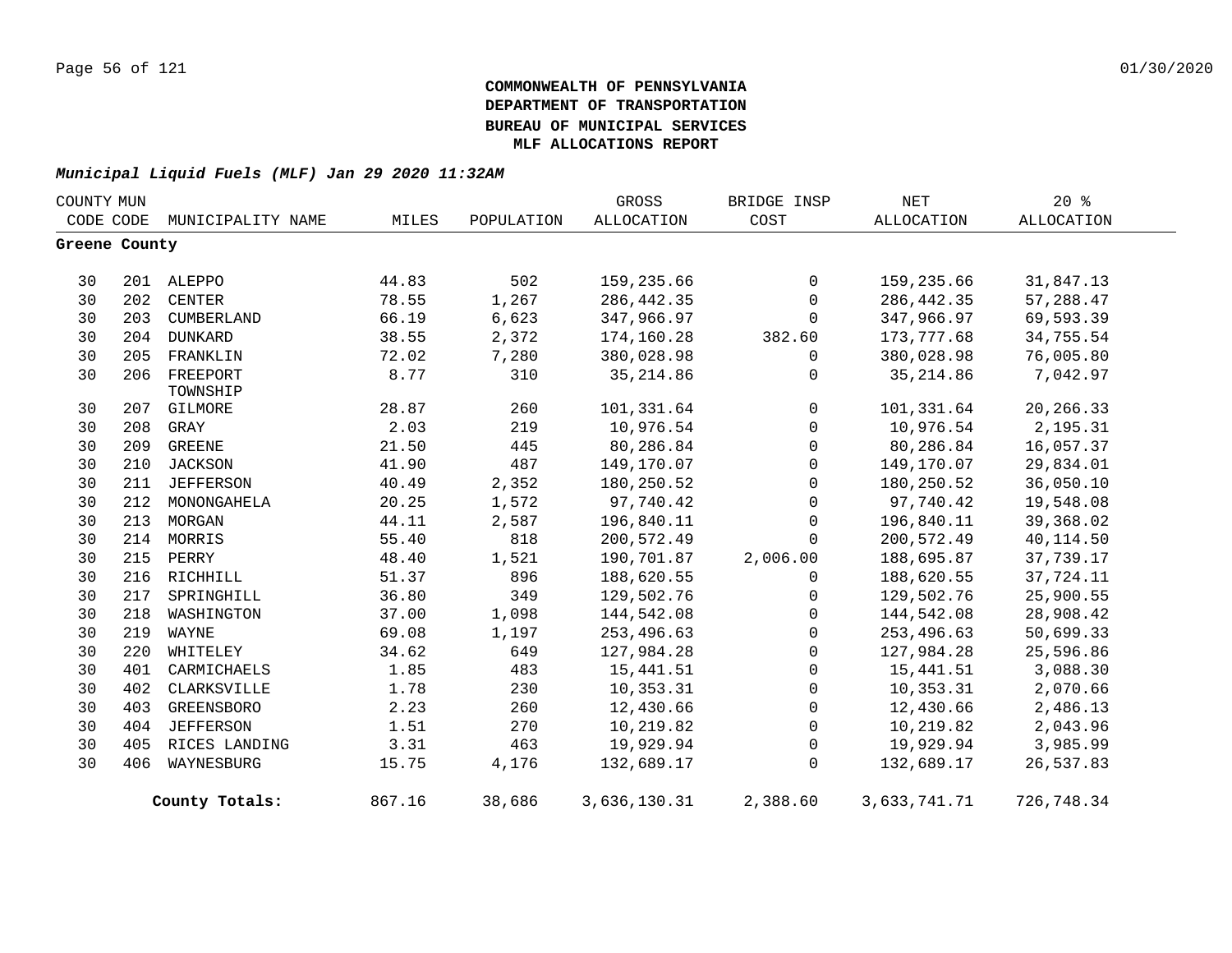| COUNTY MUN |     |                   |       |            | GROSS      | BRIDGE INSP    | NET        | 20%        |  |
|------------|-----|-------------------|-------|------------|------------|----------------|------------|------------|--|
| CODE CODE  |     | MUNICIPALITY NAME | MILES | POPULATION | ALLOCATION | COST           | ALLOCATION | ALLOCATION |  |
|            |     | Huntingdon County |       |            |            |                |            |            |  |
|            |     |                   |       |            |            |                |            |            |  |
| 31         |     | 201 BARREE        | 10.63 | 469        | 44,472.83  | $\mathsf{O}$   | 44,472.83  | 8,894.57   |  |
| 31         |     | 202 BRADY         | 5.69  | 1,172      | 41,476.65  | $\mathsf{O}$   | 41,476.65  | 8,295.33   |  |
| 31         |     | 203 CARBON        | 3.46  | 375        | 18,741.99  | 510.40         | 18,231.59  | 3,646.32   |  |
| 31         |     | 204 CASS          | 18.88 | 1,119      | 84,476.34  | $\mathsf{O}$   | 84,476.34  | 16,895.27  |  |
| 31         | 205 | CLAY              | 23.18 | 926        | 95,122.70  | 510.40         | 94,612.30  | 18,922.46  |  |
| 31         | 206 | CROMWELL          | 39.24 | 1,510      | 159,922.75 | 1,232.20       | 158,690.55 | 31,738.11  |  |
| 31         | 207 | <b>DUBLIN</b>     | 28.33 | 1,290      | 119,293.36 | 510.40         | 118,782.96 | 23,756.59  |  |
| 31         | 208 | FRANKLIN          | 2.48  | 466        | 17,217.71  | 510.40         | 16,707.31  | 3, 341.46  |  |
| 31         | 209 | HENDERSON         | 27.92 | 933        | 111,074.98 | 221.60         | 110,853.38 | 22,170.68  |  |
| 31         | 210 | HOPEWELL          | 10.50 | 586        | 46,283.98  | $\overline{0}$ | 46,283.98  | 9,256.80   |  |
| 31         |     | 211 JACKSON       | 26.26 | 872        | 104,364.89 | 3,296.60       | 101,068.29 | 20, 213.66 |  |
| 31         |     | 212 JUNIATA       | 15.35 | 554        | 61,855.03  | $\mathbf 0$    | 61,855.03  | 12,371.01  |  |
| 31         |     | 213 LINCOLN       | 5.91  | 338        | 26, 207.99 | 510.40         | 25,697.59  | 5,139.52   |  |
| 31         |     | 214 LOGAN         | 7.11  | 678        | 36,736.46  | $\mathbf 0$    | 36,736.46  | 7,347.29   |  |
| 31         |     | 215 MILLER        | 9.96  | 462        | 42,102.62  | $\mathbf 0$    | 42,102.62  | 8,420.52   |  |
| 31         |     | 216 MORRIS        | 4.21  | 410        | 21,916.38  | $\mathbf{0}$   | 21,916.38  | 4,383.28   |  |
| 31         |     | 217 ONEIDA        | 10.10 | 1,077      | 54,370.54  | 510.40         | 53,860.14  | 10,772.03  |  |
| 31         |     | 218 PENN          | 21.43 | 1,077      | 92,180.12  | $\mathbf 0$    | 92,180.12  | 18,436.02  |  |
| 31         |     | 219 PORTER        | 21.00 | 1,968      | 107,841.76 | 1,160.00       | 106,681.76 | 21,336.35  |  |
| 31         | 220 | SHIRLEY           | 37.01 | 2,524      | 171,937.68 | $\overline{0}$ | 171,937.68 | 34, 387.54 |  |
| 31         | 221 | SMITHFIELD        | 7.78  | 4,390      | 110,198.55 | $\mathsf{O}$   | 110,198.55 | 22,039.71  |  |
| 31         | 222 | SPRINGFIELD       | 28.97 | 654        | 109,225.46 | $\overline{0}$ | 109,225.46 | 21,845.09  |  |
| 31         | 223 | SPRUCE CREEK      | 4.56  | 240        | 19,822.42  | 1,531.20       | 18,291.22  | 3,658.24   |  |
| 31         | 224 | TELL              | 34.06 | 662        | 126,364.93 | $\mathsf{O}$   | 126,364.93 | 25, 272.99 |  |
| 31         | 225 | TODD              | 25.51 | 952        | 103,397.07 | $\Omega$       | 103,397.07 | 20,679.41  |  |
| 31         | 226 | UNION             | 23.06 | 1,029      | 96,698.63  | 1,531.20       | 95,167.43  | 19,033.49  |  |
| 31         | 227 | WALKER            | 17.74 | 1,947      | 96,559.77  | $\mathbf 0$    | 96,559.77  | 19,311.95  |  |
| 31         | 228 | WARRIORS MARK     | 12.75 | 1,796      | 77,010.16  | 510.40         | 76,499.76  | 15,299.95  |  |
| 31         | 229 | WEST              | 17.82 | 571        | 70,423.95  | 1,020.80       | 69,403.15  | 13,880.63  |  |
| 31         | 230 | WOOD              | 4.47  | 708        | 28,502.09  | $\mathsf{O}$   | 28,502.09  | 5,700.42   |  |
| 31         |     | 401 ALEXANDRIA    | 1.70  | 346        | 12,312.17  | 0              | 12,312.17  | 2,462.43   |  |
| 31         | 402 | BIRMINGHAM        | 0.27  | 90         | 2,627.94   | $\mathsf{O}$   | 2,627.94   | 525.59     |  |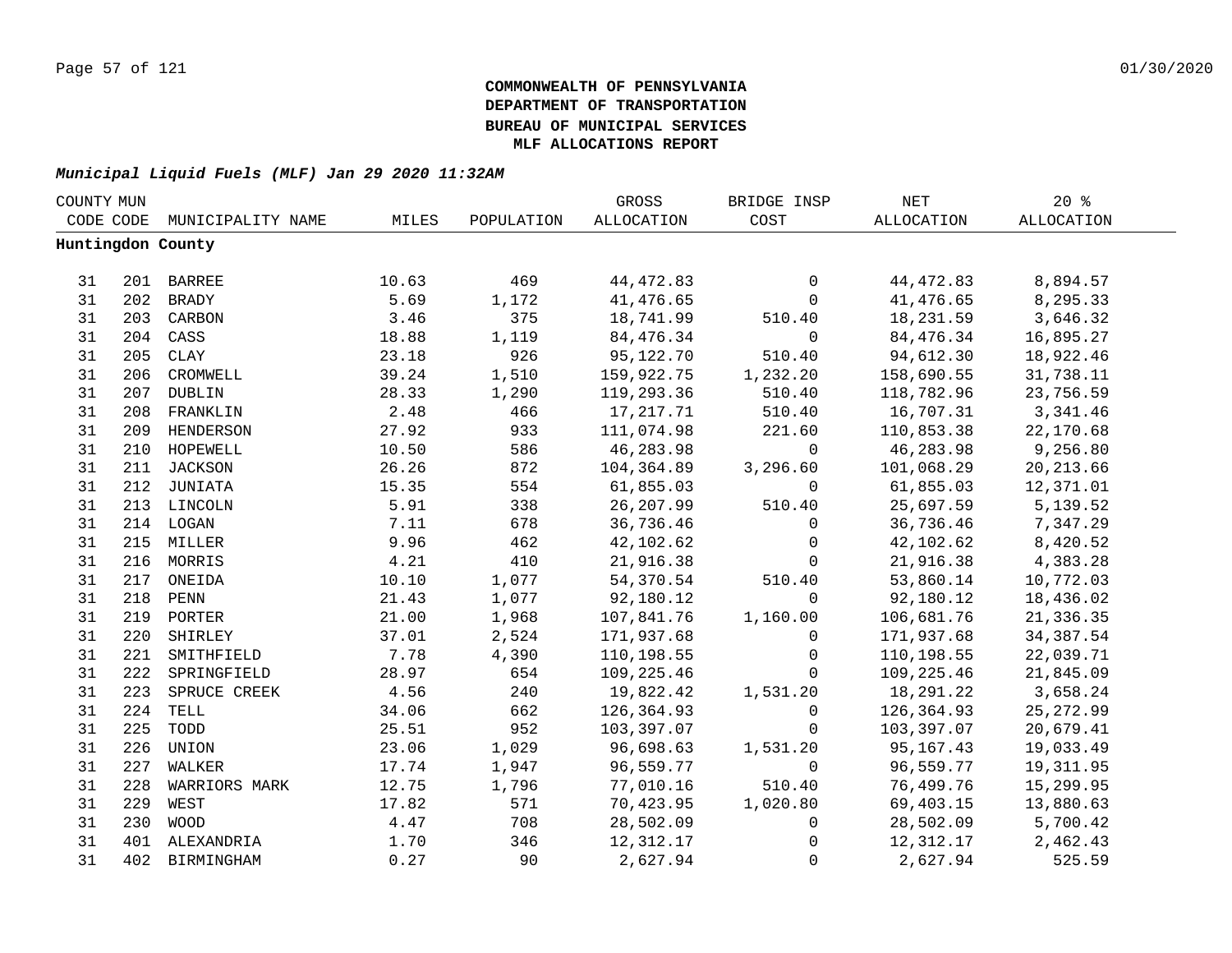| COUNTY MUN |           |                   |        |            | GROSS        | BRIDGE INSP | NET          | $20*$       |  |
|------------|-----------|-------------------|--------|------------|--------------|-------------|--------------|-------------|--|
|            | CODE CODE | MUNICIPALITY NAME | MILES  | POPULATION | ALLOCATION   | COST        | ALLOCATION   | ALLOCATION  |  |
| 31         | 403       | BROAD TOP CITY    | 3.79   | 452        | 21,320.69    | $\Omega$    | 21,320.69    | 4,264.14    |  |
| 31         | 404       | CASSVILLE         | 0.95   | 143        | 5,914.14     |             | 5,914.14     | 1,182.83    |  |
| 31         | 405       | COALMONT          | 0.50   | 106        | 3,702.47     |             | 3,702.47     | 740.49      |  |
| 31         | 406       | DUDLEY            | 1.56   | 184        | 8,736.50     |             | 8,736.50     | 1,747.30    |  |
| 31         | 407       | HUNTINGDON        | 23.93  | 7,093      | 215,958.53   | 0           | 215,958.53   | 43, 191. 71 |  |
| 31         | 408       | MAPLETON          | 2.92   | 441        | 18,206.33    |             | 18,206.33    | 3,641.27    |  |
| 31         | 409       | MARKLESBURG       | 1.57   | 204        | 9,153.63     |             | 9,153.63     | 1,830.73    |  |
| 31         | 410       | MILL CREEK        | 1.81   | 328        | 12,333.89    | 510.40      | 11,823.49    | 2,364.70    |  |
| 31         | 411       | MOUNT UNION       | 14.22  | 2,447      | 94,407.18    | 693.80      | 93,713.38    | 18,742.68   |  |
| 31         | 412       | ORBISONIA         | 3.18   | 428        | 18,824.52    | 0           | 18,824.52    | 3,764.90    |  |
| 31         | 413       | PETERSBURG        | 1.93   | 480        | 15,650.91    | $\Omega$    | 15,650.91    | 3,130.18    |  |
| 31         | 414       | ROCKHILL          | 2.60   | 371        | 15,795.29    |             | 15,795.29    | 3,159.06    |  |
| 31         | 415       | SALTILLO          | 1.51   | 346        | 11,678.11    |             | 11,678.11    | 2,335.62    |  |
| 31         | 416       | SHADE GAP         | 0.43   | 105        | 3,449.69     |             | 3,449.69     | 689.94      |  |
| 31         | 417       | SHIRLEYSBURG      | 1.60   | 150        | 8,217.59     |             | 8,217.59     | 1,643.52    |  |
| 31         | 418       | THREE SPRINGS     | 1.49   | 444        | 13,491.80    | $\Omega$    | 13,491.80    | 2,698.36    |  |
|            |           | County Totals:    | 571.33 | 45,913     | 2,787,581.17 | 14,770.60   | 2,772,810.57 | 554,562.11  |  |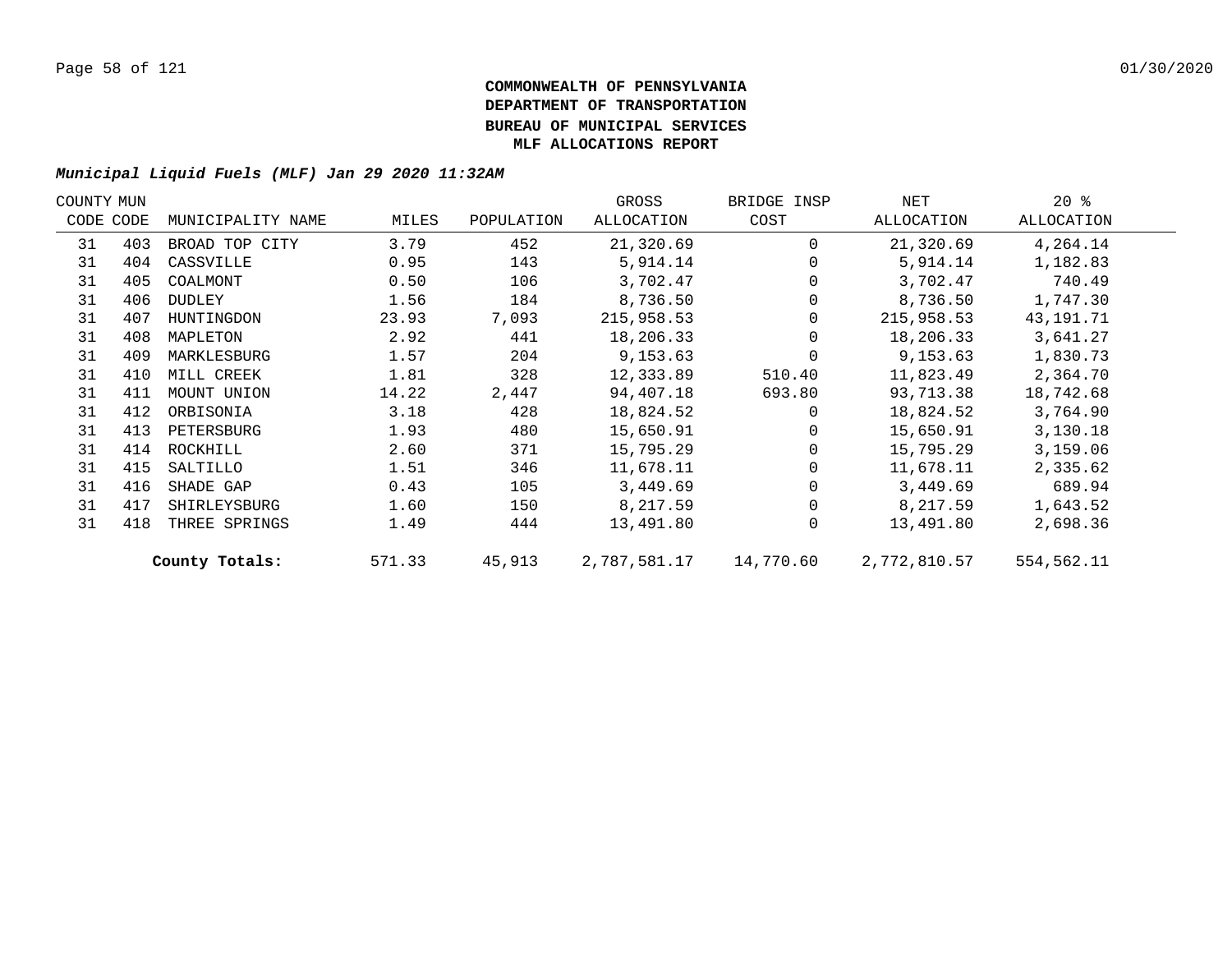| COUNTY MUN     |     |                    |       |            | GROSS       | BRIDGE INSP  | <b>NET</b>   | $20*$             |  |
|----------------|-----|--------------------|-------|------------|-------------|--------------|--------------|-------------------|--|
| CODE CODE      |     | MUNICIPALITY NAME  | MILES | POPULATION | ALLOCATION  | COST         | ALLOCATION   | <b>ALLOCATION</b> |  |
| Indiana County |     |                    |       |            |             |              |              |                   |  |
|                |     |                    |       |            |             |              |              |                   |  |
| 32             |     | 201 ARMSTRONG      | 62.91 | 2,998      | 267, 464.34 | 0            | 267, 464.34  | 53,492.87         |  |
| 32             | 202 | <b>BANKS</b>       | 19.57 | 1,018      | 84,840.96   | $\mathsf{O}$ | 84,840.96    | 16,968.19         |  |
| 32             |     | 203 BLACK LICK     | 24.78 | 1,237      | 106,429.58  | $\mathsf{O}$ | 106,429.58   | 21,285.92         |  |
| 32             |     | 204 BRUSH VALLEY   | 46.55 | 1,858      | 190,994.58  | 0            | 190,994.58   | 38,198.92         |  |
| 32             | 205 | <b>BUFFINGTON</b>  | 25.83 | 1,328      | 111,679.67  | 0            | 111,679.67   | 22,335.93         |  |
| 32             | 206 | <b>BURRELL</b>     | 44.22 | 4,393      | 231,860.90  | $\mathsf{O}$ | 231,860.90   | 46, 372. 18       |  |
| 32             | 207 | CANOE              | 38.85 | 1,505      | 158,525.32  | 0            | 158,525.32   | 31,705.06         |  |
| 32             | 208 | <b>CENTER</b>      | 48.72 | 4,764      | 253,996.74  | $\mathsf{O}$ | 253,996.74   | 50,799.35         |  |
| 32             | 209 | CHERRYHILL         | 64.85 | 2,765      | 269, 467.53 | $\mathsf{O}$ | 269,467.53   | 53,893.51         |  |
| 32             | 210 | CONEMAUGH          | 48.40 | 2,294      | 205,534.25  | $\mathsf{O}$ | 205, 534.25  | 41,106.85         |  |
| 32             | 211 | EAST MAHONING      | 34.82 | 1,077      | 136,864.20  | $\mathbf 0$  | 136,864.20   | 27, 372.84        |  |
| 32             | 212 | EAST               | 28.29 | 2,366      | 139,806.24  | 0            | 139,806.24   | 27,961.25         |  |
|                |     | WHEATFIELD         |       |            |             |              |              |                   |  |
| 32             |     | 213 GRANT          | 32.38 | 741        | 122, 274.41 | 0            | 122, 274.41  | 24, 454.88        |  |
| 32             |     | 214 GREEN          | 66.21 | 3,839      | 294,614.03  | 0            | 294,614.03   | 58,922.81         |  |
| 32             |     | 215 MONTGOMERY     | 33.93 | 1,568      | 143, 315.51 | $\mathbf 0$  | 143, 315.51  | 28,663.10         |  |
| 32             |     | 216 NORTH MAHONING | 29.29 | 1,428      | 125, 144.93 | 0            | 125, 144.93  | 25,028.99         |  |
| 32             |     | 217 PINE           | 26.77 | 2,033      | 128,344.18  | $\mathsf{O}$ | 128, 344. 18 | 25,668.84         |  |
| 32             |     | 218 RAYNE          | 72.32 | 2,992      | 298,751.55  | $\mathsf{O}$ | 298,751.55   | 59,750.31         |  |
| 32             | 219 | SOUTH MAHONING     | 41.83 | 1,841      | 174,917.14  | $\mathsf{O}$ | 174,917.14   | 34,983.43         |  |
| 32             | 220 | WASHINGTON         | 61.72 | 1,808      | 240,659.32  | $\mathbf 0$  | 240,659.32   | 48,131.86         |  |
| 32             | 221 | WEST MAHONING      | 34.26 | 1,357      | 140,368.09  | 0            | 140,368.09   | 28,073.62         |  |
| 32             | 222 | WEST               | 35.81 | 2,314      | 163,903.64  | $\Omega$     | 163,903.64   | 32,780.73         |  |
|                |     | WHEATFIELD         |       |            |             |              |              |                   |  |
| 32             |     | 223 WHITE          | 83.65 | 15,821     | 582,725.27  | $\mathsf{O}$ | 582,725.27   | 116,545.05        |  |
| 32             |     | 224 YOUNG          | 42.31 | 1,775      | 175, 252.54 | $\mathbf{0}$ | 175, 252.54  | 35,050.51         |  |
| 32             |     | 401 ARMAGH         | 0.50  | 122        | 4,009.48    | 0            | 4,009.48     | 801.90            |  |
| 32             |     | 402 BLAIRSVILLE    | 14.97 | 3,412      | 115,426.51  | $\mathbf 0$  | 115,426.51   | 23,085.30         |  |
| 32             | 403 | CHERRY TREE        | 2.21  | 364        | 14,359.47   | $\mathbf 0$  | 14,359.47    | 2,871.89          |  |
| 32             | 404 | CLYMER             | 10.12 | 1,357      | 59,809.92   | 0            | 59,809.92    | 11,961.98         |  |
| 32             | 405 | CREEKSIDE          | 2.14  | 309        | 13,070.55   | 0            | 13,070.55    | 2,614.11          |  |
| 32             |     | 406 GLEN CAMPBELL  | 3.69  | 245        | 17,015.05   | 0            | 17,015.05    | 3,403.01          |  |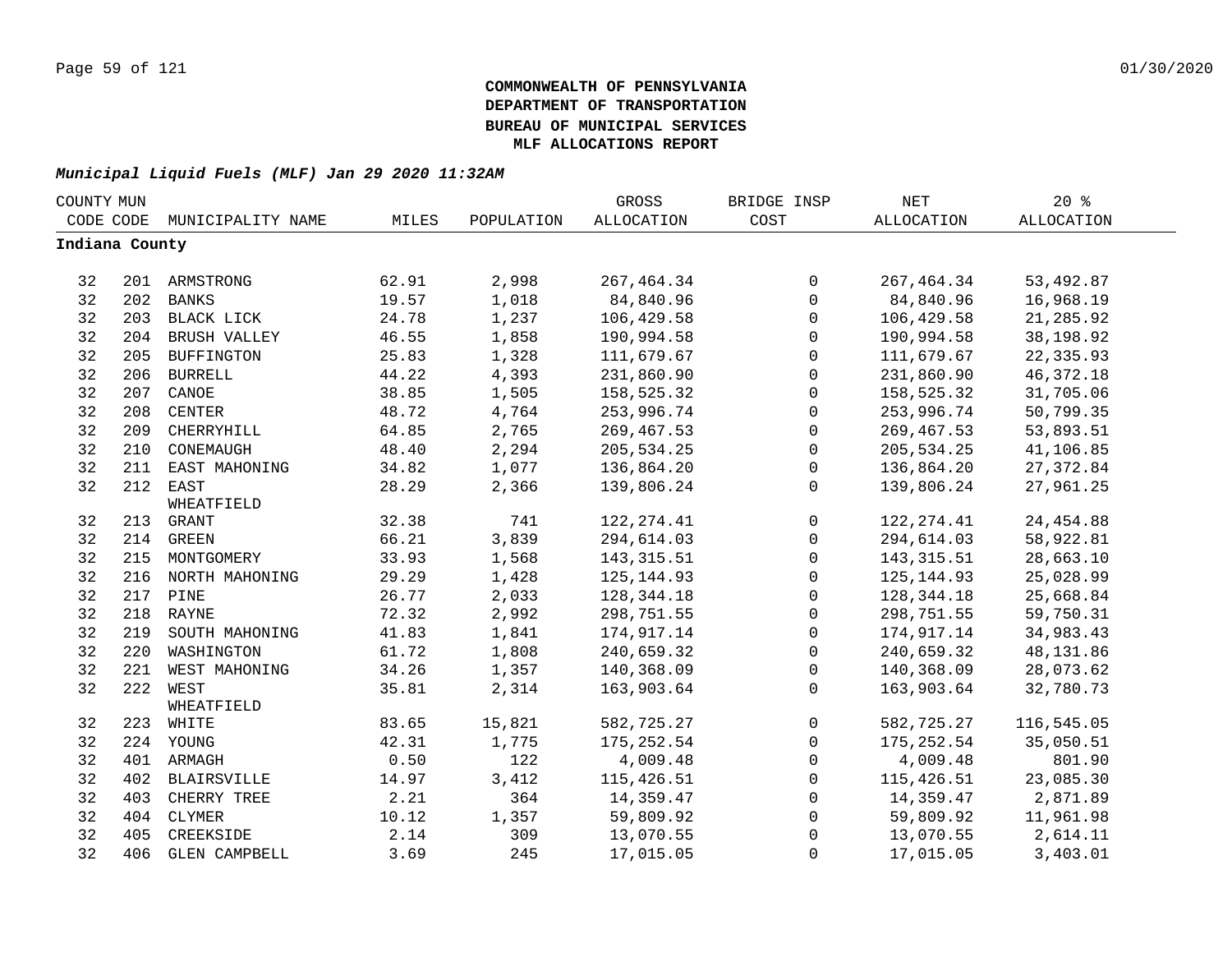|           | COUNTY MUN |                   |         |            | GROSS        | BRIDGE INSP | NET          | $20*$        |  |
|-----------|------------|-------------------|---------|------------|--------------|-------------|--------------|--------------|--|
| CODE CODE |            | MUNICIPALITY NAME | MILES   | POPULATION | ALLOCATION   | COST        | ALLOCATION   | ALLOCATION   |  |
| 32        | 407        | HOMER CITY        | 8.19    | 1,707      | 60,085.11    | $\mathbf 0$ | 60,085.11    | 12,017.02    |  |
| 32        | 408        | INDIANA           | 34.26   | 13,975     | 382,483.50   | 0           | 382,483.50   | 76,496.70    |  |
| 32        | 410        | MARION CENTER     | 2.02    | 451        | 15,394.79    | 0           | 15,394.79    | 3,078.96     |  |
| 32        | 411        | PLUMVILLE         | 1.73    | 307        | 11,663.93    | 0           | 11,663.93    | 2,332.79     |  |
| 32        | 412        | SALTSBURG         | 3.83    | 873        | 29,532.37    | 0           | 29,532.37    | 5,906.47     |  |
| 32        | 413        | SHELOCTA          | 0.93    | 130        | 5,597.95     | $\mathbf 0$ | 5,597.95     | 1,119.59     |  |
| 32        | 414        | SMICKSBURG        | 0.75    | 46         | 3,385.48     | $\mathbf 0$ | 3,385.48     | 677.10       |  |
| 32        | 415        | ERNEST            | 2.09    | 462        | 15,839.46    | 0           | 15,839.46    | 3,167.89     |  |
|           |            | County Totals:    | 1135.70 | 88,880     | 5,495,408.49 | 0           | 5,495,408.49 | 1,099,081.70 |  |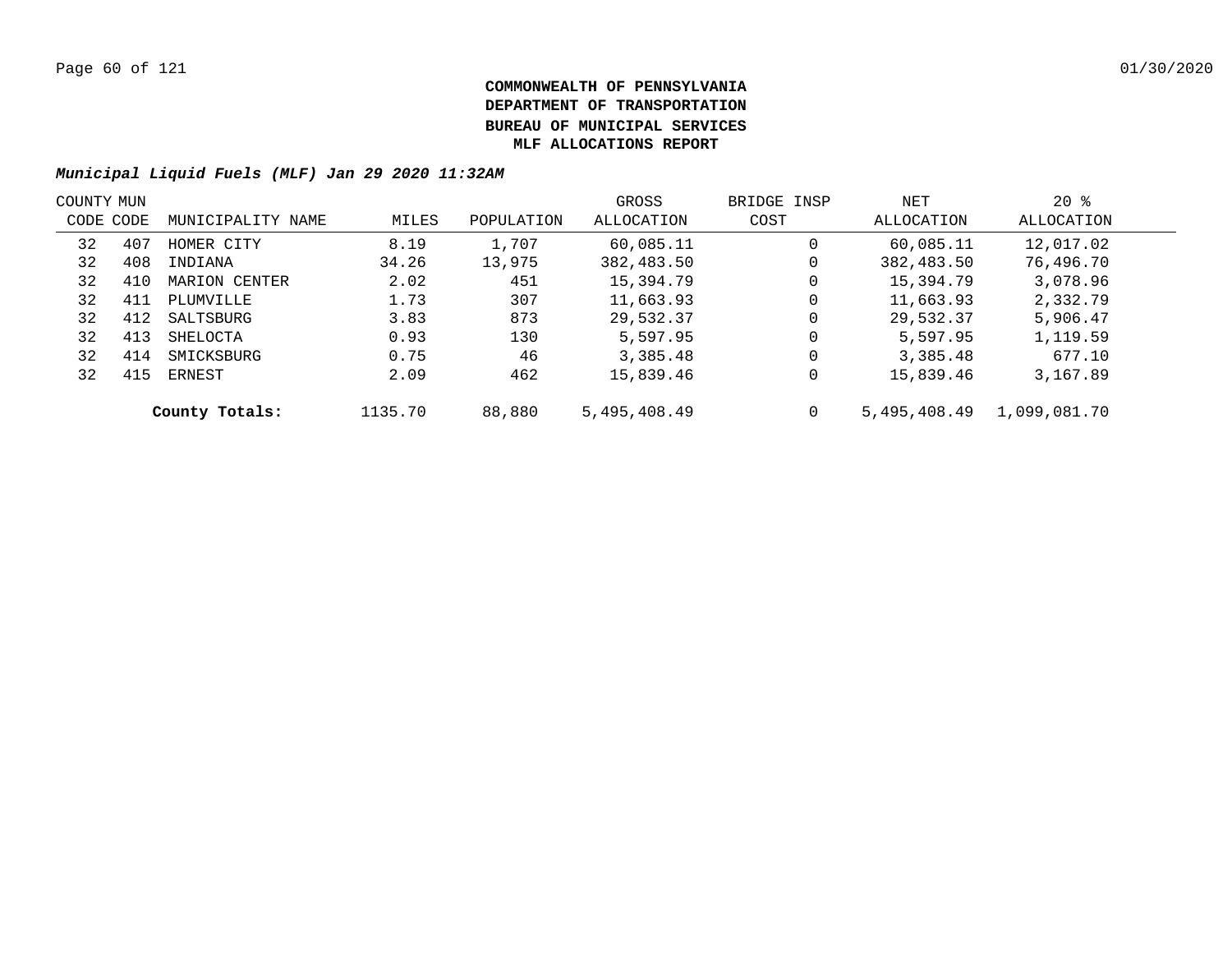| COUNTY MUN       |     |                   |       |            | GROSS             | BRIDGE INSP         | NET               | $20*$             |  |
|------------------|-----|-------------------|-------|------------|-------------------|---------------------|-------------------|-------------------|--|
| CODE CODE        |     | MUNICIPALITY NAME | MILES | POPULATION | <b>ALLOCATION</b> | COST                | <b>ALLOCATION</b> | <b>ALLOCATION</b> |  |
| Jefferson County |     |                   |       |            |                   |                     |                   |                   |  |
|                  |     |                   |       |            |                   |                     |                   |                   |  |
| 33               |     | 201 BARNETT       | 7.72  | 254        | 30,636.35         | 0                   | 30,636.35         | 6,127.27          |  |
| 33               | 202 | <b>BEAVER</b>     | 26.56 | 498        | 98,189.65         | $\mathsf{O}\xspace$ | 98,189.65         | 19,637.93         |  |
| 33               |     | 203 BELL          | 28.86 | 2,056      | 135,760.10        | $\mathsf{O}\xspace$ | 135,760.10        | 27, 152.02        |  |
| 33               | 204 | <b>CLOVER</b>     | 17.91 | 448        | 68, 364. 13       | $\mathsf{O}\xspace$ | 68,364.13         | 13,672.83         |  |
| 33               | 205 | <b>ELDRED</b>     | 40.82 | 1,226      | 159,745.97        | $\mathsf{O}$        | 159,745.97        | 31,949.19         |  |
| 33               | 206 | GASKILL           | 13.05 | 708        | 57, 134.62        | $\mathbf 0$         | 57, 134.62        | 11,426.92         |  |
| 33               | 207 | HEATH             | 14.53 | 124        | 50,867.72         | $\mathbf 0$         | 50,867.72         | 10,173.54         |  |
| 33               | 208 | HENDERSON         | 34.16 | 1,816      | 148,841.70        | $\mathsf{O}$        | 148,841.70        | 29,768.34         |  |
| 33               | 209 | KNOX              | 33.60 | 1,042      | 132, 121.34       | $\mathsf{O}$        | 132, 121.34       | 26, 424. 27       |  |
| 33               | 210 | MCCALMONT         | 27.47 | 1,082      | 112,432.28        | $\mathsf{O}$        | 112,432.28        | 22,486.46         |  |
| 33               | 211 | OLIVER            | 37.69 | 1,083      | 146,556.88        | $\mathbf 0$         | 146,556.88        | 29, 311.38        |  |
| 33               | 212 | PERRY             | 36.33 | 1,226      | 144,762.28        | $\mathbf 0$         | 144,762.28        | 28,952.46         |  |
| 33               | 213 | PINE CREEK        | 20.25 | 1,352      | 93,519.04         | $\mathsf 0$         | 93,519.04         | 18,703.81         |  |
| 33               | 214 | POLK              | 17.51 | 265        | 63,517.86         | $\mathsf 0$         | 63,517.86         | 12,703.57         |  |
| 33               |     | 215 PORTER        | 27.26 | 305        | 96,822.34         | $\mathsf 0$         | 96,822.34         | 19,364.47         |  |
| 33               |     | 216 RINGGOLD      | 26.78 | 741        | 103,586.53        | $\mathbf 0$         | 103,586.53        | 20,717.31         |  |
| 33               |     | 217 ROSE          | 20.78 | 1,255      | 93, 426.47        | $\mathbf 0$         | 93, 426.47        | 18,685.29         |  |
| 33               | 218 | SNYDER            | 35.68 | 2,547      | 167,940.63        | $\mathsf{O}\xspace$ | 167,940.63        | 33,588.13         |  |
| 33               | 219 | UNION             | 30.07 | 855        | 116,753.11        | $\mathbf 0$         | 116,753.11        | 23,350.62         |  |
| 33               | 220 | WARSAW            | 43.78 | 1,424      | 173, 423.10       | $\mathsf{O}$        | 173, 423.10       | 34,684.62         |  |
| 33               | 221 | WASHINGTON        | 57.05 | 1,926      | 227, 339.16       | $\mathbf 0$         | 227, 339.16       | 45, 467.83        |  |
| 33               | 222 | WINSLOW           | 51.15 | 2,622      | 221,005.05        | $\mathbf 0$         | 221,005.05        | 44,201.01         |  |
| 33               |     | 223 YOUNG         | 27.76 | 1,749      | 126,198.51        | $\mathbf 0$         | 126,198.51        | 25, 239. 70       |  |
| 33               |     | 401 BIG RUN       | 2.80  | 624        | 21, 317.29        | $\mathbf 0$         | 21, 317.29        | 4,263.46          |  |
| 33               | 402 | <b>BROCKWAY</b>   | 9.73  | 2,072      | 72, 227.93        | $\mathsf{O}$        | 72, 227.93        | 14,445.59         |  |
| 33               | 403 | <b>BROOKVILLE</b> | 24.82 | 3,924      | 158,121.49        | $\mathsf{O}$        | 158,121.49        | 31,624.30         |  |
| 33               | 404 | CORSICA           | 2.21  | 357        | 14,225.16         | $\mathbf 0$         | 14,225.16         | 2,845.03          |  |
| 33               | 405 | FALLS CREEK       | 4.72  | 1,037      | 35,649.26         | 0                   | 35,649.26         | 7,129.85          |  |
| 33               | 406 | PUNXSUTAWNEY      | 24.37 | 5,962      | 195,725.12        | $\mathsf{O}$        | 195,725.12        | 39,145.02         |  |
| 33               | 407 | REYNOLDSVILLE     | 12.45 | 2,759      | 94,487.14         | 0                   | 94,487.14         | 18,897.43         |  |
| 33               | 408 | SUMMERVILLE       | 4.63  | 528        | 25,582.16         | 0                   | 25,582.16         | 5, 116. 43        |  |
| 33               | 409 | SYKESVILLE        | 6.61  | 1,157      | 44,258.99         | $\mathbf 0$         | 44,258.99         | 8,851.80          |  |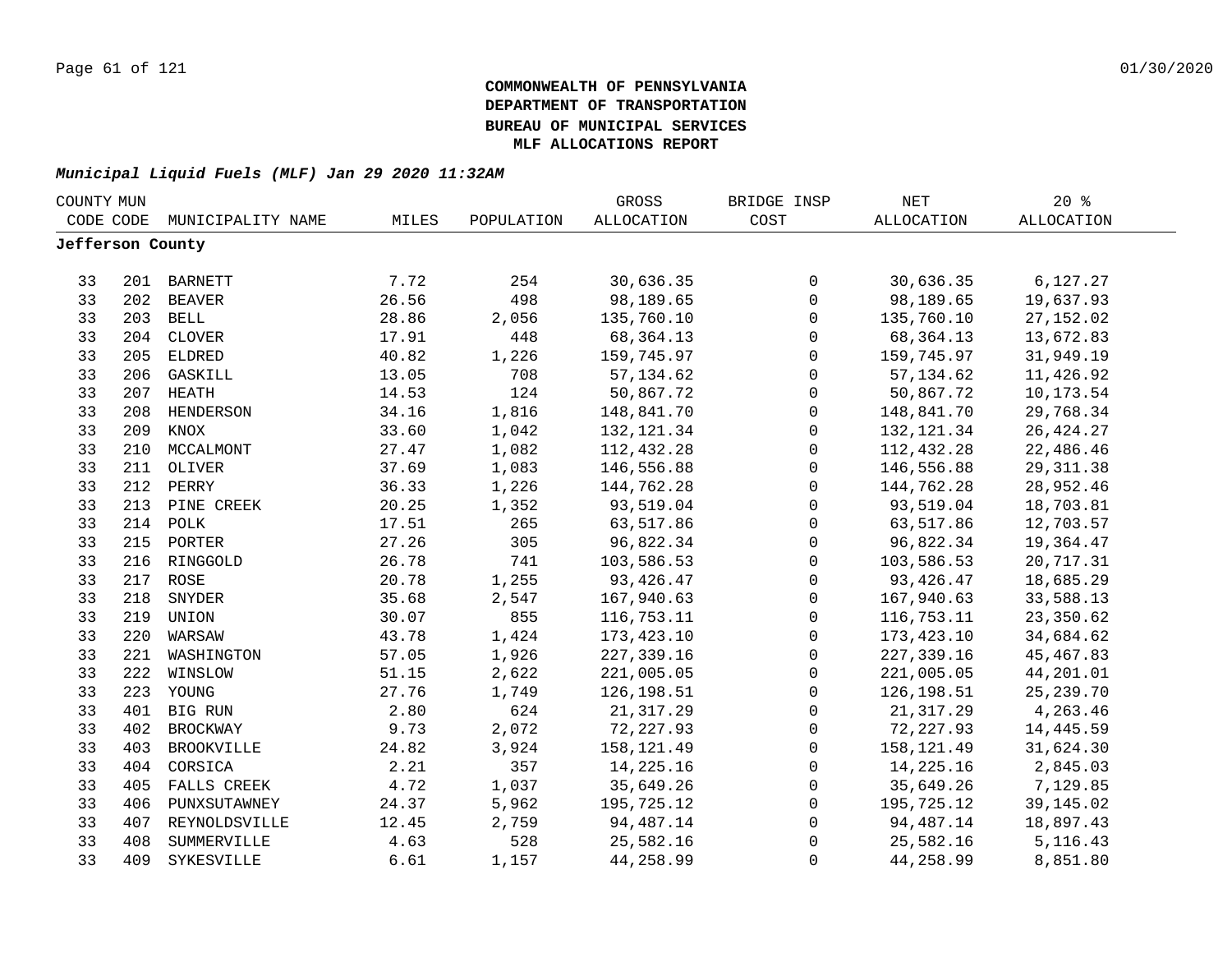|           | COUNTY MUN |                   |        |            | GROSS        | BRIDGE INSP | NET          | $20*$      |  |
|-----------|------------|-------------------|--------|------------|--------------|-------------|--------------|------------|--|
| CODE CODE |            | MUNICIPALITY NAME | MILES  | POPULATION | ALLOCATION   | COST        | ALLOCATION   | ALLOCATION |  |
| 33        | 410        | TIMBLIN           | 1.77   | 157        | 8,919.22     |             | 8,919.22     | 1,783.84   |  |
| 33        | 41.        | WORTHVILLE        | 0.20   | 67         | 1,953.01     |             | 1,953.01     | 390.60     |  |
|           |            | County Totals:    | 771.08 | 45,248     | 3,441,411.59 |             | 3,441,411.59 | 688,282.32 |  |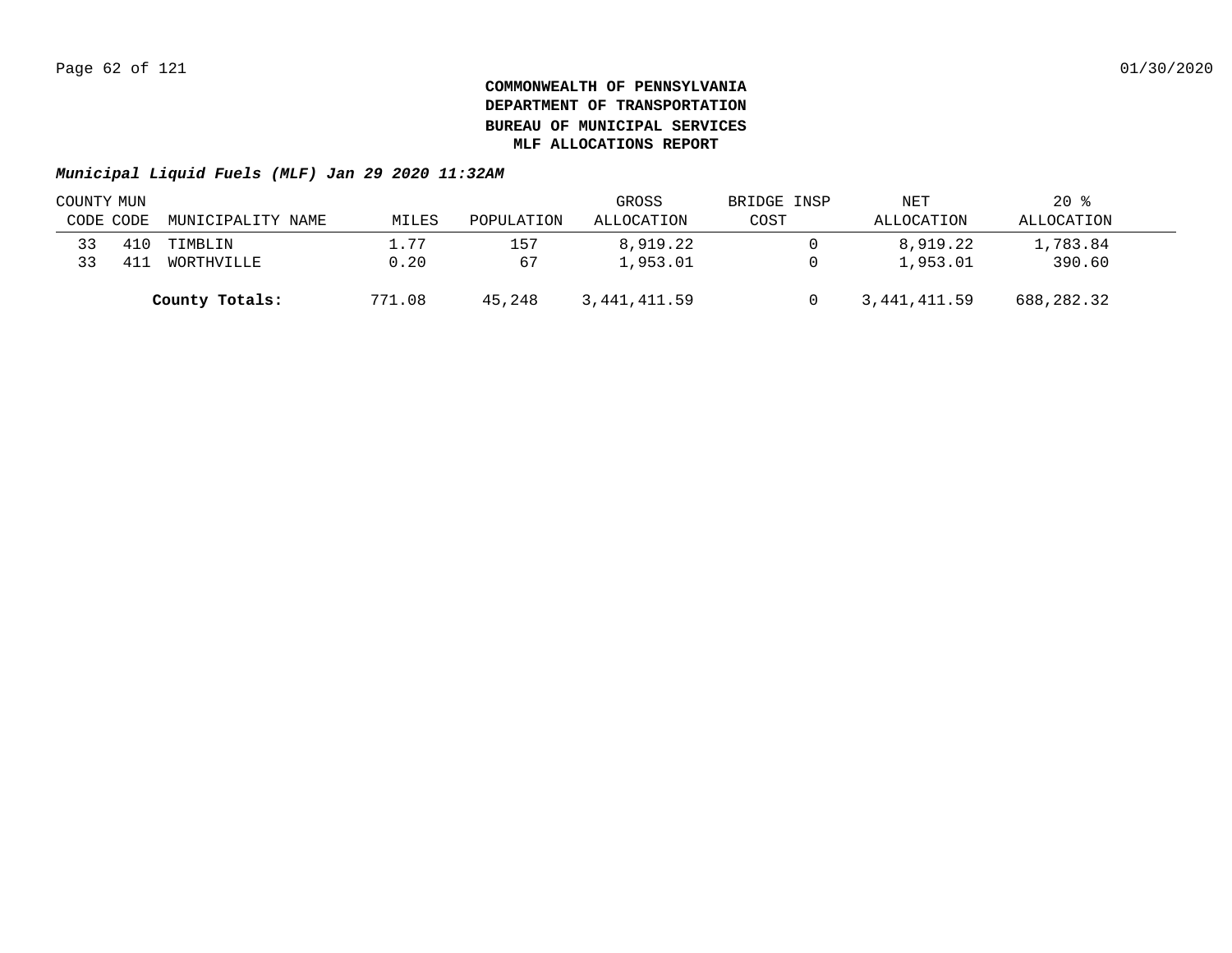| COUNTY MUN     |     |                   |        |            | GROSS        | BRIDGE INSP | NET          | $20*$      |
|----------------|-----|-------------------|--------|------------|--------------|-------------|--------------|------------|
| CODE CODE      |     | MUNICIPALITY NAME | MILES  | POPULATION | ALLOCATION   | COST        | ALLOCATION   | ALLOCATION |
| Juniata County |     |                   |        |            |              |             |              |            |
| 34             |     | 201 BEALE         | 9.24   | 830        | 46,761.13    | $\Omega$    | 46,761.13    | 9,352.23   |
| 34             | 202 | DELAWARE          | 31.40  | 1,547      | 134,469.67   | 628.40      | 133,841.27   | 26,768.25  |
| 34             | 203 | FAYETTE           | 47.93  | 3,478      | 226,684.54   | 865.40      | 225,819.14   | 45, 163.83 |
| 34             | 204 | FERMANAGH         | 35.59  | 2,811      | 172,705.96   | 226.20      | 172,479.76   | 34,495.95  |
| 34             | 205 | GREENWOOD         | 25.83  | 617        | 98,036.96    | 501.00      | 97,535.96    | 19,507.19  |
| 34             |     | 206 LACK          | 25.24  | 785        | 99,291.65    | 413.00      | 98,878.65    | 19,775.73  |
| 34             |     | 207 MILFORD       | 11.27  | 2,088      | 77,674.14    | 639.20      | 77,034.94    | 15,406.99  |
| 34             | 208 | MONROE            | 31.85  | 2,237      | 149,211.14   | 0           | 149,211.14   | 29,842.23  |
| 34             | 209 | SPRUCE HILL       | 19.13  | 834        | 79,842.04    | 639.40      | 79,202.64    | 15,840.53  |
| 34             | 210 | SUSQUEHANNA       | 33.19  | 1,250      | 134,744.26   | 735.30      | 134,008.96   | 26,801.79  |
| 34             | 211 | TURBETT           | 8.23   | 981        | 46,288.02    | 0           | 46,288.02    | 9,257.60   |
| 34             | 212 | TUSCARORA         | 22.57  | 1,240      | 99,112.12    | 1,091.80    | 98,020.32    | 19,604.06  |
| 34             | 213 | WALKER            | 32.82  | 2,738      | 162,061.38   | 0           | 162,061.38   | 32,412.28  |
| 34             | 401 | MIFFLIN           | 1.99   | 642        | 18,959.62    | $\Omega$    | 18,959.62    | 3,791.92   |
| 34             | 402 | MIFFLINTOWN       | 2.02   | 936        | 24,701.03    | $\Omega$    | 24,701.03    | 4,940.21   |
| 34             | 403 | PORT ROYAL        | 5.09   | 925        | 34,734.92    | $\Omega$    | 34,734.92    | 6,946.98   |
| 34             | 404 | THOMPSONTOWN      | 2.33   | 697        | 21, 149.58   | $\Omega$    | 21,149.58    | 4,229.92   |
|                |     | County Totals:    | 345.72 | 24,636     | 1,626,428.16 | 5,739.70    | 1,620,688.46 | 324,137.69 |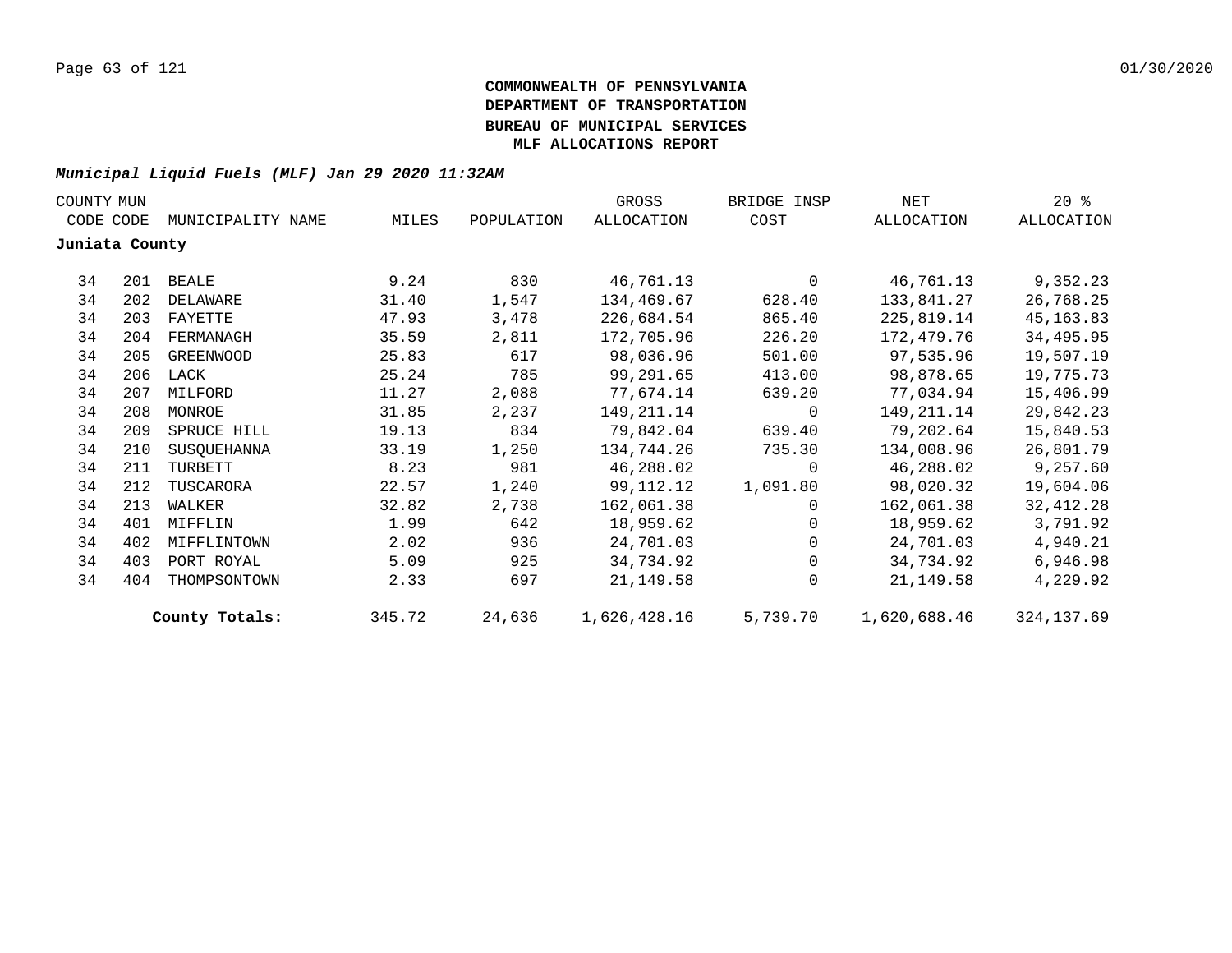| COUNTY MUN |     |                    |        |            | GROSS             | BRIDGE INSP  | NET          | 20%               |  |
|------------|-----|--------------------|--------|------------|-------------------|--------------|--------------|-------------------|--|
| CODE CODE  |     | MUNICIPALITY NAME  | MILES  | POPULATION | <b>ALLOCATION</b> | COST         | ALLOCATION   | <b>ALLOCATION</b> |  |
|            |     | Lackawanna County  |        |            |                   |              |              |                   |  |
|            |     |                    |        |            |                   |              |              |                   |  |
| 35         |     | 201 WAVERLY        | 9.92   | 1,743      | 66,549.09         | 0            | 66,549.09    | 13,309.82         |  |
| 35         |     | 202 BENTON         | 31.29  | 1,908      | 141,029.45        | 0            | 141,029.45   | 28, 205.89        |  |
| 35         |     | 203 CARBONDALE     | 4.77   | 1,115      | 37, 312.78        | 0            | 37, 312.78   | 7,462.56          |  |
| 35         |     | 204 CLIFTON        | 4.58   | 1,480      | 43,682.38         | $\mathsf 0$  | 43,682.38    | 8,736.48          |  |
| 35         | 205 | COVINGTON          | 25.20  | 2,284      | 127,921.11        | 0            | 127,921.11   | 25,584.22         |  |
| 35         | 206 | ELMHURST           | 8.83   | 894        | 46,620.94         | $\mathsf{O}$ | 46,620.94    | 9,324.19          |  |
| 35         |     | 207 FELL           | 16.86  | 2,178      | 98,055.56         | $\mathsf{O}$ | 98,055.56    | 19,611.11         |  |
| 35         | 208 | GLENBURN           | 8.86   | 1,246      | 53, 475. 26       | $\mathsf{O}$ | 53, 475. 26  | 10,695.05         |  |
| 35         | 209 | GREENFIELD         | 30.32  | 2,105      | 141,572.52        | 0            | 141,572.52   | 28, 314.50        |  |
| 35         | 210 | <b>JEFFERSON</b>   | 27.99  | 3,731      | 164,996.87        | $\mathbf 0$  | 164,996.87   | 32,999.37         |  |
| 35         |     | 211 LA PLUME       | 3.71   | 602        | 23,931.93         | $\mathbf 0$  | 23,931.93    | 4,786.39          |  |
| 35         | 212 | THORNHURST         | 1.59   | 1,085      | 26,125.09         | 0            | 26,125.09    | 5,225.02          |  |
| 35         | 213 | MADISON            | 20.68  | 2,750      | 121,778.95        | 0            | 121,778.95   | 24, 355. 79       |  |
| 35         |     | 214 NEWTON         | 28.59  | 2,846      | 150,017.68        | $\mathbf 0$  | 150,017.68   | 30,003.54         |  |
| 35         |     | 215 NORTH ABINGTON | 9.74   | 703        | 45,992.79         | 0            | 45,992.79    | 9,198.56          |  |
| 35         |     | 216 RANSOM         | 13.36  | 1,420      | 71,831.05         | 0            | 71,831.05    | 14,366.21         |  |
| 35         |     | 217 ROARING BROOK  | 25.91  | 1,907      | 123,056.55        | $\mathsf 0$  | 123,056.55   | 24,611.31         |  |
| 35         | 218 | SCOTT              | 34.92  | 4,905      | 210,649.96        | $\mathsf{O}$ | 210,649.96   | 42,129.99         |  |
| 35         | 219 | SOUTH ABINGTON     | 39.38  | 9,073      | 305,509.52        | $\mathsf{O}$ | 305,509.52   | 61,101.90         |  |
| 35         | 220 | SPRING BROOK       | 28.13  | 2,768      | 146,985.92        | 0            | 146,985.92   | 29,397.18         |  |
| 35         | 221 | WEST ABINGTON      | 5.51   | 250        | 23, 184.56        | $\mathbf 0$  | 23, 184.56   | 4,636.91          |  |
| 35         | 301 | CARBONDALE         | 28.28  | 8,891      | 264,975.24        | 434.60       | 264,540.64   | 52,908.13         |  |
| 35         | 302 | SCRANTON           | 263.38 | 76,089     | 2,338,934.89      | 18,829.60    | 2,320,105.29 | 464,021.06        |  |
| 35         |     | 401 ARCHBALD       | 35.77  | 6,984      | 253,378.58        | $\Omega$     | 253,378.58   | 50,675.72         |  |
| 35         | 402 | <b>BLAKELY</b>     | 23.74  | 6,564      | 205,173.97        | 0            | 205,173.97   | 41,034.79         |  |
| 35         | 403 | CLARKS GREEN       | 6.33   | 1,476      | 49,445.60         | $\mathbf 0$  | 49,445.60    | 9,889.12          |  |
| 35         | 404 | CLARKS SUMMIT      | 24.48  | 5,116      | 179,859.07        | $\mathbf 0$  | 179,859.07   | 35,971.81         |  |
| 35         | 405 | DALTON             | 8.20   | 1,234      | 51,042.50         | $\mathbf 0$  | 51,042.50    | 10,208.50         |  |
| 35         | 406 | DICKSON CITY       | 22.65  | 6,070      | 192,057.59        | $\mathbf 0$  | 192,057.59   | 38, 411.52        |  |
| 35         | 407 | <b>DUNMORE</b>     | 52.29  | 14,057     | 444,225.28        | 848.60       | 443,376.68   | 88,675.34         |  |
| 35         | 408 | JERMYN             | 10.19  | 2,169      | 75,624.25         | 0            | 75,624.25    | 15, 124.85        |  |
| 35         |     | 409 MAYFIELD       | 7.21   | 1,807      | 58,733.53         | 0            | 58,733.53    | 11,746.71         |  |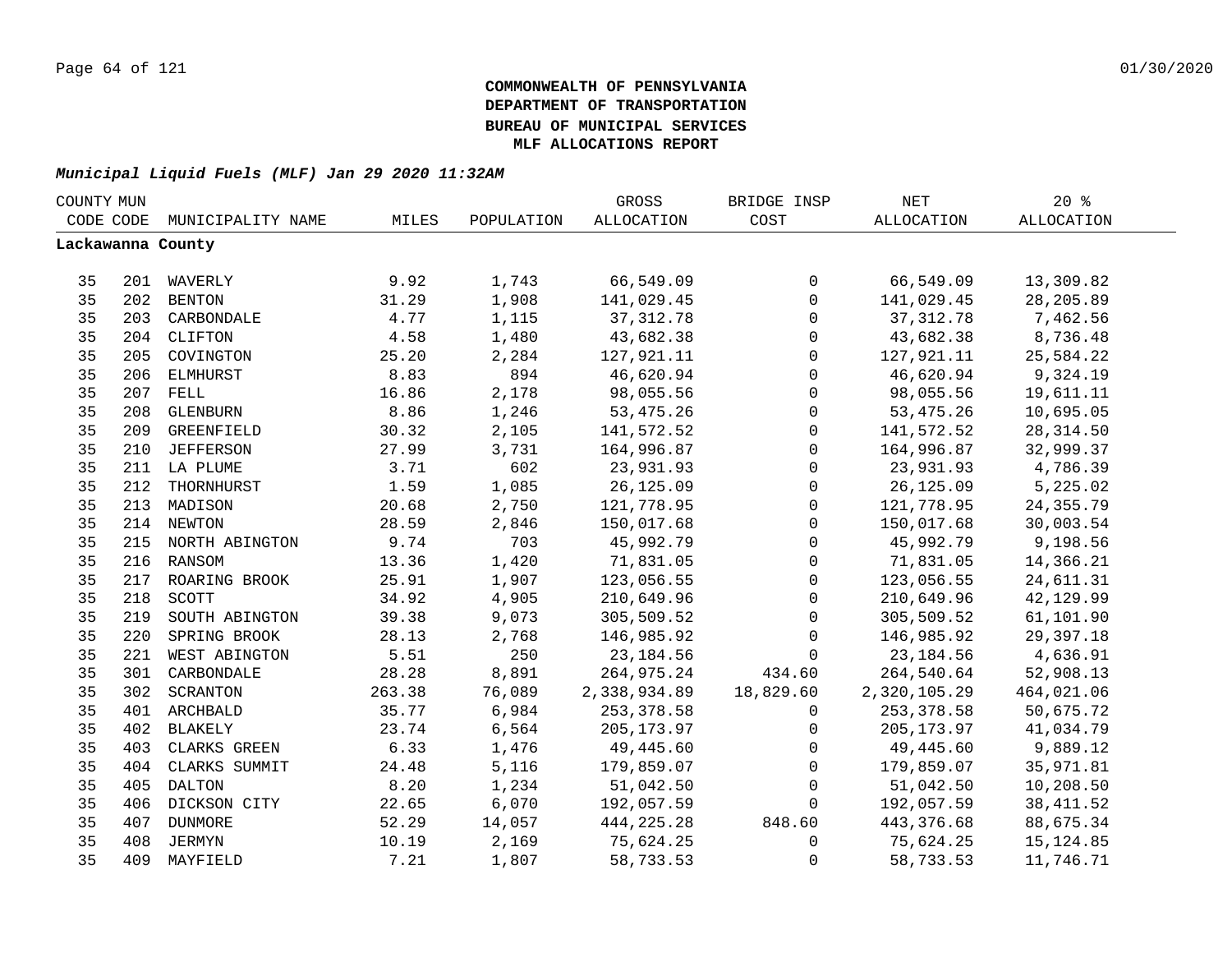| COUNTY MUN |     |                   |         |            | GROSS        | BRIDGE INSP | NET          | $20*$        |  |
|------------|-----|-------------------|---------|------------|--------------|-------------|--------------|--------------|--|
| CODE CODE  |     | MUNICIPALITY NAME | MILES   | POPULATION | ALLOCATION   | COST        | ALLOCATION   | ALLOCATION   |  |
| 35         | 410 | MOOSIC            | 28.56   | 5,719      | 205,044.96   | 0           | 205,044.96   | 41,008.99    |  |
| 35         | 411 | MOSCOW            | 10.16   | 2,026      | 72,780.25    | 0           | 72,780.25    | 14,556.05    |  |
| 35         | 412 | OLD FORGE         | 37.38   | 8,313      | 284,252.32   | 0           | 284, 252. 32 | 56,850.46    |  |
| 35         | 413 | OLYPHANT          | 19.13   | 5,151      | 162,677.04   | 0           | 162,677.04   | 32,535.41    |  |
| 35         | 414 | TAYLOR            | 15.77   | 6,263      | 172,801.48   | 0           | 172,801.48   | 34,560.30    |  |
| 35         | 415 | THROOP            | 13.59   | 4,088      | 123,792.44   | 0           | 123,792.44   | 24,758.49    |  |
| 35         | 416 | VANDLING          | 2.02    | 751        | 21,151.22    | 0           | 21,151.22    | 4,230.24     |  |
| 35         | 417 | JESSUP            | 19.61   | 4,676      | 155,164.52   | 0           | 155,164.52   | 31,032.90    |  |
|            |     | County Totals:    | 1008.88 | 214,437    | 7,481,394.69 | 20,112.80   | 7,461,281.89 | 1,492,256.38 |  |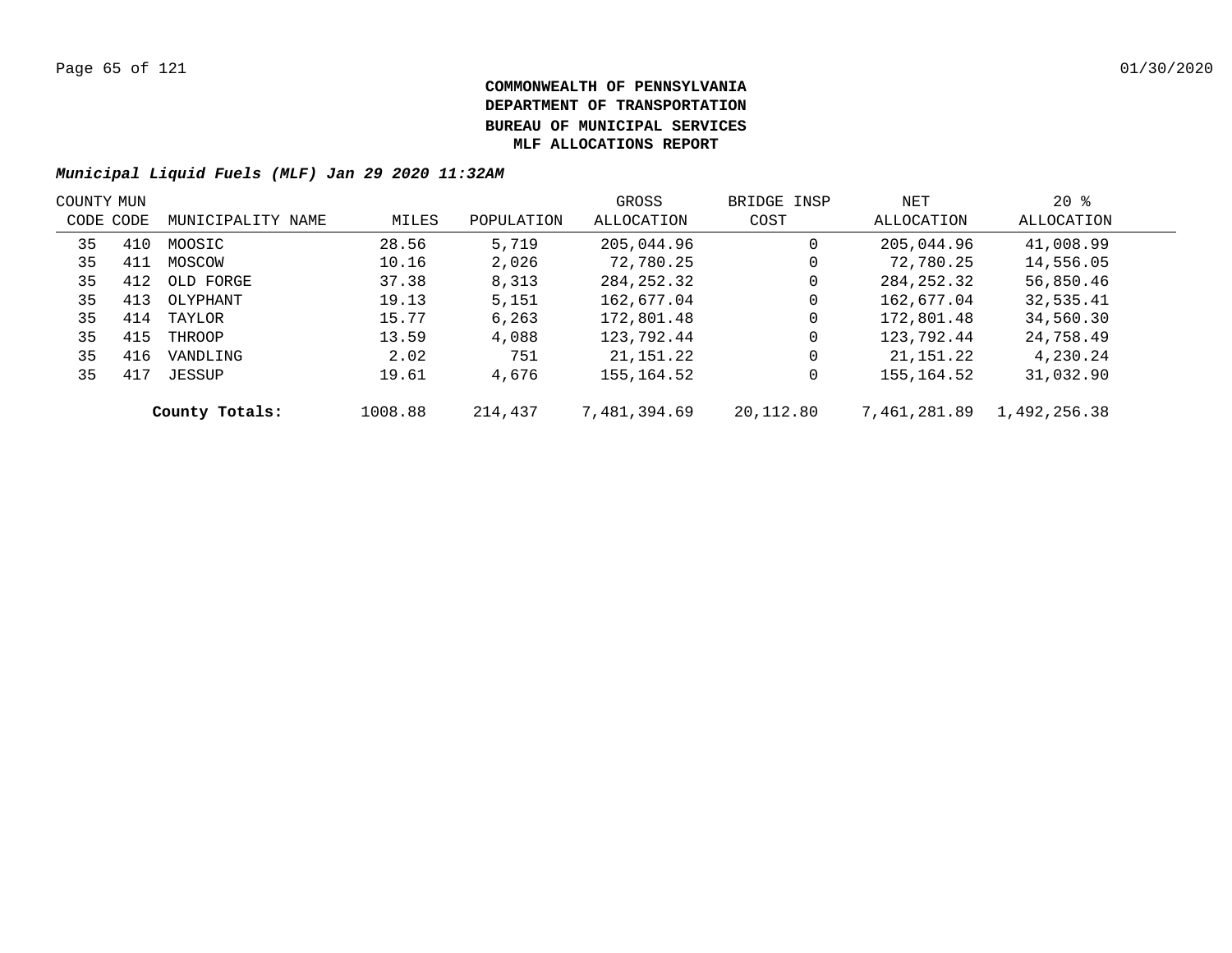| COUNTY MUN       |     |                           |        |            | GROSS        | BRIDGE INSP | <b>NET</b>   | 20%         |  |
|------------------|-----|---------------------------|--------|------------|--------------|-------------|--------------|-------------|--|
| CODE CODE        |     | MUNICIPALITY NAME         | MILES  | POPULATION | ALLOCATION   | COST        | ALLOCATION   | ALLOCATION  |  |
| Lancaster County |     |                           |        |            |              |             |              |             |  |
| 36               |     | 101 MANHEIM               | 150.98 | 38,133     | 1,235,538.69 | 892.40      | 1,234,646.29 | 246,929.26  |  |
| 36               |     | 201 BART                  | 30.71  | 3,094      | 161,851.05   | 671.40      | 161,179.65   | 32, 235.93  |  |
| 36               |     | 202 BRECKNOCK             | 57.25  | 7,199      | 329,185.44   | 223.80      | 328,961.64   | 65,792.33   |  |
| 36               | 203 | CAERNARVON                | 36.15  | 4,748      | 211,742.12   | 447.60      | 211,294.52   | 42,258.90   |  |
| 36               |     | 204 CLAY                  | 53.25  | 6,308      | 298,740.35   | 2,850.00    | 295,890.35   | 59,178.07   |  |
| 36               | 205 | COLERAIN                  | 54.51  | 3,635      | 251,655.35   | 522.40      | 251,132.95   | 50,226.59   |  |
| 36               | 206 | CONESTOGA                 | 25.07  | 3,776      | 156,115.92   | 0           | 156,115.92   | 31, 223. 18 |  |
| 36               | 207 | CONOY                     | 28.10  | 3,194      | 155,059.96   | 699.00      | 154,360.96   | 30,872.19   |  |
| 36               | 208 | DRUMORE                   | 37.92  | 2,560      | 175,665.23   | 0           | 175,665.23   | 35, 133.05  |  |
| 36               |     | 209 EARL TOWNSHIP         | 49.29  | 7,024      | 299, 263.99  | $\mathbf 0$ | 299, 263.99  | 59,852.80   |  |
|                  |     |                           |        |            |              |             |              |             |  |
| 36               | 210 | EAST COCALICO             | 58.20  | 10,310     | 392,049.90   | 1,900.00    | 390,149.90   | 78,029.98   |  |
| 36               | 211 | EAST DONEGAL              | 47.46  | 7,755      | 307,183.57   | $\mathbf 0$ | 307,183.57   | 61,436.71   |  |
| 36               |     | 212 EAST DRUMORE          | 36.89  | 3,791      | 195,848.56   | 223.80      | 195,624.76   | 39,124.95   |  |
| 36               |     | 213 EAST EARL             | 49.65  | 6,507      | 290,545.13   | 298.80      | 290, 246.33  | 58,049.27   |  |
| 36               |     | 214 EAST HEMPFIELD        | 117.91 | 23,522     | 844,822.69   | 597.40      | 844, 225. 29 | 168,845.06  |  |
| 36               | 215 | EAST LAMPETER             | 69.62  | 16,424     | 547,475.87   | 223.80      | 547,252.07   | 109,450.41  |  |
| 36               | 216 | EDEN                      | 19.04  | 2,094      | 103,718.68   | $\mathbf 0$ | 103,718.68   | 20,743.74   |  |
| 36               |     | 217 ELIZABETH             | 30.26  | 3,886      | 175,546.30   | 698.80      | 174,847.50   | 34,969.50   |  |
| 36               |     | 218 EPHRATA               | 41.87  | 9,400      | 320,093.49   | 1,973.60    | 318, 119.89  | 63,623.98   |  |
| 36               |     | 219 FULTON                | 44.12  | 3,074      | 206,218.11   | 4,807.80    | 201,410.31   | 40,282.06   |  |
| 36               |     | 220 LANCASTER             | 45.84  | 16,149     | 462,842.32   | 0           | 462,842.32   | 92,568.46   |  |
|                  |     | TOWNSHIP                  |        |            |              |             |              |             |  |
| 36               |     | 221 LEACOCK               | 34.27  | 5,220      | 214,525.07   | $\mathbf 0$ | 214,525.07   | 42,905.01   |  |
| 36               |     | 222 LITTLE BRITAIN        | 47.32  | 4,106      | 236,699.00   | $\mathbf 0$ | 236,699.00   | 47,339.80   |  |
| 36               |     | 223 MANOR                 | 110.62 | 19,612     | 745,469.59   | $\mathbf 0$ | 745,469.59   | 149,093.92  |  |
| 36               |     | 224 MARTIC                | 48.38  | 5,190      | 261,036.25   | $\Omega$    | 261,036.25   | 52,207.25   |  |
| 36               |     | 225 MOUNT JOY<br>TOWNSHIP | 63.97  | 9,873      | 402,919.89   | 298.80      | 402,621.09   | 80,524.22   |  |
| 36               |     | 226 PARADISE              | 33.23  | 5,131      | 209, 346.73  | 0           | 209, 346.73  | 41,869.35   |  |
| 36               |     | 227 PENN                  | 62.77  | 8,789      | 378, 115.44  | 298.60      | 377,816.84   | 75,563.37   |  |
| 36               |     | 228 PEQUEA                | 32.74  | 4,605      | 197,618.58   | $\mathbf 0$ | 197,618.58   | 39,523.72   |  |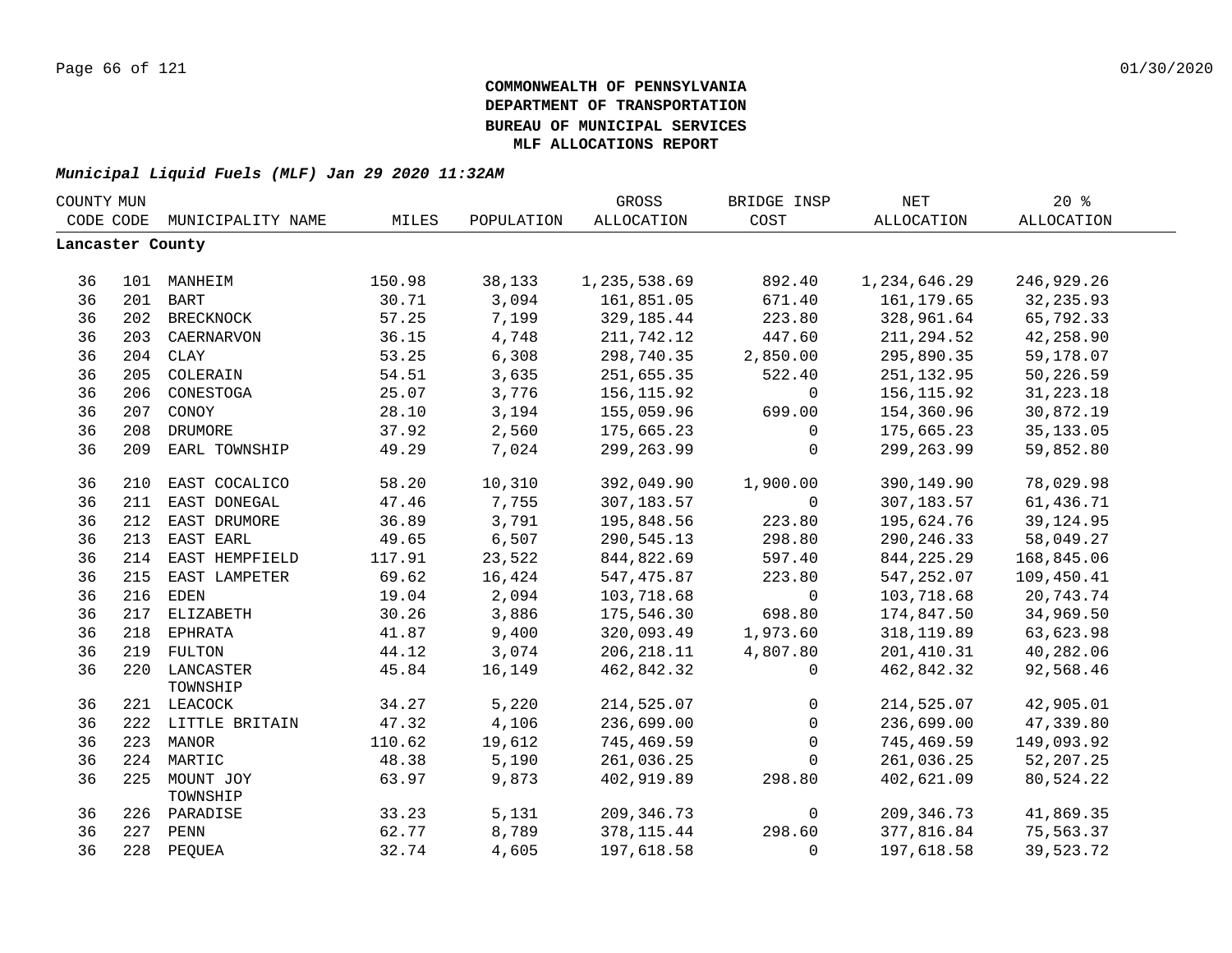| COUNTY MUN |     |                   |         |            | GROSS         | BRIDGE INSP  | NET           | $20*$        |  |
|------------|-----|-------------------|---------|------------|---------------|--------------|---------------|--------------|--|
| CODE CODE  |     | MUNICIPALITY NAME | MILES   | POPULATION | ALLOCATION    | COST         | ALLOCATION    | ALLOCATION   |  |
| 36         | 229 | PROVIDENCE        | 41.74   | 6,897      | 271,631.84    | 1,055.60     | 270,576.24    | 54, 115. 25  |  |
| 36         |     | 230 RAPHO         | 88.66   | 10,442     | 496,231.49    | 463.00       | 495,768.49    | 99,153.70    |  |
| 36         | 231 | SADSBURY          | 42.26   | 3,395      | 206,170.41    | 0            | 206,170.41    | 41,234.08    |  |
| 36         | 232 | SALISBURY         | 94.11   | 11,062     | 526, 315.44   | 0            | 526, 315.44   | 105,263.09   |  |
| 36         |     | 233 STRASBURG     | 33.82   | 4,182      | 193,106.14    | 0            | 193,106.14    | 38,621.23    |  |
| 36         |     | 234 UPPER LEACOCK | 43.67   | 8,708      | 312,822.12    | $\mathbf 0$  | 312,822.12    | 62,564.42    |  |
| 36         | 235 | WARWICK           | 76.85   | 17,783     | 597,679.91    | 2,598.80     | 595,081.11    | 119,016.22   |  |
| 36         | 236 | WEST COCALICO     | 56.93   | 7,280      | 329,671.80    | 1,651.60     | 328,020.20    | 65,604.04    |  |
| 36         | 237 | WEST DONEGAL      | 40.28   | 8,260      | 292,913.02    | 0            | 292,913.02    | 58,582.60    |  |
| 36         | 238 | WEST EARL         | 47.54   | 7,868      | 309,618.79    | 0            | 309,618.79    | 61,923.76    |  |
| 36         | 239 | WEST HEMPFIELD    | 80.62   | 16,153     | 578,984.24    | 0            | 578,984.24    | 115,796.85   |  |
| 36         | 240 | WEST LAMPETER     | 57.61   | 15,209     | 484,083.48    | 490.00       | 483,593.48    | 96,718.70    |  |
| 36         |     | 301 LANCASTER     | 88.99   | 59,322     | 1,435,246.99  | $\mathbf 0$  | 1,435,246.99  | 287,049.40   |  |
| 36         |     | 401 ADAMSTOWN     | 6.69    | 1,789      | 56,652.87     | 475.00       | 56,177.87     | 11,235.57    |  |
| 36         |     | 402 AKRON         | 11.92   | 3,876      | 114, 151.55   | 0            | 114,151.55    | 22,830.31    |  |
| 36         | 403 | CHRISTIANA        | 3.79    | 1,168      | 35,059.37     | $\mathbf 0$  | 35,059.37     | 7,011.87     |  |
| 36         |     | 404 COLUMBIA      | 22.99   | 10,400     | 276, 276.69   | 475.00       | 275,801.69    | 55,160.34    |  |
| 36         |     | 405 DENVER        | 11.40   | 3,861      | 112,128.45    | 811.00       | 111,317.45    | 22, 263.49   |  |
| 36         |     | 406 EAST          | 13.81   | 4,506      | 132,547.23    | $\mathbf 0$  | 132,547.23    | 26,509.45    |  |
|            |     | PETERSBURG        |         |            |               |              |               |              |  |
| 36         |     | 407 ELIZABETHTOWN | 29.73   | 11,545     | 320,739.28    | 527.80       | 320, 211.48   | 64,042.30    |  |
| 36         |     | 408 EPHRATA       | 36.85   | 13,394     | 379,978.38    | 0            | 379,978.38    | 75,995.68    |  |
| 36         |     | 409 LITITZ        | 27.47   | 9,369      | 271,444.05    | 0            | 271,444.05    | 54,288.81    |  |
| 36         |     | 410 MANHEIM       | 16.36   | 4,858      | 147,811.10    | 0            | 147,811.10    | 29,562.22    |  |
| 36         |     | 411 MARIETTA      | 12.31   | 2,588      | 90,738.77     | $\mathbf 0$  | 90,738.77     | 18, 147. 75  |  |
| 36         |     | 412 MILLERSVILLE  | 17.40   | 8,168      | 214,794.31    | 0            | 214,794.31    | 42,958.86    |  |
| 36         |     | 413 MT JOY        | 19.30   | 7,410      | 206,590.27    | $\mathbf 0$  | 206,590.27    | 41,318.05    |  |
| 36         |     | 414 MOUNTVILLE    | 7.30    | 2,802      | 78,126.03     | $\mathbf 0$  | 78,126.03     | 15,625.21    |  |
| 36         |     | 415 NEW HOLLAND   | 17.29   | 5,378      | 160,892.44    | $\mathbf{0}$ | 160,892.44    | 32,178.49    |  |
| 36         | 416 | QUARRYVILLE       | 8.58    | 2,576      | 78,061.04     | $\Omega$     | 78,061.04     | 15,612.21    |  |
| 36         | 417 | STRASBURG         | 9.07    | 2,809      | 84,167.06     | 0            | 84,167.06     | 16,833.41    |  |
| 36         | 418 | TERRE HILL        | 3.38    | 1,295      | 36,128.04     | $\mathsf 0$  | 36,128.04     | 7,225.61     |  |
|            |     | County Totals:    | 2586.11 | 519,462    | 18,597,655.87 | 26, 175.80   | 18,571,480.07 | 3,714,296.01 |  |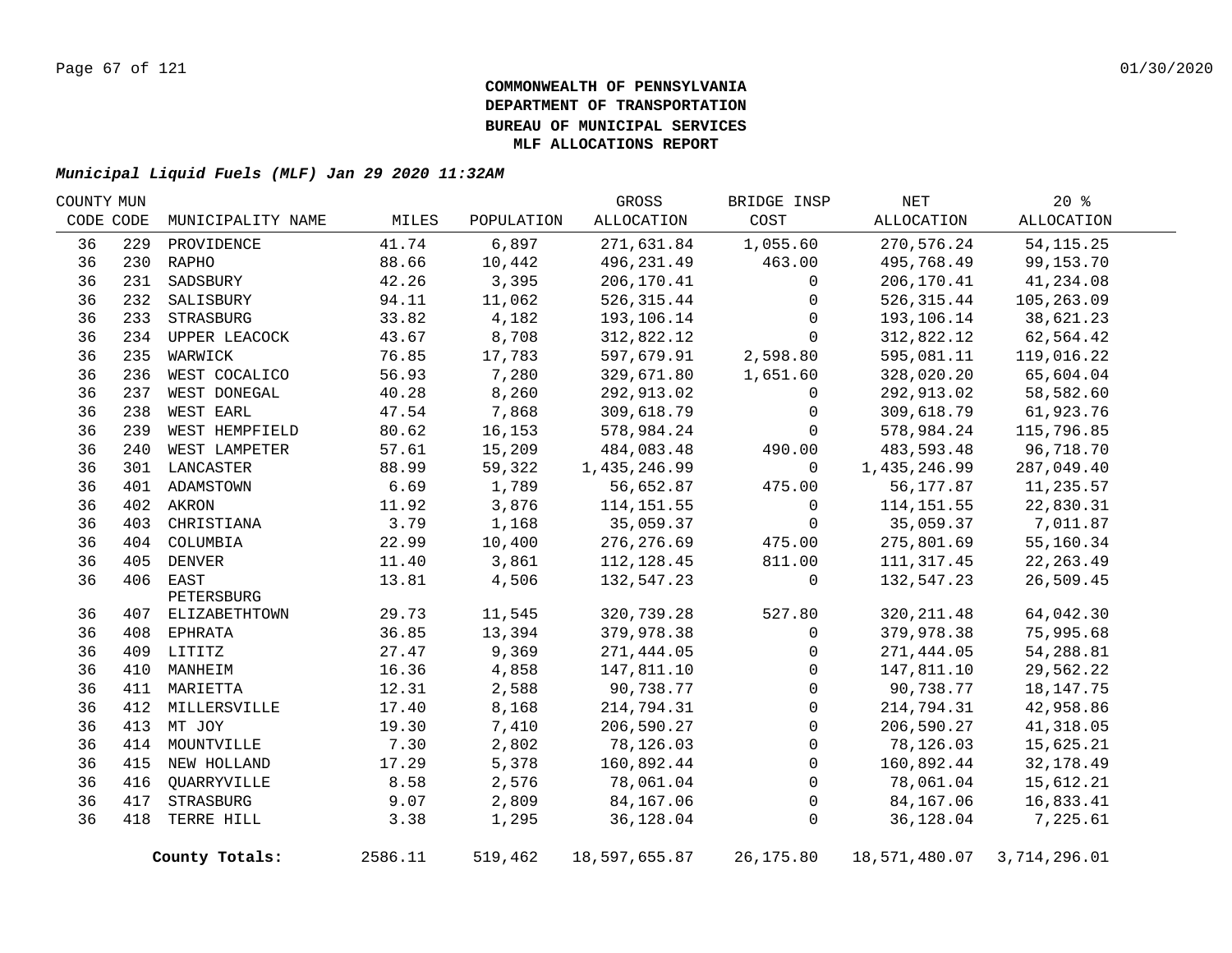| COUNTY MUN      |     |                             |        | GROSS      | BRIDGE INSP    | $\operatorname{NET}$ | 20%          |             |  |
|-----------------|-----|-----------------------------|--------|------------|----------------|----------------------|--------------|-------------|--|
|                 |     | CODE CODE MUNICIPALITY NAME | MILES  | POPULATION | ALLOCATION     | COST                 | ALLOCATION   | ALLOCATION  |  |
| Lawrence County |     |                             |        |            |                |                      |              |             |  |
|                 |     |                             |        |            |                |                      |              |             |  |
| 37              |     | 202 HICKORY                 | 23.45  | 2,470      | 125,650.13     | $\overline{0}$       | 125,650.13   | 25,130.03   |  |
| 37              |     | 203 LITTLE BEAVER           | 27.02  | 1,411      | 117,243.47     | $\mathbf 0$          | 117,243.47   | 23,448.69   |  |
| 37              |     | 204 MAHONING                | 34.98  | 3,083      | 175,889.48     | 477.60               | 175,411.88   | 35,082.38   |  |
| 37              |     | 205 NESHANNOCK              | 65.95  | 9,609      | 404,461.70     | $\Omega$             | 404,461.70   | 80,892.34   |  |
| 37              |     | 206 NORTH BEAVER            | 66.24  | 4,121      | 300, 125.23    | 3,223.80             | 296,901.43   | 59,380.29   |  |
| 37              |     | 207 PERRY                   | 25.48  | 1,938      | 122,216.44     | 1,550.80             | 120,665.64   | 24, 133. 13 |  |
| 37              |     | 208 PLAIN GROVE             | 22.79  | 813        | 91,652.99      | 1,859.60             | 89,793.39    | 17,958.68   |  |
| 37              |     | 209 PULASKI                 | 39.24  | 3,452      | 197,186.01     | $\Omega$             | 197,186.01   | 39,437.20   |  |
| 37              | 210 | SCOTT                       | 22.96  | 2,347      | 121,654.82     | 304.00               | 121,350.82   | 24, 270.16  |  |
| 37              | 211 | SHENANGO                    | 55.01  | 7,479      | 327,082.94     | $\Omega$             | 327,082.94   | 65, 416.59  |  |
| 37              | 212 | SLIPPERY ROCK               | 47.94  | 3,283      | 222,976.23     | 772.60               | 222, 203.63  | 44,440.73   |  |
| 37              | 213 | TAYLOR                      | 12.09  | 1,052      | 60,531.67      | $\mathbf 0$          | 60,531.67    | 12,106.33   |  |
| 37              |     | 214 UNION                   | 33.70  | 5,190      | 212,047.27     | $\overline{0}$       | 212,047.27   | 42,409.45   |  |
| 37              | 215 | WASHINGTON                  | 17.73  | 799        | 74,498.47      | $\mathbf{0}$         | 74,498.47    | 14,899.69   |  |
| 37              | 216 | WAYNE                       | 27.14  | 2,606      | 140,573.72     | 729.00               | 139,844.72   | 27,968.94   |  |
| 37              | 217 | WILMINGTON                  | 29.99  | 2,715      | 152,176.00     | $\mathbf 0$          | 152,176.00   | 30,435.20   |  |
| 37              | 301 | NEW CASTLE                  | 95.85  | 23,273     | 766,427.92     | 859.00               | 765,568.92   | 153, 113.78 |  |
| 37              | 401 | <b>BESSEMER</b>             | 5.33   | 1,111      | 39,104.83      | $\mathbf 0$          | 39,104.83    | 7,820.97    |  |
| 37              | 402 | ELLPORT                     | 7.61   | 1,180      | 48,037.44      | $\mathbf 0$          | 48,037.44    | 9,607.49    |  |
| 37              | 403 | ELLWOOD CITY                | 33.86  | 7,921      | 264,983.91     | $\overline{0}$       | 264,983.91   | 52,996.78   |  |
| 37              |     | 404 ENON VALLEY             | 1.90   | 306        | 12,212.08      | $\mathbf 0$          | 12,212.08    | 2,442.42    |  |
|                 |     | <b>BOROUGH</b>              |        |            |                |                      |              |             |  |
| 37              |     | 405 NEW WILMINGTON          | 6.30   | 2,466      | 68,341.72      | 1,197.20             | 67,144.52    | 13,428.90   |  |
| 37              |     | 406 SOUTH NEW               | 4.86   | 709        | 29,822.76      | $\Omega$             | 29,822.76    | 5,964.55    |  |
|                 |     | CASTLE                      |        |            |                |                      |              |             |  |
| 37              |     | 407 VOLANT                  | 0.64   | 168        | 5,359.33       | $\mathbf{0}$         | 5,359.33     | 1,071.87    |  |
| 37              |     | 408 WAMPUM                  | 4.15   | 717        | 27,606.93      | 459.60               | 27, 147. 33  | 5,429.47    |  |
| 37              |     | 409 NEW BEAVER              | 21.15  | 1,502      | 99,400.66      | $\mathbf 0$          | 99,400.66    | 19,880.13   |  |
| 37              |     | 410 S.N.P.J.                | 1.00   | 19         | 3,701.68       | $\Omega$             | 3,701.68     | 740.34      |  |
|                 |     | County Totals:              | 734.36 | 91,740     | 4, 210, 965.83 | 11,433.20            | 4,199,532.63 | 839,906.53  |  |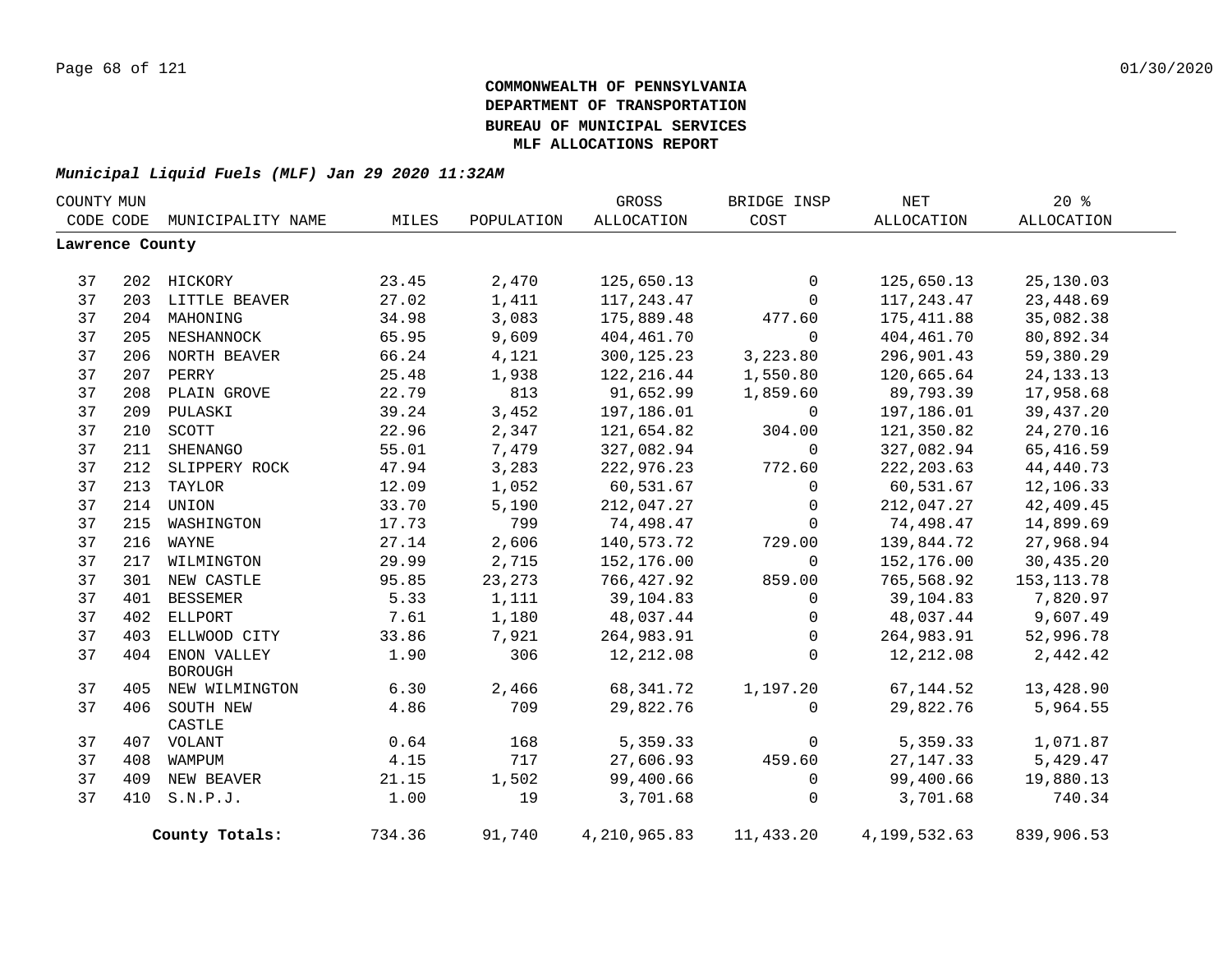| COUNTY MUN     |     |                    |        |            | GROSS             | BRIDGE INSP  | NET          | $20*$        |  |
|----------------|-----|--------------------|--------|------------|-------------------|--------------|--------------|--------------|--|
| CODE CODE      |     | MUNICIPALITY NAME  | MILES  | POPULATION | <b>ALLOCATION</b> | COST         | ALLOCATION   | ALLOCATION   |  |
| Lebanon County |     |                    |        |            |                   |              |              |              |  |
|                |     |                    |        |            |                   |              |              |              |  |
| 38             |     | 101 ANNVILLE       | 11.04  | 4,767      | 128, 311.48       | $\Omega$     | 128,311.48   | 25,662.30    |  |
| 38             | 102 | WEST LEBANON       | 3.62   | 781        | 27,066.28         | $\Omega$     | 27,066.28    | 5,413.26     |  |
| 38             | 201 | <b>BETHEL</b>      | 48.75  | 5,007      | 258,759.56        | $\mathbf 0$  | 258,759.56   | 51,751.91    |  |
| 38             | 202 | COLD SPRING        | 0.00   | 52         | 997.75            | $\mathbf 0$  | 997.75       | 199.55       |  |
| 38             |     | 203 EAST HANOVER   | 50.75  | 2,801      | 223, 104.87       | $\mathbf 0$  | 223, 104.87  | 44,620.97    |  |
| 38             |     | 204 HEIDELBERG     | 42.27  | 4,069      | 219,136.56        | $\mathbf 0$  | 219, 136.56  | 43,827.31    |  |
| 38             |     | 205 JACKSON        | 54.43  | 8,163      | 338,272.06        | $\mathbf 0$  | 338,272.06   | 67,654.41    |  |
| 38             |     | 206 MILLCREEK      | 36.85  | 3,892      | 197,653.06        | $\mathbf 0$  | 197,653.06   | 39,530.61    |  |
| 38             |     | 207 NORTH ANNVILLE | 23.66  | 2,381      | 124,643.18        | $\Omega$     | 124,643.18   | 24,928.64    |  |
| 38             | 208 | NORTH CORNWALL     | 36.56  | 7,553      | 266,932.92        | $\mathbf 0$  | 266,932.92   | 53,386.58    |  |
| 38             | 209 | NORTH LEBANON      | 63.23  | 11,429     | 430,307.09        | $\mathbf 0$  | 430,307.09   | 86,061.42    |  |
| 38             |     | 210 NORTH          | 44.33  | 8,068      | 302,744.25        | $\mathbf{0}$ | 302,744.25   | 60,548.85    |  |
|                |     | LONDONDERRY        |        |            |                   |              |              |              |  |
| 38             |     | 211 SOUTH ANNVILLE | 26.74  | 2,850      | 143,920.74        | $\mathbf 0$  | 143,920.74   | 28,784.15    |  |
| 38             | 212 | SOUTH LEBANON      | 57.67  | 9,463      | 374,028.87        | $\mathbf 0$  | 374,028.87   | 74,805.77    |  |
| 38             | 213 | SOUTH              | 35.83  | 6,991      | 253,713.11        | $\mathbf 0$  | 253,713.11   | 50,742.62    |  |
|                |     | LONDONDERRY        |        |            |                   |              |              |              |  |
| 38             | 214 | SWATARA            | 37.21  | 4,555      | 211,576.15        | 995.00       | 210,581.15   | 42, 116.23   |  |
| 38             | 215 | UNION TOWNSHIP     | 31.16  | 3,099      | 163,448.67        | $\Omega$     | 163,448.67   | 32,689.73    |  |
| 38             | 216 | WEST CORNWALL      | 10.50  | 1,976      | 72,955.46         | 0            | 72,955.46    | 14,591.09    |  |
| 38             | 301 | LEBANON            | 85.19  | 25,477     | 773, 144. 73      | $\mathbf 0$  | 773,144.73   | 154,628.95   |  |
| 38             | 401 | CLEONA             | 7.79   | 2,080      | 65,907.42         | $\Omega$     | 65,907.42    | 13,181.48    |  |
| 38             | 402 | CORNWALL           | 32.56  | 4,112      | 187,558.18        | $\mathbf 0$  | 187,558.18   | 37,511.64    |  |
| 38             | 403 | JONESTOWN          | 8.37   | 1,905      | 64,485.03         | $\mathbf 0$  | 64,485.03    | 12,897.01    |  |
| 38             |     | 404 MOUNT GRETNA   | 3.29   | 196        | 14,739.97         | $\mathbf 0$  | 14,739.97    | 2,947.99     |  |
| 38             |     | 405 MYERSTOWN      | 10.10  | 3,062      | 92,458.89         | $\mathsf{O}$ | 92,458.89    | 18,491.78    |  |
| 38             | 406 | PALMYRA            | 25.47  | 7,320      | 225, 453.39       | $\Omega$     | 225, 453.39  | 45,090.68    |  |
| 38             |     | 407 RICHLAND       | 5.63   | 1,519      | 47,934.69         | $\Omega$     | 47,934.69    | 9,586.94     |  |
|                |     | County Totals:     | 793.00 | 133,568    | 5,209,254.36      | 995.00       | 5,208,259.36 | 1,041,651.87 |  |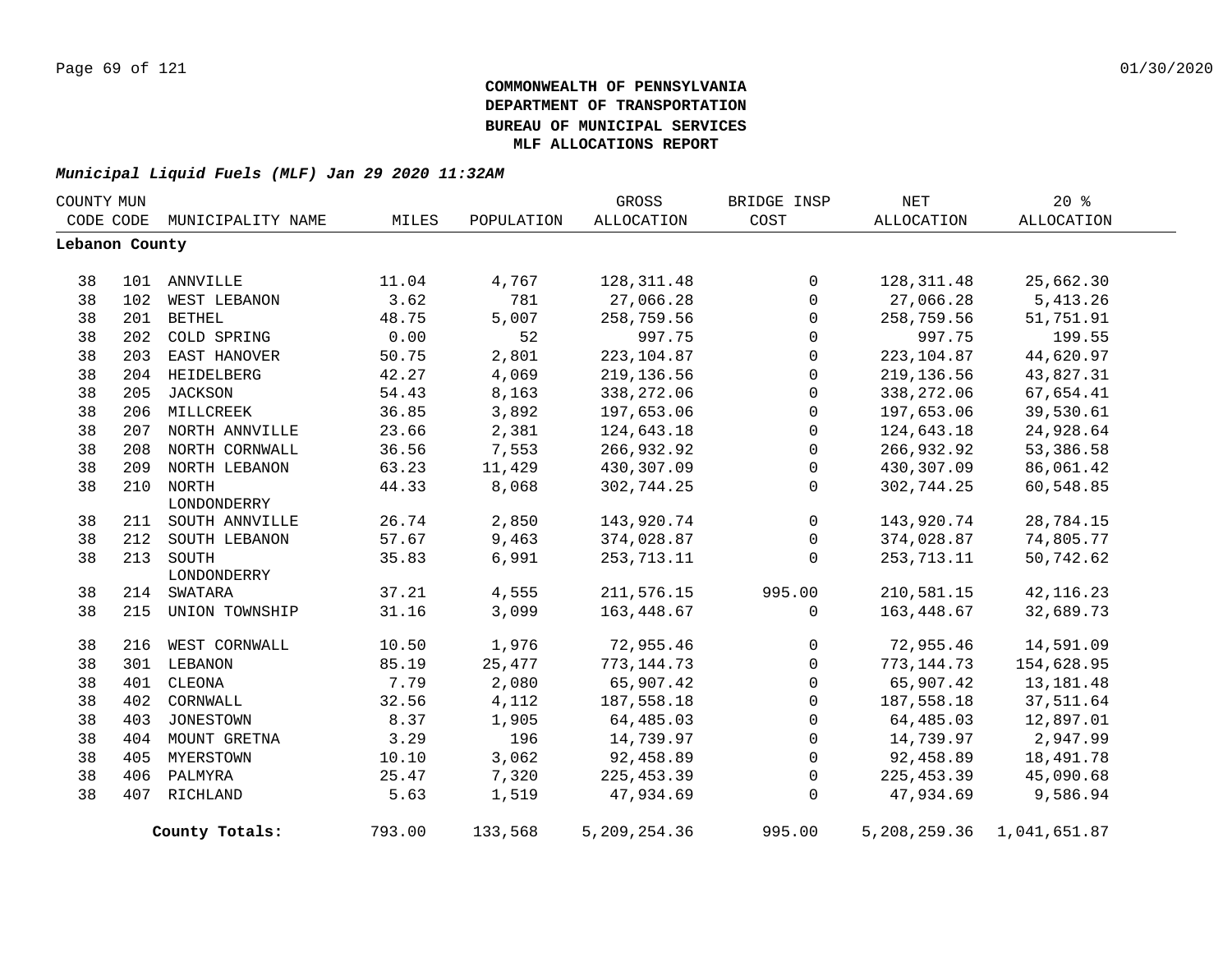| COUNTY MUN |               |                    |         |            | GROSS          | BRIDGE INSP    | NET            | 20%            |  |
|------------|---------------|--------------------|---------|------------|----------------|----------------|----------------|----------------|--|
|            | CODE CODE     | MUNICIPALITY NAME  | MILES   | POPULATION | ALLOCATION     | COST           | ALLOCATION     | ALLOCATION     |  |
|            | Lehigh County |                    |         |            |                |                |                |                |  |
|            |               |                    |         |            |                |                |                |                |  |
| 39         | 101           | SALISBURY          | 64.77   | 13,505     | 475,280.74     | $\overline{0}$ | 475,280.74     | 95,056.15      |  |
| 39         | 102           | WHITEHALL          | 97.60   | 26,738     | 838,754.65     | 440.20         | 838, 314.45    | 167,662.89     |  |
| 39         |               | 103 SOUTH          | 108.20  | 19,180     | 729,104.51     | 880.40         | 728,224.11     | 145,644.82     |  |
|            |               | WHITEHALL          |         |            |                |                |                |                |  |
| 39         |               | 104 LOWER MACUNGIE | 125.26  | 30,633     | 1,005,797.12   | 4,786.40       | 1,001,010.72   | 200, 202. 14   |  |
| 39         |               | 201 HANOVER        | 8.68    | 1,571      | 59,110.71      | $\Omega$       | 59,110.71      | 11,822.14      |  |
| 39         |               | 202 HEIDELBERG     | 47.57   | 3,416      | 224, 293.51    | 440.20         | 223,853.31     | 44,770.66      |  |
| 39         |               | 204 LOWER MILFORD  | 49.51   | 3,775      | 237,656.04     | $\Omega$       | 237,656.04     | 47,531.21      |  |
| 39         |               | 205 LOWHILL        | 43.34   | 2,173      | 186,326.68     | 2,230.80       | 184,095.88     | 36,819.18      |  |
| 39         |               | 206 LYNN           | 66.73   | 4,229      | 303,832.71     | $\Omega$       | 303,832.71     | 60,766.54      |  |
| 39         |               | 207 NORTH          | 116.71  | 15,703     | 690,786.40     | 964.80         | 689,821.60     | 137,964.32     |  |
|            |               | WHITEHALL          |         |            |                |                |                |                |  |
| 39         |               | 209 UPPER MACUNGIE | 133.94  | 20,063     | 831,945.18     | 945.80         | 830,999.38     | 166,199.88     |  |
| 39         |               | 210 UPPER MILFORD  | 51.45   | 7,292      | 311,614.62     | 1,203.60       | 310, 411.02    | 62,082.20      |  |
| 39         |               | 211 UPPER SAUCON   | 76.65   | 14,808     | 539,927.88     | 440.20         | 539,487.68     | 107,897.54     |  |
| 39         | 212           | WASHINGTON         | 61.35   | 6,624      | 331,834.49     | 1,281.40       | 330,553.09     | 66,110.62      |  |
| 39         |               | 213 WEISENBERG     | 76.73   | 4,923      | 350,520.49     | $\Omega$       | 350,520.49     | 70,104.10      |  |
| 39         |               | 301 ALLENTOWN      | 287.94  | 118,032    | 3, 225, 701.03 | 4,512.60       | 3, 221, 188.43 | 644,237.69     |  |
| 39         |               | 401 ALBURTIS       | 6.22    | 2,361      | 66,059.98      | $\Omega$       | 66,059.98      | 13,212.00      |  |
| 39         | 402           | CATASAUQUA         | 17.87   | 6,436      | 183,129.00     | 440.20         | 182,688.80     | 36,537.76      |  |
| 39         | 403           | COOPERSBURG        | 9.11    | 2,386      | 76,183.99      | 440.20         | 75,743.79      | 15,148.76      |  |
| 39         | 404           | COPLAY             | 11.18   | 3,192      | 98,557.43      | $\Omega$       | 98,557.43      | 19,711.49      |  |
| 39         | 405           | EMMAUS             | 37.56   | 11,211     | 340,460.11     | $\mathbf{0}$   | 340,460.11     | 68,092.02      |  |
| 39         | 406           | FOUNTAIN HILL      | 12.72   | 4,597      | 130,655.87     | $\mathbf 0$    | 130,655.87     | 26, 131. 17    |  |
| 39         | 407           | MACUNGIE           | 6.89    | 3,074      | 81,976.98      | $\mathbf 0$    | 81,976.98      | 16,395.40      |  |
| 39         | 408           | SLATINGTON         | 13.83   | 4,232      | 127,356.43     | $\Omega$       | 127,356.43     | 25,471.29      |  |
|            |               | County Totals:     | 1531.81 | 330,154    | 11,446,866.55  | 19,006.80      | 11,427,859.75  | 2, 285, 571.95 |  |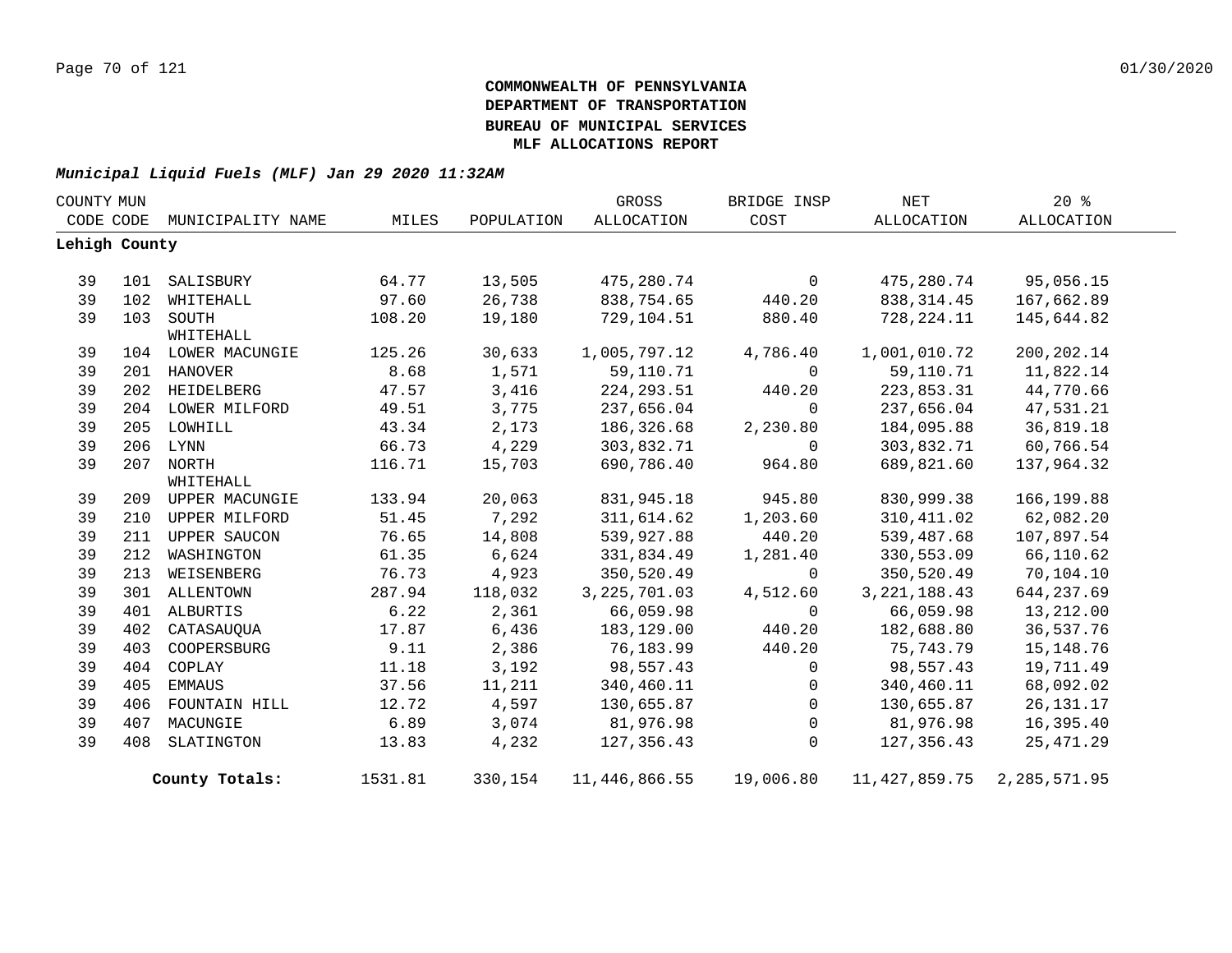| COUNTY MUN     |     |                   |       |            | GROSS             | BRIDGE INSP         | $\operatorname{NET}$ | 20%               |  |
|----------------|-----|-------------------|-------|------------|-------------------|---------------------|----------------------|-------------------|--|
| CODE CODE      |     | MUNICIPALITY NAME | MILES | POPULATION | <b>ALLOCATION</b> | COST                | <b>ALLOCATION</b>    | <b>ALLOCATION</b> |  |
| Luzerne County |     |                   |       |            |                   |                     |                      |                   |  |
|                |     |                   |       |            |                   |                     |                      |                   |  |
| 40             |     | 101 HANOVER       | 41.92 | 11,076     | 352, 419.57       | 0                   | 352, 419.57          | 70,483.91         |  |
| 40             |     | 102 NEWPORT       | 14.97 | 5,374      | 153,073.56        | $\mathsf{O}\xspace$ | 153,073.56           | 30,614.71         |  |
| 40             |     | 103 PLAINS        | 32.10 | 9,961      | 298, 254. 29      | $\mathbf 0$         | 298, 254. 29         | 59,650.86         |  |
| 40             |     | 104 WILKES BARRE  | 9.13  | 2,967      | 87,399.01         | $\mathbf 0$         | 87,399.01            | 17,479.80         |  |
| 40             |     | 201 BEAR CREEK    | 15.50 | 2,774      | 104,953.17        | $\mathsf{O}\xspace$ | 104,953.17           | 20,990.63         |  |
| 40             |     | 202 BLACK CREEK   | 26.23 | 2,016      | 126, 215.93       | $\mathsf{O}$        | 126, 215.93          | 25, 243. 19       |  |
| 40             |     | 203 BUCK          | 1.82  | 435        | 14,420.37         | $\mathbf 0$         | 14,420.37            | 2,884.07          |  |
| 40             |     | 204 BUTLER        | 47.14 | 9,221      | 334, 245. 43      | $\mathbf 0$         | 334, 245. 43         | 66,849.09         |  |
| 40             | 205 | CONYNGHAM         | 15.62 | 1,453      | 80,006.16         | $\mathbf 0$         | 80,006.16            | 16,001.23         |  |
| 40             | 206 | <b>DALLAS</b>     | 42.07 | 8,994      | 312,970.52        | $\mathsf{O}\xspace$ | 312,970.52           | 62,594.10         |  |
| 40             | 207 | DENNISON          | 7.00  | 1,125      | 44,946.45         | $\mathbf 0$         | 44,946.45            | 8,989.29          |  |
| 40             | 208 | <b>DORRANCE</b>   | 28.26 | 2,188      | 136,290.66        | $\mathbf 0$         | 136,290.66           | 27, 258.13        |  |
| 40             | 209 | <b>EXETER</b>     | 14.21 | 2,378      | 93,049.79         | 0                   | 93,049.79            | 18,609.96         |  |
| 40             | 210 | FAIRMOUNT         | 41.47 | 1,276      | 162,874.51        | $\mathbf 0$         | 162,874.51           | 32,574.90         |  |
| 40             |     | 211 FAIRVIEW      | 25.83 | 4,520      | 172,928.08        | $\mathbf 0$         | 172,928.08           | 34,585.62         |  |
| 40             |     | 212 FOSTER        | 27.70 | 3,467      | 158,963.43        | $\mathbf 0$         | 158,963.43           | 31,792.69         |  |
| 40             |     | 213 FRANKLIN      | 15.06 | 1,757      | 83,970.55         | $\mathsf{O}\xspace$ | 83,970.55            | 16,794.11         |  |
| 40             |     | 214 HAZLE         | 75.02 | 9,549      | 433,578.15        | $\mathbf 0$         | 433, 578. 15         | 86,715.63         |  |
| 40             |     | 215 HOLLENBACK    | 22.51 | 1,196      | 98,067.60         | $\mathsf{O}\xspace$ | 98,067.60            | 19,613.52         |  |
| 40             |     | 216 HUNLOCK       | 18.77 | 2,443      | 109,514.32        | $\mathsf{O}$        | 109,514.32           | 21,902.86         |  |
| 40             |     | 217 HUNTINGTON    | 44.03 | 2,244      | 189,991.62        | $\mathbf 0$         | 189,991.62           | 37,998.32         |  |
| 40             |     | 218 JACKSON       | 26.45 | 4,646      | 177,414.80        | $\mathbf 0$         | 177,414.80           | 35,482.96         |  |
| 40             |     | 219 JENKINS       | 18.20 | 4,442      | 145,969.17        | $\mathbf 0$         | 145,969.17           | 29, 193.83        |  |
| 40             |     | 220 KINGSTON      | 43.94 | 6,999      | 280,930.70        | $\mathbf 0$         | 280,930.70           | 56,186.14         |  |
| 40             |     | 221 LAKE          | 24.42 | 2,049      | 120,808.95        | $\mathbf 0$         | 120,808.95           | 24, 161.79        |  |
| 40             |     | 222 LEHMAN        | 34.94 | 3,508      | 183,910.92        | $\mathbf 0$         | 183,910.92           | 36,782.18         |  |
| 40             | 223 | NESCOPECK         | 23.63 | 1,155      | 101,018.46        | $\mathbf 0$         | 101,018.46           | 20,203.69         |  |
| 40             |     | 224 PITTSTON      | 23.25 | 3,368      | 142, 213.61       | $\mathsf{O}$        | 142,213.61           | 28, 442. 72       |  |
| 40             | 225 | PLYMOUTH          | 25.38 | 1,812      | 119,465.02        | $\mathbf 0$         | 119,465.02           | 23,893.00         |  |
| 40             |     | 226 RICE          | 21.13 | 3,335      | 134,505.71        | 0                   | 134,505.71           | 26,901.14         |  |
| 40             |     | 227 ROSS          | 33.65 | 2,937      | 168,649.64        | $\mathsf 0$         | 168,649.64           | 33,729.93         |  |
| 40             | 228 | SALEM             | 35.96 | 4,254      | 201,629.11        | $\mathbf 0$         | 201,629.11           | 40,325.82         |  |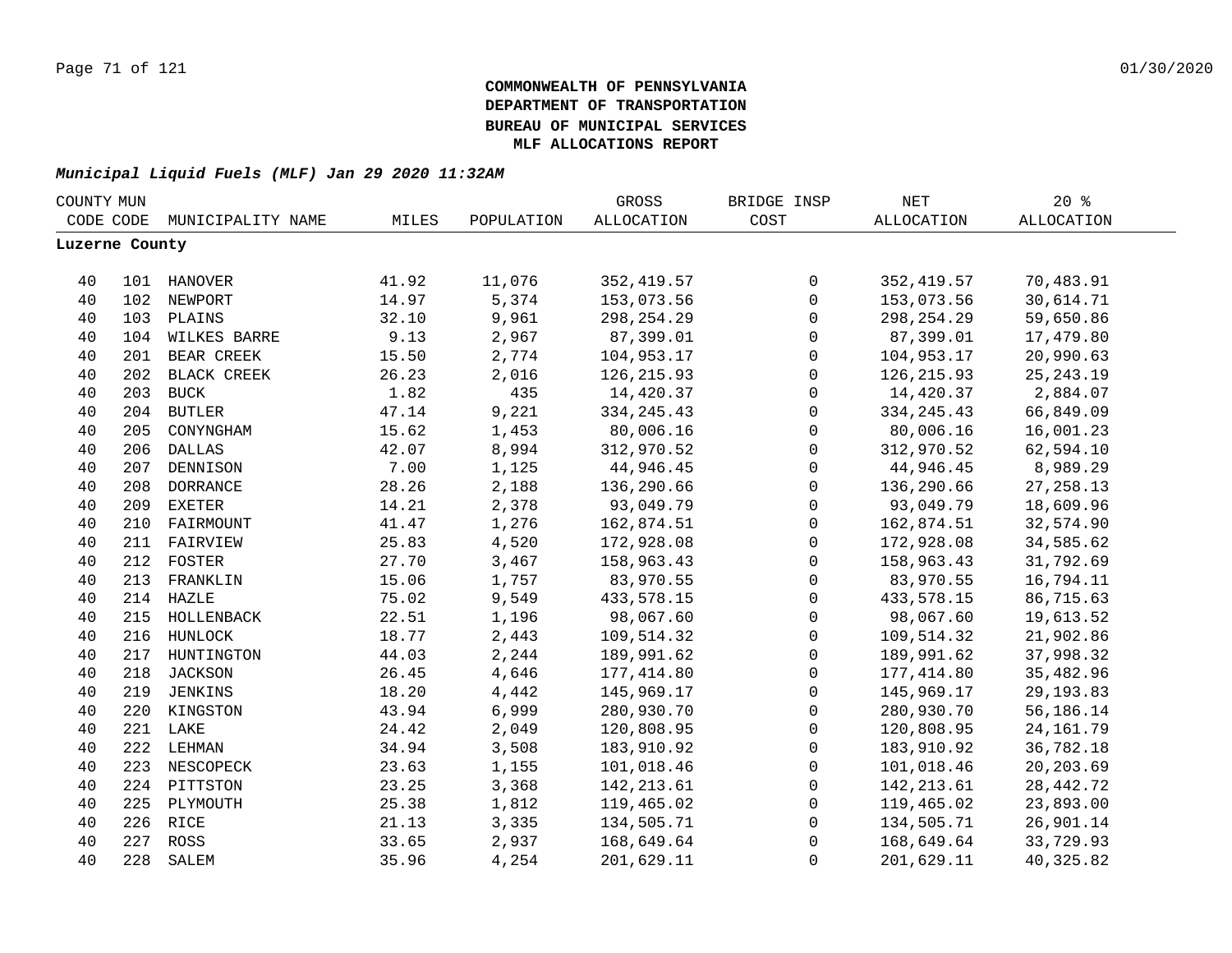| COUNTY MUN |     |                   |        |            | GROSS        | BRIDGE INSP  | NET          | 20%               |  |
|------------|-----|-------------------|--------|------------|--------------|--------------|--------------|-------------------|--|
| CODE CODE  |     | MUNICIPALITY NAME | MILES  | POPULATION | ALLOCATION   | COST         | ALLOCATION   | <b>ALLOCATION</b> |  |
| 40         | 229 | SLOCUM            | 2.82   | 1,115      | 30,805.39    | $\mathbf 0$  | 30,805.39    | 6, 161.08         |  |
| 40         | 230 | SUGARLOAF         | 34.69  | 4,211      | 196,565.88   | $\mathbf 0$  | 196,565.88   | 39, 313. 18       |  |
| 40         | 231 | UNION             | 28.65  | 2,042      | 134,790.66   | $\mathbf 0$  | 134,790.66   | 26,958.13         |  |
| 40         |     | 232 WRIGHT        | 27.37  | 5,651      | 199,769.00   | $\mathbf 0$  | 199,769.00   | 39,953.80         |  |
| 40         |     | 301 HAZLETON      | 95.12  | 25,340     | 803,653.60   | $\mathbf 0$  | 803,653.60   | 160,730.72        |  |
| 40         |     | 302 NANTICOKE     | 32.24  | 10,465     | 308,392.29   | $\mathsf{O}$ | 308,392.29   | 61,678.46         |  |
| 40         |     | 303 PITTSTON      | 25.91  | 7,739      | 234,961.54   | $\mathbf 0$  | 234,961.54   | 46,992.31         |  |
| 40         |     | 304 WILKES BARRE  | 108.33 | 41,498     | 1,157,778.30 | 407.40       | 1,157,370.90 | 231, 474.18       |  |
| 40         |     | 401 ASHLEY        | 7.84   | 2,790      | 79,697.82    | 0            | 79,697.82    | 15,939.56         |  |
| 40         |     | 402 AVOCA         | 13.96  | 2,661      | 97,645.74    | 0            | 97,645.74    | 19,529.15         |  |
| 40         | 403 | CONYNGHAM         | 9.32   | 1,914      | 67,827.99    | $\mathbf 0$  | 67,827.99    | 13,565.60         |  |
| 40         | 404 | COURTDALE         | 3.96   | 732        | 27,260.67    | $\mathbf 0$  | 27,260.67    | 5,452.13          |  |
| 40         | 405 | DALLAS            | 15.05  | 2,804      | 104,027.12   | $\mathsf{O}$ | 104,027.12   | 20,805.42         |  |
| 40         | 406 | <b>DUPONT</b>     | 14.25  | 2,711      | 99,572.92    | $\mathsf{O}$ | 99,572.92    | 19,914.58         |  |
| 40         | 407 | DURYEA            | 15.84  | 4,917      | 147,207.89   | $\mathbf 0$  | 147,207.89   | 29, 441.58        |  |
| 40         | 408 | EDWARDSVILLE      | 11.15  | 4,816      | 129,618.77   | $\mathbf 0$  | 129,618.77   | 25,923.75         |  |
| 40         | 409 | EXETER            | 18.90  | 5,652      | 171,522.74   | $\mathbf 0$  | 171,522.74   | 34,304.55         |  |
| 40         |     | 410 FORTY FORT    | 12.30  | 4,214      | 121,905.24   | $\mathsf{O}$ | 121,905.24   | 24,381.05         |  |
| 40         |     | 411 FREELAND      | 14.89  | 3,531      | 117,442.92   | $\mathbf 0$  | 117,442.92   | 23,488.58         |  |
| 40         |     | 412 HUGHESTOWN    | 5.87   | 1,392      | 46,298.72    | $\mathsf{O}$ | 46,298.72    | 9,259.74          |  |
| 40         |     | 413 JEDDO         | 0.12   | 98         | 2,280.87     | 0            | 2,280.87     | 456.17            |  |
| 40         |     | 414 KINGSTON      | 33.81  | 13,182     | 365,765.64   | $\mathsf{O}$ | 365,765.64   | 73, 153. 13       |  |
| 40         |     | 415 LAFLIN        | 6.91   | 1,487      | 51,592.20    | $\mathbf 0$  | 51,592.20    | 10,318.44         |  |
| 40         |     | 416 LARKSVILLE    | 17.76  | 4,480      | 145,229.97   | $\mathbf 0$  | 145,229.97   | 29,045.99         |  |
| 40         |     | 417 LAUREL RUN    | 2.35   | 500        | 17,436.27    | $\mathbf 0$  | 17,436.27    | 3,487.25          |  |
| 40         |     | 418 LUZERNE       | 8.55   | 2,845      | 83, 122.52   | $\mathbf 0$  | 83,122.52    | 16,624.50         |  |
| 40         |     | 419 NESCOPECK     | 11.53  | 1,583      | 68,851.77    | $\mathbf 0$  | 68,851.77    | 13,770.35         |  |
| 40         |     | 420 NEW COLUMBUS  | 5.31   | 227        | 22,075.81    | $\mathbf 0$  | 22,075.81    | 4,415.16          |  |
| 40         |     | 421 NUANGOLA      | 6.38   | 679        | 34, 319.54   | $\mathbf 0$  | 34,319.54    | 6,863.91          |  |
| 40         |     | 422 PLYMOUTH      | 15.71  | 5,951      | 166,614.56   | $\mathsf{O}$ | 166,614.56   | 33, 322.91        |  |
| 40         |     | 423 PRINGLE       | 4.48   | 979        | 33,735.44    | $\mathbf 0$  | 33,735.44    | 6,747.09          |  |
| 40         |     | 424 SHICKSHINNY   | 6.79   | 838        | 38,738.67    | 0            | 38,738.67    | 7,747.73          |  |
| 40         | 425 | SUGAR NOTCH       | 5.14   | 989        | 36, 129.82   | 0            | 36,129.82    | 7,225.96          |  |
| 40         | 426 | SWOYERSVILLE      | 17.37  | 5,062      | 155,095.96   | $\mathbf 0$  | 155,095.96   | 31,019.19         |  |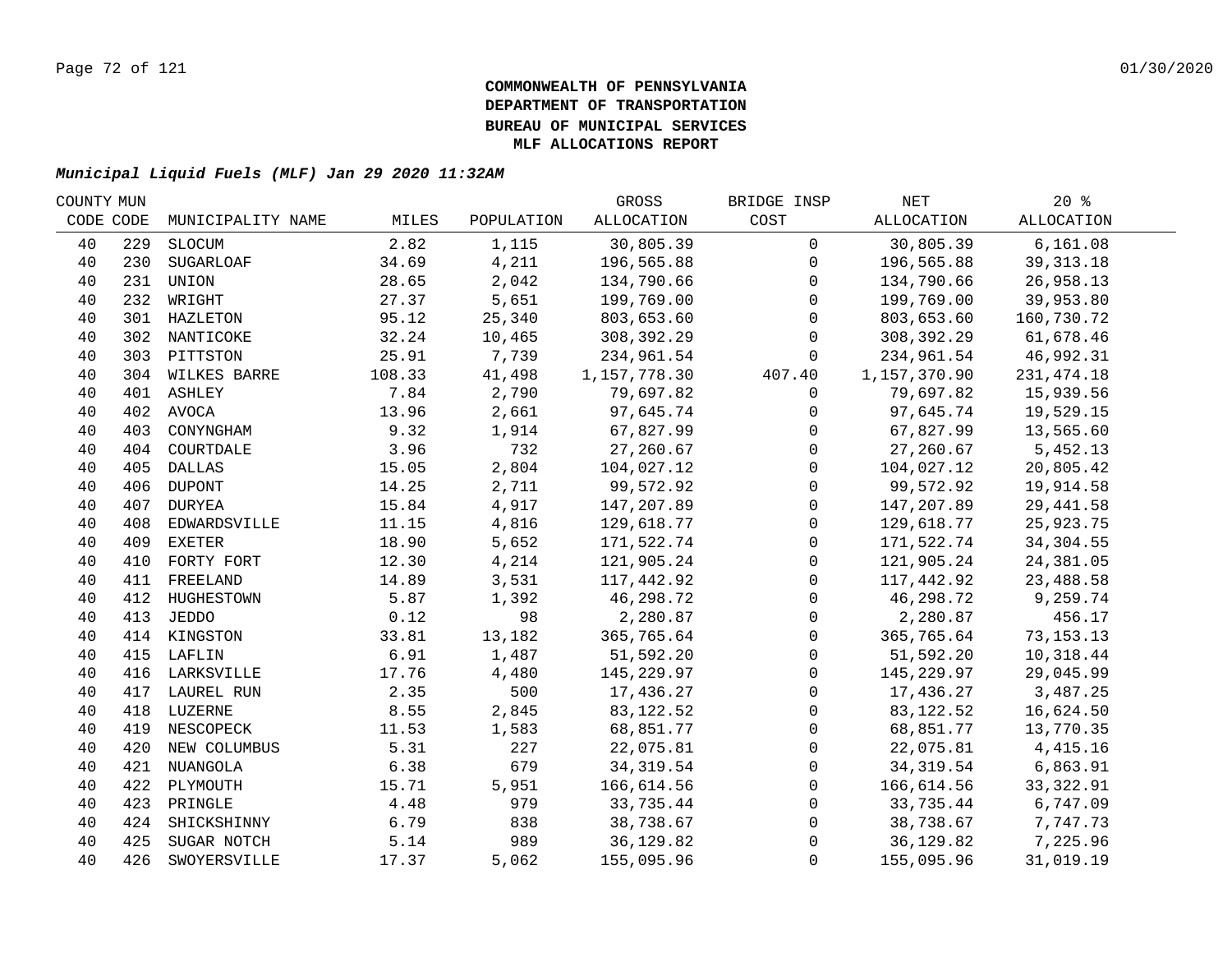| COUNTY MUN |           |                   |         |            | GROSS         | BRIDGE INSP | NET           | $20*$        |  |
|------------|-----------|-------------------|---------|------------|---------------|-------------|---------------|--------------|--|
|            | CODE CODE | MUNICIPALITY NAME | MILES   | POPULATION | ALLOCATION    | COST        | ALLOCATION    | ALLOCATION   |  |
| 40         | 427       | WARRIOR RUN       | 2.14    | 584        | 18,347.27     | 0           | 18,347.27     | 3,669.45     |  |
| 40         | 428       | WEST HAZLETON     | 14.73   | 4,594      | 137,305.93    | 0           | 137,305.93    | 27,461.19    |  |
| 40         | 429       | WEST PITTSTON     | 18.08   | 4,868      | 153,742.85    | 0           | 153,742.85    | 30,748.57    |  |
| 40         | 430       | WEST WYOMING      | 9.14    | 2,725      | 82,788.87     | 0           | 82,788.87     | 16,557.77    |  |
| 40         | 431       | WHITE HAVEN       | 8.53    | 1,097      | 49,514.99     | 0           | 49,514.99     | 9,903.00     |  |
| 40         | 432       | WYOMING           | 8.48    | 3,073      | 87,263.82     | $\Omega$    | 87,263.82     | 17,452.76    |  |
| 40         | 433       | YATESVILLE        | 1.98    | 607        | 18,254.65     | 0           | 18,254.65     | 3,650.93     |  |
| 40         | 434       | HARVEYS LAKE      | 11.21   | 2,791      | 90,963.12     | $\Omega$    | 90,963.12     | 18,192.62    |  |
| 40         | 435       | PENN LAKE PARK    | 4.68    | 308        | 21,527.65     | 0           | 21,527.65     | 4,305.53     |  |
| 40         | 436       | BEAR CREEK        | 6.43    | 257        | 26,389.02     | 0           | 26,389.02     | 5,277.80     |  |
|            |           | VILLAGE           |         |            |               |             |               |              |  |
|            |           | County Totals:    | 1603.38 | 320,918    | 11,508,481.67 | 407.40      | 11,508,074.27 | 2,301,614.85 |  |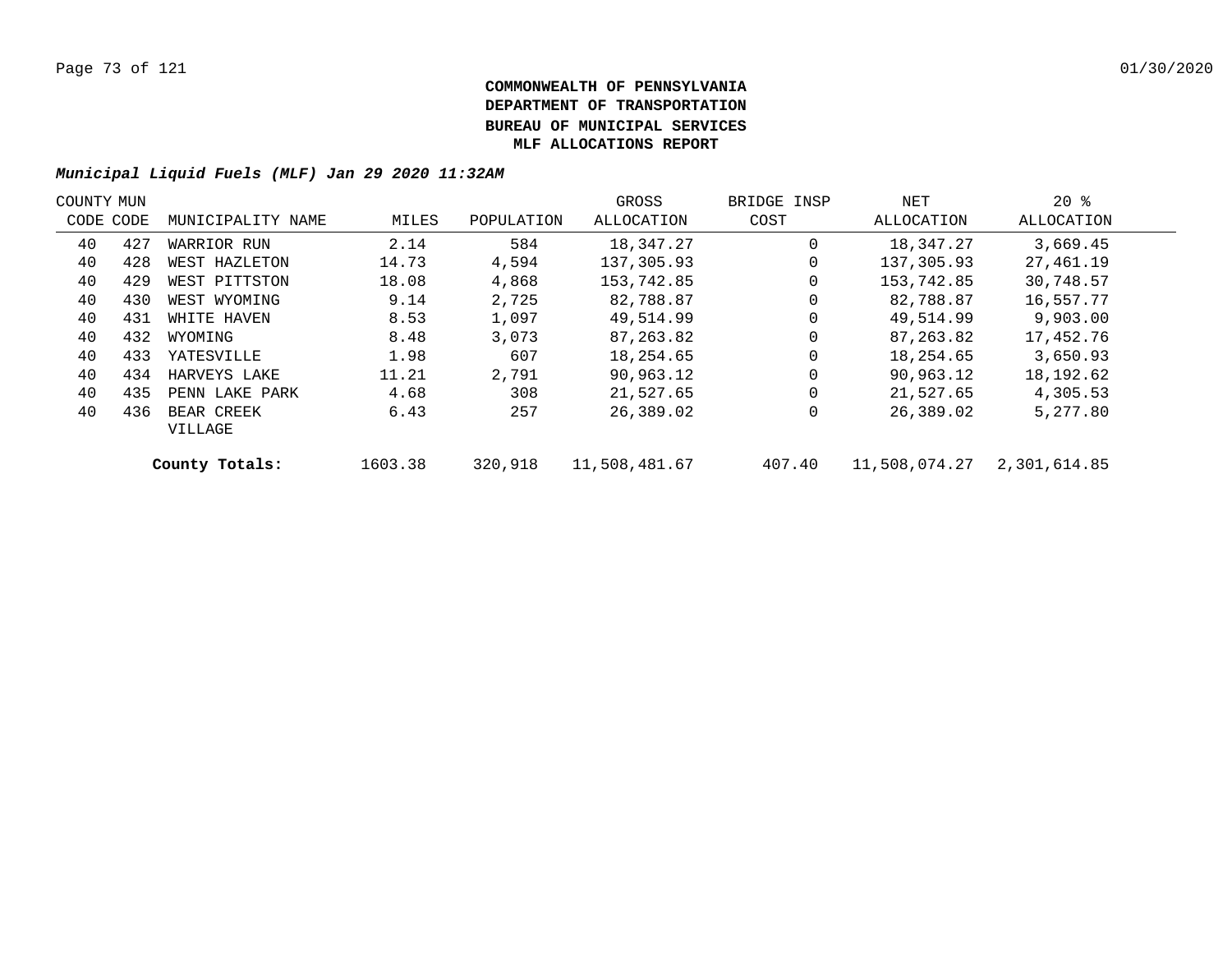| COUNTY MUN |                 |                   |       |            | GROSS             | BRIDGE INSP  | $\operatorname{NET}$ | 20%               |  |
|------------|-----------------|-------------------|-------|------------|-------------------|--------------|----------------------|-------------------|--|
|            | CODE CODE       | MUNICIPALITY NAME | MILES | POPULATION | <b>ALLOCATION</b> | COST         | <b>ALLOCATION</b>    | <b>ALLOCATION</b> |  |
|            | Lycoming County |                   |       |            |                   |              |                      |                   |  |
| 41         |                 | 201 ANTHONY       | 19.91 | 865        | 83,039.80         | 0            | 83,039.80            | 16,607.96         |  |
| 41         |                 | 202 ARMSTRONG     | 6.82  | 681        | 35,826.25         | $\mathsf{O}$ | 35,826.25            | 7,165.25          |  |
| 41         |                 | 203 BASTRESS      | 4.46  | 546        | 25,360.26         | $\mathsf 0$  | 25,360.26            | 5,072.05          |  |
| 41         |                 | 204 BRADY         | 4.37  | 521        | 24,580.21         | $\mathsf 0$  | 24,580.21            | 4,916.04          |  |
| 41         | 205             | <b>BROWN</b>      | 6.87  | 96         | 24,768.07         | $\mathsf{O}$ | 24,768.07            | 4,953.61          |  |
| 41         | 206             | CASCADE           | 11.29 | 413        | 45,600.78         | $\mathsf{O}$ | 45,600.78            | 9,120.16          |  |
|            |                 |                   | 16.90 |            |                   |              |                      |                   |  |
| 41         | 207             | CLINTON           |       | 3,708      | 127,546.83        | $\mathsf{O}$ | 127,546.83           | 25,509.37         |  |
| 41         | 208             | COGAN HOUSE       | 28.61 | 955        | 113,799.72        | $\mathbf 0$  | 113,799.72           | 22,759.94         |  |
| 41         | 209             | CUMMINGS          | 9.46  | 273        | 36,807.51         | 0            | 36,807.51            | 7,361.50          |  |
| 41         | 210             | <b>ELDRED</b>     | 22.55 | 2,122      | 115,969.26        | 0            | 115,969.26           | 23, 193.85        |  |
| 41         |                 | 211 FAIRFIELD     | 19.29 | 2,792      | 117,946.26        | 0            | 117,946.26           | 23,589.25         |  |
| 41         | 212             | FRANKLIN          | 45.50 | 933        | 169,741.61        | $\mathsf{O}$ | 169,741.61           | 33,948.32         |  |
| 41         | 213             | <b>GAMBLE</b>     | 28.48 | 756        | 109,547.46        | $\mathsf 0$  | 109,547.46           | 21,909.49         |  |
| 41         |                 | 214 HEPBURN       | 30.22 | 2,762      | 153,845.39        | $\mathsf 0$  | 153,845.39           | 30,769.08         |  |
| 41         | 215             | JACKSON           | 17.75 | 396        | 66,832.41         | $\mathsf 0$  | 66,832.41            | 13,366.48         |  |
| 41         |                 | 216 JORDAN        | 28.64 | 863        | 112, 134.53       | $\mathsf 0$  | 112, 134.53          | 22,426.91         |  |
| 41         |                 | 217 LEWIS         | 21.23 | 987        | 89,785.76         | $\mathsf 0$  | 89,785.76            | 17,957.15         |  |
| 41         |                 | 218 LIMESTONE     | 24.16 | 2,019      | 119,365.65        | $\mathsf 0$  | 119,365.65           | 23,873.13         |  |
| 41         |                 | 219 LOYALSOCK     | 66.27 | 11,026     | 432,719.13        | $\mathsf 0$  | 432,719.13           | 86, 543.83        |  |
| 41         |                 | 220 LYCOMING      | 28.55 | 1,478      | 123,634.87        | 0            | 123,634.87           | 24,726.97         |  |
| 41         |                 | 221 MCHENRY       | 8.71  | 143        | 31,810.21         | 0            | 31,810.21            | 6,362.04          |  |
| 41         |                 | 222 MCINTYRE      | 6.23  | 520        | 30,768.07         | $\mathsf{O}$ | 30,768.07            | 6, 153.61         |  |
| 41         |                 | 223 MCNETT        | 12.50 | 174        | 45,052.74         | $\mathsf 0$  | 45,052.74            | 9,010.55          |  |
| 41         |                 | 224 MIFFLIN       | 14.14 | 1,070      | 67,718.16         | 0            | 67,718.16            | 13,543.63         |  |
| 41         |                 | 225 MILL CREEK    | 19.96 | 604        | 78,198.56         | 0            | 78,198.56            | 15,639.71         |  |
| 41         | 226             | MORELAND          | 47.72 | 943        | 177,341.90        | $\mathbf 0$  | 177,341.90           | 35,468.38         |  |
| 41         | 227             | MUNCY             | 17.64 | 1,089      | 79,762.68         | 0            | 79,762.68            | 15,952.54         |  |
| 41         | 228             | MUNCY CREEK       | 28.97 | 3,474      | 163,335.90        | 0            | 163,335.90           | 32,667.18         |  |
| 41         |                 | 229 NIPPENOSE     | 9.26  | 709        | 44,506.11         | 0            | 44,506.11            | 8,901.22          |  |
| 41         | 230             | OLD LYCOMING      | 36.69 | 4,938      | 217,189.89        | 0            | 217,189.89           | 43, 437.98        |  |
| 41         |                 | 231 PENN          | 52.30 | 960        | 192,952.12        | 0            | 192,952.12           | 38,590.42         |  |
| 41         |                 | 232 PIATT         | 16.52 | 1,180      | 77, 771.22        | $\mathbf 0$  | 77, 771.22           | 15,554.24         |  |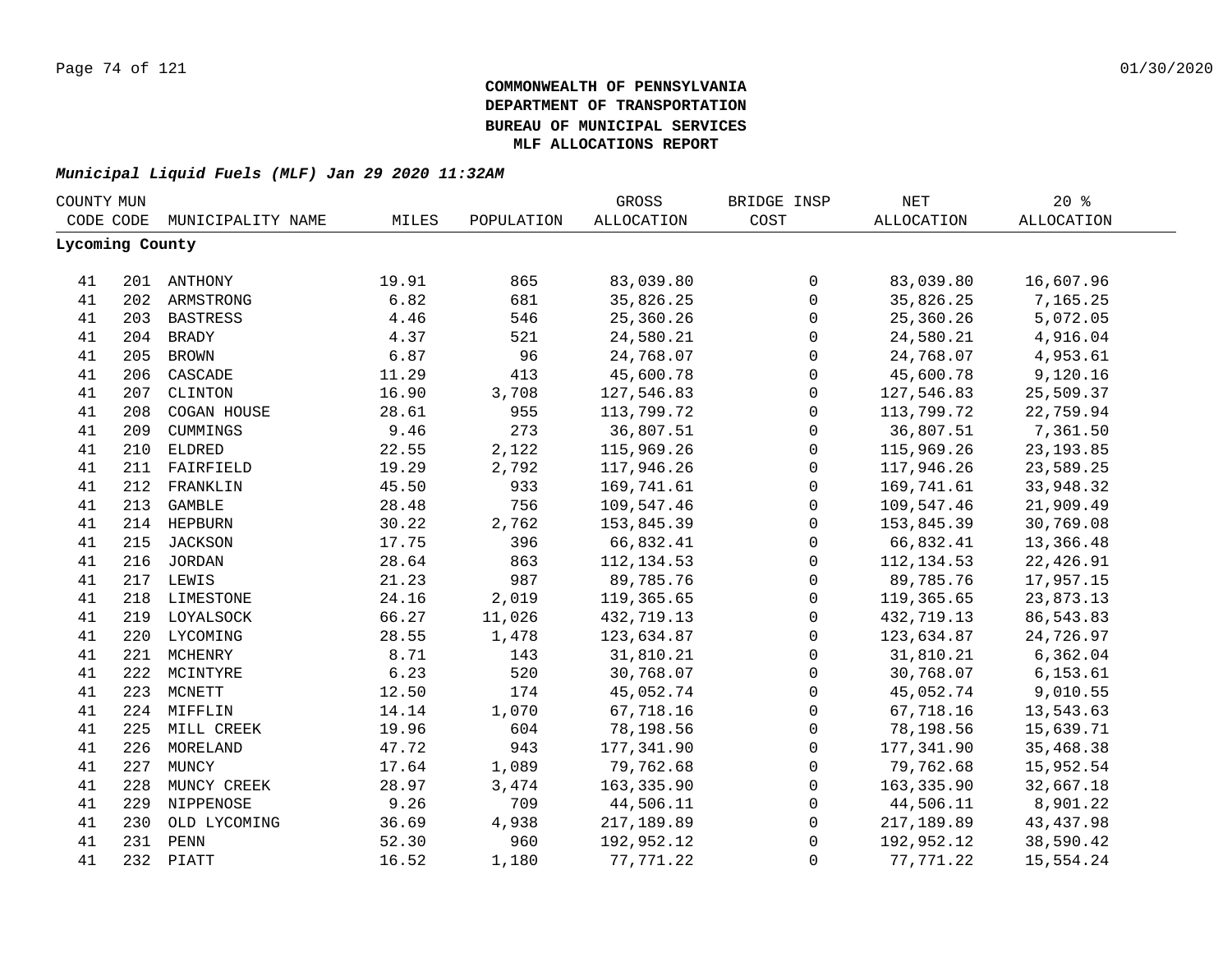| COUNTY MUN |     |                   |         |            | GROSS        | BRIDGE INSP    | NET          | $20*$                     |  |
|------------|-----|-------------------|---------|------------|--------------|----------------|--------------|---------------------------|--|
| CODE CODE  |     | MUNICIPALITY NAME | MILES   | POPULATION | ALLOCATION   | COST           | ALLOCATION   | ALLOCATION                |  |
| 41         |     | 233 PINE          | 18.64   | 294        | 67,845.26    | $\Omega$       | 67,845.26    | 13,569.05                 |  |
| 41         | 234 | PLUNKETTS         | 13.72   | 684        | 58,909.99    | $\Omega$       | 58,909.99    | 11,782.00                 |  |
|            |     | CREEK             |         |            |              |                |              |                           |  |
| 41         |     | 235 PORTER        | 14.98   | 1,601      | 80,710.24    | $\mathbf 0$    | 80,710.24    | 16, 142.05                |  |
| 41         | 236 | SHREWSBURY        | 18.92   | 409        | 70,986.29    | $\mathbf 0$    | 70,986.29    | 14,197.26                 |  |
| 41         | 237 | SUSOUEHANNA       | 4.89    | 1,000      | 35,506.61    | $\mathbf 0$    | 35,506.61    | 7,101.32                  |  |
| 41         | 238 | UPPER             | 23.26   | 1,823      | 112,601.37   | $\mathbf{0}$   | 112,601.37   | 22,520.27                 |  |
|            |     | FAIRFIELD         |         |            |              |                |              |                           |  |
| 41         | 239 | WASHINGTON        | 28.27   | 1,619      | 125,405.99   | $\mathsf{O}$   | 125,405.99   | 25,081.20                 |  |
| 41         | 240 | WATSON            | 10.17   | 537        | 44, 242.53   | $\mathbf 0$    | 44, 242.53   | 8,848.51                  |  |
| 41         | 241 | WOLF              | 35.03   | 2,907      | 172,679.22   | $\mathbf 0$    | 172,679.22   | 34,535.84                 |  |
| 41         |     | 242 WOODWARD      | 16.94   | 2,200      | 98,744.67    | $\Omega$       | 98,744.67    | 19,748.93                 |  |
| 41         | 301 | WILLIAMSPORT      | 109.48  | 29,381     | 929, 113.79  | $\Omega$       | 929,113.79   | 185,822.76                |  |
| 41         | 401 | DUBOISTOWN        | 3.22    | 1,205      | 33,867.17    | $\mathbf 0$    | 33,867.17    | 6,773.43                  |  |
| 41         | 402 | HUGHESVILLE       | 8.37    | 2,128      | 68,763.97    | 0              | 68,763.97    | 13,752.79                 |  |
| 41         | 403 | JERSEY SHORE      | 16.64   | 4,361      | 139,209.01   | $\mathbf 0$    | 139,209.01   | 27,841.80                 |  |
| 41         | 404 | MONTGOMERY        | 5.67    | 1,579      | 49, 219. 48  | $\mathbf 0$    | 49,219.48    | 9,843.90                  |  |
| 41         | 405 | MONTOURSVILLE     | 24.45   | 4,615      | 170,145.73   | $\Omega$       | 170, 145. 73 | 34,029.15                 |  |
| 41         | 406 | MUNCY             | 9.07    | 2,477      | 77,796.61    | 0              | 77,796.61    | 15,559.32                 |  |
| 41         | 407 | PICTURE ROCKS     | 4.91    | 678        | 29,394.79    | 0              | 29,394.79    | 5,878.96                  |  |
| 41         | 408 | SALLADASBURG      | 0.72    | 238        | 6,969.47     | 0              | 6,969.47     | 1,393.89                  |  |
| 41         | 409 | SOUTH             | 23.56   | 6,379      | 201,023.49   | $\Omega$       | 201,023.49   | 40,204.70                 |  |
|            |     | WILLIAMSPORT      |         |            |              |                |              |                           |  |
|            |     | County Totals:    | 1102.88 | 116,111    | 5,908,395.00 | $\overline{0}$ |              | 5,908,395.00 1,181,679.00 |  |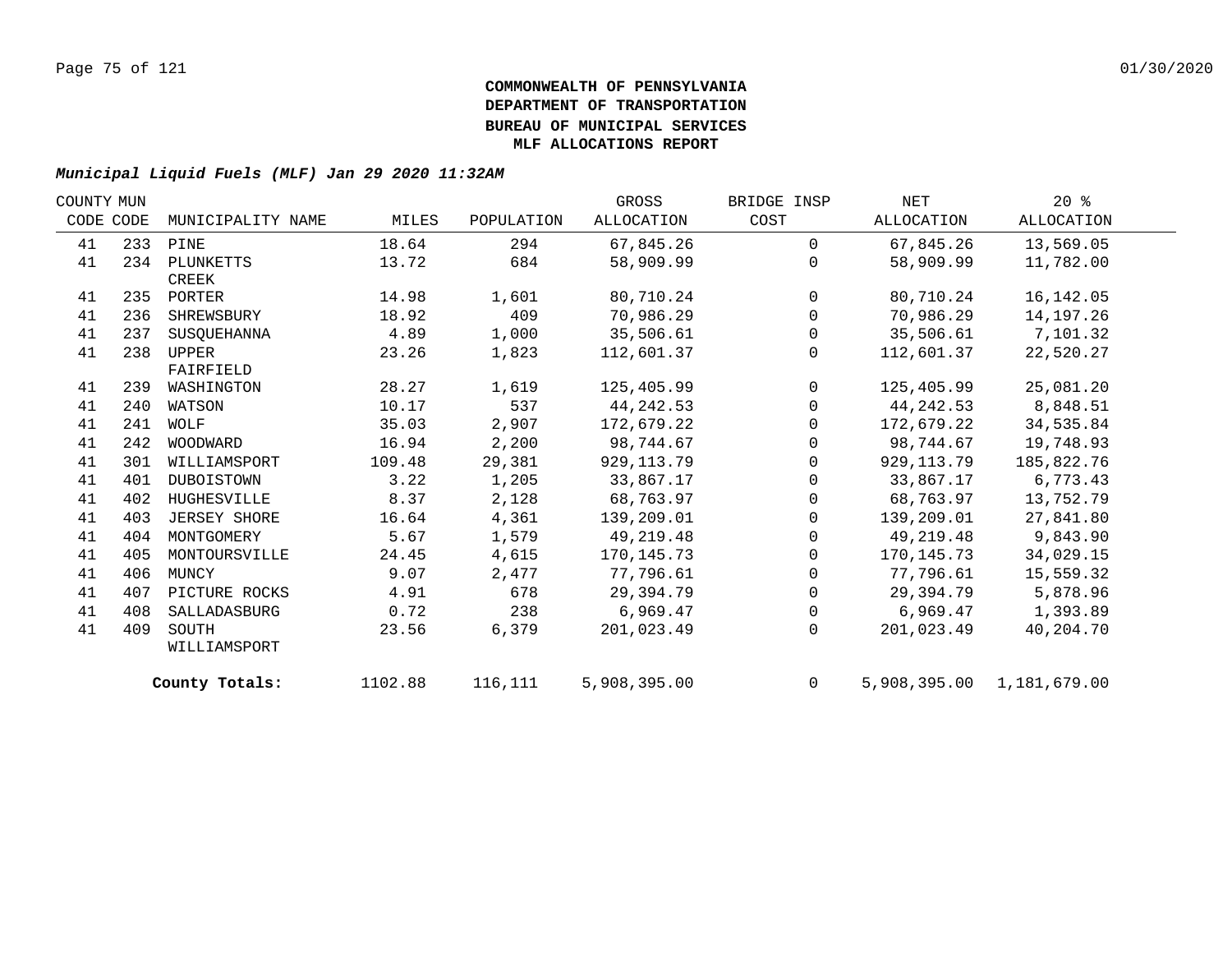|           | COUNTY MUN     |                             |        |            | GROSS             | BRIDGE INSP    | NET          | $20*$      |  |
|-----------|----------------|-----------------------------|--------|------------|-------------------|----------------|--------------|------------|--|
| CODE CODE |                | MUNICIPALITY NAME           | MILES  | POPULATION | <b>ALLOCATION</b> | COST           | ALLOCATION   | ALLOCATION |  |
|           | Mc Kean County |                             |        |            |                   |                |              |            |  |
| 42        |                | 201 ANNIN                   | 26.04  | 694        | 100,215.21        | $\mathbf{0}$   | 100,215.21   | 20,043.04  |  |
| 42        | 202            | BRADFORD                    | 34.41  | 4,805      | 207,029.25        | 6,855.80       | 200,173.45   | 40,034.69  |  |
| 42        |                | 203 CERES                   | 23.68  | 905        | 96,388.31         | 2,183.00       | 94,205.31    | 18,841.06  |  |
| 42        | 204            | CORYDON                     | 7.04   | 275        | 28,770.05         | $\overline{0}$ | 28,770.05    | 5,754.01   |  |
| 42        | 205            | ELDRED                      | 25.92  | 1,592      | 117,045.71        | 1,028.80       | 116,016.91   | 23, 203.38 |  |
| 42        | 206            | FOSTER                      | 32.18  | 4,316      | 190,204.47        | 4,820.80       | 185,383.67   | 37,076.73  |  |
| 42        | 207            | HAMILTON                    | 9.70   | 543        | 42,789.24         | 2,024.40       | 40,764.84    | 8,152.97   |  |
| 42        |                | 208 HAMLIN                  | 9.60   | 734        | 46,120.46         | 2,602.00       | 43,518.46    | 8,703.69   |  |
| 42        |                | 209 KEATING                 | 44.41  | 3,021      | 206,168.90        | 2,056.00       | 204,112.90   | 40,822.58  |  |
| 42        |                | 210 LAFAYETTE               | 18.22  | 2,350      | 105,894.42        | 693.60         | 105,200.82   | 21,040.16  |  |
| 42        |                | 211 LIBERTY                 | 44.91  | 1,612      | 180,801.44        | 3,652.30       | 177,149.14   | 35,429.83  |  |
| 42        |                | 212 NORWICH                 | 13.40  | 583        | 55,904.12         | 3,866.60       | 52,037.52    | 10,407.50  |  |
| 42        |                | 213 OTTO                    | 16.04  | 1,556      | 83,384.14         | 2,056.40       | 81,327.74    | 16,265.55  |  |
| 42        | 214            | SERGEANT                    | 7.00   | 141        | 26,065.36         | $\overline{0}$ | 26,065.36    | 5,213.07   |  |
| 42        | 215            | WETMORE                     | 26.13  | 1,650      | 118,859.39        | 679.00         | 118,180.39   | 23,636.08  |  |
| 42        | 301            | BRADFORD                    | 30.68  | 8,770      | 270,662.58        | 5,261.80       | 265,400.78   | 53,080.16  |  |
| 42        | 401            | ELDRED                      | 3.67   | 825        | 28,077.42         | 679.00         | 27,398.42    | 5,479.68   |  |
| 42        | 402            | KANE BOROUGH                | 17.10  | 3,730      | 128,636.42        | 781.80         | 127,854.62   | 25,570.92  |  |
| 42        | 403            | LEWIS RUN<br><b>BOROUGH</b> | 3.12   | 617        | 22,250.88         | 1,846.00       | 20,404.88    | 4,080.98   |  |
| 42        |                | 404 MOUNT JEWETT            | 6.19   | 919        | 38,290.62         | $\overline{0}$ | 38,290.62    | 7,658.12   |  |
| 42        | 405            | PORT ALLEGANY               | 11.04  | 2,157      | 78,230.58         | 688.00         | 77,542.58    | 15,508.52  |  |
| 42        | 406            | SMETHPORT                   | 11.52  | 1,655      | 70,199.96         | 1,192.40       | 69,007.56    | 13,801.51  |  |
|           |                | County Totals:              | 422.00 | 43,450     | 2, 241, 988.93    | 42,967.70      | 2,199,021.23 | 439,804.25 |  |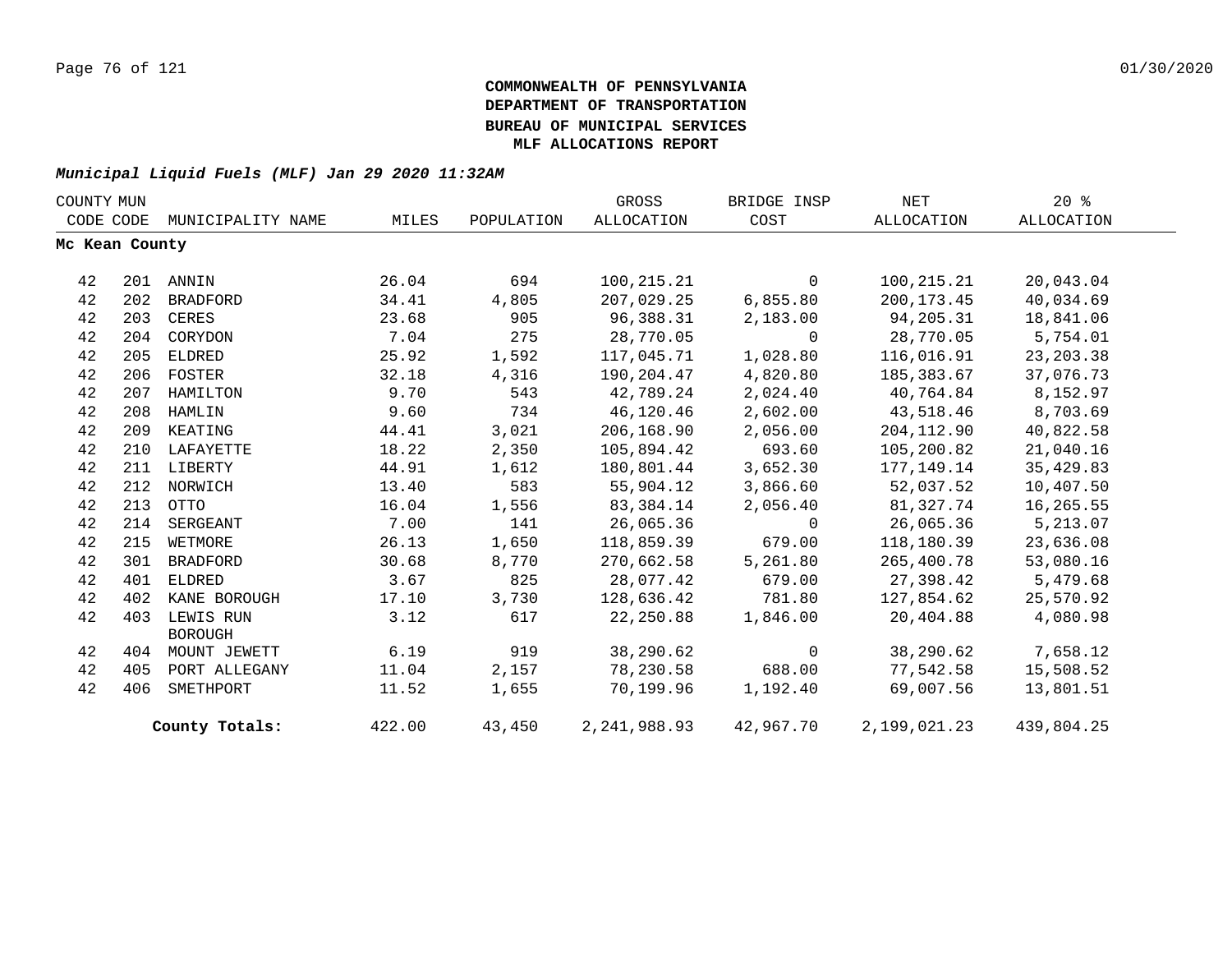| COUNTY MUN    |     |                   |       |            | GROSS        | BRIDGE INSP  | NET          | $20*$             |  |
|---------------|-----|-------------------|-------|------------|--------------|--------------|--------------|-------------------|--|
| CODE CODE     |     | MUNICIPALITY NAME | MILES | POPULATION | ALLOCATION   | COST         | ALLOCATION   | <b>ALLOCATION</b> |  |
| Mercer County |     |                   |       |            |              |              |              |                   |  |
|               |     |                   |       |            |              |              |              |                   |  |
| 43            | 201 | COOLSPRING        | 27.66 | 2,278      | 136,015.30   | $\mathbf 0$  | 136,015.30   | 27,203.06         |  |
| 43            | 202 | DEER CREEK        | 18.24 | 502        | 70,501.54    | $\mathbf 0$  | 70,501.54    | 14,100.31         |  |
| 43            |     | 203 DELAWARE      | 45.72 | 2,291      | 196,533.20   | 0            | 196,533.20   | 39,306.64         |  |
| 43            |     | 204 EAST          | 27.92 | 1,682      | 125,446.84   | 0            | 125,446.84   | 25,089.37         |  |
|               |     | LACKAWANNOCK      |       |            |              |              |              |                   |  |
| 43            |     | 205 FAIRVIEW      | 20.40 | 1,085      | 88,896.39    | $\mathbf 0$  | 88,896.39    | 17,779.28         |  |
| 43            |     | 206 FINDLEY       | 36.30 | 2,910      | 176,974.93   | $\mathbf 0$  | 176,974.93   | 35, 394.99        |  |
| 43            |     | 207 FRENCH CREEK  | 34.28 | 771        | 129,190.59   | 0            | 129,190.59   | 25,838.12         |  |
| 43            | 208 | GREENE            | 37.25 | 1,091      | 145, 242.05  | $\mathbf 0$  | 145, 242.05  | 29,048.41         |  |
| 43            |     | 209 HEMPFIELD     | 27.23 | 3,741      | 162,652.53   | $\mathsf{O}$ | 162,652.53   | 32,530.51         |  |
| 43            | 210 | <b>JACKSON</b>    | 21.91 | 1,273      | 97,542.81    | $\mathsf{O}$ | 97,542.81    | 19,508.56         |  |
| 43            | 211 | <b>JEFFERSON</b>  | 36.36 | 1,880      | 157, 411.41  | $\mathbf 0$  | 157, 411.41  | 31,482.28         |  |
| 43            |     | 212 LACKAWANNOCK  | 27.60 | 2,662      | 143, 183. 32 | $\mathbf 0$  | 143,183.32   | 28,636.66         |  |
| 43            |     | 213 LAKE          | 25.70 | 780        | 100,730.77   | $\mathbf 0$  | 100,730.77   | 20, 146. 15       |  |
| 43            |     | 214 LIBERTY       | 18.77 | 1,414      | 89,769.76    | $\mathbf 0$  | 89,769.76    | 17,953.95         |  |
| 43            | 215 | MILL CREEK        | 32.08 | 721        | 120,889.52   | $\mathsf{O}$ | 120,889.52   | 24, 177.90        |  |
| 43            | 216 | NEW VERNON        | 28.49 | 504        | 104,745.44   | $\mathbf 0$  | 104,745.44   | 20,949.09         |  |
| 43            | 217 | OTTER CREEK       | 22.56 | 589        | 86,587.27    | $\mathbf 0$  | 86,587.27    | 17, 317.45        |  |
| 43            | 218 | PERRY             | 25.72 | 1,453      | 113,711.11   | 0            | 113,711.11   | 22,742.22         |  |
| 43            |     | 219 PINE          | 43.97 | 5,150      | 245,552.02   | 0            | 245,552.02   | 49,110.40         |  |
| 43            | 220 | PYMATUNING        | 35.72 | 3,281      | 182, 158. 18 | $\mathbf 0$  | 182, 158. 18 | 36, 431.64        |  |
| 43            | 221 | SALEM             | 21.47 | 754        | 86, 115.84   | $\mathsf{O}$ | 86, 115.84   | 17, 223. 17       |  |
| 43            | 222 | SANDY CREEK       | 25.51 | 795        | 100,384.55   | $\mathsf{O}$ | 100,384.55   | 20,076.91         |  |
| 43            | 223 | SANDY LAKE        | 28.33 | 1,226      | 118,065.30   | $\mathbf 0$  | 118,065.30   | 23,613.06         |  |
| 43            | 224 | SHENANGO          | 39.00 | 3,929      | 205,537.83   | $\mathbf 0$  | 205,537.83   | 41,107.57         |  |
| 43            | 225 | SOUTH             | 25.13 | 2,695      | 135,573.81   | $\mathbf 0$  | 135,573.81   | 27, 114.76        |  |
|               |     | PYMATUNING        |       |            |              |              |              |                   |  |
| 43            | 226 | SPRINGFIELD       | 38.24 | 1,981      | 165,623.20   | $\mathbf 0$  | 165,623.20   | 33, 124.64        |  |
| 43            | 227 | SUGAR GROVE       | 14.33 | 971        | 66,452.61    | $\mathbf{0}$ | 66,452.61    | 13,290.52         |  |
| 43            | 228 | WEST SALEM        | 42.81 | 3,538      | 210,749.73   | $\mathsf{O}$ | 210,749.73   | 42, 149.95        |  |
| 43            | 229 | WILMINGTON        | 17.06 | 1,415      | 84,082.46    | $\mathbf 0$  | 84,082.46    | 16,816.49         |  |
| 43            | 230 | WOLF CREEK        | 25.72 | 832        | 101,795.30   | 0            | 101,795.30   | 20,359.06         |  |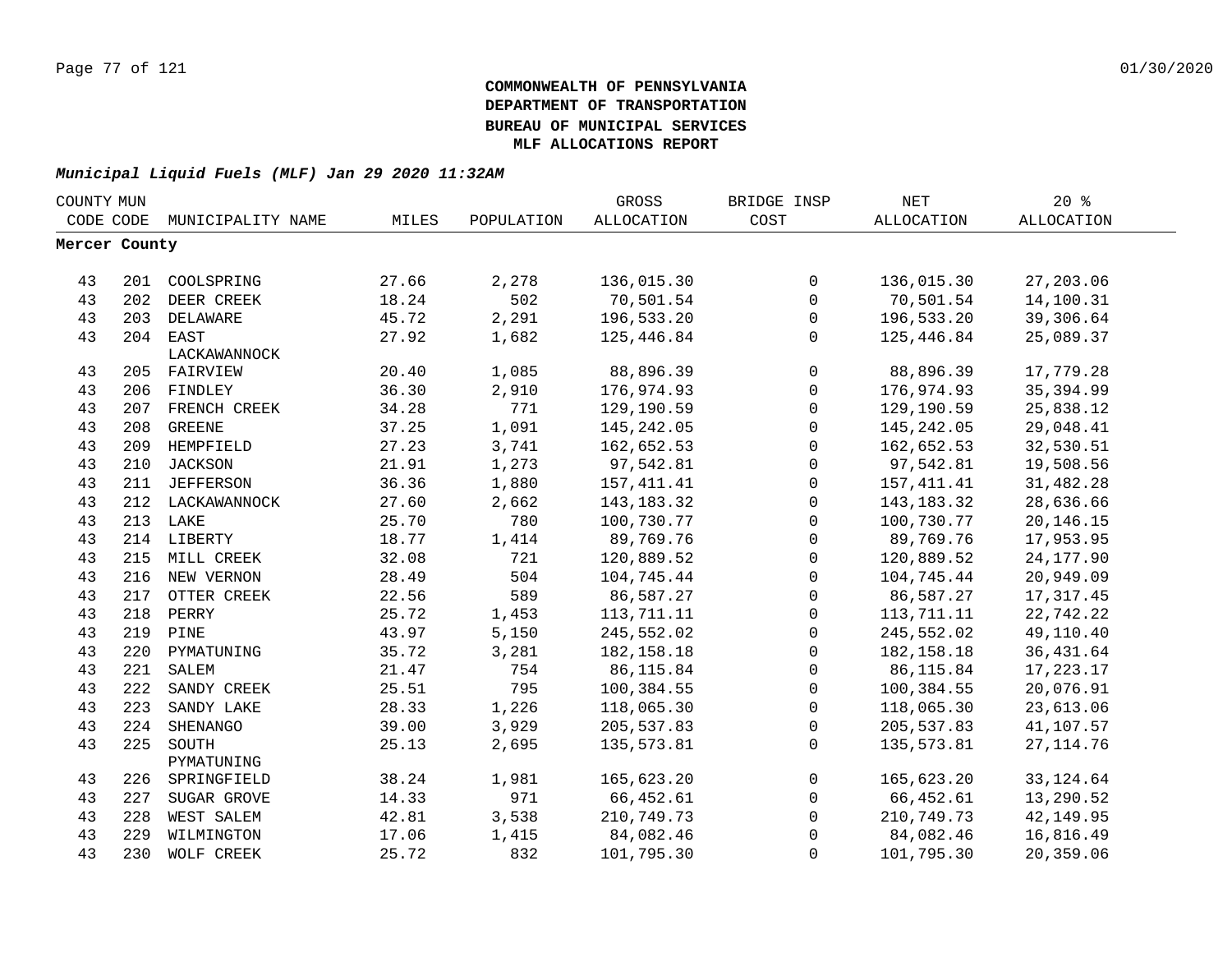| COUNTY MUN |           |                       |         |            | GROSS        | BRIDGE INSP    | NET        | $20*$                           |  |
|------------|-----------|-----------------------|---------|------------|--------------|----------------|------------|---------------------------------|--|
|            | CODE CODE | MUNICIPALITY NAME     | MILES   | POPULATION | ALLOCATION   | COST           | ALLOCATION | ALLOCATION                      |  |
| 43         | 231       | WORTH                 | 16.11   | 899        | 71,011.13    | $\Omega$       | 71,011.13  | 14,202.23                       |  |
| 43         | 301       | FARRELL CITY          | 31.41   | 5,111      | 202,889.40   | $\Omega$       | 202,889.40 | 40,577.88                       |  |
| 43         | 302       | SHARON CITY           | 55.18   | 14,038     | 453,504.97   | $\Omega$       | 453,504.97 | 90,700.99                       |  |
| 43         | 303       | HERMITAGE             | 90.55   | 16,220     | 613,407.48   | $\Omega$       | 613,407.48 | 122,681.50                      |  |
| 43         | 401       | CLARK                 | 5.28    | 640        | 29,900.38    | $\Omega$       | 29,900.38  | 5,980.08                        |  |
| 43         | 402       | FREDONIA              | 3.52    | 502        | 21,379.08    | 0              | 21,379.08  | 4,275.82                        |  |
| 43         | 403       | GREENVILLE            | 29.40   | 5,919      | 211,685.76   | 0              | 211,685.76 | 42,337.15                       |  |
| 43         | 404       | GROVE CITY            | 26.33   | 8,322      | 247,549.79   | $\Omega$       | 247,549.79 | 49,509.96                       |  |
| 43         | 405       | <b>JACKSON CENTER</b> | 1.28    | 224        | 8,569.62     | $\Omega$       | 8,569.62   | 1,713.92                        |  |
|            |           | <b>BOROUGH</b>        |         |            |              |                |            |                                 |  |
| 43         | 406       | JAMESTOWN             | 3.89    | 617        | 24,820.45    | $\Omega$       | 24,820.45  | 4,964.09                        |  |
| 43         | 407       | MERCER                | 11.08   | 2,002      | 75,389.87    | $\Omega$       | 75,389.87  | 15,077.97                       |  |
| 43         | 408       | NEW LEBANON           | 2.25    | 188        | 11,115.86    | 0              | 11,115.86  | 2,223.17                        |  |
| 43         | 409       | SANDY LAKE            | 5.05    | 659        | 29,497.40    | $\Omega$       | 29,497.40  | 5,899.48                        |  |
| 43         | 410       | SHARPSVILLE           | 16.60   | 4,415      | 140,111.68   | $\Omega$       | 140,111.68 | 28,022.34                       |  |
| 43         | 411       | SHEAKLEYVILLE         | 0.15    | 142        | 3,225.26     | $\Omega$       | 3,225.26   | 645.05                          |  |
| 43         | 412       | STONEBORO             | 6.00    | 1,051      | 40,189.41    | $\Omega$       | 40,189.41  | 8,037.88                        |  |
| 43         | 413       | WEST MIDDLESEX        | 4.27    | 863        | 30,808.82    | $\Omega$       | 30,808.82  | 6,161.76                        |  |
| 43         | 414       | WHEATLAND             | 5.83    | 632        | 31,582.29    | $\Omega$       | 31,582.29  | 6,316.46                        |  |
|            |           | County Totals:        | 1185.66 | 116,638    | 6,194,754.26 | $\overline{0}$ |            | 6, 194, 754. 26 1, 238, 950. 85 |  |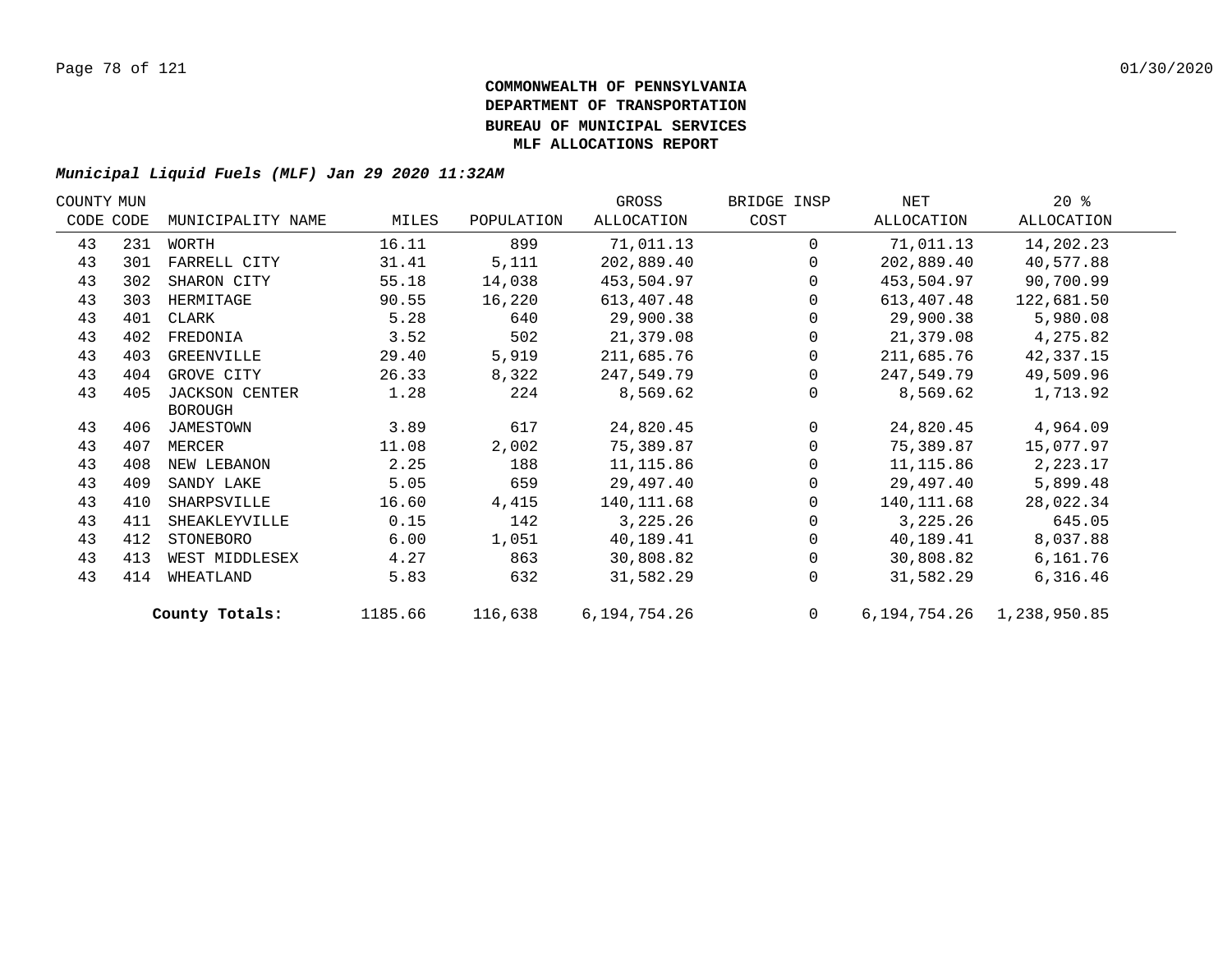| COUNTY MUN     |     |                    |        |            | GROSS        | BRIDGE INSP | NET          | $20*$      |
|----------------|-----|--------------------|--------|------------|--------------|-------------|--------------|------------|
| CODE CODE      |     | MUNICIPALITY NAME  | MILES  | POPULATION | ALLOCATION   | COST        | ALLOCATION   | ALLOCATION |
| Mifflin County |     |                    |        |            |              |             |              |            |
| 44             | 201 | ARMAGH             | 35.72  | 3,863      | 193,325.68   | 832.40      | 192,493.28   | 38,498.66  |
| 44             | 202 | <b>BRATTON</b>     | 16.03  | 1,317      | 78,764.79    | 0           | 78,764.79    | 15,752.96  |
| 44             | 203 | BROWN              | 28.38  | 4,053      | 172,476.92   | 2,569.40    | 169,907.52   | 33,981.50  |
| 44             | 204 | DECATUR            | 36.11  | 3,137      | 180,696.60   | 4,496.40    | 176,200.20   | 35, 240.04 |
| 44             | 205 | DERRY              | 49.07  | 7,339      | 304,574.11   | 832.40      | 303,741.71   | 60,748.34  |
| 44             | 206 | GRANVILLE          | 35.54  | 5,104      | 216,537.40   | 0           | 216,537.40   | 43,307.48  |
| 44             | 207 | MENNO              | 19.78  | 1,883      | 102,139.47   | $\mathbf 0$ | 102,139.47   | 20,427.89  |
| 44             | 208 | OLIVER             | 21.06  | 2,175      | 112,013.94   | 2,496.00    | 109,517.94   | 21,903.59  |
| 44             | 209 | UNION              | 27.94  | 3,460      | 159,630.05   | 640.00      | 158,990.05   | 31,798.01  |
| 44             | 210 | WAYNE              | 38.95  | 2,550      | 178,910.61   | 832.20      | 178,078.41   | 35,615.68  |
| 44             | 401 | BURNHAM            | 8.52   | 2,054      | 67,844.62    | $\Omega$    | 67,844.62    | 13,568.92  |
| 44             | 402 | KISTLER            | 1.85   | 320        | 12,313.84    | $\Omega$    | 12,313.84    | 2,462.77   |
| 44             | 403 | LEWISTOWN          | 20.23  | 8,338      | 227,500.35   | 0           | 227,500.35   | 45,500.07  |
| 44             | 404 | MCVEYTOWN          | 1.73   | 342        | 12,335.52    | 0           | 12,335.52    | 2,467.10   |
| 44             | 405 | NEWTON<br>HAMILTON | 0.89   | 205        | 6,903.57     | 0           | 6,903.57     | 1,380.71   |
| 44             | 406 | JUNIATA<br>TERRACE | 1.74   | 542        | 16,206.51    | 0           | 16,206.51    | 3,241.30   |
|                |     | County Totals:     | 343.54 | 46,682     | 2,042,173.98 | 12,698.80   | 2,029,475.18 | 405,895.04 |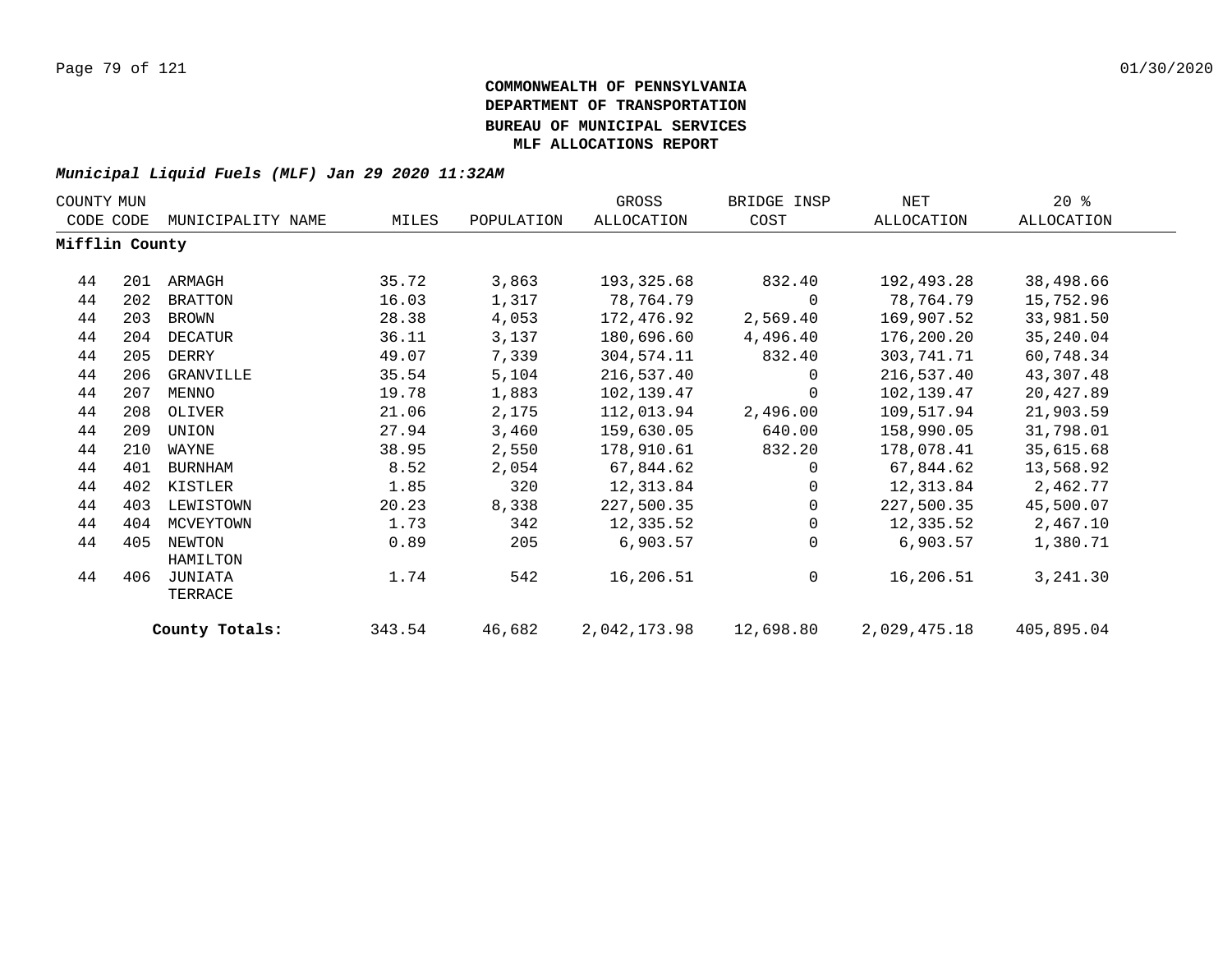| COUNTY MUN    |     |                   |        |            | GROSS        | BRIDGE INSP | NET          | $20*$                     |  |
|---------------|-----|-------------------|--------|------------|--------------|-------------|--------------|---------------------------|--|
| CODE CODE     |     | MUNICIPALITY NAME | MILES  | POPULATION | ALLOCATION   | COST        | ALLOCATION   | ALLOCATION                |  |
| Monroe County |     |                   |        |            |              |             |              |                           |  |
|               |     |                   |        |            |              |             |              |                           |  |
| 45            | 101 | POCONO            | 77.93  | 11,065     | 472,378.34   | 340.40      | 472,037.94   | 94,407.59                 |  |
| 45            | 201 | <b>BARRETT</b>    | 36.57  | 4,225      | 203,108.32   | 972.80      | 202, 135.52  | 40,427.10                 |  |
|               |     | TOWNSHIP          |        |            |              |             |              |                           |  |
| 45            | 202 | CHESTNUTHILL      | 143.16 | 17,156     | 806,933.65   | 1,191.60    | 805,742.05   | 161, 148.41               |  |
| 45            | 203 | COOLBAUGH         | 64.02  | 20,564     | 608,226.68   | $\Omega$    | 608,226.68   | 121,645.34                |  |
| 45            | 204 | ELDRED            | 34.44  | 2,910      | 170,767.91   | 364.80      | 170,403.11   | 34,080.62                 |  |
| 45            | 205 | HAMILTON          | 78.86  | 9,083      | 437,451.08   | 1,945.60    | 435,505.48   | 87,101.10                 |  |
| 45            | 206 | JACKSON           | 59.27  | 7,033      | 332,741.22   | 262.20      | 332,479.02   | 66,495.80                 |  |
| 45            |     | 207 MIDDLE        | 74.16  | 15,997     | 554,433.10   | 1,637.40    | 552,795.70   | 110,559.14                |  |
|               |     | SMITHFIELD        |        |            |              |             |              |                           |  |
| 45            | 208 | PARADISE          | 32.66  | 3,186      | 170, 123. 73 | 608.60      | 169,515.13   | 33,903.03                 |  |
| 45            |     | 210 POLK          | 55.17  | 7,874      | 335, 196. 18 | $\Omega$    | 335, 196. 18 | 67,039.24                 |  |
| 45            |     | 211 PRICE         | 15.15  | 3,573      | 119,116.49   | 486.40      | 118,630.09   | 23,726.02                 |  |
| 45            |     | 212 ROSS          | 48.16  | 5,940      | 274,693.16   | $\mathbf 0$ | 274,693.16   | 54,938.63                 |  |
| 45            | 213 | SMITHFIELD        | 45.16  | 7,357      | 291,871.35   | 1,191.60    | 290,679.75   | 58, 135.95                |  |
| 45            |     | 214 STROUD        | 83.21  | 19,213     | 646,343.01   | 1,010.80    | 645,332.21   | 129,066.44                |  |
| 45            | 215 | TOBYHANNA         | 50.06  | 8,554      | 331, 191.38  | $\Omega$    | 331, 191.38  | 66,238.28                 |  |
| 45            | 216 | TUNKHANNOCK       | 27.43  | 6,789      | 221,805.32   | 413.40      | 221,391.92   | 44,278.38                 |  |
| 45            | 401 | DELAWARE WATER    | 3.08   | 746        | 24,592.64    | $\Omega$    | 24,592.64    | 4,918.53                  |  |
|               |     | GAP               |        |            |              |             |              |                           |  |
| 45            |     | 402 EAST          | 22.19  | 9,840      | 262,861.64   | $\Omega$    | 262,861.64   | 52,572.33                 |  |
|               |     | STROUDSBURG       |        |            |              |             |              |                           |  |
| 45            |     | 403 MOUNT POCONO  | 15.95  | 3,170      | 114,053.37   | 0           | 114,053.37   | 22,810.67                 |  |
| 45            |     | 404 STROUDSBURG   | 14.69  | 5,567      | 155,842.46   | $\Omega$    | 155,842.46   | 31,168.49                 |  |
|               |     | County Totals:    | 981.32 | 169,842    | 6,533,731.03 | 10,425.60   |              | 6,523,305.43 1,304,661.09 |  |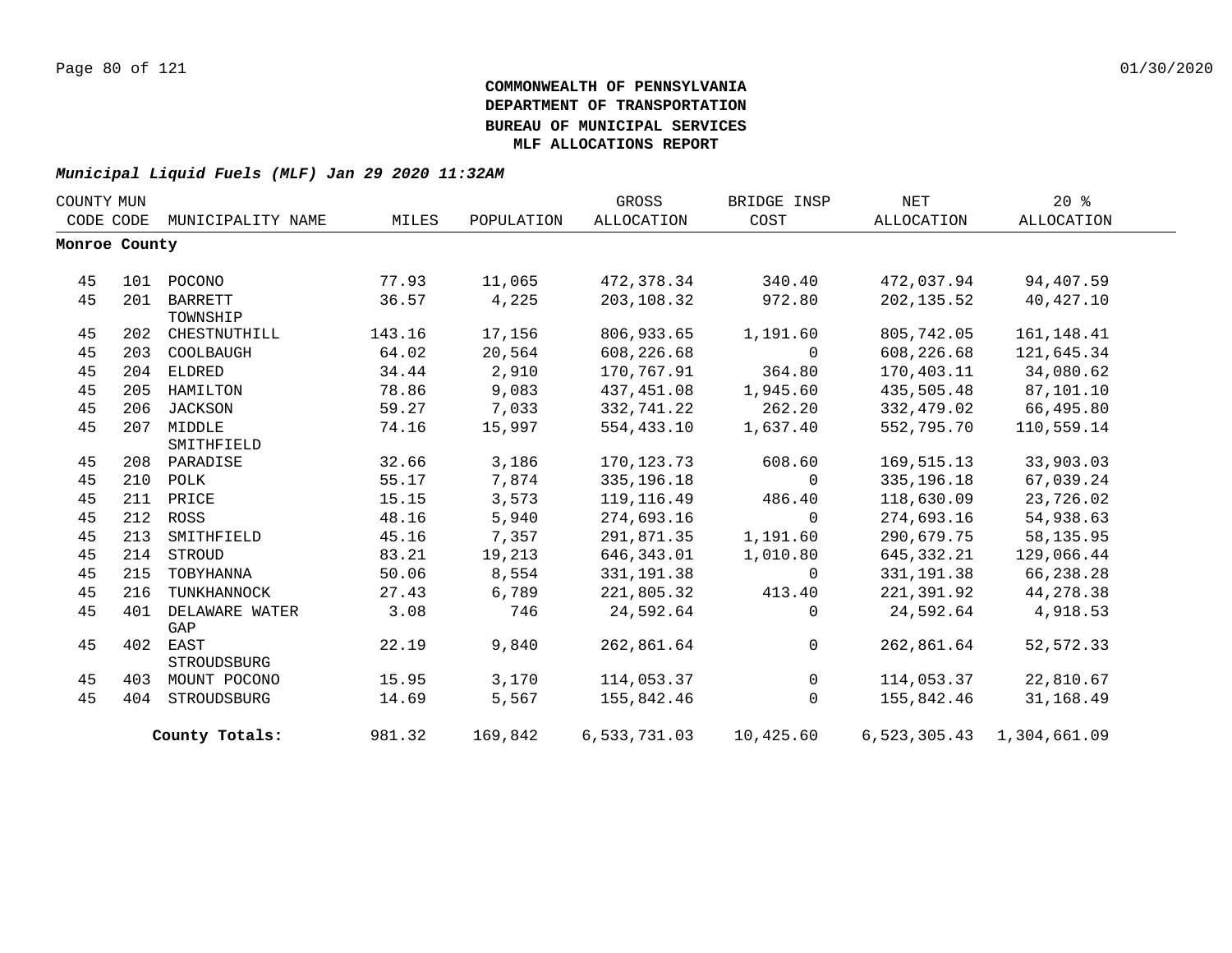| COUNTY MUN |     |                         |        |            | GROSS             | BRIDGE INSP | <b>NET</b>   | 20%         |  |
|------------|-----|-------------------------|--------|------------|-------------------|-------------|--------------|-------------|--|
| CODE CODE  |     | MUNICIPALITY NAME       | MILES  | POPULATION | <b>ALLOCATION</b> | COST        | ALLOCATION   | ALLOCATION  |  |
|            |     | Montgomery County       |        |            |                   |             |              |             |  |
|            |     |                         |        |            |                   |             |              |             |  |
| 46         |     | 101 ABINGTON            | 173.37 | 55,310     | 1,639,850.85      | 1,044.80    | 1,638,806.05 | 327,761.21  |  |
| 46         |     | 102 CHELTENHAM          | 97.21  | 36,793     | 1,030,389.49      | 2,849.80    | 1,027,539.69 | 205,507.94  |  |
| 46         |     | 103 HATFIELD            | 58.90  | 17,249     | 527,532.07        | 1,583.40    | 525,948.67   | 105,189.73  |  |
| 46         |     | 104 LOWER MERION        | 204.94 | 57,825     | 1,793,461.92      | 8,413.60    | 1,785,048.32 | 357,009.66  |  |
| 46         |     | 105 LOWER MORELAND      | 57.48  | 12,982     | 440,917.74        | $\Omega$    | 440,917.74   | 88,183.55   |  |
| 46         |     | 106 LOWER<br>POTTSGROVE | 35.64  | 12,059     | 350, 324.36       | 1,279.40    | 349,044.96   | 69,808.99   |  |
| 46         |     | 107 PLYMOUTH            | 48.18  | 16,525     | 477,865.93        | 724.00      | 477, 141.93  | 95,428.39   |  |
| 46         | 108 | SPRINGFIELD             | 64.40  | 19,418     | 587,505.22        | $\Omega$    | 587,505.22   | 117,501.04  |  |
| 46         | 109 | UPPER DUBLIN            | 103.62 | 25,569     | 836, 413.24       | 4,512.00    | 831,901.24   | 166,380.25  |  |
| 46         | 110 | UPPER MORELAND          | 65.51  | 24,015     | 679, 417.13       | $\mathbf 0$ | 679, 417.13  | 135,883.43  |  |
| 46         |     | 111 WEST NORRITON       | 38.14  | 15,663     | 427,821.08        | 582.20      | 427, 238.88  | 85, 447. 78 |  |
| 46         |     | 112 WEST                | 12.87  | 3,874      | 117,283.47        | 724.00      | 116,559.47   | 23, 311.89  |  |
|            |     | POTTSGROVE              |        |            |                   |             |              |             |  |
| 46         |     | 113 UPPER GWYNEDD       | 51.54  | 15,552     | 470,408.65        | 2,408.60    | 468,000.05   | 93,600.01   |  |
| 46         |     | 114 UPPER<br>POTTSGROVE | 26.04  | 5,315      | 188,883.41        | 0           | 188,883.41   | 37,776.68   |  |
| 46         |     | 201 DOUGLASS            | 58.65  | 10,195     | 391, 344.96       | 2,038.20    | 389, 306. 76 | 77,861.35   |  |
| 46         |     | 202 EAST NORRITON       | 44.23  | 13,590     | 408, 367.22       | 399.00      | 407,968.22   | 81,593.64   |  |
| 46         |     | 203 FRANCONIA           | 52.23  | 13,064     | 424,971.28        | 582.20      | 424,389.08   | 84,877.82   |  |
| 46         |     | 204 HORSHAM             | 92.79  | 26,147     | 811,362.92        | 4,075.40    | 807,287.52   | 161,457.50  |  |
| 46         |     | 205 LIMERICK            | 86.00  | 18,074     | 633,798.33        | 1,164.40    | 632,633.93   | 126,526.79  |  |
| 46         |     | 206 LOWER<br>FREDERICK  | 23.09  | 4,840      | 169,924.58        | 1,214.20    | 168,710.38   | 33,742.08   |  |
| 46         |     | 207 LOWER GWYNEDD       | 47.58  | 11,405     | 377,620.57        | 0           | 377,620.57   | 75,524.11   |  |
| 46         |     | 208 LOWER<br>PROVIDENCE | 90.11  | 25,436     | 788,776.68        | 582.20      | 788,194.48   | 157,638.90  |  |
| 46         |     | 209 LOWER SALFORD       | 76.65  | 14,959     | 542,825.30        | 3,208.80    | 539,616.50   | 107,923.30  |  |
| 46         |     | 210 MARLBOROUGH         | 20.94  | 3,178      | 130,859.13        | $\mathbf 0$ | 130,859.13   | 26, 171.83  |  |
| 46         |     | 211 MONTGOMERY          | 73.92  | 24,790     | 722,353.12        | $\mathbf 0$ | 722,353.12   | 144,470.62  |  |
| 46         |     | 212 NEW HANOVER         | 62.95  | 10,939     | 419,970.55        | 3,187.80    | 416,782.75   | 83, 356.55  |  |
| 46         |     | 213 PERKIOMEN           | 24.84  | 9,139      | 258, 254. 16      | 1,082.80    | 257, 171.36  | 51,434.27   |  |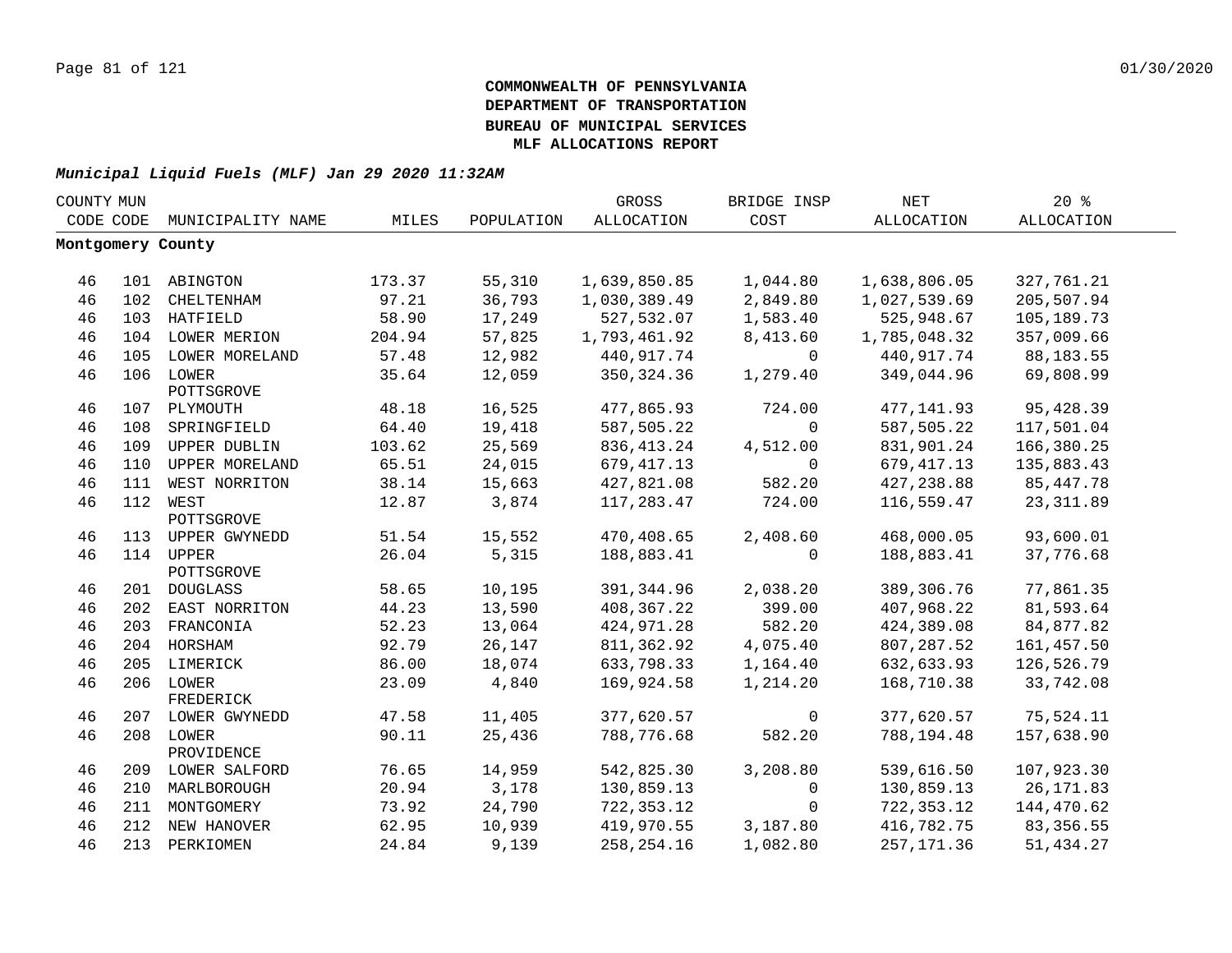| COUNTY MUN |                   |                                                                                                                                                                                                                                                                                                                                                   |                                                                               | GROSS                                                                                       | BRIDGE INSP                                                                                                                   | NET                                                                                  | $20*$                                                                                                                         |                                                                                                                            |
|------------|-------------------|---------------------------------------------------------------------------------------------------------------------------------------------------------------------------------------------------------------------------------------------------------------------------------------------------------------------------------------------------|-------------------------------------------------------------------------------|---------------------------------------------------------------------------------------------|-------------------------------------------------------------------------------------------------------------------------------|--------------------------------------------------------------------------------------|-------------------------------------------------------------------------------------------------------------------------------|----------------------------------------------------------------------------------------------------------------------------|
| CODE CODE  | MUNICIPALITY NAME | MILES                                                                                                                                                                                                                                                                                                                                             | POPULATION                                                                    | ALLOCATION                                                                                  | COST                                                                                                                          | ALLOCATION                                                                           | ALLOCATION                                                                                                                    |                                                                                                                            |
|            |                   | 26.41                                                                                                                                                                                                                                                                                                                                             | 2,504                                                                         | 136,180.43                                                                                  | 582.20                                                                                                                        | 135,598.23                                                                           | 27, 119.65                                                                                                                    |                                                                                                                            |
|            | SKIPPACK          | 46.35                                                                                                                                                                                                                                                                                                                                             | 13,715                                                                        | 417,840.45                                                                                  | 1,397.60                                                                                                                      | 416,442.85                                                                           | 83,288.57                                                                                                                     |                                                                                                                            |
| 216        | TOWAMENCIN        | 57.54                                                                                                                                                                                                                                                                                                                                             | 17,578                                                                        | 529,306.48                                                                                  | 500.60                                                                                                                        | 528,805.88                                                                           | 105,761.18                                                                                                                    |                                                                                                                            |
|            |                   | 15.58                                                                                                                                                                                                                                                                                                                                             | 3,523                                                                         | 119,592.04                                                                                  | 1,001.20                                                                                                                      | 118,590.84                                                                           | 23,718.17                                                                                                                     |                                                                                                                            |
|            | FREDERICK         |                                                                                                                                                                                                                                                                                                                                                   |                                                                               |                                                                                             |                                                                                                                               |                                                                                      |                                                                                                                               |                                                                                                                            |
|            |                   | 54.04                                                                                                                                                                                                                                                                                                                                             |                                                                               | 304,370.04                                                                                  | 5,990.80                                                                                                                      | 298,379.24                                                                           | 59,675.85                                                                                                                     |                                                                                                                            |
|            |                   |                                                                                                                                                                                                                                                                                                                                                   |                                                                               |                                                                                             |                                                                                                                               |                                                                                      |                                                                                                                               |                                                                                                                            |
|            |                   | 83.29                                                                                                                                                                                                                                                                                                                                             | 21,219                                                                        | 685,101.26                                                                                  | 0                                                                                                                             | 685,101.26                                                                           | 137,020.25                                                                                                                    |                                                                                                                            |
|            | PROVIDENCE        |                                                                                                                                                                                                                                                                                                                                                   |                                                                               |                                                                                             |                                                                                                                               |                                                                                      |                                                                                                                               |                                                                                                                            |
|            |                   |                                                                                                                                                                                                                                                                                                                                                   |                                                                               |                                                                                             | 0                                                                                                                             |                                                                                      |                                                                                                                               |                                                                                                                            |
|            |                   |                                                                                                                                                                                                                                                                                                                                                   |                                                                               |                                                                                             | $\mathbf 0$                                                                                                                   |                                                                                      |                                                                                                                               |                                                                                                                            |
|            |                   |                                                                                                                                                                                                                                                                                                                                                   |                                                                               |                                                                                             |                                                                                                                               |                                                                                      |                                                                                                                               |                                                                                                                            |
|            |                   |                                                                                                                                                                                                                                                                                                                                                   |                                                                               |                                                                                             |                                                                                                                               |                                                                                      |                                                                                                                               |                                                                                                                            |
|            |                   | 14.74                                                                                                                                                                                                                                                                                                                                             | 6,417                                                                         | 172, 319.21                                                                                 | $\mathbf 0$                                                                                                                   | 172,319.21                                                                           | 34,463.84                                                                                                                     |                                                                                                                            |
| 402        | BRIDGEPORT        | 9.27                                                                                                                                                                                                                                                                                                                                              | 4,554                                                                         | 118,317.72                                                                                  | 0                                                                                                                             | 118,317.72                                                                           | 23,663.54                                                                                                                     |                                                                                                                            |
| 403        | BRYN ATHYN        | 6.99                                                                                                                                                                                                                                                                                                                                              | 1,375                                                                         | 49,710.10                                                                                   | $\mathbf 0$                                                                                                                   | 49,710.10                                                                            | 9,942.02                                                                                                                      |                                                                                                                            |
| 404        | COLLEGEVILLE      | 13.13                                                                                                                                                                                                                                                                                                                                             | 5,089                                                                         | 141,464.66                                                                                  | $\Omega$                                                                                                                      | 141,464.66                                                                           | 28, 292.93                                                                                                                    |                                                                                                                            |
| 405        | CONSHOHOCKEN      | 16.63                                                                                                                                                                                                                                                                                                                                             | 7,833                                                                         | 205,796.72                                                                                  | $\Omega$                                                                                                                      | 205,796.72                                                                           | 41,159.34                                                                                                                     |                                                                                                                            |
|            |                   | 5.60                                                                                                                                                                                                                                                                                                                                              | 2,951                                                                         | 75, 311.94                                                                                  | $\Omega$                                                                                                                      | 75, 311.94                                                                           | 15,062.39                                                                                                                     |                                                                                                                            |
|            | GREENVILLE        |                                                                                                                                                                                                                                                                                                                                                   |                                                                               |                                                                                             |                                                                                                                               |                                                                                      |                                                                                                                               |                                                                                                                            |
|            |                   | 1.82                                                                                                                                                                                                                                                                                                                                              | 508                                                                           | 15,821.09                                                                                   | $\mathbf 0$                                                                                                                   | 15,821.09                                                                            | 3,164.22                                                                                                                      |                                                                                                                            |
|            |                   | 17.44                                                                                                                                                                                                                                                                                                                                             | 7,360                                                                         | 199,423.82                                                                                  | $\Omega$                                                                                                                      | 199,423.82                                                                           | 39,884.76                                                                                                                     |                                                                                                                            |
|            |                   | 7.12                                                                                                                                                                                                                                                                                                                                              | 3,290                                                                         | 86,889.15                                                                                   | 704.00                                                                                                                        | 86,185.15                                                                            | 17,237.03                                                                                                                     |                                                                                                                            |
|            | <b>BOROUGH</b>    |                                                                                                                                                                                                                                                                                                                                                   |                                                                               |                                                                                             |                                                                                                                               |                                                                                      |                                                                                                                               |                                                                                                                            |
|            |                   |                                                                                                                                                                                                                                                                                                                                                   |                                                                               |                                                                                             |                                                                                                                               |                                                                                      |                                                                                                                               |                                                                                                                            |
|            |                   |                                                                                                                                                                                                                                                                                                                                                   |                                                                               |                                                                                             |                                                                                                                               |                                                                                      |                                                                                                                               |                                                                                                                            |
|            |                   |                                                                                                                                                                                                                                                                                                                                                   |                                                                               |                                                                                             |                                                                                                                               |                                                                                      |                                                                                                                               |                                                                                                                            |
|            |                   |                                                                                                                                                                                                                                                                                                                                                   |                                                                               |                                                                                             |                                                                                                                               |                                                                                      |                                                                                                                               |                                                                                                                            |
|            |                   | 11.33                                                                                                                                                                                                                                                                                                                                             | 3,229                                                                         | 99,767.99                                                                                   | 2,320.20                                                                                                                      | 97,447.79                                                                            | 19,489.56                                                                                                                     |                                                                                                                            |
| 415        | PENNSBURG         | 7.77                                                                                                                                                                                                                                                                                                                                              | 3,843                                                                         | 99,669.28                                                                                   | $\Omega$                                                                                                                      | 99,669.28                                                                            | 19,933.86                                                                                                                     |                                                                                                                            |
| 416        | POTTSTOWN         | 61.48                                                                                                                                                                                                                                                                                                                                             | 22,377                                                                        | 634,538.47                                                                                  | 7,478.80                                                                                                                      | 627,059.67                                                                           | 125, 411.93                                                                                                                   |                                                                                                                            |
| 417        | RED HILL          | 7.77                                                                                                                                                                                                                                                                                                                                              | 2,383                                                                         | 71,654.66                                                                                   | 0                                                                                                                             | 71,654.66                                                                            | 14,330.93                                                                                                                     |                                                                                                                            |
| 418        | ROCKLEDGE         | 6.46                                                                                                                                                                                                                                                                                                                                              | 2,543                                                                         | 70,353.13                                                                                   | $\Omega$                                                                                                                      | 70,353.13                                                                            | 14,070.63                                                                                                                     |                                                                                                                            |
|            |                   | 11.20                                                                                                                                                                                                                                                                                                                                             | 4,752                                                                         | 128,557.61                                                                                  | $\mathbf 0$                                                                                                                   | 128,557.61                                                                           | 25,711.52                                                                                                                     |                                                                                                                            |
|            |                   | 214 SALFORD<br>215<br>217 UPPER<br>219 UPPER HANOVER<br>220 UPPER MERION<br>222 UPPER<br>223 UPPER SALFORD<br>224 WHITEMARSH<br>225 WHITPAIN<br>226 WORCESTER<br>401 AMBLER<br>406 EAST<br>407 GREEN LANE<br>408 HATBORO<br>409 HATFIELD<br>410 JENKINTOWN<br>411 LANSDALE<br>412 NARBERTH<br>413 NORRISTOWN<br>414 NORTH WALES<br>419 ROYERSFORD | 83.75<br>21.37<br>59.23<br>68.01<br>55.03<br>10.80<br>42.96<br>10.74<br>50.82 | 6,464<br>28,395<br>3,299<br>17,349<br>18,875<br>9,750<br>4,422<br>16,269<br>4,282<br>34,324 | 824,330.16<br>134,615.85<br>530, 552.13<br>589, 133. 15<br>370,725.89<br>120,890.68<br>455,533.99<br>118,004.13<br>828,204.91 | 4,670.20<br>1,164.40<br>4,388.60<br>$\mathsf{O}$<br>$\Omega$<br>3,177.60<br>6,758.20 | 819,659.96<br>134,615.85<br>530, 552.13<br>587,968.75<br>366, 337.29<br>120,890.68<br>455,533.99<br>114,826.53<br>821, 446.71 | 163,931.99<br>26,923.17<br>106, 110.43<br>117,593.75<br>73, 267.46<br>24, 178. 14<br>91,106.80<br>22,965.31<br>164, 289.34 |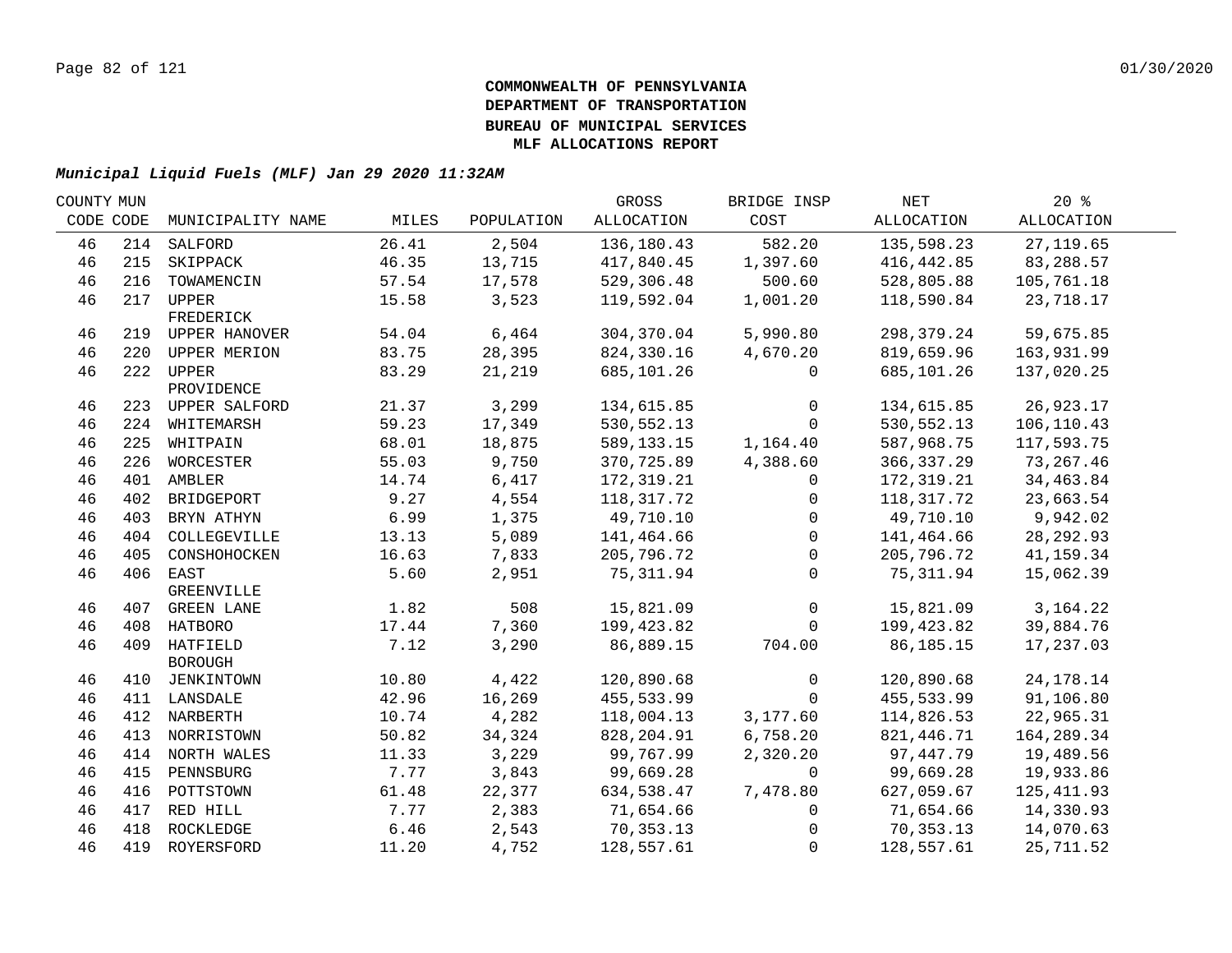|           | COUNTY MUN |                      |         |            | GROSS         | BRIDGE INSP | NET           | $20*$        |  |
|-----------|------------|----------------------|---------|------------|---------------|-------------|---------------|--------------|--|
| CODE CODE |            | MUNICIPALITY NAME    | MILES   | POPULATION | ALLOCATION    | COST        | ALLOCATION    | ALLOCATION   |  |
| 46        | 420        | SCHWENKSVILLE        | 2.80    | 1,385      | 35,919.43     |             | 35,919.43     | 7,183.89     |  |
| 46        | 421        | SOUDERTON            | 15.75   | 6,618      | 179,546.54    | 1,595.60    | 177,950.94    | 35,590.19    |  |
| 46        | 422        | TELFORD              | 11.43   | 4,872      | 131,627.72    | 0           | 131,627.72    | 26,325.54    |  |
| 46        | 423        | TRAPPE               | 10.92   | 3,509      | 103,772.42    |             | 103,772.42    | 20,754.48    |  |
| 46        | 424        | WEST<br>CONSHOHOCKEN | 6.04    | 1,320      | 45,484.49     |             | 45,484.49     | 9,096.90     |  |
|           |            | County Totals:       | 2723.43 | 802,081    | 24,478,831.10 | 83,386.80   | 24,395,444.30 | 4,879,088.86 |  |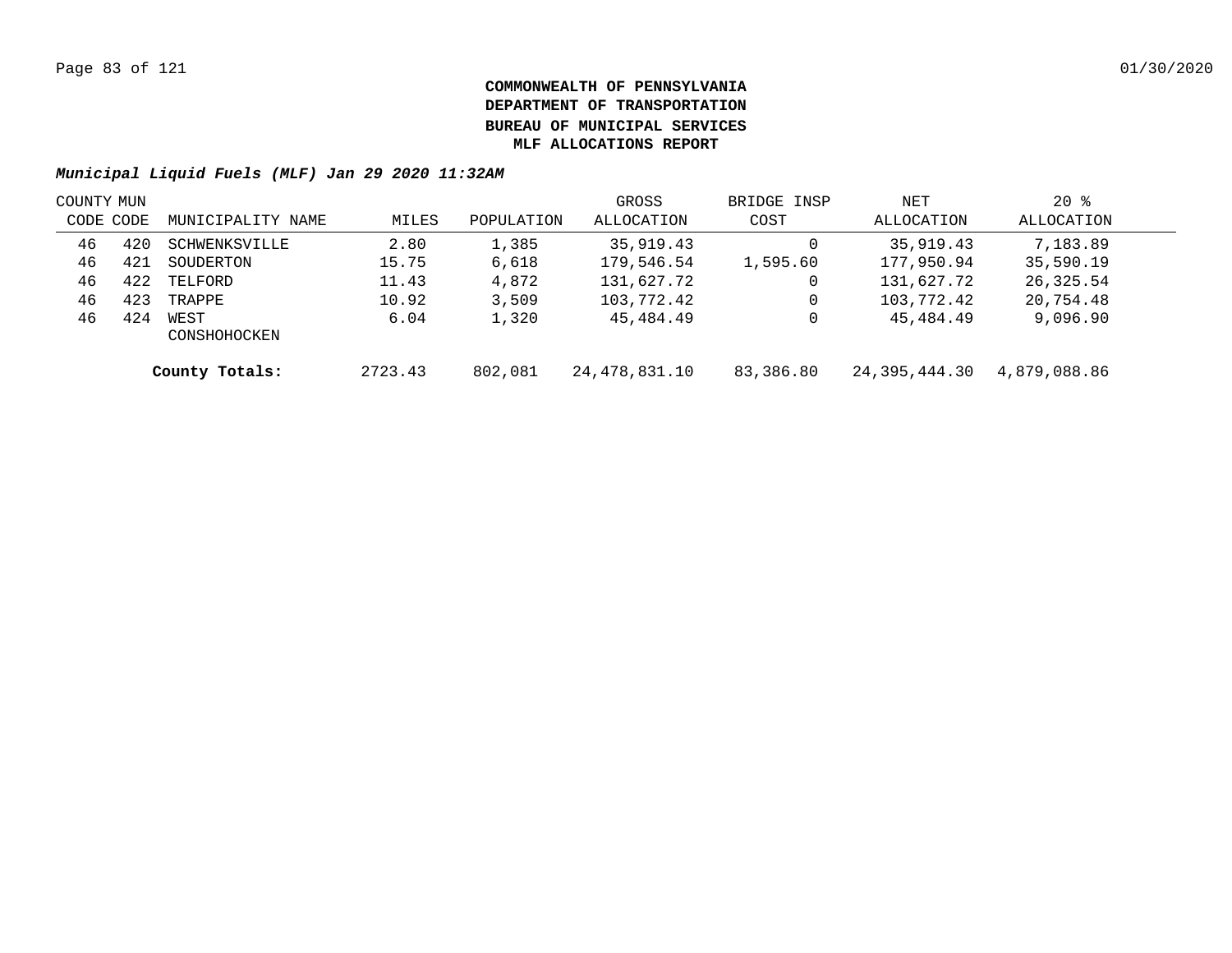| COUNTY MUN     |     |                   |        |            | GROSS        | BRIDGE INSP | NET               | $20*$      |  |
|----------------|-----|-------------------|--------|------------|--------------|-------------|-------------------|------------|--|
| CODE CODE      |     | MUNICIPALITY NAME | MILES  | POPULATION | ALLOCATION   | COST        | <b>ALLOCATION</b> | ALLOCATION |  |
| Montour County |     |                   |        |            |              |             |                   |            |  |
| 47             | 201 | ANTHONY           | 31.89  | 1,501      | 135,222.19   | $\Omega$    | 135,222.19        | 27,044.44  |  |
| 47             | 202 | COOPER            | 7.30   | 932        | 42,244.29    | $\Omega$    | 42, 244. 29       | 8,448.86   |  |
| 47             | 203 | DERRY             | 18.35  | 1,130      | 82,918.75    | 0           | 82,918.75         | 16,583.75  |  |
| 47             | 204 | LIBERTY           | 31.51  | 1,584      | 135,546.69   | 0           | 135,546.69        | 27,109.34  |  |
| 47             | 205 | LIMESTONE         | 21.25  | 1,066      | 91,368.36    | 0           | 91,368.36         | 18,273.67  |  |
| 47             | 206 | MAHONING          | 22.15  | 4,171      | 153,950.83   | 0           | 153,950.83        | 30,790.17  |  |
| 47             | 207 | MAYBERRY          | 10.59  | 250        | 40,137.14    | 0           | 40,137.14         | 8,027.43   |  |
| 47             | 208 | VALLEY            | 27.19  | 2,158      | 132, 144. 31 | 367.40      | 131,776.91        | 26,355.38  |  |
| 47             | 209 | WEST HEMLOCK      | 9.55   | 503        | 41,521.12    | 0           | 41,521.12         | 8,304.22   |  |
| 47             | 401 | DANVILLE          | 16.85  | 4,699      | 146,395.40   | 3,075.60    | 143,319.80        | 28,663.96  |  |
| 47             | 402 |                   | 0.64   | 273        | 7,374.10     | 0           | 7,374.10          | 1,474.82   |  |
|                |     | WASHINGTONVILLE   |        |            |              |             |                   |            |  |
|                |     | County Totals:    | 197.27 | 18,267     | 1,008,823.18 | 3,443.00    | 1,005,380.18      | 201,076.04 |  |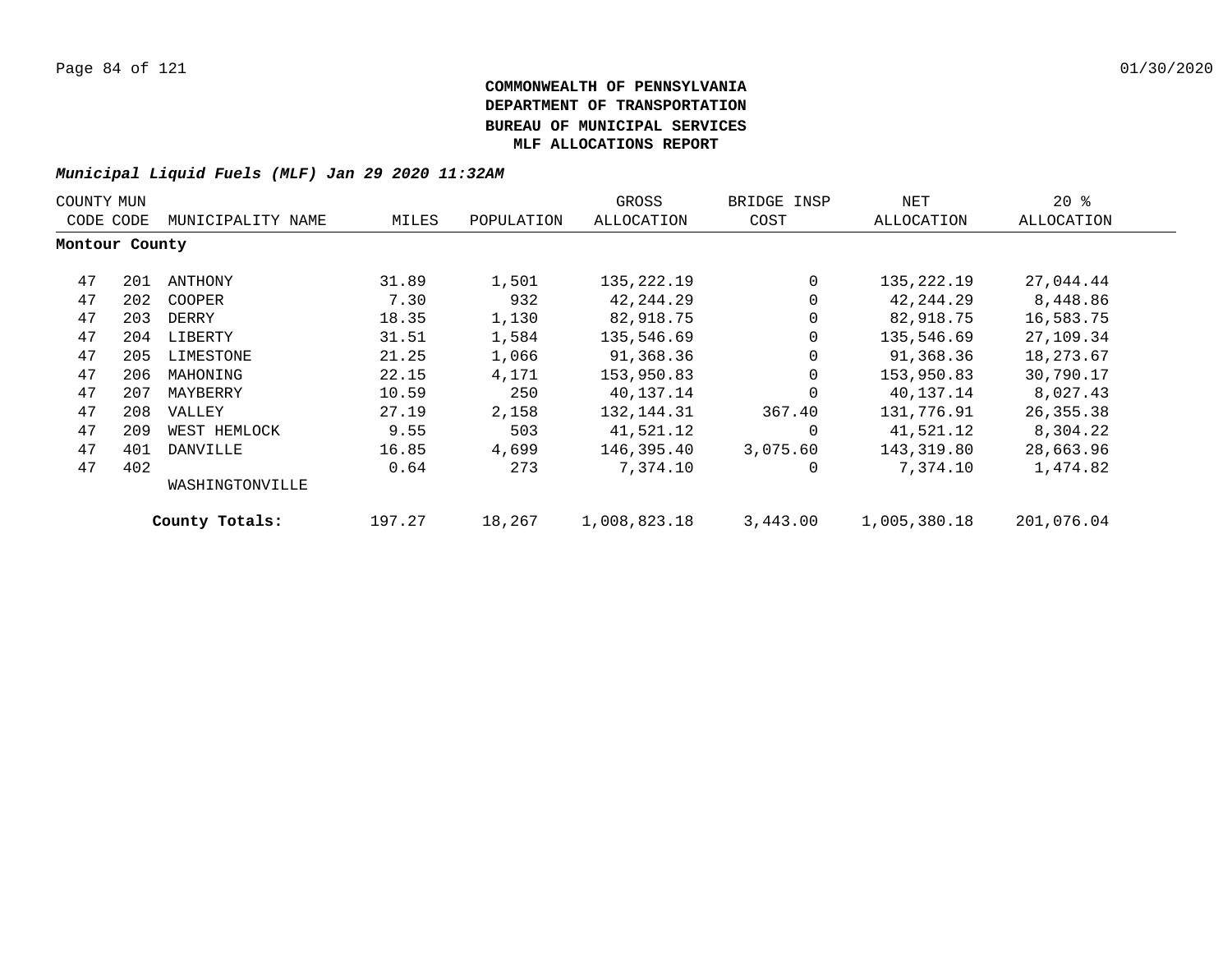| COUNTY MUN |           |                               |        |            | GROSS          | BRIDGE INSP  | $\operatorname{NET}$ | 20%          |  |
|------------|-----------|-------------------------------|--------|------------|----------------|--------------|----------------------|--------------|--|
|            | CODE CODE | MUNICIPALITY NAME             | MILES  | POPULATION | ALLOCATION     | COST         | ALLOCATION           | ALLOCATION   |  |
|            |           | Northampton County            |        |            |                |              |                      |              |  |
|            |           |                               |        |            |                |              |                      |              |  |
| 48         |           | 101 BETHLEHEM<br>TOWNSHIP     | 111.75 | 23,730     | 828, 257. 14   | 2,167.80     | 826,089.34           | 165, 217.87  |  |
| 48         |           | 201 ALLEN TOWNSHIP            | 27.31  | 4,269      | 173,050.83     | 440.20       | 172,610.63           | 34,522.13    |  |
| 48         |           | 203 BUSHKILL<br>TOWNSHIP      | 58.24  | 8,178      | 351, 274.33    | $\mathbf 0$  | 351, 274.33          | 70,254.87    |  |
| 48         |           | 204 EAST ALLEN                | 37.82  | 4,903      | 220, 289. 26   | 1,133.00     | 219, 156. 26         | 43,831.25    |  |
| 48         |           | 205 FORKS                     | 64.57  | 14,721     | 497,946.06     | 440.20       | 497,505.86           | 99,501.17    |  |
| 48         |           | 206 HANOVER                   | 60.63  | 10,866     | 410,827.67     | $\mathbf 0$  | 410,827.67           | 82,165.53    |  |
| 48         |           | 207 LEHIGH                    | 81.77  | 10,526     | 474,850.52     | 440.20       | 474,410.32           | 94,882.06    |  |
| 48         |           | 208 LOWER MT<br><b>BETHEL</b> | 34.99  | 3,101      | 176,268.22     | $\Omega$     | 176,268.22           | 35, 253.64   |  |
| 48         |           | 209 LOWER NAZARETH            | 49.58  | 5,674      | 274, 327.82    | $\mathbf 0$  | 274, 327.82          | 54,865.56    |  |
| 48         |           | 210 LOWER SAUCON              | 73.81  | 10,772     | 453,007.27     | $\mathbf 0$  | 453,007.27           | 90,601.45    |  |
| 48         |           | 211 MOORE                     | 99.35  | 9,198      | 508,035.34     | $\mathbf 0$  | 508,035.34           | 101,607.07   |  |
| 48         |           | 212 PALMER                    | 92.84  | 20,691     | 706,839.50     | 440.20       | 706,399.30           | 141,279.86   |  |
| 48         |           | 213 PLAINFIELD                | 52.15  | 6,138      | 291,807.53     | 586.20       | 291, 221.33          | 58, 244.27   |  |
| 48         |           | 214 UPPER MT<br><b>BETHEL</b> | 71.07  | 6,706      | 365,844.74     | $\mathbf 0$  | 365,844.74           | 73,168.95    |  |
| 48         |           | 215 UPPER NAZARETH            | 31.71  | 6,231      | 225, 381.22    | 1,762.40     | 223,618.82           | 44,723.76    |  |
| 48         |           | 216 WASHINGTON                | 39.81  | 5,122      | 231, 132.31    | $\mathbf 0$  | 231, 132.31          | 46,226.46    |  |
| 48         |           | 217 WILLIAMS                  | 46.11  | 5,884      | 266,777.52     | 0            | 266,777.52           | 53, 355.50   |  |
| 48         |           | 301 BETHLEHEM CITY            | 204.57 | 74,982     | 2, 121, 437.39 | 856.60       | 2,120,580.79         | 424, 116. 16 |  |
| 48         |           | 302 EASTON CITY               | 57.45  | 26,800     | 705,958.80     | 2,069.40     | 703,889.40           | 140,777.88   |  |
| 48         |           | 401 BANGOR BOROUGH            | 14.62  | 5,273      | 149,967.57     | 0            | 149,967.57           | 29,993.51    |  |
| 48         |           | 402 BATH BOROUGH              | 6.14   | 2,693      | 72,163.47      | $\mathbf{0}$ | 72,163.47            | 14,432.69    |  |
| 48         | 403       | CHAPMAN                       | 0.87   | 199        | 6,721.71       | $\mathbf{0}$ | 6,721.71             | 1,344.34     |  |
| 48         |           | 404 EAST BANGOR               | 4.35   | 1,172      | 37,004.92      | $\mathbf{0}$ | 37,004.92            | 7,400.98     |  |
| 48         |           | 405 FREEMANSBURG              | 8.36   | 2,636      | 78,478.16      | $\mathbf{0}$ | 78,478.16            | 15,695.63    |  |
| 48         |           | 406 GLENDON                   | 3.26   | 440        | 19,321.76      | $\mathbf{0}$ | 19,321.76            | 3,864.35     |  |
| 48         |           | 407 HELLERTOWN                | 20.68  | 5,898      | 182, 183. 10   | $\mathbf{0}$ | 182,183.10           | 36,436.62    |  |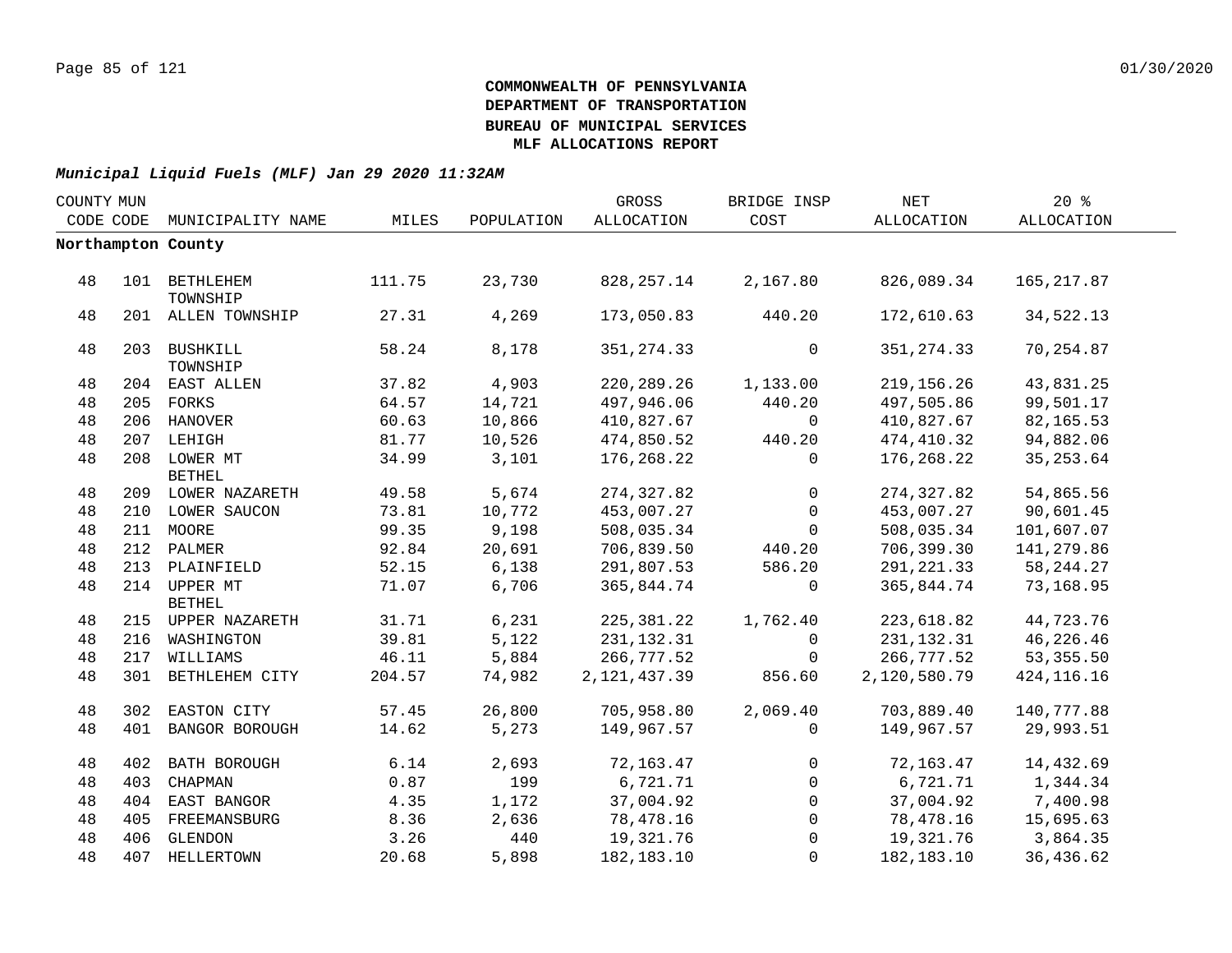| COUNTY MUN |           |                   |         |            | GROSS         | BRIDGE INSP | NET           | $20*$        |  |
|------------|-----------|-------------------|---------|------------|---------------|-------------|---------------|--------------|--|
|            | CODE CODE | MUNICIPALITY NAME | MILES   | POPULATION | ALLOCATION    | COST        | ALLOCATION    | ALLOCATION   |  |
| 48         | 408       | NAZARETH          | 17.24   | 5,746      | 167,786.81    | 440.20      | 167,346.61    | 33,469.32    |  |
| 48         | 409       | NORTHAMPTON       | 33.81   | 9,926      | 303, 289. 18  |             | 303,289.18    | 60,657.84    |  |
| 48         | 410       | NORTH             | 9.92    | 2,849      | 87,771.13     |             | 87,771.13     | 17,554.23    |  |
|            |           | CATASAUQUA        |         |            |               |             |               |              |  |
| 48         | 411       | PEN ARGYL         | 12.79   | 3,595      | 111,663.00    | $\Omega$    | 111,663.00    | 22,332.60    |  |
| 48         | 412       | PORTLAND          | 2.70    | 519        | 18,968.84     |             | 18,968.84     | 3,793.77     |  |
| 48         | 413       | ROSETO            | 7.44    | 1,567      | 54,895.93     |             | 54,895.93     | 10,979.19    |  |
| 48         | 414       | STOCKERTOWN       | 3.76    | 927        | 30,334.92     |             | 30,334.92     | 6,066.98     |  |
|            |           | <b>BOROUGH</b>    |         |            |               |             |               |              |  |
| 48         | 415       | TATAMY            | 4.83    | 1,203      | 39,201.56     |             | 39,201.56     | 7,840.31     |  |
| 48         | 416       | WALNUTPORT        | 10.27   | 2,070      | 73,991.60     |             | 73,991.60     | 14,798.32    |  |
| 48         | 417       | WEST EASTON       | 4.38    | 1,257      | 38,736.02     |             | 38,736.02     | 7,747.20     |  |
| 48         | 418       | WILSON            | 14.88   | 7,896      | 201,165.61    |             | 201,165.61    | 40,233.12    |  |
| 48         | 419       | WIND GAP          | 9.36    | 2,720      | 83,427.10     | 264.20      | 83,162.90     | 16,632.58    |  |
|            |           | County Totals:    | 1485.19 | 317,078    | 11,040,385.86 | 11,040.60   | 11,029,345.26 | 2,205,869.05 |  |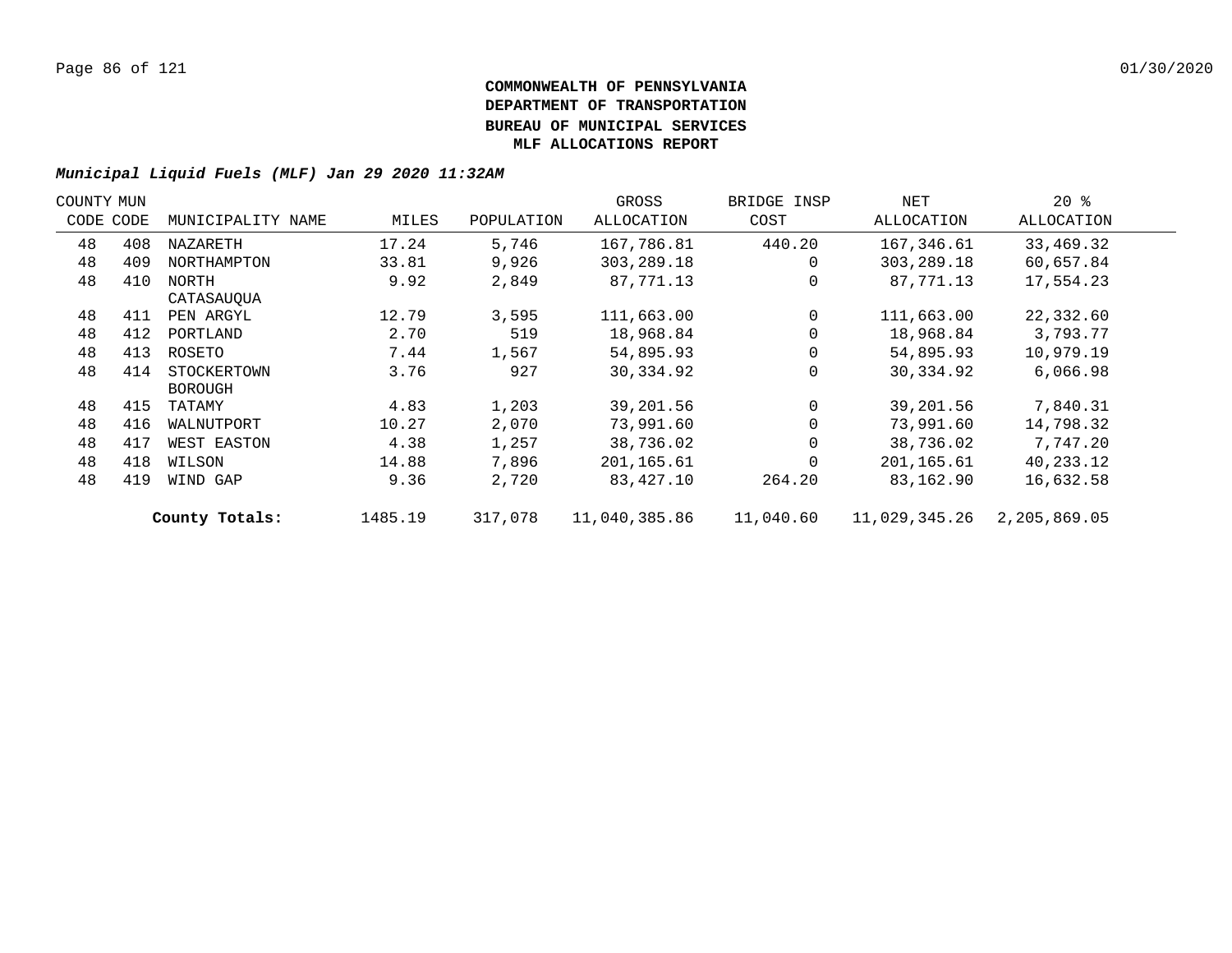| COUNTY MUN |     |                       |       |            | GROSS             | BRIDGE INSP  | <b>NET</b>  | $20*$             |  |
|------------|-----|-----------------------|-------|------------|-------------------|--------------|-------------|-------------------|--|
| CODE CODE  |     | MUNICIPALITY NAME     | MILES | POPULATION | <b>ALLOCATION</b> | COST         | ALLOCATION  | <b>ALLOCATION</b> |  |
|            |     | Northumberland County |       |            |                   |              |             |                   |  |
|            |     |                       |       |            |                   |              |             |                   |  |
| 49         |     | 101 COAL              | 44.48 | 10,383     | 347,665.27        | 469.60       | 347,195.67  | 69,439.13         |  |
| 49         |     | 201 DELAWARE          | 50.91 | 4,489      | 256,028.31        | $\mathbf 0$  | 256,028.31  | 51,205.66         |  |
| 49         |     | 202 EAST CAMERON      | 3.13  | 748        | 24,797.88         | 0            | 24,797.88   | 4,959.58          |  |
| 49         |     | 203 EAST              | 7.65  | 668        | 38, 346.63        | 0            | 38, 346.63  | 7,669.33          |  |
|            |     | CHILLISQUAQUE         |       |            |                   |              |             |                   |  |
| 49         |     | 204 JACKSON           | 22.24 | 875        | 91,007.20         | $\mathsf{O}$ | 91,007.20   | 18,201.44         |  |
| 49         |     | 205 JORDAN            | 30.47 | 794        | 116,917.49        | $\mathsf{O}$ | 116,917.49  | 23, 383.50        |  |
| 49         |     | 206 LEWIS             | 40.10 | 1,915      | 170,563.84        | $\mathsf{O}$ | 170,563.84  | 34, 112. 77       |  |
| 49         |     | 207 LITTLE MAHANOY    | 6.67  | 479        | 31,449.70         | $\mathbf 0$  | 31,449.70   | 6,289.94          |  |
| 49         | 208 | LOWER AUGUSTA         | 25.72 | 1,064      | 106,246.94        | 0            | 106,246.94  | 21, 249.39        |  |
| 49         | 209 | LOWER MAHANOY         | 43.37 | 1,709      | 177,523.48        | $\mathsf{O}$ | 177,523.48  | 35,504.70         |  |
| 49         |     | 210 MOUNT CARMEL      | 13.32 | 3,139      | 104,681.90        | $\Omega$     | 104,681.90  | 20,936.38         |  |
| 49         |     | 211 POINT             | 24.44 | 3,685      | 152, 267.44       | 1,011.60     | 151,255.84  | 30, 251. 17       |  |
| 49         |     | 212 RALPHO            | 41.13 | 4,321      | 220, 167.65       | $\mathbf 0$  | 220, 167.65 | 44,033.53         |  |
| 49         |     | 213 ROCKEFELLER       | 40.87 | 2,273      | 180,002.78        | 1,237.20     | 178,765.58  | 35,753.12         |  |
| 49         |     | 214 RUSH              | 37.11 | 1,122      | 145,369.67        | 0            | 145,369.67  | 29,073.93         |  |
| 49         |     | 215 SHAMOKIN          | 48.87 | 2,407      | 209,270.98        | 824.80       | 208, 446.18 | 41,689.24         |  |
| 49         |     | 216 TURBOT            | 23.93 | 1,806      | 114,511.08        | 2,325.80     | 112,185.28  | 22,437.06         |  |
| 49         |     | 217 UPPER AUGUSTA     | 26.79 | 2,586      | 139,021.94        | 0            | 139,021.94  | 27,804.39         |  |
| 49         |     | 218 UPPER MAHANOY     | 47.55 | 796        | 173,953.92        | 0            | 173,953.92  | 34,790.78         |  |
| 49         | 219 | WASHINGTON            | 44.13 | 746        | 161,581.57        | $\Omega$     | 161,581.57  | 32, 316.31        |  |
| 49         | 220 | WEST CAMERON          | 4.37  | 541        | 24,964.00         | 208.40       | 24,755.60   | 4,951.12          |  |
| 49         |     | 221 WEST              | 15.40 | 2,627      | 101,798.81        | $\Omega$     | 101,798.81  | 20,359.76         |  |
|            |     | CHILLISQUAQUE         |       |            |                   |              |             |                   |  |
| 49         |     | 222 ZERBE             | 11.98 | 1,872      | 75,898.83         | $\mathbf 0$  | 75,898.83   | 15, 179. 77       |  |
| 49         |     | 301 SHAMOKIN          | 23.53 | 7,374      | 220,015.57        | 412.40       | 219,603.17  | 43,920.63         |  |
| 49         |     | 302 SUNBURY CITY      | 31.38 | 9,905      | 294,777.03        | $\mathbf 0$  | 294,777.03  | 58,955.41         |  |
| 49         |     | 401 HERNDON           | 3.23  | 324        | 16,995.82         | $\mathbf 0$  | 16,995.82   | 3,399.16          |  |
| 49         |     | 402 KULPMONT          | 11.55 | 2,924      | 94,649.76         | $\mathsf{O}$ | 94,649.76   | 18,929.95         |  |
| 49         | 403 | MARION HEIGHTS        | 2.83  | 611        | 21,167.96         | $\mathsf{O}$ | 21,167.96   | 4,233.59          |  |
| 49         |     | 404 MCEWENSVILLE      | 1.99  | 279        | 11,994.34         | 0            | 11,994.34   | 2,398.87          |  |
| 49         |     | 405 MILTON            | 23.47 | 7,042      | 213, 444.87       | 505.80       | 212,939.07  | 42,587.81         |  |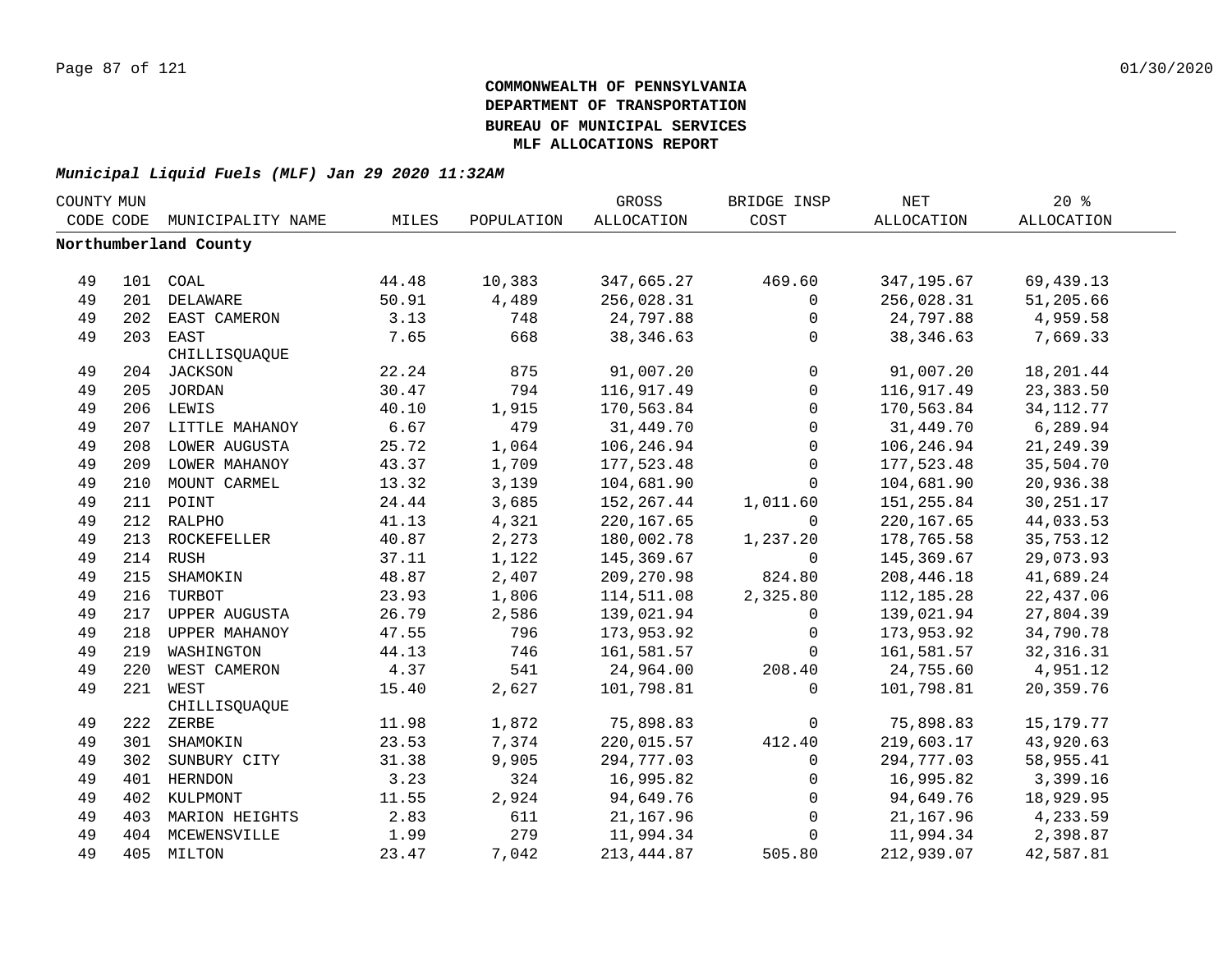|           | COUNTY MUN |                   |        |            | GROSS        | BRIDGE INSP | NET          | $20*$      |  |
|-----------|------------|-------------------|--------|------------|--------------|-------------|--------------|------------|--|
| CODE CODE |            | MUNICIPALITY NAME | MILES  | POPULATION | ALLOCATION   | COST        | ALLOCATION   | ALLOCATION |  |
| 49        | 406        | MOUNT CARMEL      | 18.03  | 5,893      | 173,243.81   | 824.80      | 172,419.01   | 34,483.80  |  |
| 49        | 407        | NORTHUMBERLAND    | 15.58  | 3,804      | 124,983.89   | 0           | 124,983.89   | 24,996.78  |  |
| 49        | 408        | RIVERSIDE         | 16.98  | 1,932      | 93,735.75    | 0           | 93,735.75    | 18,747.15  |  |
| 49        | 409        | SNYDERTOWN        | 6.48   | 339        | 28,129.30    | 0           | 28,129.30    | 5,625.86   |  |
| 49        | 410        | TURBOTVILLE       | 2.58   | 705        | 22,137.36    | 0           | 22,137.36    | 4,427.47   |  |
| 49        | 411        | WATSONTOWN        | 7.87   | 2,351      | 71,374.38    | 505.80      | 70,868.58    | 14,173.72  |  |
|           |            | County Totals:    | 820.13 | 94,528     | 4,550,687.15 | 8,326.20    | 4,542,360.95 | 908,472.19 |  |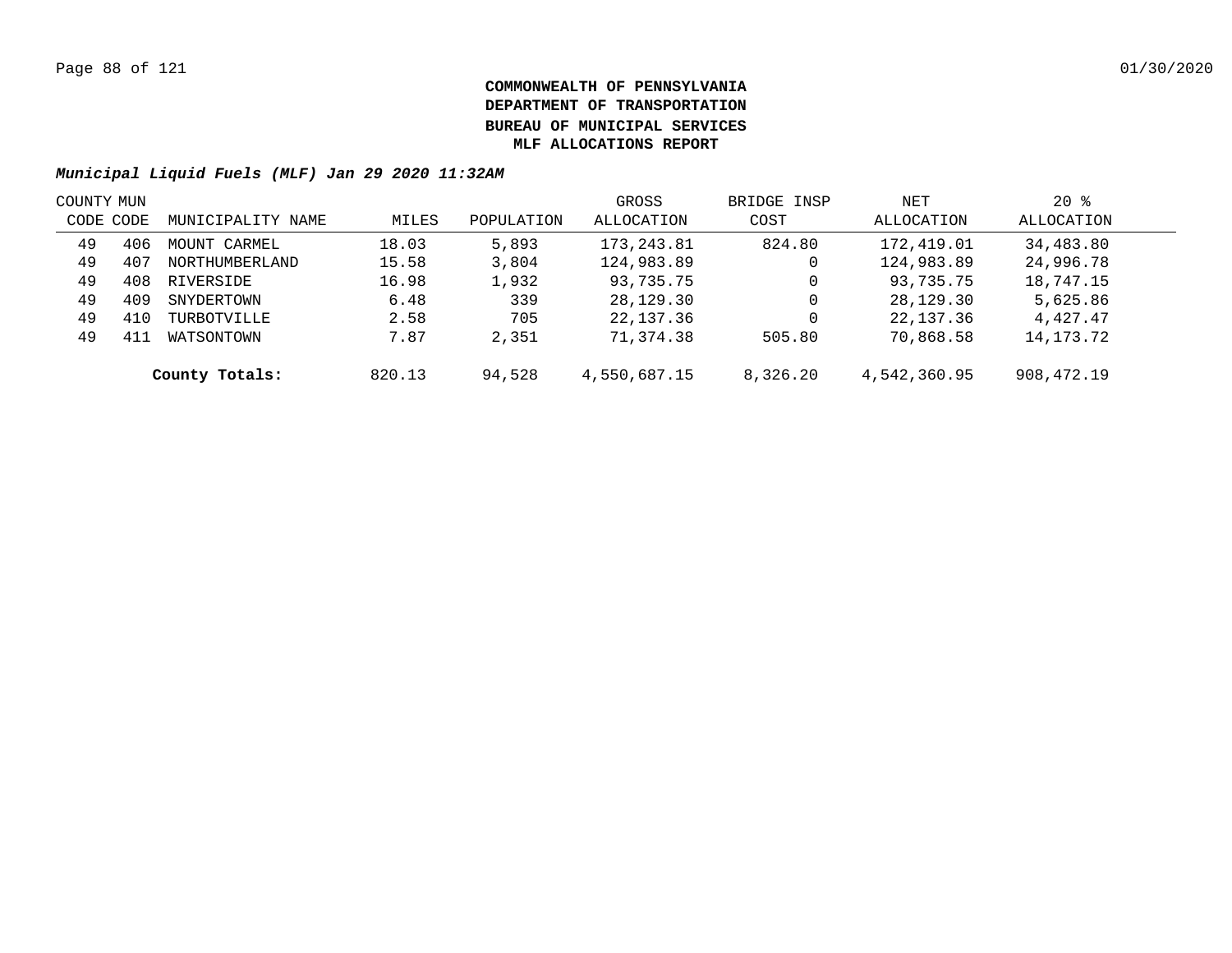| COUNTY MUN |              |                           |                |                | GROSS                      | BRIDGE INSP    | <b>NET</b>               | 20%               |
|------------|--------------|---------------------------|----------------|----------------|----------------------------|----------------|--------------------------|-------------------|
|            | CODE CODE    | MUNICIPALITY NAME         | MILES          | POPULATION     | ALLOCATION                 | COST           | ALLOCATION               | <b>ALLOCATION</b> |
|            | Perry County |                           |                |                |                            |                |                          |                   |
|            |              |                           |                |                |                            |                |                          |                   |
| 50         |              | 201 BUFFALO<br>TOWNSHIP   | 21.05          | 1,219          | 93,636.72                  | $\overline{0}$ | 93,636.72                | 18,727.34         |
| 50         | 202          | CARROLL                   | 52.65          | 5,269          | 276,801.63                 | $\mathsf{O}$   | 276,801.63               | 55,360.33         |
| 50         | 203          | CENTRE                    | 34.97          | 2,491          | 164,496.75                 | $\mathbf 0$    | 164,496.75               | 32,899.35         |
|            |              | TOWNSHIP                  |                |                |                            |                |                          |                   |
| 50         |              | 204 GREENWOOD<br>TOWNSHIP | 29.29          | 998            | 116,894.03                 | $\overline{0}$ | 116,894.03               | 23, 378.81        |
| 50         |              | 205 HOWE TOWNSHIP         | 3.92           | 393            | 20,622.42                  | $\overline{0}$ | 20,622.42                | 4,124.48          |
| 50         |              | 206 JACKSON<br>TOWNSHIP   | 16.92          | 547            | 66,959.99                  | $\mathbf{0}$   | 66,959.99                | 13,392.00         |
| 50         |              | 207 JUNIATA<br>TOWNSHIP   | 31.66          | 1,412          | 132,746.90                 | $\overline{0}$ | 132,746.90               | 26,549.38         |
| 50         |              | 208 LIVERPOOL<br>TOWNSHIP | 32.12          | 1,057          | 127,470.21                 | $\overline{0}$ | 127,470.21               | 25,494.04         |
| 50         |              | 209 MILLER                | 12.25          | 1,098          | 61,948.28                  | $\overline{0}$ | 61,948.28                | 12,389.66         |
| 50         |              | 210 NORTHEAST             | 11.68          | 786            | 54,059.42                  | $\Omega$       | 54,059.42                | 10,811.88         |
|            |              | MADISON                   |                |                |                            |                |                          |                   |
| 50         |              | 211 OLIVER                | 19.35          | 1,931          | 101,625.52                 | $\overline{0}$ | 101,625.52               | 20,325.10         |
| 50         |              | 212 PENN                  | 29.13          | 3,225          | 159,092.02                 | 850.60         | 158,241.42               | 31,648.28         |
| 50         |              | 213 RYE TOWNSHIP          | 26.00          | 2,364          | 132, 125.86                | $\mathbf 0$    | 132, 125.86              | 26, 425.17        |
| 50         |              | 214 SAVILLE               | 42.39          | 2,502          | 189,469.27                 | $\Omega$       | 189,469.27               | 37,893.85         |
| 50         |              | 215 SOUTHWEST<br>MADISON  | 13.46          | 999            | 64,086.60                  | 1,701.60       | 62,385.00                | 12,477.00         |
| 50         |              | 216 SPRING                | 30.20          | 2,208          | 143, 148. 43               | $\mathbf{0}$   | 143, 148. 43             | 28,629.69         |
| 50         | 217          | TOBOYNE                   | 10.57          | 443            | 43,773.68                  | $\Omega$       | 43,773.68                | 8,754.74          |
|            |              | TOWNSHIP                  |                |                |                            | $\mathsf{O}$   |                          |                   |
| 50         | 218          | TUSCARORA                 | 15.45<br>16.29 | 1,189<br>2,124 | 74, 373. 19<br>95, 117. 24 |                | 74,373.19<br>95, 117. 24 | 14,874.64         |
| 50         | 219          | TYRONE                    |                |                |                            | $\overline{0}$ |                          | 19,023.45         |
| 50         |              | 220 WATTS                 | 18.84          | 1,265          | 87, 144.34                 | $\overline{0}$ | 87, 144.34               | 17,428.87         |
| 50         | 221          | WHEATFIELD                | 34.14          | 3,334          | 177,902.50                 | $\overline{0}$ | 177,902.50               | 35,580.50         |
| 50         |              | 401 BLAIN                 | 1.24           | 263            | 9,184.47                   | $\mathbf 0$    | 9,184.47                 | 1,836.89          |
| 50         |              | 402 BLOOMFIELD            | 3.60           | 1,247          | 35,941.18                  | $\Omega$       | 35,941.18                | 7,188.24          |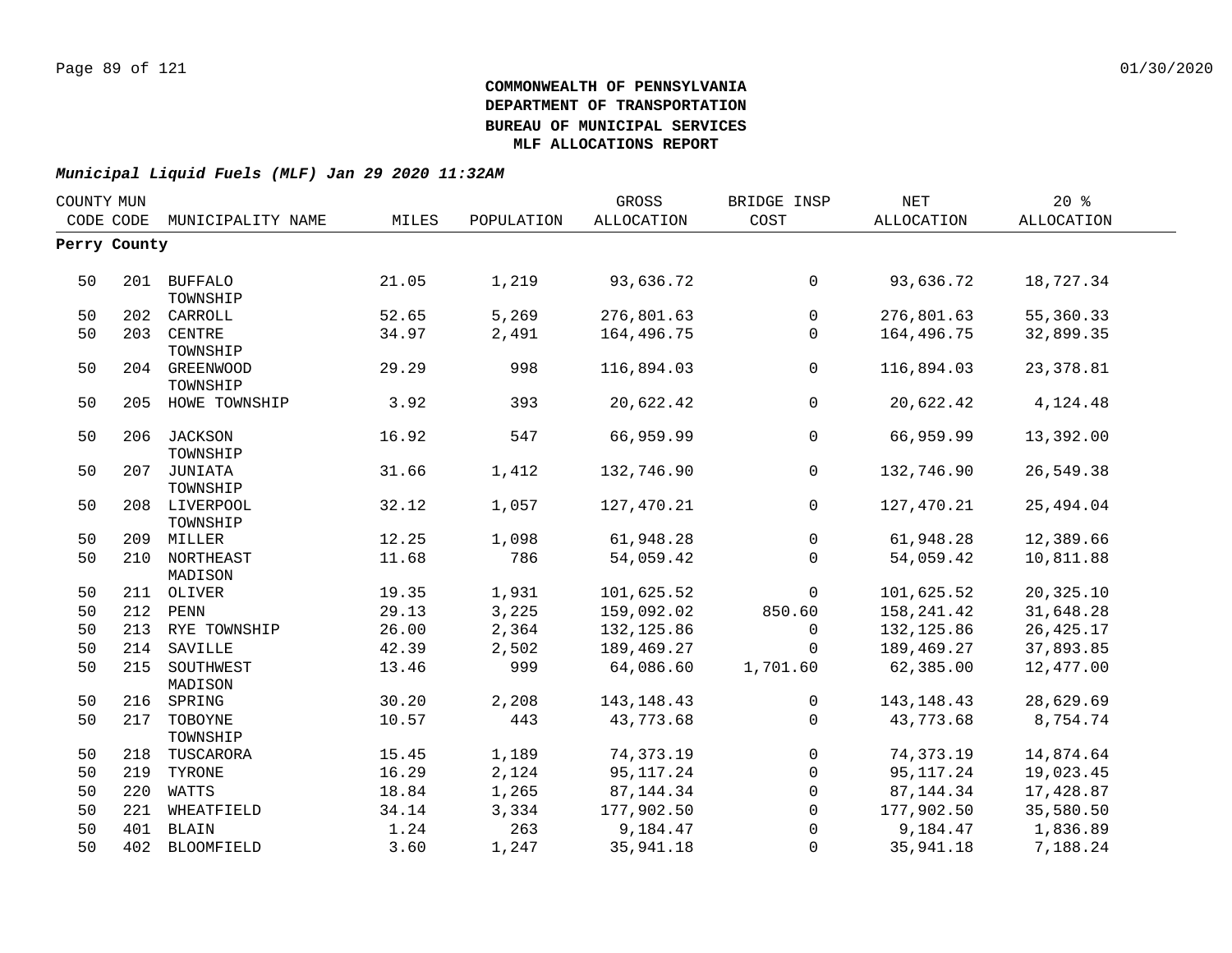|           | COUNTY MUN |                   |        |            | GROSS        | BRIDGE INSP | NET          | $20*$      |  |
|-----------|------------|-------------------|--------|------------|--------------|-------------|--------------|------------|--|
| CODE CODE |            | MUNICIPALITY NAME | MILES  | POPULATION | ALLOCATION   | COST        | ALLOCATION   | ALLOCATION |  |
| 50        | 403        | <b>DUNCANNON</b>  | 7.58   | 1,522      | 54,499.65    | 0           | 54,499.65    | 10,899.93  |  |
| 50        | 404        | LANDISBURG        | 0.66   | 218        | 6,385.48     | 0           | 6,385.48     | 1,277.10   |  |
| 50        | 405        | LIVERPOOL         | 5.49   | 955        | 36,645.42    | 0           | 36,645.42    | 7,329.08   |  |
| 50        | 406        | MARYSVILLE        | 12.05  | 2,534      | 88,834.95    | 0           | 88,834.95    | 17,766.99  |  |
| 50        | 407        | MILLERSTOWN       | 4.68   | 673        | 28,531.30    | 0           | 28,531.30    | 5,706.26   |  |
| 50        | 408        | NEW BUFFALO       | 1.24   | 129        | 6,613.27     | 0           | 6,613.27     | 1,322.65   |  |
| 50        | 409        | NEWPORT           | 5.70   | 1,574      | 49,223.65    | 0           | 49,223.65    | 9,844.73   |  |
|           |            | County Totals:    | 544.57 | 45,969     | 2,699,354.37 | 2,552.20    | 2,696,802.17 | 539,360.43 |  |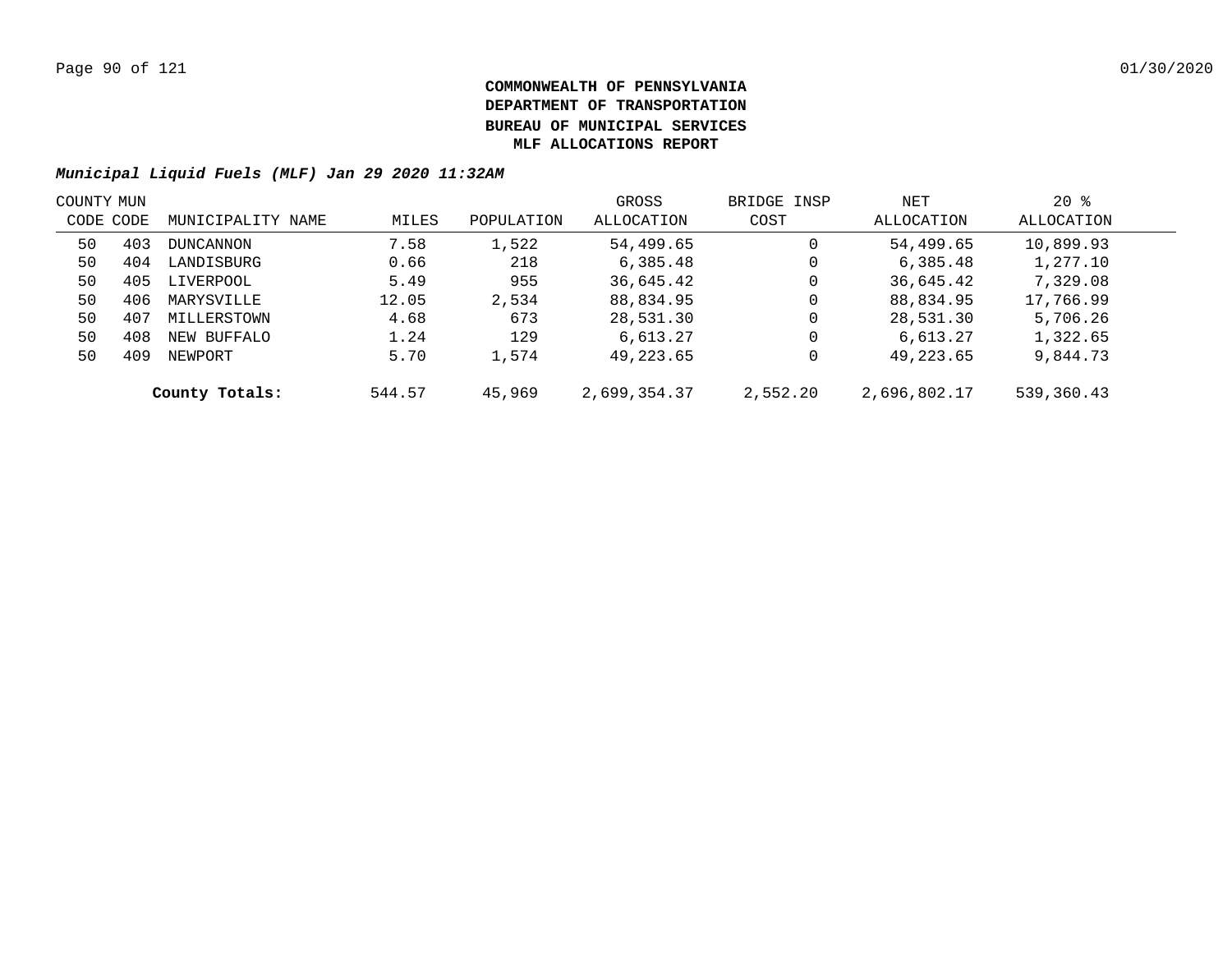| COUNTY MUN  |     |                   |        |            |              | GROSS       | BRIDGE INSP  | NET        | $20*$ |
|-------------|-----|-------------------|--------|------------|--------------|-------------|--------------|------------|-------|
| CODE CODE   |     | MUNICIPALITY NAME | MILES  | POPULATION | ALLOCATION   | COST        | ALLOCATION   | ALLOCATION |       |
| Pike County |     |                   |        |            |              |             |              |            |       |
| 51          | 201 | BLOOMING GROVE    | 6.55   | 4,819      | 114,325.58   | $\mathbf 0$ | 114,325.58   | 22,865.12  |       |
| 51          | 202 | DELAWARE          | 21.84  | 7,396      | 214,797.92   | 0           | 214,797.92   | 42,959.58  |       |
| 51          | 203 | DINGMAN           | 15.32  | 11,926     | 279,961.97   | 0           | 279,961.97   | 55,992.39  |       |
| 51          | 204 | GREENE            | 34.65  | 3,956      | 191,539.43   | 0           | 191,539.43   | 38,307.89  |       |
| 51          | 205 | LACKAWAXEN        | 33.85  | 4,994      | 208,786.98   | 0           | 208,786.98   | 41,757.40  |       |
| 51          | 206 | LEHMAN            | 27.34  | 10,663     | 295,839.62   | 0           | 295,839.62   | 59,167.92  |       |
| 51          | 207 | MILFORD           | 9.04   | 1,530      | 59,525.37    | 0           | 59,525.37    | 11,905.07  |       |
| 51          | 208 | PALMYRA           | 15.30  | 3,312      | 114,608.95   | $\Omega$    | 114,608.95   | 22,921.79  |       |
| 51          | 209 | PORTER            | 6.21   | 485        | 30,029.75    | 0           | 30,029.75    | 6,005.95   |       |
| 51          | 210 | SHOHOLA           | 20.04  | 2,475      | 114,366.48   | $\Omega$    | 114,366.48   | 22,873.30  |       |
| 51          | 211 | WESTFALL          | 21.20  | 2,323      | 115,320.94   | $\Omega$    | 115,320.94   | 23,064.19  |       |
| 51          | 401 | MATAMORAS         | 13.33  | 2,469      | 91,859.24    | 0           | 91,859.24    | 18,371.85  |       |
| 51          | 402 | MILFORD           | 6.69   | 1,021      | 41,916.38    | 0           | 41,916.38    | 8,383.28   |       |
|             |     | County Totals:    | 231.36 | 57,369     | 1,872,878.61 | $\mathbf 0$ | 1,872,878.61 | 374,575.72 |       |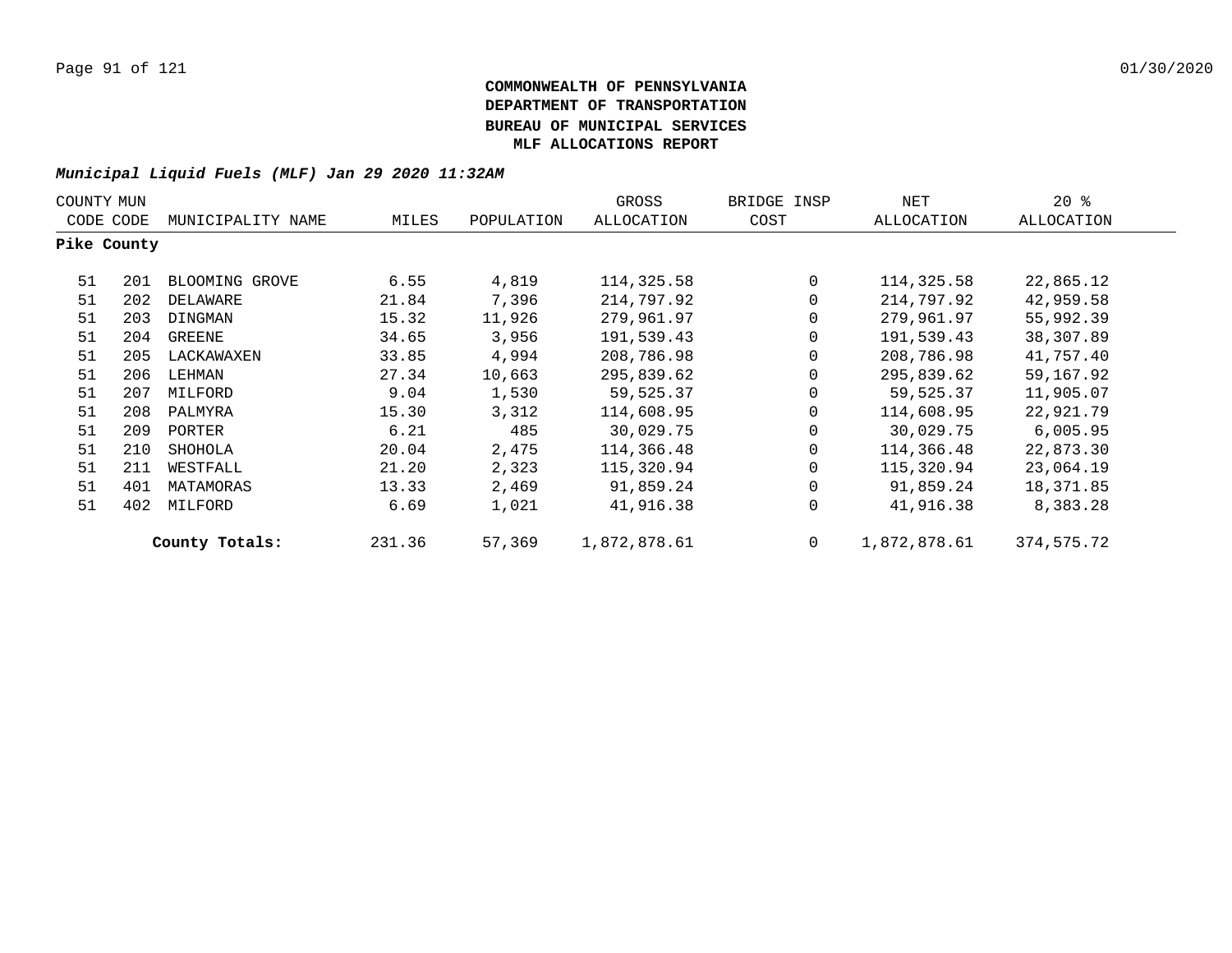|               | COUNTY MUN |                   |       |            | GROSS      | BRIDGE INSP  | <b>NET</b> | 20%         |
|---------------|------------|-------------------|-------|------------|------------|--------------|------------|-------------|
| CODE CODE     |            | MUNICIPALITY NAME | MILES | POPULATION | ALLOCATION | COST         | ALLOCATION | ALLOCATION  |
| Potter County |            |                   |       |            |            |              |            |             |
|               |            |                   |       |            |            |              |            |             |
| 52            |            | 201 ABBOTT        | 31.99 | 242        | 111,398.07 | 0            | 111,398.07 | 22, 279.61  |
|               |            | TOWNSHIP          |       |            |            |              |            |             |
| 52            |            | 202 ALLEGANY      | 29.08 | 422        | 105,140.93 | 396.00       | 104,744.93 | 20,948.99   |
| 52            |            | 203 BINGHAM       | 30.27 | 684        | 114,139.39 | 476.20       | 113,663.19 | 22,732.64   |
| 52            |            | 204 CLARA         | 10.54 | 199        | 38,991.72  | 704.40       | 38, 287.32 | 7,657.46    |
| 52            |            | 206 EULALIA       | 18.72 | 889        | 79,529.15  | $\mathsf{O}$ | 79,529.15  | 15,905.83   |
| 52            |            | 207 GENESEE       | 18.40 | 799        | 76,734.37  | 985.40       | 75,748.97  | 15, 149. 79 |
| 52            |            | 208 HARRISON      | 50.40 | 1,037      | 188,089.11 | 3,946.20     | 184,142.91 | 36,828.58   |
| 52            |            | 209 HEBRON        | 34.97 | 589        | 128,001.01 | 792.00       | 127,209.01 | 25, 441.80  |
| 52            |            | 210 HECTOR        | 46.29 | 386        | 161,882.06 | 1,188.00     | 160,694.06 | 32,138.81   |
| 52            |            | 211 HOMER         | 16.97 | 437        | 65,016.19  | 396.00       | 64,620.19  | 12,924.04   |
| 52            |            | 212 KEATING       | 22.58 | 312        | 81,338.93  | 396.00       | 80,942.93  | 16,188.59   |
| 52            | 213        | OSWAYO            | 23.84 | 278        | 84,891.29  | $\mathbf 0$  | 84,891.29  | 16,978.26   |
| 52            | 214        | PIKE              | 10.86 | 324        | 42,458.10  | 1,200.00     | 41,258.10  | 8,251.62    |
| 52            |            | 215 PLEASANT      | 10.80 | 86         | 37,691.12  | 978.80       | 36,712.32  | 7,342.46    |
|               |            | VALLEY            |       |            |            |              |            |             |
| 52            |            | 216 PORTAGE       | 1.37  | 228        | 8,946.72   | 0            | 8,946.72   | 1,789.34    |
| 52            |            | 217 ROULETTE      | 15.69 | 1,197      | 75,327.63  | 582.80       | 74,744.83  | 14,948.97   |
| 52            | 218        | SHARON            | 32.69 | 866        | 125,707.46 | 2,168.00     | 123,539.46 | 24,707.89   |
| 52            |            | 219 STEWARDSON    | 8.48  | 74         | 29,718.73  | 396.00       | 29,322.73  | 5,864.55    |
| 52            |            | 220 SUMMIT        | 11.63 | 188        | 42, 418.11 | 396.00       | 42,022.11  | 8,404.42    |
| 52            |            | 221 SWEDEN        | 17.83 | 872        | 76,232.92  | $\mathbf 0$  | 76,232.92  | 15,246.58   |
| 52            |            | 222 SYLVANIA      | 4.81  | 77         | 17,529.04  | 2,392.00     | 15, 137.04 | 3,027.41    |
| 52            |            | 223 ULYSSES       | 23.46 | 635        | 90,473.36  | 396.00       | 90,077.36  | 18,015.47   |
| 52            |            | 224 WEST BRANCH   | 22.32 | 393        | 82,025.52  | 1,336.00     | 80,689.52  | 16,137.90   |
| 52            |            | 225 WHARTON       | 9.95  | 99         | 35,104.00  | 396.00       | 34,708.00  | 6,941.60    |
| 52            |            | 401 AUSTIN        | 5.48  | 562        | 29,071.15  | 1,774.40     | 27, 296.75 | 5,459.35    |
| 52            |            | 402 COUDERSPORT   | 12.39 | 2,546      | 90,199.86  | 792.00       | 89,407.86  | 17,881.57   |
| 52            |            | 403 GALETON       | 6.94  | 1,149      | 45,206.74  | 0            | 45,206.74  | 9,041.35    |
| 52            |            | 404 ULYSSES       | 4.91  | 621        | 28,301.06  | 0            | 28,301.06  | 5,660.21    |
| 52            |            | 405 OSWAYO        | 3.09  | 139        | 12,978.84  | 704.40       | 12,274.44  | 2,454.89    |
| 52            |            | 406 SHINGLEHOUSE  | 5.72  | 1,127      | 40,713.30  | $\mathbf 0$  | 40,713.30  | 8,142.66    |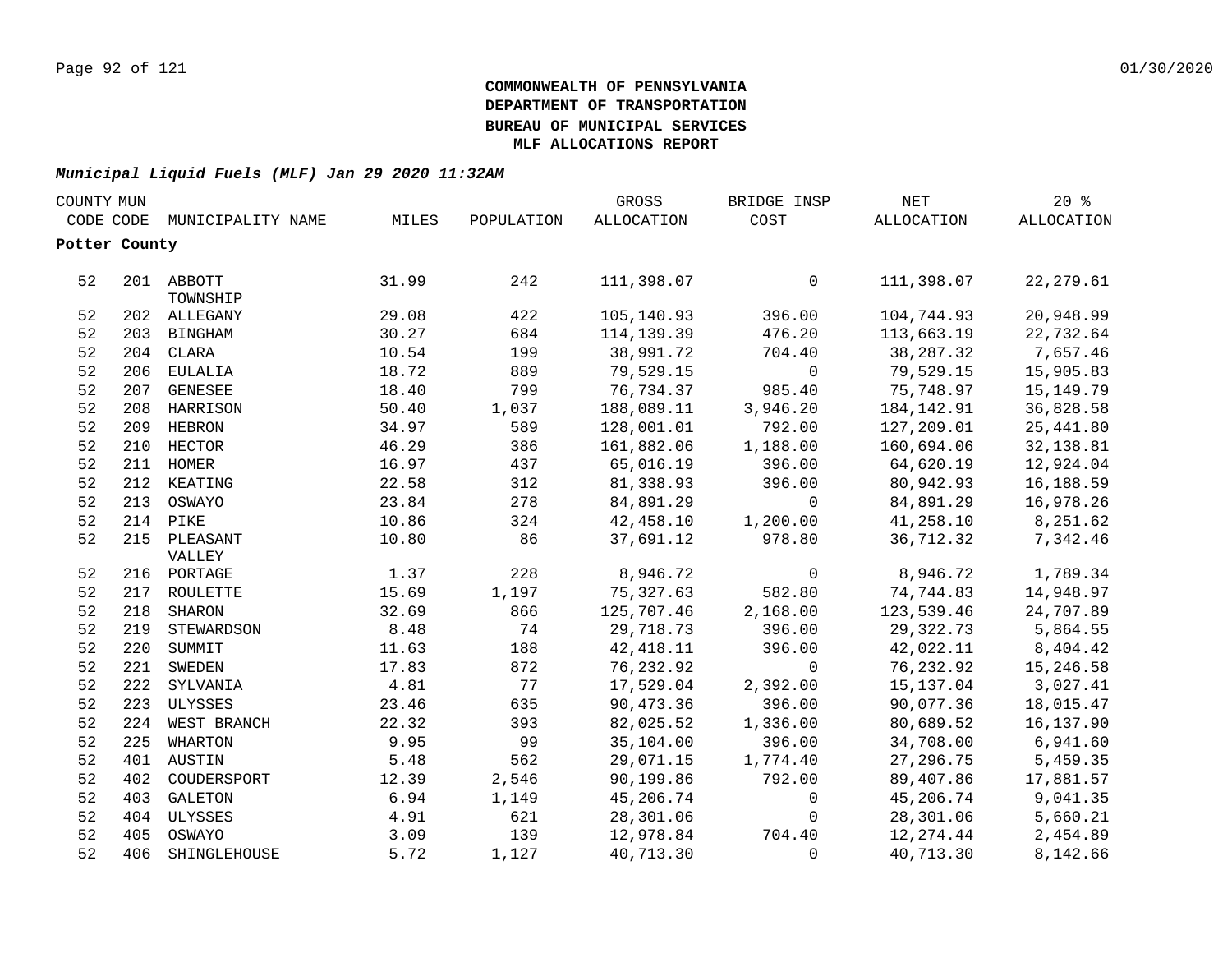| COUNTY MUN |                   |        |            | GROSS        | BRIDGE INSP | NET          | $20*$      |  |
|------------|-------------------|--------|------------|--------------|-------------|--------------|------------|--|
| CODE CODE  | MUNICIPALITY NAME | MILES  | POPULATION | ALLOCATION   | COST        | ALLOCATION   | ALLOCATION |  |
|            |                   |        |            |              |             |              |            |  |
|            | County Totals:    | 542.47 | 17,457     | 2,145,255.88 | 22,792.60   | 2,122,463.28 | 424,492.66 |  |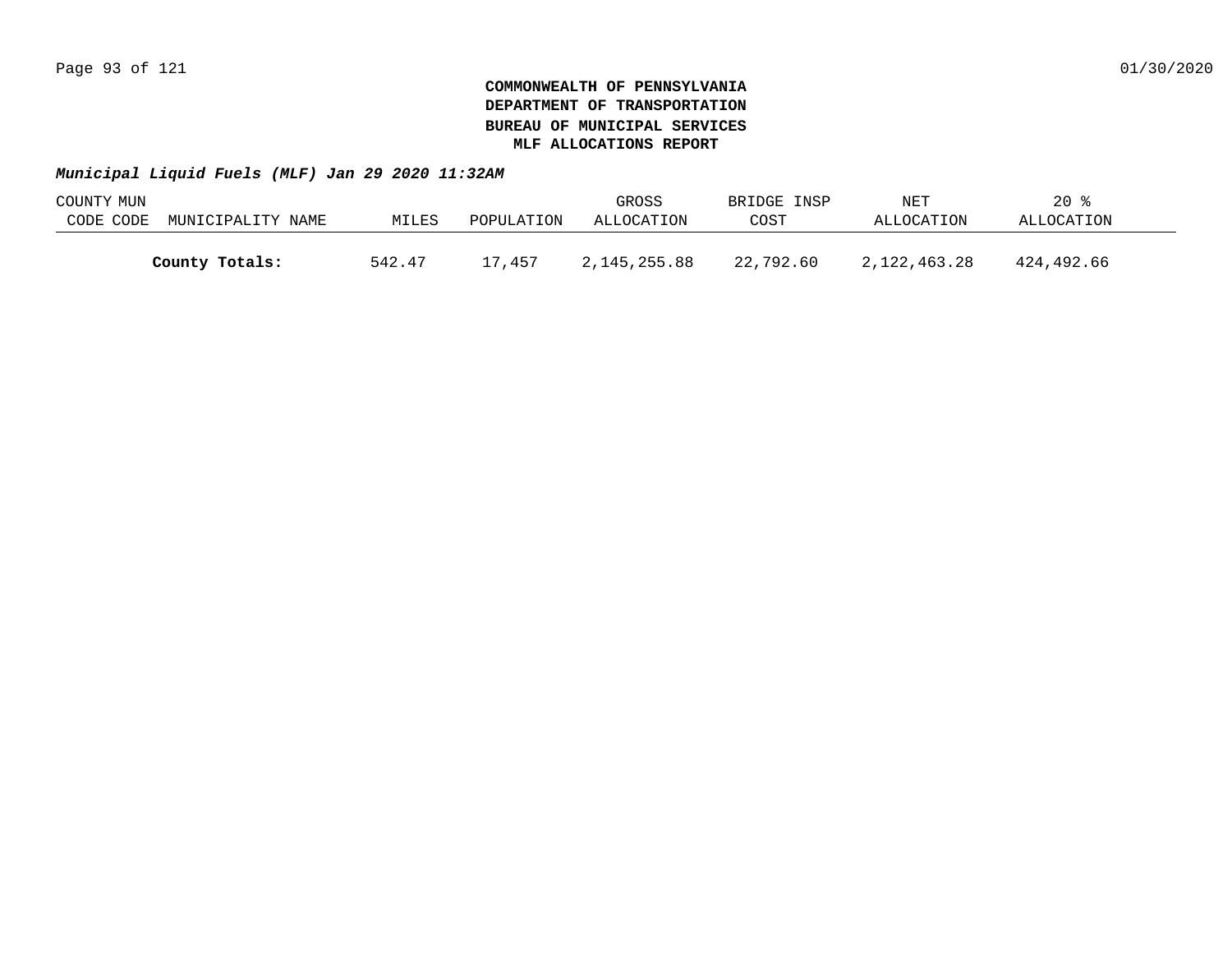| COUNTY MUN |     |                        |       |            | GROSS      | BRIDGE INSP | NET         | 20%        |  |
|------------|-----|------------------------|-------|------------|------------|-------------|-------------|------------|--|
| CODE CODE  |     | MUNICIPALITY NAME      | MILES | POPULATION | ALLOCATION | COST        | ALLOCATION  | ALLOCATION |  |
|            |     | Schuylkill County      |       |            |            |             |             |            |  |
|            |     |                        |       |            |            |             |             |            |  |
| 53         |     | 201 BARRY TOWNSHIP     | 15.13 | 932        | 68, 373.95 | $\mathbf 0$ | 68, 373.95  | 13,674.79  |  |
|            |     |                        |       |            |            |             |             |            |  |
| 53         |     | 202 BLYTHE             | 13.38 | 924        | 62,380.52  | 538.80      | 61,841.72   | 12,368.34  |  |
|            |     | TOWNSHIP               |       |            |            |             |             |            |  |
| 53         |     | 203 BRANCH<br>TOWNSHIP | 16.75 | 1,840      | 91,202.92  | 1,389.00    | 89,813.92   | 17,962.78  |  |
| 53         |     | 204 BUTLER             | 30.85 | 5,224      | 203,188.90 | 609.00      | 202,579.90  | 40,515.98  |  |
|            |     | TOWNSHIP               |       |            |            |             |             |            |  |
| 53         |     | 205 CASS               | 14.00 | 1,958      | 84,290.00  | $\Omega$    | 84,290.00   | 16,858.00  |  |
| 53         |     | 206 DELANO             | 3.23  | 445        | 19,317.59  | $\Omega$    | 19,317.59   | 3,863.52   |  |
| 53         |     | 207 EAST BRUNSWICK     | 55.45 | 1,793      | 219,447.76 | 2,950.60    | 216,497.16  | 43,299.43  |  |
| 53         | 208 | EAST NORWEGIAN         | 7.39  | 863        | 41,220.64  | $\Omega$    | 41,220.64   | 8,244.13   |  |
| 53         | 209 | EAST UNION             | 14.93 | 1,605      | 80,620.12  | $\mathbf 0$ | 80,620.12   | 16,124.02  |  |
| 53         |     | 210 ELDRED             | 27.22 | 758        | 105,381.08 | 1,272.60    | 104,108.48  | 20,821.70  |  |
| 53         |     | 211 FOSTER             | 2.57  | 251        | 13,392.60  | $\mathbf 0$ | 13,392.60   | 2,678.52   |  |
| 53         |     | 212 FRAILEY            | 7.21  | 429        | 32, 292.33 | $\mathbf 0$ | 32, 292. 33 | 6,458.47   |  |
| 53         |     | 213 HEGINS             | 38.17 | 3,516      | 194,843.37 | 4,857.20    | 189,986.17  | 37,997.23  |  |
| 53         |     | 214 HUBLEY             | 14.15 | 854        | 63,606.92  | $\Omega$    | 63,606.92   | 12,721.38  |  |
| 53         |     | 215 KLINE              | 10.71 | 1,438      | 63,333.05  | $\mathbf 0$ | 63, 333.05  | 12,666.61  |  |
| 53         |     | 216 MAHANOY            | 12.22 | 3,152      | 101,260.54 | 609.00      | 100,651.54  | 20,130.31  |  |
| 53         |     | 217 NEW CASTLE         | 1.75  | 414        | 13,783.83  | $\mathbf 0$ | 13,783.83   | 2,756.77   |  |
| 53         |     | 218 NORTH MANHEIM      | 29.48 | 3,770      | 170,717.52 | $\Omega$    | 170,717.52  | 34, 143.50 |  |
| 53         |     | 219 NORTH UNION        | 18.32 | 1,476      | 89,457.74  | 730.60      | 88,727.14   | 17,745.43  |  |
| 53         |     | 220 NORWEGIAN          | 15.89 | 2,310      | 97,351.37  | $\Omega$    | 97,351.37   | 19,470.27  |  |
| 53         |     | 221 PINE GROVE         | 43.68 | 4,123      | 224,878.09 | 1,218.00    | 223,660.09  | 44,732.02  |  |
| 53         |     | 222 PORTER             | 15.23 | 2,176      | 92,577.67  | $\mathbf 0$ | 92,577.67   | 18,515.53  |  |
| 53         |     | 224 REILLY             | 5.93  | 726        | 33,719.68  | 0           | 33,719.68   | 6,743.94   |  |
| 53         |     | 225 RUSH               | 24.83 | 3,412      | 148,330.54 | $\Omega$    | 148,330.54  | 29,666.11  |  |
| 53         |     | 226 RYAN               | 20.68 | 2,459      | 116,195.25 | 1,237.00    | 114,958.25  | 22,991.65  |  |
| 53         | 227 | SCHUYLKILL             | 13.29 | 1,129      | 66,013.71  | $\Omega$    | 66,013.71   | 13,202.74  |  |
| 53         | 228 | SOUTH MANHEIM          | 30.15 | 2,507      | 148,718.84 | 486.40      | 148,232.44  | 29,646.49  |  |
| 53         |     | 229 TREMONT            | 6.08  | 280        | 25,662.36  | $\Omega$    | 25,662.36   | 5,132.47   |  |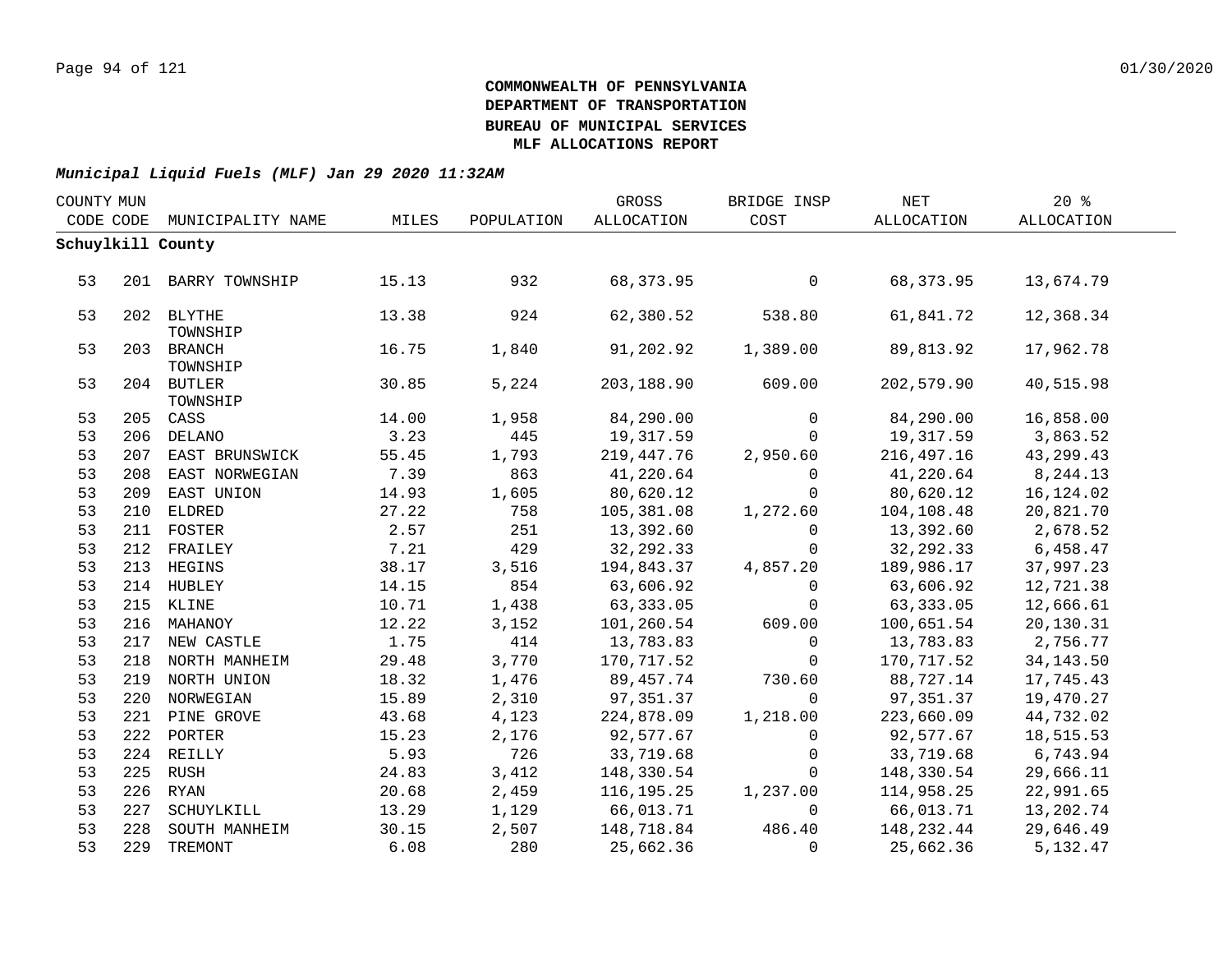| COUNTY MUN |     |                                    |       |            | GROSS       | BRIDGE INSP        | NET         | 20%        |  |
|------------|-----|------------------------------------|-------|------------|-------------|--------------------|-------------|------------|--|
| CODE CODE  |     | MUNICIPALITY NAME                  | MILES | POPULATION | ALLOCATION  | COST               | ALLOCATION  | ALLOCATION |  |
| 53         | 230 | UNION                              | 24.37 | 1,273      | 105,752.15  | 2,621.20           | 103,130.95  | 20,626.19  |  |
| 53         |     | 231 UPPER                          | 19.97 | 655        | 79,210.56   | 486.40             | 78,724.16   | 15,744.83  |  |
|            |     | MAHANTONGO                         |       |            |             |                    |             |            |  |
| 53         |     | 232 WALKER                         | 17.38 | 1,054      | 78, 223.47  | 413.40             | 77,810.07   | 15,562.01  |  |
| 53         |     | 233 WASHINGTON                     | 50.91 | 3,033      | 228,090.45  | 2,660.40           | 225,430.05  | 45,086.01  |  |
| 53         |     | 234 WAYNE                          | 56.14 | 5,113      | 285,454.86  | 486.40             | 284,968.46  | 56,993.69  |  |
| 53         |     | 235 WEST BRUNSWICK                 | 57.82 | 3,327      | 256,791.28  | 2,281.00           | 254,510.28  | 50,902.06  |  |
| 53         |     | 236 WEST MAHANOY                   | 16.63 | 2,872      | 110,604.55  | $\Omega$           | 110,604.55  | 22,120.91  |  |
| 53         |     | 237 WEST PENN                      | 97.46 | 4,442      | 410,469.61  | 262.20             | 410,207.41  | 82,041.48  |  |
| 53         |     | 301 POTTSVILLE                     | 46.54 | 14,324     | 430,160.05  | 312.00             | 429,848.05  | 85,969.61  |  |
| 53         |     | 401 ASHLAND                        | 14.80 | 2,817      | 103,442.27  | $\mathbf{0}$       | 103,442.27  | 20,688.45  |  |
|            |     | BOROUGH                            |       |            |             |                    |             |            |  |
| 53         |     | 402 AUBURN                         | 6.01  | 741        | 34, 274. 47 | $\mathbf{0}$       | 34,274.47   | 6,854.89   |  |
| 53         |     | 403 COALDALE                       | 9.05  | 2,281      | 73,968.99   | $\overline{0}$     | 73,968.99   | 14,793.80  |  |
| 53         |     | 404 CRESSONA                       | 6.43  | 1,651      | 53, 137. 24 | $\mathbf 0$        | 53,137.24   | 10,627.45  |  |
| 53         |     | 405 DEER LAKE                      | 5.84  | 687        | 32,671.02   | 1,425.60           | 31, 245. 42 | 6,249.08   |  |
|            |     | <b>BOROUGH</b>                     |       |            |             |                    |             |            |  |
| 53         |     | 406 FRACKVILLE                     | 18.56 | 3,805      | 134,947.71  | $\overline{0}$     | 134,947.71  | 26,989.54  |  |
| 53         |     | 407 GILBERTON                      | 6.52  | 769        |             | 36,513.69 1,380.80 | 35,132.89   | 7,026.58   |  |
| 53         |     | 408 GIRARDVILLE                    | 5.39  | 1,519      | 47,133.81   | 686.60             | 46,447.21   | 9,289.44   |  |
| 53         |     | 409 GORDON                         | 3.91  | 763        | 27,688.65   | $\overline{0}$     | 27,688.65   | 5,537.73   |  |
| 53         |     | 410 LANDINGVILLE                   | 1.79  | 159        | 9,024.36    | 1,379.40           | 7,644.96    | 1,528.99   |  |
| 53         |     | 411 MAHANOY CITY                   | 11.17 | 4,162      | 117,136.54  | 3,840.80           | 113,295.74  | 22,659.15  |  |
| 53         |     | 412 MCADOO                         | 9.75  | 2,300      | 76,669.56   | $\mathbf{0}$       | 76,669.56   | 15, 333.91 |  |
| 53         | 413 | MECHANICSVILLE                     | 1.55  | 457        | 13,941.47   | $\mathsf{O}$       | 13,941.47   | 2,788.29   |  |
| 53         |     | 414 MIDDLEPORT                     | 3.36  | 405        | 18,983.89   | $\overline{0}$     | 18,983.89   | 3,796.78   |  |
| 53         | 415 | MINERSVILLE                        | 14.41 | 4,397      | 132,458.00  | $\Omega$           | 132,458.00  | 26,491.60  |  |
|            |     | <b>BOROUGH</b>                     |       |            |             |                    |             |            |  |
| 53         |     | 416 MOUNT CARBON                   | 0.47  | 91         | 3,314.54    | $\overline{0}$     | 3,314.54    | 662.91     |  |
| 53         | 417 | NEW                                | 4.59  | 1,085      | 36, 136. 47 | $\overline{0}$     | 36,136.47   | 7,227.29   |  |
|            |     | PHILADELPHIA                       |       |            |             |                    |             |            |  |
|            |     | <b>BOROUGH</b>                     |       |            |             |                    |             |            |  |
| 53         |     | 418 NEW RINGGOLD<br><b>BOROUGH</b> | 2.07  | 276        | 12,203.73   | $\overline{0}$     | 12,203.73   | 2,440.75   |  |
| 53         |     | 419 ORWIGSBURG                     | 15.06 | 3,099      | 109,720.98  | $\mathbf{0}$       | 109,720.98  | 21,944.20  |  |
|            |     |                                    |       |            |             |                    |             |            |  |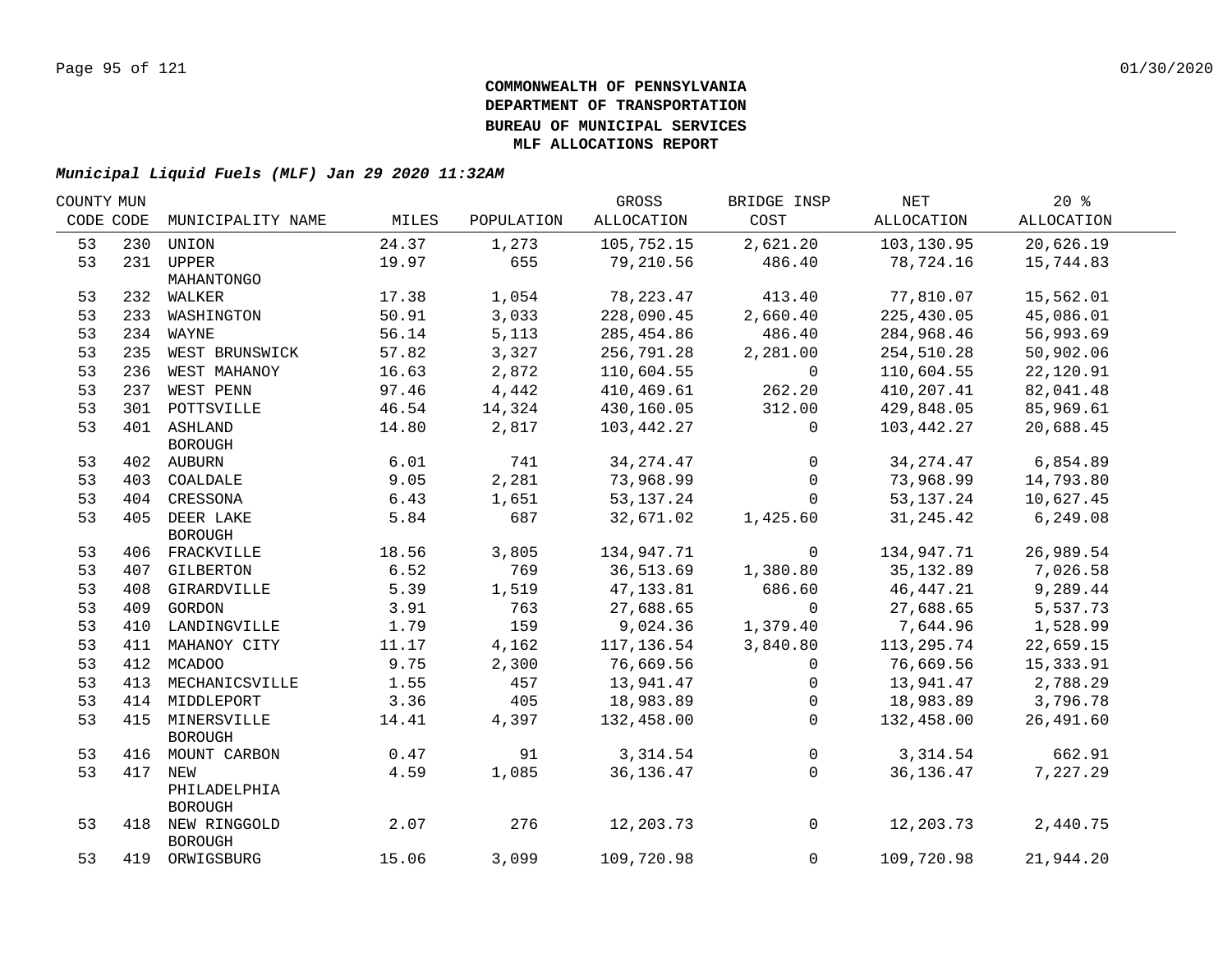| COUNTY MUN |     |                   |         |            | GROSS        | BRIDGE INSP | NET          | $20*$        |  |
|------------|-----|-------------------|---------|------------|--------------|-------------|--------------|--------------|--|
| CODE CODE  |     | MUNICIPALITY NAME | MILES   | POPULATION | ALLOCATION   | COST        | ALLOCATION   | ALLOCATION   |  |
| 53         | 420 | PALO ALTO         | 3.28    | 1,032      | 30,747.85    | $\Omega$    | 30,747.85    | 6,149.57     |  |
| 53         | 421 | PINE GROVE        | 10.09   | 2,186      | 75,616.73    |             | 75,616.73    | 15,123.35    |  |
| 53         | 422 | PORT CARBON       | 9.01    | 1,889      | 66,313.77    | 0           | 66,313.77    | 13,262.75    |  |
| 53         | 423 | PORT CLINTON      | 2.91    | 326        | 15,966.31    | $\Omega$    | 15,966.31    | 3,193.26     |  |
| 53         | 424 | RINGTOWN          | 4.93    | 818        | 32,147.86    |             | 32,147.86    | 6,429.57     |  |
| 53         | 425 | SAINT CLAIR       | 8.28    | 3,004      | 85,272.42    | 4,735.60    | 80,536.82    | 16,107.36    |  |
| 53         | 426 | SCHUYLKILL        | 17.08   | 5,437      | 161,323.74   | 0           | 161,323.74   | 32, 264. 75  |  |
|            |     | HAVEN             |         |            |              |             |              |              |  |
| 53         | 427 | SHENANDOAH        | 15.28   | 5,071      | 148,294.08   | $\Omega$    | 148,294.08   | 29,658.82    |  |
| 53         | 428 | TAMAOUA           | 23.79   | 7,107      | 215,759.99   | 384.80      | 215, 375. 19 | 43,075.04    |  |
| 53         | 429 | TOWER CITY        | 6.44    | 1,346      | 47,318.23    | $\Omega$    | 47,318.23    | 9,463.65     |  |
| 53         | 430 | TREMONT           | 5.59    | 1,752      | 52,272.07    | 1,022.40    | 51,249.67    | 10,249.93    |  |
|            |     | County Totals:    | 1143.30 | 148,289    | 6,660,716.31 | 40,277.20   | 6,620,439.11 | 1,324,087.82 |  |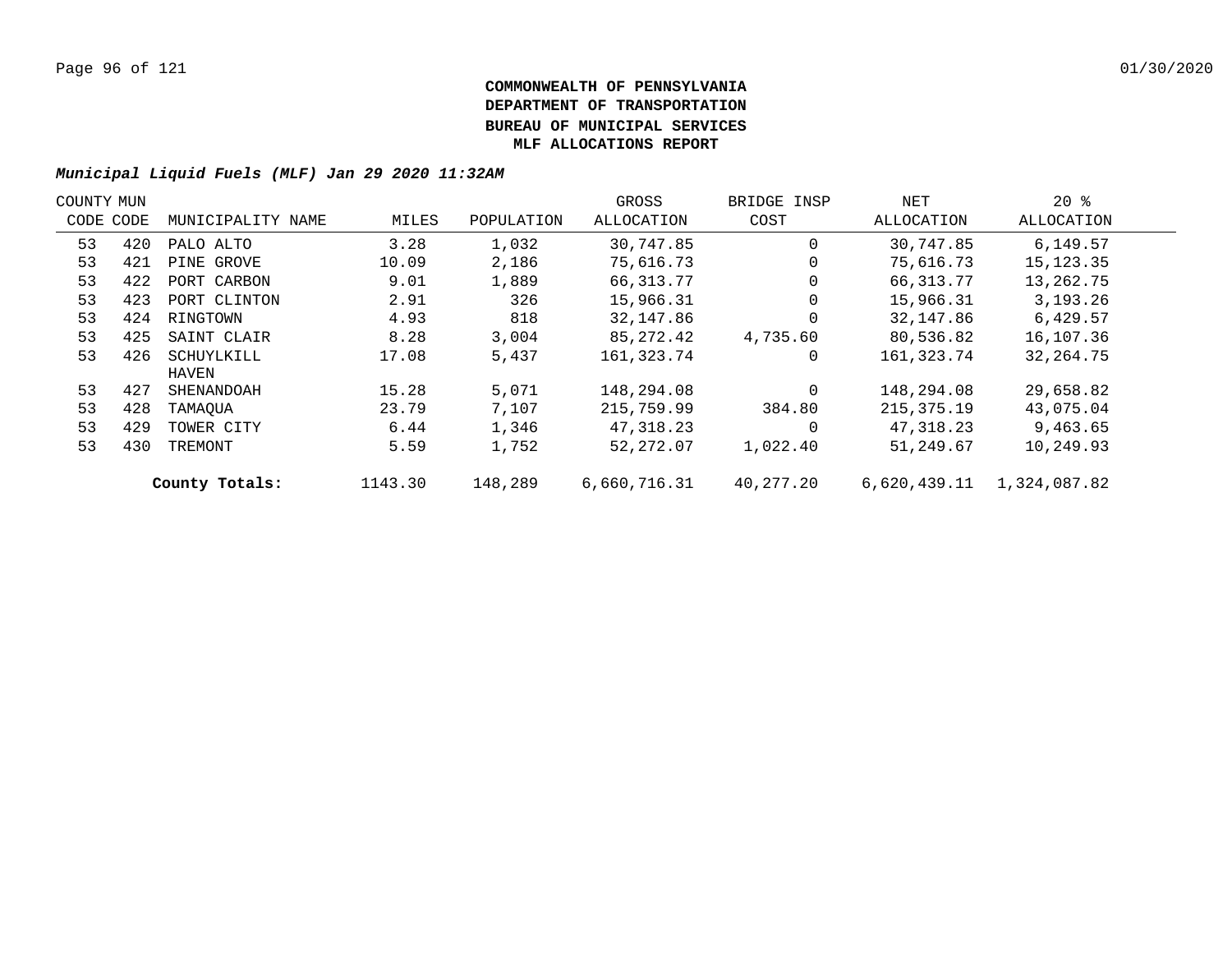|               | COUNTY MUN |                   |        |            |                | BRIDGE INSP  | NET            | $20*$        |
|---------------|------------|-------------------|--------|------------|----------------|--------------|----------------|--------------|
| CODE CODE     |            | MUNICIPALITY NAME | MILES  | POPULATION | ALLOCATION     | COST         | ALLOCATION     | ALLOCATION   |
| Snyder County |            |                   |        |            |                |              |                |              |
| 54            |            | 201 ADAMS         | 13.88  | 907        | 63,722.86      | $\Omega$     | 63,722.86      | 12,744.57    |
| 54            | 202        | BEAVER            | 12.29  | 525        | 51,086.98      | $\mathbf 0$  | 51,086.98      | 10,217.40    |
| 54            | 203        | CENTER            | 34.20  | 2,458      | 161,293.95     | $\mathbf{0}$ | 161,293.95     | 32, 258.79   |
| 54            | 204        | CHAPMAN           | 30.27  | 1,554      | 130,833.02     | $\Omega$     | 130,833.02     | 26,166.60    |
| 54            | 205        | FRANKLIN          | 28.00  | 2,259      | 136,785.35     | $\Omega$     | 136,785.35     | 27,357.07    |
| 54            | 206        | JACKSON           | 20.06  | 1,382      | 93,460.64      | $\mathbf{0}$ | 93,460.64      | 18,692.13    |
| 54            | 207        | MIDDLE CREEK      | 28.39  | 2,114      | 135,304.55     | $\mathbf{0}$ | 135,304.55     | 27,060.91    |
| 54            | 208        | MONROE            | 39.53  | 3,895      | 206,654.11     | $\Omega$     | 206,654.11     | 41,330.82    |
| 54            | 209        | PENN              | 27.85  | 4,324      | 175,908.22     | $\Omega$     | 175,908.22     | 35,181.64    |
| 54            | 210        | PERRY             | 50.23  | 2,183      | 209,511.31     | $\mathbf 0$  | 209,511.31     | 41,902.26    |
| 54            | 211        | SPRING            | 23.34  | 1,616      | 108,896.41     | $\mathbf{0}$ | 108,896.41     | 21,779.28    |
| 54            | 212        | UNION             | 27.39  | 1,520      | 120,569.70     | $\Omega$     | 120,569.70     | 24, 113.94   |
| 54            | 213        | WASHINGTON        | 42.26  | 1,654      | 172,763.94     | $\Omega$     | 172,763.94     | 34,552.79    |
| 54            | 214        | WEST BEAVER       | 14.43  | 1,110      | 69,453.46      | $\mathbf{0}$ | 69,453.46      | 13,890.69    |
| 54            | 215        | WEST PERRY        | 18.88  | 1,071      | 83,555.33      | $\mathbf{0}$ | 83,555.33      | 16,711.07    |
| 54            | 401        | BEAVERTOWN        | 5.80   | 965        | 37,871.81      | $\Omega$     | 37,871.81      | 7,574.36     |
| 54            | 402        | FREEBURG          | 2.89   | 575        | 20,677.41      | $\Omega$     | 20,677.41      | 4,135.48     |
| 54            | 403        | MIDDLEBURG        | 6.20   | 1,309      | 45,807.36      | $\mathbf{0}$ | 45,807.36      | 9,161.47     |
| 54            | 404        | SELINSGROVE       | 14.55  | 5,654      | 157,044.63     | $\Omega$     | 157,044.63     | 31,408.93    |
| 54            | 405        | SHAMOKIN DAM      | 7.88   | 1,686      | 58,647.65      | $\Omega$     | 58,647.65      | 11,729.53    |
| 54            | 406        | MCCLURE           | 5.61   | 941        | 36,777.24      | $\Omega$     | 36,777.24      | 7,355.45     |
|               |            | County Totals:    | 453.93 | 39,702     | 2, 276, 625.93 | $\Omega$     | 2, 276, 625.93 | 455, 325. 19 |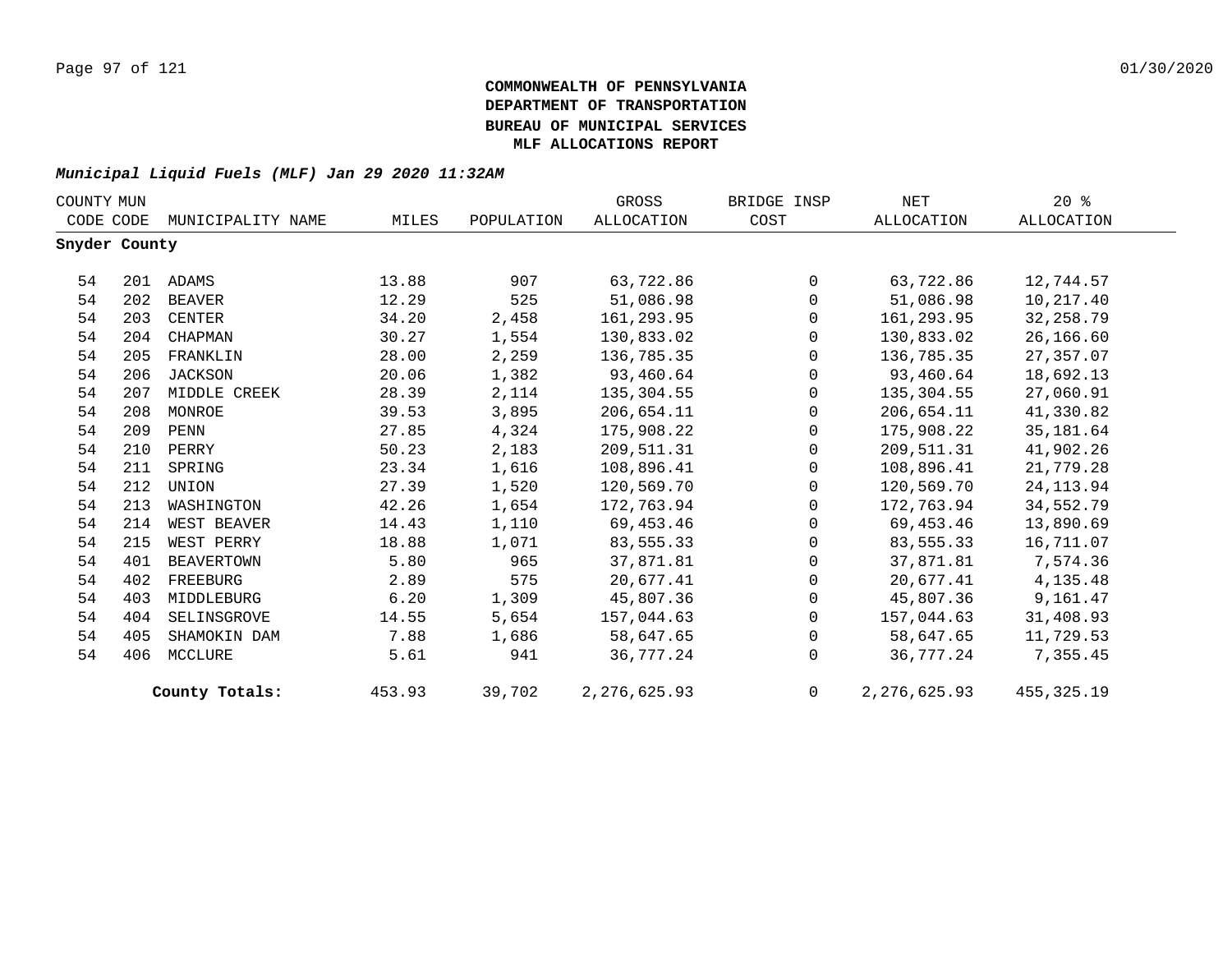| COUNTY MUN      |     |                   |        |            | GROSS       | BRIDGE INSP | <b>NET</b>   | 20%         |  |
|-----------------|-----|-------------------|--------|------------|-------------|-------------|--------------|-------------|--|
| CODE CODE       |     | MUNICIPALITY NAME | MILES  | POPULATION | ALLOCATION  | COST        | ALLOCATION   | ALLOCATION  |  |
| Somerset County |     |                   |        |            |             |             |              |             |  |
|                 |     |                   |        |            |             |             |              |             |  |
| 55              |     | 201 ADDISON       | 47.79  | 974        | 178,170.33  | $\mathbf 0$ | 178,170.33   | 35,634.07   |  |
| 55              |     | 202 ALLEGHENY     | 41.13  | 692        | 150,534.06  | 513.60      | 150,020.46   | 30,004.09   |  |
| 55              |     | 203 BLACK         | 23.09  | 926        | 94,822.33   | $\mathbf 0$ | 94,822.33    | 18,964.47   |  |
| 55              |     | 204 BROTHERS      | 60.11  | 2,398      | 246,607.53  | $\mathbf 0$ | 246,607.53   | 49, 321.51  |  |
|                 |     | VALLEY            |        |            |             |             |              |             |  |
| 55              |     | 205 CONEMAUGH     | 69.10  | 7,279      | 370, 265.42 | 513.60      | 369,751.82   | 73,950.36   |  |
| 55              |     | 206 ELK LICK      | 44.98  | 2,241      | 193,104.34  | 216.60      | 192,887.74   | 38,577.55   |  |
| 55              | 207 | FAIRHOPE          | 8.54   | 134        | 31,070.21   | 0           | 31,070.21    | 6,214.04    |  |
| 55              | 208 | GREENVILLE        | 21.65  | 668        | 85,066.35   | $\mathbf 0$ | 85,066.35    | 17,013.27   |  |
| 55              | 209 | <b>JEFFERSON</b>  | 45.29  | 1,423      | 178,442.96  | $\mathbf 0$ | 178,442.96   | 35,688.59   |  |
| 55              | 210 | JENNER            | 74.71  | 4,122      | 328,409.84  | 216.60      | 328, 193. 24 | 65,638.65   |  |
| 55              |     | 211 LARIMER       | 16.80  | 595        | 67,480.61   | 1,027.20    | 66,453.41    | 13,290.68   |  |
| 55              |     | 212 LINCOLN       | 43.28  | 1,519      | 173,577.43  | 1,540.80    | 172,036.63   | 34,407.33   |  |
| 55              |     | 213 LOWER         | 20.52  | 603        | 80,048.17   | $\mathbf 0$ | 80,048.17    | 16,009.63   |  |
|                 |     | TURKEYFOOT        |        |            |             |             |              |             |  |
| 55              |     | 214 MIDDLECREEK   | 29.79  | 875        | 116,202.49  | 2,921.20    | 113,281.29   | 22,656.26   |  |
| 55              |     | 215 MILFORD       | 26.70  | 1,553      | 118,900.29  | $\Omega$    | 118,900.29   | 23,780.06   |  |
| 55              |     | 216 NORTHAMPTON   | 28.83  | 343        | 102,790.77  | 597.60      | 102,193.17   | 20,438.63   |  |
| 55              | 217 | OGLE              | 17.01  | 501        | 66, 377. 71 | 696.00      | 65,681.71    | 13, 136. 34 |  |
| 55              |     | 218 PAINT         | 23.70  | 3,149      | 139,513.14  | $\mathbf 0$ | 139,513.14   | 27,902.63   |  |
| 55              |     | 219 QUEMAHONING   | 52.22  | 2,025      | 213, 120.48 | $\mathbf 0$ | 213, 120.48  | 42,624.10   |  |
| 55              | 220 | SHADE             | 60.47  | 2,774      | 255,023.66  | 513.60      | 254,510.06   | 50,902.01   |  |
| 55              | 221 | SOMERSET          | 111.80 | 12,122     | 605,688.56  | 513.60      | 605,174.96   | 121,034.99  |  |
| 55              | 222 | SOUTHAMPTON       | 14.95  | 630        | 61,978.47   | $\Omega$    | 61,978.47    | 12,395.69   |  |
| 55              | 223 | STONYCREEK        | 49.90  | 2,237      | 209,446.24  | 1,027.20    | 208,419.04   | 41,683.81   |  |
| 55              | 224 | SUMMIT            | 44.16  | 2,271      | 190,943.52  | 0           | 190,943.52   | 38,188.70   |  |
| 55              |     | 225 UPPER         | 42.10  | 1,119      | 161,964.36  | $\mathbf 0$ | 161,964.36   | 32,392.87   |  |
|                 |     | TURKEYFOOT        |        |            |             |             |              |             |  |
| 55              |     | 401 ADDISON       | 0.69   | 207        | 6,274.53    | $\mathbf 0$ | 6,274.53     | 1,254.91    |  |
| 55              |     | 402 BENSON        | 1.25   | 191        | 7,836.31    | $\mathbf 0$ | 7,836.31     | 1,567.26    |  |
| 55              | 403 | BERLIN            | 11.85  | 2,104      | 79,916.66   | $\Omega$    | 79,916.66    | 15,983.33   |  |
| 55              |     | 404 BOSWELL       | 5.57   | 1,277      | 43,090.96   | $\Omega$    | 43,090.96    | 8,618.19    |  |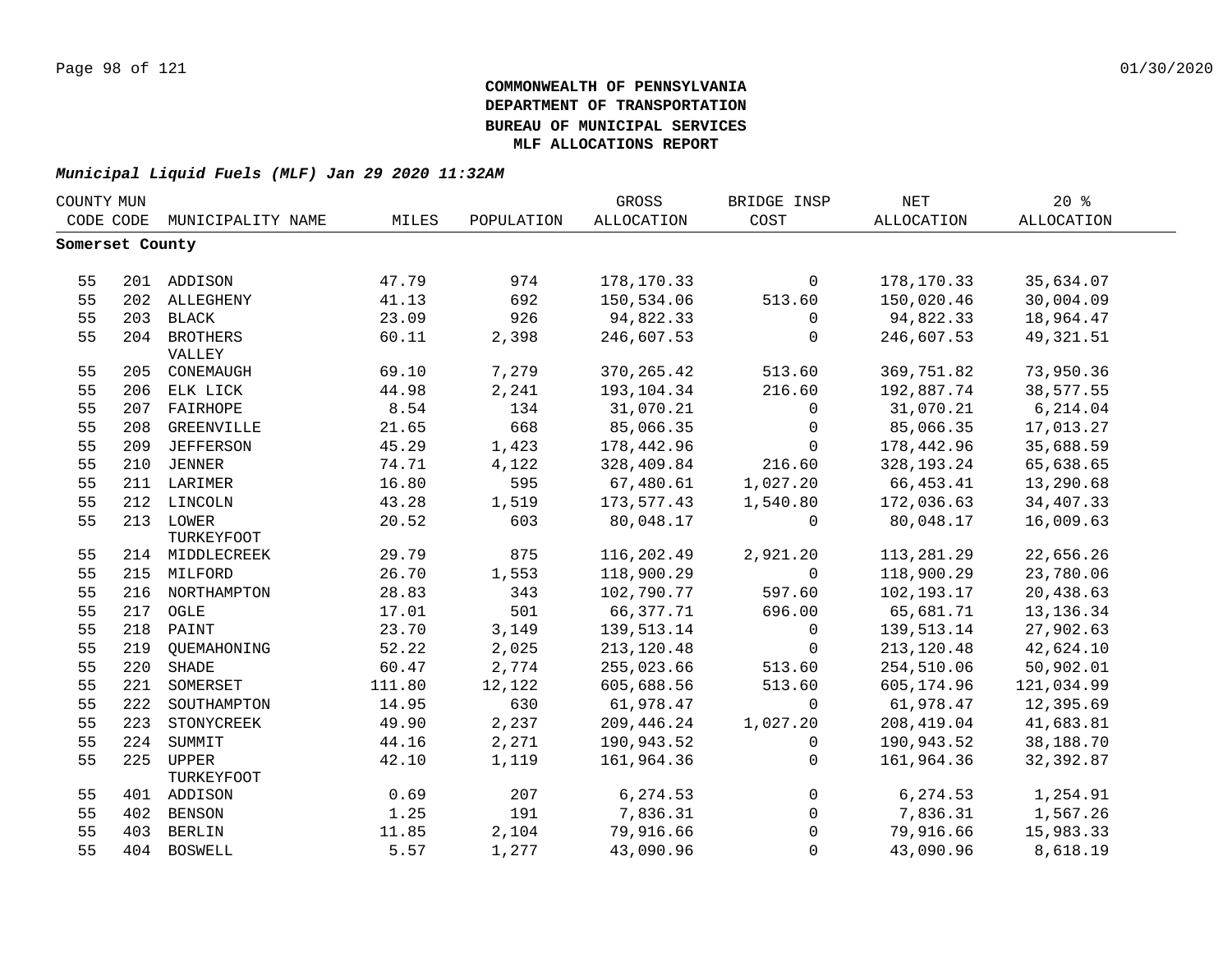| COUNTY MUN |           |                   |         |            | GROSS      | BRIDGE INSP                   | NET                       | $20*$      |  |
|------------|-----------|-------------------|---------|------------|------------|-------------------------------|---------------------------|------------|--|
|            | CODE CODE | MUNICIPALITY NAME | MILES   | POPULATION | ALLOCATION | COST                          | ALLOCATION                | ALLOCATION |  |
| 55         | 405       | CASSELMAN         | 2.02    | 94         | 8,544.65   | $\Omega$                      | 8,544.65                  | 1,708.93   |  |
| 55         | 406       | CENTRAL CITY      | 8.62    | 1,124      | 50,333.40  | $\Omega$                      | 50,333.40                 | 10,066.68  |  |
| 55         | 407       | CONFLUENCE        | 6.49    | 780        | 36,624.62  | $\Omega$                      | 36,624.62                 | 7,324.92   |  |
| 55         | 408       | GARRETT           | 2.73    | 456        | 17,860.10  | $\Omega$                      | 17,860.10                 | 3,572.02   |  |
| 55         | 409       | HOOVERSVILLE      | 4.32    | 645        | 26,792.69  | 845.60                        | 25,947.09                 | 5,189.42   |  |
| 55         | 410       | JENNERSTOWN       | 5.95    | 695        | 33,191.59  | $\overline{0}$                | 33,191.59                 | 6,638.32   |  |
| 55         | 411       | MEYERSDALE        | 11.94   | 2,184      | 81,752.05  | 216.60                        | 81,535.45                 | 16,307.09  |  |
| 55         | 412       | NEW BALTIMORE     | 0.91    | 180        | 6,490.61   | $\mathbf 0$                   | 6,490.61                  | 1,298.12   |  |
| 55         | 413       | NEW               | 1.51    | 133        | 7,591.06   | $\Omega$                      | 7,591.06                  | 1,518.21   |  |
|            |           | CENTERVILLE       |         |            |            |                               |                           |            |  |
| 55         |           | 414 PAINT         | 4.77    | 1,023      | 35,547.48  | $\overline{0}$                | 35,547.48                 | 7,109.50   |  |
| 55         | 415       | ROCKWOOD          | 3.17    | 890        | 27,656.07  | $\mathsf{O}$                  | 27,656.07                 | 5,531.21   |  |
| 55         | 416       | SALISBURY         | 4.77    | 727        | 29,867.80  | $\Omega$                      | 29,867.80                 | 5,973.56   |  |
| 55         | 417       | SHANKSVILLE       | 0.83    | 237        | 7,317.36   | $\Omega$                      | 7,317.36                  | 1,463.47   |  |
| 55         | 418       | SOMERSET          | 26.19   | 6,277      | 207,842.93 | $\Omega$                      | 207,842.93                | 41,568.59  |  |
| 55         | 419       | STOYSTOWN         | 1.58    | 355        | 12,084.41  | $\mathbf 0$                   | 12,084.41                 | 2,416.88   |  |
| 55         | 420       | URSINA            | 2.28    | 225        | 11,925.94  | $\mathbf 0$                   | 11,925.94                 | 2,385.19   |  |
| 55         | 421       | WELLERSBURG       | 2.19    | 181        | 10,781.35  | 513.60                        | 10,267.75                 | 2,053.55   |  |
| 55         | 422       | WINDBER           | 15.56   | 4,138      | 131,325.98 | 216.60                        | 131,109.38                | 26, 221.88 |  |
| 55         | 423       | SEVEN SPRINGS     | 7.54    | 26         | 25,660.77  | $\overline{0}$                | 25,660.77                 | 5,132.15   |  |
| 55         | 424       | INDIAN LAKE       | 20.44   | 394        | 75,770.91  | 216.60                        | 75,554.31                 | 15,110.86  |  |
| 55         | 425       | CALLIMONT         | 5.89    | 41         | 20,442.34  | $\Omega$                      | 20,442.34                 | 4,088.47   |  |
|            |           | County Totals:    | 1177.68 |            |            | 77,757 5,422,071.84 12,306.60 | 5,409,765.24 1,081,953.05 |            |  |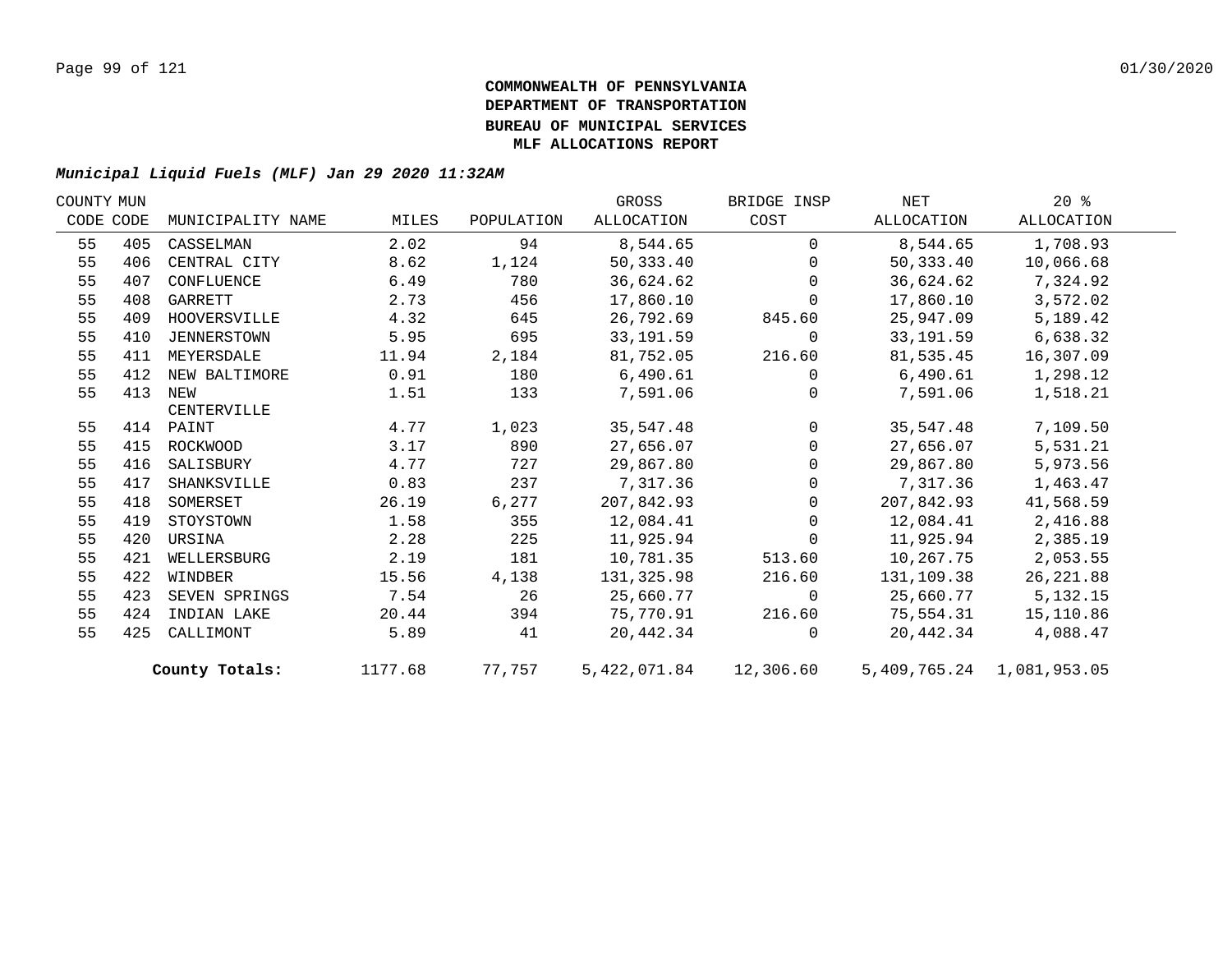| COUNTY MUN      |                                |                |        |            | GROSS      | BRIDGE INSP  | NET        | $20*$      |
|-----------------|--------------------------------|----------------|--------|------------|------------|--------------|------------|------------|
|                 | CODE CODE<br>MUNICIPALITY NAME |                | MILES  | POPULATION | ALLOCATION | COST         | ALLOCATION | ALLOCATION |
| Sullivan County |                                |                |        |            |            |              |            |            |
| 56              | 201                            | CHERRY         | 63.17  | 1,705      | 243,521.82 | 3,339.40     | 240,182.42 | 48,036.48  |
| 56              | 202                            | COLLEY         | 18.55  | 694        | 75,220.18  | 585.20       | 74,634.98  | 14,927.00  |
| 56              | 203                            | DAVIDSON       | 26.86  | 573        | 100,629.90 | 0            | 100,629.90 | 20,125.98  |
| 56              | 204                            | ELKLAND        | 32.15  | 577        | 118,360.05 | 282.60       | 118,077.45 | 23,615.49  |
| 56              | 205                            | FORKS          | 31.17  | 377        | 111,252.06 | 1,589.20     | 109,662.86 | 21,932.57  |
| 56              | 206                            | FOX TOWNSHIP   | 28.80  | 358        | 102,978.51 | 282.60       | 102,695.91 | 20,539.18  |
| 56              | 207                            | HILLSGROVE     | 6.21   | 287        | 26,230.49  | 0            | 26,230.49  | 5,246.10   |
| 56              | 208                            | LAPORTE        | 17.18  | 349        | 64,028.41  | 0            | 64,028.41  | 12,805.68  |
| 56              | 209                            | SHREWSBURY     | 11.47  | 319        | 44,397.82  | 875.40       | 43,522.42  | 8,704.48   |
| 56              | 401                            | DUSHORE        | 2.40   | 608        | 19,675.44  | $\Omega$     | 19,675.44  | 3,935.09   |
| 56              | 402                            | EAGLES MERE    | 5.30   | 120        | 19,989.30  | 0            | 19,989.30  | 3,997.86   |
| 56              | 403                            | FORKSVILLE     | 0.95   | 145        | 5,952.52   | $\mathbf{0}$ | 5,952.52   | 1,190.50   |
| 56              | 404                            | LAPORTE        | 5.32   | 316        | 23,816.91  | $\mathbf{0}$ | 23,816.91  | 4,763.38   |
|                 |                                | County Totals: | 249.53 | 6,428      | 956,053.41 | 6,954.40     | 949,099.01 | 189,819.80 |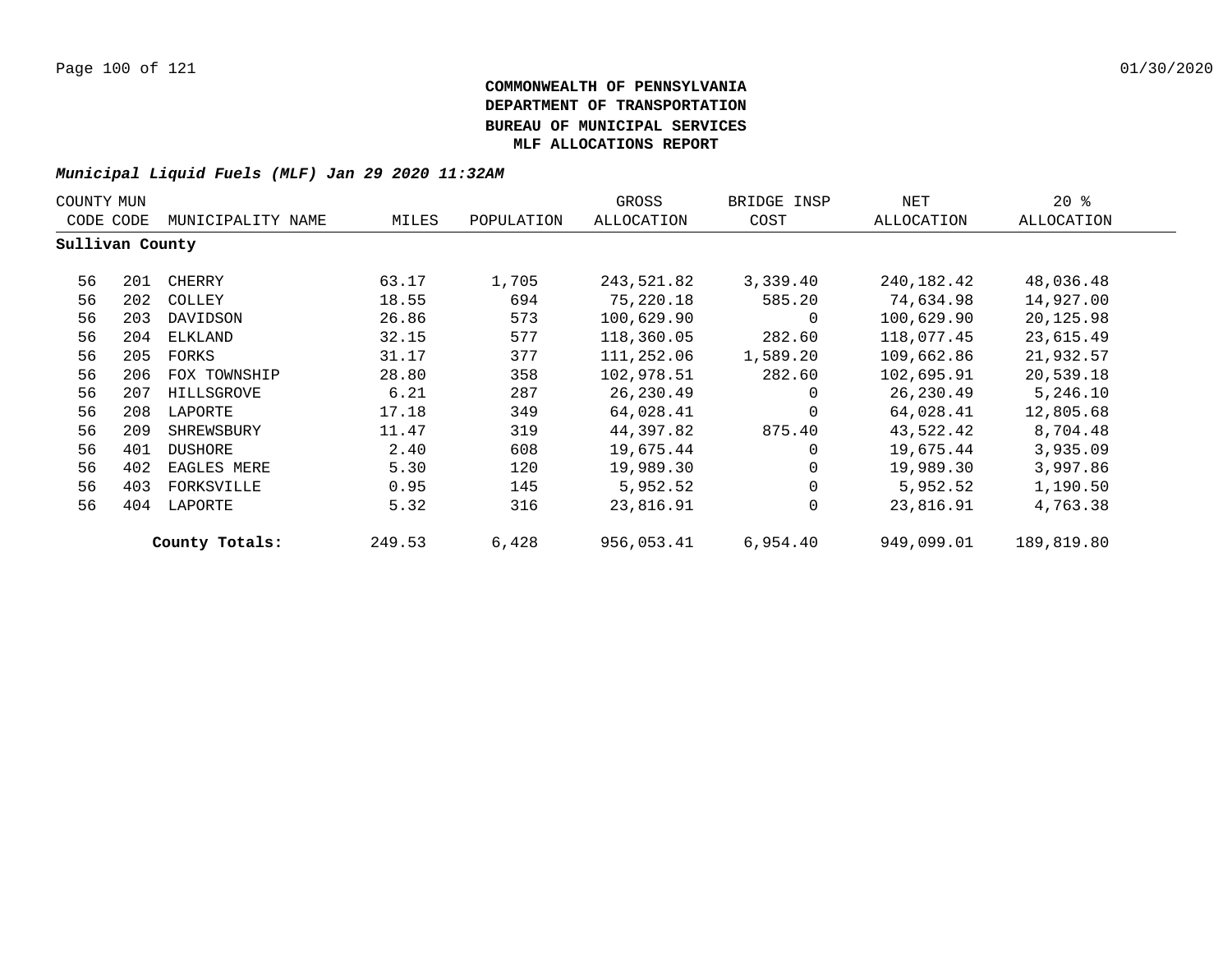| COUNTY MUN |           |                    |       |            | GROSS       | BRIDGE INSP | $\operatorname{NET}$ | 20%         |  |
|------------|-----------|--------------------|-------|------------|-------------|-------------|----------------------|-------------|--|
|            | CODE CODE | MUNICIPALITY NAME  | MILES | POPULATION | ALLOCATION  | COST        | <b>ALLOCATION</b>    | ALLOCATION  |  |
|            |           | Susquehanna County |       |            |             |             |                      |             |  |
|            |           |                    |       |            |             |             |                      |             |  |
| 57         |           | 201 APOLACON       | 13.67 | 500        | 55, 212.50  | 0           | 55, 212.50           | 11,042.50   |  |
| 57         |           | 202 ARARAT         | 16.35 | 563        | 65,364.84   | $\mathbf 0$ | 65,364.84            | 13,072.97   |  |
| 57         |           | 203 AUBURN         | 72.81 | 1,939      | 280, 181.69 | 1,087.60    | 279,094.09           | 55,818.82   |  |
| 57         |           | 204 BRIDGEWATER    | 46.37 | 2,844      | 209, 313.36 | 0           | 209, 313.36          | 41,862.67   |  |
| 57         | 205       | BROOKLYN           | 18.00 | 963        | 78,546.34   | 0           | 78,546.34            | 15,709.27   |  |
| 57         |           | 206 CHOCONUT       | 16.84 | 713        | 69,878.25   | $\mathbf 0$ | 69,878.25            | 13,975.65   |  |
| 57         | 207       | CLIFFORD           | 24.16 | 2,408      | 126,829.83  | $\Omega$    | 126,829.83           | 25, 365.97  |  |
| 57         | 208       | DIMOCK             | 33.78 | 1,497      | 141,452.62  | 543.80      | 140,908.82           | 28, 181. 76 |  |
| 57         | 209       | FOREST LAKE        | 38.08 | 1,193      | 149,969.04  | 0           | 149,969.04           | 29,993.81   |  |
| 57         | 210       | FRANKLIN           | 25.36 | 937        | 102,608.68  | $\mathbf 0$ | 102,608.68           | 20,521.74   |  |
| 57         | 211       | GIBSON             | 26.87 | 1,221      | 113,097.15  | $\mathbf 0$ | 113,097.15           | 22,619.43   |  |
| 57         | 212       | GREAT BEND         | 25.57 | 1,949      | 122,727.85  | 543.80      | 122, 184.05          | 24,436.81   |  |
| 57         |           | 213 HARFORD        | 43.73 | 1,430      | 173,371.40  | 1,631.40    | 171,740.00           | 34, 348.00  |  |
| 57         |           | 214 HARMONY        | 20.08 | 528        | 77,140.76   | 611.40      | 76,529.36            | 15,305.87   |  |
| 57         |           | 215 HERRICK        | 23.89 | 713        | 93,405.00   | 611.40      | 92,793.60            | 18,558.72   |  |
| 57         |           | 216 JACKSON        | 32.98 | 848        | 126,329.82  | 0           | 126,329.82           | 25, 265.96  |  |
| 57         |           | 217 JESSUP         | 31.51 | 536        | 115,437.56  | 0           | 115,437.56           | 23,087.51   |  |
| 57         |           | 218 LATHROP        | 19.97 | 841        | 82,779.52   | 0           | 82,779.52            | 16,555.90   |  |
| 57         |           | 219 LENOX          | 36.85 | 1,934      | 160,082.77  | 0           | 160,082.77           | 32,016.55   |  |
| 57         |           | 220 LIBERTY        | 29.99 | 1,292      | 124,871.34  | $\mathbf 0$ | 124,871.34           | 24,974.27   |  |
| 57         |           | 221 MIDDLETOWN     | 26.25 | 382        | 94,929.33   | $\mathbf 0$ | 94,929.33            | 18,985.87   |  |
| 57         |           | 222 NEW MILFORD    | 56.74 | 2,042      | 228,530.47  | $\mathbf 0$ | 228,530.47           | 45,706.09   |  |
| 57         | 223       | OAKLAND            | 6.53  | 564        | 32,613.48   | $\mathbf 0$ | 32,613.48            | 6,522.70    |  |
| 57         |           | 224 RUSH           | 45.36 | 1,267      | 175,683.22  | 0           | 175,683.22           | 35, 136.64  |  |
| 57         | 225       | SILVER LAKE        | 29.56 | 1,716      | 131,572.14  | $\mathbf 0$ | 131,572.14           | 26, 314.43  |  |
| 57         | 226       | SPRINGVILLE        | 41.35 | 1,641      | 169,477.71  | $\mathbf 0$ | 169,477.71           | 33,895.54   |  |
| 57         | 227       | THOMPSON           | 16.77 | 410        | 63,830.66   | $\mathbf 0$ | 63,830.66            | 12,766.13   |  |
| 57         | 401       | FOREST CITY        | 7.97  | 1,911      | 63, 265. 29 | 0           | 63, 265. 29          | 12,653.06   |  |
| 57         | 402       | FRIENDSVILLE       | 1.99  | 111        | 8,770.74    | 0           | 8,770.74             | 1,754.15    |  |
| 57         | 403       | GREAT BEND         | 3.37  | 734        | 25,330.15   | 0           | 25,330.15            | 5,066.03    |  |
| 57         |           | 404 HALLSTEAD      | 4.20  | 1,303      | 39,017.99   | $\mathsf 0$ | 39,017.99            | 7,803.60    |  |
| 57         | 405       | HOP BOTTOM         | 1.51  | 337        | 11,505.42   | $\mathsf 0$ | 11,505.42            | 2,301.08    |  |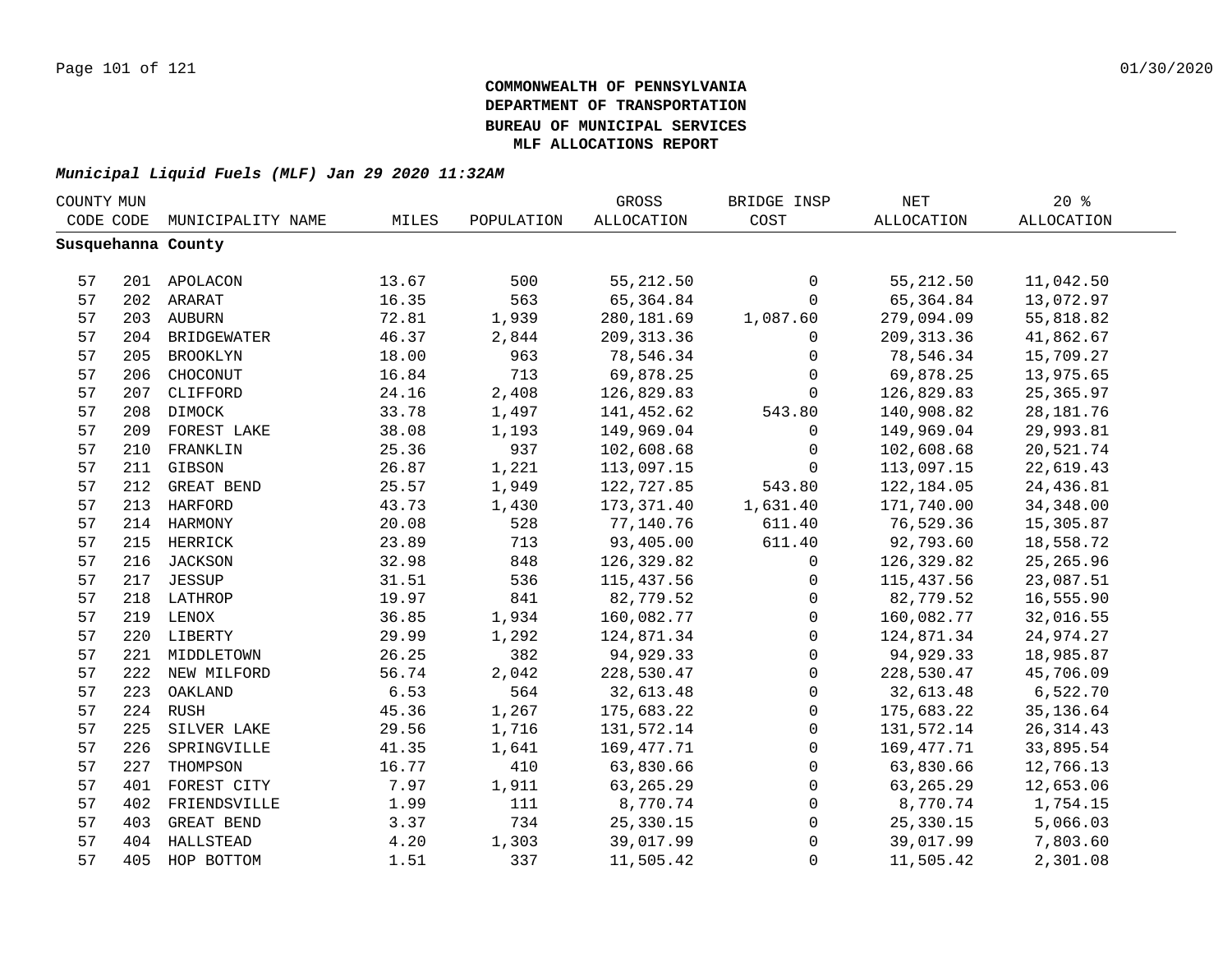| COUNTY MUN |     |                   |        |            | GROSS        | BRIDGE INSP | NET          | $20*$      |  |
|------------|-----|-------------------|--------|------------|--------------|-------------|--------------|------------|--|
| CODE CODE  |     | MUNICIPALITY NAME | MILES  | POPULATION | ALLOCATION   | COST        | ALLOCATION   | ALLOCATION |  |
| 57         | 406 | LANESBORO         | 2.73   | 506        | 18,819.49    | 0           | 18,819.49    | 3,763.90   |  |
| 57         | 407 | LITTLE MEADOWS    | 3.26   | 273        | 16,117.35    | 0           | 16,117.35    | 3,223.47   |  |
| 57         | 408 | MONTROSE          | 7.77   | 1,617      | 56,956.57    | 0           | 56,956.57    | 11,391.31  |  |
| 57         | 409 | NEW MILFORD       | 3.52   | 868        | 28,401.94    | 1,387.80    | 27,014.14    | 5,402.83   |  |
| 57         | 410 | OAKLAND           | 3.95   | 616        | 25,001.49    | 0           | 25,001.49    | 5,000.30   |  |
| 57         | 411 | SUSOUEHANNA       | 8.29   | 1,643      | 59,190.78    | 0           | 59,190.78    | 11,838.16  |  |
|            |     | DEPOT             |        |            |              |             |              |            |  |
| 57         | 412 | THOMPSON          | 1.31   | 299        | 10,108.85    | $\Omega$    | 10,108.85    | 2,021.77   |  |
| 57         | 413 | UNION DALE        | 3.00   | 267        | 15,134.56    | 0           | 15, 134.56   | 3,026.91   |  |
|            |     | County Totals:    | 872.29 | 43,356     | 3,742,857.95 | 6.417.20    | 3,736,440.75 | 747,288.15 |  |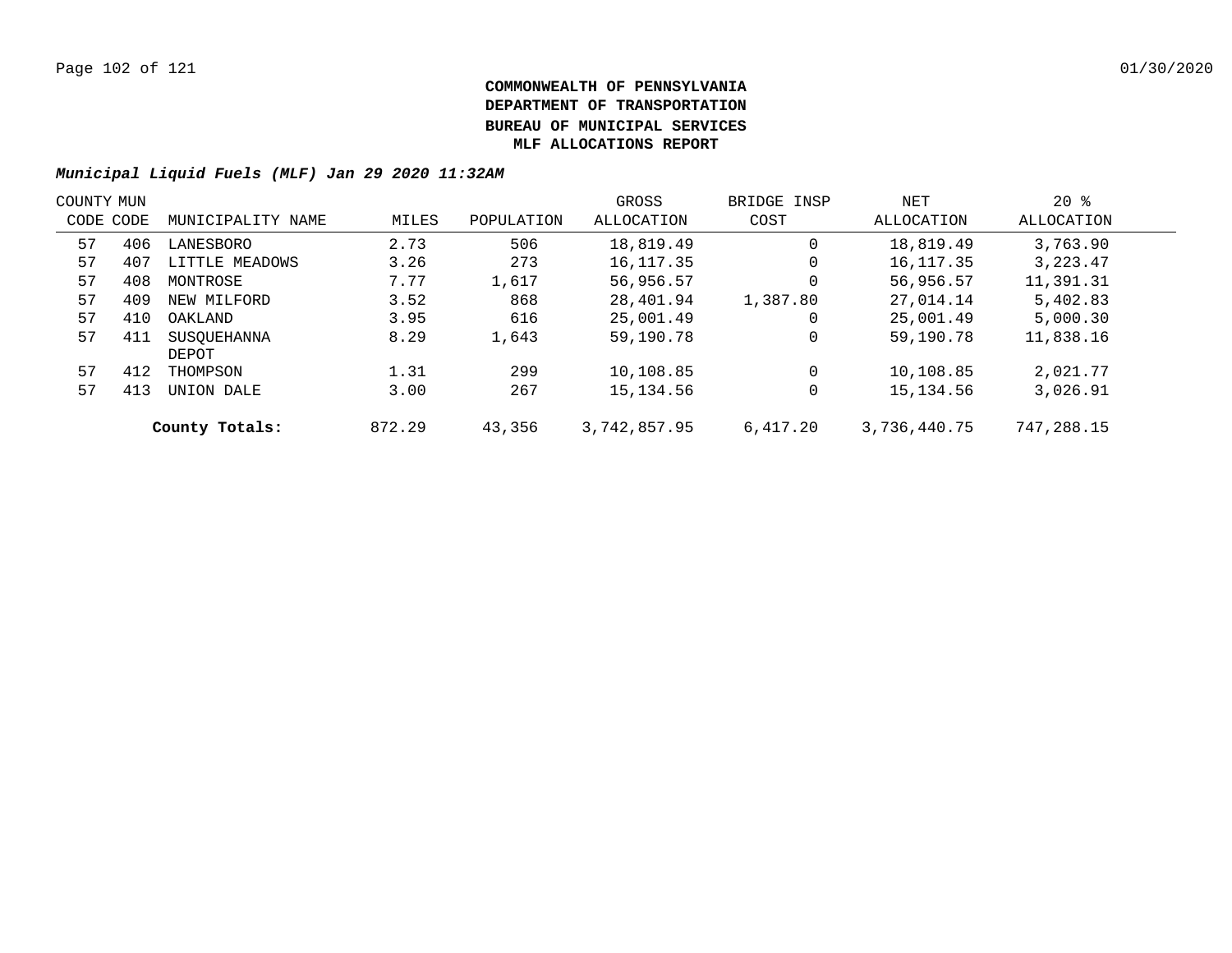| COUNTY MUN   |     |                   |       |            | <b>GROSS</b>      | BRIDGE INSP  | <b>NET</b>        | 20%         |  |
|--------------|-----|-------------------|-------|------------|-------------------|--------------|-------------------|-------------|--|
| CODE CODE    |     | MUNICIPALITY NAME | MILES | POPULATION | <b>ALLOCATION</b> | COST         | <b>ALLOCATION</b> | ALLOCATION  |  |
| Tioga County |     |                   |       |            |                   |              |                   |             |  |
|              |     |                   |       |            |                   |              |                   |             |  |
| 58           |     | 201 BLOSS         | 7.29  | 353        | 31,101.01         | 0            | 31,101.01         | 6, 220.20   |  |
| 58           |     | 202 BROOKFIELD    | 21.29 | 421        | 79,125.52         | $\mathsf{O}$ | 79,125.52         | 15,825.10   |  |
| 58           |     | 203 CHARLESTON    | 56.71 | 3,360      | 253,720.25        | $\mathsf{O}$ | 253,720.25        | 50,744.05   |  |
| 58           |     | 204 CHATHAM       | 42.06 | 588        | 151,642.00        | 0            | 151,642.00        | 30, 328.40  |  |
| 58           | 205 | CLYMER            | 42.88 | 581        | 154, 244. 15      | 290.60       | 153,953.55        | 30,790.71   |  |
| 58           | 206 | COVINGTON         | 29.66 | 1,022      | 118,589.29        | $\mathbf{0}$ | 118,589.29        | 23,717.86   |  |
| 58           | 207 | DEERFIELD         | 19.03 | 662        | 76,207.97         | 0            | 76,207.97         | 15,241.59   |  |
| 58           | 208 | <b>DELMAR</b>     | 84.80 | 2,856      | 337,789.28        | 871.80       | 336,917.48        | 67,383.50   |  |
| 58           | 209 | <b>DUNCAN</b>     | 7.06  | 208        | 27,551.19         | $\mathbf 0$  | 27,551.19         | 5,510.24    |  |
| 58           | 210 | ELK TOWNSHIP      | 8.95  | 49         | 30,807.45         | 0            | 30,807.45         | 6, 161.49   |  |
| 58           | 212 | FARMINGTON        | 47.43 | 637        | 170,502.56        | $\mathbf 0$  | 170,502.56        | 34,100.51   |  |
| 58           | 213 | GAINES            | 23.52 | 542        | 88,889.07         | $\mathbf 0$  | 88,889.07         | 17,777.81   |  |
| 58           |     | 214 HAMILTON      | 10.44 | 499        | 44, 414. 40       | $\mathbf 0$  | 44, 414.40        | 8,882.88    |  |
| 58           |     | 215 JACKSON       | 51.48 | 1,887      | 208,003.08        | 1,861.60     | 206, 141.48       | 41,228.30   |  |
| 58           |     | 216 LAWRENCE      | 35.38 | 1,718      | 151,032.59        | 465.40       | 150,567.19        | 30, 113. 44 |  |
| 58           |     | 217 LIBERTY       | 51.73 | 1,042      | 192,623.41        | 2,673.20     | 189,950.21        | 37,990.04   |  |
|              |     | TOWNSHIP          |       |            |                   |              |                   |             |  |
| 58           |     | 218 MIDDLEBURY    | 29.97 | 1,285      | 124,670.30        | 871.80       | 123,798.50        | 24,759.70   |  |
| 58           |     | 219 MORRIS        | 31.01 | 606        | 115, 112. 18      | 577.40       | 114,534.78        | 22,906.96   |  |
| 58           |     | 220 NELSON        | 9.01  | 571        | 41,023.86         | $\mathsf{O}$ | 41,023.86         | 8,204.77    |  |
| 58           |     | 221 OSCEOLA       | 9.02  | 659        | 42,745.79         | $\mathsf{O}$ | 42,745.79         | 8,549.16    |  |
| 58           |     | 222 PUTNAM        | 1.08  | 425        | 11,759.01         | $\mathbf 0$  | 11,759.01         | 2,351.80    |  |
| 58           |     | 223 RICHMOND      | 53.30 | 2,396      | 223,843.35        | $\mathbf 0$  | 223,843.35        | 44,768.67   |  |
| 58           |     | 224 RUTLAND       | 40.22 | 805        | 149,665.52        | 802.00       | 148,863.52        | 29,772.70   |  |
| 58           | 225 | SHIPPEN           | 14.06 | 527        | 57,032.07         | $\mathbf 0$  | 57,032.07         | 11,406.41   |  |
| 58           | 226 | SULLIVAN          | 55.77 | 1,453      | 213,991.66        | 0            | 213,991.66        | 42,798.33   |  |
| 58           | 227 | TIOGA             | 26.37 | 991        | 107,015.34        | 465.40       | 106,549.94        | 21,309.99   |  |
| 58           | 228 | UNION TOWNSHIP    | 43.20 | 1,000      | 163,351.86        | 1,269.00     | 162,082.86        | 32, 416.57  |  |
| 58           | 229 | WARD              | 19.71 | 166        | 68,959.92         | 465.40       | 68,494.52         | 13,698.90   |  |
| 58           | 230 | WESTFIELD         | 22.72 | 1,047      | 95,909.38         | 290.60       | 95,618.78         | 19,123.76   |  |
| 58           |     | 401 BLOSSBURG     | 10.57 | 1,538      | 64,784.68         | 0            | 64,784.68         | 12,956.94   |  |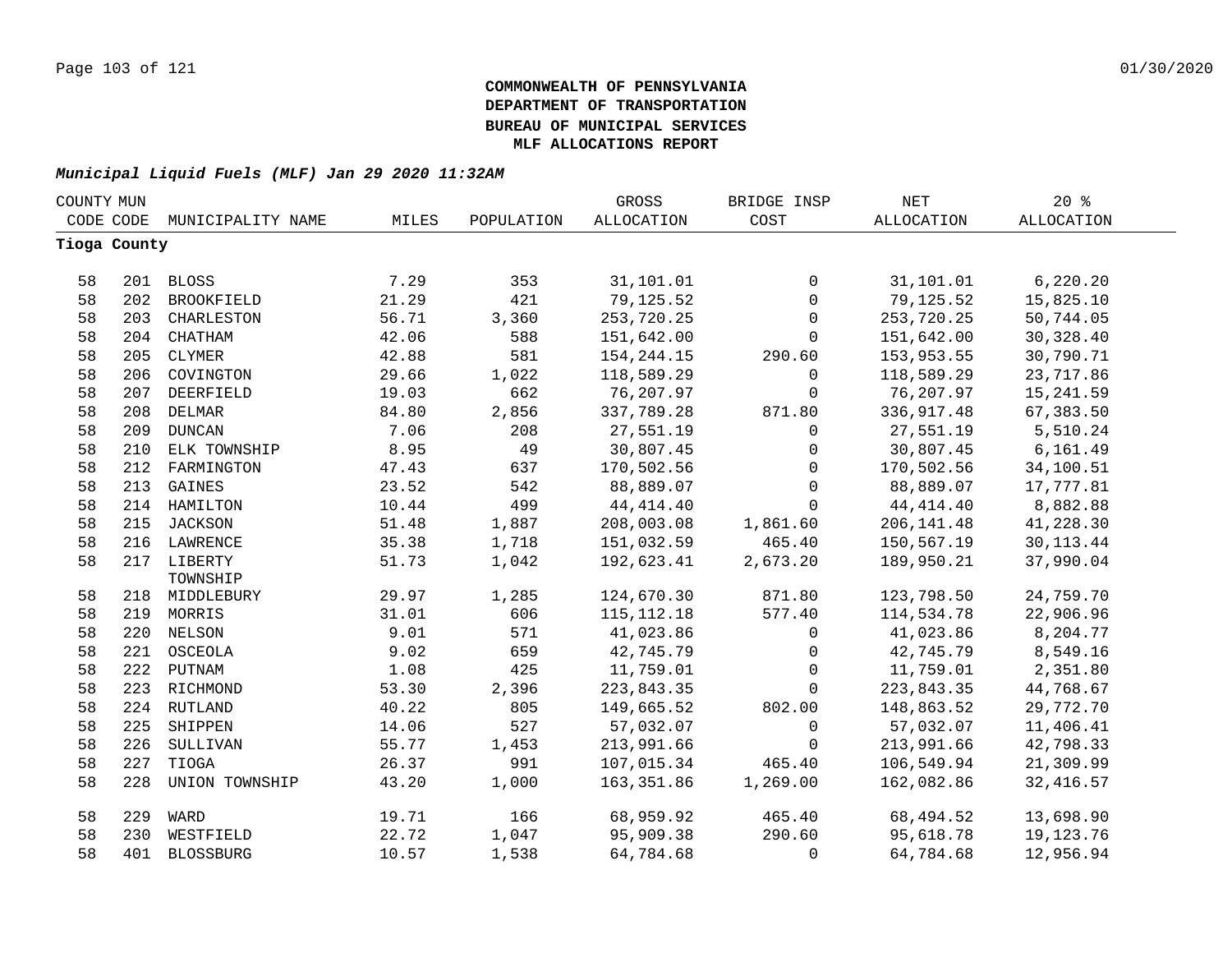| COUNTY MUN |           |                   |        |            | GROSS        | BRIDGE INSP | NET          | $20*$      |  |
|------------|-----------|-------------------|--------|------------|--------------|-------------|--------------|------------|--|
|            | CODE CODE | MUNICIPALITY NAME | MILES  | POPULATION | ALLOCATION   | COST        | ALLOCATION   | ALLOCATION |  |
| 58         | 402       | ELKLAND           | 8.86   | 1,821      | 64,508.44    | 290.60      | 64, 217.84   | 12,843.57  |  |
| 58         | 403       | KNOXVILLE         | 2.94   | 629        | 21,880.43    | 0           | 21,880.43    | 4,376.09   |  |
| 58         | 404       | LAWRENCEVILLE     | 2.27   | 581        | 18,723.53    | 0           | 18,723.53    | 3,744.71   |  |
| 58         | 405       | LIBERTY           | 1.37   | 249        | 9,349.69     | 401.00      | 8,948.69     | 1,789.74   |  |
| 58         | 406       | MANSFIELD         | 10.35  | 3,625      | 104,096.07   | 0           | 104,096.07   | 20,819.21  |  |
| 58         | 407       | ROSEVILLE         | 0.55   | 189        | 5,461.95     | 0           | 5,461.95     | 1,092.39   |  |
| 58         | 408       | TIOGA             | 2.35   | 666        | 20,621.49    | 0           | 20,621.49    | 4,124.30   |  |
| 58         | 409       | WELLSBORO         | 17.01  | 3,263      | 119,375.21   | 0           | 119, 375. 21 | 23,875.04  |  |
| 58         | 410       | WESTFIELD         | 4.88   | 1,064      | 36,701.27    | 0           | 36,701.27    | 7,340.25   |  |
|            |           | County Totals:    | 956.30 | 41,981     | 3,996,826.22 | 11,595.80   | 3,985,230.42 | 797,046.08 |  |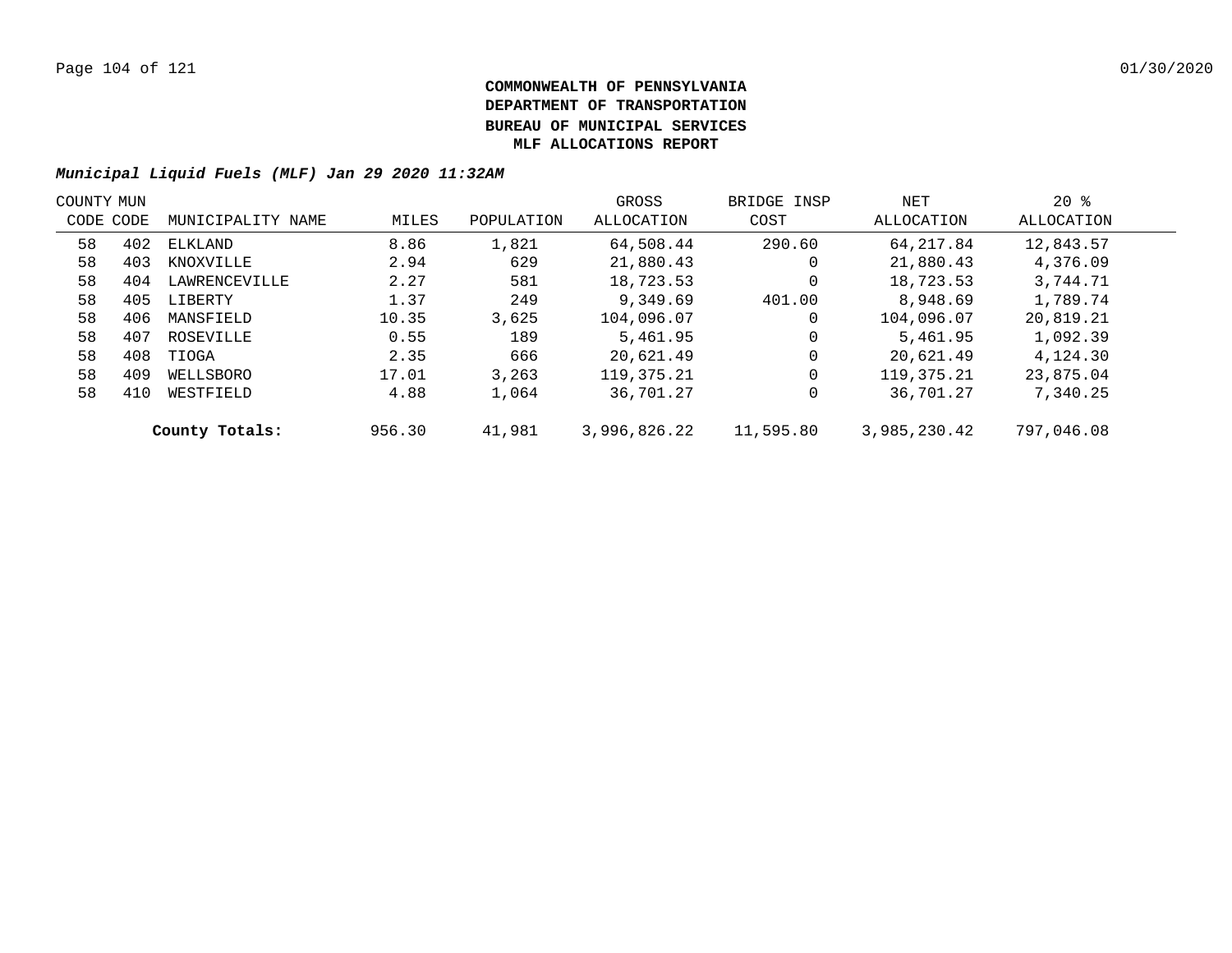| COUNTY MUN |              |                   |        |            | GROSS        | BRIDGE INSP | NET          | $20*$             |  |
|------------|--------------|-------------------|--------|------------|--------------|-------------|--------------|-------------------|--|
|            | CODE CODE    | MUNICIPALITY NAME | MILES  | POPULATION | ALLOCATION   | COST        | ALLOCATION   | <b>ALLOCATION</b> |  |
|            | Union County |                   |        |            |              |             |              |                   |  |
| 59         | 201          | <b>BUFFALO</b>    | 36.71  | 3,538      | 190,393.27   | $\Omega$    | 190,393.27   | 38,078.65         |  |
| 59         | 202          | EAST BUFFALO      | 47.59  | 6,414      | 281,886.18   | 2,259.20    | 279,626.98   | 55,925.40         |  |
| 59         | 203          | GREGG             | 10.66  | 4,984      | 131,207.21   | 0           | 131,207.21   | 26, 241.44        |  |
| 59         | 204          | HARTLEY           | 16.80  | 1,820      | 90,985.99    |             | 90,985.99    | 18,197.20         |  |
| 59         | 205          | KELLY             | 28.37  | 5,491      | 200,036.02   | $\Omega$    | 200,036.02   | 40,007.20         |  |
| 59         | 206          | LEWIS             | 13.06  | 1,480      | 71,981.19    |             | 71,981.19    | 14,396.24         |  |
| 59         | 207          | LIMESTONE         | 27.34  | 1,723      | 124,298.05   | 412.40      | 123,885.65   | 24,777.13         |  |
| 59         | 208          | UNION             | 18.87  | 1,589      | 93,461.38    | $\Omega$    | 93,461.38    | 18,692.28         |  |
| 59         | 209          | WEST BUFFALO      | 33.57  | 2,983      | 169,265.33   | 882.20      | 168,383.13   | 33,676.63         |  |
| 59         | 210          | WHITE DEER        | 40.87  | 4,437      | 221,525.84   | 412.40      | 221, 113.44  | 44,222.69         |  |
| 59         | 401          | HARTLETON         | 1.65   | 283        | 10,936.46    | $\Omega$    | 10,936.46    | 2,187.29          |  |
| 59         | 402          | LEWISBURG         | 13.86  | 5,792      | 157,389.99   | 2,023.20    | 155,366.79   | 31,073.36         |  |
| 59         | 403          | MIFFLINBURG       | 14.51  | 3,540      | 116,347.51   | $\Omega$    | 116,347.51   | 23,269.50         |  |
| 59         | 404          | NEW BERLIN        | 4.83   | 873        | 32,869.50    | $\Omega$    | 32,869.50    | 6,573.90          |  |
|            |              | County Totals:    | 308.69 | 44,947     | 1,892,583.92 | 5,989.40    | 1,886,594.52 | 377,318.90        |  |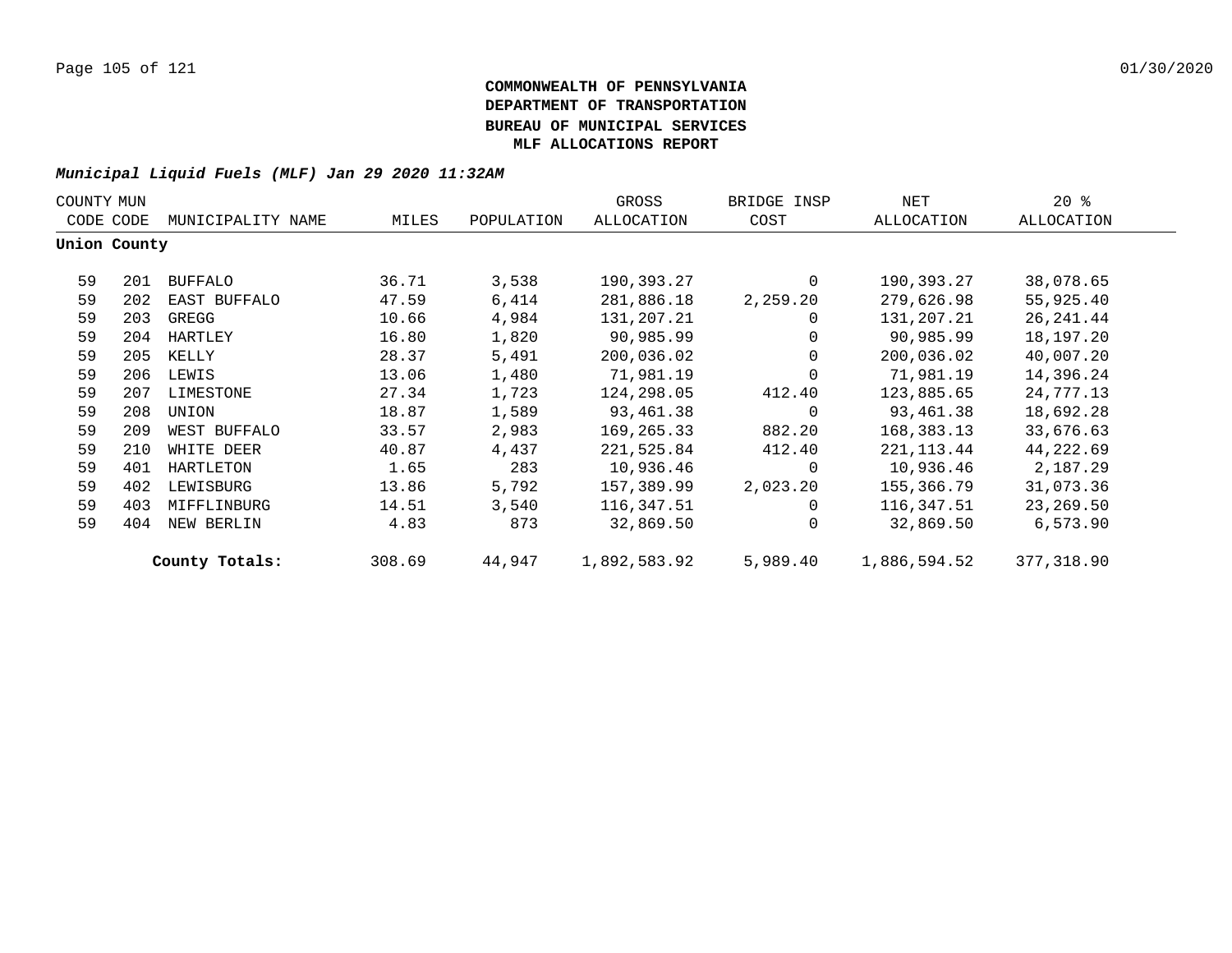| COUNTY MUN     |     |                    |       |            | GROSS             | BRIDGE INSP  | NET               | 20%               |  |
|----------------|-----|--------------------|-------|------------|-------------------|--------------|-------------------|-------------------|--|
| CODE CODE      |     | MUNICIPALITY NAME  | MILES | POPULATION | <b>ALLOCATION</b> | COST         | <b>ALLOCATION</b> | <b>ALLOCATION</b> |  |
| Venango County |     |                    |       |            |                   |              |                   |                   |  |
|                |     |                    |       |            |                   |              |                   |                   |  |
| 60             |     | 201 ALLEGHENY      | 24.55 | 276        | 87, 222. 27       | 0            | 87, 222. 27       | 17, 444.45        |  |
| 60             | 202 | CANAL              | 30.95 | 1,023      | 122,913.38        | $\mathbf 0$  | 122,913.38        | 24,582.68         |  |
| 60             | 203 | CHERRYTREE         | 54.03 | 1,540      | 209,854.44        | $\mathbf 0$  | 209,854.44        | 41,970.89         |  |
| 60             | 204 | CLINTON            | 21.11 | 854        | 86,833.29         | $\mathbf 0$  | 86,833.29         | 17,366.66         |  |
| 60             | 205 | CORNPLANTER        | 41.18 | 2,418      | 183,819.55        | 0            | 183,819.55        | 36,763.91         |  |
| 60             | 206 | CRANBERRY          | 66.78 | 6,685      | 351, 125.54       | $\mathsf 0$  | 351, 125.54       | 70,225.11         |  |
| 60             |     | 207 FRENCH CREEK   | 32.38 | 1,542      | 137,644.08        | $\mathsf 0$  | 137,644.08        | 27,528.82         |  |
| 60             |     | 208 IRWIN          | 40.12 | 1,391      | 160,576.02        | $\mathsf 0$  | 160,576.02        | 32, 115.20        |  |
| 60             |     | 209 JACKSON        | 34.48 | 1,147      | 137,072.74        | 0            | 137,072.74        | 27, 414.55        |  |
| 60             |     | 210 MINERAL        | 19.02 | 538        | 73,795.26         | 0            | 73,795.26         | 14,759.05         |  |
| 60             | 211 | OAKLAND            | 34.69 | 1,504      | 144,623.70        | 0            | 144,623.70        | 28,924.74         |  |
| 60             | 212 | OIL CREEK          | 28.84 | 854        | 112,629.27        | 0            | 112,629.27        | 22,525.85         |  |
| 60             | 213 | PINE GROVE         | 33.41 | 1,354      | 137,473.96        | 0            | 137,473.96        | 27,494.79         |  |
| 60             |     | 214 PLUM           | 34.44 | 1,056      | 135, 193. 14      | 0            | 135, 193. 14      | 27,038.63         |  |
| 60             |     | 215 PRESIDENT      | 21.53 | 540        | 82,209.82         | 0            | 82,209.82         | 16,441.96         |  |
| 60             |     | 216 RICHLAND       | 25.84 | 777        | 101,140.41        | $\mathsf{O}$ | 101,140.41        | 20,228.08         |  |
| 60             | 217 | ROCKLAND           | 47.91 | 1,456      | 187,819.44        | 0            | 187,819.44        | 37,563.89         |  |
| 60             | 218 | SANDY CREEK        | 20.03 | 2,260      | 110,207.67        | $\mathbf 0$  | 110,207.67        | 22,041.53         |  |
| 60             | 219 | SCRUBGRASS         | 16.84 | 751        | 70,607.39         | $\mathbf 0$  | 70,607.39         | 14, 121. 48       |  |
| 60             | 220 | VICTORY            | 13.54 | 410        | 53,051.74         | $\mathbf 0$  | 53,051.74         | 10,610.35         |  |
| 60             | 301 | FRANKLIN           | 29.39 | 6,545      | 223,664.14        | $\mathbf 0$  | 223,664.14        | 44,732.83         |  |
| 60             | 302 | OIL CITY           | 53.34 | 10,557     | 380,570.90        | $\mathsf 0$  | 380,570.90        | 76, 114. 18       |  |
| 60             |     | 401 CLINTONVILLE   | 2.30  | 508        | 17,422.91         | $\mathsf 0$  | 17,422.91         | 3,484.58          |  |
| 60             | 402 | COOPERSTOWN        | 2.88  | 460        | 18,437.42         | $\mathsf{O}$ | 18,437.42         | 3,687.48          |  |
| 60             | 403 | <b>EMLENTON</b>    | 5.49  | 625        | 30, 313.35        | $\mathbf 0$  | 30, 313.35        | 6,062.67          |  |
| 60             | 404 | PLEASANTVILLE      | 3.78  | 892        | 29,730.09         | $\mathbf 0$  | 29,730.09         | 5,946.02          |  |
| 60             | 405 | POLK BOROUGH       | 3.24  | 816        | 26, 469. 75       | $\mathbf 0$  | 26,469.75         | 5,293.95          |  |
| 60             | 406 | ROUSEVILLE         | 4.07  | 523        | 23,617.44         | 0            | 23,617.44         | 4,723.49          |  |
| 60             | 407 | UTICA              | 3.16  | 189        | 14, 171.85        | 0            | 14,171.85         | 2,834.37          |  |
| 60             | 408 | <b>BARKEYVILLE</b> | 2.51  | 207        | 12,348.10         | 0            | 12,348.10         | 2,469.62          |  |
| 60             | 409 | SUGARCREEK         | 47.79 | 5,294      | 261,062.90        | $\mathbf{0}$ | 261,062.90        | 52, 212.58        |  |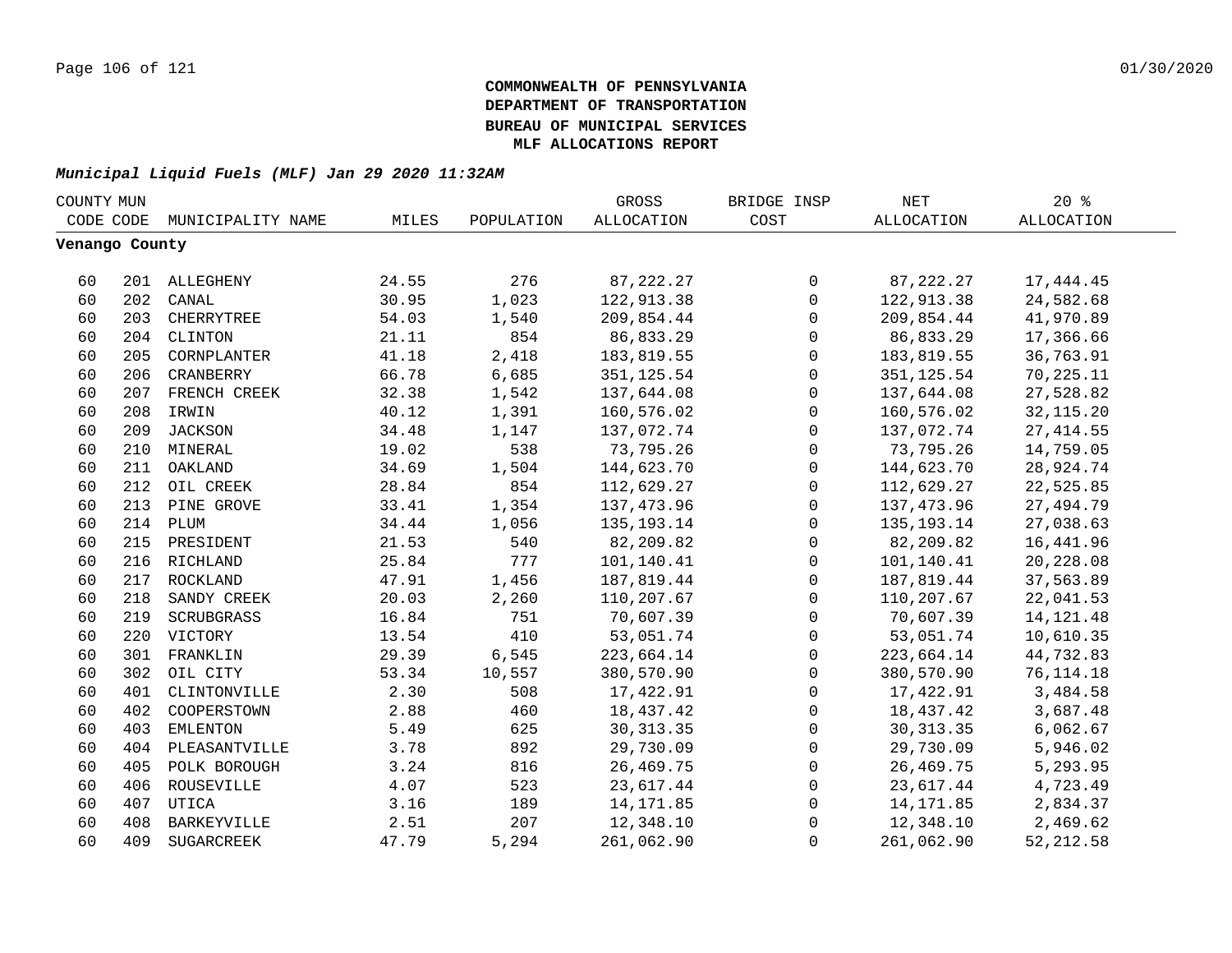| COUNTY MUN |                   |        |            | GROSS        | BRIDGE INSP | NET          | $20*$      |  |
|------------|-------------------|--------|------------|--------------|-------------|--------------|------------|--|
| CODE CODE  | MUNICIPALITY NAME | MILES  | POPULATION | ALLOCATION   | COST        | ALLOCATION   | ALLOCATION |  |
|            |                   |        |            |              |             |              |            |  |
|            | County Totals:    | 799.62 | 54,992     | 3,723,621.96 |             | 3,723,621.96 | 744,724.39 |  |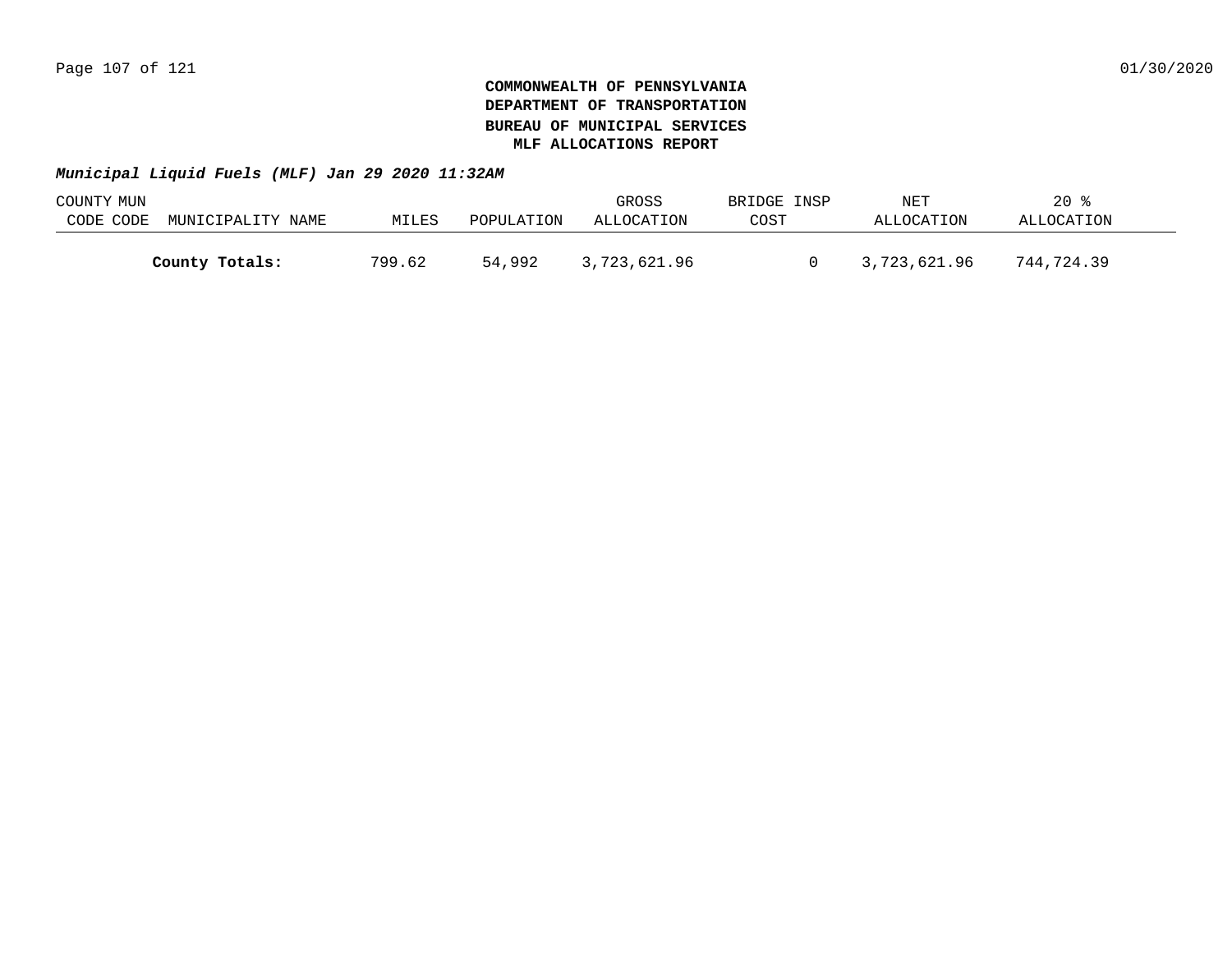| COUNTY MUN    |     |                             |        |            | GROSS        | BRIDGE INSP    | NET          | $20*$       |  |
|---------------|-----|-----------------------------|--------|------------|--------------|----------------|--------------|-------------|--|
|               |     | CODE CODE MUNICIPALITY NAME | MILES  | POPULATION | ALLOCATION   | COST           | ALLOCATION   | ALLOCATION  |  |
| Warren County |     |                             |        |            |              |                |              |             |  |
| 61            | 201 | BROKENSTRAW                 | 36.91  | 1,884      | 159,323.61   | 1,328.80       | 157,994.81   | 31,598.96   |  |
| 61            | 202 | CHERRY GROVE                | 3.15   | 216        | 14,656.55    | $\mathsf{O}$   | 14,656.55    | 2,931.31    |  |
| 61            | 203 | COLUMBUS                    | 49.99  | 2,034      | 205,851.40   | 553.60         | 205, 297.80  | 41,059.56   |  |
| 61            | 204 | CONEWANGO                   | 34.07  | 3,594      | 182,657.80   | $\mathbf 0$    | 182,657.80   | 36,531.56   |  |
| 61            | 206 | DEERFIELD                   | 19.90  | 339        | 72,913.50    | $\Omega$       | 72,913.50    | 14,582.70   |  |
| 61            | 207 | ELDRED                      | 34.45  | 650        | 127,436.17   | 1,799.00       | 125,637.17   | 25, 127. 43 |  |
| 61            | 208 | ELK TOWNSHIP                | 15.65  | 520        | 62,203.76    | $\mathbf 0$    | 62,203.76    | 12,440.75   |  |
| 61            | 209 | FARMINGTON                  | 43.99  | 1,259      | 170,957.88   | 863.60         | 170,094.28   | 34,018.86   |  |
| 61            | 210 | FREEHOLD                    | 38.50  | 1,510      | 157,453.27   | 1,258.60       | 156,194.67   | 31,238.93   |  |
| 61            |     | 211 GLADE                   | 18.12  | 2,308      | 104,754.78   | $\mathbf 0$    | 104,754.78   | 20,950.96   |  |
| 61            |     | 213 LIMESTONE               | 10.00  | 403        | 41,104.01    | $\mathbf 0$    | 41,104.01    | 8,220.80    |  |
| 61            | 214 | MEAD                        | 12.52  | 1,386      | 68, 375. 48  | $\Omega$       | 68,375.48    | 13,675.10   |  |
| 61            |     | 215 PINE GROVE              | 27.69  | 2,695      | 144, 116.85  | $\Omega$       | 144,116.85   | 28,823.37   |  |
| 61            |     | 216 PITTSFIELD              | 28.18  | 1,405      | 120,999.42   | 223.20         | 120,776.22   | 24, 155. 24 |  |
| 61            |     | 217 PLEASANT                | 13.90  | 2,444      | 93,281.70    | $\Omega$       | 93,281.70    | 18,656.34   |  |
| 61            | 218 | SHEFFIELD                   | 13.32  | 2,121      | 85,148.45    | 1,023.40       | 84,125.05    | 16,825.01   |  |
| 61            | 219 | SOUTHWEST                   | 29.36  | 527        | 108,090.06   | $\Omega$       | 108,090.06   | 21,618.01   |  |
| 61            | 220 | SPRING CREEK                | 47.59  | 852        | 175,161.97   | 1,799.00       | 173,362.97   | 34,672.59   |  |
| 61            | 221 | SUGAR GROVE                 | 47.44  | 1,723      | 191,374.23   | 556.00         | 190,818.23   | 38, 163.65  |  |
| 61            | 222 | TRIUMPH                     | 25.13  | 316        | 89,925.34    | $\mathbf 0$    | 89,925.34    | 17,985.07   |  |
| 61            | 223 | WATSON                      | 1.78   | 274        | 11,197.59    | $\mathsf{O}$   | 11,197.59    | 2,239.52    |  |
| 61            | 301 | WARREN CITY                 | 34.94  | 9,710      | 302,915.52   | $\mathbf 0$    | 302,915.52   | 60,583.10   |  |
| 61            | 401 | BEAR LAKE                   | 1.27   | 164        | 7,384.98     | $\overline{0}$ | 7,384.98     | 1,477.00    |  |
| 61            | 402 | CLARENDON                   | 1.71   | 450        | 14,341.09    | $\mathbf 0$    | 14,341.09    | 2,868.22    |  |
| 61            | 403 | SUGARGROVE                  | 2.33   | 614        | 19,556.97    | $\mathbb O$    | 19,556.97    | 3,911.39    |  |
| 61            | 404 | TIDIOUTE                    | 4.04   | 688        | 26,683.37    | $\mathbb O$    | 26,683.37    | 5,336.67    |  |
| 61            |     | 406 YOUNGSVILLE             | 7.74   | 1,729      | 59,005.54    | $\mathbf 0$    | 59,005.54    | 11,801.11   |  |
|               |     | County Totals:              | 603.67 | 41,815     | 2,816,871.29 | 9,405.20       | 2,807,466.09 | 561,493.22  |  |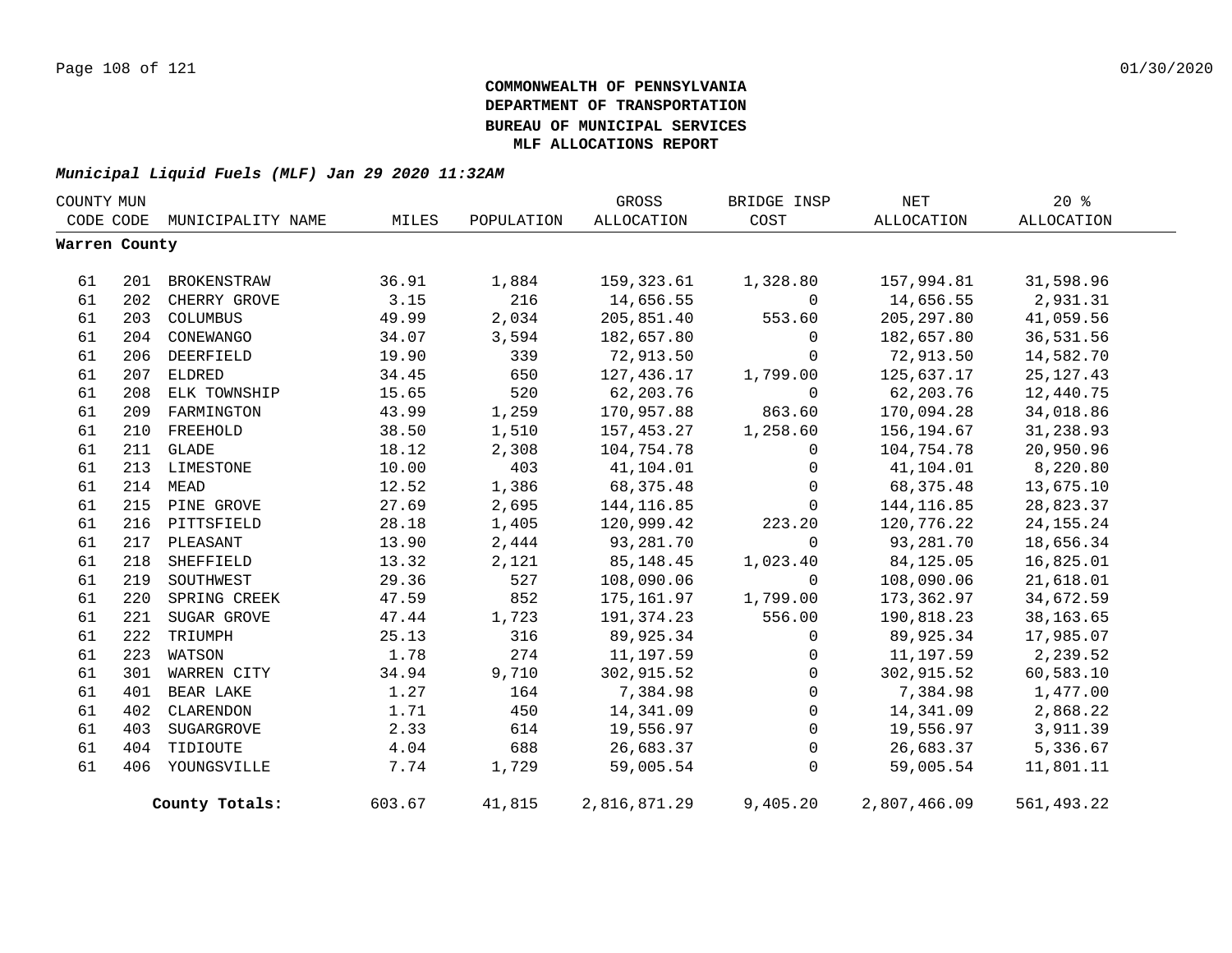| COUNTY MUN |     |                    |        |            | GROSS             | BRIDGE INSP  | <b>NET</b>   | $20*$       |  |
|------------|-----|--------------------|--------|------------|-------------------|--------------|--------------|-------------|--|
| CODE CODE  |     | MUNICIPALITY NAME  | MILES  | POPULATION | <b>ALLOCATION</b> | COST         | ALLOCATION   | ALLOCATION  |  |
|            |     | Washington County  |        |            |                   |              |              |             |  |
|            |     |                    |        |            |                   |              |              |             |  |
| 62         |     | 101 EAST BETHLEHEM | 19.95  | 2,354      | 111,744.39        | 529.80       | 111,214.59   | 22, 242.92  |  |
| 62         |     | 201 AMWELL         | 71.78  | 3,751      | 311, 513.27       | $\mathbf{0}$ | 311, 513.27  | 62,302.65   |  |
| 62         | 202 | <b>BLAINE</b>      | 3.07   | 690        | 23, 484. 74       | 0            | 23, 484. 74  | 4,696.95    |  |
| 62         | 203 | <b>BUFFALO</b>     | 26.19  | 2,069      | 127,099.41        | 0            | 127,099.41   | 25, 419.88  |  |
| 62         | 204 | CANTON             | 37.91  | 8,375      | 287, 210.68       | 1,079.60     | 286, 131.08  | 57,226.22   |  |
| 62         | 205 | CARROLL            | 38.24  | 5,640      | 235,832.45        | $\Omega$     | 235,832.45   | 47,166.49   |  |
| 62         | 206 | CECIL              | 74.15  | 11,271     | 463,716.77        | 1,602.20     | 462, 114.57  | 92, 422.91  |  |
| 62         | 207 | CHARTIERS          | 53.45  | 7,818      | 328, 381.79       | 0            | 328, 381.79  | 65,676.36   |  |
| 62         | 208 | CROSS CREEK        | 21.24  | 1,556      | 100,737.16        | 0            | 100,737.16   | 20, 147. 43 |  |
| 62         | 209 | <b>DONEGAL</b>     | 52.18  | 2,465      | 221, 429.76       | 459.00       | 220,970.76   | 44, 194. 15 |  |
| 62         | 210 | EAST FINLEY        | 58.18  | 1,392      | 220,863.66        | $\mathbf 0$  | 220,863.66   | 44, 172. 73 |  |
| 62         |     | 211 FALLOWFIELD    | 46.40  | 4,321      | 237,754.31        | 3,886.80     | 233,867.51   | 46,773.50   |  |
| 62         |     | 212 HANOVER        | 66.65  | 2,673      | 273,709.05        | $\mathbf{0}$ | 273,709.05   | 54,741.81   |  |
| 62         |     | 213 HOPEWELL       | 26.42  | 957        | 106,529.79        | 0            | 106,529.79   | 21,305.96   |  |
| 62         |     | 214 INDEPENDENCE   | 31.35  | 1,557      | 134,494.67        | 0            | 134,494.67   | 26,898.93   |  |
| 62         |     | 215 JEFFERSON      | 27.25  | 1,162      | 113, 233. 16      | $\mathbf 0$  | 113, 233. 16 | 22,646.63   |  |
| 62         |     | 216 MORRIS         | 43.31  | 1,105      | 165,733.67        | 459.00       | 165, 274.67  | 33,054.93   |  |
| 62         | 217 | MOUNT PLEASANT     | 42.37  | 3,515      | 208,840.07        | $\Omega$     | 208,840.07   | 41,768.01   |  |
| 62         |     | 218 NORTH          | 34.95  | 1,631      | 147,928.23        | $\Omega$     | 147,928.23   | 29,585.65   |  |
|            |     | <b>BETHLEHEM</b>   |        |            |                   |              |              |             |  |
| 62         |     | 219 NORTH FRANKLIN | 21.48  | 4,583      | 159,620.47        | 510.00       | 159,110.47   | 31,822.09   |  |
| 62         |     | 220 NORTH STRABANE | 71.47  | 13,408     | 495,778.23        | $\mathsf{O}$ | 495,778.23   | 99,155.65   |  |
| 62         |     | 221 NOTTINGHAM     | 26.39  | 3,036      | 146, 321. 73      | $\mathbf 0$  | 146, 321. 73 | 29, 264.35  |  |
| 62         |     | 222 PETERS         | 106.98 | 21,213     | 764,042.62        | 272.60       | 763,770.02   | 152,754.00  |  |
| 62         |     | 223 ROBINSON       | 21.37  | 1,931      | 108,366.54        | 460.00       | 107,906.54   | 21,581.31   |  |
| 62         | 224 | SMITH              | 49.09  | 4,476      | 249,705.32        | 920.40       | 248,784.92   | 49,756.98   |  |
| 62         | 225 | SOMERSET           | 63.59  | 2,684      | 263,708.53        | $\mathbf 0$  | 263,708.53   | 52,741.71   |  |
| 62         | 226 | SOUTH FRANKLIN     | 35.88  | 3,310      | 183, 248.59       | 0            | 183,248.59   | 36,649.72   |  |
| 62         | 227 | SOUTH STRABANE     | 55.19  | 9,346      | 363,507.81        | $\mathbf 0$  | 363,507.81   | 72,701.56   |  |
| 62         | 228 | UNION              | 31.48  | 5,700      | 214, 424.79       | $\mathbf 0$  | 214,424.79   | 42,884.96   |  |
| 62         | 229 | WEST BETHLEHEM     | 33.45  | 1,460      | 139,641.40        | $\mathbf 0$  | 139,641.40   | 27,928.28   |  |
| 62         | 230 | WEST FINLEY        | 55.07  | 878        | 200,622.52        | $\Omega$     | 200,622.52   | 40,124.50   |  |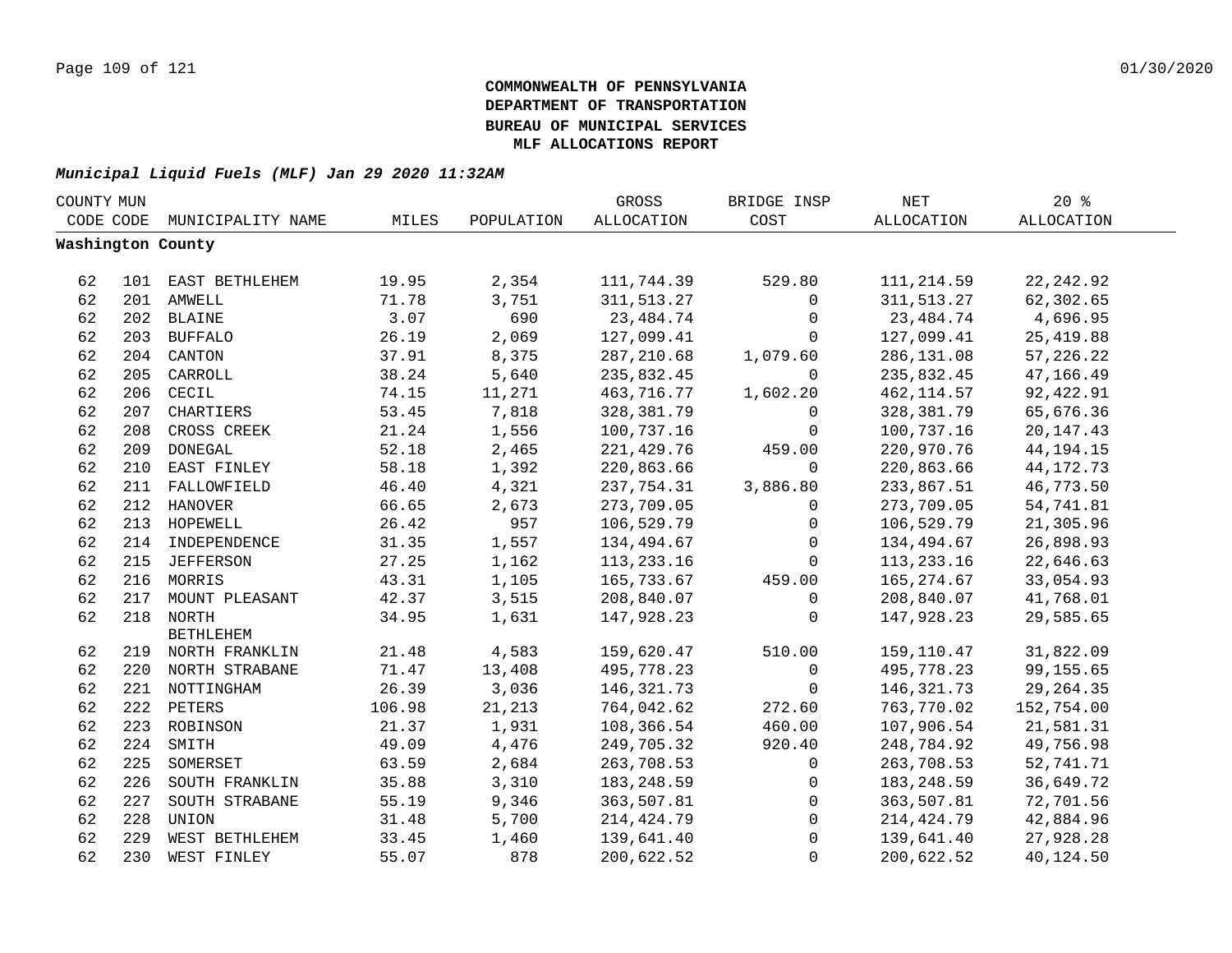| COUNTY MUN |     |                   |       |            | GROSS       | BRIDGE INSP  | NET         | $20*$      |  |
|------------|-----|-------------------|-------|------------|-------------|--------------|-------------|------------|--|
| CODE CODE  |     | MUNICIPALITY NAME | MILES | POPULATION | ALLOCATION  | COST         | ALLOCATION  | ALLOCATION |  |
| 62         |     | 231 WEST PIKE RUN | 18.67 | 1,587      | 92,755.61   | 460.00       | 92,295.61   | 18,459.12  |  |
| 62         |     | 301 MONONGAHELA   | 21.22 | 4,300      | 153,322.55  | $\mathbf{0}$ | 153,322.55  | 30,664.51  |  |
| 62         |     | 302 WASHINGTON    | 49.22 | 13,895     | 430,871.82  | $\mathbf 0$  | 430,871.82  | 86, 174.36 |  |
| 62         |     | 401 ALLENPORT     | 4.42  | 537        | 25,054.08   | $\Omega$     | 25,054.08   | 5,010.82   |  |
| 62         |     | 402 BEALLSVILLE   | 1.98  | 466        | 15,549.14   | $\mathbf 0$  | 15,549.14   | 3,109.83   |  |
| 62         |     | 403 BENTLEYVILLE  | 16.76 | 2,581      | 105,454.65  | $\mathbf 0$  | 105,454.65  | 21,090.93  |  |
| 62         |     | 404 BURGETTSTOWN  | 6.92  | 1,388      | 49,725.95   | $\mathbf 0$  | 49,725.95   | 9,945.19   |  |
| 62         | 405 | CALIFORNIA        | 22.13 | 6,795      | 204, 233.64 | $\mathbf 0$  | 204, 233.64 | 40,846.73  |  |
| 62         | 406 | CANONSBURG        | 31.61 | 8,992      | 278,025.86  | 529.60       | 277,496.26  | 55,499.25  |  |
| 62         | 407 | CENTERVILLE       | 30.06 | 3,263      | 162,924.68  | $\mathbf 0$  | 162,924.68  | 32,584.94  |  |
| 62         | 408 | CHARLEROI         | 15.44 | 4,120      | 130,580.13  | $\mathbf{0}$ | 130,580.13  | 26, 116.03 |  |
| 62         | 409 | CLAYSVILLE        | 2.73  | 829        | 25,017.26   | $\Omega$     | 25,017.26   | 5,003.45   |  |
| 62         | 410 | COAL CENTER       | 0.90  | 139        | 5,670.53    | $\mathbf{0}$ | 5,670.53    | 1,134.11   |  |
| 62         | 411 | COKEBURG          | 4.77  | 630        | 28,006.56   | $\mathbf 0$  | 28,006.56   | 5,601.31   |  |
| 62         | 412 | DEEMSTON          | 12.99 | 722        | 57,203.02   | $\mathbf 0$  | 57,203.02   | 11,440.60  |  |
| 62         |     | 413 DONORA        | 27.71 | 4,781      | 184,209.97  | $\mathbf{0}$ | 184,209.97  | 36,841.99  |  |
| 62         |     | 414 DUNLEVY       | 2.07  | 381        | 14,218.50   | $\mathbf 0$  | 14,218.50   | 2,843.70   |  |
| 62         |     | 415 EAST          | 5.20  | 2,002      | 55,767.60   | $\mathbf 0$  | 55,767.60   | 11, 153.52 |  |
|            |     | WASHINGTON        |       |            |             |              |             |            |  |
| 62         |     | 416 ELCO          | 2.30  | 323        | 13,873.12   | $\mathbf 0$  | 13,873.12   | 2,774.62   |  |
| 62         |     | 417 ELLSWORTH     | 5.01  | 1,027      | 36, 425. 15 | $\mathbf 0$  | 36, 425. 15 | 7,285.03   |  |
| 62         |     | 418 FINLEYVILLE   | 1.80  | 461        | 14,852.51   | $\mathbf 0$  | 14,852.51   | 2,970.50   |  |
| 62         |     | 419 HOUSTON       | 3.52  | 1,296      | 36,614.43   | $\mathbf{0}$ | 36,614.43   | 7,322.89   |  |
| 62         |     | 420 LONG BRANCH   | 6.89  | 447        | 31,569.84   | $\mathbf 0$  | 31,569.84   | 6,313.97   |  |
| 62         |     | 421 MARIANNA      | 6.67  | 494        | 31,737.52   | $\Omega$     | 31,737.52   | 6,347.50   |  |
| 62         |     | 422 MCDONALD      | 9.05  | 2,149      | 71,436.20   | 628.60       | 70,807.60   | 14, 161.52 |  |
| 62         |     | 423 MIDWAY        | 4.54  | 913        | 32,669.25   | $\mathbf 0$  | 32,669.25   | 6,533.85   |  |
| 62         |     | 424 NEW EAGLE     | 10.84 | 2,184      | 78,081.21   | $\Omega$     | 78,081.21   | 15,616.24  |  |
| 62         |     | 425 NORTH         | 5.54  | 1,313      | 43,681.61   | $\mathbf{0}$ | 43,681.61   | 8,736.32   |  |
|            |     | CHARLEROI         |       |            |             |              |             |            |  |
| 62         |     | 426 ROSCOE        | 4.54  | 812        | 30,731.26   | $\mathbf 0$  | 30,731.26   | 6, 146.25  |  |
| 62         |     | 427 SPEERS        | 6.63  | 1,154      | 44,268.19   | 1,504.40     | 42,763.79   | 8,552.76   |  |
| 62         |     | 428 STOCKDALE     | 1.89  | 502        | 15,939.57   | $\Omega$     | 15,939.57   | 3,187.91   |  |
| 62         |     | 429 TWILIGHT      | 3.01  | 233        | 14,515.54   | 0            | 14,515.54   | 2,903.11   |  |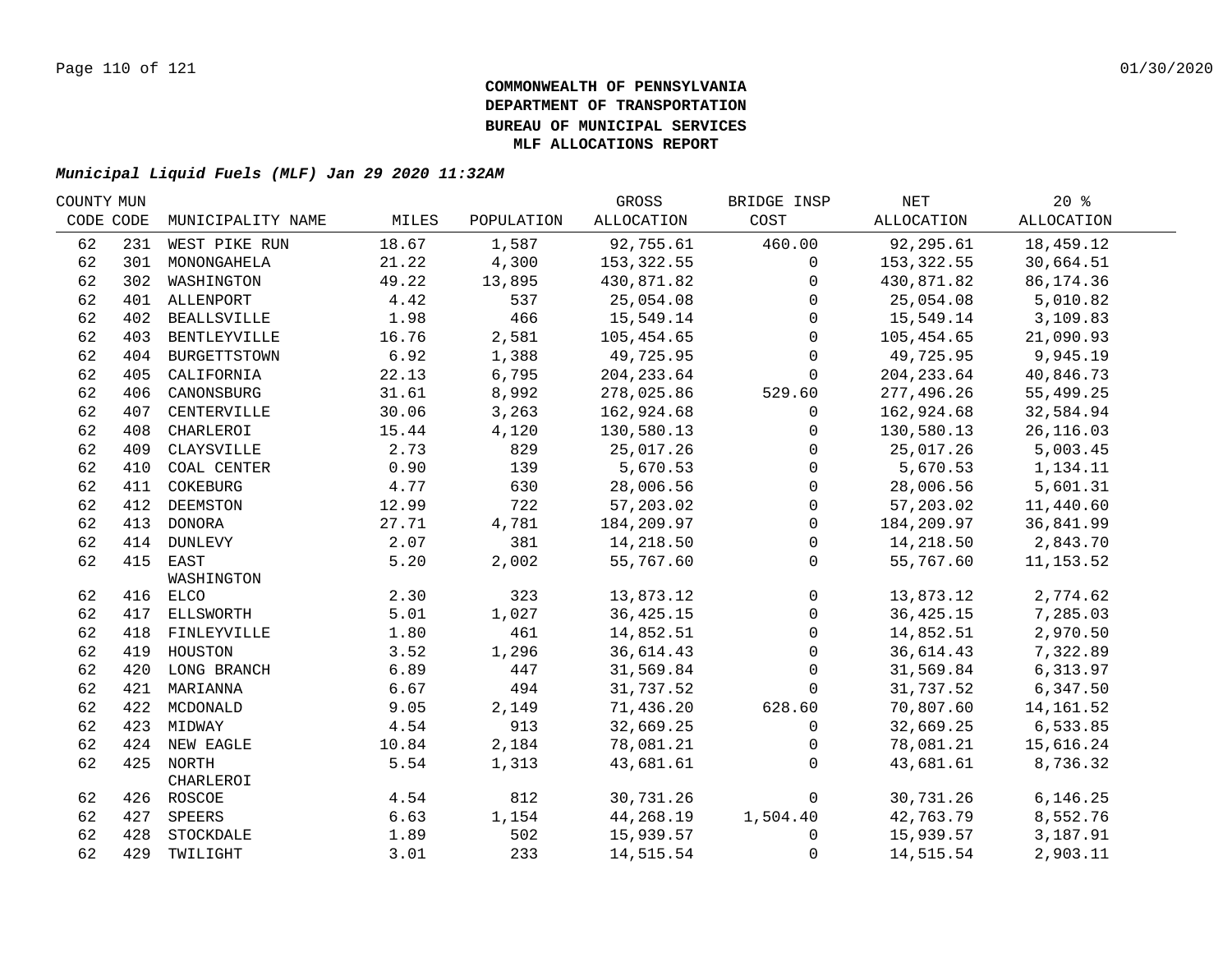| COUNTY MUN |     |                     |         |            | GROSS        | BRIDGE INSP | NET        | $20$ %                    |  |
|------------|-----|---------------------|---------|------------|--------------|-------------|------------|---------------------------|--|
| CODE CODE  |     | MUNICIPALITY NAME   | MILES   | POPULATION | ALLOCATION   | COST        | ALLOCATION | ALLOCATION                |  |
| 62         | 431 | WEST<br>BROWNSVILLE | 9.83    | 992        | 51,838.49    | 0           | 51,838.49  | 10,367.70                 |  |
| 62         | 432 | WEST<br>MIDDLETOWN  | 1.27    | 139        | 6,905.26     |             | 6.905.26   | 1,381.05                  |  |
| 62         | 433 | GREENHILLS          | 0.00    | 29         | 556.43       |             | 556.43     | 111.29                    |  |
|            |     | County Totals:      | 1704.61 | 208,203    | 9,683,512.71 | 13,302.00   |            | 9,670,210.71 1,934,042.14 |  |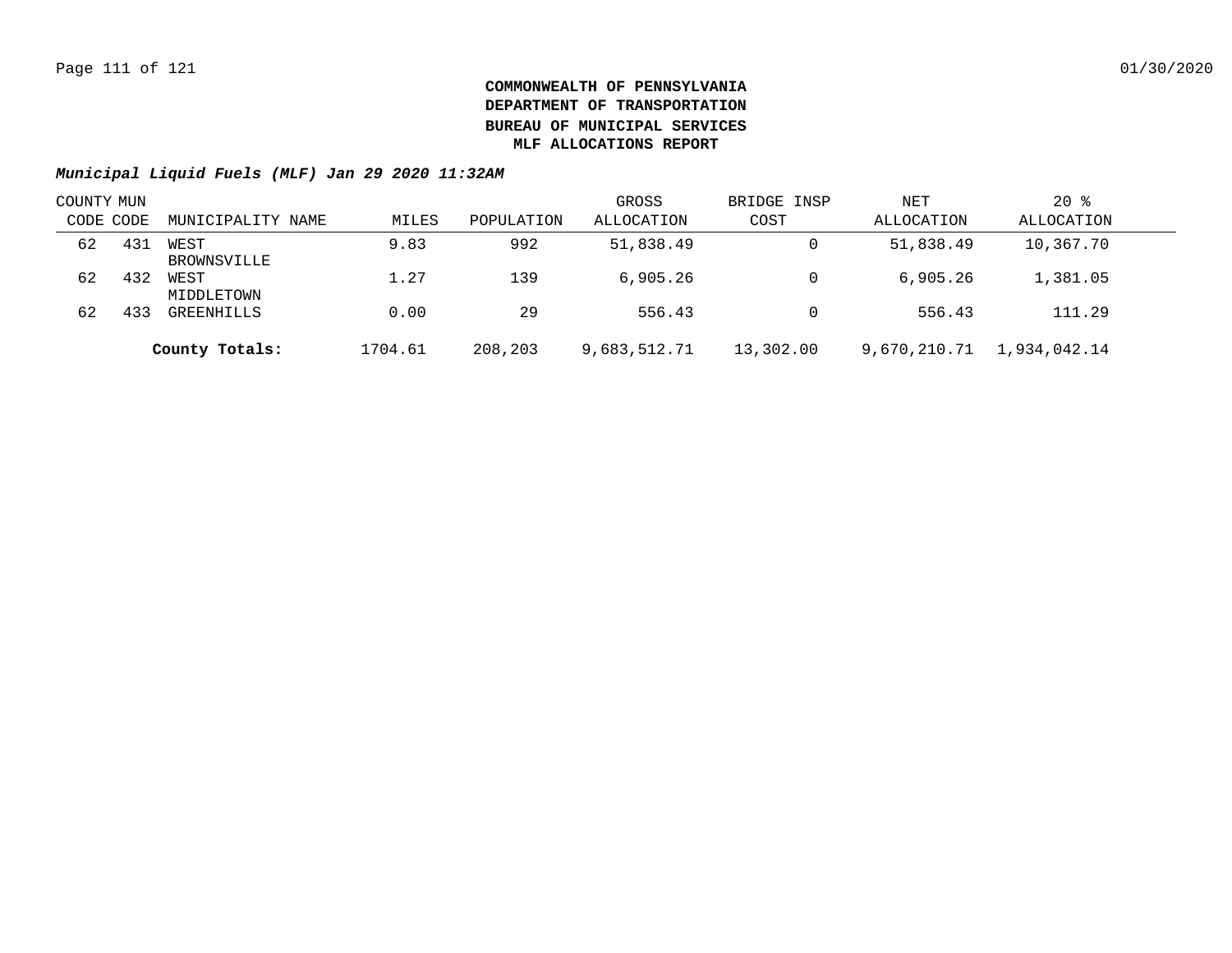| COUNTY MUN |              |                    |        |            | GROSS        | BRIDGE INSP | NET          | $20*$       |  |
|------------|--------------|--------------------|--------|------------|--------------|-------------|--------------|-------------|--|
|            | CODE CODE    | MUNICIPALITY NAME  | MILES  | POPULATION | ALLOCATION   | COST        | ALLOCATION   | ALLOCATION  |  |
|            | Wayne County |                    |        |            |              |             |              |             |  |
|            |              |                    |        |            |              |             |              |             |  |
| 63         |              | 201 BERLIN         | 33.35  | 2,578      | 160,759.99   | 1,529.60    | 159,230.39   | 31,846.08   |  |
| 63         | 202          | BUCKINGHAM         | 42.75  | 520        | 152,639.84   | 1,386.60    | 151,253.24   | 30,250.65   |  |
| 63         |              | 203 CANAAN         | 12.58  | 3,963      | 118,023.44   | 583.80      | 117,439.64   | 23, 487.93  |  |
| 63         |              | 204 CHERRY RIDGE   | 10.68  | 1,895      | 72,001.90    | 0           | 72,001.90    | 14,400.38   |  |
| 63         |              | 205 CLINTON        | 34.87  | 2,053      | 155,758.64   | $\mathbf 0$ | 155,758.64   | 31, 151. 73 |  |
| 63         |              | 206 DAMASCUS       | 94.89  | 3,659      | 386,868.91   | 1,574.80    | 385, 294. 11 | 77,058.82   |  |
| 63         |              | 207 DREHER         | 12.52  | 1,412      | 68,874.36    | 0           | 68,874.36    | 13,774.87   |  |
| 63         |              | 208 DYBERRY        | 13.88  | 1,401      | 73,201.78    | 0           | 73,201.78    | 14,640.36   |  |
| 63         |              | 209 LAKE           | 19.04  | 5,269      | 164,640.91   | $\mathbf 0$ | 164,640.91   | 32,928.18   |  |
| 63         | 210          | LEBANON            | 13.27  | 684        | 57,408.27    | $\mathbf 0$ | 57,408.27    | 11,481.65   |  |
| 63         |              | 211 LEHIGH         | 2.50   | 1,881      | 44,435.60    | $\mathbf 0$ | 44,435.60    | 8,887.12    |  |
| 63         | 212          | MANCHESTER         | 55.83  | 836        | 202,352.85   | 543.80      | 201,809.05   | 40,361.81   |  |
| 63         |              | 213 MOUNT PLEASANT | 45.78  | 1,357      | 178,811.78   | 3,097.00    | 175,714.78   | 35, 142.96  |  |
| 63         |              | 214 OREGON         | 12.75  | 781        | 57, 534.23   | 2,169.60    | 55,364.63    | 11,072.93   |  |
| 63         |              | 215 PALMYRA        | 12.28  | 1,339      | 66,672.72    | 0           | 66,672.72    | 13, 334.54  |  |
| 63         |              | 216 PAUPACK        | 15.23  | 3,828      | 124, 276.41  | 0           | 124, 276.41  | 24,855.28   |  |
| 63         | 217          | PRESTON            | 53.70  | 1,014      | 198,660.28   | 543.80      | 198,116.48   | 39,623.30   |  |
| 63         | 218          | SALEM              | 28.29  | 4,271      | 176,359.57   | 0           | 176,359.57   | 35, 271.91  |  |
| 63         |              | 219 SCOTT          | 39.45  | 593        | 143,028.04   | $\mathbf 0$ | 143,028.04   | 28,605.61   |  |
| 63         | 220          | SOUTH CANAAN       | 33.73  | 1,768      | 146,485.75   | 1,631.40    | 144,854.35   | 28,970.87   |  |
| 63         | 221          | STERLING           | 15.23  | 1,450      | 78,647.11    | $\mathbf 0$ | 78,647.11    | 15,729.42   |  |
| 63         | 222          | TEXAS              | 15.45  | 2,569      | 100,852.76   | $\mathbf 0$ | 100,852.76   | 20,170.55   |  |
| 63         | 401          | BETHANY            | 1.10   | 246        | 8,391.08     | 0           | 8,391.08     | 1,678.22    |  |
| 63         |              | 402 HAWLEY         | 7.00   | 1,211      | 46,596.63    | 0           | 46,596.63    | 9,319.33    |  |
| 63         |              | 403 HONESDALE      | 16.79  | 4,480      | 141,992.97   | 0           | 141,992.97   | 28,398.59   |  |
| 63         |              | 404 PROMPTON       | 2.25   | 250        | 12,305.53    | 0           | 12,305.53    | 2,461.11    |  |
| 63         | 405          | STARRUCCA          | 7.10   | 173        | 27,013.10    | 476.80      | 26,536.30    | 5,307.26    |  |
| 63         | 406          | WAYMART            | 5.46   | 1,341      | 43,951.91    | 0           | 43,951.91    | 8,790.38    |  |
|            |              | County Totals:     | 657.75 | 52,822     | 3,208,546.36 | 13,537.20   | 3,195,009.16 | 639,001.83  |  |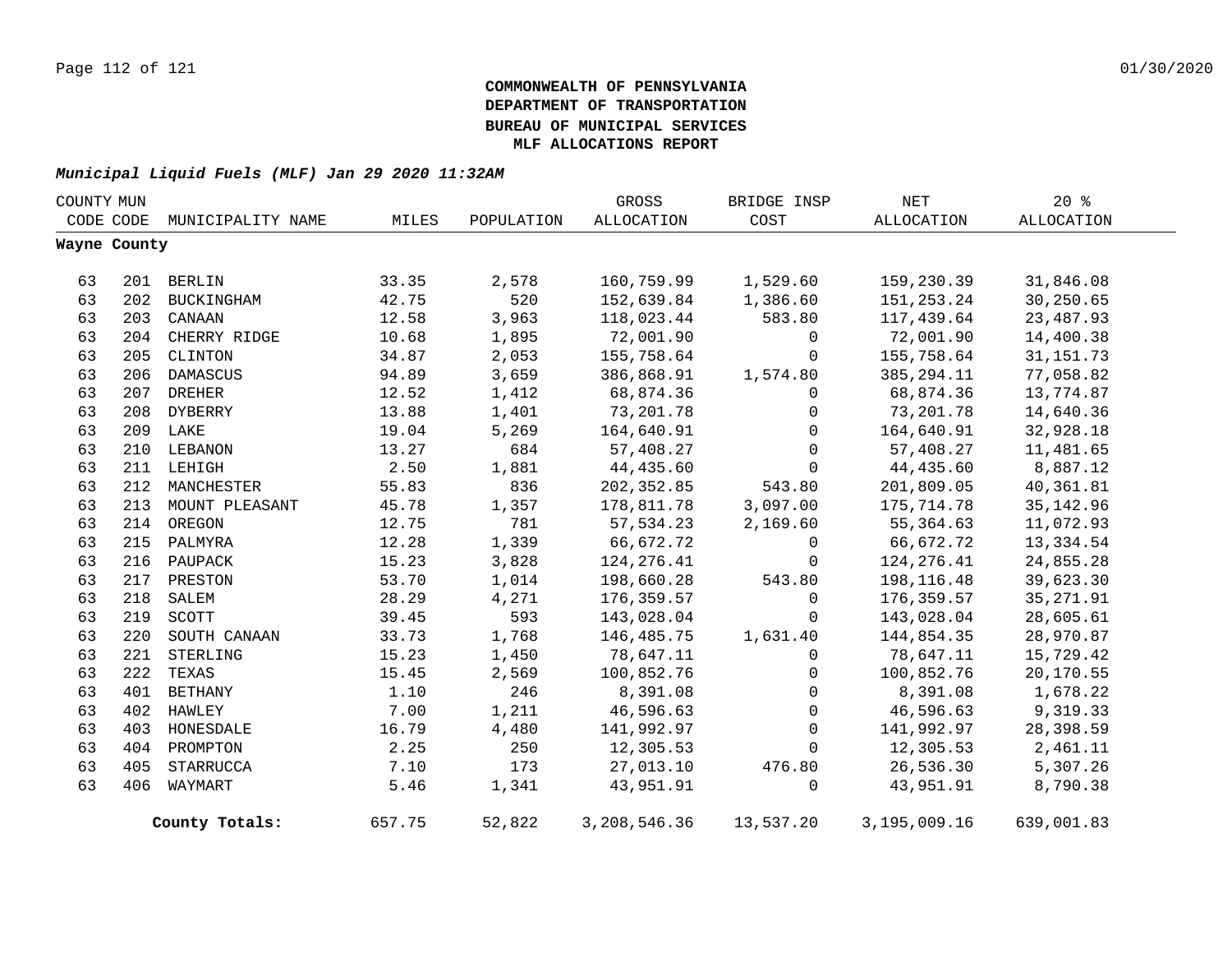| COUNTY MUN |     |                     |        |            | GROSS        | BRIDGE INSP  | NET               | 20%               |  |
|------------|-----|---------------------|--------|------------|--------------|--------------|-------------------|-------------------|--|
| CODE CODE  |     | MUNICIPALITY NAME   | MILES  | POPULATION | ALLOCATION   | COST         | <b>ALLOCATION</b> | <b>ALLOCATION</b> |  |
|            |     | Westmoreland County |        |            |              |              |                   |                   |  |
|            |     |                     |        |            |              |              |                   |                   |  |
| 64         |     | 101 NORTH           | 144.87 | 30,609     | 1,070,777.62 | 5,392.40     | 1,065,385.22      | 213,077.04        |  |
|            |     | HUNTINGDON          |        |            |              |              |                   |                   |  |
| 64         |     | 102 PENN            | 94.73  | 20,005     | 699,983.60   | 0            | 699,983.60        | 139,996.72        |  |
| 64         |     | 103 ROSTRAVER       | 76.28  | 11,363     | 472,590.15   | 922.40       | 471,667.75        | 94, 333.55        |  |
| 64         |     | 201 ALLEGHENY       | 54.38  | 8,164      | 338,124.39   | $\mathbf 0$  | 338, 124.39       | 67,624.88         |  |
| 64         | 202 | BELL                | 30.85  | 2,348      | 148,003.91   | 505.40       | 147,498.51        | 29,499.70         |  |
| 64         | 203 | COOK                | 36.82  | 2,250      | 166,046.09   | $\Omega$     | 166,046.09        | 33,209.22         |  |
| 64         |     | 204 DERRY           | 122.19 | 14,502     | 686,028.95   | 2,005.80     | 684,023.15        | 136,804.63        |  |
| 64         | 205 | DONEGAL             | 54.57  | 2,403      | 228, 215.82  | $\mathbf{0}$ | 228, 215.82       | 45,643.16         |  |
| 64         | 206 | EAST                | 61.58  | 7,963      | 358, 294.87  | 0            | 358,294.87        | 71,658.97         |  |
|            |     | HUNTINGDON          |        |            |              |              |                   |                   |  |
| 64         |     | 207 FAIRFIELD       | 48.96  | 2,424      | 209,897.50   | 0            | 209,897.50        | 41,979.50         |  |
| 64         |     | 209 HEMPFIELD       | 221.86 | 43,241     | 1,570,086.79 | $\Omega$     | 1,570,086.79      | 314,017.36        |  |
| 64         | 210 | LIGONIER            | 83.25  | 6,603      | 404,514.56   | 571.40       | 403,943.16        | 80,788.63         |  |
| 64         |     | 211 LOYALHANNA      | 23.39  | 2,382      | 123,761.34   | $\mathbf{0}$ | 123,761.34        | 24,752.27         |  |
| 64         |     | 212 MOUNT PLEASANT  | 86.98  | 10,911     | 499,624.33   | $\Omega$     | 499,624.33        | 99,924.87         |  |
| 64         |     | 213 ST CLAIR        | 17.44  | 1,518      | 87,326.95    | 1,002.20     | 86, 324. 75       | 17,264.95         |  |
| 64         |     | 214 SALEM           | 85.98  | 6,623      | 414,008.67   | 6, 289.20    | 407,719.47        | 81,543.89         |  |
| 64         |     | 215 SEWICKLEY       | 61.77  | 5,996      | 321, 185.94  | 0            | 321, 185.94       | 64, 237. 19       |  |
| 64         |     | 216 SOUTH           | 66.06  | 5,796      | 331,664.58   | 0            | 331,664.58        | 66,332.92         |  |
|            |     | HUNTINGDON          |        |            |              |              |                   |                   |  |
| 64         |     | 217 UNITY           | 141.44 | 22,607     | 905,788.10   | 5,007.20     | 900,780.90        | 180, 156. 18      |  |
| 64         |     | 218 UPPER BURRELL   | 25.01  | 2,326      | 128,092.95   | $\mathbf 0$  | 128,092.95        | 25,618.59         |  |
| 64         | 219 | WASHINGTON          | 57.29  | 7,422      | 333,597.88   | 1,057.20     | 332,540.68        | 66,508.14         |  |
| 64         |     | 301 ARNOLD          | 21.94  | 5,157      | 172,169.49   | 0            | 172,169.49        | 34,433.90         |  |
| 64         | 302 | GREENSBURG          | 48.36  | 14,892     | 447, 132. 43 | $\Omega$     | 447, 132.43       | 89, 426.49        |  |
| 64         | 303 | JEANNETTE           | 41.01  | 9,654      | 322,097.35   | 5,357.00     | 316,740.35        | 63,348.07         |  |
| 64         | 304 | MONESSEN            | 42.72  | 7,720      | 290,694.02   | $\mathbf 0$  | 290,694.02        | 58,138.80         |  |
| 64         | 305 | NEW KENSINGTON      | 58.28  | 13,116     | 446,158.66   | 2,552.20     | 443,606.46        | 88,721.29         |  |
| 64         | 306 | LOWER BURRELL       | 52.65  | 11,761     | 401,370.76   | 0            | 401,370.76        | 80, 274. 15       |  |
| 64         |     | 401 ADAMSBURG       | 1.16   | 172        | 7,171.39     | 0            | 7,171.39          | 1,434.28          |  |
| 64         |     | 402 ARONA           | 1.26   | 370        | 11,304.33    | $\mathbf 0$  | 11,304.33         | 2,260.87          |  |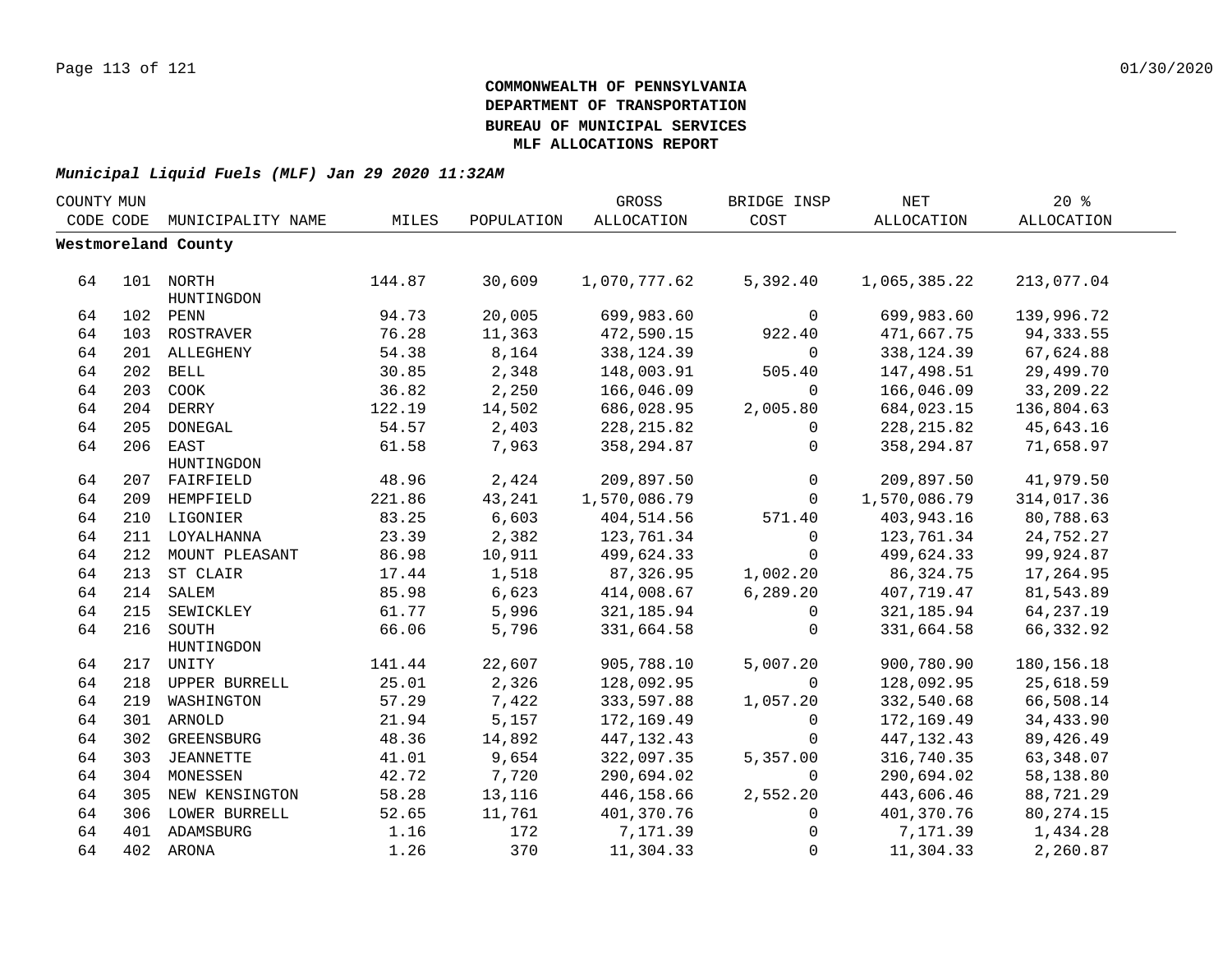| COUNTY MUN |           |                    |       |            | GROSS       | BRIDGE INSP  | NET         | $20*$      |  |
|------------|-----------|--------------------|-------|------------|-------------|--------------|-------------|------------|--|
|            | CODE CODE | MUNICIPALITY NAME  | MILES | POPULATION | ALLOCATION  | COST         | ALLOCATION  | ALLOCATION |  |
| 64         |           | 403 AVONMORE       | 4.92  | 1,011      | 35,817.80   | $\mathbf 0$  | 35,817.80   | 7,163.56   |  |
| 64         |           | 404 BOLIVAR        | 3.43  | 465        | 20,368.78   | 0            | 20,368.78   | 4,073.76   |  |
| 64         |           | 405 DERRY          | 12.80 | 2,688      | 94,292.80   | 545.20       | 93,747.60   | 18,749.52  |  |
| 64         |           | 406 DONEGAL        | 0.72  | 120        | 4,705.28    | $\mathbf 0$  | 4,705.28    | 941.06     |  |
| 64         |           | 407 EAST           | 2.15  | 674        | 20,107.56   | 0            | 20,107.56   | 4,021.51   |  |
|            |           | VANDERGRIFT        |       |            |             |              |             |            |  |
| 64         |           | 408 EXPORT         | 5.08  | 917        | 34,548.06   | $\mathbf 0$  | 34,548.06   | 6,909.61   |  |
| 64         |           | 409 HUNKER         | 1.98  | 291        | 12,191.21   | $\mathsf{O}$ | 12,191.21   | 2,438.24   |  |
| 64         |           | 410 HYDE PARK      | 3.97  | 500        | 22,842.40   | $\mathbf 0$  | 22,842.40   | 4,568.48   |  |
| 64         |           | 411 IRWIN          | 16.93 | 3,973      | 132,731.81  | 1,762.00     | 130,969.81  | 26, 193.96 |  |
| 64         |           | 412 LATROBE        | 40.23 | 8,338      | 294, 242.83 | $\mathbf{0}$ | 294, 242.83 | 58,848.57  |  |
| 64         |           | 413 LIGONIER       | 9.30  | 1,573      | 61,218.09   | $\mathbf{0}$ | 61,218.09   | 12,243.62  |  |
| 64         |           | 414 MADISON        | 0.76  | 397        | 10,153.86   | $\mathbf{0}$ | 10,153.86   | 2,030.77   |  |
| 64         | 415       | MANOR              | 12.22 | 3,239      | 102,929.88  | $\mathbf 0$  | 102,929.88  | 20,585.98  |  |
| 64         | 416       | MOUNT PLEASANT     | 15.11 | 4,454      | 135,887.70  | $\Omega$     | 135,887.70  | 27, 177.54 |  |
| 64         | 417       | NEW ALEXANDRIA     | 3.41  | 560        | 22, 124.91  | $\Omega$     | 22, 124.91  | 4,424.98   |  |
| 64         |           | 418 NEW FLORENCE   | 6.86  | 689        | 36, 113. 24 | $\mathbf 0$  | 36, 113. 24 | 7,222.65   |  |
| 64         |           | 419 DELMONT        | 12.08 | 2,686      | 91,851.66   | $\mathbf 0$  | 91,851.66   | 18,370.33  |  |
| 64         |           | 420 NORTH BELLE    | 8.13  | 1,971      | 64,950.54   | $\mathbf 0$  | 64,950.54   | 12,990.11  |  |
|            |           | <b>VERNON</b>      |       |            |             |              |             |            |  |
| 64         |           | 421 NORTH IRWIN    | 3.65  | 846        | 28, 413.63  | 104.40       | 28,309.23   | 5,661.85   |  |
| 64         |           | 422 OKLAHOMA       | 2.01  | 809        | 22, 230.77  | $\mathsf{O}$ | 22, 230.77  | 4,446.15   |  |
| 64         |           | 423 PENN           | 2.60  | 475        | 17,790.85   | $\mathbf 0$  | 17,790.85   | 3,558.17   |  |
| 64         |           | 424 SCOTTDALE      | 20.72 | 4,384      | 153,265.82  | 459.00       | 152,806.82  | 30,561.36  |  |
| 64         |           | 425 SEWARD         | 3.80  | 495        | 22, 179. 15 | $\mathbf 0$  | 22,179.15   | 4,435.83   |  |
| 64         |           | 426 SMITHTON       | 1.53  | 399        | 12,761.82   | $\mathbf{0}$ | 12,761.82   | 2,552.36   |  |
| 64         | 427       | SOUTH              | 8.68  | 2,117      | 69,587.41   | $\mathbf 0$  | 69,587.41   | 13,917.48  |  |
|            |           | GREENSBURG         |       |            |             |              |             |            |  |
| 64         |           | 428 SOUTHWEST      | 6.77  | 2,155      | 63,942.65   | $\mathbf 0$  | 63,942.65   | 12,788.53  |  |
|            |           | GREENSBURG         |       |            |             |              |             |            |  |
| 64         |           | 429 SUTERSVILLE    | 3.52  | 605        | 23, 355.46  | 0            | 23, 355.46  | 4,671.09   |  |
| 64         |           | 430 TRAFFORD       | 10.57 | 3,174      | 96,176.40   | $\mathbf 0$  | 96,176.40   | 19,235.28  |  |
| 64         |           | 431 VANDERGRIFT    | 17.21 | 5,205      | 157,305.93  | $\mathbf 0$  | 157,305.93  | 31,461.19  |  |
| 64         |           | 432 WEST LEECHBURG | 10.90 | 1,294      | 61,204.06   | 3,204.80     | 57,999.26   | 11,599.85  |  |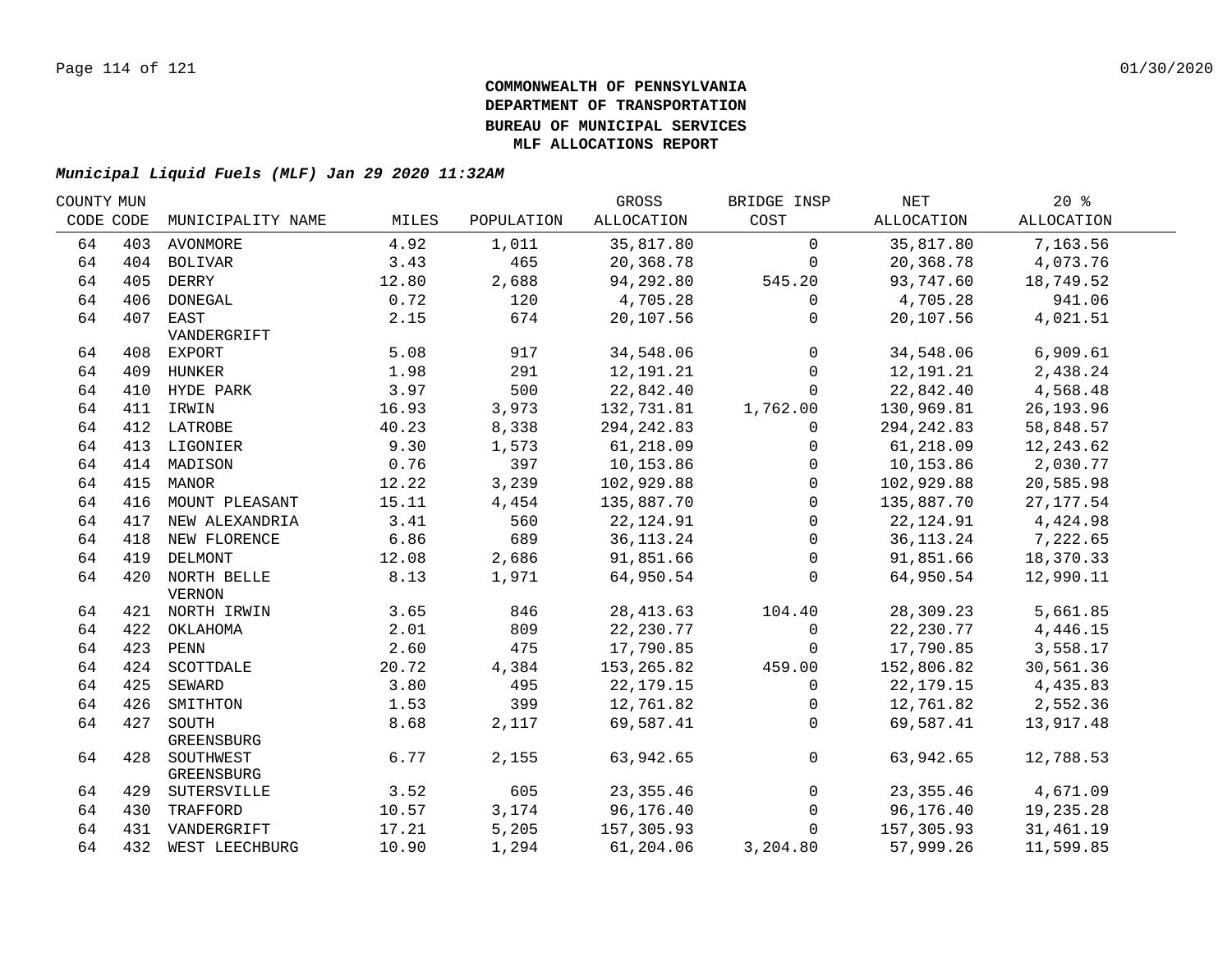| COUNTY MUN |     |                    |         |            | GROSS         | BRIDGE INSP | NET           | $20*$        |  |
|------------|-----|--------------------|---------|------------|---------------|-------------|---------------|--------------|--|
| CODE CODE  |     | MUNICIPALITY NAME  | MILES   | POPULATION | ALLOCATION    | COST        | ALLOCATION    | ALLOCATION   |  |
| 64         | 433 | WEST NEWTON        | 13.40   | 2,633      | 95,239.69     |             | 95,239.69     | 19,047.94    |  |
| 64         | 434 | YOUNGSTOWN         | 1.34    | 326        | 10,727.04     |             | 10,727.04     | 2,145.41     |  |
| 64         | 435 | YOUNGWOOD          | 14.79   | 3,050      | 107,879.75    | 2,499.00    | 105,380.75    | 21,076.15    |  |
| 64         | 436 | NEW STANTON        | 12.87   | 2,173      | 84,644.50     |             | 84,644.50     | 16,928.90    |  |
| 64         | 437 | MURRYSVILLE        | 123.94  | 20,079     | 798,880.96    | 7,363.40    | 791,517.56    | 158,303.51   |  |
| 64         | 438 | LAUREL<br>MOUNTAIN | 1.79    | 167        | 9,177.84      |             | 9,177.84      | 1,835.57     |  |
|            |     | County Totals:     | 2283.25 | 365,230    | 14,627,555.56 | 46,600.20   | 14,580,955.36 | 2,916,191.07 |  |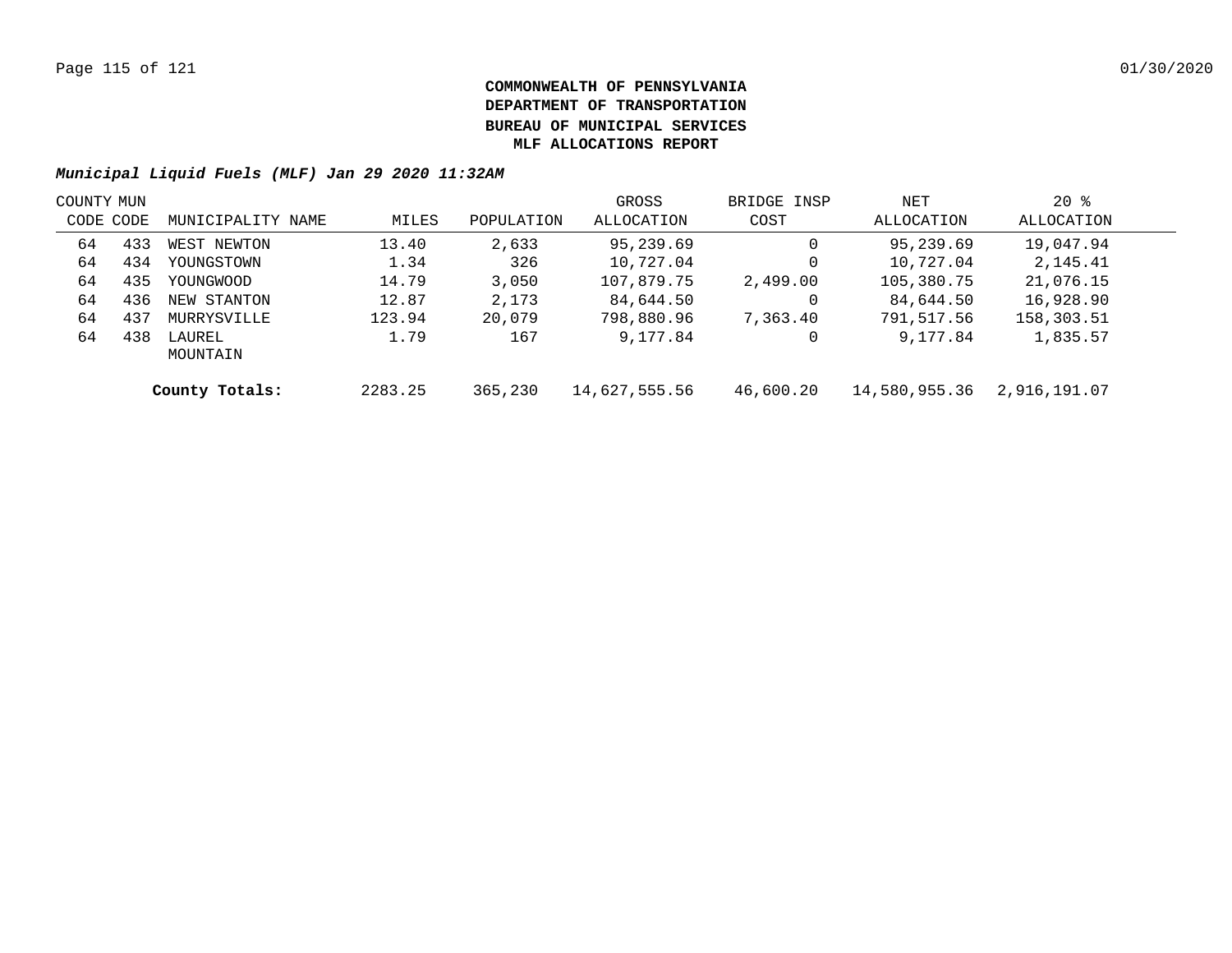| COUNTY MUN |                |                   |        |            | GROSS        | BRIDGE INSP | NET          | $20*$      |
|------------|----------------|-------------------|--------|------------|--------------|-------------|--------------|------------|
|            | CODE CODE      | MUNICIPALITY NAME | MILES  | POPULATION | ALLOCATION   | COST        | ALLOCATION   | ALLOCATION |
|            | Wyoming County |                   |        |            |              |             |              |            |
| 65         |                | 201 BRAINTRIM     | 5.40   | 502        | 27,652.89    | 543.80      | 27,109.09    | 5,421.82   |
| 65         | 202            | CLINTON           | 15.04  | 1,367      | 76,420.44    | $\mathbf 0$ | 76,420.44    | 15,284.09  |
| 65         |                | 203 EATON         | 40.08  | 1,519      | 162,898.61   | $\Omega$    | 162,898.61   | 32,579.72  |
| 65         | 204            | EXETER            | 8.52   | 690        | 41,672.07    | 543.80      | 41,128.27    | 8,225.65   |
| 65         | 205            | FALLS             | 25.93  | 1,995      | 124,811.87   | 543.80      | 124,268.07   | 24,853.61  |
| 65         | 206            | FORKSTON          | 11.07  | 397        | 44,559.64    | 543.80      | 44,015.84    | 8,803.17   |
| 65         | 207            | LEMON             | 20.07  | 1,243      | 90,826.86    | $\mathbf 0$ | 90,826.86    | 18,165.37  |
| 65         | 208            | MEHOOPANY         | 16.38  | 892        | 71,777.85    | $\Omega$    | 71,777.85    | 14,355.57  |
| 65         | 209            | MESHOPPEN         | 27.07  | 1,073      | 110,924.75   | $\Omega$    | 110,924.75   | 22,184.95  |
| 65         | 210            | MONROE            | 18.86  | 1,652      | 94,636.88    | 2,045.80    | 92,591.08    | 18,518.22  |
| 65         | 211            | NICHOLSON         | 26.30  | 1,385      | 114,341.84   | $\Omega$    | 114,341.84   | 22,868.37  |
| 65         |                | 212 NORTH BRANCH  | 8.90   | 206        | 33,653.12    | $\Omega$    | 33,653.12    | 6,730.62   |
| 65         |                | 213 NORTHMORELAND | 22.14  | 1,558      | 103,778.94   | $\Omega$    | 103,778.94   | 20,755.79  |
| 65         |                | 214 NOXEN         | 11.63  | 902        | 56,118.39    | $\Omega$    | 56,118.39    | 11,223.68  |
| 65         | 215            | OVERFIELD         | 13.99  | 1,666      | 78,653.71    | $\Omega$    | 78,653.71    | 15,730.74  |
| 65         | 216            | TUNKHANNOCK       | 44.98  | 4,273      | 232,094.57   | 666.20      | 231,428.37   | 46,285.67  |
| 65         | 217            | WASHINGTON        | 28.35  | 1,412      | 121,701.03   | $\Omega$    | 121,701.03   | 24,340.21  |
| 65         | 218            | WINDHAM           | 25.26  | 841        | 100,432.91   | $\mathbf 0$ | 100,432.91   | 20,086.58  |
| 65         | 401            | FACTORYVILLE      | 4.81   | 1,158      | 38, 271.37   | $\Omega$    | 38,271.37    | 7,654.27   |
| 65         | 402            | LACEYVILLE        | 2.01   | 379        | 13,979.88    | $\mathbf 0$ | 13,979.88    | 2,795.98   |
| 65         | 403            | MESHOPPEN         | 1.77   | 563        | 16,709.61    | 543.80      | 16,165.81    | 3,233.16   |
| 65         | 404            | NICHOLSON         | 3.34   | 767        | 25,863.24    | $\Omega$    | 25,863.24    | 5,172.65   |
| 65         | 405            | TUNKHANNOCK       | 7.12   | 1,836      | 58,989.65    | $\Omega$    | 58,989.65    | 11,797.93  |
|            |                | County Totals:    | 389.02 | 28,276     | 1,840,770.12 | 5,431.00    | 1,835,339.12 | 367,067.82 |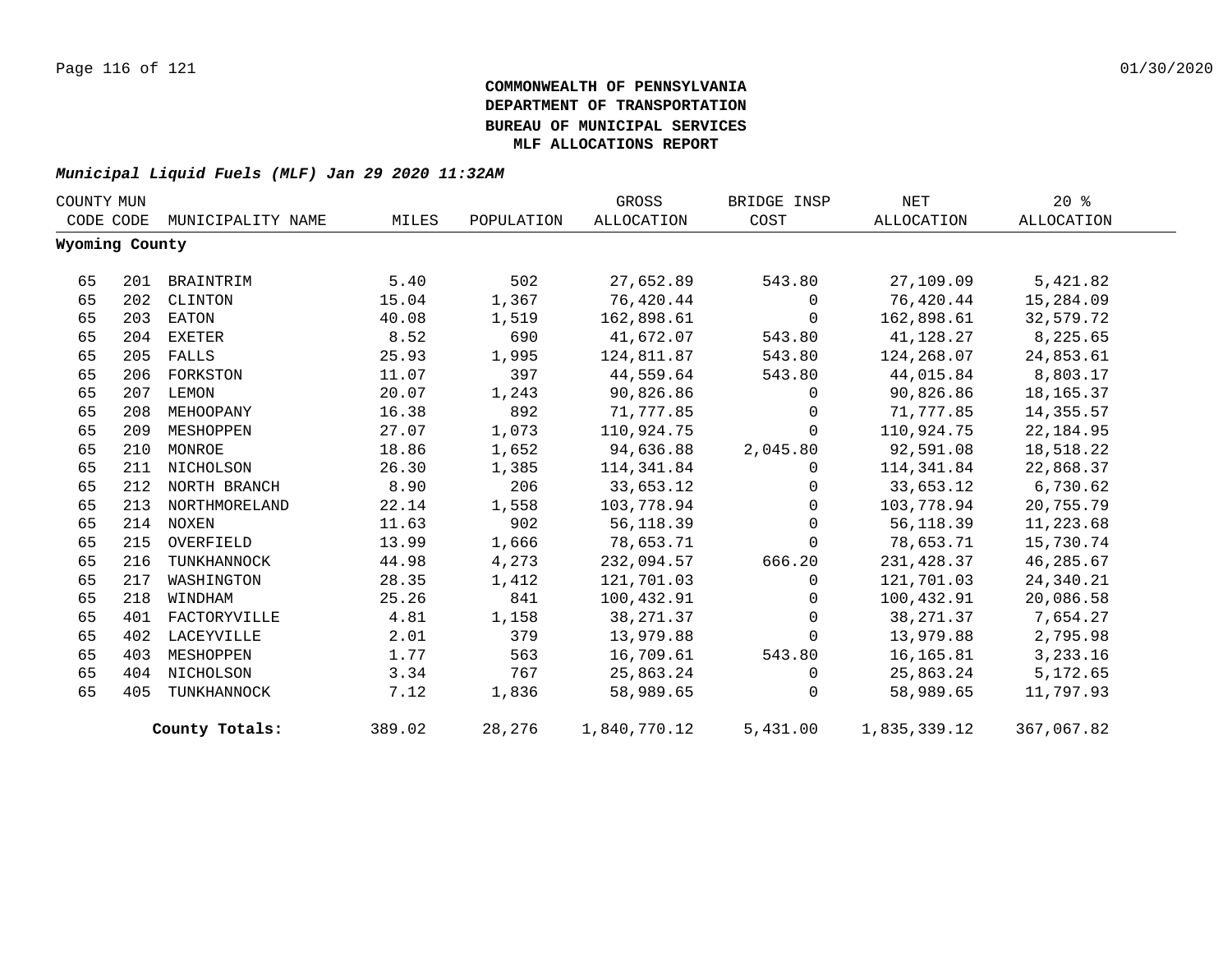| COUNTY MUN  |     |                    |        |            | GROSS        | BRIDGE INSP  | <b>NET</b>        | $20*$             |  |
|-------------|-----|--------------------|--------|------------|--------------|--------------|-------------------|-------------------|--|
| CODE CODE   |     | MUNICIPALITY NAME  | MILES  | POPULATION | ALLOCATION   | COST         | <b>ALLOCATION</b> | <b>ALLOCATION</b> |  |
| York County |     |                    |        |            |              |              |                   |                   |  |
|             |     |                    |        |            |              |              |                   |                   |  |
| 66          |     | 101 SPRING GARDEN  | 53.36  | 12,487     | 417,670.67   | $\mathsf{O}$ | 417,670.67        | 83,534.13         |  |
| 66          |     | 102 YORK           | 113.57 | 27,793     | 912,291.93   | $\mathsf{O}$ | 912,291.93        | 182,458.39        |  |
| 66          |     | 103 PENN           | 69.94  | 15,612     | 532,963.00   | 0            | 532,963.00        | 106,592.60        |  |
| 66          | 201 | CARROLL            | 38.46  | 5,939      | 242,303.87   | 0            | 242,303.87        | 48,460.77         |  |
| 66          | 202 | CHANCEFORD         | 92.97  | 6,111      | 427,510.85   | 1,641.60     | 425,869.25        | 85, 173.85        |  |
| 66          | 203 | CODORUS            | 70.93  | 3,796      | 309,540.18   | 0            | 309,540.18        | 61,908.04         |  |
| 66          |     | 204 CONEWAGO       | 53.22  | 7,510      | 321,704.32   | $\mathbf 0$  | 321,704.32        | 64,340.86         |  |
| 66          | 205 | <b>DOVER</b>       | 113.57 | 21,078     | 783,443.85   | 0            | 783,443.85        | 156,688.77        |  |
| 66          | 206 | EAST HOPEWELL      | 44.67  | 2,416      | 195, 427. 73 | 0            | 195,427.73        | 39,085.55         |  |
| 66          | 207 | EAST               | 47.05  | 7,264      | 296,394.00   | $\Omega$     | 296,394.00        | 59,278.80         |  |
|             |     | MANCHESTER         |        |            |              |              |                   |                   |  |
| 66          |     | 208 FAIRVIEW       | 97.57  | 16,668     | 645,430.35   | $\mathsf{O}$ | 645,430.35        | 129,086.07        |  |
| 66          |     | 209 FAWN           | 51.20  | 3,099      | 230, 324.63  | $\mathsf{O}$ | 230, 324.63       | 46,064.93         |  |
| 66          |     | 210 FRANKLIN       | 43.69  | 4,678      | 235,560.84   | $\mathsf{O}$ | 235,560.84        | 47, 112. 17       |  |
| 66          | 211 | HEIDELBERG         | 26.64  | 3,078      | 147,961.91   | 0            | 147,961.91        | 29,592.38         |  |
| 66          |     | 212 HELLAM         | 51.85  | 6,043      | 288,983.53   | $\mathsf{O}$ | 288,983.53        | 57,796.71         |  |
| 66          |     | 213 HOPEWELL       | 66.20  | 5,435      | 325, 204.87  | $\mathsf{O}$ | 325, 204.87       | 65,040.97         |  |
| 66          |     | 214 JACKSON        | 49.36  | 7,494      | 308,516.00   | 0            | 308,516.00        | 61,703.20         |  |
| 66          |     | 215 LOWER          | 71.00  | 3,028      | 295,037.31   | $\mathbf 0$  | 295,037.31        | 59,007.46         |  |
|             |     | CHANCEFORD         |        |            |              |              |                   |                   |  |
| 66          |     | 216 LOWER WINDSOR  | 52.83  | 7,382      | 317,946.77   | $\mathsf{O}$ | 317,946.77        | 63,589.35         |  |
| 66          |     | 217 MANCHESTER     | 89.65  | 18,161     | 647,648.16   | $\mathsf{O}$ | 647,648.16        | 129,529.63        |  |
| 66          |     | 218 MANHEIM        | 33.74  | 3,380      | 177,450.30   | $\mathbf 0$  | 177,450.30        | 35,490.06         |  |
| 66          |     | 219 MONAGHAN       | 27.67  | 2,630      | 142,802.89   | $\mathbf 0$  | 142,802.89        | 28,560.58         |  |
| 66          |     | 220 NEWBERRY       | 88.08  | 15,285     | 587, 223.91  | $\mathbf 0$  | 587,223.91        | 117,444.78        |  |
| 66          |     | 221 NORTH CODORUS  | 59.15  | 8,905      | 368,260.86   | $\mathbf 0$  | 368,260.86        | 73,652.17         |  |
| 66          |     | 222 NORTH HOPEWELL | 53.01  | 2,791      | 230,454.89   | $\mathsf{O}$ | 230,454.89        | 46,090.98         |  |
| 66          |     | 223 PARADISE       | 33.92  | 3,766      | 185,457.59   | $\mathbf 0$  | 185,457.59        | 37,091.52         |  |
| 66          |     | 224 PEACH BOTTOM   | 49.83  | 4,813      | 258,641.16   | 0            | 258,641.16        | 51,728.23         |  |
| 66          | 226 | SHREWSBURY         | 77.81  | 6,447      | 383, 367. 28 | 905.40       | 382,461.88        | 76,492.38         |  |
| 66          | 227 | SPRINGETTSBURY     | 101.92 | 26,668     | 851,827.82   | 0            | 851,827.82        | 170,365.56        |  |
| 66          |     | 228 SPRINGFIELD    | 56.44  | 5,152      | 287, 204.31  | 0            | 287, 204.31       | 57,440.86         |  |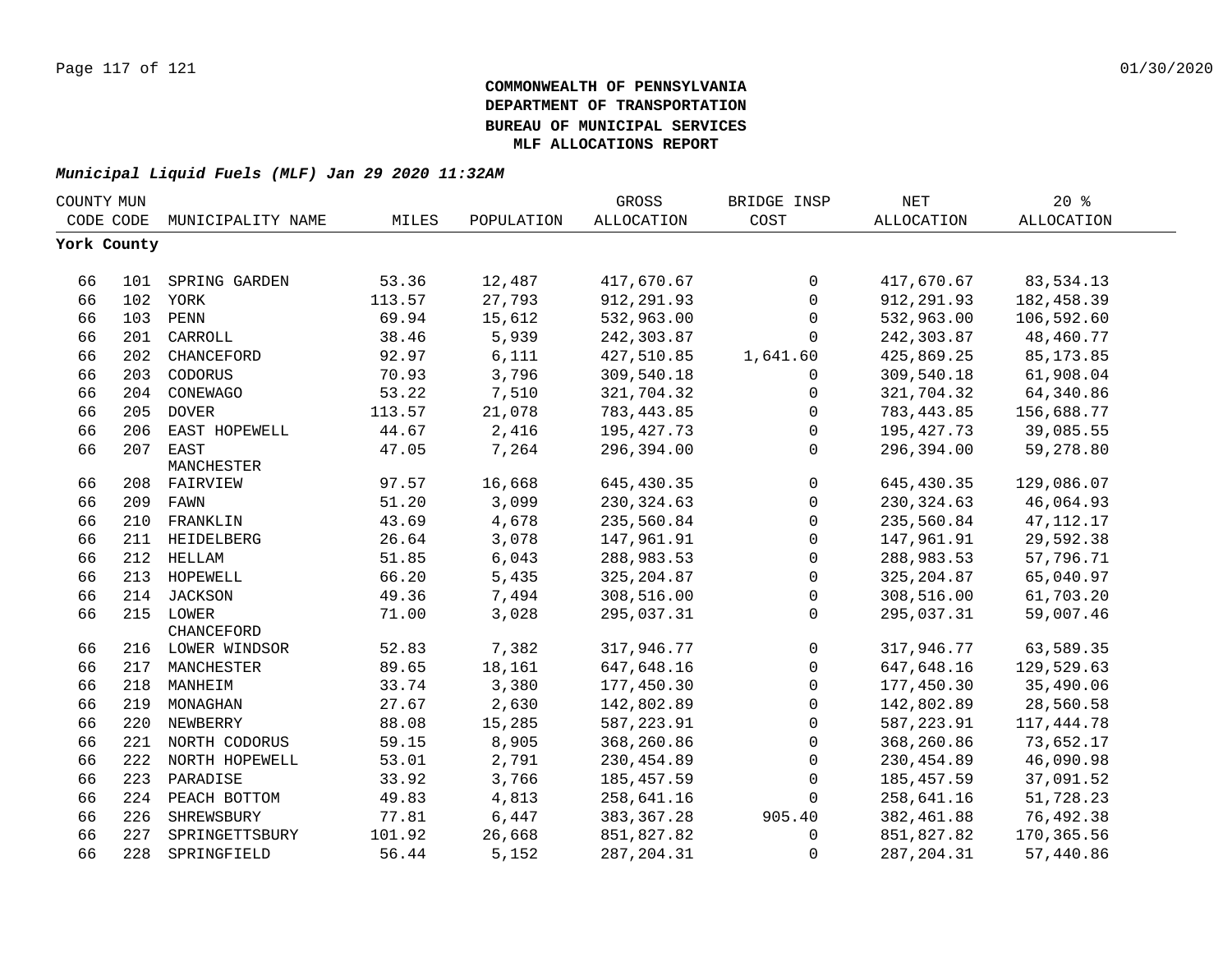| COUNTY MUN |                   |                                                                                                                                                                                                                                                                                                                                                                                                                                                              |                | GROSS                     | BRIDGE INSP                | NET          | 20%               |                                                                  |
|------------|-------------------|--------------------------------------------------------------------------------------------------------------------------------------------------------------------------------------------------------------------------------------------------------------------------------------------------------------------------------------------------------------------------------------------------------------------------------------------------------------|----------------|---------------------------|----------------------------|--------------|-------------------|------------------------------------------------------------------|
| CODE CODE  | MUNICIPALITY NAME | MILES                                                                                                                                                                                                                                                                                                                                                                                                                                                        | POPULATION     | ALLOCATION                | COST                       | ALLOCATION   | <b>ALLOCATION</b> |                                                                  |
| 229        | WARRINGTON        | 65.50                                                                                                                                                                                                                                                                                                                                                                                                                                                        | 4,532          | 305,542.04                | $\mathsf{O}$               | 305,542.04   | 61,108.41         |                                                                  |
|            |                   | 46.20                                                                                                                                                                                                                                                                                                                                                                                                                                                        | 2,673          | 205,464.87                | $\mathbf 0$                | 205, 464.87  |                   |                                                                  |
|            |                   | 89.75                                                                                                                                                                                                                                                                                                                                                                                                                                                        | 18,894         | 662,046.76                | $\Omega$                   | 662,046.76   | 132,409.35        |                                                                  |
|            | MANCHESTER        |                                                                                                                                                                                                                                                                                                                                                                                                                                                              |                |                           |                            |              |                   |                                                                  |
|            |                   | 48.09                                                                                                                                                                                                                                                                                                                                                                                                                                                        | 7,744          | 309,074.90                | $\mathbf 0$                | 309,074.90   | 61,814.98         |                                                                  |
|            |                   |                                                                                                                                                                                                                                                                                                                                                                                                                                                              |                |                           | $\mathbf 0$                |              |                   |                                                                  |
|            |                   |                                                                                                                                                                                                                                                                                                                                                                                                                                                              |                |                           | $\Omega$                   | 1,157,905.11 | 231,581.02        |                                                                  |
|            | CROSS ROADS       | 3.89                                                                                                                                                                                                                                                                                                                                                                                                                                                         | 512            | 22,805.68                 | $\mathbf{0}$               | 22,805.68    | 4,561.14          |                                                                  |
|            |                   | 10.15                                                                                                                                                                                                                                                                                                                                                                                                                                                        |                | 111,564.38                | $\mathbf 0$                | 111,564.38   | 22, 312.88        |                                                                  |
|            |                   | 3.40                                                                                                                                                                                                                                                                                                                                                                                                                                                         | 728            | 25, 315. 13               | 0                          | 25, 315. 13  | 5,063.03          |                                                                  |
|            |                   | 6.58                                                                                                                                                                                                                                                                                                                                                                                                                                                         | 2,563          | 71,137.35                 | 0                          |              | 14,227.47         |                                                                  |
|            |                   | 6.09                                                                                                                                                                                                                                                                                                                                                                                                                                                         | 2,007          | 58,833.56                 | $\mathsf{O}\xspace$        | 58,833.56    | 11,766.71         |                                                                  |
|            |                   | 2.74                                                                                                                                                                                                                                                                                                                                                                                                                                                         | 905            | 26,508.92                 | $\mathsf{O}$               | 26,508.92    | 5,301.78          |                                                                  |
| 407        |                   | 2.70                                                                                                                                                                                                                                                                                                                                                                                                                                                         | 452            | 17,683.22                 | $\mathsf{O}$               | 17,683.22    | 3,536.64          |                                                                  |
| 408        | FELTON            | 2.70                                                                                                                                                                                                                                                                                                                                                                                                                                                         | 506            | 18,719.39                 | $\mathsf{O}$               | 18,719.39    | 3,743.88          |                                                                  |
| 409        | FRANKLINTOWN      | 2.49                                                                                                                                                                                                                                                                                                                                                                                                                                                         | 489            | 17,692.40                 | $\mathbf 0$                | 17,692.40    | 3,538.48          |                                                                  |
| 410        | <b>GLEN ROCK</b>  | 8.03                                                                                                                                                                                                                                                                                                                                                                                                                                                         | 2,025          | 65,652.97                 | $\mathbf 0$                | 65,652.97    | 13,130.59         |                                                                  |
| 411        | GOLDSBORO         | 3.85                                                                                                                                                                                                                                                                                                                                                                                                                                                         | 952            | 31, 114.97                | $\mathbf 0$                | 31,114.97    | 6,222.99          |                                                                  |
|            | HALLAM            | 7.58                                                                                                                                                                                                                                                                                                                                                                                                                                                         | 2,673          | 76,585.15                 | $\mathbf 0$                | 76,585.15    | 15, 317.03        |                                                                  |
|            | HANOVER           | 48.12                                                                                                                                                                                                                                                                                                                                                                                                                                                        | 15,289         | 453,949.20                | $\mathbf 0$                | 453,949.20   | 90,789.84         |                                                                  |
|            |                   | 5.68                                                                                                                                                                                                                                                                                                                                                                                                                                                         | 1,841          | 54,280.12                 | 0                          | 54,280.12    | 10,856.02         |                                                                  |
|            |                   | 3.53                                                                                                                                                                                                                                                                                                                                                                                                                                                         | 733            | 25,844.90                 | 0                          | 25,844.90    | 5,168.98          |                                                                  |
|            |                   | 2.27                                                                                                                                                                                                                                                                                                                                                                                                                                                         | 362            | 14,521.34                 | $\mathsf{O}$               | 14,521.34    | 2,904.27          |                                                                  |
|            |                   | 5.30                                                                                                                                                                                                                                                                                                                                                                                                                                                         | 1,240          | 41,479.97                 | 0                          | 41,479.97    | 8,295.99          |                                                                  |
|            |                   | 6.44                                                                                                                                                                                                                                                                                                                                                                                                                                                         | 2,763          | 74,507.77                 | $\mathbf 0$                | 74,507.77    | 14,901.55         |                                                                  |
|            |                   | 5.11                                                                                                                                                                                                                                                                                                                                                                                                                                                         | 1,393          | 43,781.70                 | $\mathbf 0$                | 43,781.70    | 8,756.34          |                                                                  |
|            |                   | 20.96                                                                                                                                                                                                                                                                                                                                                                                                                                                        | 4,464          | 155,601.76                | $\mathbf 0$                | 155,601.76   | 31,120.35         |                                                                  |
|            |                   | 2.51                                                                                                                                                                                                                                                                                                                                                                                                                                                         | 724            | 22, 268.33                | $\mathbf 0$                | 22, 268.33   | 4,453.67          |                                                                  |
|            |                   | 4.77                                                                                                                                                                                                                                                                                                                                                                                                                                                         | 1,914          | 52,644.09                 | $\mathbf 0$                | 52,644.09    | 10,528.82         |                                                                  |
|            |                   | 1.49                                                                                                                                                                                                                                                                                                                                                                                                                                                         | 278            | 10,306.59                 | $\mathbf 0$                | 10,306.59    | 2,061.32          |                                                                  |
|            |                   | 21.51                                                                                                                                                                                                                                                                                                                                                                                                                                                        | 6,373          | 194,067.27                | $\mathbf 0$                |              | 38,813.45         |                                                                  |
|            |                   | 2.19                                                                                                                                                                                                                                                                                                                                                                                                                                                         | 517            | 17,228.53                 | $\mathbf 0$                | 17,228.53    | 3, 445. 71        |                                                                  |
|            |                   | 16.75                                                                                                                                                                                                                                                                                                                                                                                                                                                        | 3,823          | 129,252.90                | $\Omega$                   |              | 25,850.58         |                                                                  |
|            |                   | 8.31                                                                                                                                                                                                                                                                                                                                                                                                                                                         | 2,167          | 69,312.08                 | $\Omega$                   | 69, 312.08   | 13,862.42         |                                                                  |
|            |                   | 230 WASHINGTON<br>231 WEST<br>232 WEST MANHEIM<br>233 WINDSOR<br>301 YORK CITY<br>401<br>402 DALLASTOWN<br>403 DELTA<br>404 DILLSBURG<br>405 DOVER<br>406 EAST PROSPECT<br>FAWN GROVE<br>412<br>413<br>414 JACOBUS<br>415 JEFFERSON<br>416 LEWISBERRY<br>417 LOGANVILLE<br>418 MANCHESTER<br>419 MOUNT WOLF<br>420 NEW FREEDOM<br>421 NEW SALEM<br>422 NORTH YORK<br>423 RAILROAD<br>424 RED LION<br>425 SEVEN VALLEYS<br>426 SHREWSBURY<br>427 SPRING GROVE | 90.49<br>95.08 | 17,504<br>43,809<br>4,049 | 637,844.77<br>1,157,905.11 |              | 637,844.77        | 41,092.97<br>127,568.95<br>71,137.35<br>194,067.27<br>129,252.90 |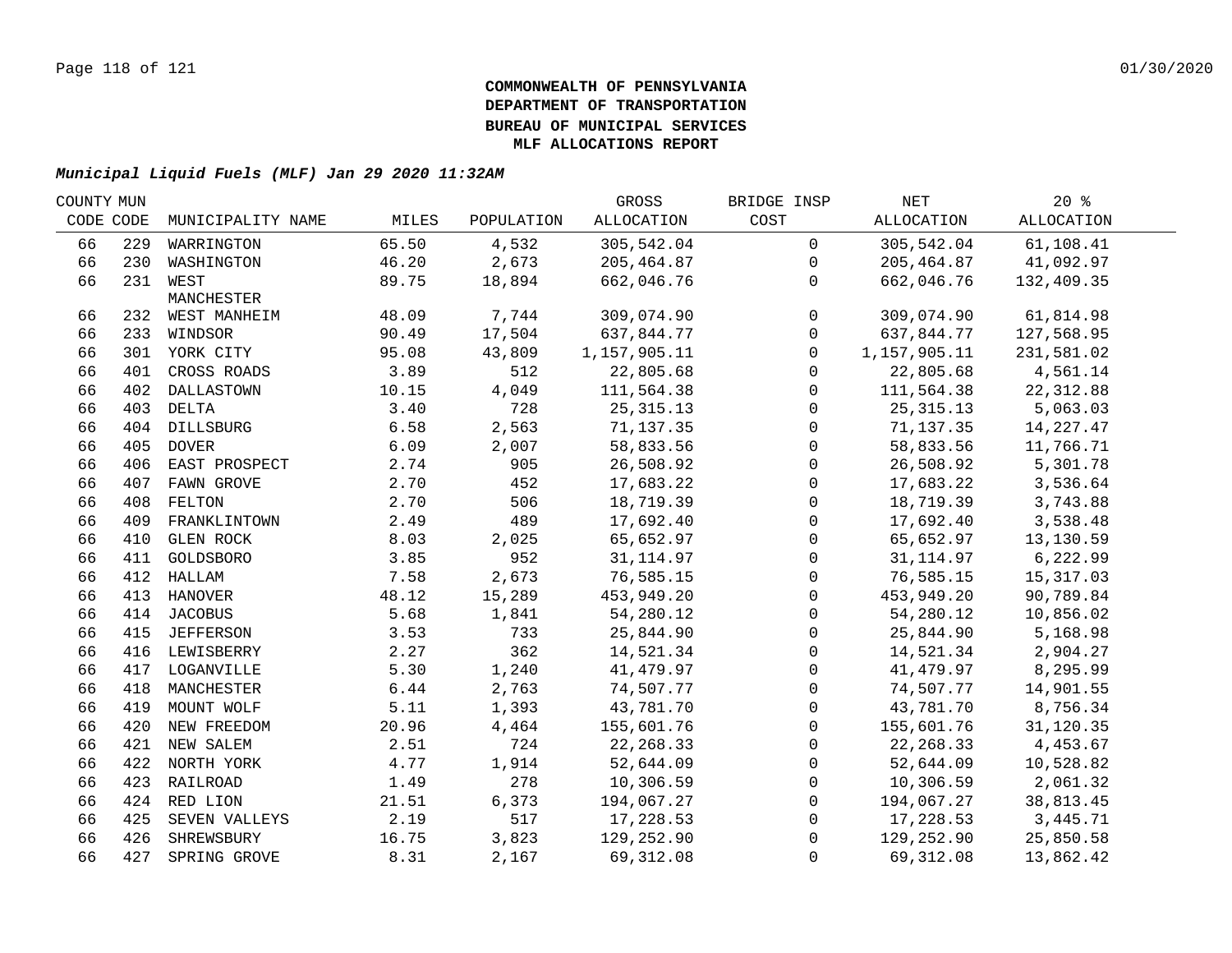| COUNTY MUN |           |                   |         |            | GROSS         | BRIDGE INSP | NET           | $20*$        |  |
|------------|-----------|-------------------|---------|------------|---------------|-------------|---------------|--------------|--|
|            | CODE CODE | MUNICIPALITY NAME | MILES   | POPULATION | ALLOCATION    | COST        | ALLOCATION    | ALLOCATION   |  |
| 66         | 428       | STEWARTSTOWN      | 7.09    | 2,089      | 63,744.12     | 0           | 63,744.12     | 12,748.82    |  |
| 66         | 429       | WELLSVILLE        | 1.48    | 242        | 9,582.43      | 0           | 9,582.43      | 1,916.49     |  |
| 66         | 430       | WEST YORK         | 8.63    | 4,617      | 117,390.81    | 0           | 117,390.81    | 23,478.16    |  |
| 66         | 431       | WINDSOR           | 4.07    | 1,319      | 38,891.17     | 0           | 38,891.17     | 7,778.23     |  |
| 66         | 432       | WINTERSTOWN       | 4.72    | 632        | 27,878.08     | 0           | 27,878.08     | 5,575.62     |  |
| 66         | 433       | WRIGHTSVILLE      | 7.07    | 2,310      | 67,917.95     | 0           | 67,917.95     | 13,583.59    |  |
| 66         | 434       | YOE BOROUGH       | 2.85    | 1,018      | 29,044.26     | 0           | 29,044.26     | 5,808.85     |  |
| 66         | 435       | YORKANA           | 0.40    | 229        | 5,728.90      | 0           | 5,728.90      | 1,145.78     |  |
| 66         | 436       | YORK HAVEN        | 1.86    | 709        | 19,811.38     | 0           | 19,811.38     | 3,962.28     |  |
|            |           | County Totals:    | 2567.72 | 434,972    | 16,915,083.00 | 2,547.00    | 16,912,536.00 | 3,382,507.20 |  |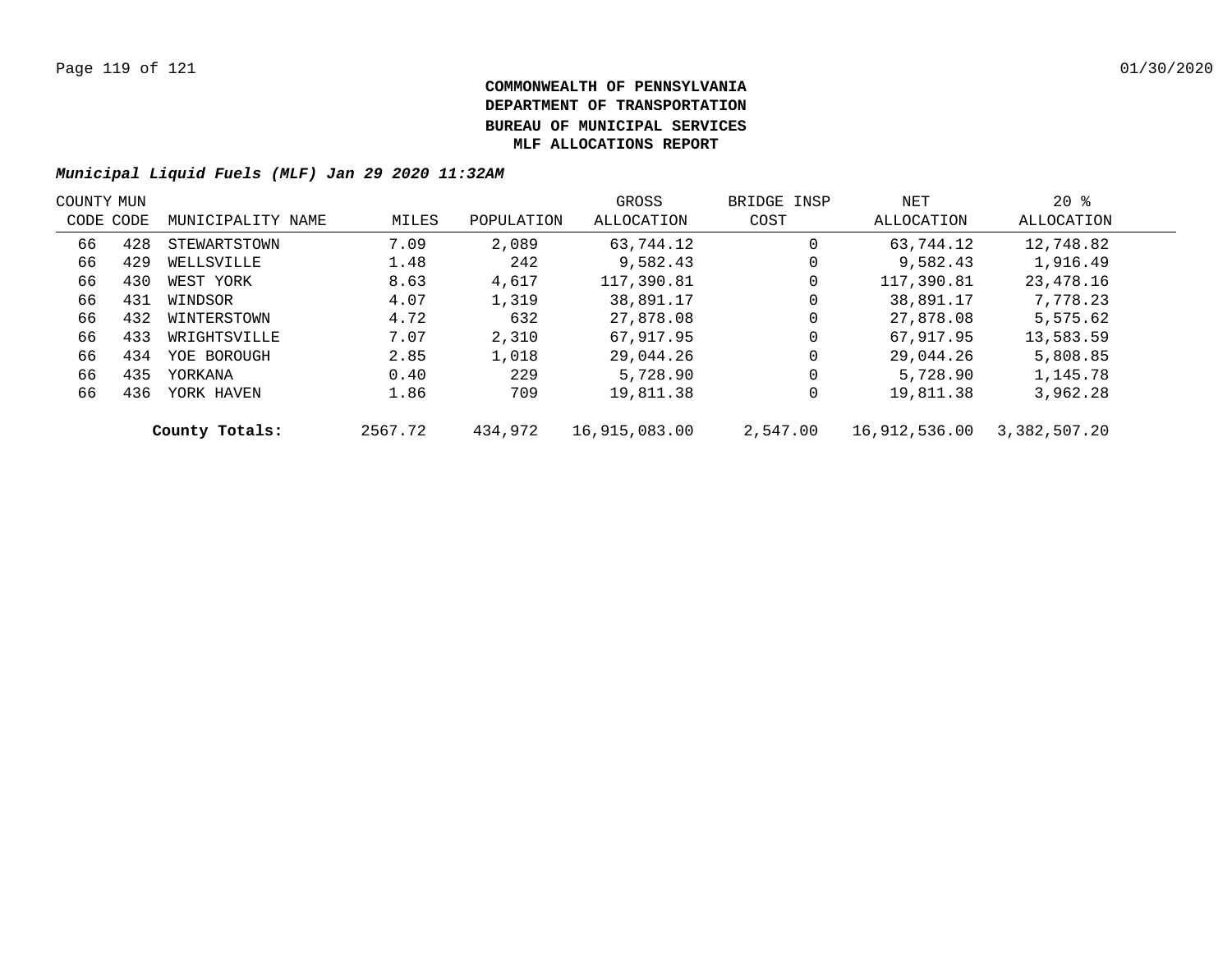| COUNTY MUN          |     |                   |         |            | GROSS         | BRIDGE INSP | NET                        | $20$ %     |
|---------------------|-----|-------------------|---------|------------|---------------|-------------|----------------------------|------------|
| CODE CODE           |     | MUNICIPALITY NAME | MILES   | POPULATION | ALLOCATION    | COST        | ALLOCATION                 | ALLOCATION |
| Philadelphia County |     |                   |         |            |               |             |                            |            |
| 67                  | 301 | PHILADELPHIA      | 2194.29 | 1,526,006  | 36,603,770.67 | 72,351.00   | 36,531,419.67 7,306,283.93 |            |
|                     |     | County Totals:    | 2194.29 | 1,526,006  | 36,603,770.67 | 72,351.00   | 36,531,419.67 7,306,283.93 |            |